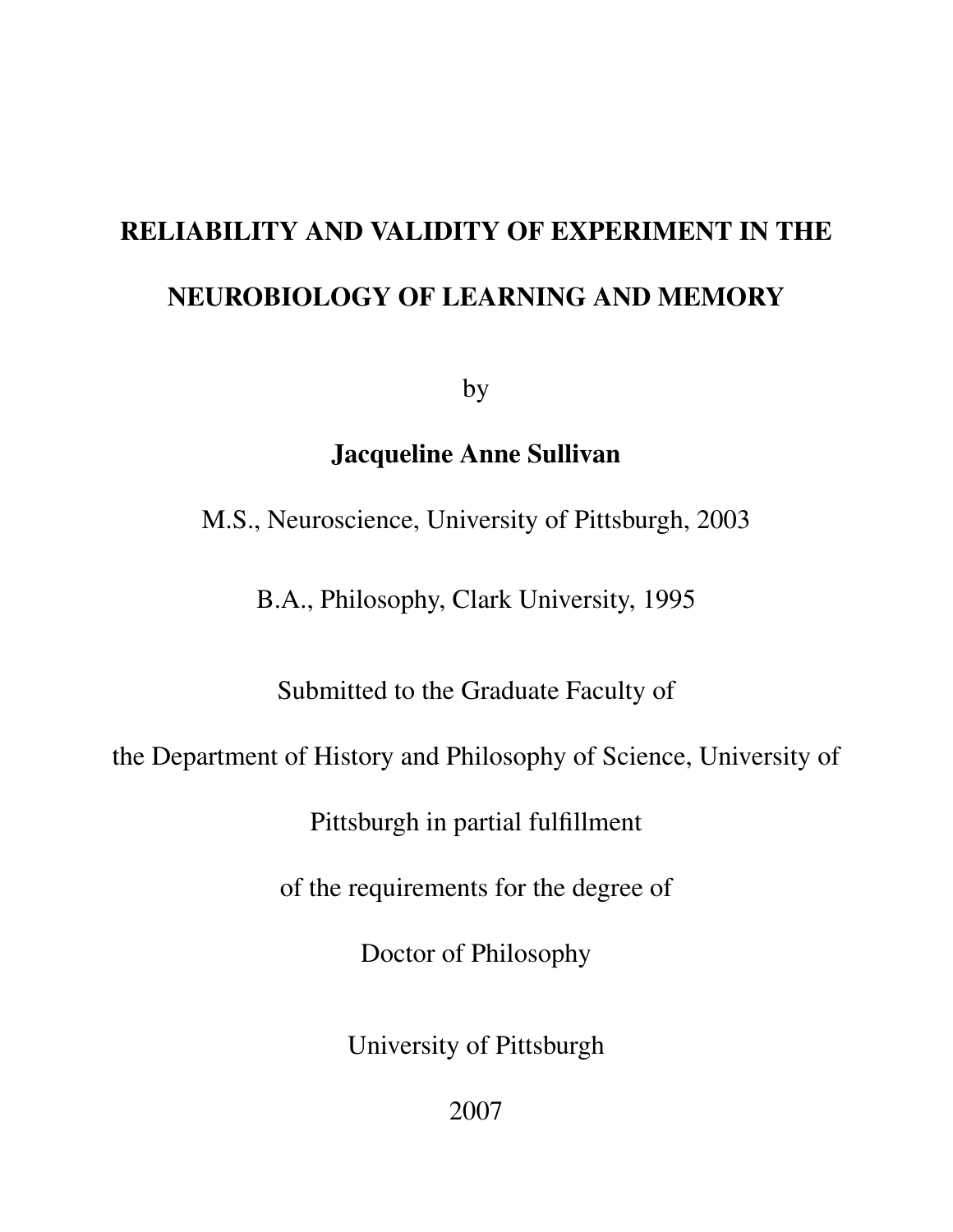#### UNIVERSITY OF PITTSBURGH

### DEPARTMENT OF HISTORY AND PHILOSOPHY OF SCIENCE, UNIVERSITY OF

#### **PITTSBURGH**

This dissertation was presented

by

Jacqueline Anne Sullivan

It was defended on

June 29, 2007

and approved by

Peter K. Machamer, History and Philosophy of Science, University of Pittsburgh Sandra D. Mitchell, History and Philosophy of Science, University of Pittsburgh Edouard Machery, History and Philosophy of Science, University of Pittsburgh Kenneth F. Schaffner, History and Philosophy of Science, University of Pittsburgh Edda Thiels, Neurobiology, University of Pittsburgh

German Barrionuevo, Neuroscience, University of Pittsburgh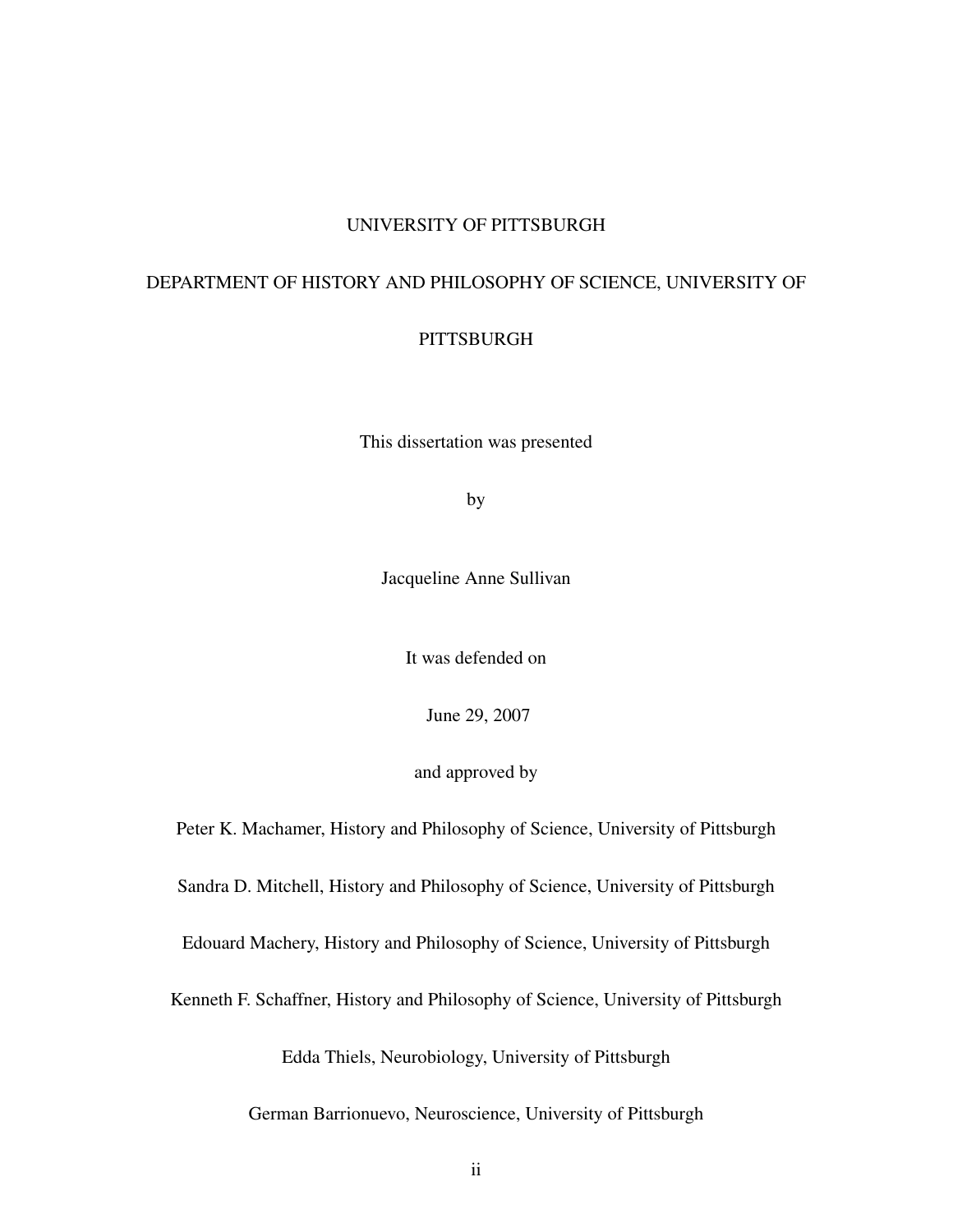Richard Grush, Department of Philosophy, University of California San Diego

Dissertation Director: Peter K. Machamer, History and Philosophy of Science, University of

Pittsburgh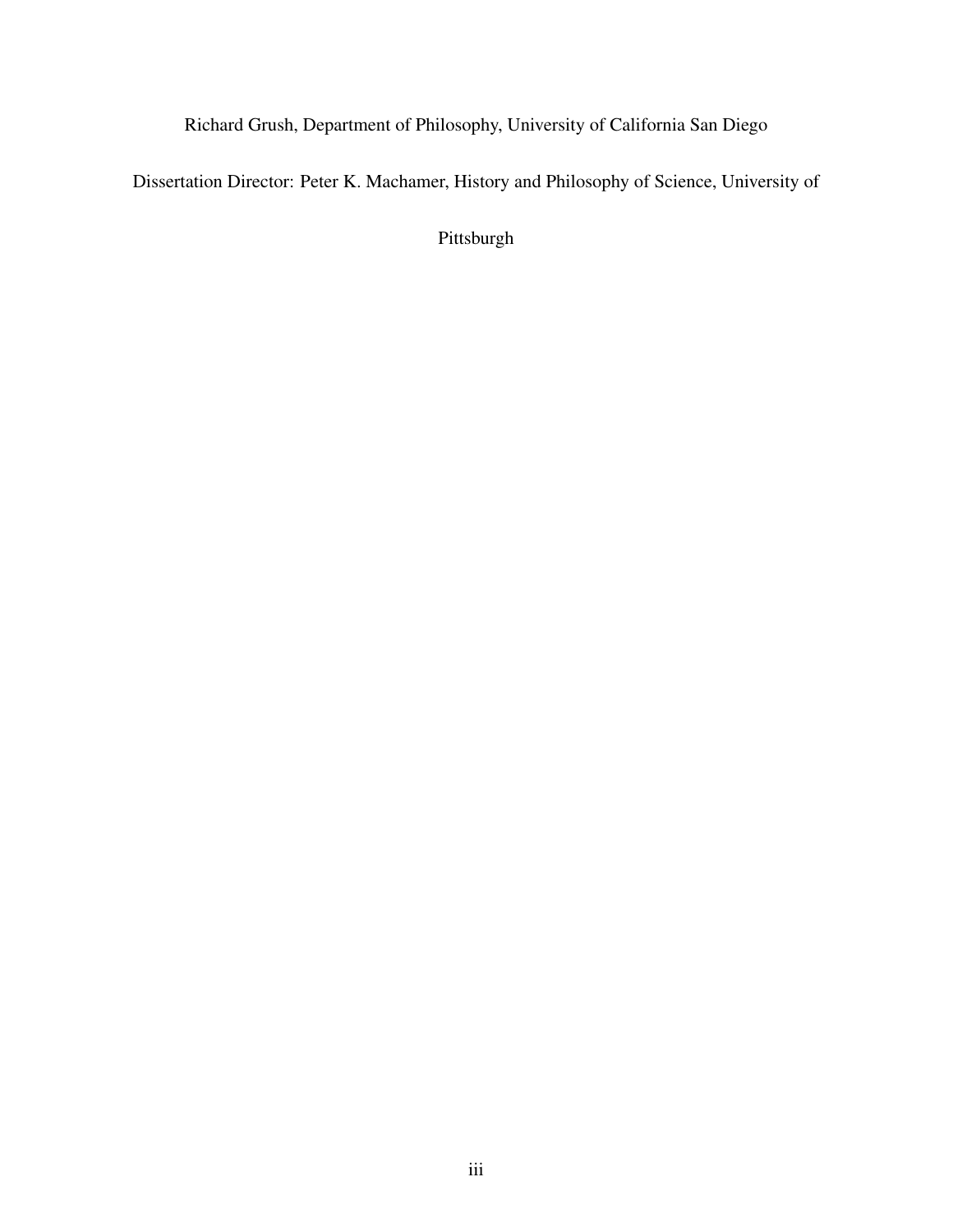Copyright  $\odot$  by Jacqueline Anne Sullivan

2007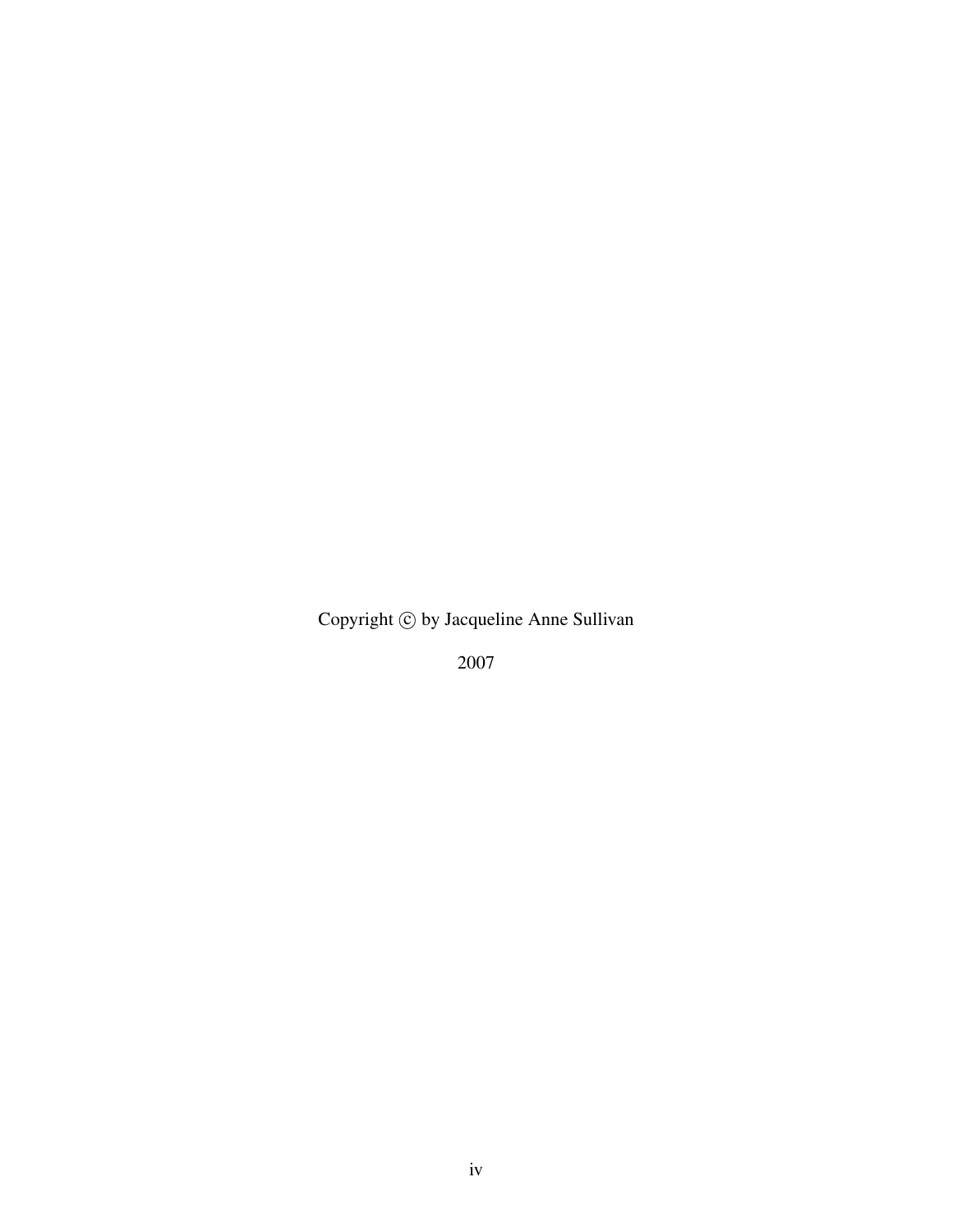# RELIABILITY AND VALIDITY OF EXPERIMENT IN THE NEUROBIOLOGY OF LEARNING AND MEMORY

Jacqueline Anne Sullivan, PhD

University of Pittsburgh, 2007

The concept of *reliability* has been defined traditionally by philosophers of science as a feature that an experiment has when it can be used to arrive at true descriptive or explanatory claims about phenomena. In contrast, philosophers of science typically take the concept of *validity* to correspond roughly to that of generalizability, which is defined as a feature that a descriptive or explanatory claim has when it is based on laboratory data but is applicable to phenomena beyond those effects under study in the laboratory. Philosophical accounts of experiment typically treat of the reliability of scientific experiment and the validity of descriptive or explanatory claims independently. On my account of experiment, however, these two issues are intimately linked. I show by appeal to case studies from the contemporary neurobiology of learning and memory that measures taken to guarantee the reliability of experiment often result in a decrease in the *validity* of those scientific claims that are made on the basis of such experiments and, furthermore, that strategies employed to increase validity often decrease reliability. Yet, since reliability and validity are both desirable goals of scientific experiments, and, on my account, competing aims, a tension ensues. I focus on two types of neurobiological experiments as case studies to illustrate this tension: (1) organism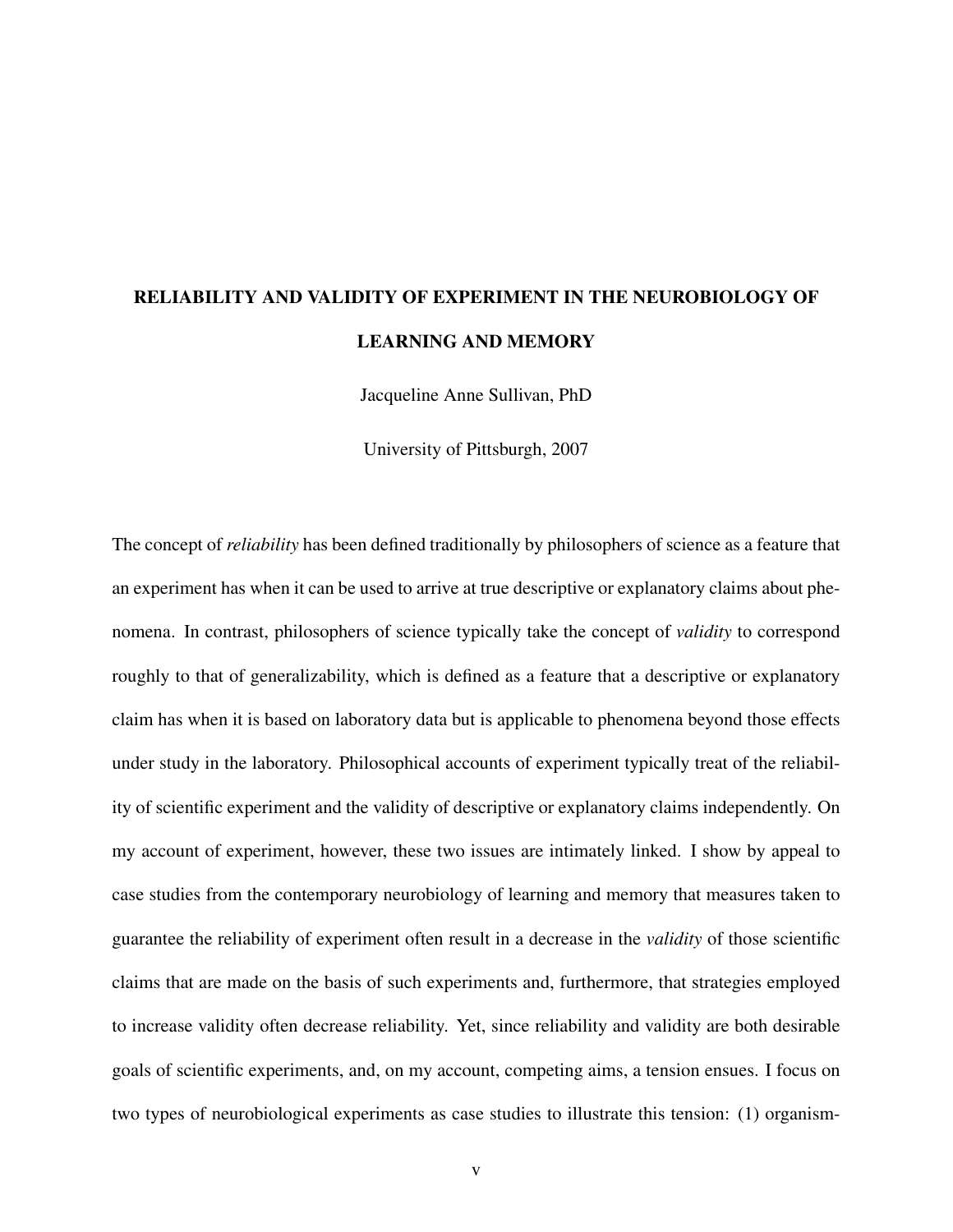level learning experiments and (2) synaptic-level plasticity experiments. I argue that the express commitment to the reliability of experimental processes in neurobiology has resulted in the invalidity of mechanistic claims about learning and plasticity made on the basis of data obtained from such experiments. The positive component of the dissertation consists in specific proposals that I offer as guidelines for resolving this tension in the context of experimental design.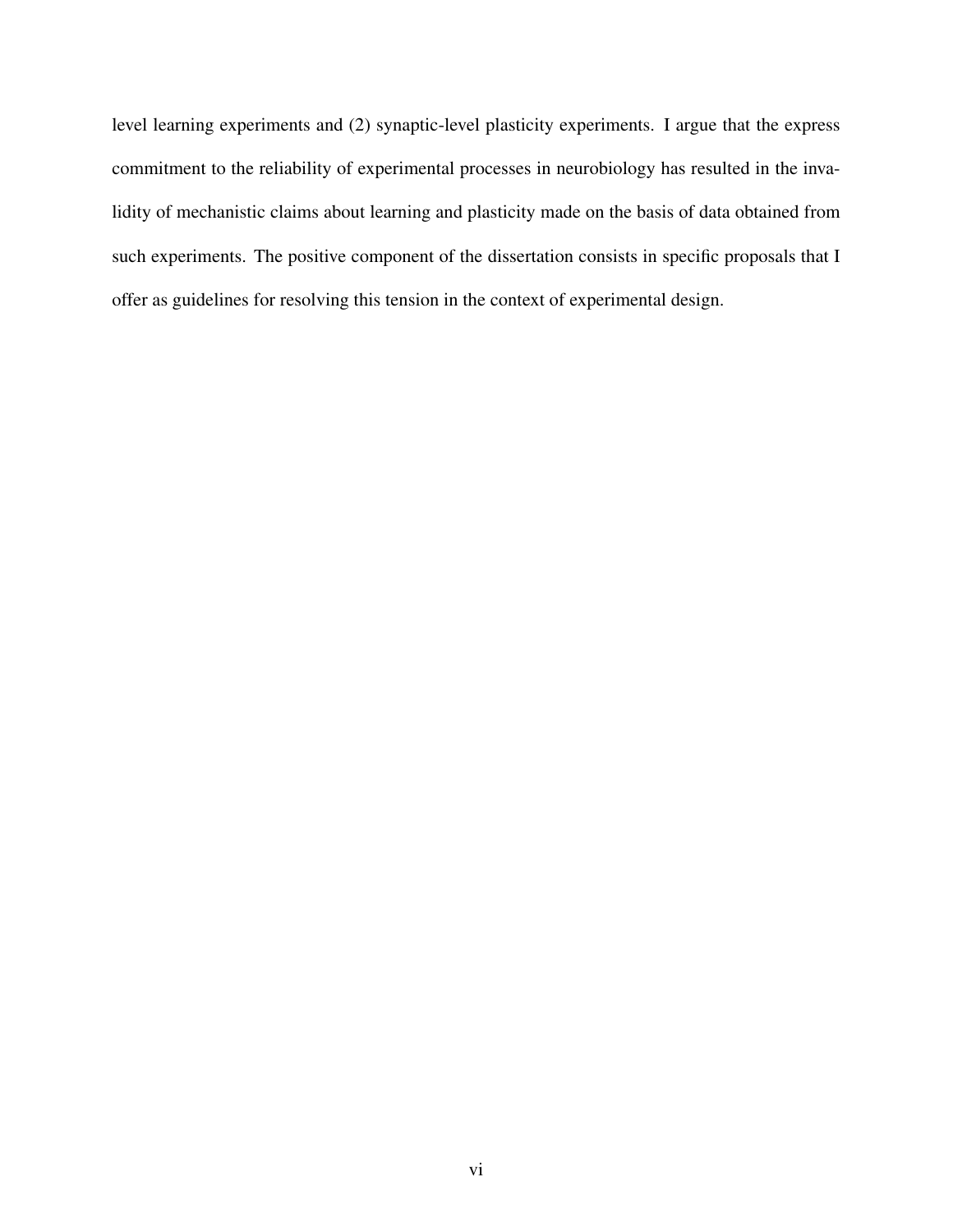## TABLE OF CONTENTS

| 1.0 |                                                                                |                |
|-----|--------------------------------------------------------------------------------|----------------|
|     |                                                                                | $\overline{2}$ |
|     |                                                                                | 6              |
|     | 1.3 Contemporary Neurobiology of Learning and Memory                           | 9              |
|     |                                                                                | 10             |
| 2.0 | <b>LEARNING: INITIAL DEPARTURE FROM THE PHENOMENA ACCEPTED FOR A LEARNING:</b> | 14             |
|     |                                                                                | 14             |
|     |                                                                                | 15             |
|     | 2.3 Experimental Study of Learning: Historical Influences on Neurobiology      | 22             |
|     |                                                                                | 23             |
|     | 2.3.2 The Hebbian Synapse and Long-Lasting Potentiation                        | 26             |
|     | 2.3.3 Cellular and Neurophysiological Approaches to Learning                   | 29             |
|     | 2.4 Cellular and Molecular Neurobiology Today: The Fundamental Assumptions     | 32             |
|     |                                                                                | 32             |
|     |                                                                                | 39             |
|     | 2.4.3 Model of the synapse and learning-related synaptic change 42             |                |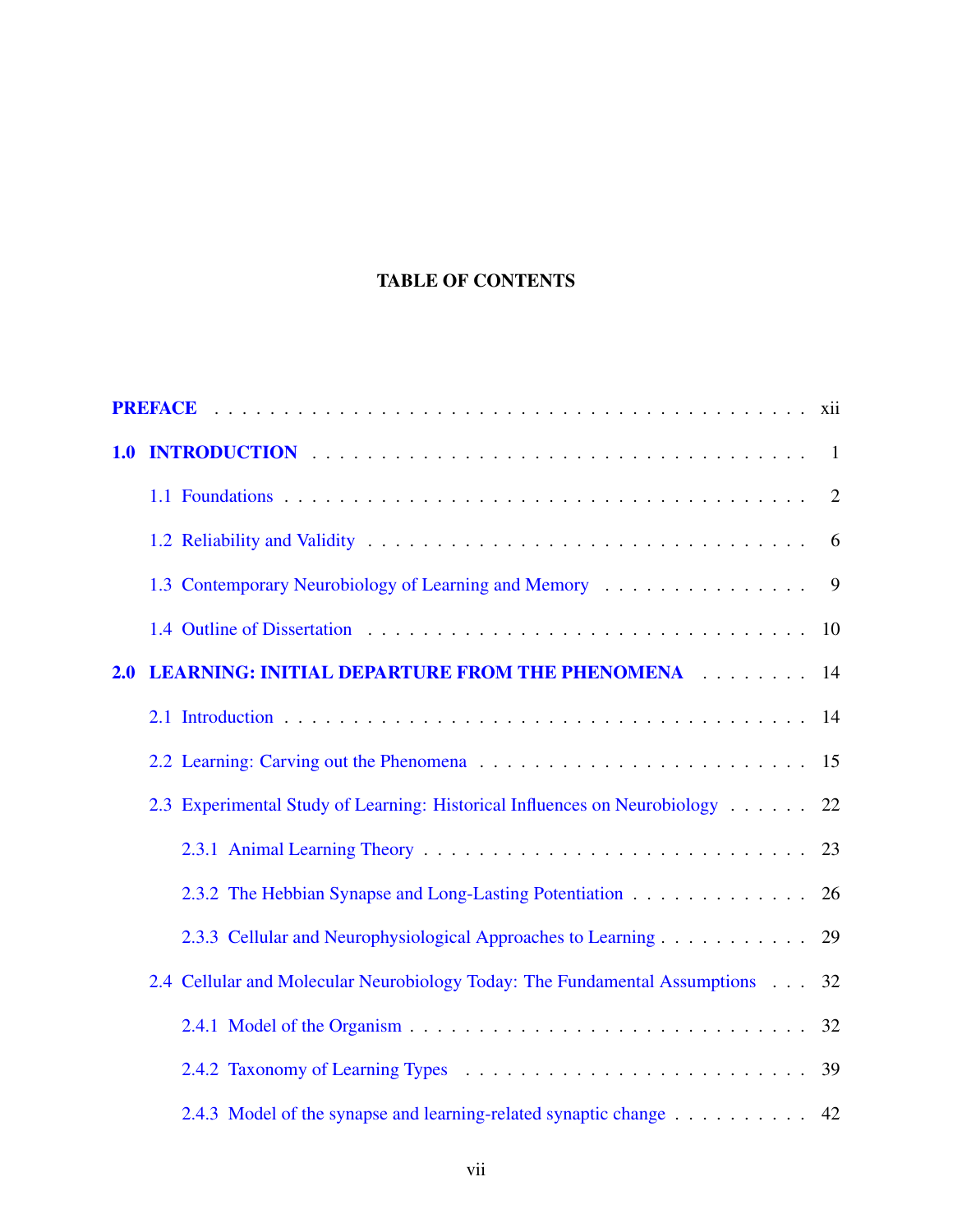| 3.0 | <b>RELIABILITY OF EXPERIMENT IN THE NEUROBIOLOGY OF LEARNING</b>  |      |
|-----|-------------------------------------------------------------------|------|
|     |                                                                   |      |
|     |                                                                   | - 47 |
|     |                                                                   | 49   |
|     |                                                                   |      |
|     |                                                                   | 56   |
|     |                                                                   | 61   |
|     |                                                                   |      |
|     |                                                                   |      |
| 4.0 | <b>VALIDITY OF EXPERIMENT IN THE NEUROBIOLOGY OF LEARNING AND</b> |      |
|     |                                                                   |      |
|     |                                                                   | -81  |
|     |                                                                   | 83   |
|     |                                                                   | 85   |
|     |                                                                   |      |
|     |                                                                   |      |
|     |                                                                   | 90   |
|     |                                                                   | 95   |
|     |                                                                   | 96   |
|     |                                                                   |      |
|     | 4.4.1 Validity and Data Interpretation: General Account 101       |      |
|     | 4.4.2 Application of Conceptual Framework to Case Study 103       |      |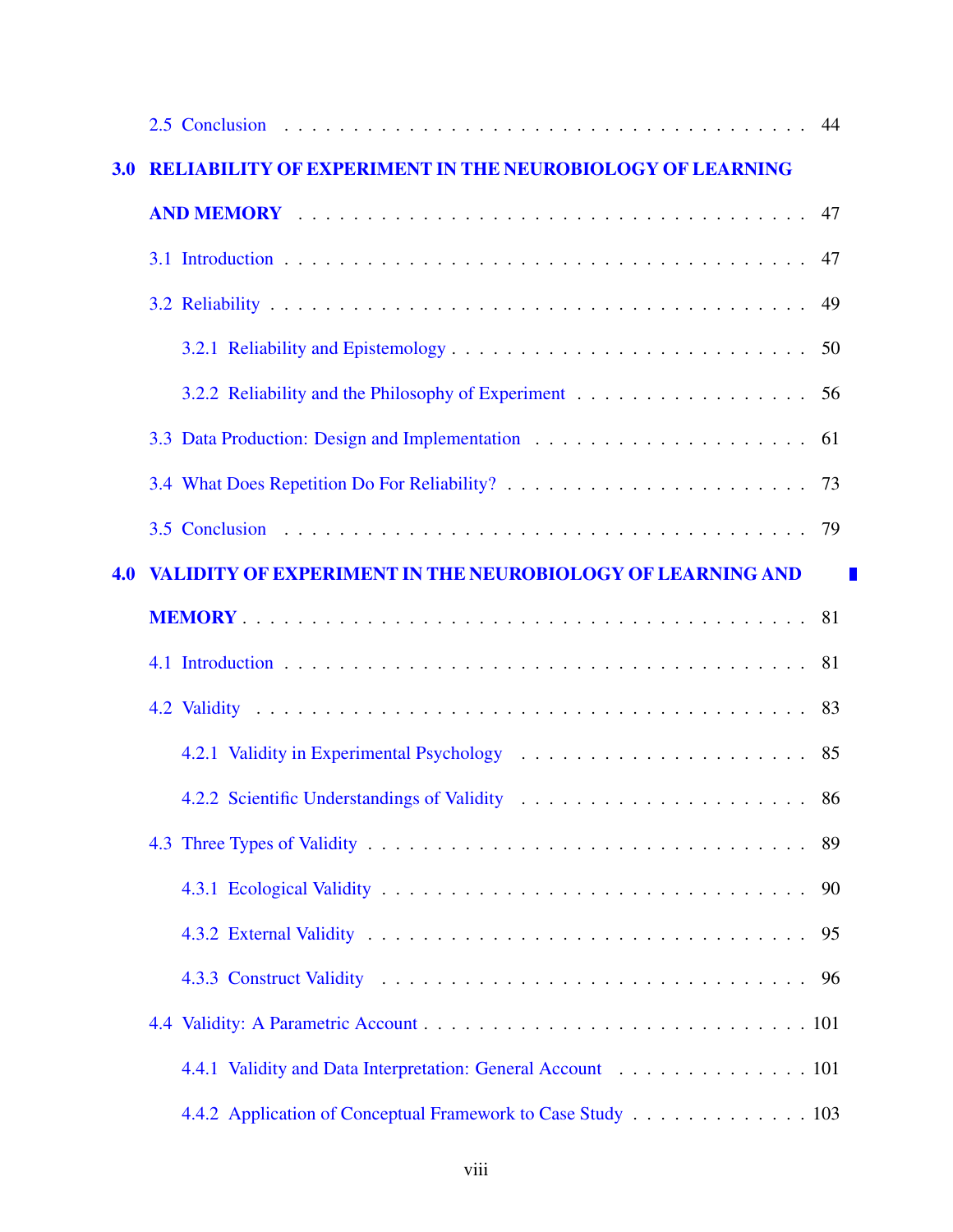|     | 4.4.3 Investigating Validity Across Multiple Parameters 105                       |
|-----|-----------------------------------------------------------------------------------|
|     |                                                                                   |
|     |                                                                                   |
| 5.0 | <b>CONFLICT BETWEEN RELIABILITY AND VALIDITY OF EXPERIMENT 113</b>                |
|     |                                                                                   |
|     |                                                                                   |
|     | 5.3 Tension between Reliability and Validity: Experimentation and Making the LTP- |
|     |                                                                                   |
|     |                                                                                   |
|     |                                                                                   |
|     | 5.4 Conclusion: Can We Get Reliability Without Validity and Vice Versa? 135       |
| 6.0 | STRATEGIES FOR ENHANCING VALIDITY WITH RESPECT TO NEURO-                          |
|     |                                                                                   |
|     |                                                                                   |
|     |                                                                                   |
|     | 6.2.1 Differences in Learning: Between the Lab and the World 147                  |
|     | 6.2.2 The Issue of Extrapolation to the Human Case 153                            |
|     | 6.3 A Recent Attempt to Increase Validity in Neurobiology 156                     |
|     |                                                                                   |
|     |                                                                                   |
| 7.0 |                                                                                   |
|     |                                                                                   |
| 8.0 |                                                                                   |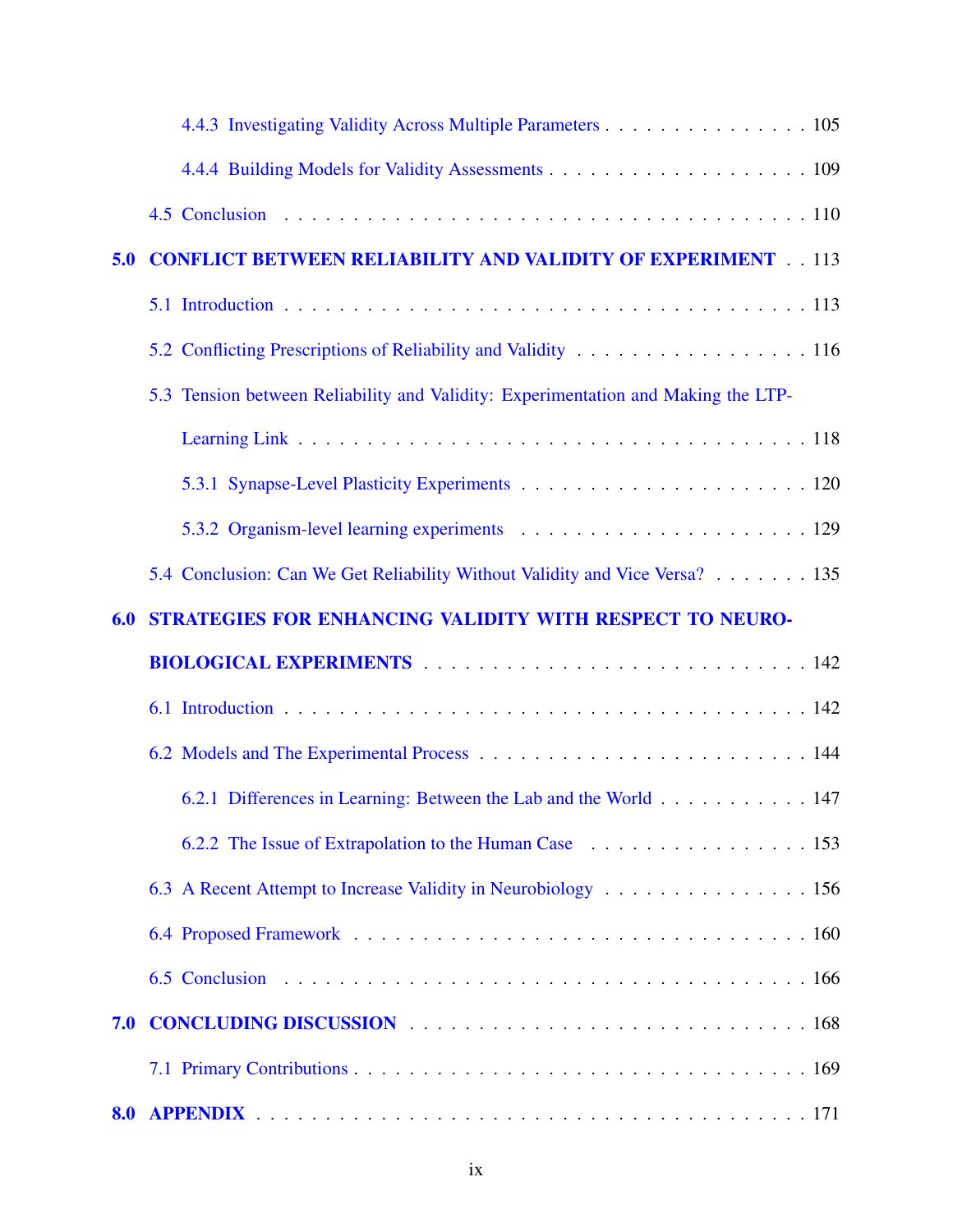|--|--|--|--|--|--|--|--|--|--|--|--|--|--|--|--|--|--|--|--|--|--|--|--|--|--|--|--|--|--|--|--|--|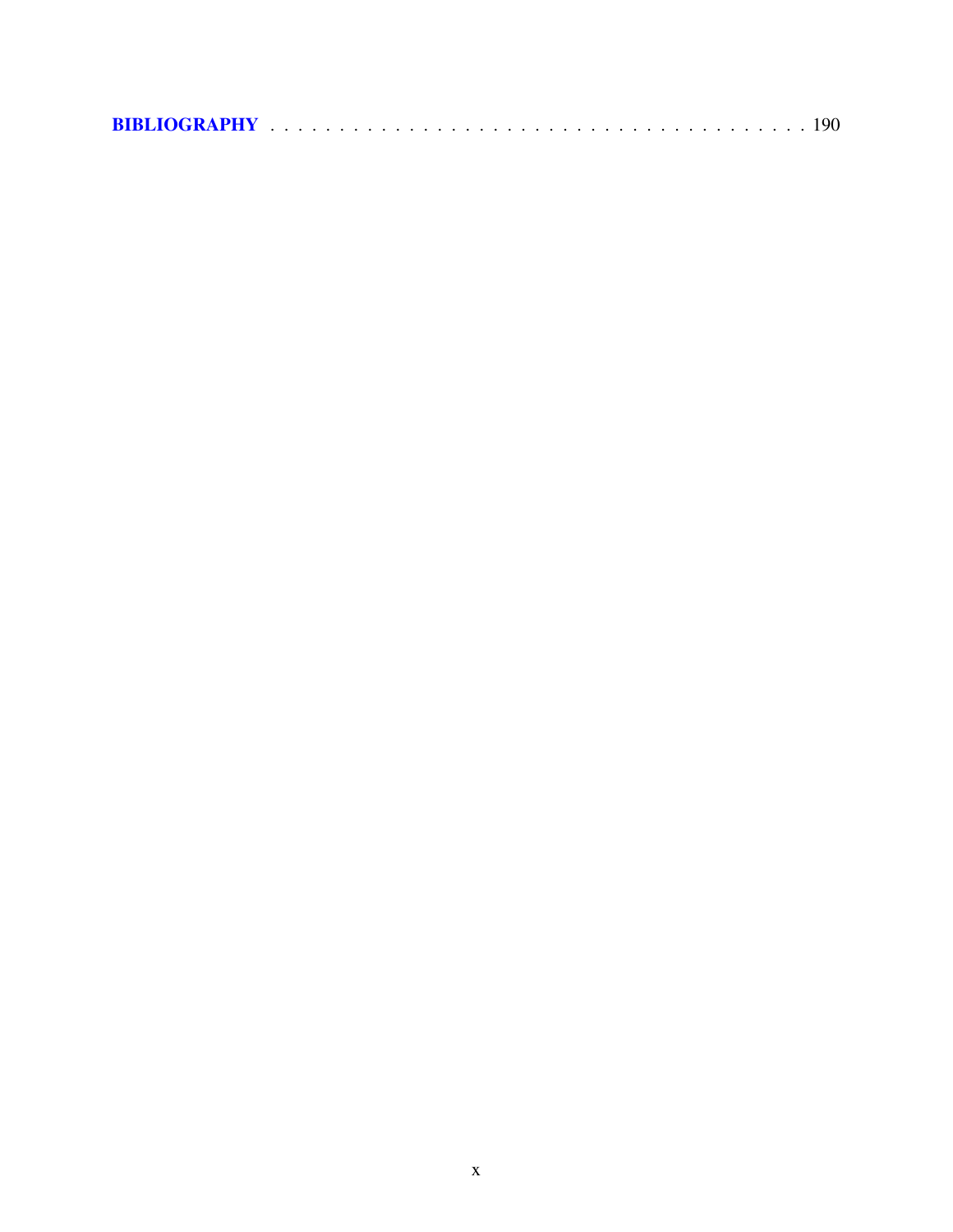## LIST OF FIGURES

| $\mathbf{1}$   |                                                                               |
|----------------|-------------------------------------------------------------------------------|
| $\overline{2}$ |                                                                               |
| 3              | Translating Classical and Operant Conditioning at the Level of the Cell<br>31 |
| 4              |                                                                               |
| 5              |                                                                               |
| 6              |                                                                               |
| $\overline{7}$ |                                                                               |
| 8              |                                                                               |
| 9              |                                                                               |
| 10             |                                                                               |
| 11             |                                                                               |
| 12             |                                                                               |
| 13             | Framework for Increasing Validity: Integrative Model 163                      |
| 14             | Framework for Increasing Validity: Additive Model 164                         |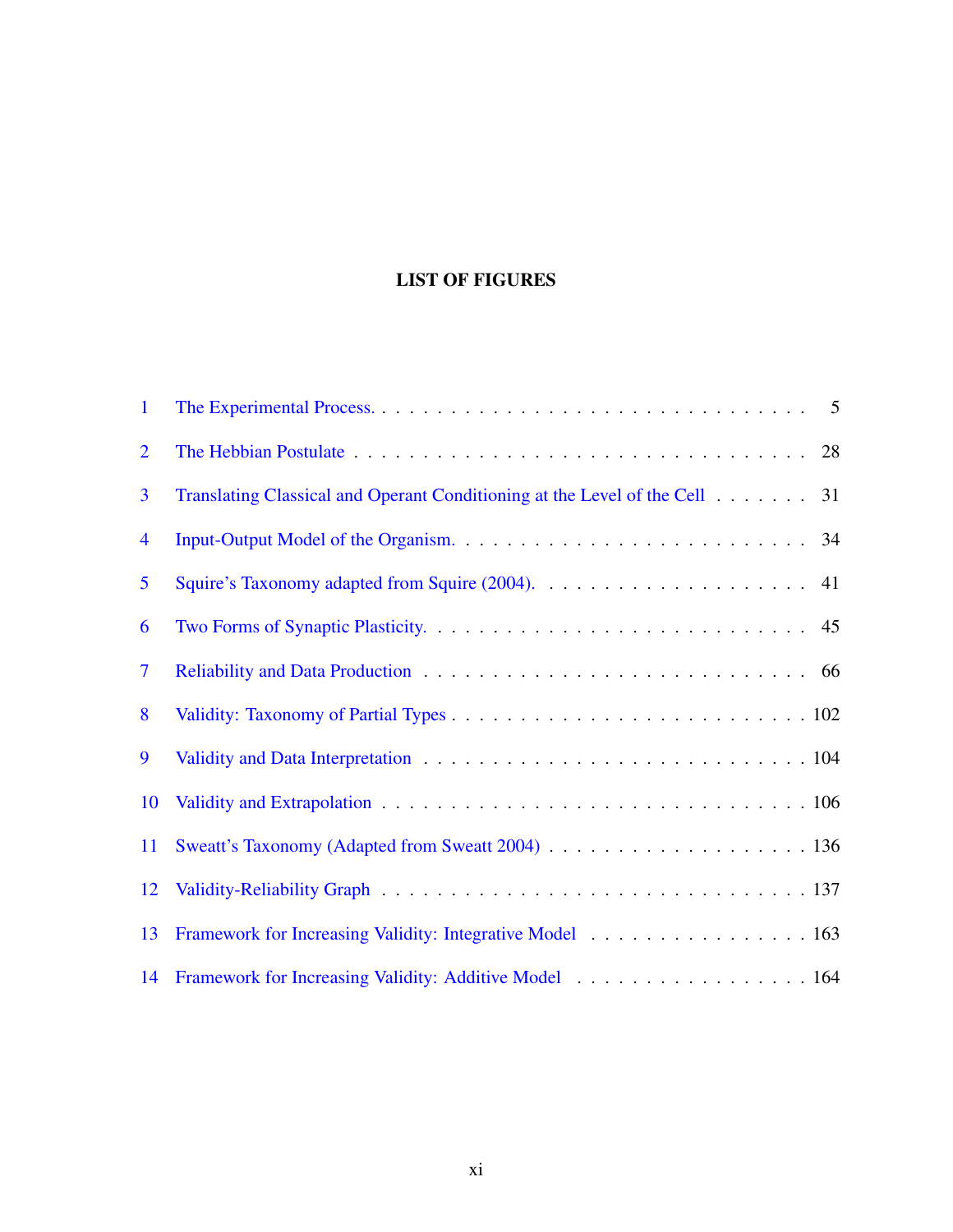#### **PREFACE**

<span id="page-11-0"></span>I would like to sincerely thank the members of my dissertation committee: German Barrionuevo, ´ Rick Grush, Edouard Machery, Sandy Mitchell, Ken Schaffner and Floh Thiels for their guidance and support during the writing of this dissertation. I especially want to thank my Director and friend, Peter Machamer, for his unfailing enthusiasm for the project, his steadfast patience with me through the trials and tribulations of writing it up, and his consistent and strong support throughout the duration of my graduate career in HPS. I also want to give special thanks to my mentor in neuroscience and friend, Floh Thiels, who taught me how to be both an experimentalist and a theorist.

Integrative projects in the philosophy of science cannot be undertaken without someone believing in them and without financial support. I want to thank Edward Stricker, Alan Sved and all of the faculty in the Department of Neuroscience for providing me with wonderful academic support and training during my M.S. venture, without which this dissertation would not be possible. Special thanks go out to Germán Barrionuevo and Don DeFranco, for the support and guidance that they gave me as members of my M.S. committee in Neuroscience. I especially want to thank Carol Colby, Peter Strick, Jay McClelland and Dave Touretzsky for believing in the project, providing me with the opportunity to receive an even more well-rounded education in neuroscience and for the generous financial support that they provided to me through the Center for the Neural Basis of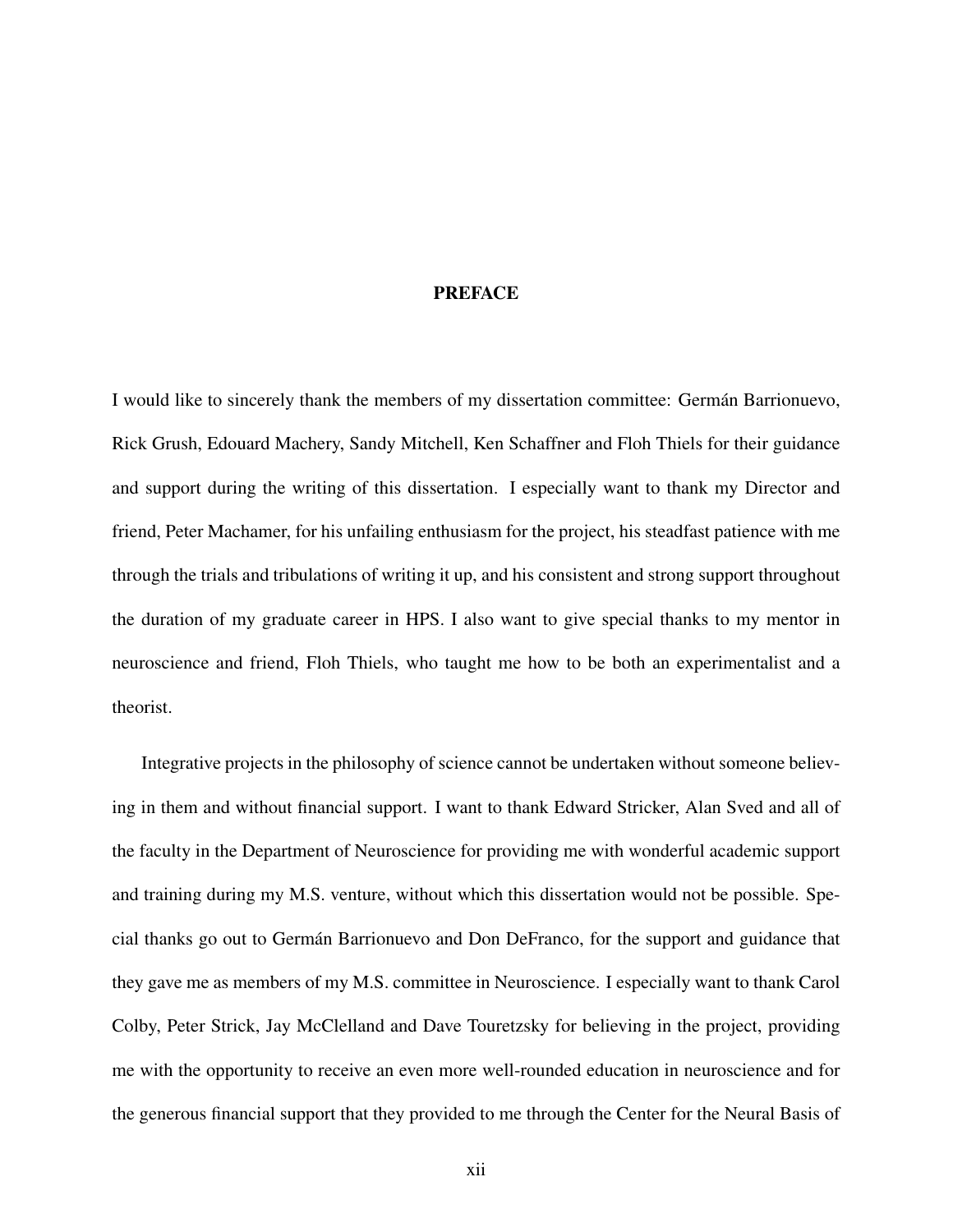Cognition (CNBC). A large portion of this financial support was part of a generous grant from the National Science Foundation (NSF) for the Integrative Graduate Education and Research Training Program (IGERT). So, thanks also to NSF.

At the end of the day you realize that there are so many people you need to thank for keeping you on the straight path through graduate school, browbeating you when necessary, and extending a kind word when things got stressful. So, in addition to the aforementioned people who also served these functions, I want to thank: Merrilee Salmon, Jim Lennox, Ted McGuire, John Norton, John Earman, Paolo Palmieri, Paul Griffiths, Allan Gotthelf and Jim Bogen. A special thank you also goes out to my friends Rita Levine and Joann McIntyre for all their encouragement and support along the way through grad school. And Joann, thank you always for making sure I was properly nourished.

My time in both HPS and Neuroscience brought me into contact with absolutely unique and just remarkable people–all of the aforementioned people, and my fellow HPS and Neuroscience cohorts who became close friends. In HPS: Uljana Feest, Julie Zahle, Erik Angner, Gualtiero Piccinini, Andrea Scarantino, Brian Hepburn and Balazs Gyenis. In Neuroscience: Beata Jarosiewicz, Nadia Chaudhri, Beatriz Kanterewicz, Guillermo Burgos, Joaquin Burgos, Jon Johnson, Isabel Johnson, and Luc Johnson. Thank you for fabulous dinner parties, for your support through the laughter and the tears of grad school, and for your continuing friendships.

Last, but not least, I want to thank my family: my mom, Kay, my dad, Jack, and my little brother, Mike for their love and support during these years that I spent in graduate school in my hometown of Pittsburgh.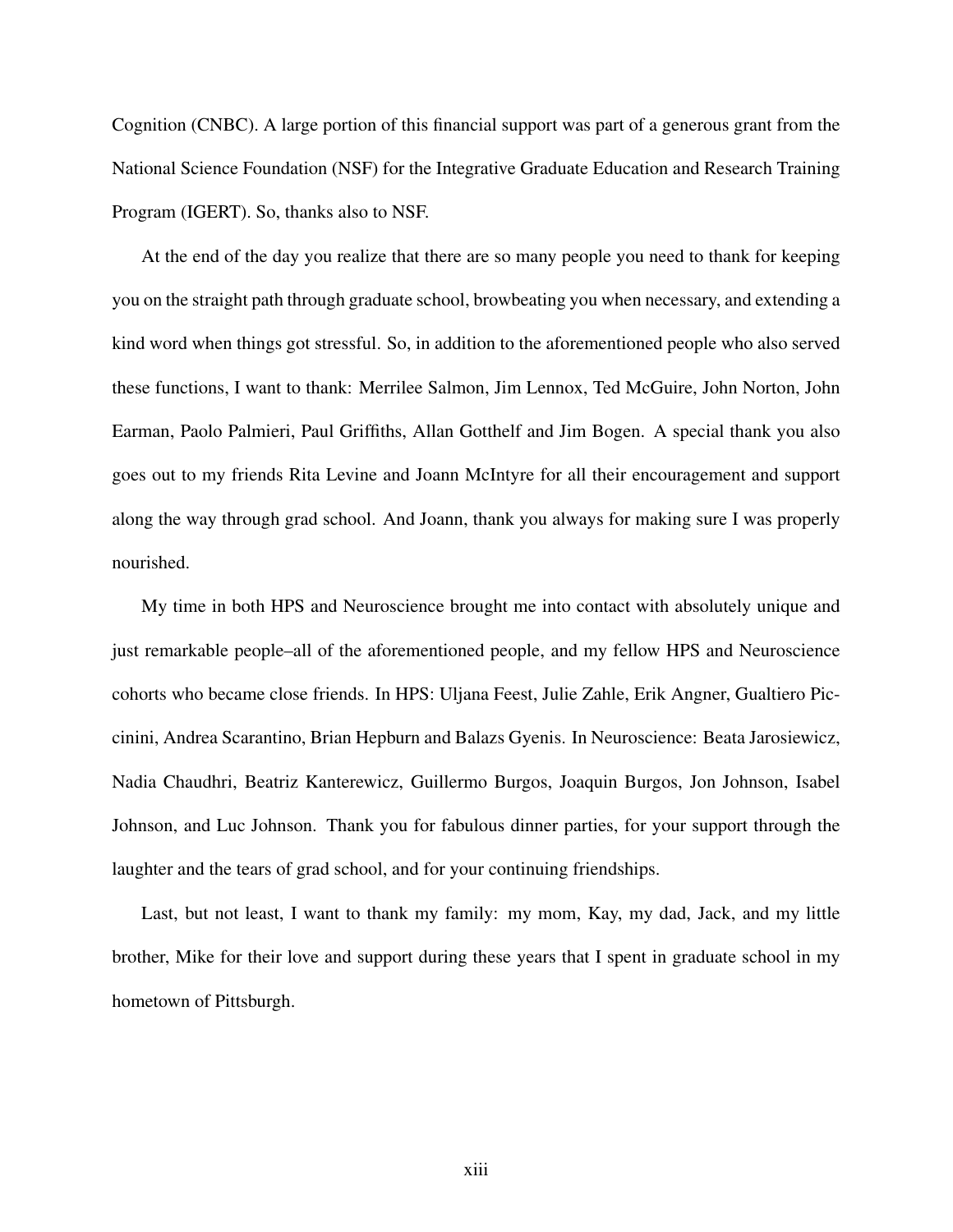#### <span id="page-13-0"></span>1.0 INTRODUCTION

The dissertation is about scientific experimentation in general and the neurobiological study of learning in particular. The focus is on the relationship between the laboratory and the world. It is a truism that the phenomenal world is not orderly, but messy. The aim of the scientific laboratory is to impose order, to control nature in a fashion conducive to understanding it. But in this process, the phenomena that we desire to understand are simplified and artificially altered. The result is a lack of similarity between what is produced in the laboratory and what is encountered in the world and this puts constraints on the sorts of conclusions that can be extended from the one context to the other. And yet, if a phenomenon of interest is not studied in a controlled environment, but in circumstances that closely resemble the phenomenal world in which it was identified, the control requisite to draw meaningful conclusions about it is lacking. Experimentation in science involves just this kind of Catch-22: exertion of control in the laboratory can jeopardize the legitimacy of the extension of findings from the laboratory to the world; the absence of control may compromise the detection of accurate claims about the world and its contents. My first aim in this dissertation is to understand the specific nature of this Catch-22 and its unique manifestation in the contemporary neurobiology of learning and memory. The second aim is to develop strategies *within* the context of neurobiological experiments in order to cope with it.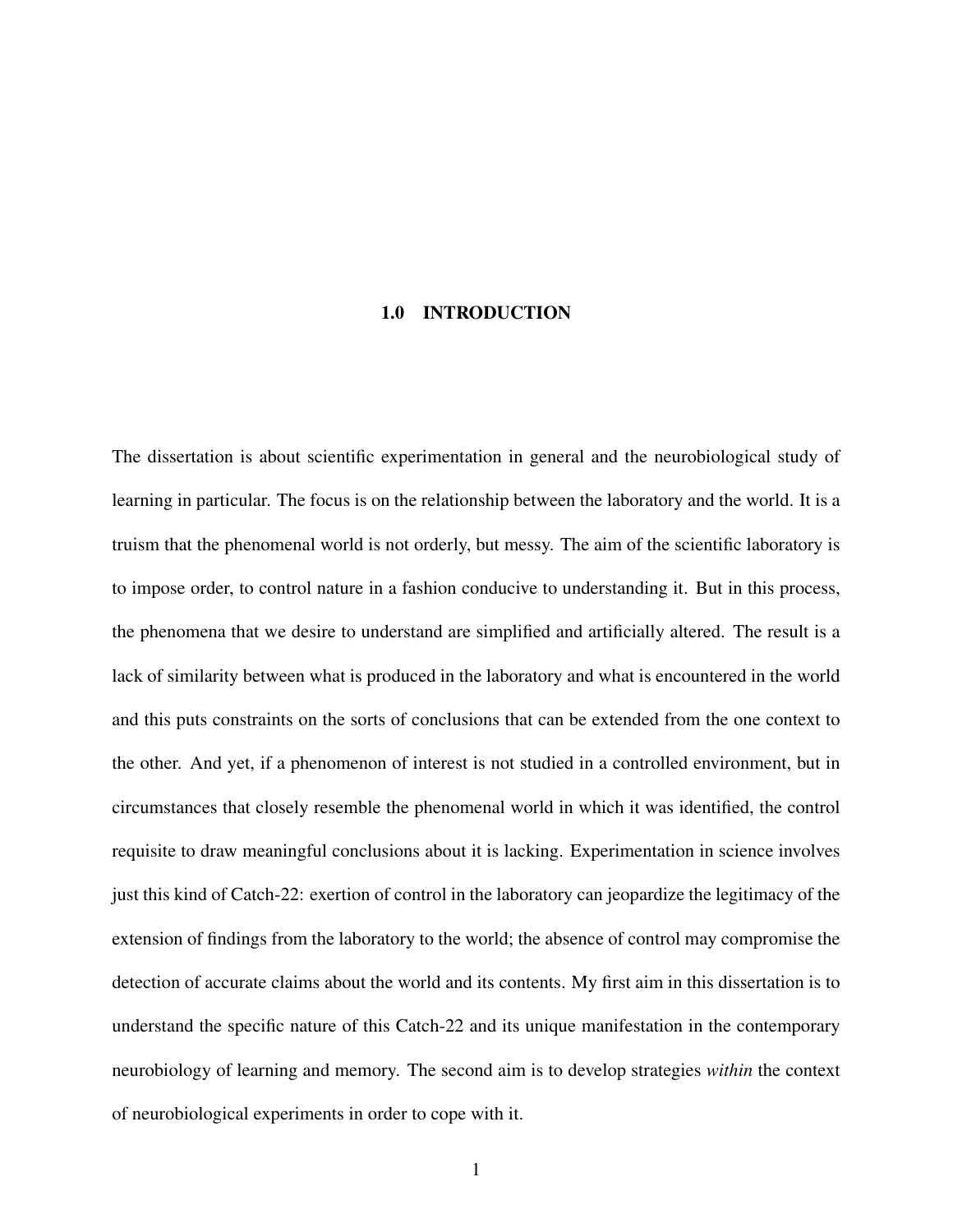#### 1.1 FOUNDATIONS

<span id="page-14-0"></span>The philosophy of experiment is a relative latecomer to the philosophy of science. Despite the importance of experimentation to science, compared to other aspects of science that have been a target of philosophical analysis (e.g., theory, explanation), scarce philosophical attention has been directed at understanding it. Yet, the increase in philosophical publications on experiment from Pierre Duhem's *The Aim and Structure of Physical Theory* (1954) to Ian Hacking's *Representing and Intervening* (1983) to Peter Galison's *How Experiments End* (1987) in combination with the work of Peter Achinstein (1983, 2000, 2001), James Bogen and James Woodward (1988, 1992), Nancy Cartwright (1983, 1999), Allan Franklin (1986, 1999, 2002, 2005), Rom Harre (1998), ´ Jerrold Aroson, Rom Harré, Eileen Way (1995), Bruno Latour (1988), Deborah Mayo (1991, 1996, 2000) and James Woodward (1989, 2000) may be regarded as forming a foundation for the field. More recent philosophical work on experimentation has concentrated on specific areas of science (e.g., experimental biology, Bechtel 2005; Weber 2005) or specific experimental methods and techniques (e.g., functional imaging (Bogen 2001, 2002; Delehanty 2005). I take this dissertation to be making a contribution to this growing body of literature, with the target of my analysis being experimentation on learning in cellular and molecular neurobiology and the epistemological problems to which such experiments give rise.

In this dissertation, I conceive of experimentation as a process, which I refer to simply as the "experimental process". My account of this process is informed by Bogen and Woodward's (1988) and Woodward's (1989, 2000) distinction between *data* and *phenomena* and the related distinction that Woodward (1989, 2000) draws between two phases of experimentation: *data production* and *data interpretation*. Briefly, Bogen and Woodward (1988) claim that data are the output of scien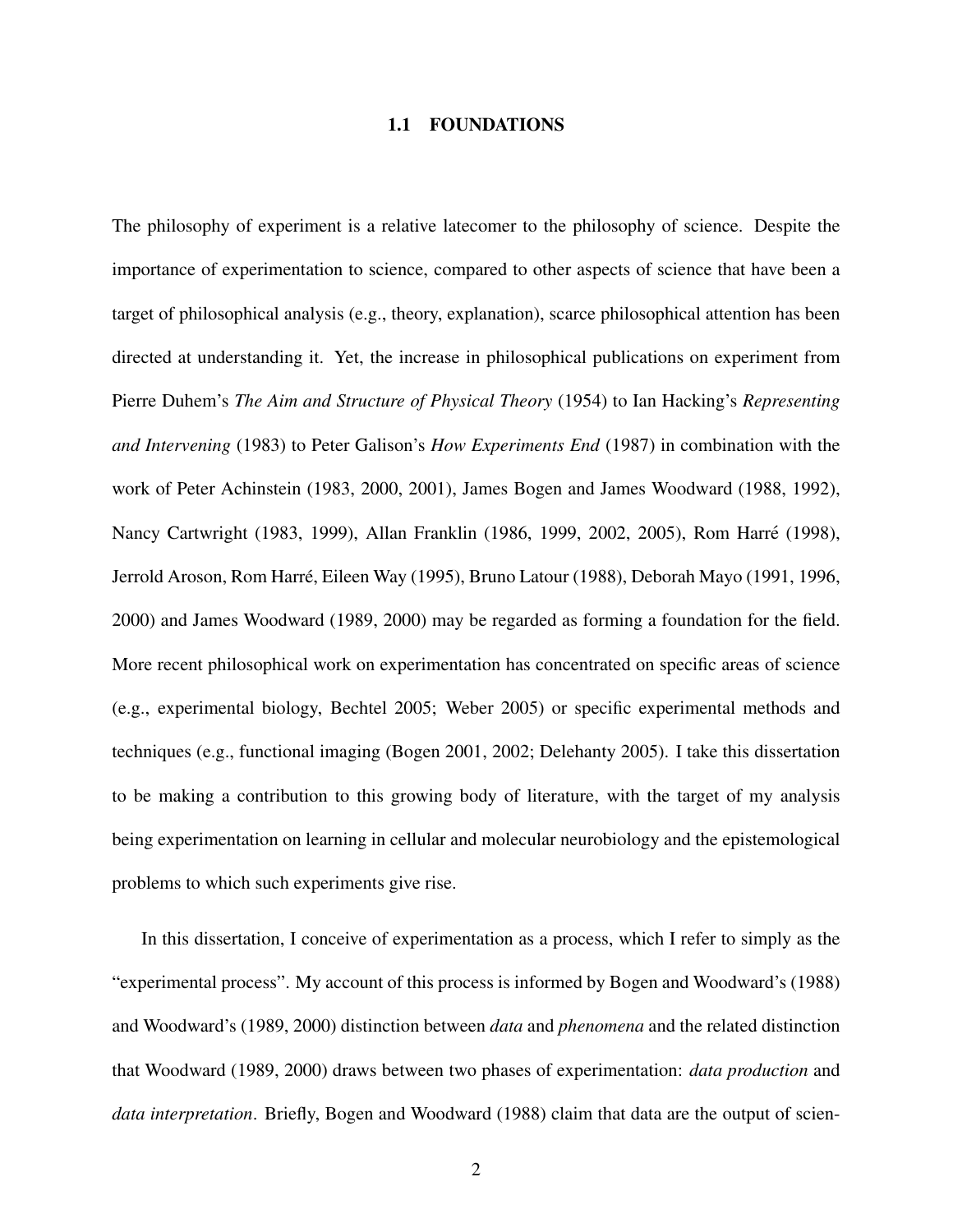tific experimentation. On their view, data are observable within the context of the laboratory and once gathered, data can be used to substantiate the existence of worldly phenomena (e.g., bubblechamber photographs are data; the phenomena that such data were used to detect are weak neutral currents). They claim, on the other hand, that "phenomena are detected through the use of data, but in most cases are not observable in any interesting sense of that term" (Bogen and Woodward 1988, 306) (e.g., weak neutral currents are not directly observable). Since I am interested in the question of how an effect under study in a scientific laboratory relates to a phenomenon or set of phenomena in the world, I take there to be something out in the world over and above data that is the phenomenon of interest–even if the only way that we can get a handle on that phenomenon is by carving the world up in a particular way with our concepts and theories. On my account, there is something "in the world" or at least "outside the laboratory" that sets the experimental process in motion. $<sup>1</sup>$  $<sup>1</sup>$  $<sup>1</sup>$ </sup>

Woodward identifies "two components in the overall process by which data are used to reach conclusions about phenomena" (Woodward 2000, S165): (1) *data production* and (2) *data interpretation*. On his account, *data production* "involves setting up systems of causal interaction or locating preexisting systems which allow for the production of effects which can be perceived and interpreted by investigators and which permit investigators to discriminate among competing phenomena claims" (Woodward 2000, S165). *Data interpretation*, on the other hand, "involves the use of arguments, analytic techniques, and patterns of reasoning which operate on the data so produced to reach conclusions about phenomena" (Woodward, 2000, S165). I take Woodward's

<span id="page-15-0"></span><sup>&</sup>lt;sup>1</sup>In a sense, the data-phenomena distinction does capture the case of learning, if we can take data points to be observational "in the world". After all, when we identify learning, we do not perceive the learning directly, but use "data points". For example, in the case of learning to read, we point to Mikey at age 5 before he learned to read and Mikey at a later point in time, reading *Where the Wild Things Are* (1963), with no problem–to get at the phenomenon. Of course, Mikey might have memorized the story and not be reading, so we may require additional data points to determine if Mikey can read.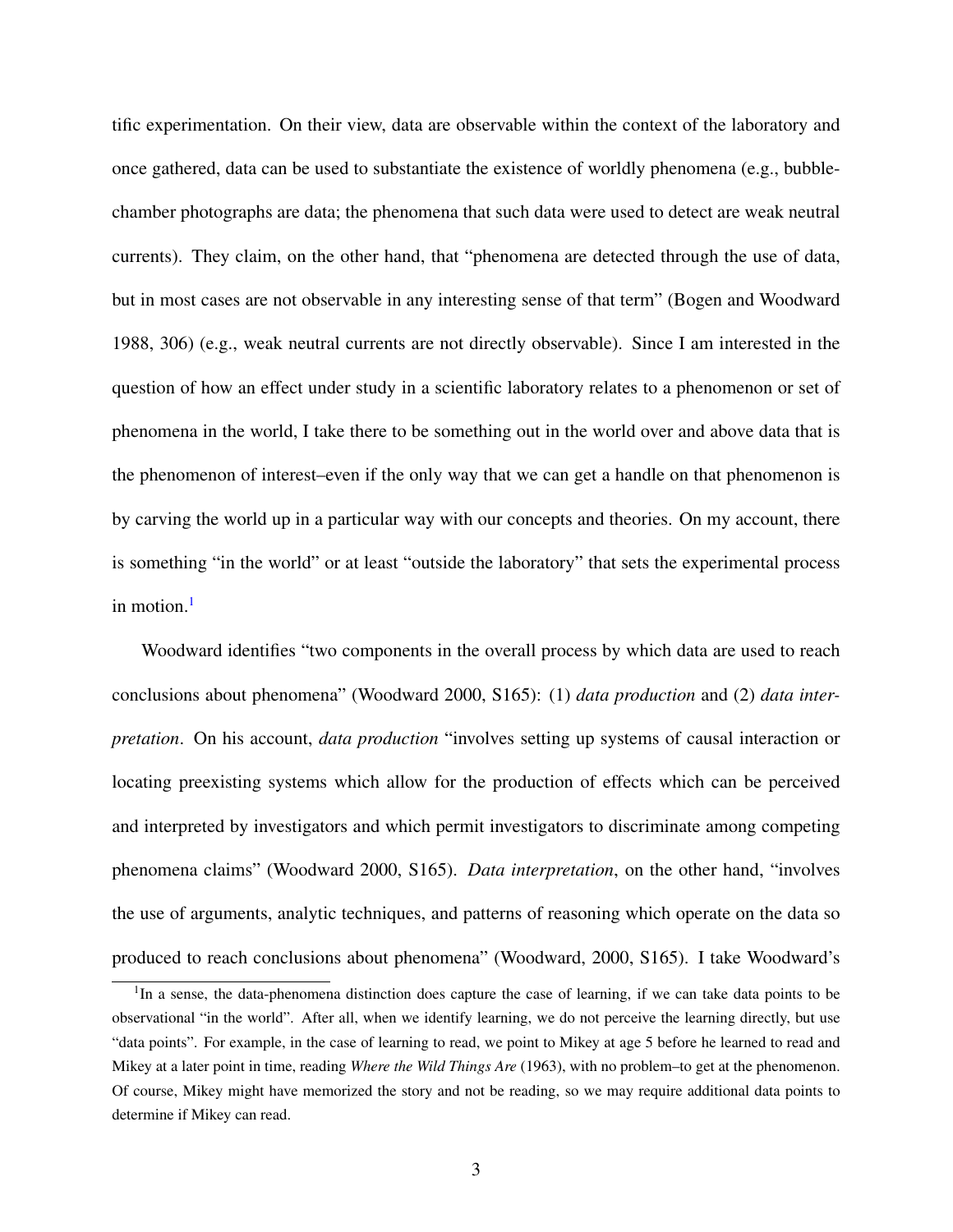framework for understanding the "overall process by which data are used to reach conclusions about phenomena" (Woodward 2000, S165) as the foundation for my account of the experimental process.

In this dissertation I am interested in two types of experiments in the neurobiology of learning and memory: (1) *synapse-level plasticity* experiments and (2) *organism-level learning* experiments. The experimental process as I understand it is depicted in *Figure 1*. On this framework, the process is initiated when an empirical question about a phenomenon of interest is posed. The phenomenon may be a worldly phenomenon, like learning. On the other hand, it may be a phenomenon that is exclusively (as far as we know) produced in a laboratory, such as an electrophysiologically induced increase in the strength of a neural synapse (e.g., long-term potentiation or LTP described in Chapter 2). The posing of this question initiates what I refer to as the process of *data production* (designated as "1" in *Figure 1*). Data production involves two stages, which I refer to as *design* and *implementation*. [2](#page-16-0) In the design stage, an experiment is designed and a protocol for running individual trials is developed. In the implementation stage, the protocol is implemented in the laboratory in an individual trial of the experiment. The aim of data production is to produce data that can be used to arrive at true claims about an effect produced in a laboratory. Using Woodward's terminology, I take the second stage of the experimental process to be *data interpretation*. On my account, data interpretation involves two steps (designated "2" and "3" in *Figure 1*): (2) the application of a claim arrived at as a result of a data production process to the effect produced in the laboratory (i.e., the claim is taken to be *true* of the effect) and (3) the application of a claim to the original phenomenon of interest in the world that prompted the experimental process in the first place (i.e., the claim is taken to be *true* of the original phenomenon of interest).

<span id="page-16-0"></span><sup>2</sup>For the sake of simplicity, these two stages are not designated in *Figure 1*, but they are both contained in the part of the process captured by the arrow designated "1".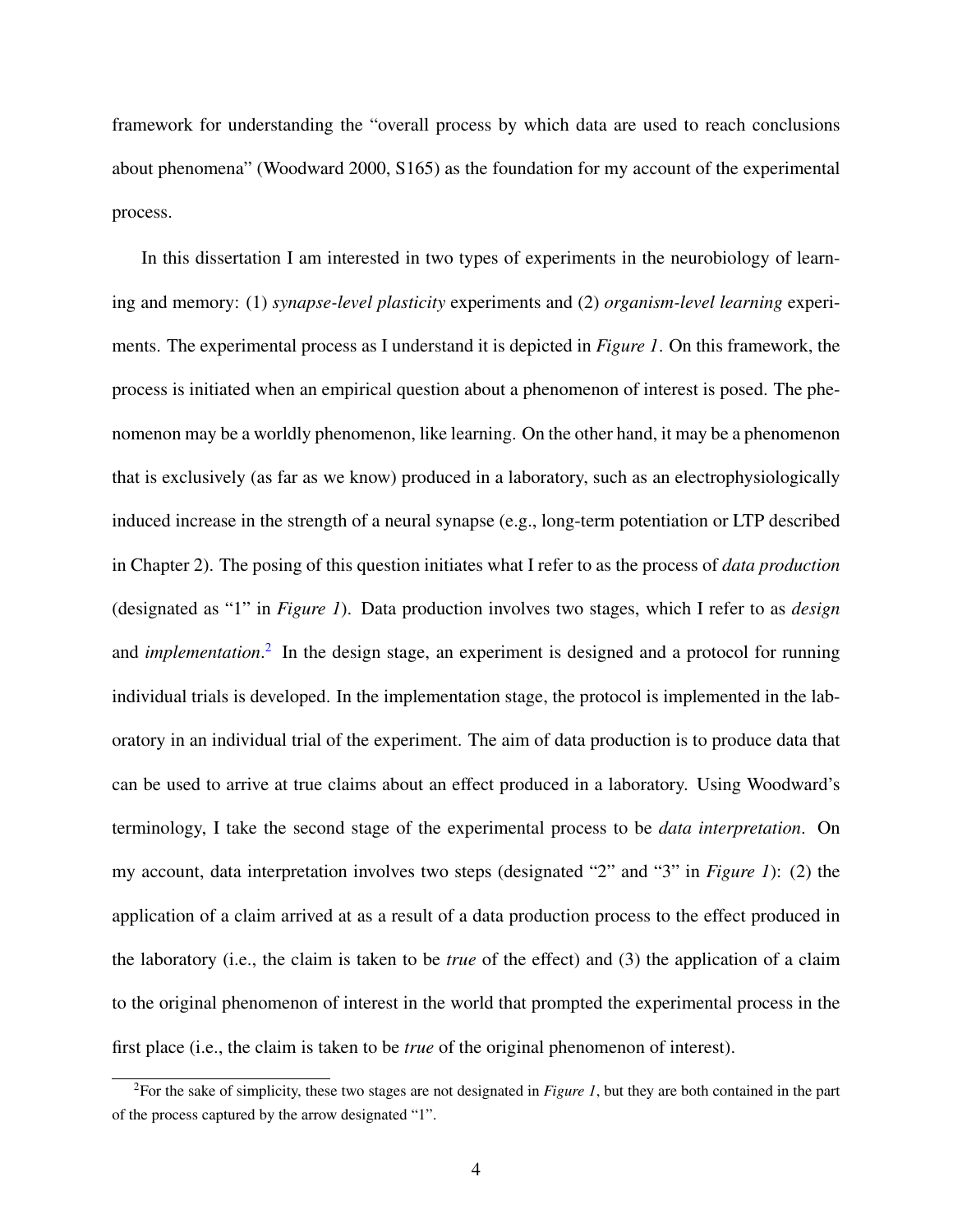

<span id="page-17-0"></span>Figure 1: The Experimental Process.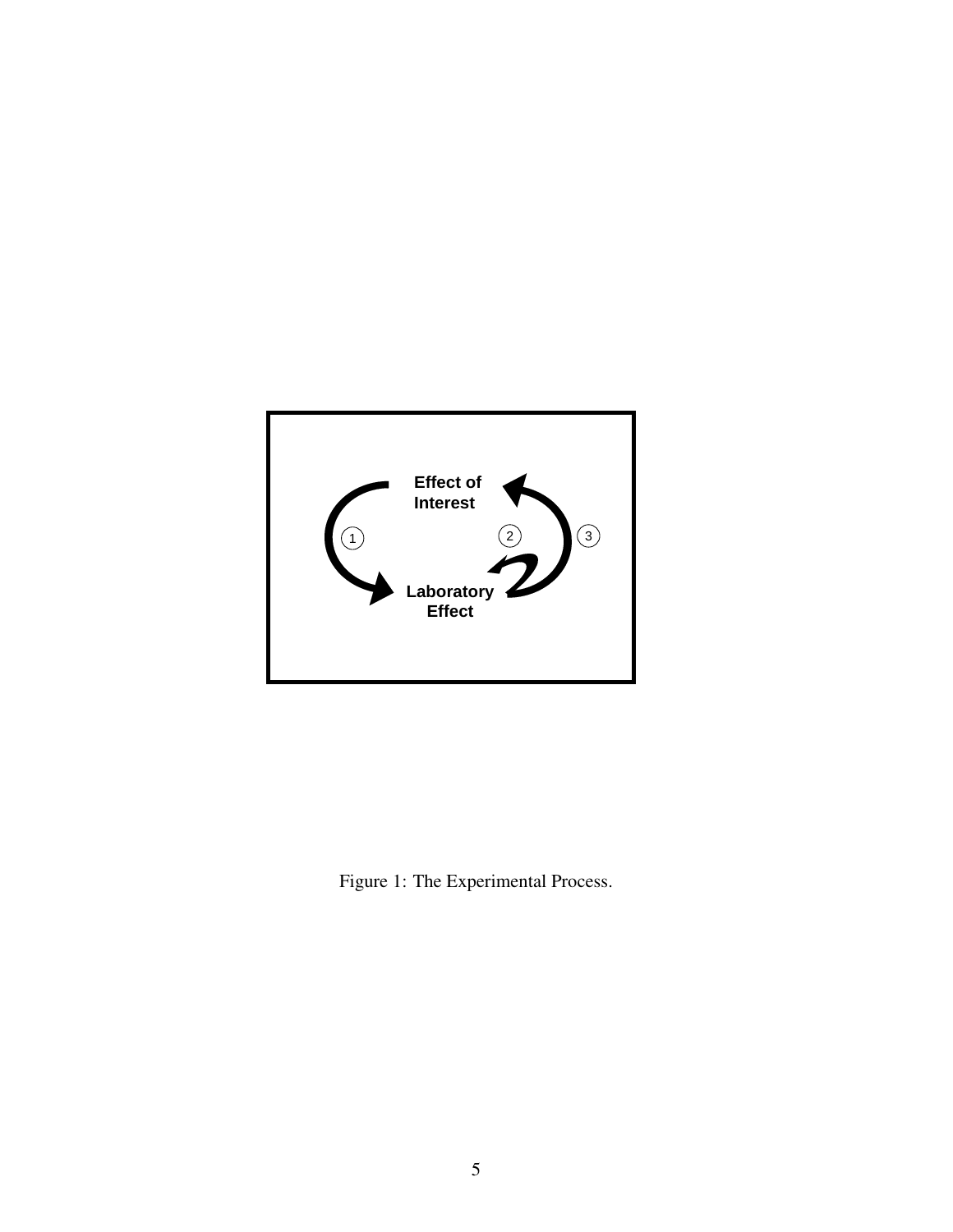#### 1.2 RELIABILITY AND VALIDITY

<span id="page-18-0"></span>In conjunction with this framework for understanding the experimental process, I provide nontraditional accounts of two aspects of this process, *reliability* and *validity*. *Reliability* has been characterized traditionally by philosophers of science as a feature that an experiment has when it can be used to produce evidence for knowledge claims (e.g., Mayo 1996, 2000, Woodward 2000). Philosophers of science have, however, provided different accounts of how experiments come to be *reliable*. For example, Mayo (1991, 1996, 2000) has claimed that "in order to determine what inferences are licensed by data it is necessary to take into account the error probabilities of the experimental procedure" (Mayo 1996, 442) used to produce that data. For Mayo (1991, 1996, 2000), *error statistical methods* used to reduce the error in an experimental procedure or arrangement are an important way in which to ensure the reliability of that experimental procedure or arrangement. In contrast, on Woodward's account of reliability, in order for "data to provide evidence for some phenomena-claim", "a systematic pattern of counterfactual dependence or sensitivity of both the data and the conclusions investigators reach on the phenomena themselves" must be present (Woodward 2000, S166). While Woodward admits that such patterns are rarely achieved in practice, scientific investigators "focus on a large number of highly specific local empirical facts about the causal characteristics of the detection or measurement process and investigate these by means of strategies [. . .] that need not involve explicit derivation" (Woodward 2000, S170). They use what they learn "about the kinds of mistakes that do or do not occur with the repeated use of a measurement procedure in various applications [. . .] to ground judgments of reliability" (Woodward, 2000, S168). In other words, while such repetitions of a procedure are not necessary or sufficient for reliability, the information gained from such repetitions can serve as a foundation for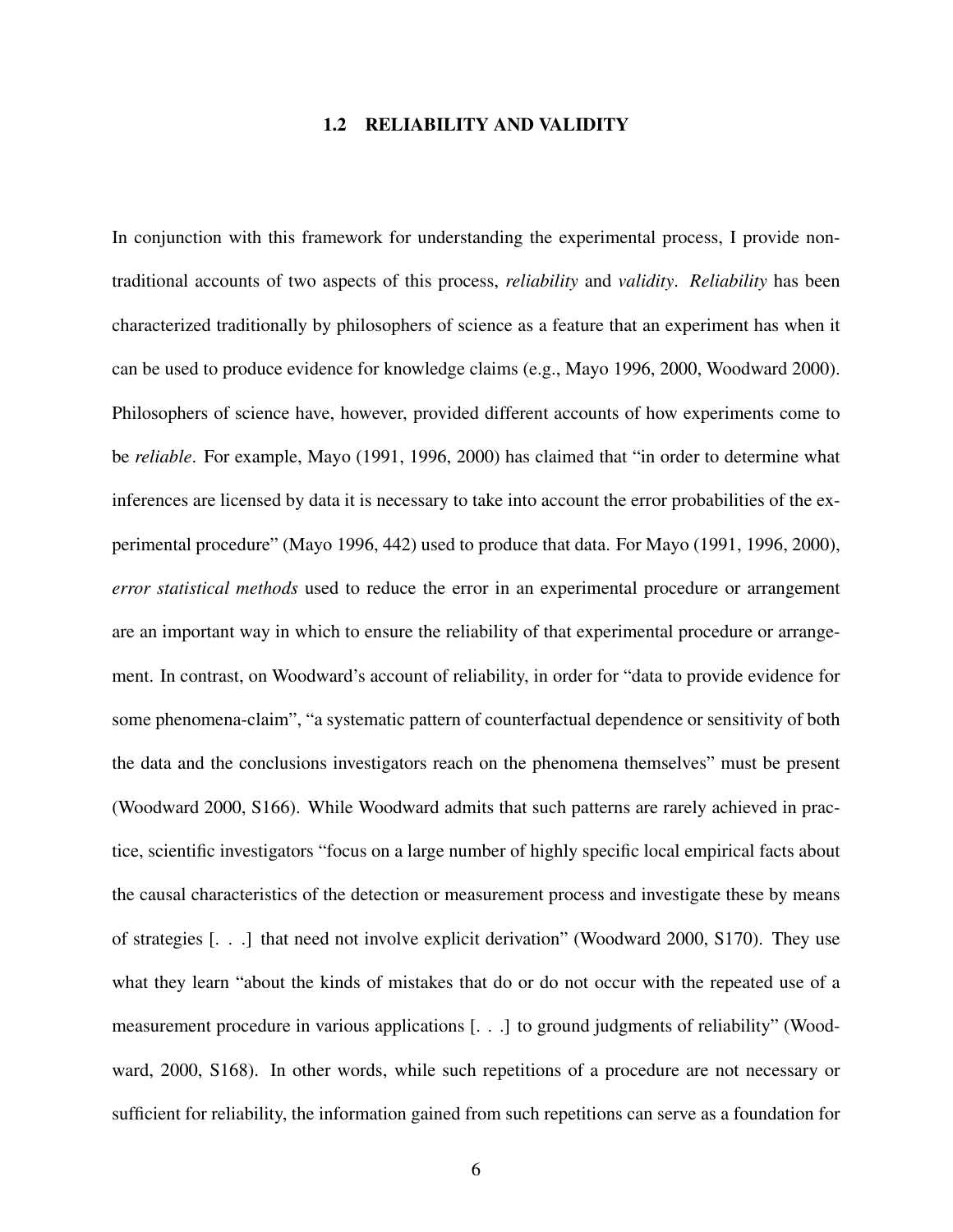grounding judgments about the reliability of a procedure.

While I agree with these general understandings of reliability, there are two primary differences between these accounts and the account that I provide in this dissertation. First, I ascribe reliability to a data production process as a whole, which I take to include the design of an experiment and the implementation of that experiment across individual trials in a laboratory. On my account, a complete data production process is reliable if it results in statistically analyzed data that can be used to discriminate one hypothesis from a set of competing hypotheses about an effect produced in the laboratory. Second, while I agree with philosophers of science like Woodward (2000) who maintain that the repetition of an experiment in the laboratory is important for grounding judgments about the reliability of that experiment, I emphasize the importance of such repetition in this dissertation, in a way not explicitly taken by other philosophers of science. I take such repetitions of an experiment to be important not only because they enable an understanding of the types of errors that may occur with respect to a given experiment and how to correct for such errors in the future, but also because they enable an investigator to achieve some degree of certainty that an effect produced in the laboratory is not an artifact but rather the direct result of a relevant experimental manipulation. Getting clear on what reliability is, how it functions in neurobiological experiments and why repetition is important for reliability in many if not all scientific experiments is the focus of Chapter 3.

A second desirable feature of the experimental process, which differs from *reliability*, is *validity*. On traditional scientific accounts, validity is taken to be a feature that is ascribed to experiments or tests (e.g., Campbell and Stanley 1963; Messick 1989). An experiment (or test), on such accounts, is taken to be *valid* if it supports the intended conclusion that is drawn from its results (e.g. Campbell and Stanley 1963; Messick 1989). Recently, an interest in the validity of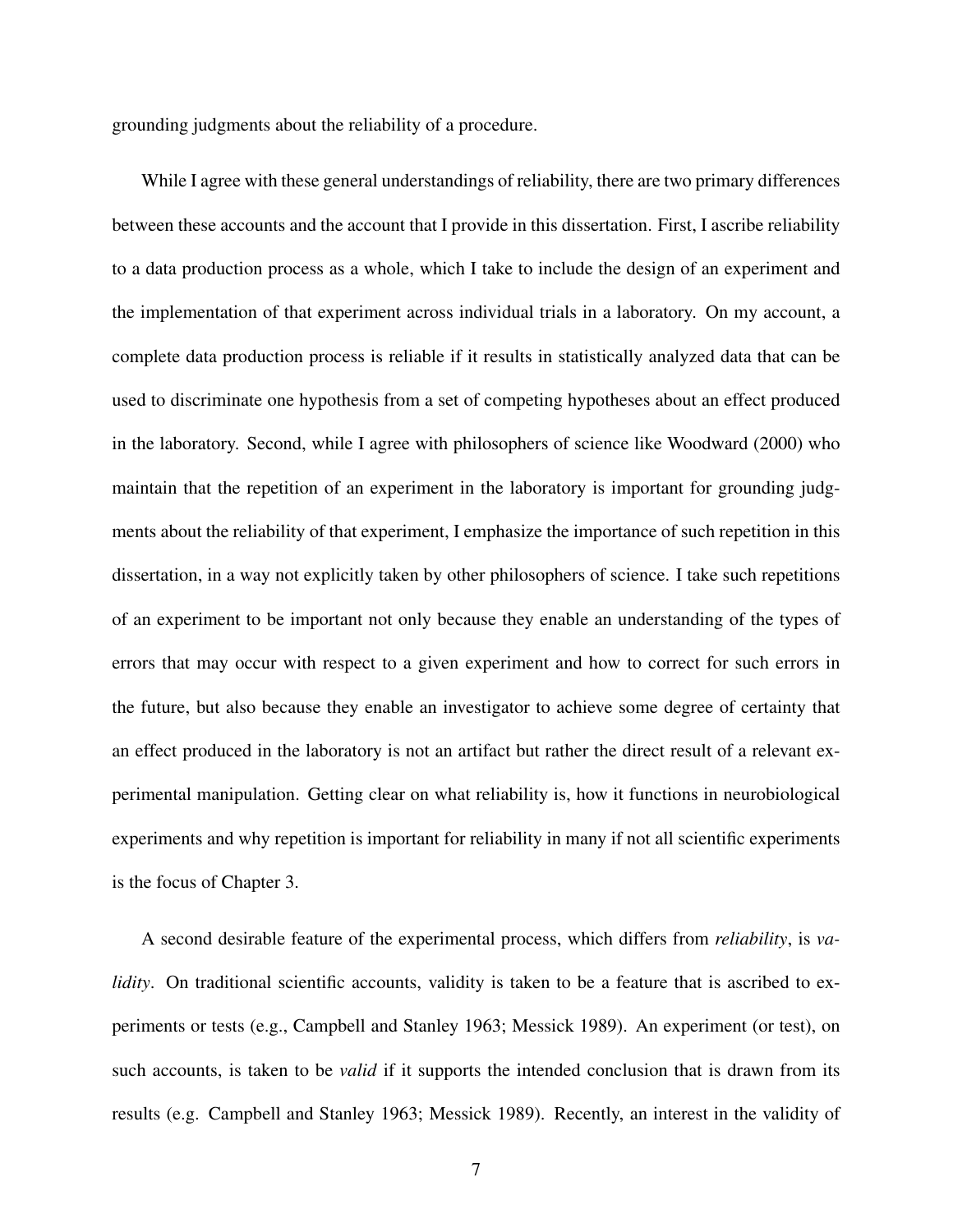experiment has emerged in the philosophy of experiment. Specifically, Francesco Guala (2003, 2005) has sought to understand the tension that arises when an investigator desires to have the conclusion of an experimental result apply not only to the experimental situation in the laboratory but also to "circumstances of interest" (Guala 2003, 1198) outside the laboratory. Guala uses the distinction between *internal* and *external* validity (e.g., Cook and Campbell 1979) to comprehend the nature of this tension. On Guala's account, then, the *internal validity* of an experimental result is established when that result captures a causal relationship that *is* operative *in* the context of the laboratory. That experimental result is *externally valid*, then, when it captures a causal relationship that is operative in "a set of circumstances of interest", external to the laboratory setting.

My account of validity and data interpretation more generally differ from traditional accounts of validity in science of the kind Guala is interested in, in so far as I take validity to be a feature of interpretive claims rather than of experimental results. Experimental results, on my account, are statistically analyzed sets of data and interpretive claims are what arise when a hypothesis that has been discriminated by the data is applied to (a) the circumstances of the laboratory and (b) the circumstances of interest outside the laboratory. The explicit idea that application of the term "validity" should be restricted to interpretive claims is unique to the account of validity that I provide in this dissertation. However, I take it to be implicit in Guala's account in so far as he claims that validity assessments concern the "attribution" of a causal claim (that A causes B in an experiment E) to a circumstance inside or outside a laboratory (Guala 2003, 1198). What is novel in my dissertation is the application of this understanding of validity to experiments in neurobiology and the attempt to determine why interpretive claims arising from neurobiological experiments may lack validity as a result of specific features of those experiments. In addition, I use distinctions drawn between different types of validity in the psychological literature (e.g.,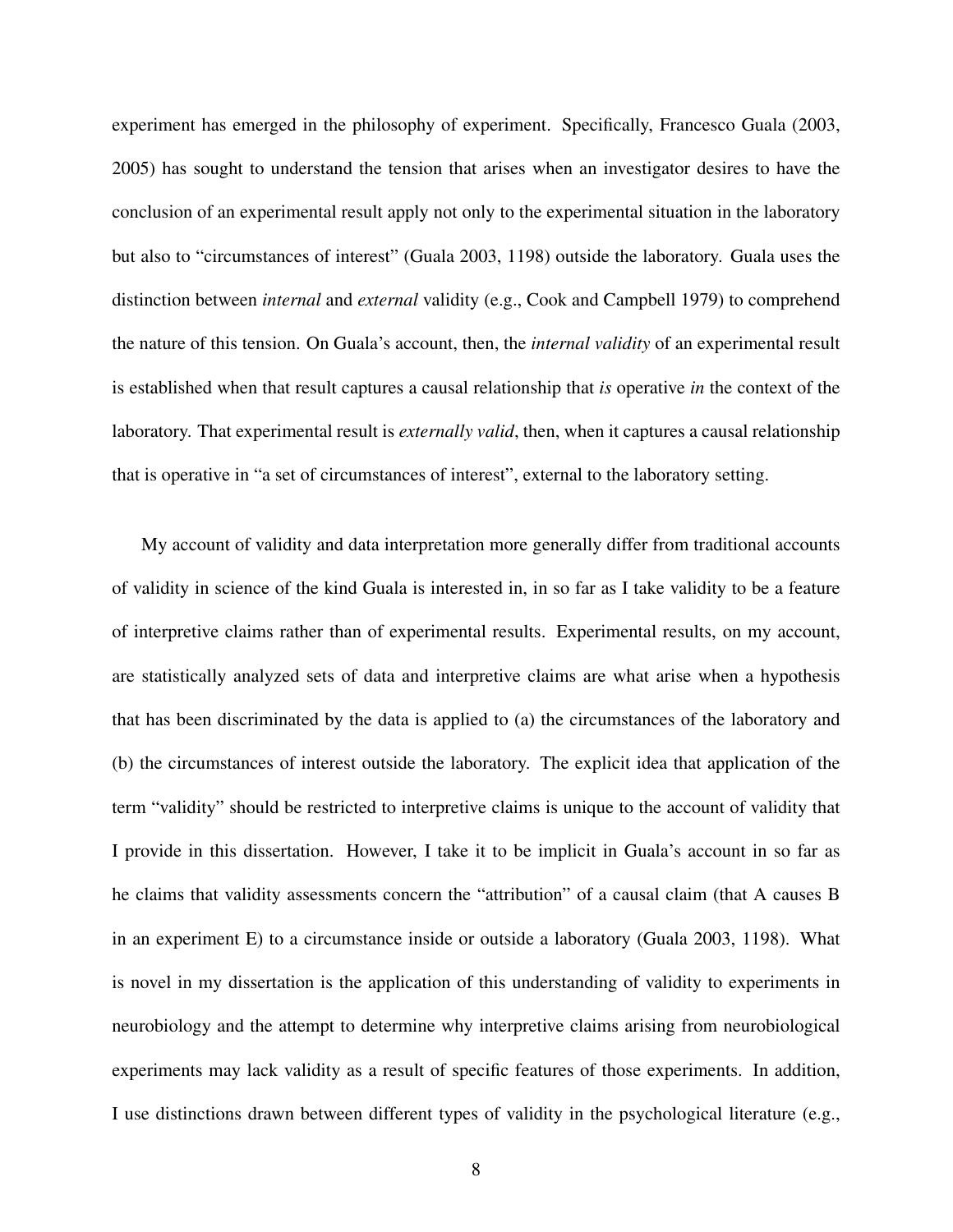Brunswick 1943; Cook and Campbell 1963; Cronbach and Meehl 1955; Messick 1989; Shadish, Cook and Campbell 2002) to provide a more comprehensive understanding of what validity is and what some of its dimensions are.

#### <span id="page-21-0"></span>1.3 CONTEMPORARY NEUROBIOLOGY OF LEARNING AND MEMORY

With the aforementioned general framework of the experimental process serving as the foundation of this dissertation, the target of my analysis is the contemporary cellular and molecular neurobiology of learning and memory. The ultimate aim of neurobiological experiments on learning is, broadly, "to explain in molecular detail how specific memories are encoded and maintained within the human brain" (Barco, Bailey, Kandel 2006, 1525).<sup>[3](#page-21-1)</sup> The process by which memories are encoded and maintained in the mammalian brain is *learning*. The terms "learning" and "memory" are often used interchangeably by neurobiologists who work on learning because their referents are identical–both point to changes in the behavior of either an organism (organism-level learning) or a synapse (synapse-level learning) as indicative of learning. Both are typically defined by

<span id="page-21-1"></span> $3$ Although I am abstracting this quote from a more recent text, the claim that the goal of neurobiology is to identify the cellular mechanisms of learning and memory can be found in the majority of published papers and textbooks in this field of research. For example, see Dudai ([1989] 1994), Sweatt (2003) Squire and Kandel ([1999] 2003) I selected this quote from Eric Kandel and colleagues (2006) for several reasons. First, Kandel has functioned as the primary spokesperson for the neurobiological study of learning and memory, identifying the goals of the field and the methodological approaches necessary to realize them. Furthermore, of all contemporary researchers in the field of learning and memory, he has had the most profound impact on shaping the field by producing students and postdocs who have gone on to work on the same issues in their own laboratories. As such, Kandel has many descendants who have contributed to shaping the field in the light of his influence. Additionally, it is these researchers that are called upon to review grants and referee papers in cellular and molecular learning and memory research, ultimately dictating which papers are actually published. This situation has to a large extent dictated how the goals of the field have been formulated across research labs in the Western world. For the aforementioned reasons, the field of cellular and molecular neurobiology is an interesting sociological phenomenon in its own right.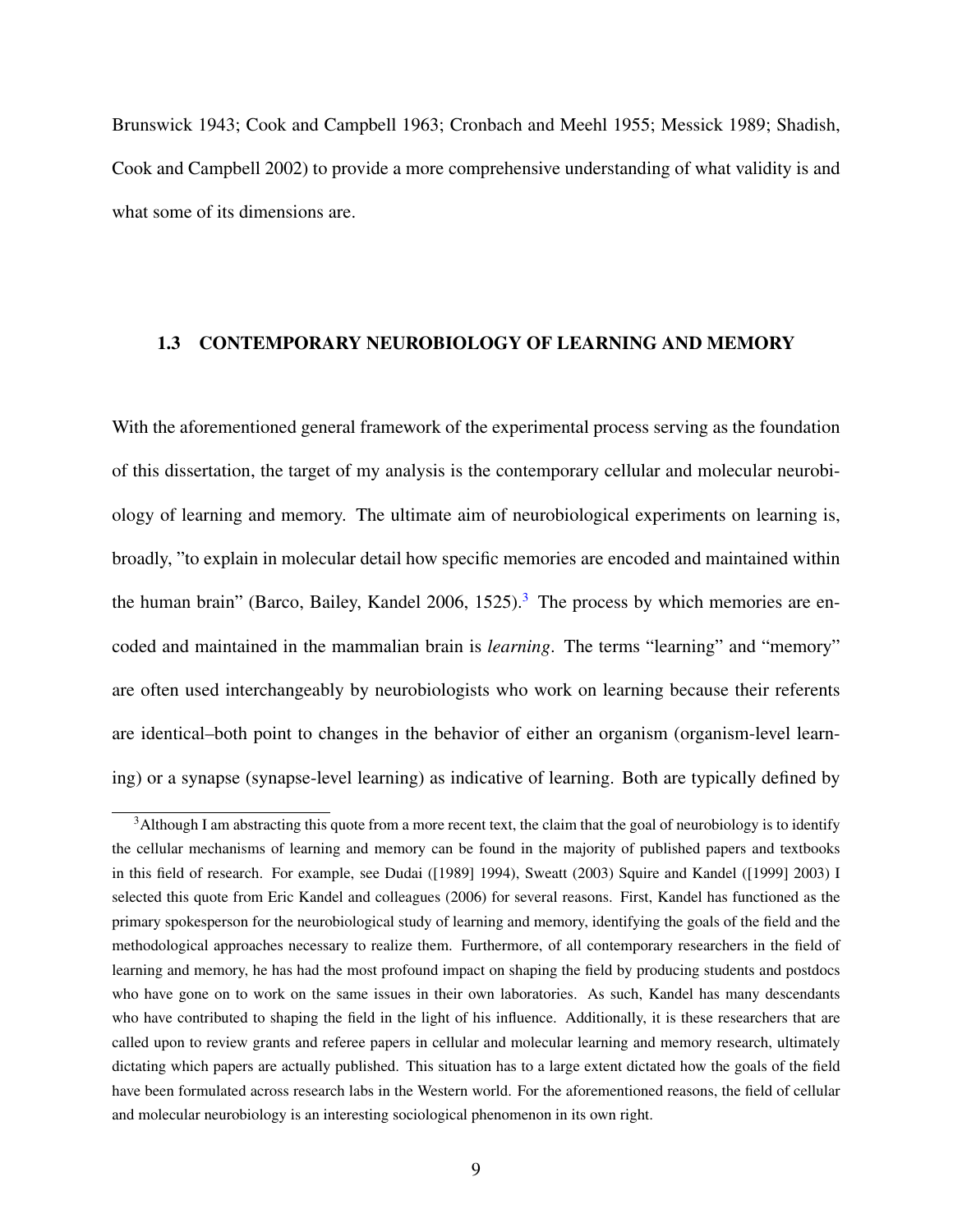neurobiologists as "changes in behavior as a result of behavioral experience" (e.g., Dudai ([1989] 1994, 2003; Sweatt 2003).

In this dissertation, I focus on two types of neurobiological experiments: (1) *organism-level learning* experiments, in which a normal organism or a genetically modified organism is trained in a learning paradigm that is meant to bring about a specific type of learning, and after some time frame after learning, its brain is removed and the activity of specific molecules are investigated <sup>[4](#page-22-1)</sup> and (2) *synaptic-level plasticity* experiments, in which an electrical stimulus is inserted into the brain of an organism and is used to artificially induce a phenomenon at the level of synapses in the brain that is taken to mimic and potentially be the mechanism of organism-level learning. The brain of the animal is then removed some time after application of the stimulus and the activity of specific molecules is investigated. While I will primarily be concerned with these *in vivo* experiments in this dissertation, some of the conclusions at which I arrive are applicable to *in vitro* experiments in neurobiology as well.<sup>[5](#page-22-2)</sup> In Chapter 2, I introduce the basic assumptions that serve as a foundation for these two types of experiments and at later points in the dissertation (Chapters 3-5), I describe in detail how these experiments are designed and implemented.

#### 1.4 OUTLINE OF DISSERTATION

<span id="page-22-0"></span>In this dissertation my primary interest is to determine whether or not the aforementioned aims of learning and synaptic plasticity experiments that neurobiologists have identified for themselves are

<span id="page-22-1"></span><sup>&</sup>lt;sup>4</sup>I define what I mean by learning paradigm in detail in Chapter 3. For now, please take it simply to mean, "a method for inducing learning and identifying it when it takes place."

<span id="page-22-2"></span><sup>5</sup>To differentiate, "*in vivo*" electrophysiological experiments are run in the intact anesthetized organism, while "*in vitro*" experiments are run in slices of brain tissue essentially in a glass dish.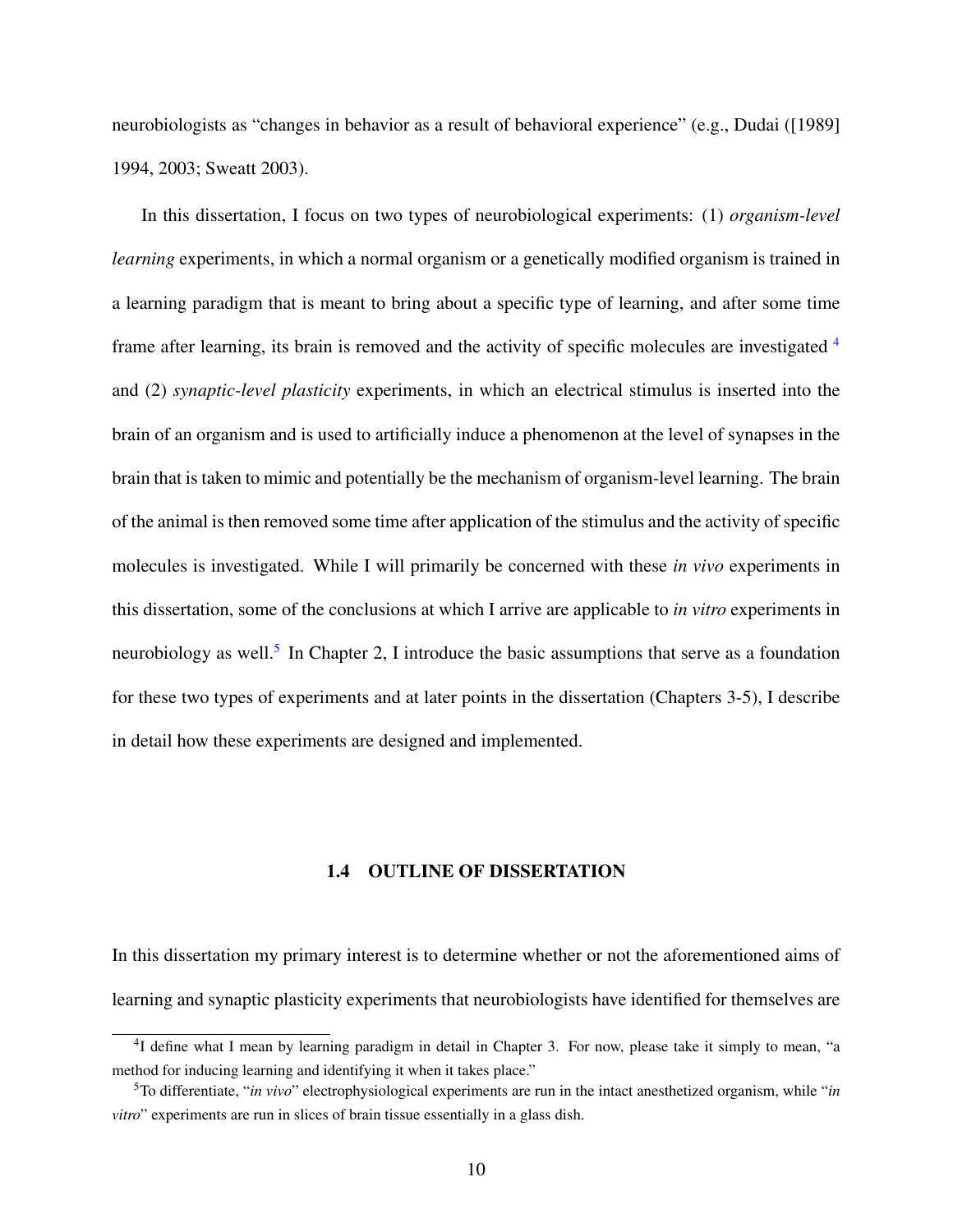actually being met and whether, given the current state of experimentation on learning they ever could be met. I show that the overarching commitment in neurobiology to ensuring what I refer to as "the reliability of the data production process" has resulted in a lack of attention being paid to establishing the validity of the interpretive claims about organism-level learning and synapse-level plasticity that neurobiologists make.

In Chapters 2.0, 3.0, and 4.0, I essentially track the experimental process as we encounter it in the neurobiology of learning and memory, from the positing of an empirical question about a phenomenon of interest to interpretive claims made on the basis of data. In Chapter 2.0, I begin with a general discussion of what learning is, what the phenomena of learning are, and how we come to detect learning in the world. I then consider a set of historical influences on neurobiology that have shaped the fundamental conceptual and theoretical presuppositions of the field. It is these assumptions that inform both the design and implementation of experiments.

Chapter 3.0 has two specific aims. First, since I take data production to be a process and maintain that reliability (as a goal) is a constraint that is operative over this process, I argue for a process reliabilist account of data production that I see as an improvement on current understandings of reliability in the philosophy of experiment because it adequately captures the role of the experimenter in both the design and implementations phases of data production. Appealing to Goldman's (1986, 2004) account of process reliabilism, I argue that reliability is best ascribed to processes; data production is one such process. On my account, a data production process is reliable just so long as it results in statistically analyzed data that discriminates one hypotheses as true from a set of competing hypotheses about an effect produced in a laboratory. If an investigator wants a data production process to be reliable, certain features taken to guarantee reliability will be built into the experimental design and its adjoining protocol, which essentially specifies a process type.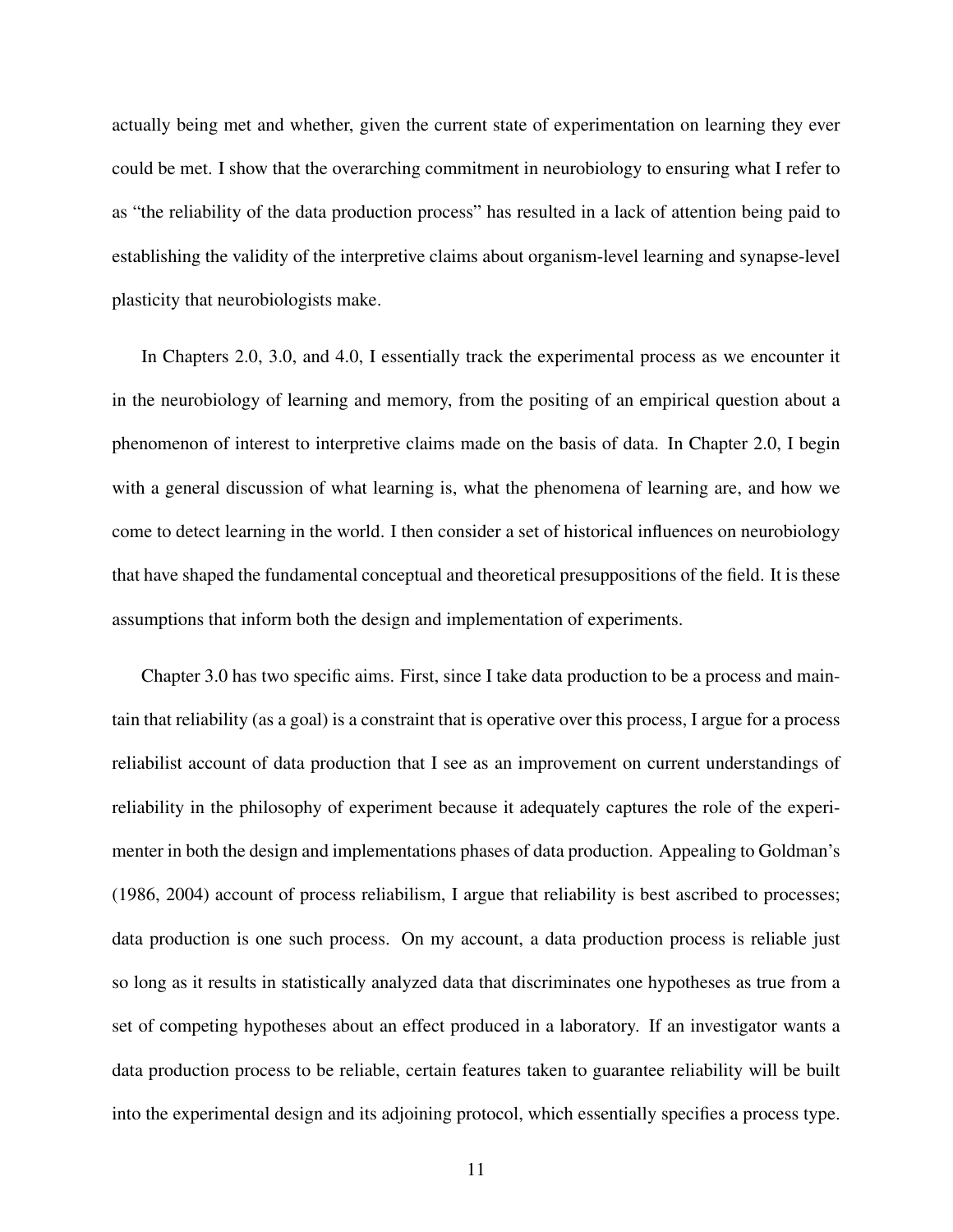Then, during the implementation stage of data production, measures will be taken to ensure that each individual instantiation of the process type exemplifies those fundamental features. In this way, concerns about reliability will begin and end with the data production process and so will be primarily operative within the context of the laboratory.

In Chapter 4.0, I direct my attention at the issue of the validity of data interpretation. I investigate current work on validity in the philosophy of experiment and historical work on validity in psychology. This analysis yields the idea that validity has parameters and that the legitimacy of interpretative claims ought to be investigated along these parameters. I focus on those three parameters that I take to be most important for my purposes in the dissertation (1) *construct validity*, (2) *ecological validity* and (3) *external validity*. I argue that although evaluations of the validity of interpretive claims are made in the context of data interpretation, establishing the validity of interpretive claims ought to shape the design and implementation of experiments. I show that this is not the case with respect to learning and memory experiments in neurobiology.

In Chapter 5.0 of the dissertation, I consider the relationship between reliability and validity of the experimental process in the abstract and then with respect to the two neurobiological case studies under consideration, namely (1) synapse-level plasticity and (2) organism-level learning experiments. I show that reliability and validity coincide with conflicting prescriptions. Reliability does not concern the accuracy of the match between an effect of interest and that effect produced in the laboratory. Instead it prescribes simplifying measures in order to narrow the set of competing hypotheses with respect to a laboratory produced effect. As it operates to constrain the process of data production, it restricts the extension of interpretive claims to the laboratory. Validity, on the other hand, pulls in the opposite direction, by prescribing that an investigator build into an experimental design those dimensions of complexity that accompany an effect of interest in the world.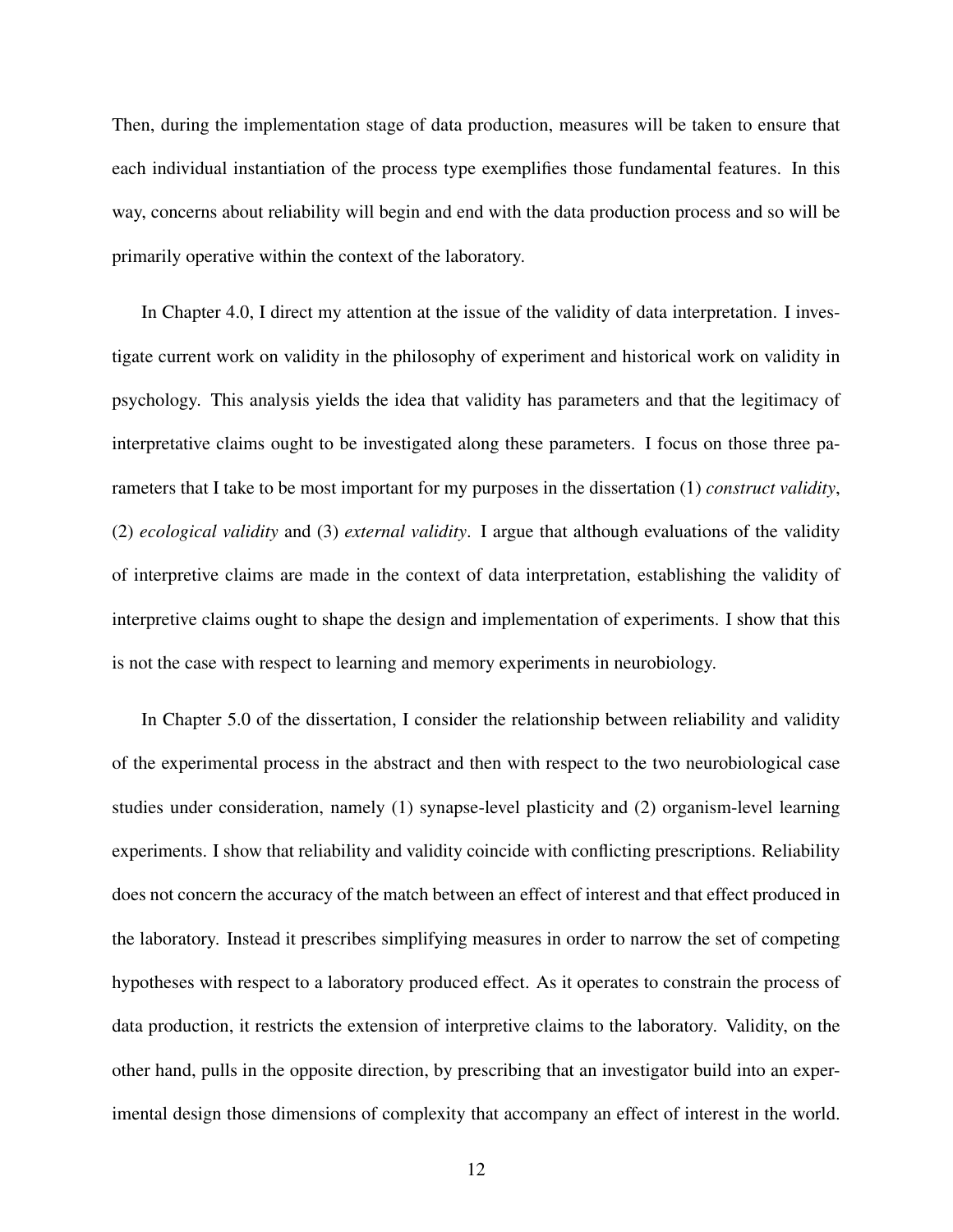Yet, the consequence of such moves is a decrease in the simplicity of the effect produced in the laboratory and an expansion of the set of competing hypotheses that pertain to that effect–in essence, a decrease in reliability. I show that with respect to the case studies under consideration, neurobiologists are far more concerned with securing the reliability of the process of data production than with establishing the validity of their interpretive claims beyond the context of the laboratory. However, I argue that this commitment to reliability is in direct contrast to the explanatory goals of neurobiology as expressed by those investigators who are conducting such experiments. On the basis of how I understand the relationship between reliability and validity, while I understand this commitment as rational, I view it as untenable given the fact that neurobiologists are ultimately aiming to produce mechanistic explanations of effects beyond the laboratory.

In Chapter 6.0 of my dissertation, I provide a set of guidelines geared to function to maintain the reliability and increase the validity of those neurobiological experiments under consideration. The proposals that I make rely on methodological tools that have been proposed historically by experimental psychologists and more recently, by cognitive psychologists. I claim that given the fact that validity has different parameters, any solutions must proceed in a piecemeal fashion. I arrive at the conclusion that at best what we can achieve is some middle-ground in terms of guaranteeing simultaneously the reliability of data production and any given parameter of the validity of interpretation. This coincides with what a number of philosophers of science have claimed with respect to other laboratory and also non-laboratory sciences (e.g., Cartwright 1999; Hacking 1992). I conclude in Chapter 7.0 with a summary of the dissertation and a discussion of future directions for research.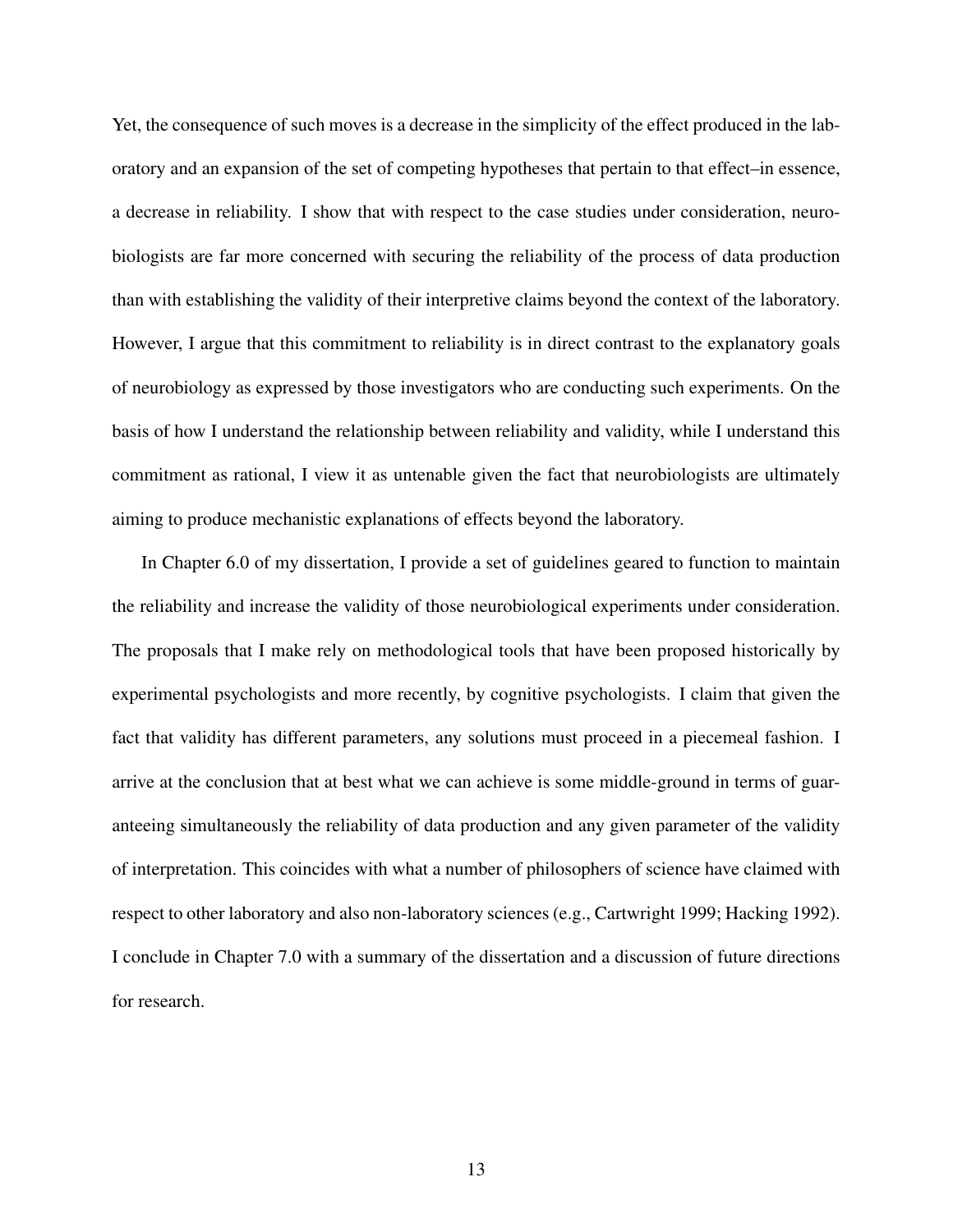#### <span id="page-26-1"></span><span id="page-26-0"></span>2.0 LEARNING: INITIAL DEPARTURE FROM THE PHENOMENA

#### 2.1 INTRODUCTION

All experimentation has some starting point. On the model that I outlined in Chapter 1 (*Figure 1*), I imply that it begins with the natural world. Yet, this is only part of the story. As several philosophers of experiment have indicated (Duhem 1954; Galison 1987; Harre 1998; Aronson, ´ Harré, Way 1995), experimentation begins with the theoretical presuppositions of a given area of science. In the words of Peter Galison: "Theoretical presuppositions serve to carve out a piece of the phenomenal world as interesting; [. . .] without experimental presuppositions of some sort even the gross properties of matter would be in doubt" (Galison 1987, 4). Galison goes on to suggest that theoretical presuppositions are where experimentation not only begins, but where it ends. While I am sympathetic to Galison's point, some areas of science seek to study phenomena that have already been carved up and grouped by means of ordinary language definitions. And often in such cases the conclusions drawn in the laboratory are extended back not merely to the theoretically carved phenomena, but to pre-theoretically or folk theoretically carved phenomena. In particular, I think it is common in areas of science that study phenomena of our commonsense daily experience that come pre-grouped under an ordinary language definition, like *learning phenomena*, to take their results back to the phenomenal world that has been pre-theoretically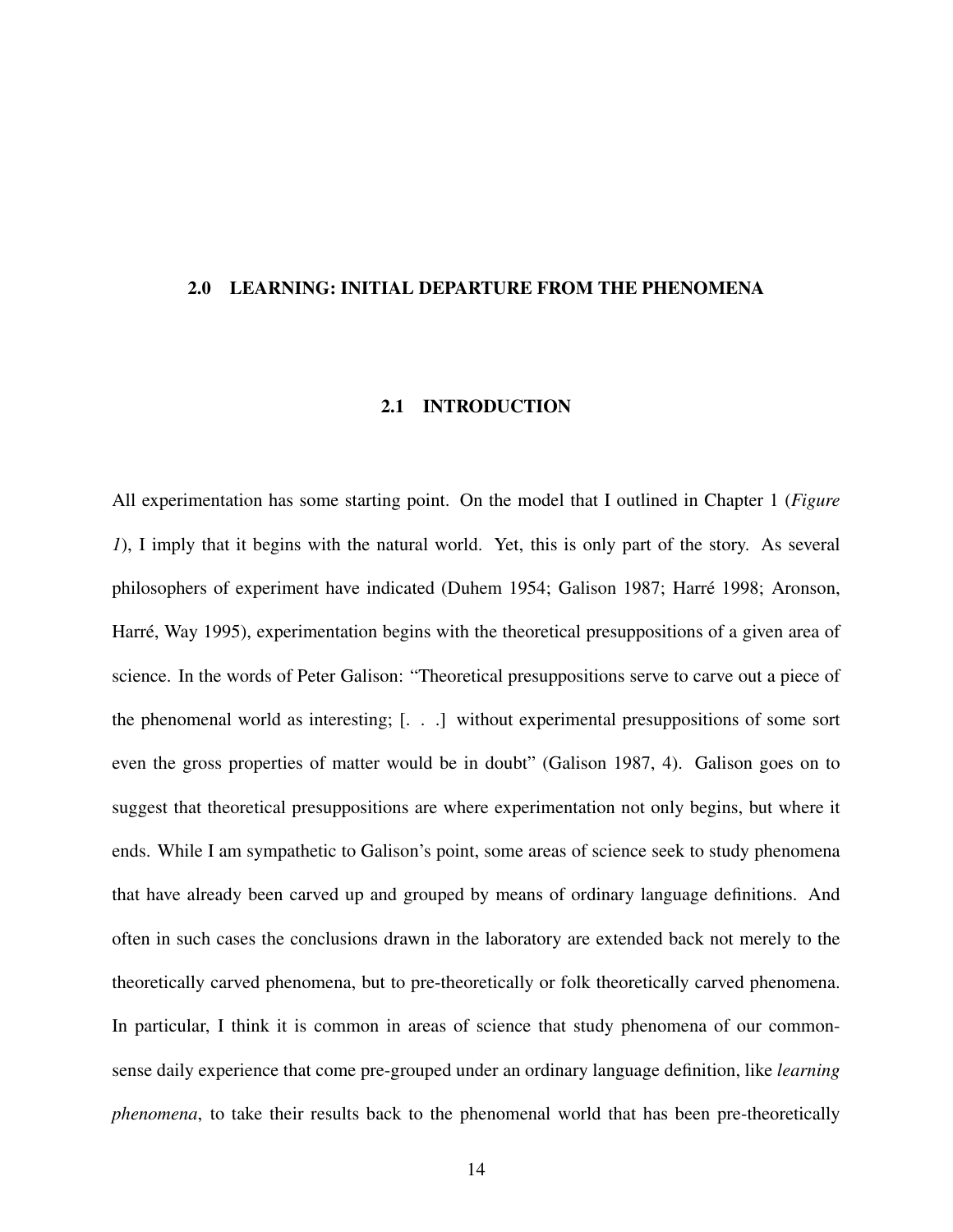carved.<sup>[1](#page-27-1)</sup> This is what I aim to capture in the framework for the experimental process that I have provided, and what I hope to show is the case in the contemporary neurobiology of learning and memory.

The primary aim of this chapter, then, is to consider the phenomena of learning broadly by itemizing a subset of the various kinds of phenomena that fall under the common-sense heading of "learning" and to see precisely how the pre-experimental definitions of learning in neurobiology compare. I then go on to consider some historical influences on the experimental study of learning that have shaped pre-experimental conceptual and theoretical presuppositions of experimentalists in neurobiology. I use this to demonstrate the immediate contrast between the conditions in the phenomenal world in which learning phenomena are encountered and what transpires conceptually even before an experimentalist in neurobiology sets foot in the laboratory. I suggest that well before experimentation begins, it is only a very restricted class of phenomena at which the question, "What are the cellular and molecular mechanisms of learning and memory?" is ever directed.

### 2.2 LEARNING: CARVING OUT THE PHENOMENA

<span id="page-27-0"></span>The term "learning" is difficult to define, despite its widespread use. On the OED definition, *learning* is defined as "the acquisition of knowledge; a process which leads to the modification of behavior or the acquisition of new abilities or responses, and which is additional to natural development by growth or maturation." On this definition, learning is a process that an organism undergoes that by definition consists in changes in that organism's behavior.

<span id="page-27-1"></span><sup>&</sup>lt;sup>1</sup>An additional issue, which I have yet to think about in detail, concerns whether we should take seriously a common-sense notion of learning, or differentiate folk psychological concepts of learning from scientific concepts and preference one to the other.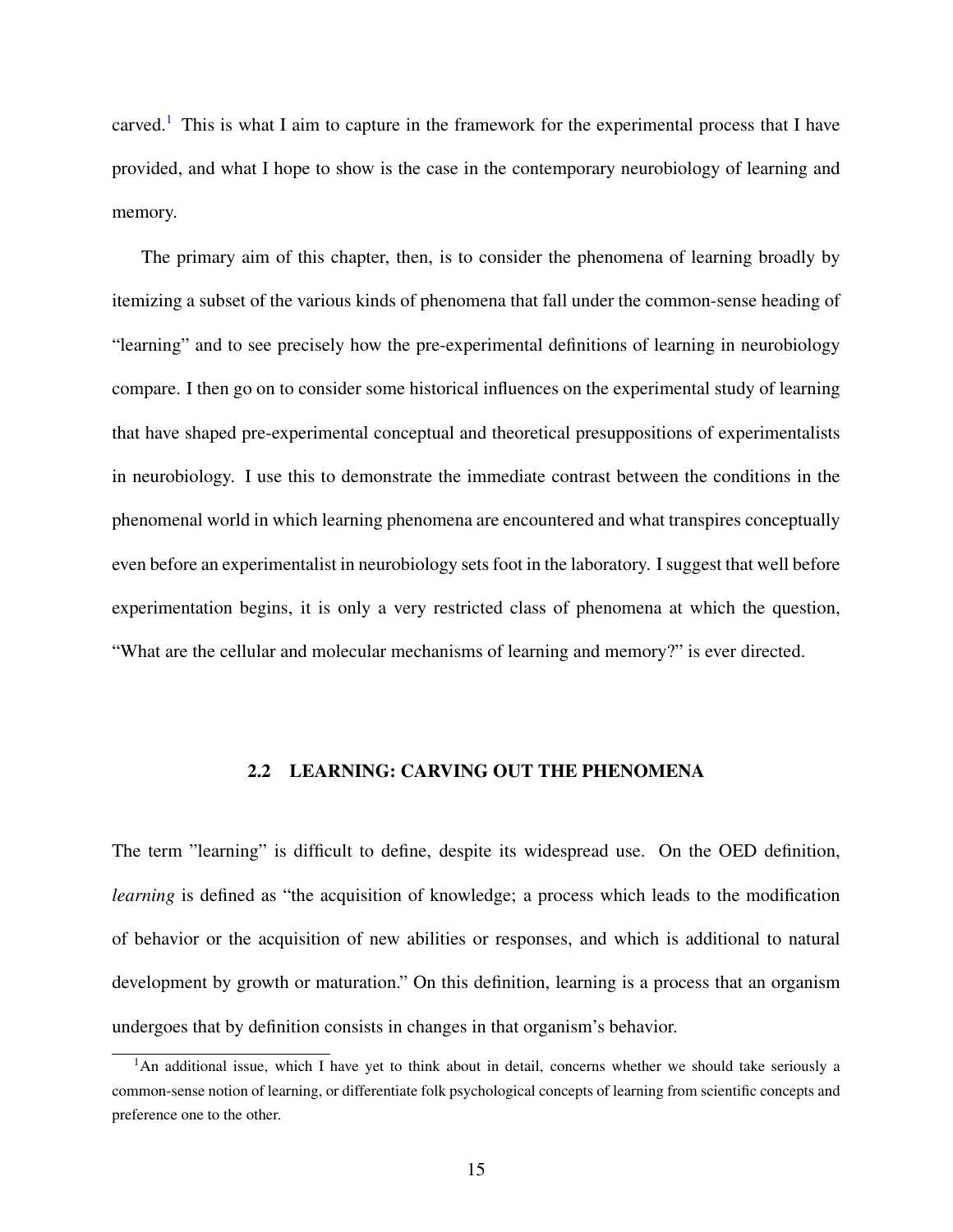The OED definition can be taken as the ordinary language definition of organism-level learning or in the special case, human learning, in so far it is generally aligned with our everyday ascriptions of learning. We ascribe learning to a sentient organism as a whole–to ourselves, other persons and other types of organisms (e.g., dogs, cats, birds). We can identify when a very young child learns to speak, to walk, to imitate and to pretend–things that have prior to that point not been exhibited in that child's behavior. He may learn the fact that a truck has different properties than a train and to identify different kinds of trucks (street trucks, toy trucks, cartoon trucks) as part of the same class of things. We also take note when a child learns how to read and to ride a bike. We also encounter failures to learn, such as our Japanese friend's inability to differentiate phonetically "r" from "l" despite our repeated attempts to teach him the difference, or, our grandmother's inability to remember the date no matter how many times on a given day we tell her. As adults, we learn new things each day in reading the *New York Times* or listening to *NPR*. We may read about a new dish and learn how to prepare it.

In some way or other, each and every one of us relies every day on what we have learned, whether it be sending an e-mail, navigating from our home to our place of work, saying "hello" to a friend, taking an exam, or flossing before bedtime. Our abilities to undergo modifications that we exhibit in our behavior are essential to the development of a personal identity, successful interactions with other social beings and our overall survival as individuals and members of a species. Learning, at the level of the behaving organism, on the broad OED definition, is everywhere we look and seems to be happening all the time. Furthermore, it is not unique to humans. We may say that our dog Kip knows how to present his paw when someone says "paw" or that he can identify his owners from strangers.<sup>[2](#page-28-0)</sup> If a flock of starlings finds food outside our apartment building at 8

<span id="page-28-0"></span><sup>&</sup>lt;sup>2</sup>It may even be indicated by the wag of his tail (Quaranta et al., 2007)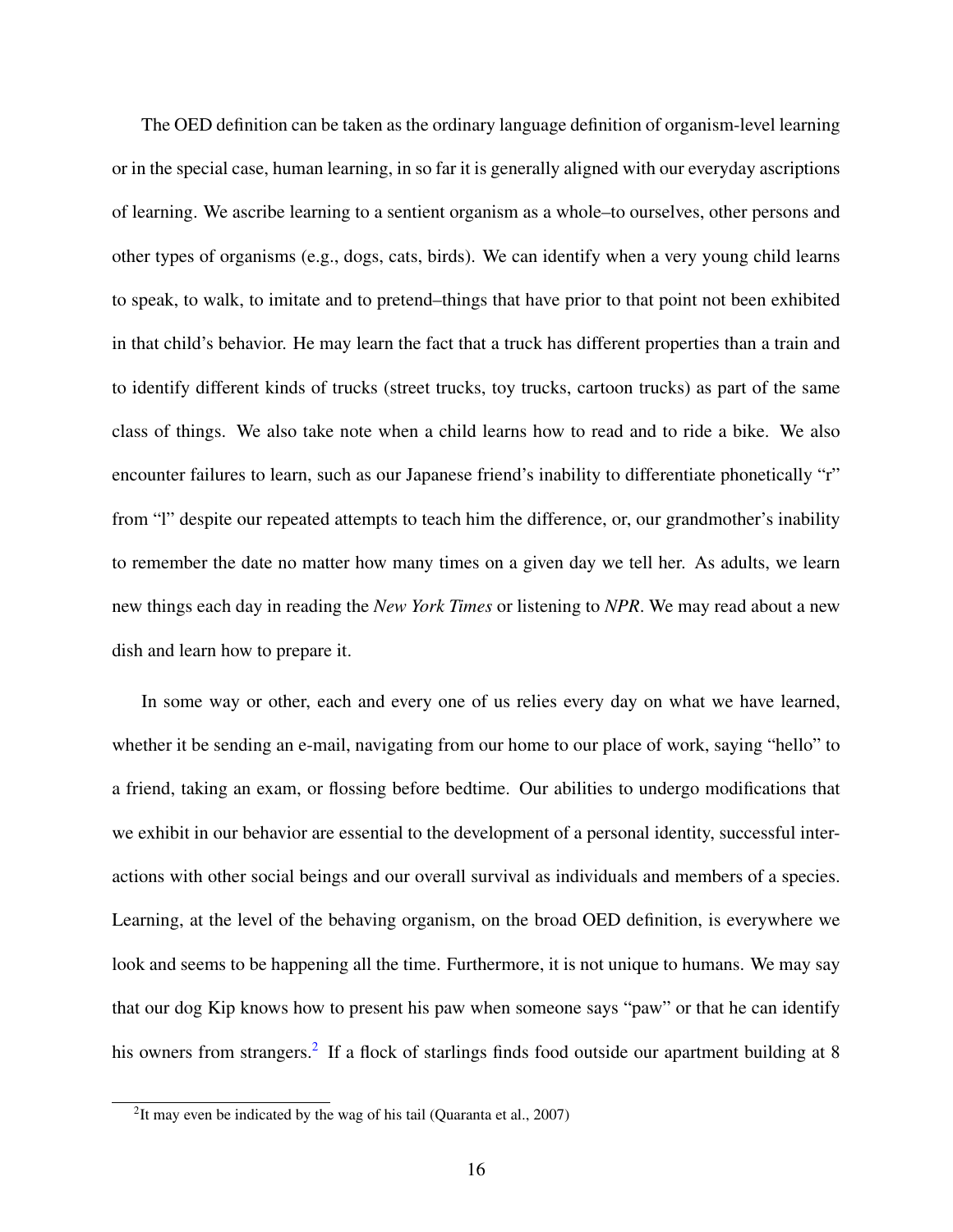a.m. on Wednesday, they most likely will come back at 8 a.m. on Thursday, and will continue to come back long after there is no more food left to give them, until eventually, one day they stop. That's learning (albeit slow). As the neuroscientist and psychiatrist Larry Squire (1987) claims:

[...] it has always been recognized that a complete account of learning and memory must accommodate many different kinds of behavioral change. Memory includes not only the conditioned reflex, but also the ability to remember one face out of a thousand that have been seen, the ability to memorize a poem, the ability to demonstrate an improved throwing arm, and the ability to find one's way around an old neighborhood. (Squire 1987, 3)

With such everyday phenomena in mind, I want to consider how some neurobiologists have defined learning. Three neurobiologists in particular have been concerned to provide explicit definitions of learning. I want to see how these definitions compare to the ordinary language definition and whether or not they capture the same kinds of phenomena as seem to be captured by the ordinary language definition. Then, I want to go on to consider whether all of these phenomena that we group under the broad heading of learning share any fundamental similarities in common or not.

It is fairly common in cellular and molecular neurobiology to define learning and memory interchangeably. This is in part because the fact that a subject has learned and the fact that a subject has a memory are both detected by reference to some kind of change in behavior. For example, when I have learned that a student's name is Christan, that fact is exhibited in my behavior by my calling her by name. Yet it could also be said that I remember her name, i.e., that I have a memory of it. Learning and memory should be distinguished in theory, even if they cannot be distinguished in practice. Learning involves the "encoding" or "storage" of information. Remembering, however, involves not only encoding but also *recall*. For all intents and purposes, I will mean by learning, *encoding*.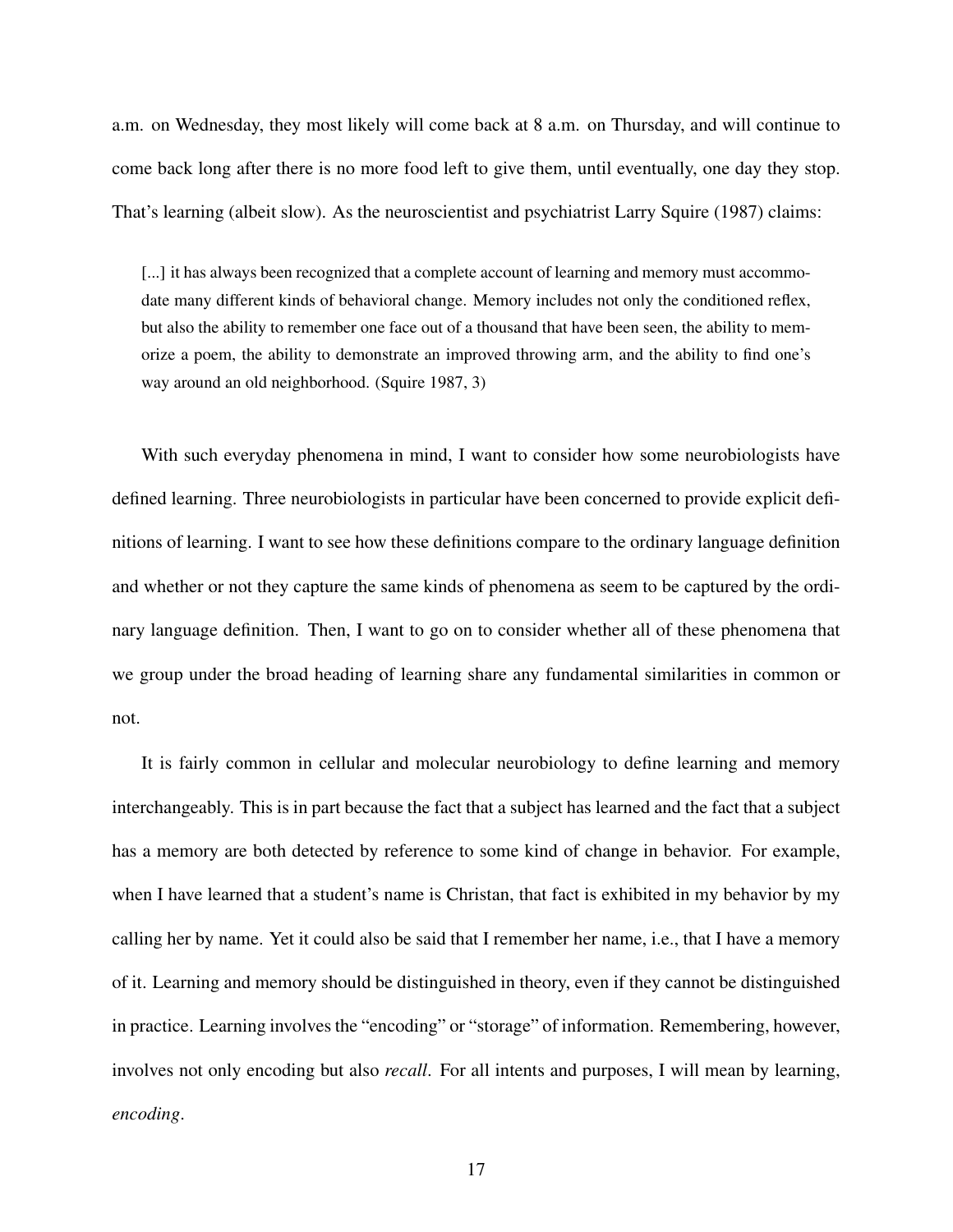In his ([1989] 1994) textbook, *The Neurobiology of Learning and Memory: Concepts, Findings and Trends*, the neurobiologist Yadin Dudai defines learning as:

an experience-dependent generation of enduring internal representations, and/or an experiencedependent lasting modification in such representations. 'Enduring' and 'lasting' mean at least a few seconds, but in most cases much longer, and in some cases up to a lifetime. The effects of rigid developmental programmes, injury, disease, and drugs are excluded. (Dudai [1989] 1994, 6)

In comparison to the ordinary language definition, Dudai leaves open the possibility that learning can occur without an observed modification in behavior. In fact, he defines an "internal representation", as a "neuronally encoded structured version of the world which could potentially guide behavior" (Dudai [1989] 1994, 5). He differentiates his understanding of "representation" from the "mental representations" of cognitive psychology, because he thinks the class of internal representations includes everything spanning from simple representations, e.g., a color, texture, or a pain in a simple neuronal circuit in a limb, to complex representations, like grandmother, your concept of self, and Jennifer Aniston.

Dudai's notion of "internal representation" is clearly vague. To criticize his notion would put the subsequent discussion in a context that, for the purposes of this dissertation, I do not wish to go.<sup>[3](#page-30-0)</sup> I merely want to point out the similarity between the class of phenomena captured by the ordinary language definition and the class of phenomena captured by Dudai's definition. Both definitions capture the whole list of kinds of phenomena that I cited above, despite the differences in the detail of the definitions. The primary differences between Dudai's pre-experimental definition of learning and the ordinary language definition (OED) are (1) he is committing himself to a

<span id="page-30-0"></span><sup>&</sup>lt;sup>3</sup>The notions of "representation" and "information" are used freely by scientists but are left for the most part unanalyzed despite definitions being offered for them. Addressing this issue would put me in the context of a different project, one that has become of recent interest to philosophers of science. (e.g., Machamer and Bogen, Center for Philosophy of Science Talk, 2006)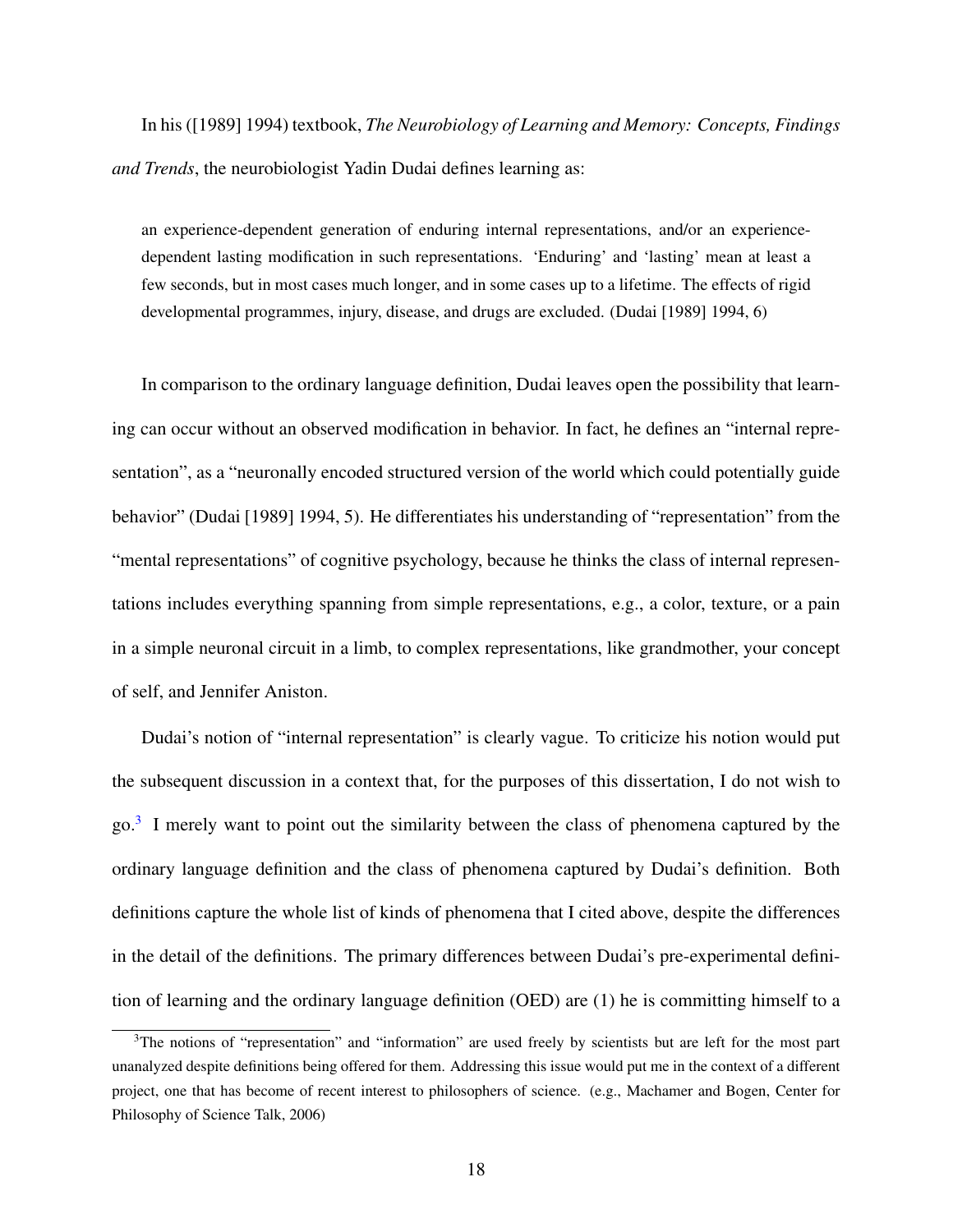neuronal mechanism account of learning–that nervous systems are required for learning, that the units of the system, the neurons, do the encoding of the internal representations; (2) some internal representations are not exhibited in behavior, and that (3) modifications in internal representations are the result of experience, and not of drugs, injury, or insult to the brain. At least the point about experience being necessary for learning is captured in the ordinary language definition in the clause "in addition to natural development by growth or maturation". However, it is enough to point out that these two definitions pertain to similar or overlapping classes of phenomena and that ultimately when claims are made by neurobiologists like Dudai about the mechanisms of learning, they pertain to this broad class of phenomena. Again, we can call this a *theoretical* definition, but it will differ from those operational definitions that we encounter in the laboratory.

In their book *Memory: From Mind to Molecules*<sup>[4](#page-31-0)</sup> the neuropsychiatrist Larry Squire and the neurobiologist Eric Kandel ([1999] 2003) offer a definition of learning that is in the same spirit of Dudai's but far more general:

We can acquire new knowledge about the world because the experiences we have modify our brain. And, once learned, we can hold the new knowledge in our memories, often for a very long time, because aspects of the modifications are retained in our brains. At a later time, we can act on the knowledge that is stored in memory, behaving and thinking in new ways. Memory is the process by which what is learned persists across time. In this sense, learning and memory are inextricably connected. (Squire and Kandel ([1999] 2003, 2)

Squire and Kandel add that "what we learn about the world is not built into our brains at birth but is acquired through experience and maintained through memory" ([1999] 2003, 2). So, in general, their definition contains that idea that learning is the result of experience modifying the brain. They do not define experience, but whatever they mean by it is more broad than what

<span id="page-31-0"></span><sup>4</sup>Although this textbook is not strictly a neurobiology textbook, it is a book that is written from the perspective of neurobiology and a reductionist biological view of learning, and it is representative of the account of learning and memory and their mechanisms that Kandel has been promoting since the 1960s.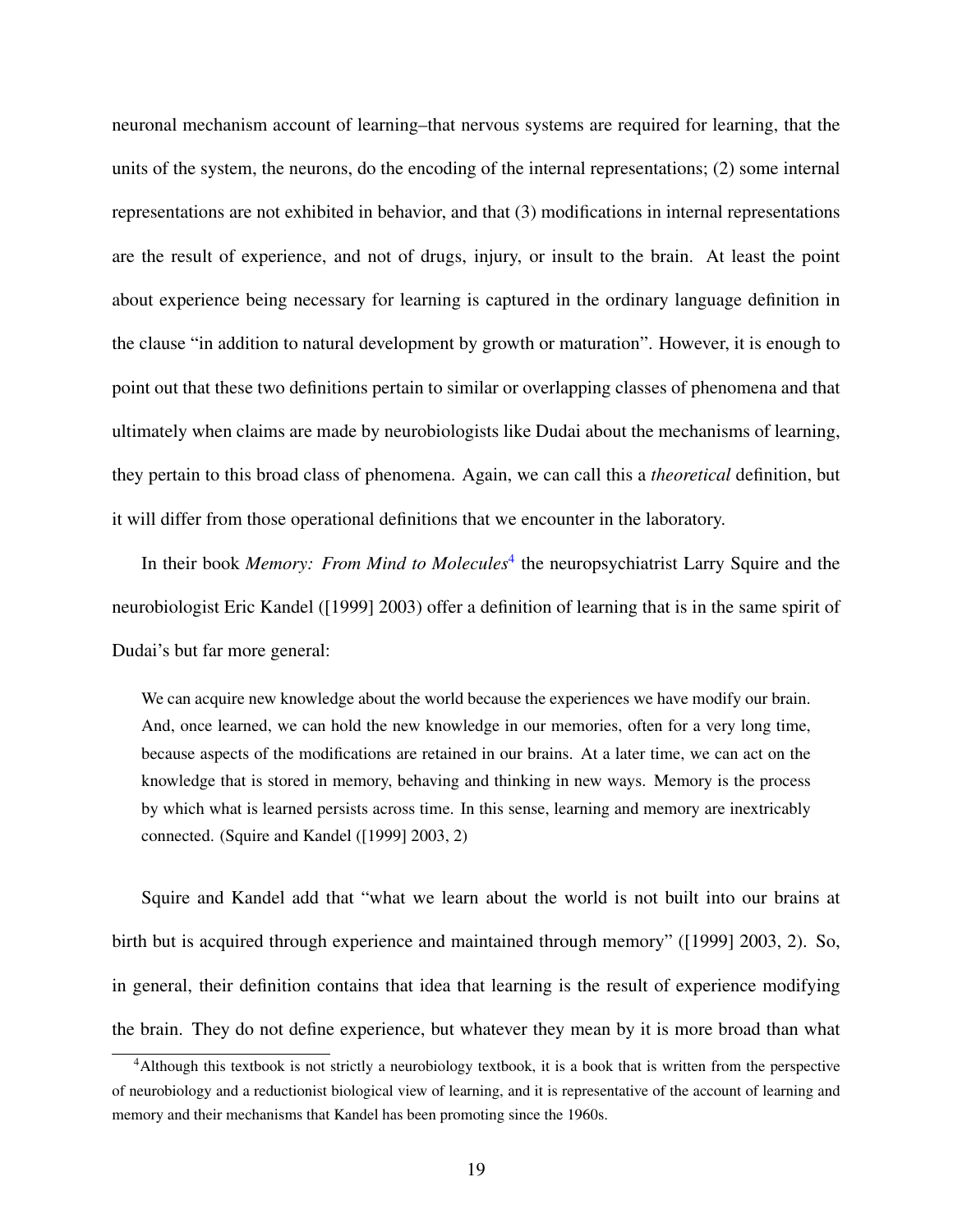Dudai means, and so, closer to the ordinary language definition. They leave open the possibility that experience can be construed broadly to include changes in the brain that result from drugs or injury, although they make no explicit commitment to this idea. What I am interested in primarily is pointing out that this definition and the ordinary language definition essentially pick out the same class of phenomena.

I want to consider a final definition of learning that we encounter in the neurobiology of learning and memory literature offered by the molecular neurobiologist David Sweatt. In his textbook, *Mechanisms of Memory* (2003) Sweatt defines learning as:

the acquisition of an altered behavioral response, due to an environmental stimulus; in other words, learning is when an animal changes its behavior pattern in response to an experience. [. . .] Note that what is defined is a change in a behavior from a pre-existing baseline. Don't get confused that I am defining learning as a response to an environmental stimulus, but rather as an alteration in that response due to an environmental stimulus. An animal has a baseline response, experiences an environmental signal, and then has an altered response different from its previous response (Sweatt 2003, 3).

Sweatt's definition of learning is, as he admits explicitly, from the standpoint of an experimentalist who seeks to understand the mechanisms of learning. First, similar to the ordinary language definition, Sweatt defines learning as a change in behavior. So, the detection of learning necessarily requires some comparison of a previous behavior with a subsequent behavior or the comparison of the frequency of a previous behavior with the frequency of that same behavior at a later point in time. In so far as Sweatt's definition captures this idea, it does not deviate from the ordinary language definition. Furthermore, having an experience on both definitions is taken to require something other than natural developmental changes or maturation. However, Sweatt is trying to carve up the world as if it were a laboratory. The result is that there are obvious disconnects between his definition of learning and how ordinary language users identify learning in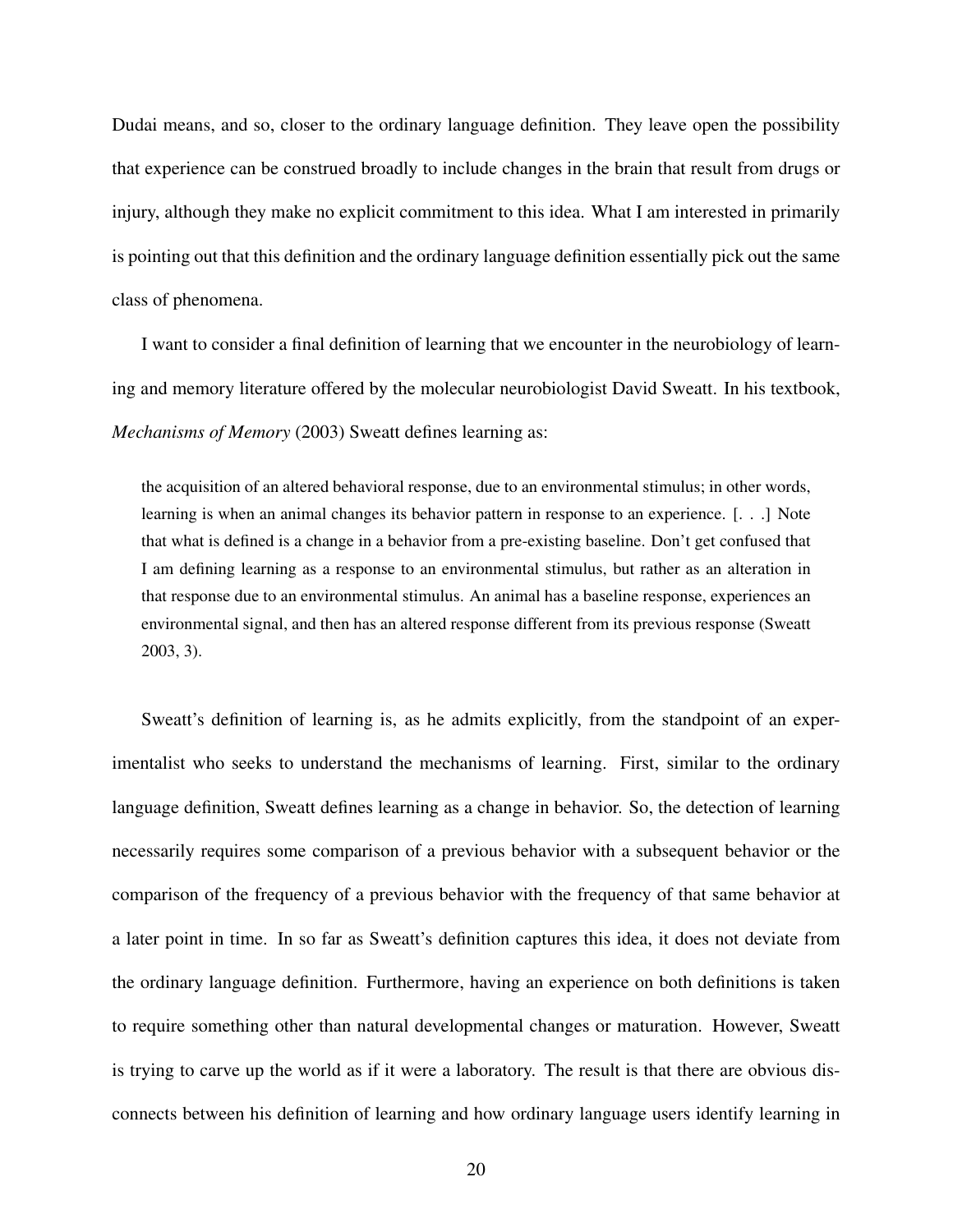the world. Sweatt must assume several things. First, he must assume that what he calls "baseline responses" are detectable in the natural world. That is, on his definition, it must be possible that we can isolate some point in time at which an animal has had no prior experience with an environ-mental stimulus and use that as the point of reference for detecting all changes in behavior.<sup>[5](#page-33-0)</sup> Yet, this seems an impossibility unless we have control over an organism's experiential and behavioral history, which we rarely do. We typically encounter organisms after they have had at least a small subset of experiences. Furthermore, Sweatt seems to be assuming that environmental stimuli are discrete–that we can readily circumscribe and detect environmental stimuli and pinpoint in time and space the environmental stimulus to which an organism is responding. However, sometimes it is even difficult in the laboratory to itemize the exact stimulus to which an animal is modifying its behavior. (Cf. Gibson 1960) In addition, Sweatt's definition does seem to rule out more complex forms of learning that seem to require more than just the presentation of a stimulus, but that build on the prior experience of the organism, like learning how to read sentences after learning how to read words, or developing a concept of self that has some history. So unlike the other definitions, Sweatt's definition of learning is dissimilar from the ordinary language definition to the extent that it seems to rule out cases of things that we may want to call learning. But what's worse–it does not seem to capture anything that we actually encounter in the natural world. However, I do not think he would be happy with this conclusion, given the number of different learning types that he includes in his taxonomy (Figure 11), of which he thinks the mechanisms can be identified.

What I have sought to establish here are the pre-laboratory definitions of learning that are common in contemporary neurobiology. Clearly Sweatt's definition is closer to an "operationalized" definition than the others. Still, he is interested in at least a subset of the phenomena that are picked

<span id="page-33-0"></span> ${}^{5}$ Or, it must be possible to identify the frequency of an organism's behavior in response to an environmental stimulus at various points in time in order to detect changes in the frequency of a behavior.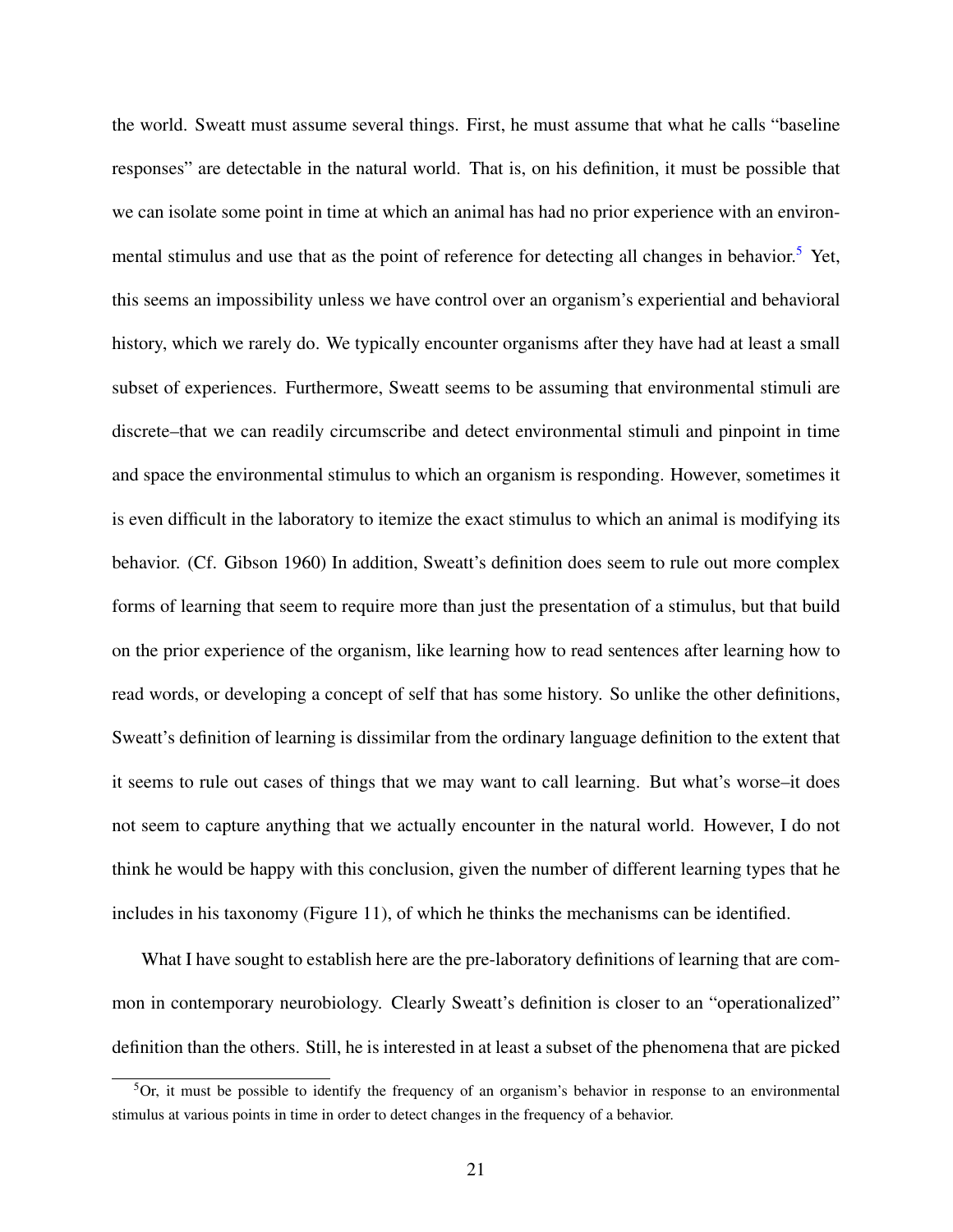out by the ordinary language definition, and given his taxonomy it is a rather large subset. I want to move now past these general definitions of learning to identify historical influences on the field of neurobiology that have to a great extent shaped the concepts, methods and trends that drive experimentation in the field.

# <span id="page-34-0"></span>2.3 EXPERIMENTAL STUDY OF LEARNING: HISTORICAL INFLUENCES ON NEUROBIOLOGY

I am not in a position here to offer a comprehensive history of the cellular and molecular neurobiology of learning and memory. What I offer here is a subset of what I take to be the most important historical and more recent influences on experimental work in this field. I have abstracted the subset that I present here from various sources including: theoretical and review papers in behavioral physiology, contemporary neuroscience and neurobiology (sp., Kandel and Spencer 1968; Bliss, Collingridge and Morris (eds.) 2003), historical accounts from psychology and history of psychology textbooks and very partial historical introductions from neuroscience and neurobiology textbooks (Squire and Kandel [1999] 2003; Dudai [1989] 1994; Sweatt 2003). The four interconnected historical influences that I take to have shaped the predominant assumptions of the field that I will focus on are: (1) traditional animal learning theory (2) the Hebbian postulate (Hebb 1949) (3) Kandel and Spencer's (1968) early conclusions about the relationship between learning and activity at the level of cells and synapses relative to their work in the sea mollusk *Aplysia Californicum* and (4) Bliss and Lomo's (1973) discovery of a long-lasting increase in synaptic strength (long-term potentiation (LTP) documented in Bliss et al. 2003; Lomo 2003).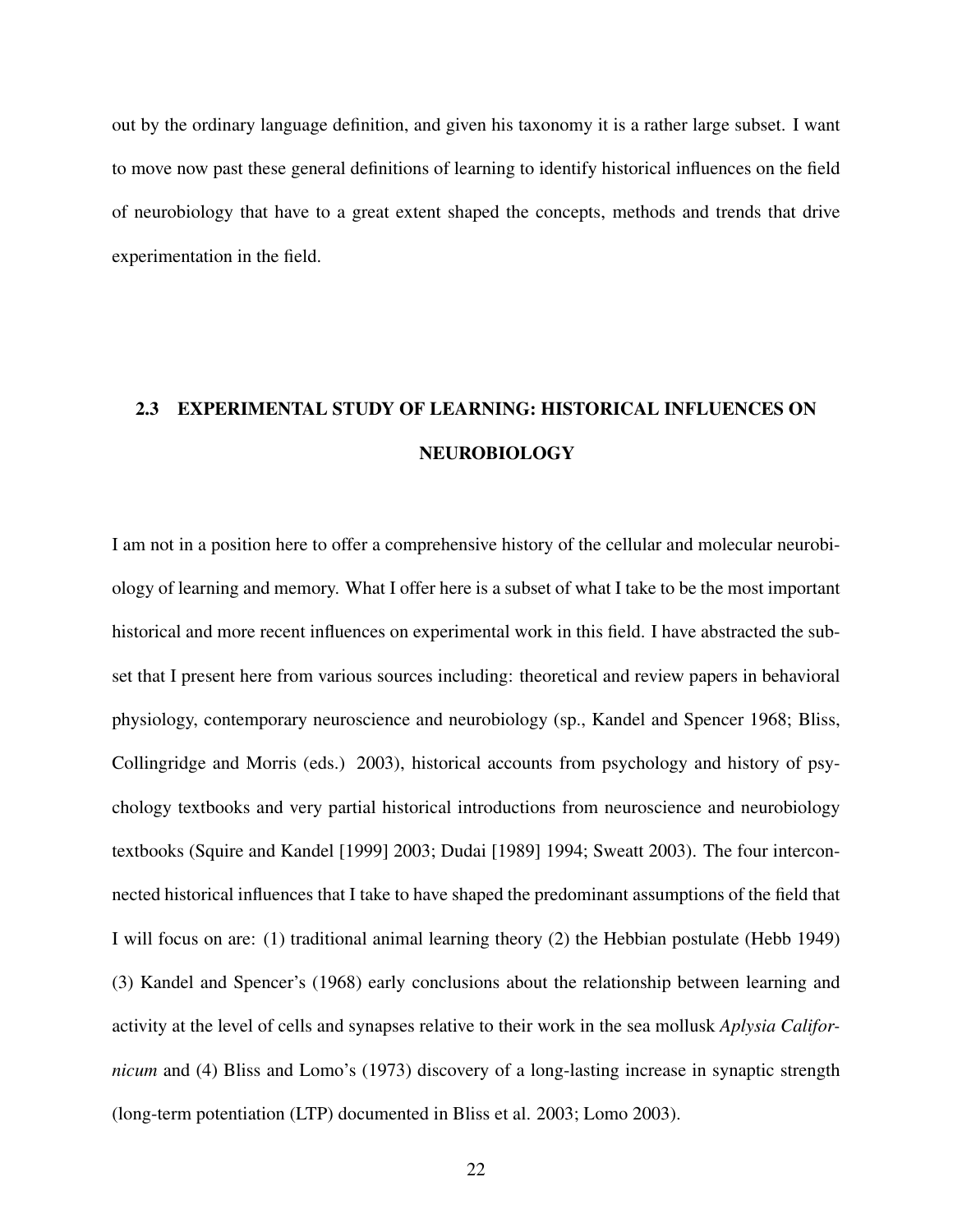#### <span id="page-35-0"></span>2.3.1 Animal Learning Theory

Late 19th and early 20th century advances in physiology and experimental psychology had a profound influence on shaping the fundamental conception of organism-level learning, the appropriate methods for studying it and hypotheses about the neural concomitants and neural mechanisms of learning. The three scientists who had the most predominant influence in one or more of these areas are: Ivan Pavlov (1849-1936), Edward Lee Thorndike (1874-1949) and Burrhus Frederick Skinner (1904-1990).

The Russian physiologist Ivan Pavlov (1906, 1927) provided psychology with a rigorous method for studying learning in a controlled environment, namely, the learning paradigm of clas-sical conditioning.<sup>[6](#page-35-1)</sup> In classical Pavlovian conditioning, the correlation between two stimuli, an unconditioned stimulus (UCS; e.g., food) and a conditioned stimulus (CS; e.g., tone) is related to a single behavior, or unconditioned response (UR; e.g., salivation). Pavlov began his experiments by identifying the baseline responses of animal subjects to both the UCS and the CS. A baseline is a measurement of an animal's performance prior to training in a classical conditioning experiment. For Pavlov, baseline is defined for an unconditioned stimulus (e.g., meat) as the animal's response (e.g., salivation) to that stimulus prior to training. Baseline for the neutral stimulus (e.g., a bell) is defined as the animal's response to that stimulus prior to training. On Pavlov's operational definition of learning<sup>[7](#page-35-2)</sup>, learning occurs when, after repeated pairings of neutral and unconditioned stimuli, the presentation of the neutral stimulus alone elicits a measurable response (e.g., drops of salivation) that approximates the measurable response initially elicited by presentation of the

<span id="page-35-1"></span><sup>&</sup>lt;sup>6</sup>I define what I mean by "learning paradigm" in Chapter 3. For now I take it simply to be a method for inducing learning and detecting it when it occurs.

<span id="page-35-2"></span><sup>&</sup>lt;sup>7</sup>I define "operational definition" in Chapter 2. Here, take it to mean a definition that specifies the behavioral response that must be elicited in order for learning to be ascribed to an organism.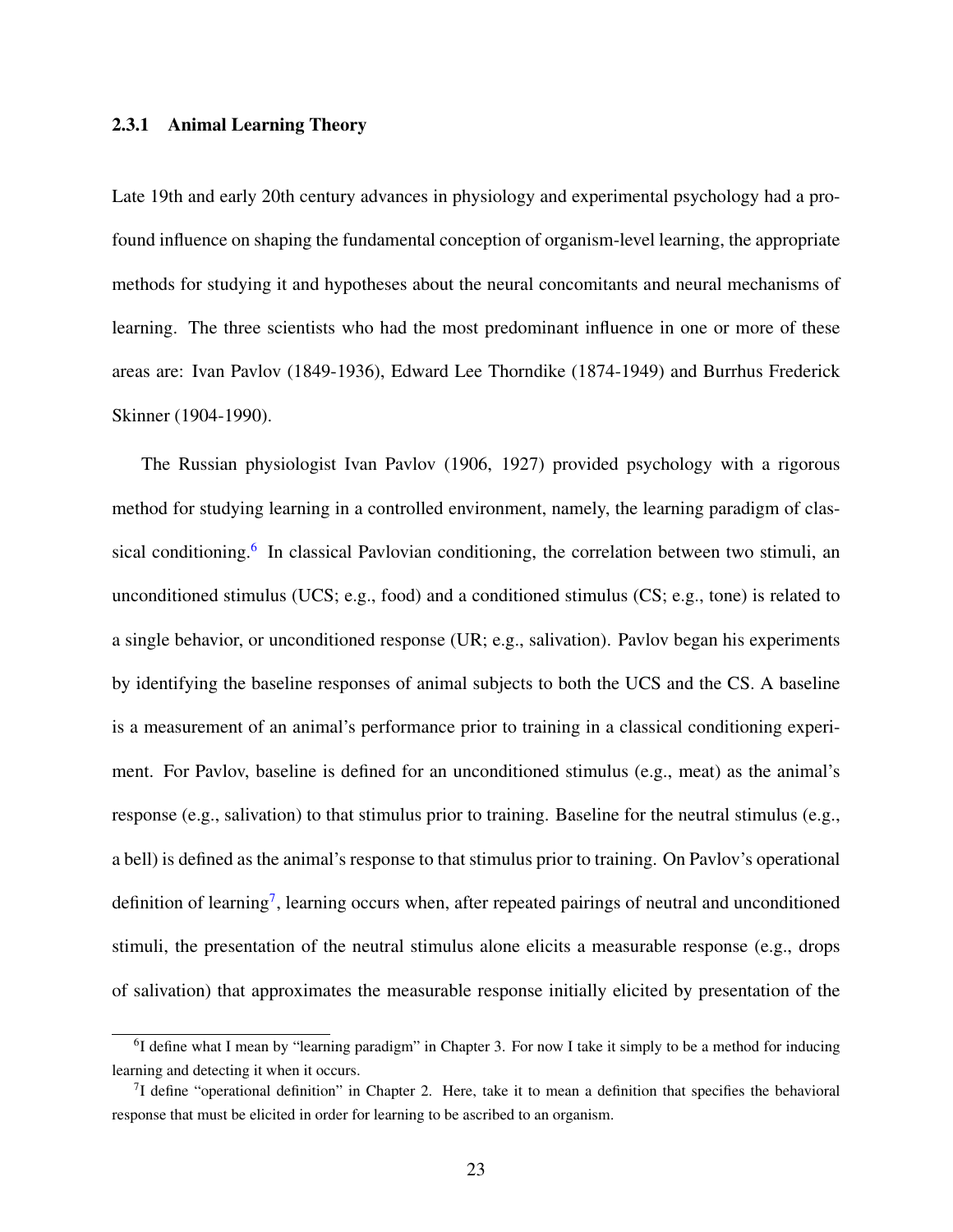unconditioned stimulus alone. Pavlov took this elicitation of the conditioned response (CR) to the CS to be indicative of the formation of a stimulus-stimulus (S-S) relationship between the CS and the UCS related to a single behavior, which he called *associative learning*. On the basis of his experiments, Pavlov concluded that ALL organism-level learning was associative.

Classical conditioning is perhaps the most widely used paradigm in the contemporary neurobiology of learning and memory. I want to consider a few examples. First, experimentation on the nictitating membrane (NM) reflex has been primarily undertaken in the laboratories of John Disterhoft and Richard Thompson since the late 1970's (Disterhoft et al. 1977, 1985; Thompson et al. 1976, 1984) . The nictitating membrane is a third, internal eyelid in rabbits that is drawn laterally across the cornea when a noxious stimulus is applied to the eye. Several different Pavlovian conditioning procedures have been developed to study the brain systems and neural pathways that mediate this reflex. In these experiments, the baseline responses of the NM muscles to presentation of the unconditioned (UCS; sp., airpuff) and neutral stimuli (CS, sp., a tone) are each measured. Then, the UCS and the CS are presented repeatedly and contiguously over numerous trials. Learning is operationally defined as the elicitation of an NM reflex (conditioned response) to the CS alone that is comparable in measurement to the reflex elicited by the UCS alone prior to training. Experimenters have investigated the effects of lesioning specific brain areas on the acquisition of this type of learning (Mauk and Thompson, 1987). In another set of experiments (Berger, et al. 1978, 1980), chronic electrodes were positioned in specific brain structures in order to record the activity of individual neurons before, during and after training. The goal of these experiments is to locate the synaptic pathways that "contain" the memory trace or "engram" of this type of associative organism-level learning. In general, such experiments have been considered successful in identifying the synaptic pathways and molecular mechanisms of learning.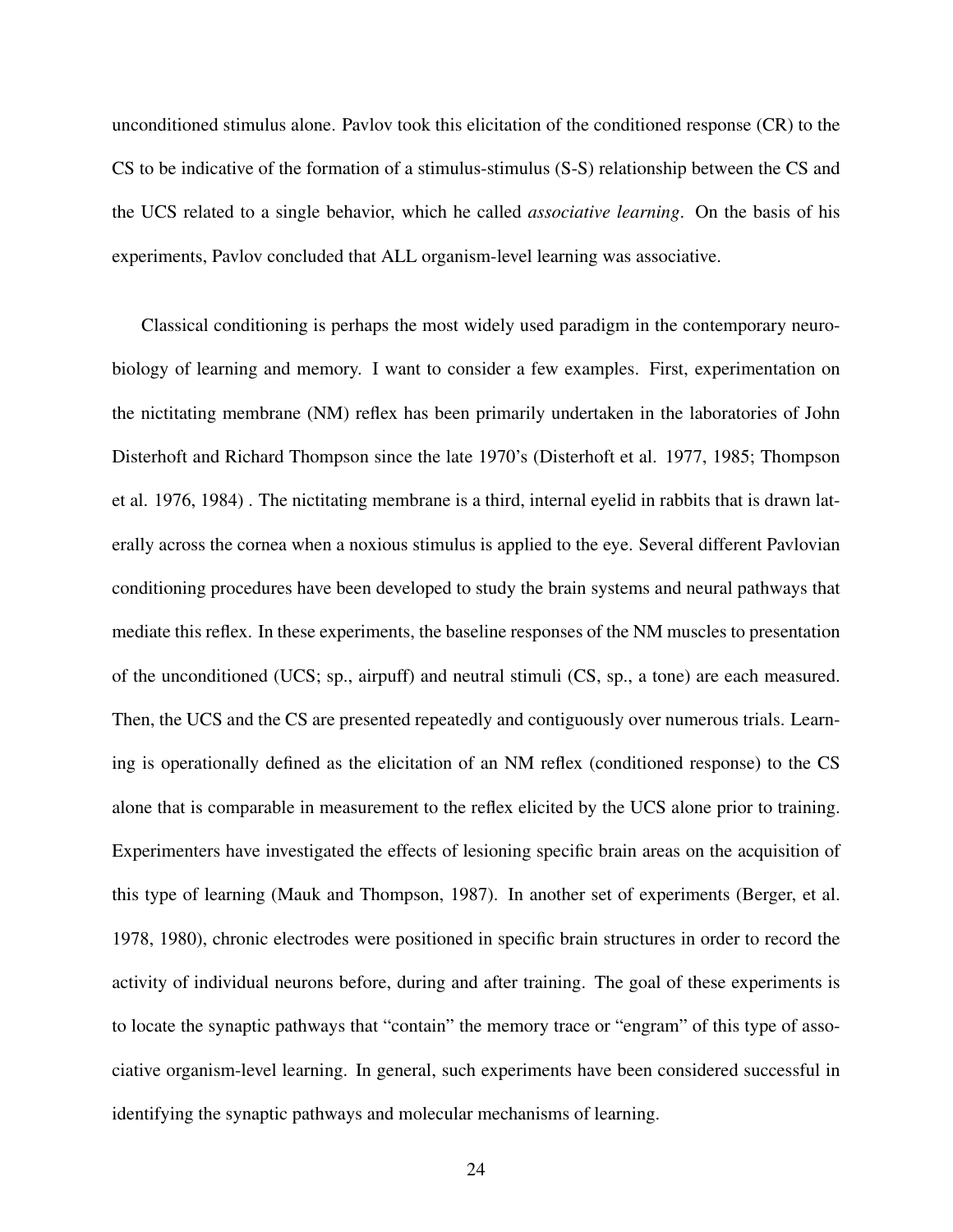Classical conditioning is also used to study contextual, cue, and cue and contextual fear conditioning in the rat. Such work was initially undertaken by Joseph LeDoux and colleagues (e.g., see LeDoux et al. 19[8](#page-37-0)4, 1986, 1988).<sup>8</sup> In these experiments, a rat is placed into an operant chamber (described below and in Chapter 3.0) with a speaker and an electric floor grid. A tone (CS) is played and then a shock (UCS) is delivered through the floor grid. The animals come to associate the tone with the shock, and the brains of animals are removed at varying time points after training in order to detect the activity of molecules in those brain areas that have been previously shown to be implicated in this form of learning.<sup>[9](#page-37-1)</sup>

In addition to the aforementioned paradigms, investigations of learning in model organisms such as the fruit fly *Drosophila Melanogaster*, the sea mollusk *Aplysia*, and the worm, *Caenorhabditis elegans*, typically involve classical conditioning of simple reflexes or behaviors. A host of neurobiological laboratories are dedicated to studying learning in these organisms.<sup>[10](#page-37-2)</sup>

The American psychologist Edward Lee Thorndike recognized the importance of contiguity and repetition for learning, but thought that behaviors could also be changed in light of their consequences or effects. He introduced the "law of effect" to capture this point, which states that responses elicited just prior to a satisfying state of affairs are more likely to be repeated (Thorndike 1898, 551-552). Thorndike's exact experimental methods have had less of a profound influence on the contemporary study of learning in neurobiology than has the *law of effect*, which is the cornerstone of contemporary neurobiological and psychological investigations into reward-based learning and addiction. Yet, the law of effect is as celebrated as it is because of the American

<span id="page-37-0"></span><sup>&</sup>lt;sup>8</sup>These are citations of early work, but there is a host of later work with scientists such as Kareem Nader, Glen Schafe and Robert Malinow to name only a few.

<span id="page-37-1"></span><sup>9</sup>Specifically, contextual fear conditioning is thought to involve two limbic system structures: the amygdala and the hippocampus, whereas cued fear conditioning is thought to only require the amygdala.

<span id="page-37-2"></span><sup>10</sup> I have in mind here cellular and molecular neurobiologists such as Tim Tully and Aike Guo (*Drosophila*), Eric Kandel, Tom Carew, Daniel Glanzman, Jack Byrne (*Aplysia*) and Catherine Rankin (*C. Elegans*).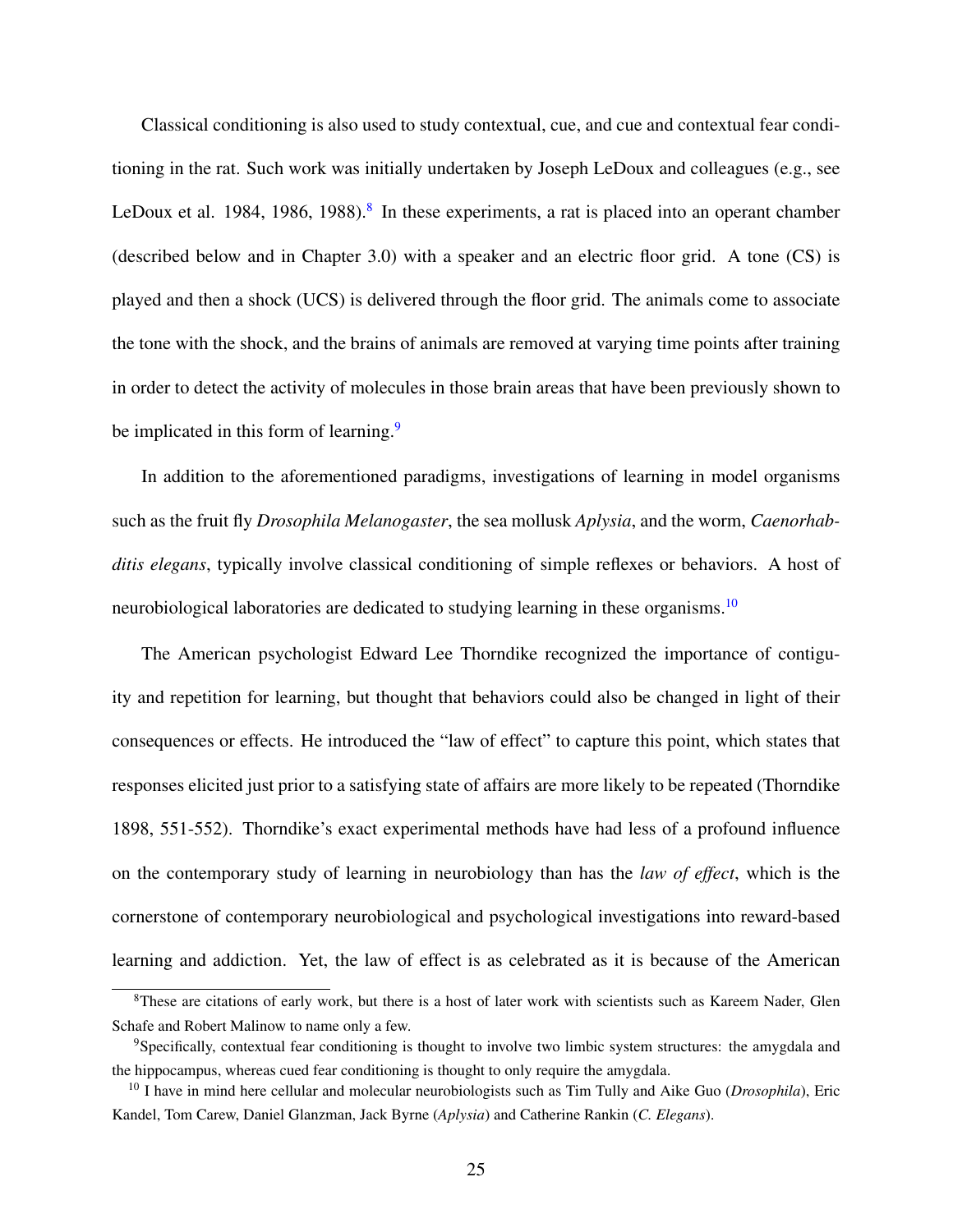psychologist B.F. Skinner (1938, 1969).

Like Thorndike, Skinner believed that learning could involve either the formation of relationships between two stimuli and a response or the formation of reward-based relationships (S-R) between a stimulus (literally "an operant") and a response. In designing his Skinner box: an enclosed chamber with a lever, food hopper, floor grid and an apparatus to record lever presses, Skinner developed a learning paradigm that could be readily used for a variety of different kinds of conditioning experiments. Rats are by nature curious and when placed in the box will eventually elicit the behavior of pressing the lever. Rewards for pressing the lever can be varied, but typically a rat will receive a food pellet for each lever press.[11](#page-38-0) In *operant conditioning* experiments, the baseline response of the animal is the rate at which it initially presses the lever. On Skinner's operational definition of learning, a measurable increase over time in the rate (frequency) of lever pressing above baseline is taken as indicative of learning.

Combined, the definitions of learning and paradigms for its study suggest that all learning is *associative* in nature. This idea of associativity has historically shaped how experimental psychologists and later behavioral physiologists conceived of learning and its mechanisms, as I will explain in the next section.

#### 2.3.2 The Hebbian Synapse and Long-Lasting Potentiation

The conceptions of learning and experimental methods developed by Pavlov, Thorndike and Skinner are still used today, but when they were introduced into the history of psychology, they had a profound impact on conceptions of learning in behavioral physiology and shaped hypotheses concerning the nature of the neural mechanisms of learning and memory. First, Pavlov's experimental

<span id="page-38-0"></span> $11$ The rewards for pressing the lever can be varied (in contemporary neuroscientific research, rats may receive nicotine, alcohol and cocaine as a reward for lever pressing).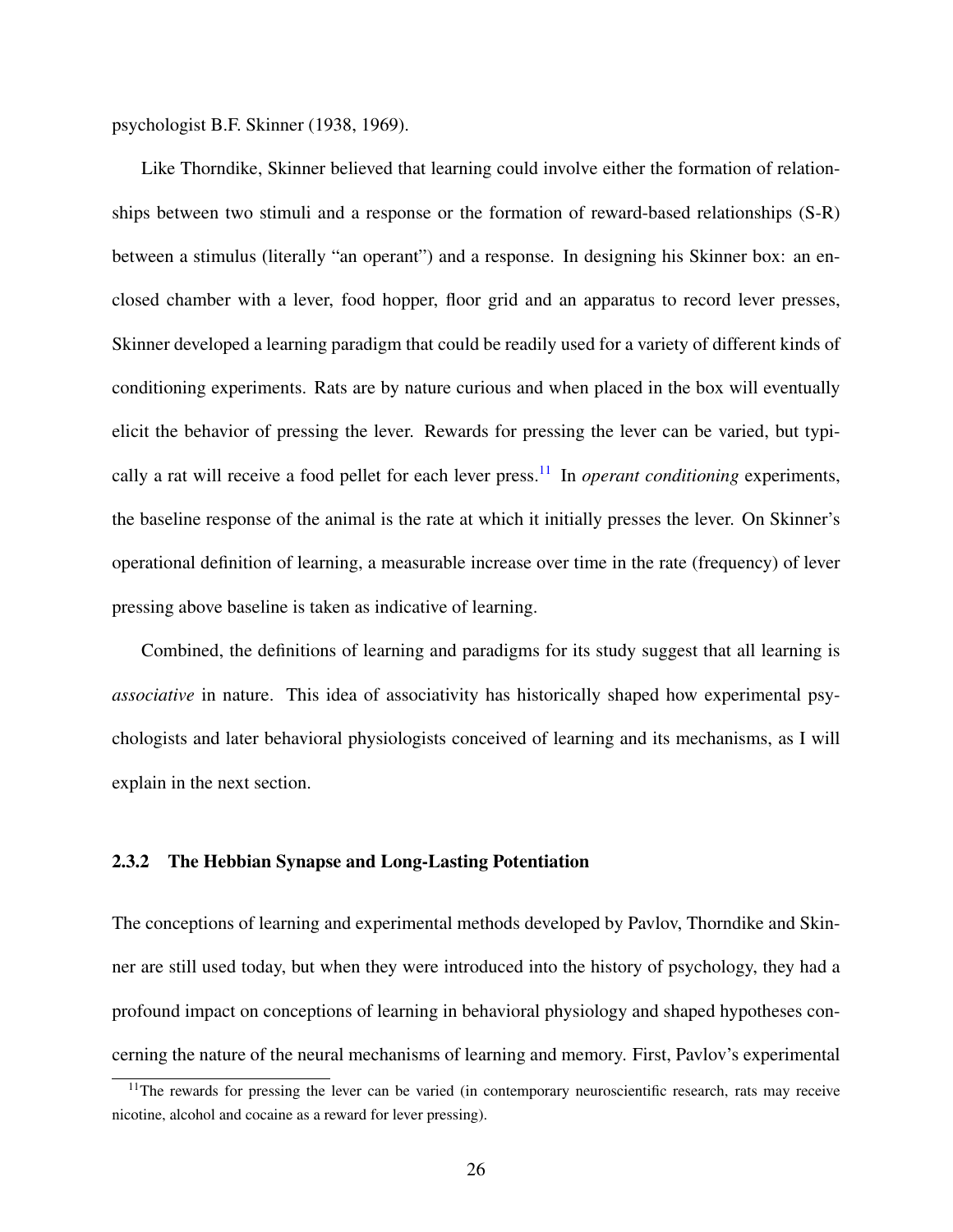work on conditioned reflexes in combination with the anatomical findings of Santiago Ramón y Cajal (see Hebb 1949, 230) and physiological findings of Charles Sherrington (1941) and Lorente de Nó (1938), led Donald Hebb (1932, 1949) to the idea of "the Hebbian synapse" (see *Introduction* to the *Organization of Behavior*, Brown and Milner [1949] 2002).

Hebb maintained that because repetition and contiguity were necessary for classical conditioning of a reflex arc, such repetition and contiguity must have some impact at the level of the neural units that comprise the brain and must be sufficient for learning to take place. This inference led Hebb (1949) to his famous postulate:

Let us assume then that the persistence or repetition of a reverberatory activity (or "trace") tends to induce lasting cellular changes that add to its stability. The assumption can be precisely stated as follows: *When an axon of cell A is near enough to excite a cell B and repeatedly and persistently takes part in firing it, some growth process or metabolic change takes place in one or both cells such that A's efficiency, as one of the cells firing B, is increased*. (Hebb 1949, 62)

These steps itemized in this postulate with respect to a given neural synapse are represented in *Figure 2*. Hebb made an additional assumption about what type of anatomical change might mediate such electrical changes. He cited the work of Cajal who claimed that it must be the case that an anatomical change occurs at a synapse in the form of, for example, a synaptic knob on a dendrite that enhances the connectivity between the two cells. The importance of Hebb's postulate for the neurobiology of learning and memory was profound because it described a phenomenon and a potential way to induce that phenomenon artificially. While attempts were made after the introduction of Hebb's postulate to produce the phenomenon at a nerve synapse, it was not until 13 years later, in a brain structure thought to be implicated in learning, the mammalian hippocam- $pus<sup>12</sup>$  $pus<sup>12</sup>$  $pus<sup>12</sup>$ , that the neurophysiologists Bliss and Lomo (1973) artificially induced a phenomenon in an

<span id="page-39-0"></span><sup>&</sup>lt;sup>12</sup>The mammalian hippocampus is a structure that has been broadly implicated in learning and memory, especially memories for places and events. It is a structure located in the medial temporal lobe in the mammalian brain. The phys-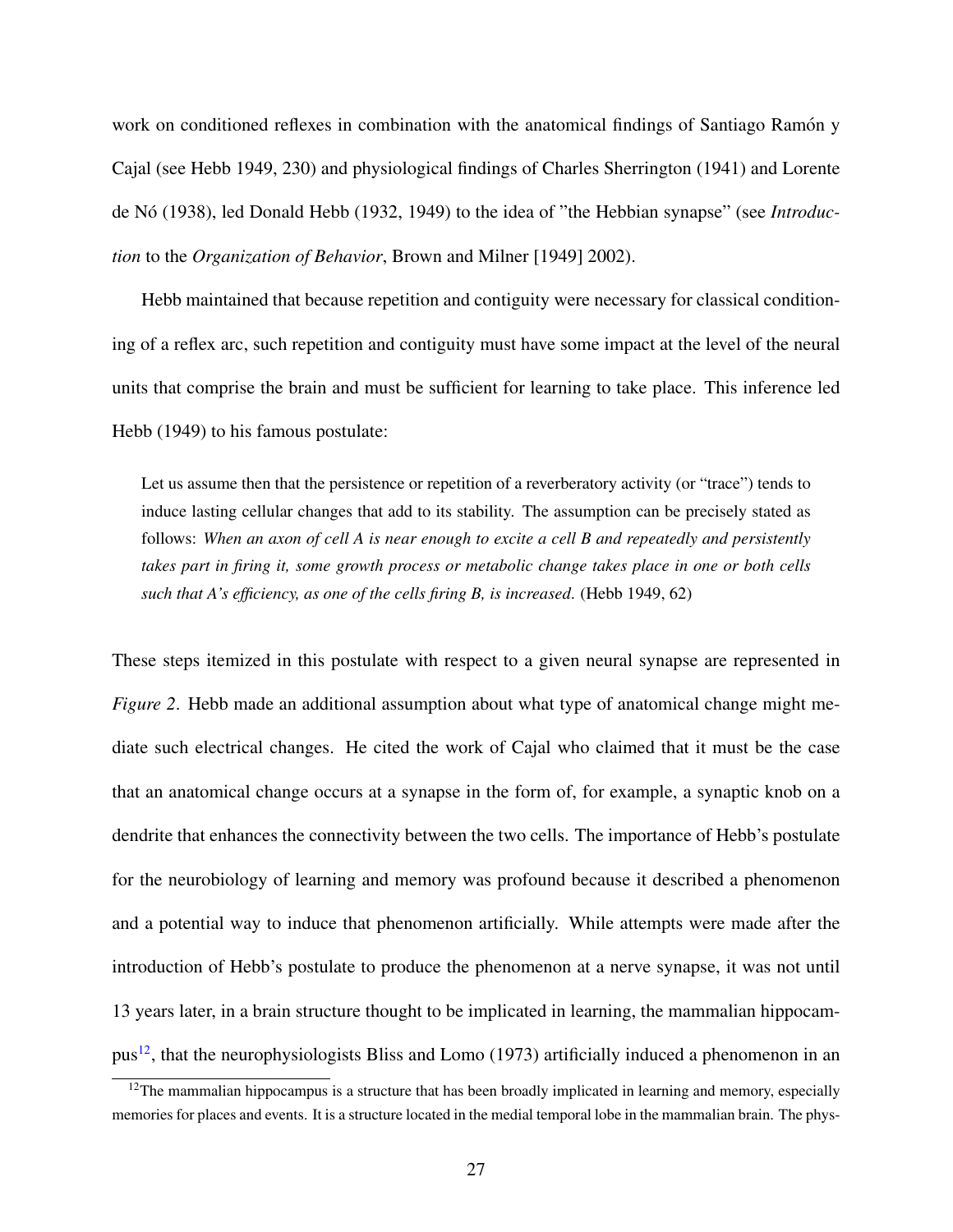

Figure 2: The Hebbian Postulate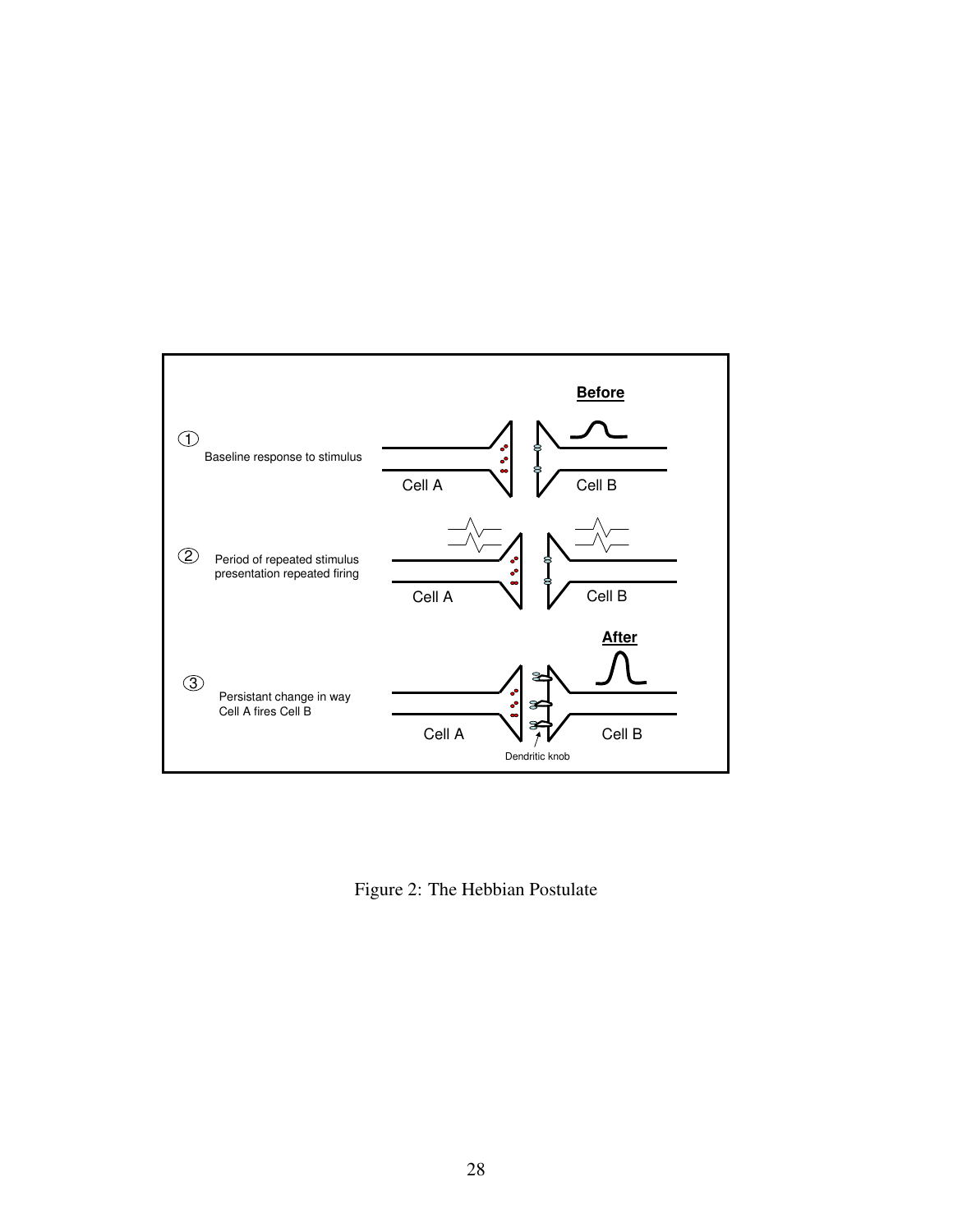anesthetized rabbit that instantiated the basic features of the Hebbian postulate in terms of how it was produced (contiguity and repetition) and how it was expressed (as a long-lasting change in synaptic strength–in the way that one set of cells fired those cells upon which they synapsed). Bliss and Lomo's finding, which they dubbed a "long-lasting potentiation of synaptic transmission" opened the door for a new field called "synaptic plasticity" that attracted physiologists, cellular and molecular biologists and biochemists (See Bliss, Collingridge and Morris 2003). Synaptic plasticity, in effect, became an important field of research in the cellular and molecular neurobiology of learning and memory that is viewed as complementing organism-level learning experiments. The aim of such work is to identify the cellular and molecular mechanisms involved in this, what is taken to be, "neural correlate" of learning and memory, with a basic assumption being that these mechanisms will turn out to be the same at both levels of organization (organism-level learning, and synapse-level plasticity).

## 2.3.3 Cellular and Neurophysiological Approaches to Learning

A second area in which the work of Pavlov, Thorndike and Skinner had a profound influence with respect to the development of the contemporary neurobiology of learning and memory is in the study of learning in model organisms with simple identifiable reflexes. These organisms can be used to study very simple forms of learning, and their simple nervous systems can be readily investigated using invasive techniques. The Nobel Prize winner Eric Kandel may be attributed as

iological pathways in this structure are well-demarcated, easy to find and their properties were to a significant extent detailed by Per Anderson in the late 1960's, paving the way for the structure to become a primary target of neurophysiological analysis. Furthermore, the famous patient H.M., who underwent complete removal (bilateral resection) of his hippocampi, exhibited memory deficits that Squire (2004) takes as having codified the distinction between declarative and non-declarative memory. I have left out a detailed discussion of the importance of the hippocampus here. But I refer the reader to my MS Thesis in Neuroscience, which is available on-line through the ETD website, http://etd.library.pitt.edu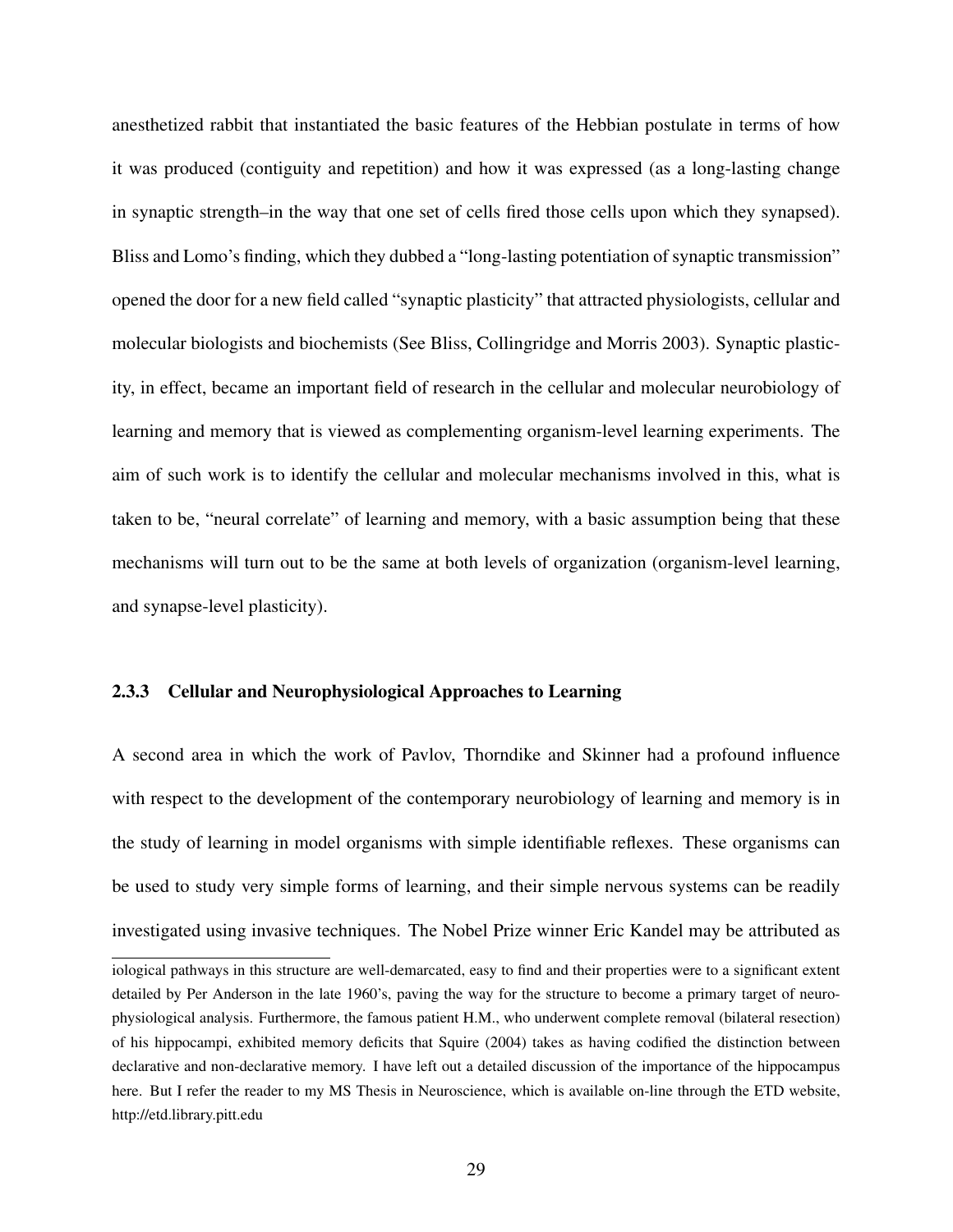the first behavioral physiologist to bring the techniques of classical and operant conditioning to bear on the issue of identifying the cellular and molecular mechanisms of learning and memory in model organisms. In a theoretical paper published in 1968, Kandel and Spencer explained how the learning paradigms of classical and operant conditioning could be translated to understand what was going on at the level of cells or synapses when an organism learns. This is represented in *Figure 3.* According to Kandel and Spencer, a natural stimulus in the environment of an organism could be interpreted as an electrical stimulus at the level of the cell; a muscle response or reflex could be interpreted as an effector response in a cell, which innervates the musculature. Learning experiments could be run in either intact or partially dissected animals; or in intact animals in which a piece of tissue was manually isolated. What is noteworthy about Kandel and Spencer's framework is that the learning paradigms taken to be operative at the level of the organism are the same as those taken to be operative at the level of the cell. In addition, events that happen at the level of cells and molecules can accompany a learning event (what Kandel and Spencer (1968) refer to as "cellular concomitants" of learning) and events that happen at the level of the cell and molecules may *causally* determine if learning occurs at all. What this picture in essence suggests, is that the traditional paradigms of classical and operant conditioning shaped not only the study of organism-level learning but also conceptions of learning at the level of the synapse. This claim preceded Bliss and Lomo's (1973) discovery, but it clearly coincided with a general consensus that had emerged in behavioral physiology and neurophysiology.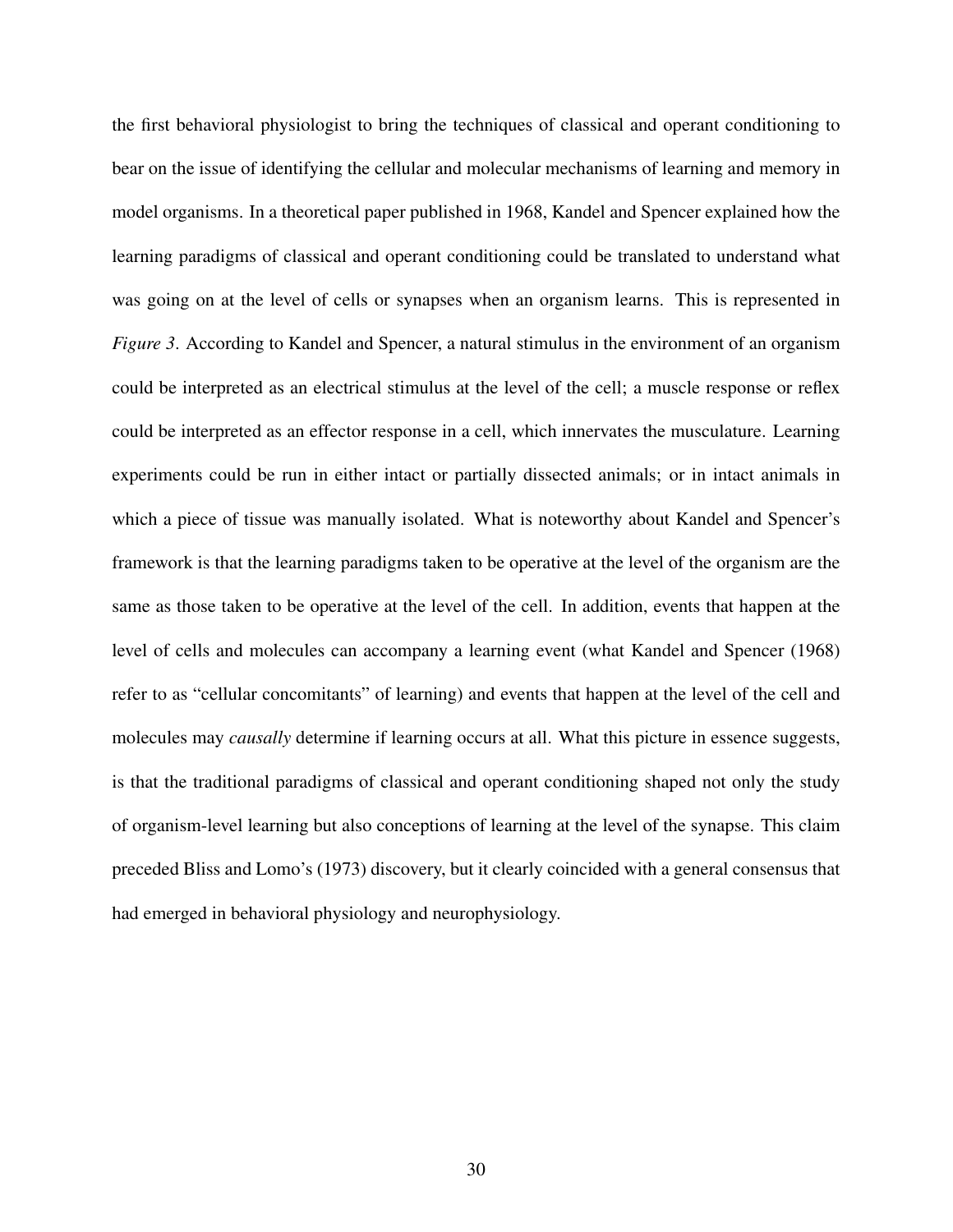

Figure 3: Translating Classical and Operant Conditioning at the Level of the Cell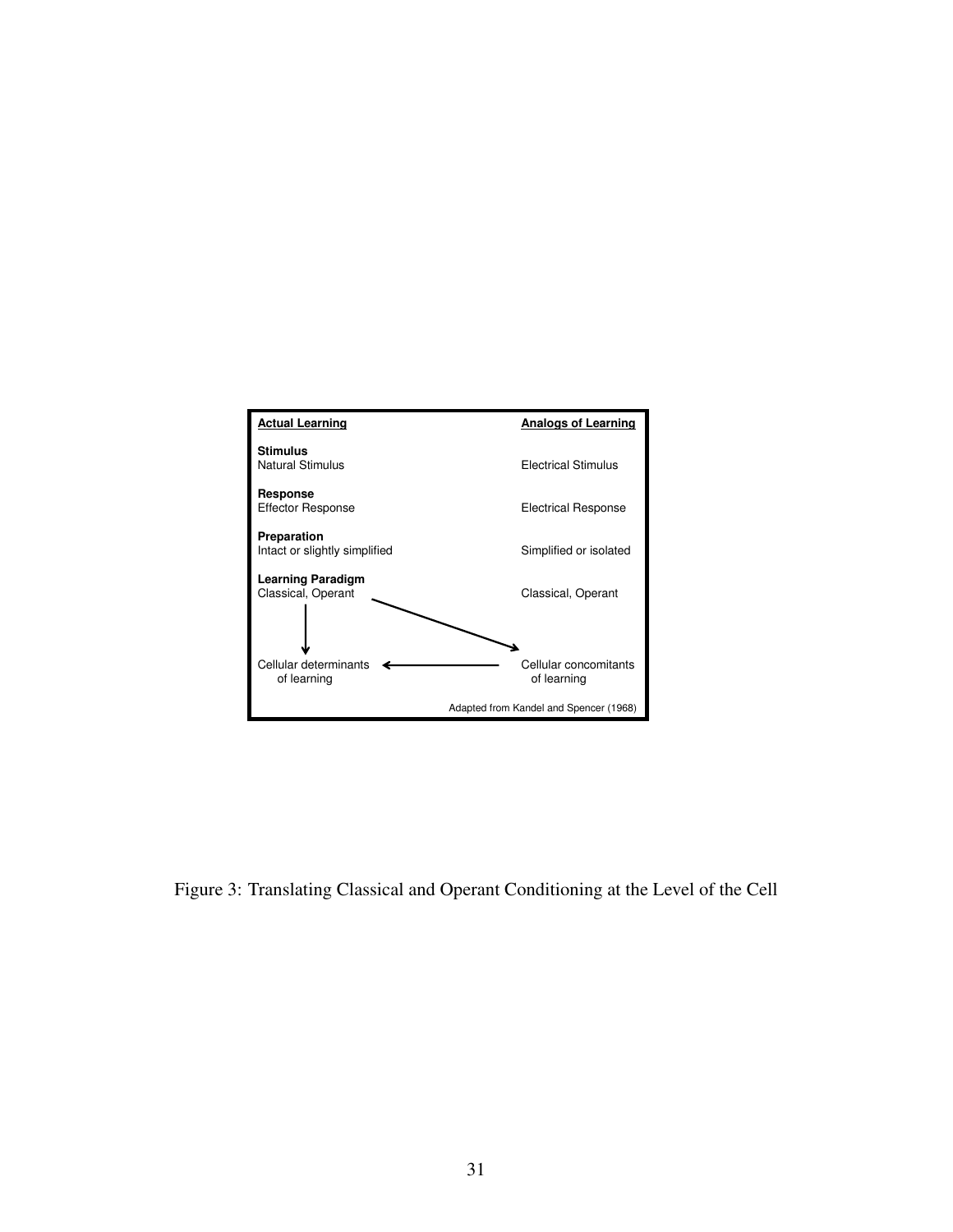# 2.4 CELLULAR AND MOLECULAR NEUROBIOLOGY TODAY: THE FUNDAMENTAL ASSUMPTIONS

Thus far I have described the historical influences on the contemporary neurobiology of learning and memory, but ultimately what I am after are the set of background assumptions, conceptual distinctions and theoretical presuppositions that an experimentalist accepts as true given his chosen field (e.g., see Kuhn 1962, Galison 1987, Hacking 1992) before he sets foot in a laboratory. I have already, in section 2.2 considered the conceptions of learning that initially inform experiments on learning in neurobiology, and in considering a set of historical influences I have identified another set of assumptions pertaining to the neural mechanisms of learning. I am interested here in several additional issues that neurobiologists have to take a stance on before they begin an experiment. In particular I am interested in how they answer the following set of questions: (1) What are the assumptions about the organism of interest? (2) What are the additional assumptions about the phenomena of interest? (3) What is the dominant model of the synapse?

#### 2.4.1 Model of the Organism

The main organism of interest in contemporary neuroscience is the human organism. Knowledge of the structure of the primate nervous system and the stages of information processing from sensory inputs to behavioral outputs has been obtained from research on monkey subjects as well as via post-mortem anatomical studies on human subjects. Also relevant are functional imaging studies of human and monkey brains in the context of learning tasks. In addition, general knowledge of the mammalian brain has been obtained from invasive research on non-human animals, including such organisms as rodents, rabbits and cats. In this dissertation I am primarily interested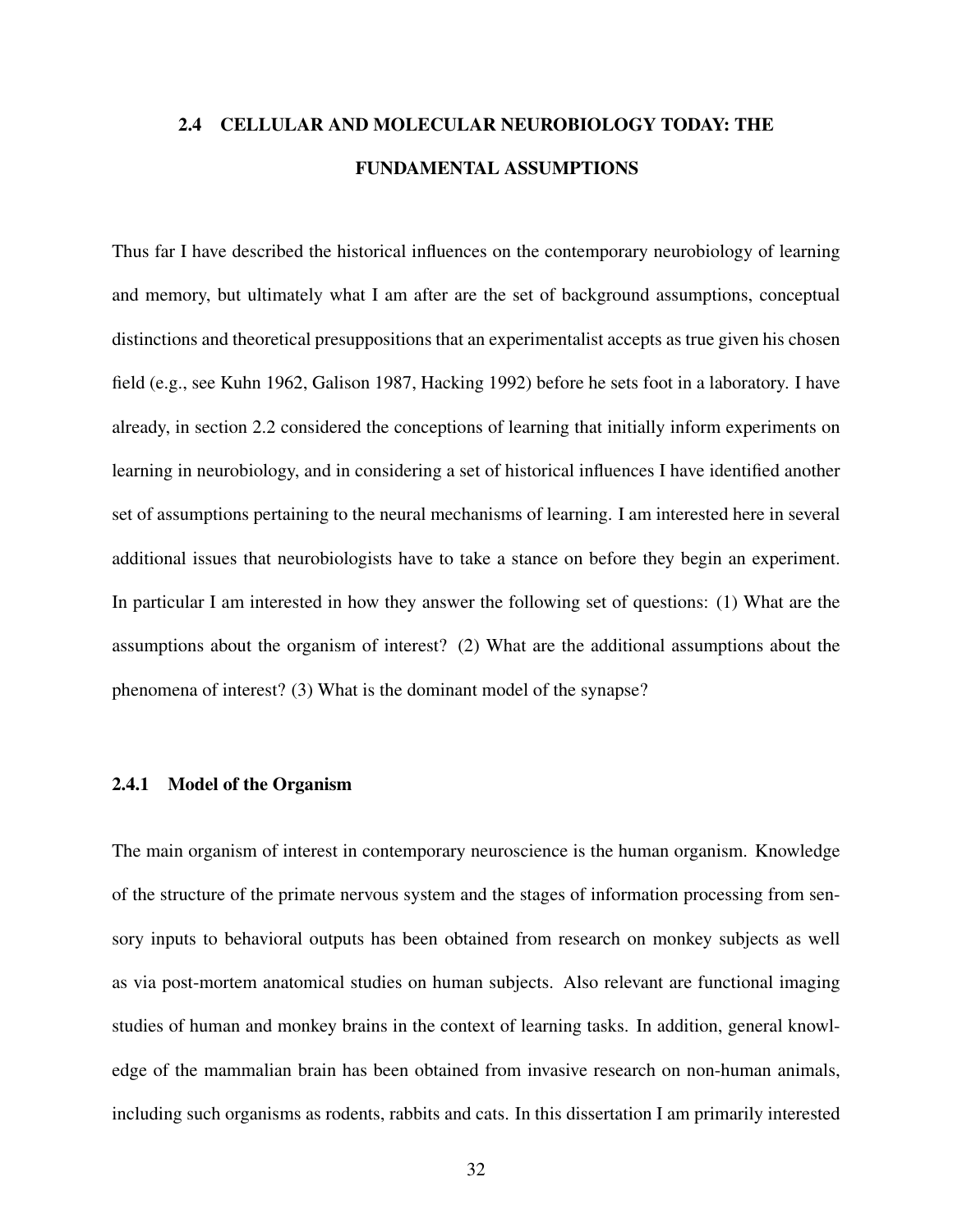with a working input-output model of the mammalian organism which is represented in *Figure 4*. Yet, clearly the size and organization of the systems that this model contains and the flow of information from one component in the system to another will vary in degree of complexity from lower (rats) to higher-order (primates) mammals. The basic input-output model of the mammalian organism and the parts of the CNS taken to be relevant for experimental investigations of learning is represented in *Figure 4*. [13](#page-45-0) With respect to any given organism-level learning event there will be 3 basic components with which an experimentalist in neuroscience may be concerned: (1) the properties of the stimulus or stimuli presented to an organism, (2) the variables internal to the organism that intervene between the presentation of a stimulus or stimuli and the organism's response; and (3) the organism's behavior in response to the stimulus or stimuli. Clearly each of these 3 basic components will be subject to different levels or layers of description, and a scientist will select that level/those levels of description for framing an experiment that he/she takes to be pertinent to his/her explanatory interests. Yet, in the context of learning experiments, one always begin and ends with the whole organism (where "ends" may be construed as one uses one's data to draw conclusions about an event pertaining to the whole organism).<sup>[14](#page-45-1)</sup> So, I take it as necessary to begin this analysis with the "big picture" where experimentation on learning begins, and where the conclusions derived from such experimentation are ultimately ascribed.

With respect to each component of the model, specific kinds of simplifying assumptions are made. For example, the model is itself treated as a closed system. Each separately identified

<span id="page-45-0"></span><sup>&</sup>lt;sup>13</sup>On this model, the initials are used to designate the following components of the model (from left to right of the figure): the primary sensory receptors: sensory (S), visual (V), auditory (A), taste (T), and olfactory (O) receptors; the thalamus (TH); the primary sensory, visual, auditory and taste and olfactory cortices (PSC, PVC, PAC, PTC, POC, respectively); the unimodal association area for a each given modality: sensory (SS), visual (VS), auditory (AS), taste (TS), and olfaction (OS); the basal ganglia and cerebellum (BSLGANG CEREBLLM); and motor neurons (MN).

<span id="page-45-1"></span> $14$ I discuss synaptic plasticity experiments in Section 2.4.3. In the context of synaptic plasticity experiments one begins and ends with the synapse, although such studies are interesting in so far as changes in plasticity at the level of brain synapses are models for what is assumed to occur during organism-level learning.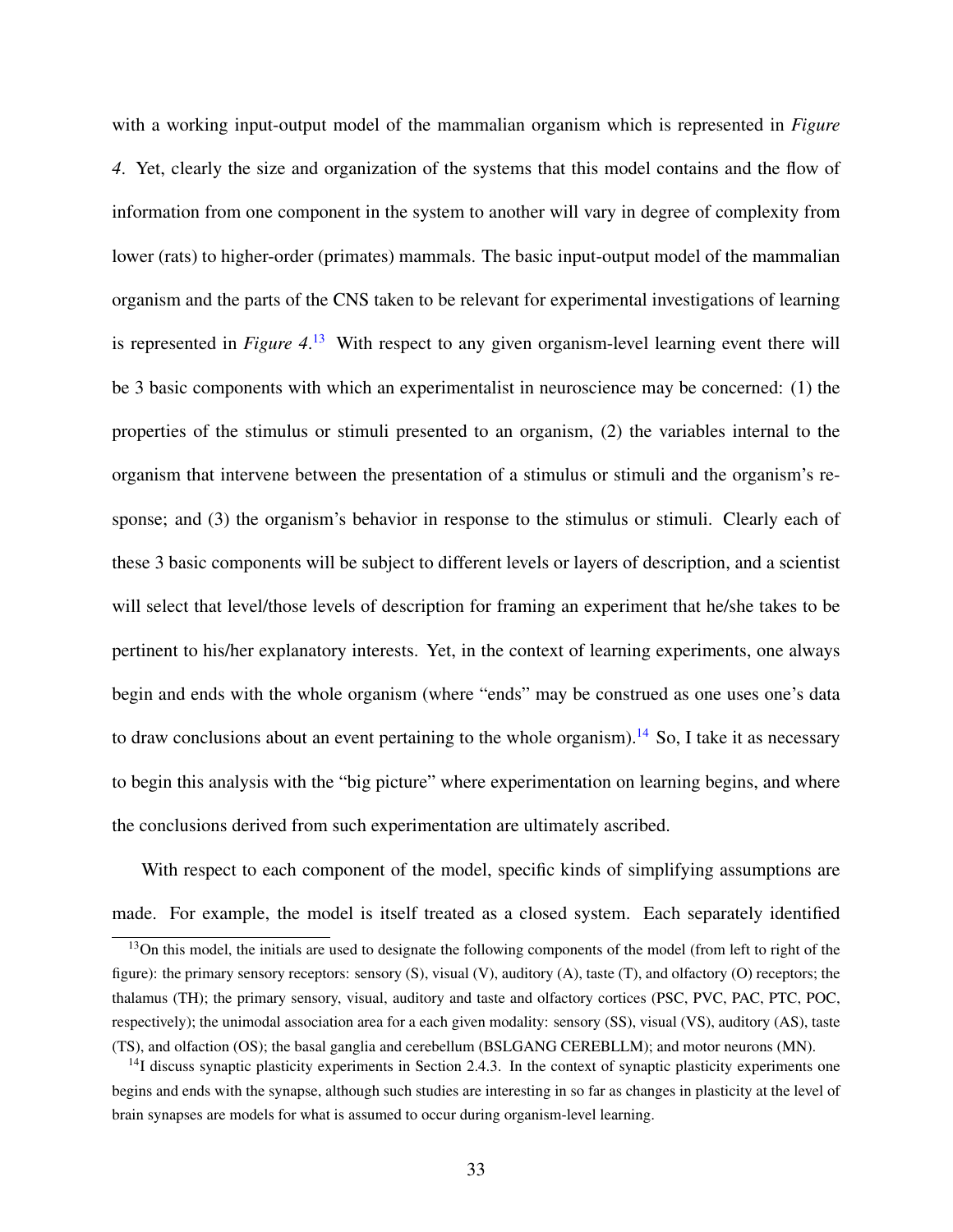

Figure 4: Input-Output Model of the Organism.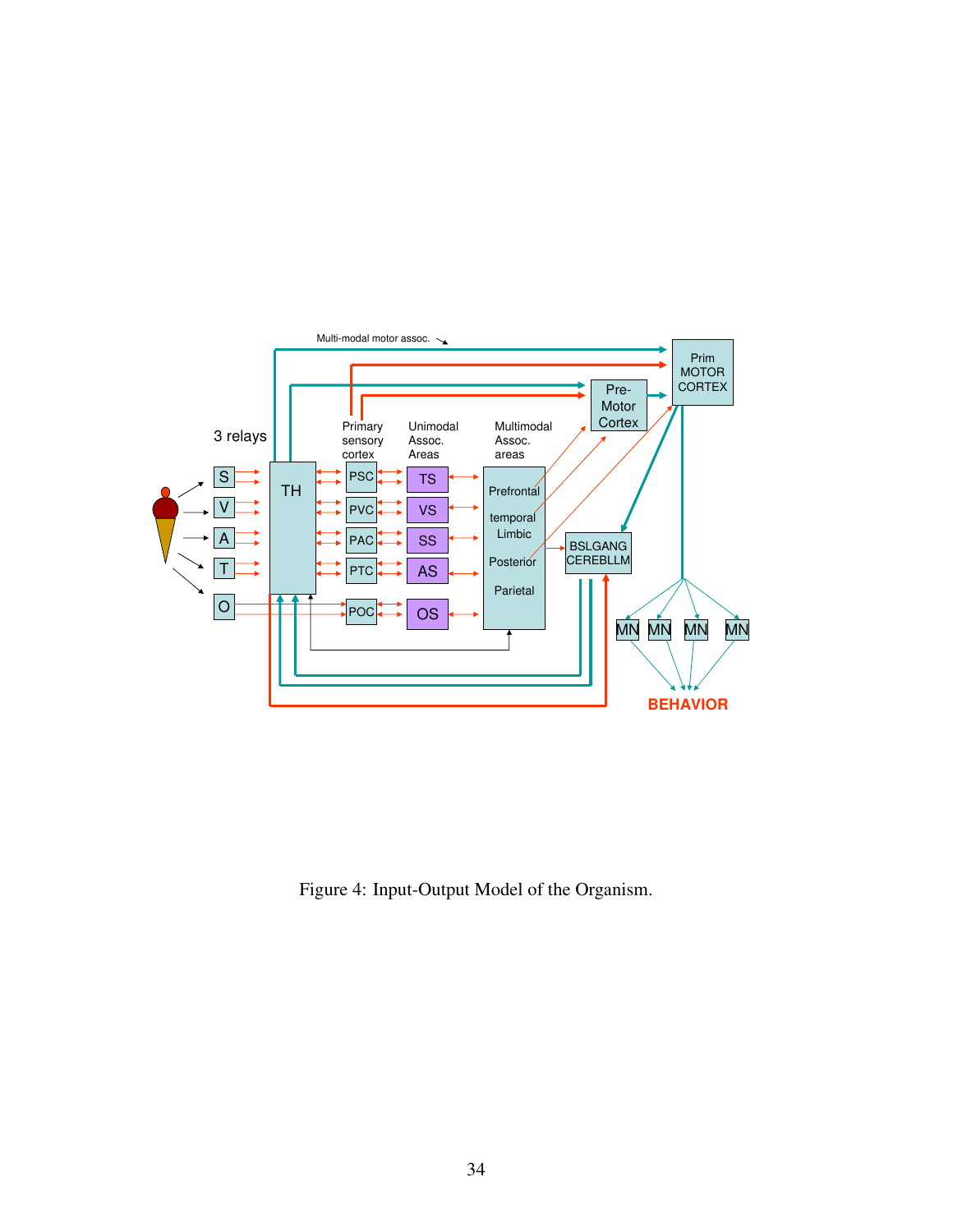component or stage in the model is taken to be functionally separable from the others. Processes such as learning are assumed to have a definite beginning and a definite end in the context of experimentation. Each trial has a beginning and an end. Each block of trials has a beginning and an end. Each experiment has a beginning and an end. These beginnings and ends are fixed at the time at which the animal is placed in the experimental apparatus until the time that the experiment is concluded (sp., one trial of an experiment). This time frame is selected by the experimenter, but it neglects all processes that go on (1) prior to learning and (2) in between trials when the animal is in its home cage, when it is awake and behaving or resting.

In what follows, I will describe briefly the set of hypothetical events that occur from the time point at which a stimulus is presented to an organism, to the neural systems-level (sp., the level nearest to or just underneath the whole intact organism from the vantage point of the external world) events internal to the organism that intervene between the stimulus presentation and the organism's behavior with respect to that stimulus. I will parse the model in traditional neural systems-level terms, in which the axons of the neurons/cells that arise in and comprise one brain system are represented as synapsing directly onto the dendrites of those neurons that comprise another:

(1) Sensory information comes into the organism through sensory receptors. Stimuli and sensory experience have 4 basic attributes: (1) modality, (2) location, (3) intensity and (4) timing. Biological organisms have receptors that have the capacity to represent each type of information. The modality of a stimulus refers to "the type of energy transmitted by a stimulus and the type of receptors designed to detect that type of energy" (Kandel, Jessell and Schwartz (KJS) 2000, 413). Five classic sensory modalities have been identified: (a) touch, (b) taste, (c) smell, (d) vision and (e) hearing. In addition to these classic senses, pain, temperature, itch and proprioception (postur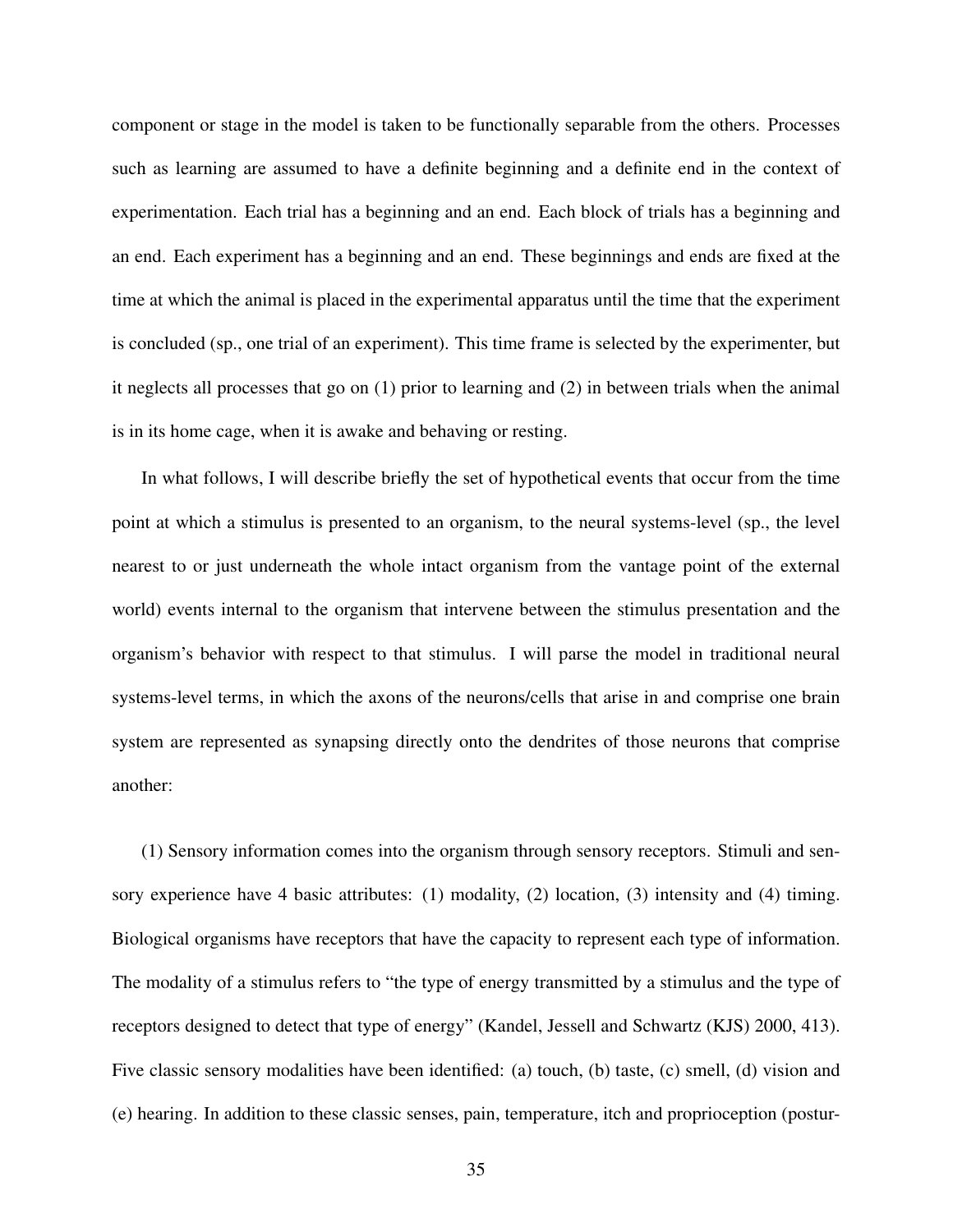ing and body movement) as well as the vestibular sense of balance (position of the body within the gravitational field) are also detected by specific sensory receptors. For each class of sensory modalities there are specialized receptors that respond to different sets of stimulus energies within that modality (*Table 21-1*, KJS 2000, 414). These are typically referred to as submodalities. For example, a stimulus can be blue or red (color), stationary or moving (motion), hot or cold (temperature), bitter or sweet (taste). (KJS 2000, 414) The location of a stimulus refers to the position of that stimulus relative to space. Stimulus location is thought to be represented by the distribution of activity across a set of sensory receptors that detect when a stimulus is present. For example, sensory receptors in the somatosensory and visual systems have a topography that allows for the detection of stimulus size and position. Stimulus intensity is represented by a change in receptor amplitude, which reflects the amount of stimulus energy that has impacted on that receptor. Stimulus timing is defined as the time period between the initial firing of a receptor and the termination of its firing. Both the timing and intensity of a stimulus are represented by the firing patterns of a given receptor.

(2) Sensory receptors translate stimulus energy into electrical energy. Each sensory receptor is sensitive to 1 type of physical energy. Sensory receptors may be of 4 different types: (1) *mechanoreceptors* in the somatosensory and auditory systems (2) *chemoreceptors*, which mediate pain, itch, taste and smell, (3) *thermoreceptors* which mediate body temperature, temperature of air surrounding the organism and the temperature of things that we touch and (4) *photoreceptors* in the retina that are sensitive to and mediate electromagnetic energy. According to Kandel, Jessell and Schwartz "The sensory receptor is the first cell in each sensory pathway and transforms stimulus energy into electrical energy" (KJS 2000, 414). This electrical signal is called the receptor potential and the process by which the energy is converted into an electrical signal is referred to as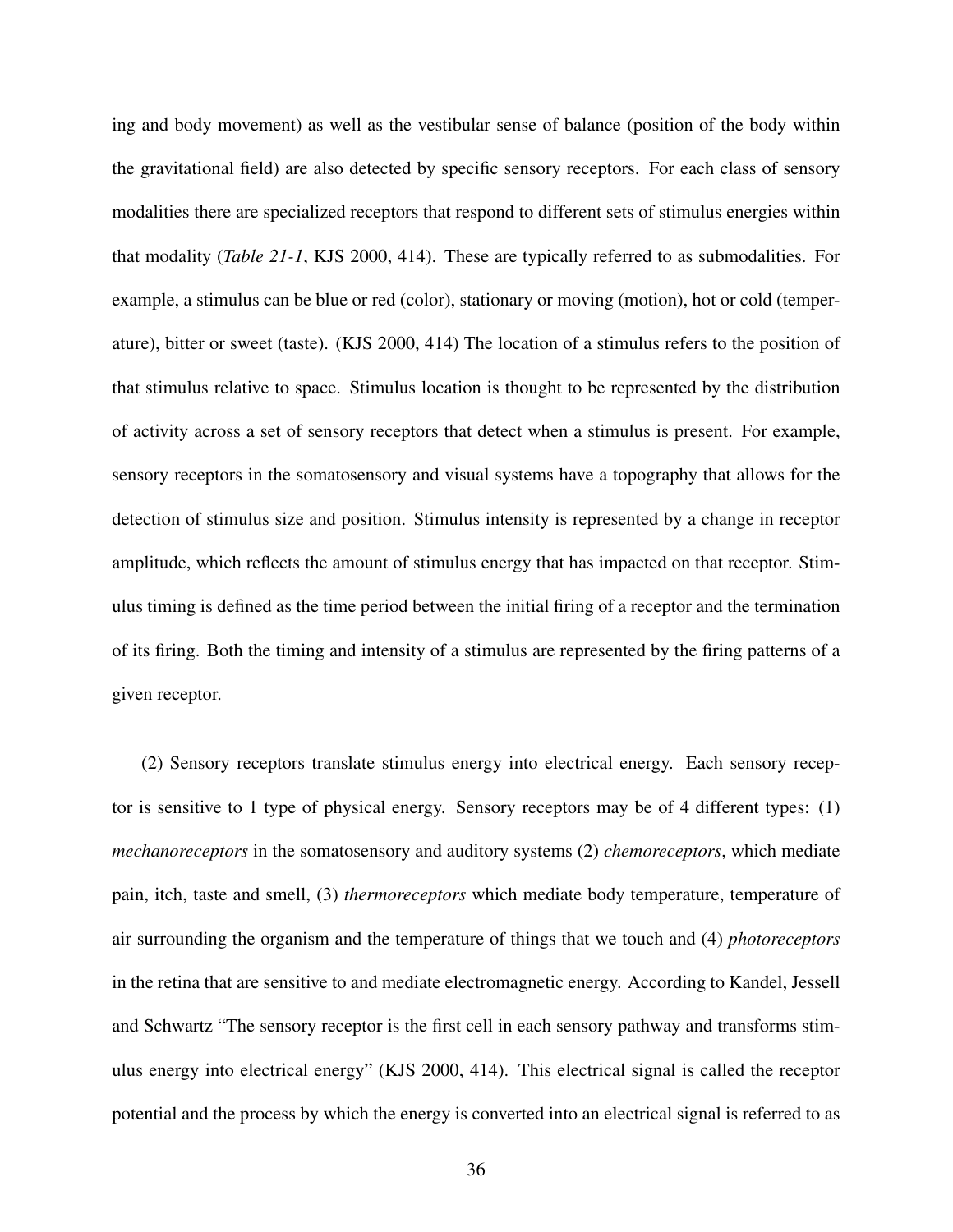stimulus transduction.

(3) Electrical energy is conveyed from receptors to neurons that send projections to different nuclei of the thalamus. This is true for all sensory modalities except olfactory receptors that send information directly to cortex.

(4) Neurons that comprise thalamic nuclei process and filter sensory input before sending it to primary sensory cortex.

(5) Sensory input is conveyed from thalamic nuclei to neurons in primary sensory cortex. Sensory input that comes into thalamic nuclei is filtered and projected to primary sensory cortex. Input from each modality is sent to an area proximal to other input coming in from receptors responsible for that modality. Additional sensory input is sent directly to the cerebellum.

(6) Information from primary sensory cortex is conveyed to neurons in the unimodal sensory association cortex. The unimodal sensory association cortex is the area in which inputs from each modality are combined and represented with all inputs arising from that modality (e.g., with respect to vision: depth, color, motion, orientation). Information from primary association cortex is also sent to the premotor and primary motor cortices.

(7) Sensory information is conveyed from neurons in unimodal sensory association cortex to neurons in multimodal sensory association cortex. Neurons in unimodal sensory association cortex convey information to neurons in multimodal sensory association cortex where information from all modalities is combined. The multimodal sensory association areas include: (1) prefrontal cortex, (2) parietal cortex, (3) temporal cortex (limbic system (including amygdala and hippocampus)) and (4) posterior cortex. In addition, in these areas, current sensory information is thought to be integrated with stored information. More specifically, these association areas are said to have the following types of functions: (1) interpretation of sensory information; (2) association of percep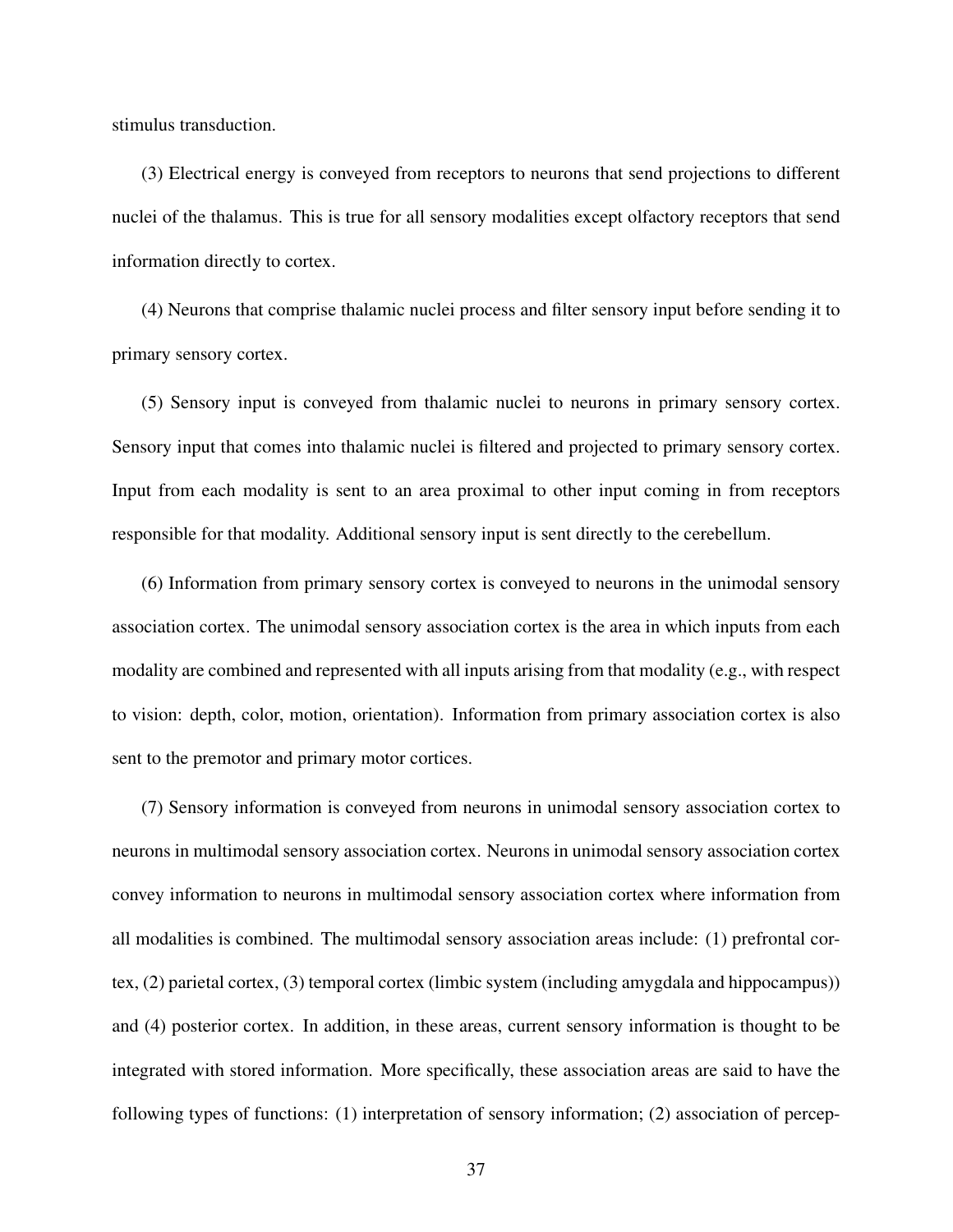tions with previous experience; (3) focusing of attention, and (4) exploration of the environment. [or "the production of a unified precept and the representation of the percept in memory" (KJS 2000, 345).]

(8) Sensory information is conveyed from neurons in multimodal sensory association cortex to neurons in multimodal motor association cortex. Neurons in multimodal sensory association cortex project to areas in the pre-motor and supplementary motor cortices, and the primary motor cortex. They also send projections to the basal ganglia and cerebellum.

(9) Neurons in multimodal motor association cortex project to neurons in unimodal motor association cortex. Information from pre-motor and supplementary motor cortices is conveyed directly to the primary motor cortex. Information from the basal ganglia and cerebellum are conveyed via some thalamic nuclei to the premotor cortex and via other thalamic nuclei to the primary motor cortex.

(10) Neurons in primary motor cortex synapse directly onto and activate motor neurons, which initiates movement and results in behavior. Information is carried from neurons in primary motor cortex via axons that comprise different corticospinal tracts descending from the cortex and cerebellum.

This input-output model of the organism as I have presented it is highly-simplified and idealized when we consider how it compares to an organism behaving in the world. First, the model assumes that from inputs to outputs this is a closed system – that somehow it is possible to take a behaving organism in the world, carve out the stimuli to which the organism is responding, identify the intermediate neural processes and the response, and investigate the causal relationships between them. Assuming that this is possible, it is clearly a more complex venture than this model suggests. And it leads to several problems. First, making such temporal slices with respect to an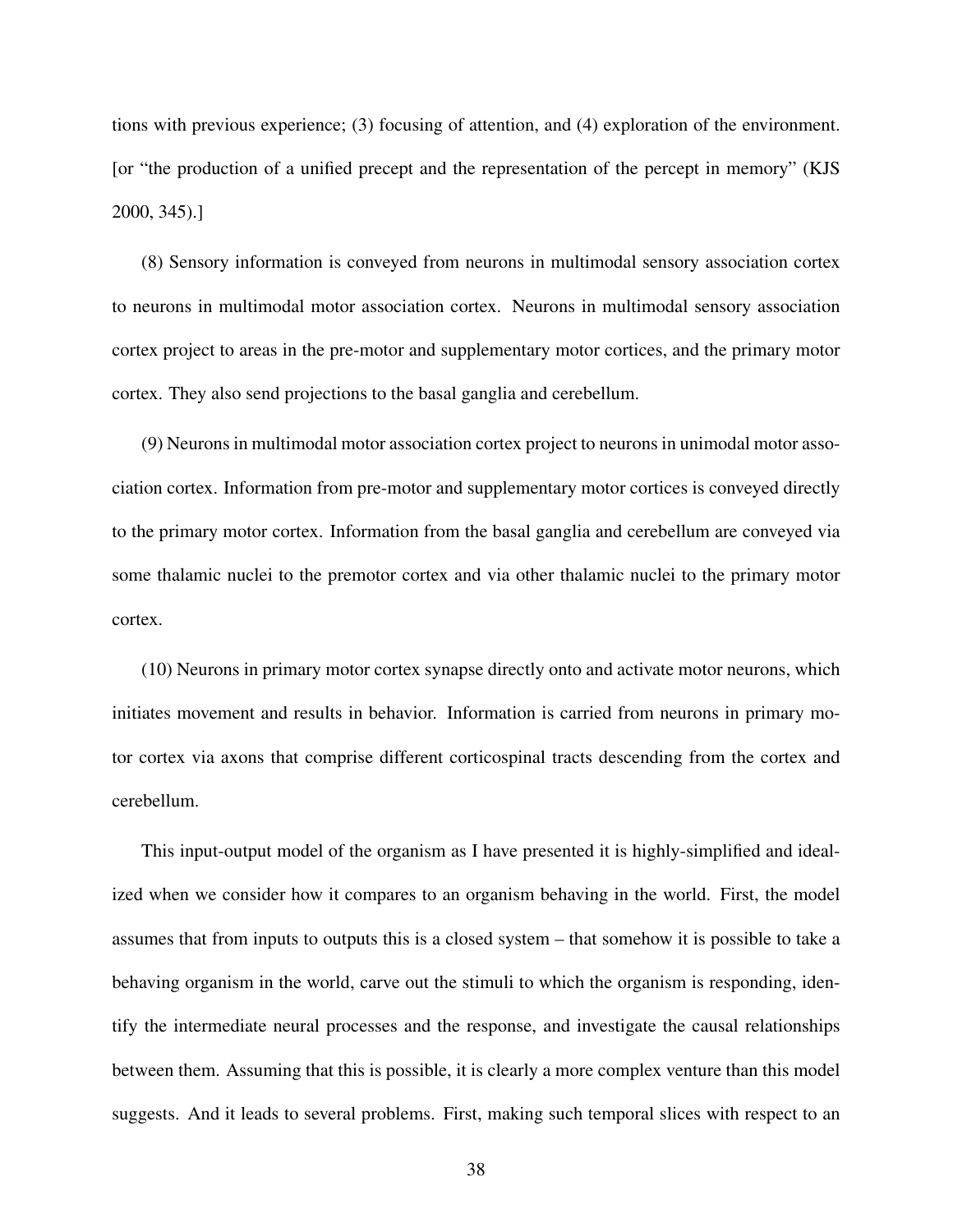organism in the world obscures that organism's history and all of the causal events leading up to the current situation of interest. Second, attentional processes do not feature prominently in this model. Furthermore, the flow of "information" from stimulus to response is generally considered to be a passive flow operating below the level of conscious awareness.<sup>[15](#page-51-0)</sup> Additionally, experiments on learning in neurobiology typically begin with a specific type of learning that is assumed to involve a specific brain structure. On such a reduced model, only one structure of interest out of the whole set of structures itemized in *Figure 4* is taken to be relevant to the form of learning under study. In terminal learning experiments, the brain is removed and molecular activity in that area is studied. Yet this abstracts away from everything else that is going on in that organism's brain, so whatever the molecular story arrived at, it must be incomplete.

## 2.4.2 Taxonomy of Learning Types

One taxonomy of learning and memory types that is widely accepted throughout contemporary neuroscience was put forward by Larry Squire (2004) and is represented in *Figure 5*. This taxonomy is the culmination of experiments on learning from the 1950's to date. On this taxonomy, all learning phenomena that exist in the world are thought to be of one of two primary forms: (1) *declarative* and (2) *non-declarative*. *Declarative memory* is defined as

the memory for events, facts, words, faces, music–all various pieces of knowledge that we have acquired during a lifetime of experience and learning; knowledge that can potentially be declared that is brought to mind as a verbal proposition or as a mental image. (Squire and Kandel [1999] 2003, 70-71)

<span id="page-51-0"></span><sup>&</sup>lt;sup>15</sup>One might argue that this is only taken to be true in simple forms of learning or in simple organisms. However, if that is true, then it should cast some doubt on the idea that the cellular and molecular mechanisms of declarative and non-declarative memory will be the same, a claim made Kandel and Squire (2003).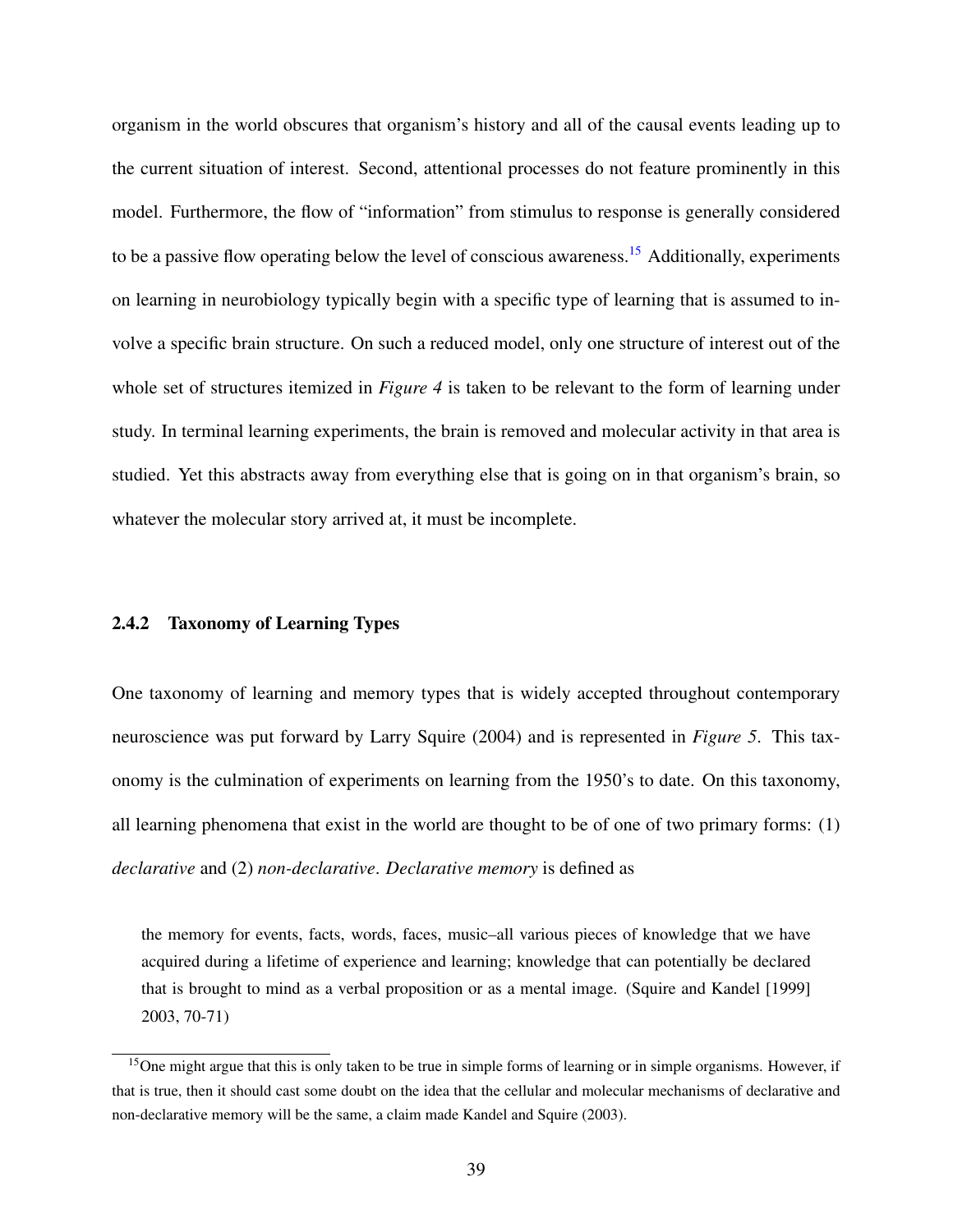While declarative memory is taken to involve items and events that can be consciously recalled, no emphasis is placed on whether so-called declarative learning, the encoding of memory itself, compared to the recall of encoded information, is conscious or not. It seems likely that it could be either, which is problematic for the strict division between declarative and procedural learning on the basis of awareness.[16](#page-52-0)

Another problem with Squire's taxonomy is the fact that simple forms of classical conditioning are taken to involve two brain structures in the limbic system–the amygdala (contained in the limbic system) and the cerebellum, but not the medial temporal lobe, which includes the hippocampus. However, contextual-fear conditioning paradigms, which are a form of simple conditioning, have been shown to involve the hippocampus (e.g., Atkins et al. 1998). So the question is whether this form of learning is "declarative" or not. The declarative memory category remains divided between facts and events without other subdivisions, in part because little work can be done on declarative memory in non-human mammals, since they lack a language, and few paradigms that test declarative learning have been developed for monkeys and rats. In contrast to declarative memory, *non-declarative* memory is taken to be "revealed through unconscious performance", "inaccessible to conscious awareness", and "inflexible". Based on the types of learning itemized under "nondeclarative" memory, it is a form of learning that directly involves an organism's sensory-motor system, but not "higher-order" structures such as the diencephalon. The basic idea seems to be that simple stimulus-response processes that are part of a reflex circuit are where the learning takes place–and these events take place without conscious awareness. However, if we could itemize all of the procedures in our lives that we learn, in particular, the interesting and complex ones such as

<span id="page-52-0"></span> $16$ This is a feature of Squire's taxonomy with which Sweatt (2003) takes issue. His solution is to provide a new taxonomy that differentiates between the categories of conscious and unconscious learning and working memory. This taxonomy is represented in *Figure 10*. I criticize Sweatt's taxonomy in Chapter 6.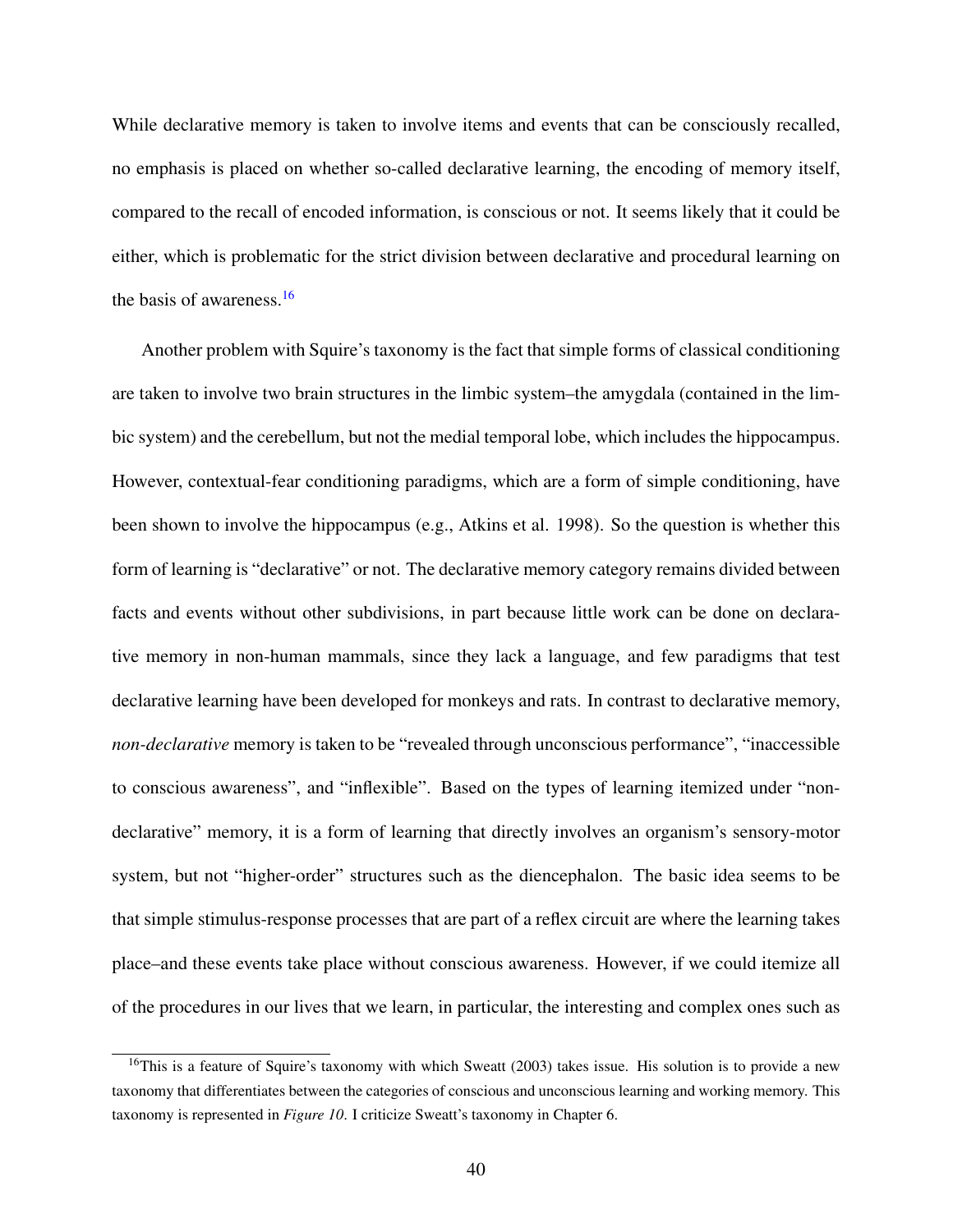

**Mechanisms conserved across declarative and non-declarative memory types.**

Figure 5: Squire's Taxonomy adapted from Squire (2004).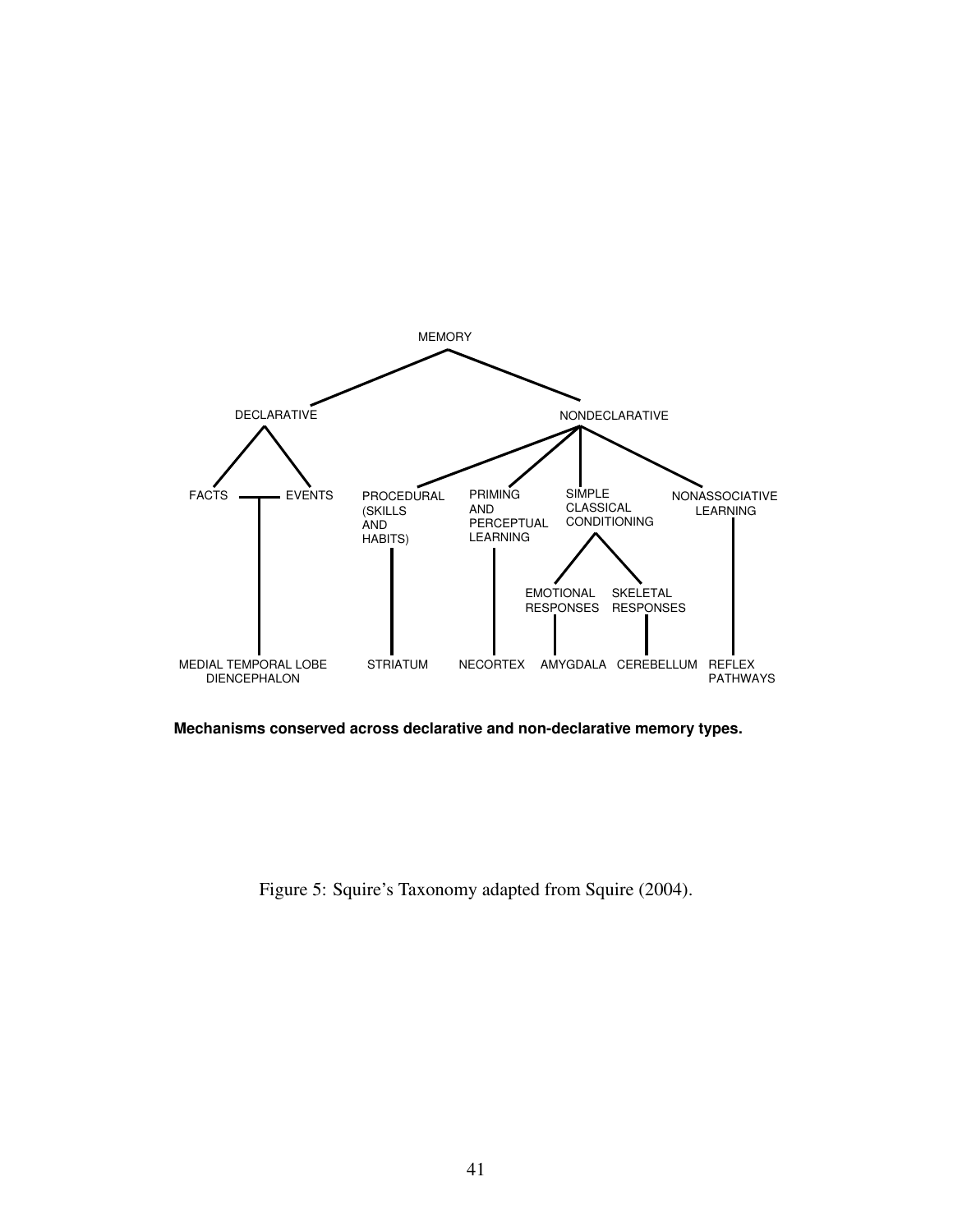riding a bike or learning how to read or to play the piano, conscious attentional processes must be present.<sup>[17](#page-54-0)</sup> Also, that such procedures involve changes in the cortex is evidenced by the fact that various musicians have learning related changes in their diencephalon, in response to studying an instrument for years (cf. Pantev et al. 2003).

Another reason why the division between declarative and non-declarative memory is an oversimplification: it is well-documented that some forms of learning involve what would be classified as a mixture of both declarative and procedural learning. For example, in reward-based learning, which would be classified in this scheme as a form of "procedural" learning, it is well known that animals come to associate cues (e.g., a light coming on–"an event") with an action (e.g., leverpressing) and a "reward". Yet, the drugs being taken are in the process having an impact on the performance of the procedure of lever pressing in a way not conscious to the animal. In fact, one would imagine that there are many cases in which the distinction between the two forms of memory collapses. [For a list of the experiments that have led to the conceptual distinctions drawn in the taxonomy, please see *Appendix A.*]

I want to turn away now from the level of the organism and the forms of learning of which it is capable, to address the unit of the organism that is taken to be fundamental for learning: *the synapse*.

## 2.4.3 Model of the synapse and learning-related synaptic change

A widespread assumption in neurobiology is that organism-level learning involves an activity dependent change in brain synapses. Such changes are thought to be mediated by the activation of molecular signaling cascades when an organism learns that cause structural changes in brain

<span id="page-54-0"></span> $17$ And this is why our piano instructors reprimand us when we do not seem to be paying attention while playing!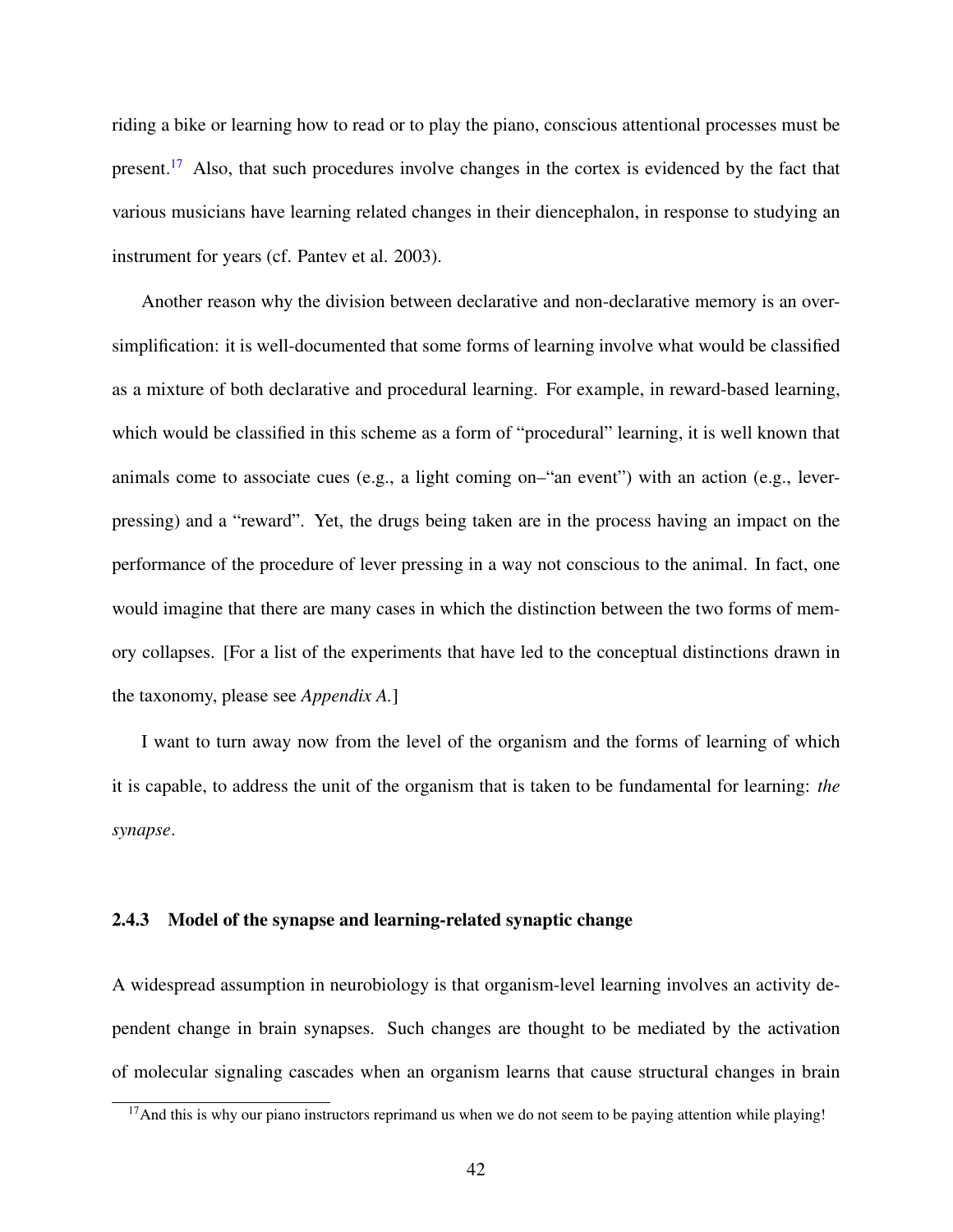synapses. These structural changes are thought to underlie learning.

The dominant model of the synapse in learning is presented in Figure 6. The general assumption is that during a learning event a change takes place in the way in which a set of cells (A1. . .An) excites that set of cells to which it projects (B1. . .Bn). Hebb talked about individual cells with respect to his postulate, because he was primarily thinking of a simple reflex circuit, having a sensory neuron and a motor neuron. He took other "higher-order" cognitive forms of learning to require the activity of "assemblies" of cells–circuits of neurons connected by synapses.

In the learning and plasticity experiments that are the focus of this dissertation, the unit of analysis is one group of pre- and post-synaptic neurons that comprise sets of synapses (e.g., the Schaffer commissural fiber pathway in the hippocampus). Their analyses of synapses tend to stop at investigations of learning-induced or artificially-induced molecular changes in post-synaptic neurons. There are practical reasons for this stopping point, of course, but as a result, certain problems emerge. Specifically neurobiologists treat synapses as closed systems in much the same way that they treat of organisms as closed systems. While in learning experiments they may investigate the behavior of an organism that is taken to be downstream of molecular changes, they rarely look beyond the post-synaptic neurons in the synapses of interest to investigate the immediate downstream consequences for those neural circuits intermediary between the synapses of interest and the behavioral response. In plasticity experiments, investigations of neurons downstream of the synapses in which a plastic change has been effected are also not typically investigated. In addition, neurobiologists tend to treat individual synapses in the brains of organisms as "naive". In other words, they tend to think of a synapse as not having undergone a plastic change prior to the plastic change induced by the investigator–they treat the synapse as if it has no history of being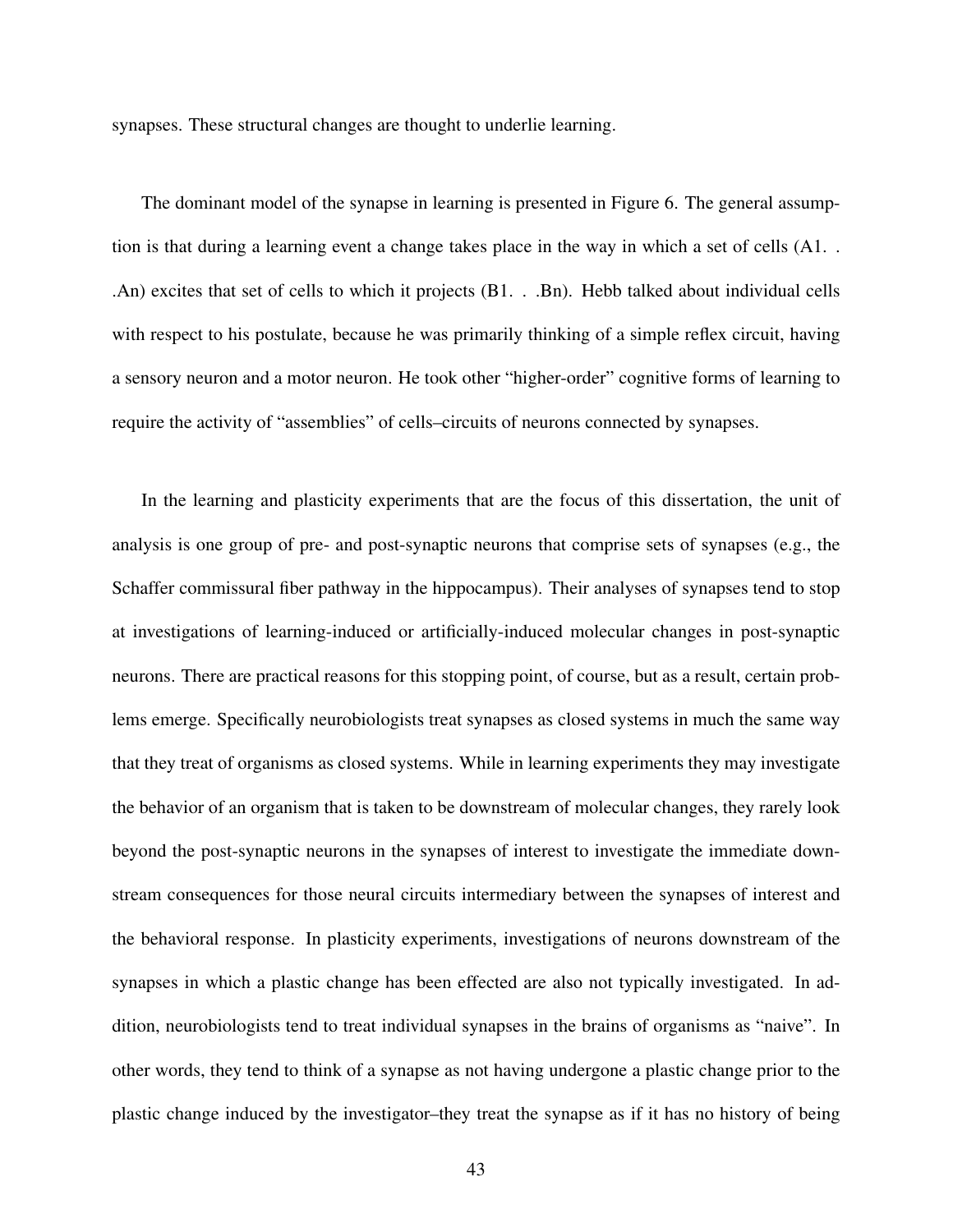modified.<sup>[18](#page-56-0)</sup>

The dominant contemporary view as to how synapses are changed does not differ significantly from Hebb's postulate, and has the same features as those described for Bliss and Lomo's longlasting potentiation. One exception is that changes in synaptic strength can include either increases or decreases, long-term potentiation (LTP) and long-term depression (LTD), respectively. These two kinds of synaptic changes are represented in *Figure 6*. Both types of changes are taken to involve the repetitive and contiguous presentation of stimuli at the level of an organism, and direct electrical stimulation at the level of the cell.

# 2.5 CONCLUSION

In this Chapter I have sought to itemize the foundational assumptions in the neurobiology of learning and memory that are accepted by experimentalists who work in this field before they begin their experimental research. As I will show in the chapters to follow, such assumptions shape a variety of decisions that are made in the context of the laboratory. Such assumptions may also be viewed as ultimately impeding the ease of the move from the laboratory to the world. Changing such assumptions would require a radical ("paradigm" in the Kuhnian sense of a set of background assumptions, techniques, research standards) shift in the foundations of contemporary neuroscience. In light of the unlikelihood of such a shift taking place, in the chapters to follow, I attack the problem by means of a less direct route. Yet, given the theoretical presuppositions I identified in this chapter, we can predict that the order imposed in the laboratory will be of a particular kind–it will

<span id="page-56-0"></span><sup>&</sup>lt;sup>18</sup>Among other ideas presented in this dissertation, I am indebted to Floh Thiels for candid discussion on this issue with respect to plasticity research.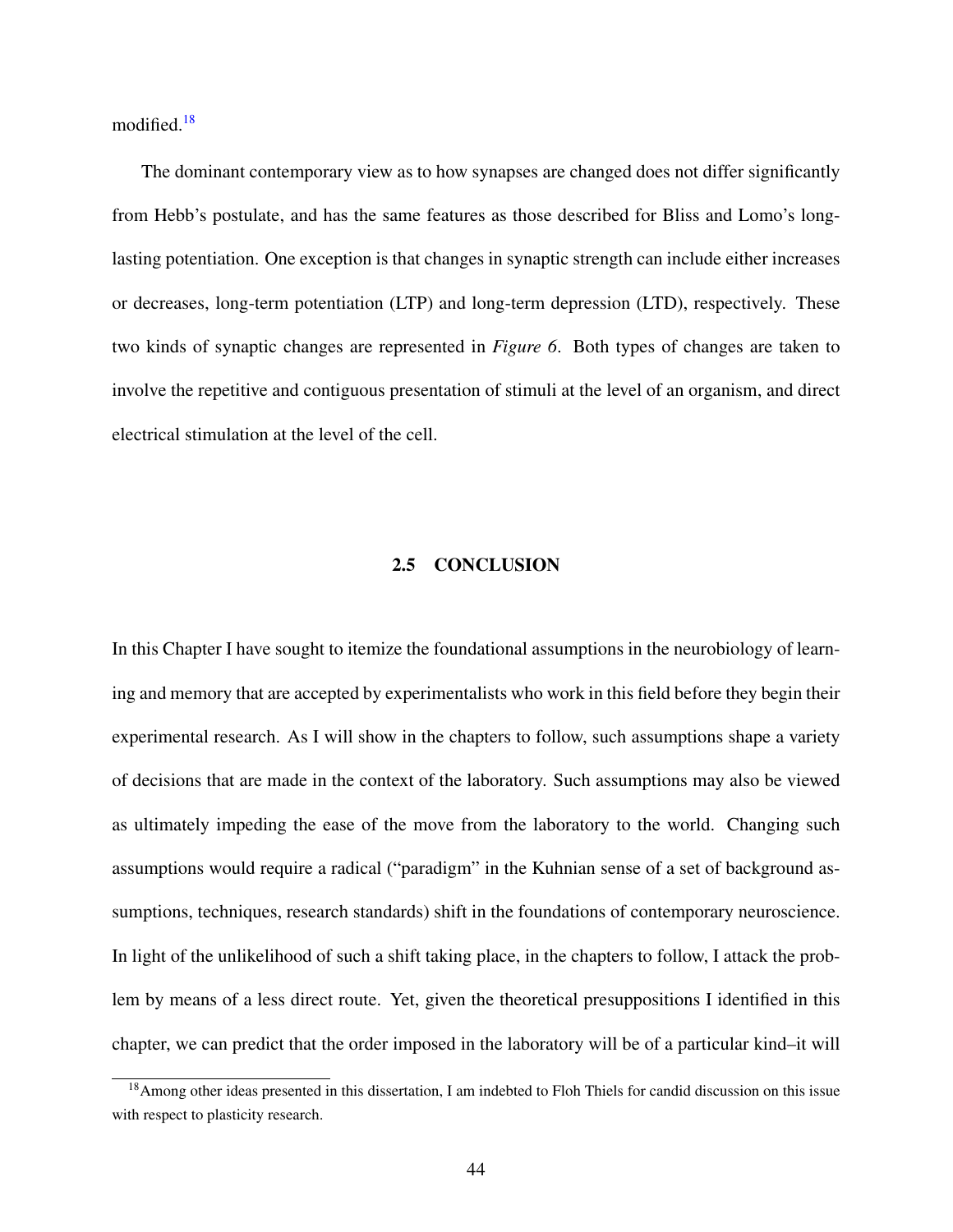

Figure 6: Two Forms of Synaptic Plasticity.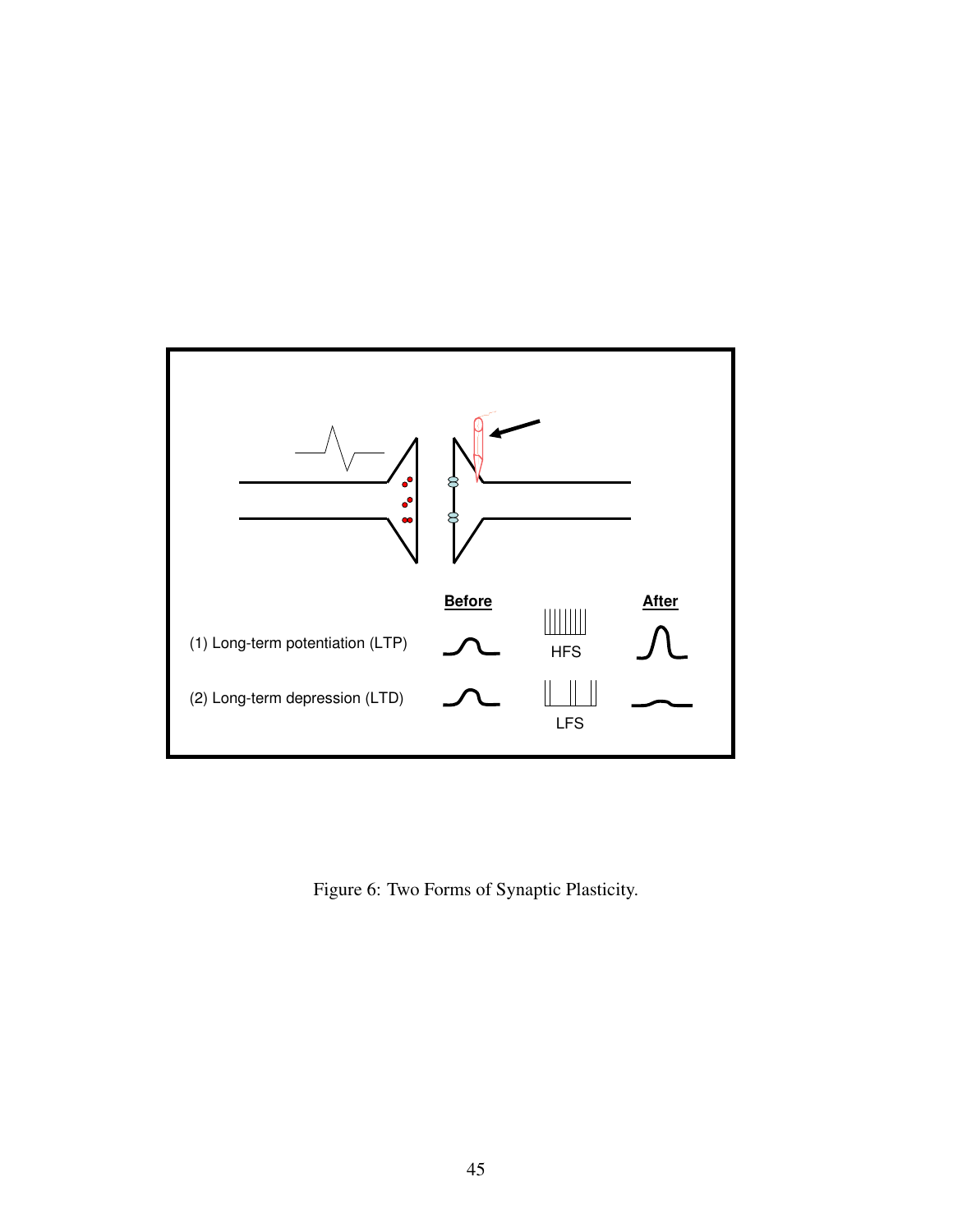be meant, in part, to uphold the assumptions in which the science is rooted.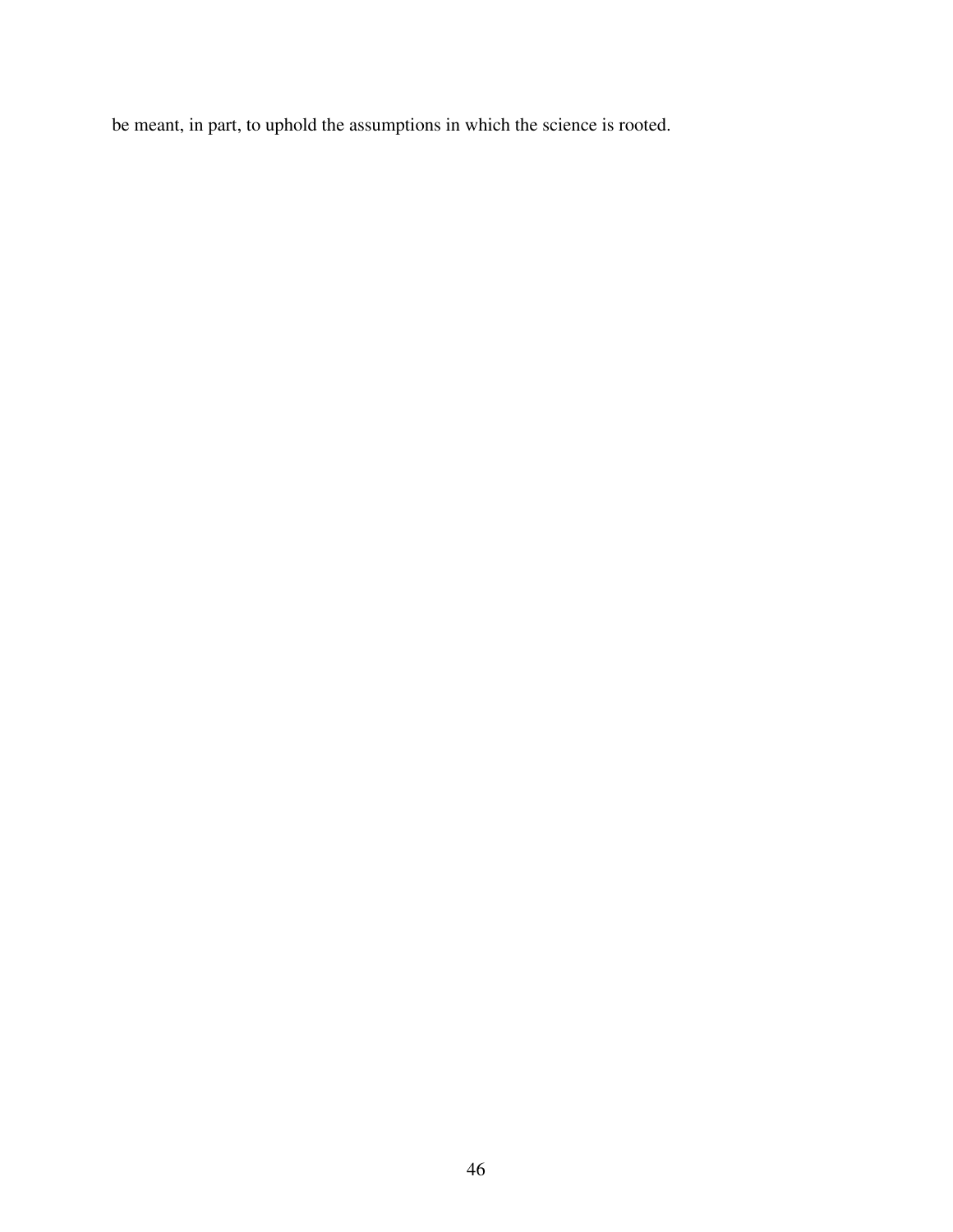# 3.0 RELIABILITY OF EXPERIMENT IN THE NEUROBIOLOGY OF LEARNING AND MEMORY

## 3.1 INTRODUCTION

*Reliability* has traditionally been characterized by philosophers of science as a feature that an experiment has when it can be used to yield data that can support knowledge claims. To date, understandings of the reliability of experiment in the philosophy of science have been based primarily on analyses of experiments undertaken in the physical and chemical sciences and neuropsychology (e.g., Bogen and Woodward 1988; Hacking 1983, 1992; Mayo 1996, 2000; Woodward 2000). I am interested in whether such accounts can capture the nature of reliability in those laboratory sciences that have as their goal the discovery of the mechanisms of complex biological and psychological phenomena. In these areas of science, experimentalists play a crucial role in both establishing and maintaining the reliability of their experiments.

Experimentation in any branch of science begins with an empirical question or set of empirical questions about a phenomenon of interest or observed effect. In many domains of science, such as neurobiology, these empirical questions are questions about mechanisms. Such mechanistic questions concern what entities and activities are involved in the production of a phenomenon of interest (Bechtel and Richardson 1993; Machamer, Darden and Craver 2000). To answer mecha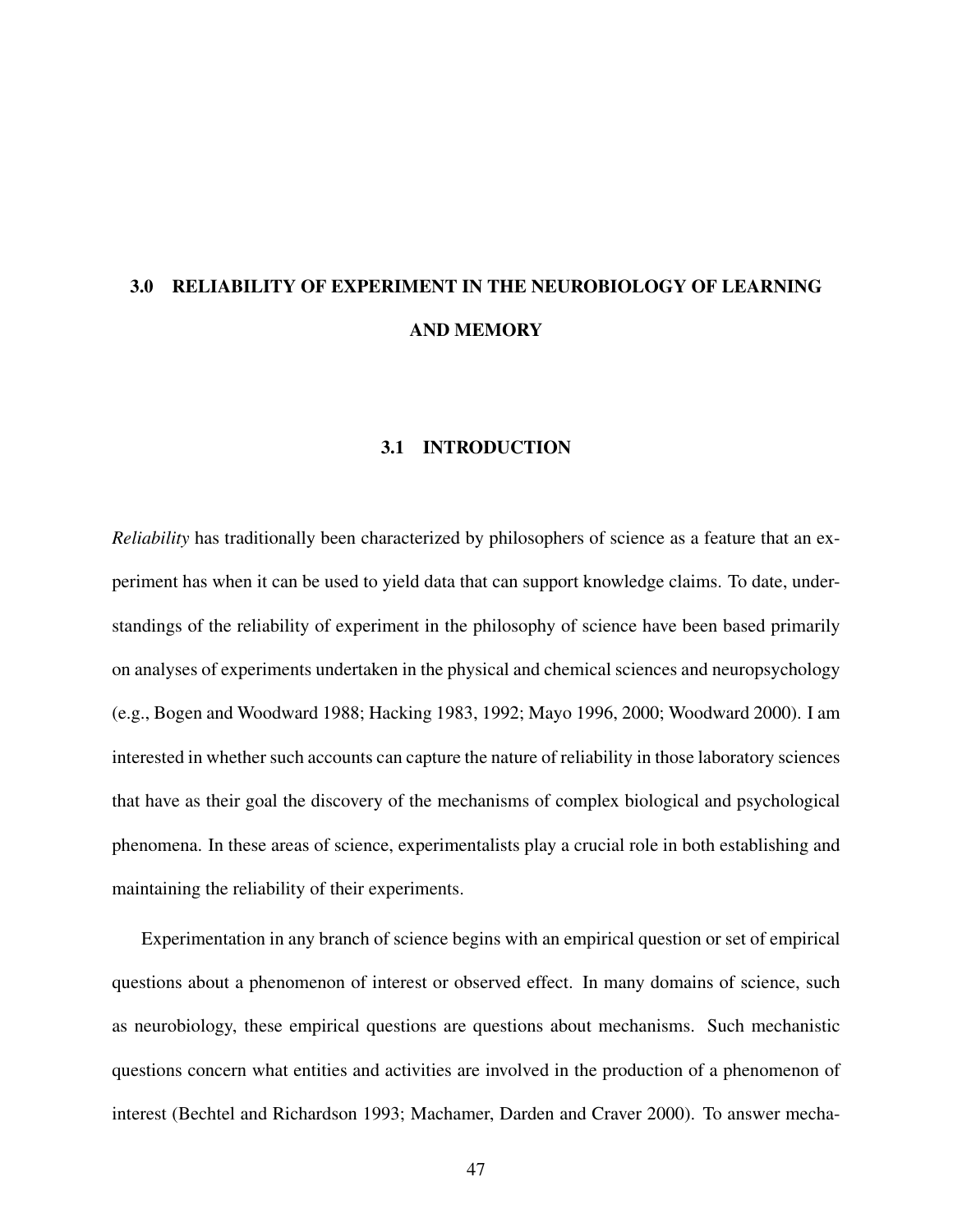nistic questions, neurobiologists must attempt to isolate a system in a laboratory, intervene in that system in order to produce effects and investigate the consequences of such interventions on these effects (cf. Woodward 2003).

Data are the recorded measurements of scientific experimentation that are produced when a system is isolated in a laboratory and used to produce effects. When the effects produced in the laboratory are measurable and repeatable, they comprise data. In the neurobiology of learning and memory, data production is an intricate process often involving multiple experimental techniques and methods that have multiple discrete steps.

Some philosophers of science (Achinstein 1983, 2000, 2001; Bogen and Woodward 1988, 1992; Mayo 1996, 2000; Roush 2005; Woodward 2000; Kelly 1996; Wimsatt 1981) have suggested that the most important role for data is to function as evidence to support knowledge claims. These same philosophers have indicated that in order for data to be sufficient for this purpose it must be *reliable*, where "reliability" is attributed variously to the procedures, methods, techniques, devices and equipment used to produce, detect and analyze data. On such accounts, reliability is considered to be an *ideal* that may or may not be achieved in practice. A number of philosophical accounts have been offered that seek to identify what makes these various aspects of scientific experiments reliable. However, many of these accounts have not treated in-depth of a primary way in which reliability is achieved in sciences other than physics and chemistry; namely, by means of multiple repetitions of the "same" experiment. In this chapter, I address the issue of *repeatability* and its relationship to reliability in a way not previously addressed in the philosophical literature.

My primary aim in this chapter is to develop a basic account of reliability that can be used to capture its role in experimentation in those areas of neurobiology directed at the study of the cellular and molecular mechanisms of learning and memory. I take the development of such an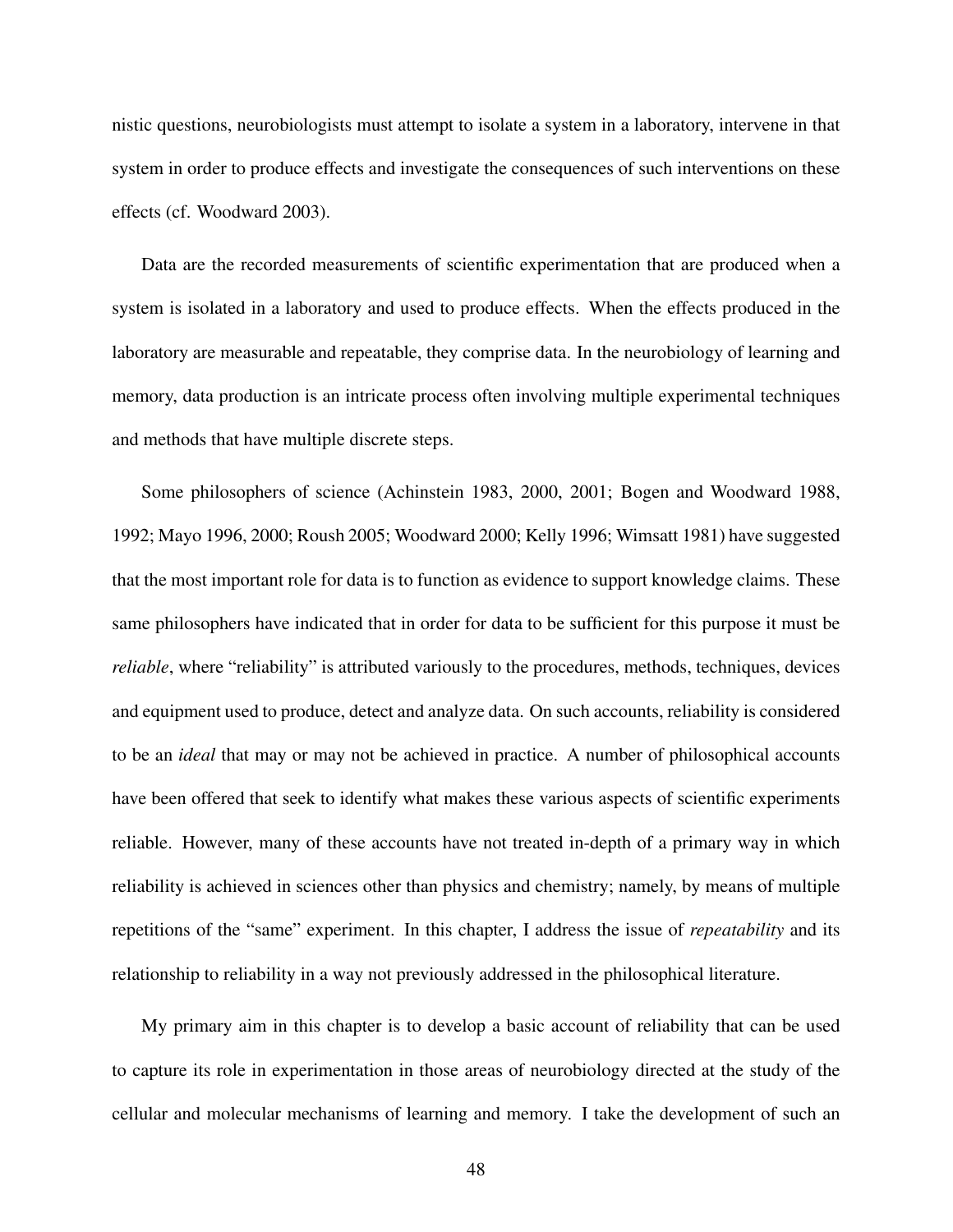account to require a basic set of conceptual tools to be found in epistemology and the philosophy of science. I motivate my account in Section 3.2.1, with a critical analysis of Alvin Goldman's *process reliabilist* account of cognitive processes (Goldman 1979, 1986, 2004). I *tentatively* argue that Goldman's process reliabilism can be used to provide a detailed framework for understanding the precise role of reliability in neurobiological experiments. In Section 3.3., I provide a detailed analysis of a case study of experimentation from the neurobiology of learning and memory to highlight how concerns about reliability constrain the study of learning and its mechanisms. I go on to synthesize those conclusions that I reach in section 3.2. with the findings that I extrapolate from my analysis of the case study to develop my account of the reliability of experiment which illuminates the relationship between reliability and repeatability, capturing an important way in which reliability is achieved in neurobiological experiments.

### 3.2 RELIABILITY

On the OED definition, the term "reliable" is equated with words such as *trustworthy*, *safe* or *sure*. In statistics, "reliable" means "repeatable". When we speak about something being *reliable* we usually mean, intuitively, that it is reliable for some end; that it performs some function or can be counted on to repeatedly serve a specific purpose. Typically, we have to have had more than one encounter with a process to call it reliable. For example, a car is reliable in so far as it gets us from point A to point B; not just once, but *regularly*. However, though repetition in some cases may appear to be a requirement for reliability ascriptions, there is no fixed rule about how many times an event has to occur in order for it to count as *reliable*.

I consider an object or process *reliable* just so long as it performs some function or behaves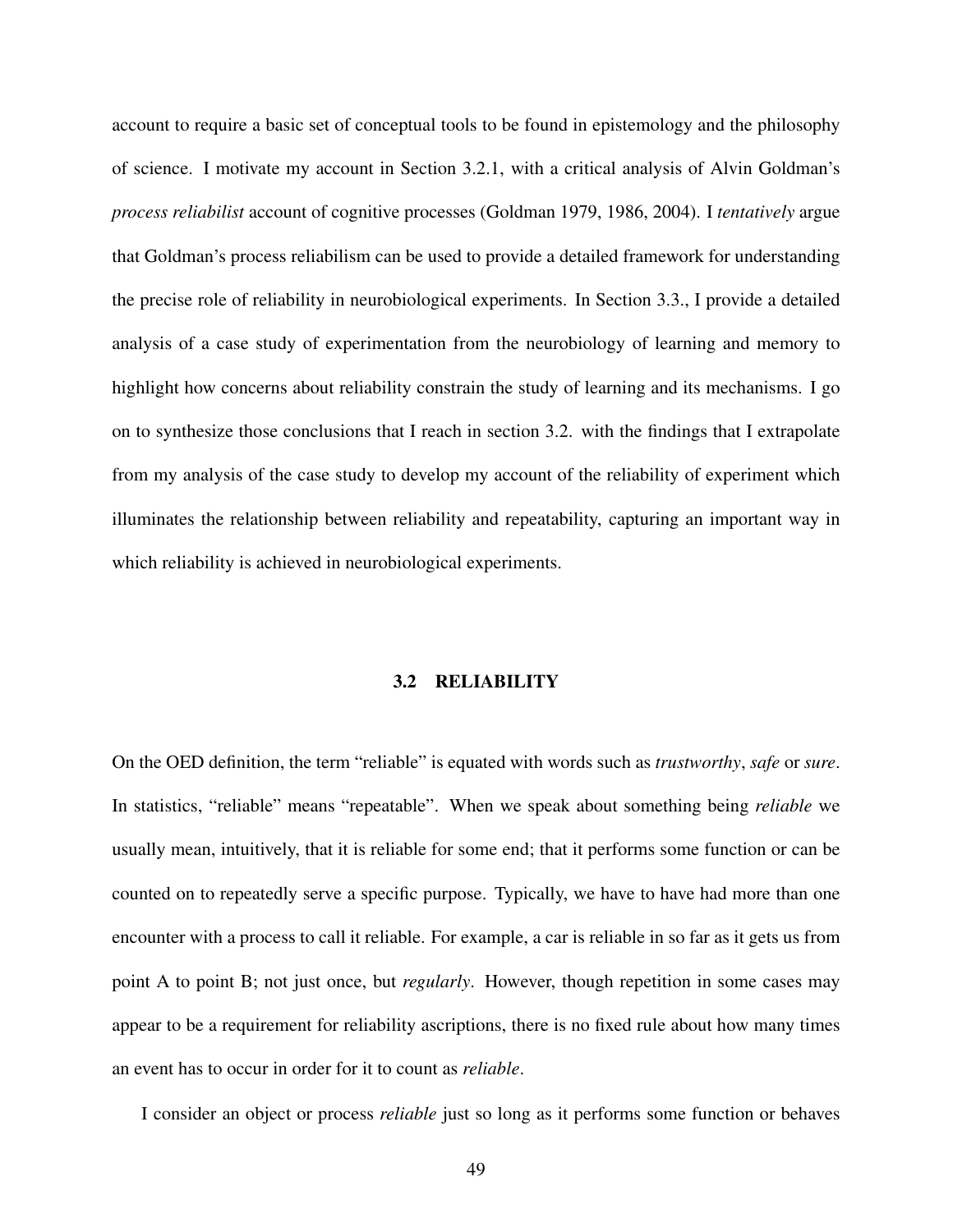the same way repeatedly or at least can be expected to function or behave that way in the future (e.g., in cases in which the function or behavior has only occurred or been observed one time). While this is a vague criterion for reliability ascriptions, it does appear to be an acceptable foundation for accounts of reliability on offer in epistemology (e.g., Goldman 1986), philosophy of science (e.g., Woodward 2000) and science itself (e.g., Krauth 2000). So, I will also use it as my starting point here. I am interested in particular in the *reliability* of those data or evidenceproducing processes that we encounter in experimental science. Experimentation is the most celebrated evidence-producing process. It has a definite beginning in experimental design, it proceeds in a set of discrete stages as this design is implemented to collect data in the laboratory and it has a projected end or result, namely, to produce evidence for knowledge claims.<sup>[1](#page-62-0)</sup> According to the basic definition that underlies my account, *an evidence-producing process is reliable just so long as it results in data that can be used to discriminate one hypothesis from a set of competing hypotheses about an effect produced in a laboratory*. In order to develop a systematic account of what it means for an evidence-producing process in science to be reliable in this way and how such reliability may be attained, in what follows I investigate accounts of reliability on offer in those areas of philosophy in which concerns about the reliability of such processes have emerged: *epistemology* and the *philosophy of science*.

## 3.2.1 Reliability and Epistemology

In epistemology, reliabilism is a primary form of externalism. Externalist theories of knowledge are based on the assumption that the justification of a belief state may be determined by facts to

<span id="page-62-0"></span><sup>&</sup>lt;sup>1</sup>For example, consider the OED definition of "process": (1) A continuous and regular action or succession of actions, taking place or carried on in a definite manner, and leading to the accomplishment of some result; a continuous operation or series of operations. (2) An artificial or voluntary operation; a course or method of operation; a systematic series of actions, physical or mental, directed to some end.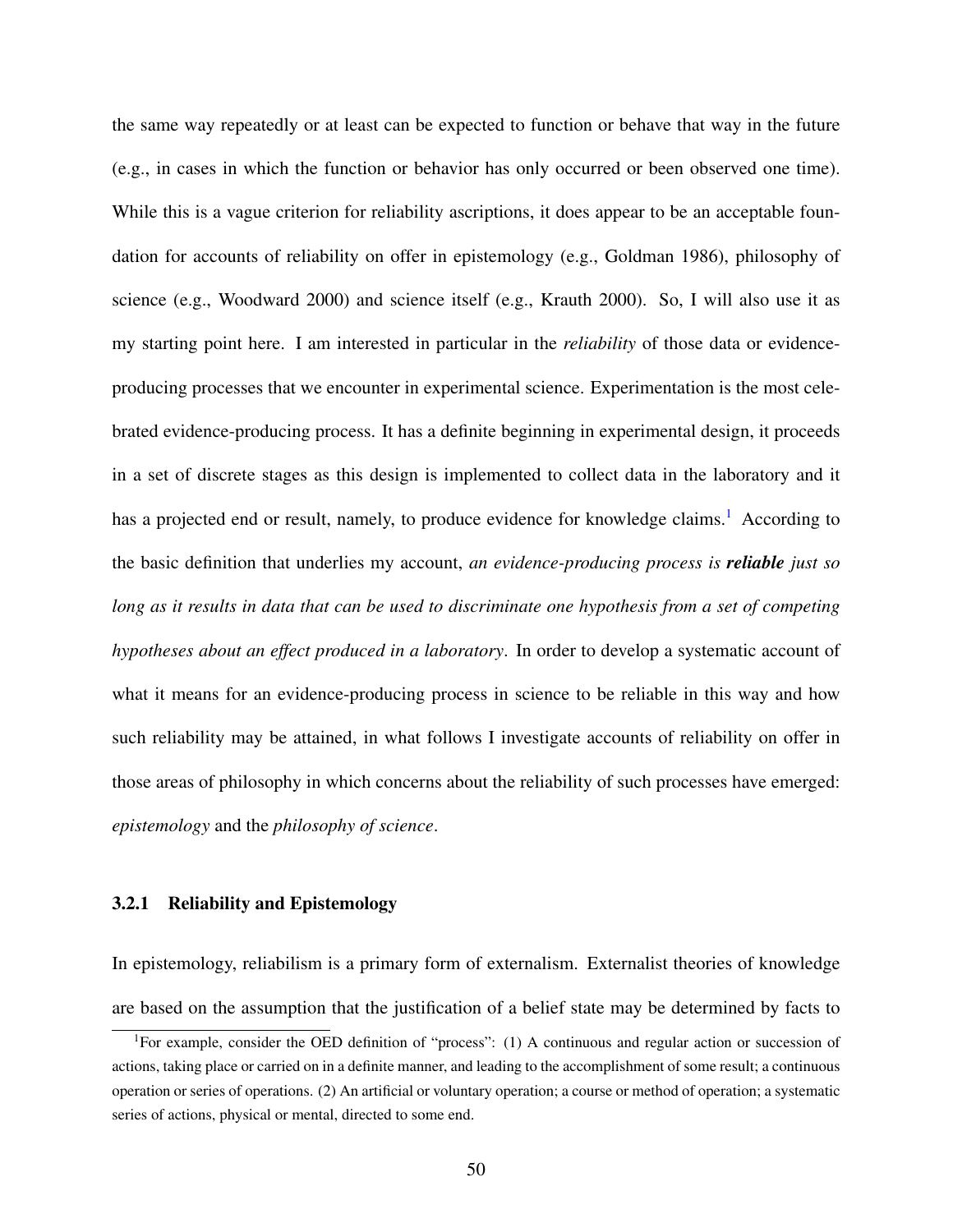which the subject who holds the belief may or may not have access. Internalists hold the opposite view, namely that belief justification depends on the state of mind of a belief holder or on information to which he alone has reflective access. Externalist theories are more attractive for capturing the epistemic practices of scientists than internalist accounts. The nature of belief justification in science is *public* rather than private, making science a *large-scale community-based* effort to understand the world (e.g., see Galison 1987). An experimental process in science is deemed reliable for producing evidence for knowledge claims only when it has passed a public test of reliability. While individual scientists try to ensure the reliability of those processes they use to produce data, such processes are nonetheless scrutinized by members of the scientific community. For example, manuscripts accepted for publication in peer-reviewed journals are only those that contain descriptions of data production processes that supposedly have passed a test of reliability. In this way, justification for knowledge claims in science will never depend *exclusively* on the internal states of any one individual agent reflecting on the reliability of the processes by which such claims were produced. Rather, it will also depend to a significant extent upon favorable peer review.[2](#page-63-0)

In light of the suitability of externalist accounts for capturing the public nature of the epistemic practices of scientists, I take an examination of such accounts to be relevant to my aims here. Of the available externalist accounts of knowledge in epistemology, including *causal*, *reliabilist* and *truth-tracking* theories, Alvin Goldman's (1979, 1986, 2004) *process reliabilism* is the only account that emphasizes how epistemology should concern itself with both the *local* and *global* reliability of the processes by which beliefs are produced. If a belief producing process is *globally*

<span id="page-63-0"></span> $2$ It should be added, however, that contrary to what some externalists claim, some processes that lead ultimately to the production of evidence upon which beliefs or knowledge claims are based, such as producing data, *are* refined and controlled by individual scientists in order to ensure the reliability of those processes. This suggests that perhaps there are circumstances in which internalist and externalist positions can find a common grounding when it comes to understanding the belief-producing practices of scientists. Sherri Roush (2005) makes a similar suggestion.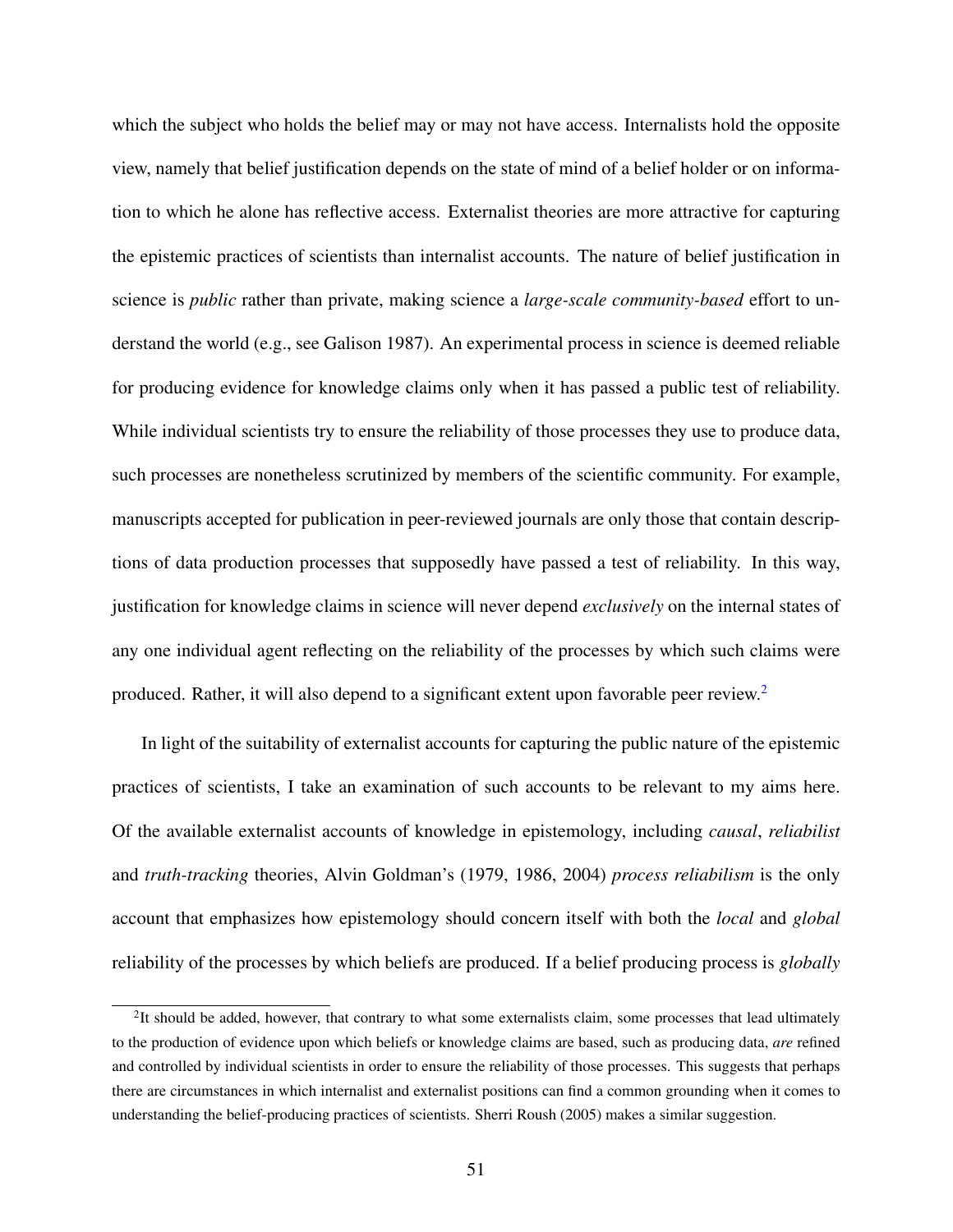reliable, it is reliable across many if not all uses of that process and thus, in many situations. If, on the other hand, a belief producing process is only *locally reliable*, then it is reliable only in that local context in which it has produced a belief. In science, evidence producing processes must be both locally (i.e., in one lab) and globally (i.e., across labs) reliable. Many externalist accounts emphasize either the local or global reliability of cognitive processes. As Goldman is one of the only externalists concerned with both types of reliability, I want to consider his account here.

Although Goldman has refined his account since its inception (Goldman 1979) in response to his critics, the basic upshot has always been the same, namely, that a belief producing process (in any intellectual domain) is reliable if and only if it tends to produce a higher ratio of true compared to false beliefs and moves toward the elimination of error (Goldman 1986). Ascriptions of reliability to a belief-producing process require multiple trials of that process in order to establish a *probability* or *likelihood* that the process will produce more true than false beliefs. I want to consider the original probabilistic formulation of Goldman's process reliabilism (Goldman 1979) and its problems before addressing the newer propensity account that he has introduced to address such problems (Goldman 1986, 2004). As I will show, there are conceptual features of both versions of the theory that can be used to understand the reliability of the experimental process.

On Goldman's account, cognitive processes come in different types and individual instances of these types are called tokens. When we assess the reliability of a *type* of belief producing process, we must base our assessments on a statistical analysis of all of the individual *tokens* or outputs of that process. So, ascriptions of reliability to a process type will be contingent on the ability to consistently identify tokens of that type and to calculate the ratio of true compared to false beliefs produced across these tokens. However, it is unlikely that each individual token will be identical with respect to the complete set of features ascribed to a process type. So, in order to calculate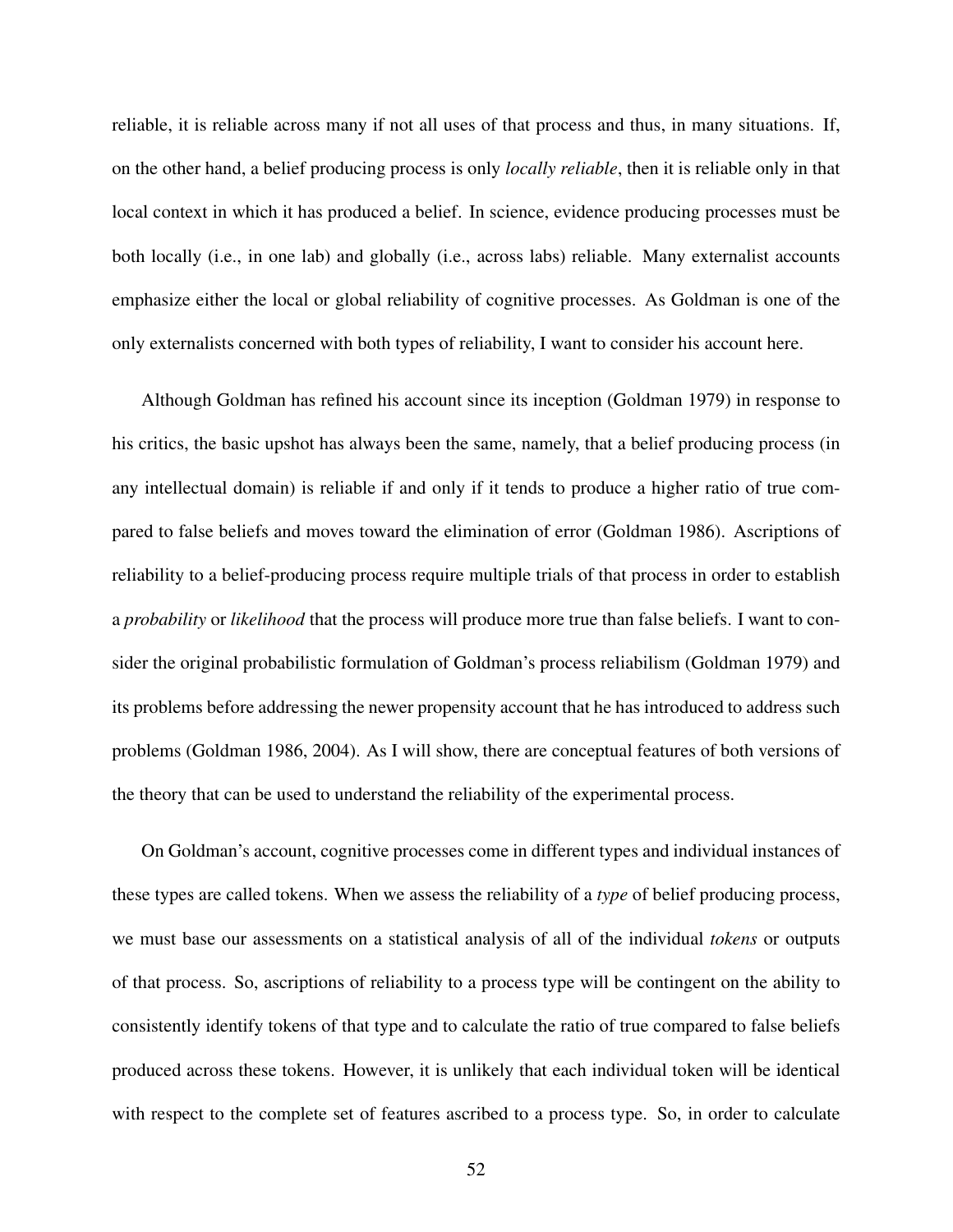the reliability of a given process type we need to specify a *range* of features that individual tokens must exhibit in order to qualify as viable instances of that type. However, we may disagree about which description of a process type to use, how general that description should be, or what the relevant range of features of a process type actually are. In fact, two problems arise that pertain to how narrowly or how widely we cast our descriptive nets with respect to process types.

The first problem is referred to as the generality problem (Goldman 1986, 49). Particularly when it comes to cognitive processes like perception, the reliability of a process under one description may differ from its reliability under another description. To take an example, suppose that I am near my window and I come to form the belief that I hear a cardinal singing in the tree just outside based on an auditory process alone. If we want to consider the reliability of the process by which this belief is produced in me, we need to describe that process. We have various options at our disposal for describing it. For example, consider two available options: (1) process of hearing a cardinal singing in a tree, (2) process of hearing a red bird singing. Now, suppose that I did hear a bird, but it was a bluejay mimicking cardinal song. Under description (1) we may be tempted to say that I formed a false belief based on an auditory process that was otherwise reliable–since the auditory process did convey to me correctly cardinal song, although audition alone is not reliable when it comes to discriminating a true song from a mimicked song. However, on description (2) the process is *not* reliable because even given that what I heard was cardinal song and cardinals are red, the song is being elicited by a blue and white colored bird. So, on the second description, the belief is false and the process is unreliable primarily because the description "red bird" is too general. Indeed, the generality problem seems insurmountable as in many cases we will have multiple options for describing belief-producing processes.

A second problem for Goldman's account that relates directly to the generality problem is the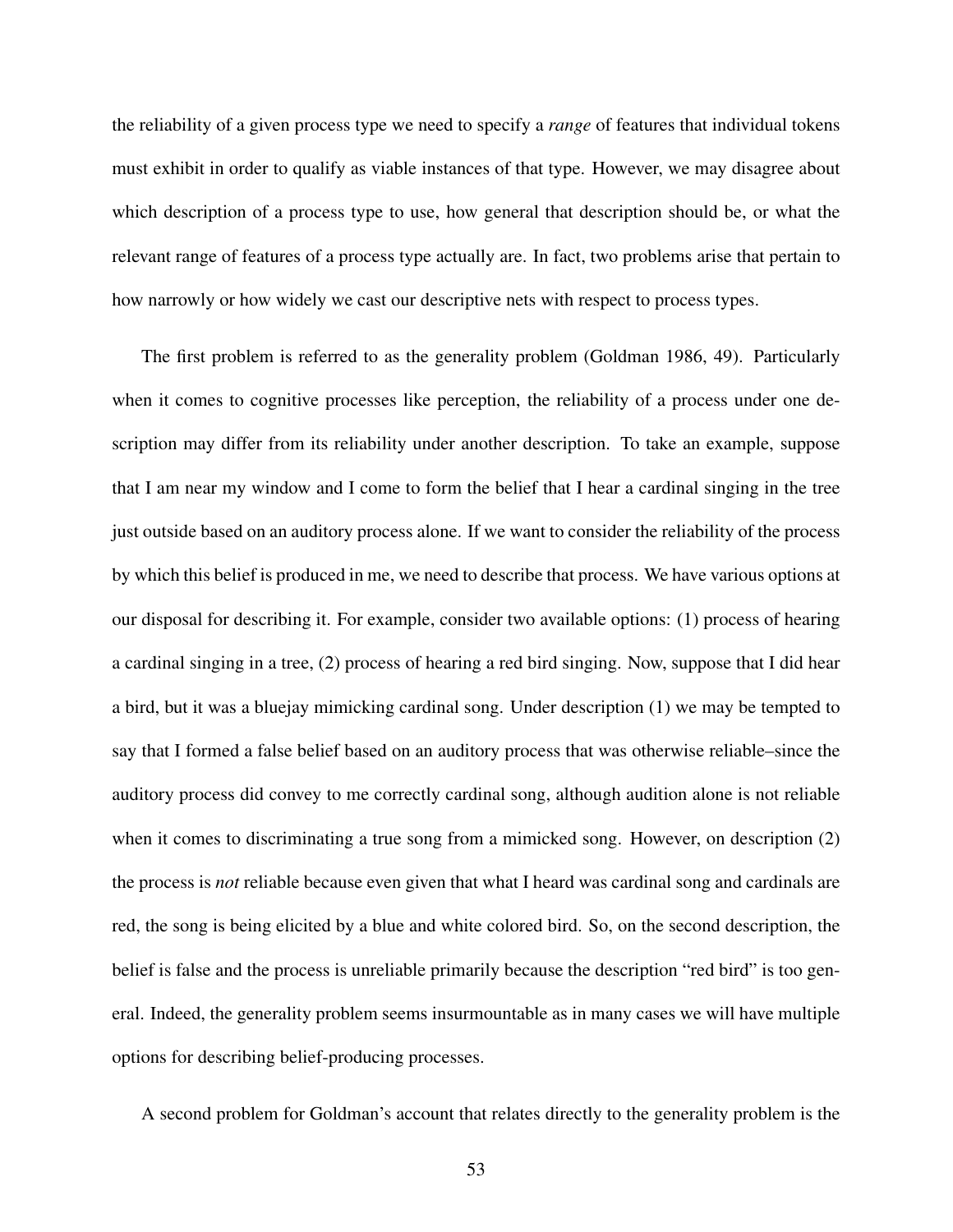*Single Case* problem (Goldman 1986, 49-50). In contrast to the generality problem, the single case problem emerges when we narrow our description of a cognitive process so extensively that it picks out only one instance of a single type of process of which there are and never will be other instances. For example, if I form a belief at noon on a windy day in October 2007, that my friend Julie is walking towards me on the Cathedral lawn, and I describe the visual process that produced this belief in a similar fashion, what are the chances that the conditions specified in that process type will ever be instantiated again? The answer is that the description of the type is so narrow that it is highly unlikely. This emerges as a problem for reliability ascriptions on Goldman's account because multiple tokens of a given process type are necessary for assessing the reliability of that type. Yet, if the description of this process is made more general, it pushes us head on into the generality problem. Again, if the description of a process type is too general, assessing the reliability of that process will fail.

The way in which Goldman (1986) attempts to accommodate the Single Case problem is by abandoning a probability interpretation of reliability for a propensity interpretation (1986, 2004). On this interpretation, the reliability of a type of belief-producing process is tied up with the *relative likelihood* of that process producing a higher ratio of true compared to false beliefs. The propensity account requires us to consider the reliability of a belief producing process without any real-world instantiations of that process. However, it seems unlikely that we will be able to specify how likely it is that a cognitive process will be prone to produce true or erroneous beliefs in the abstract. Furthermore, although the propensity interpretation may help us cope with the problem of single cases, it offers no solution to the generality problem.

I am interested in the aforementioned features of Goldman's account only insofar as they provide conceptual resources that can be used to begin to construct an account of the reliability of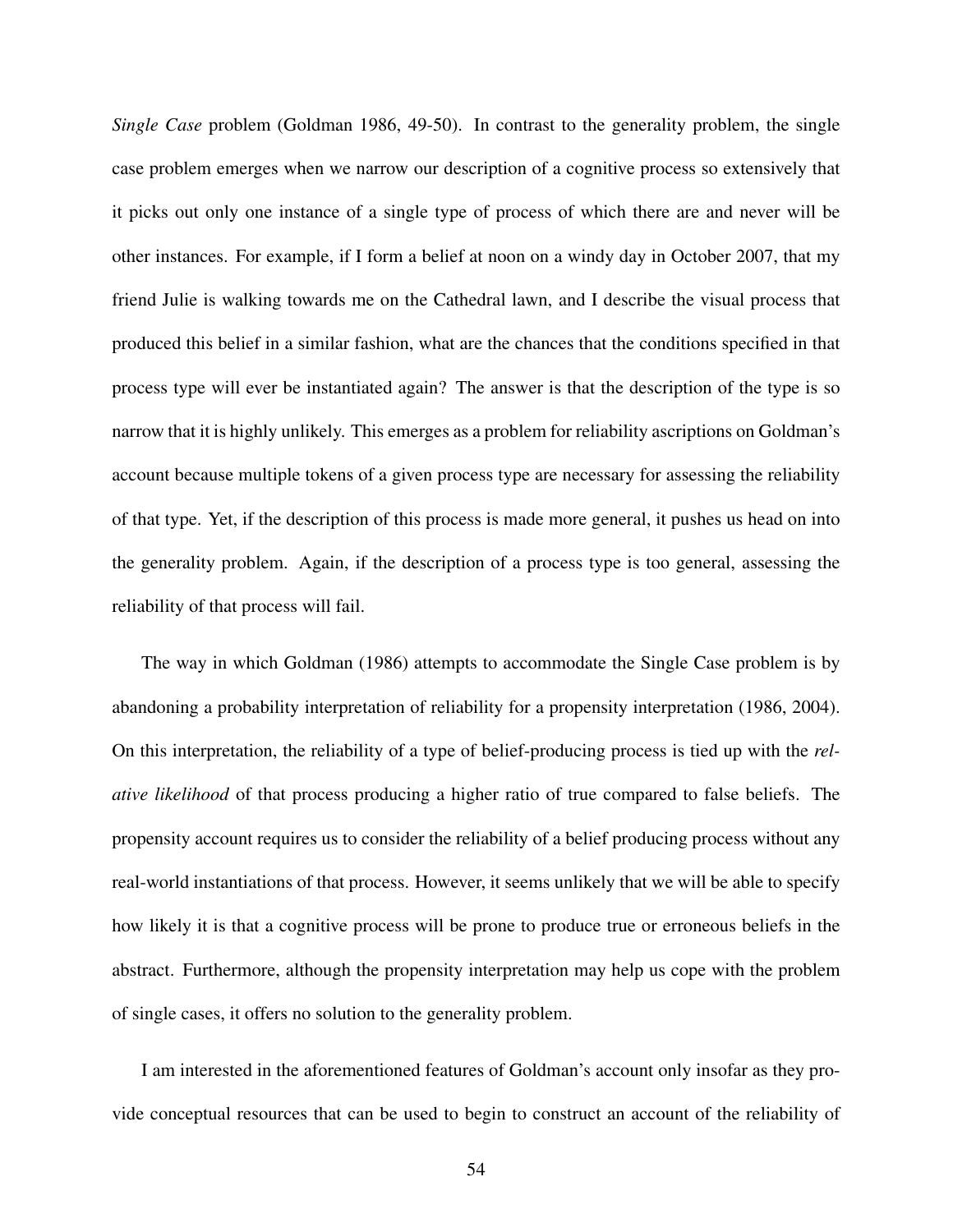experiment. Applying Goldman's process reliabilist account of cognitive processes directly to the evidence-producing processes we encounter in science, we can say that an evidence-producing process is *reliable* just so long as it produces a "high" ratio of good compared to erroneous data, where good data can be used to support true claims about *effects produced in a laboratory* and erroneous data cannot. Of course, this will require us to differentiate good data from bad data. I will return to this issue in Section 3.0. For now, on this account, we can say that evidence-producing processes come in types and each process type will have individual tokens or instances. In order to assess the reliability of a given process type on a probabilistic interpretation of reliability, the ratio of good compared to erroneous data produced must be assessed across all tokens of that type to determine if it is high or low. On a propensity interpretation, the reliability of the process type would instead be assessed in the abstract in terms of the *relative likelihood* that the type will produce a higher ratio of good compared to erroneous data. Additionally, the reliability of a type of evidence-producing process will be assessed in terms of both its context-dependent or local reliability in one instance of its use in one lab as well as its reliability across all instances in which it is used in laboratories (i.e., global reliability). I will further develop this account in the sections to follow, but for now I want to highlight some of its additional features.

Whereas the generality and single case problems may indeed be problems for assessing the reliability of the cognitive processes of individual cognizers, I do not view them as immediate threats to the enterprize of providing a process reliabilist account of the processes used to produce data in science. This is because experimentation requires that a given process type be fixed descriptively in an experimental design and protocol in advance of producing individual instantiations or tokens of that process type (i.e., individual experiments). This fixes the generality problem in so far as the general description of the process type can be regarded as fixed or constant. Similarly, a primary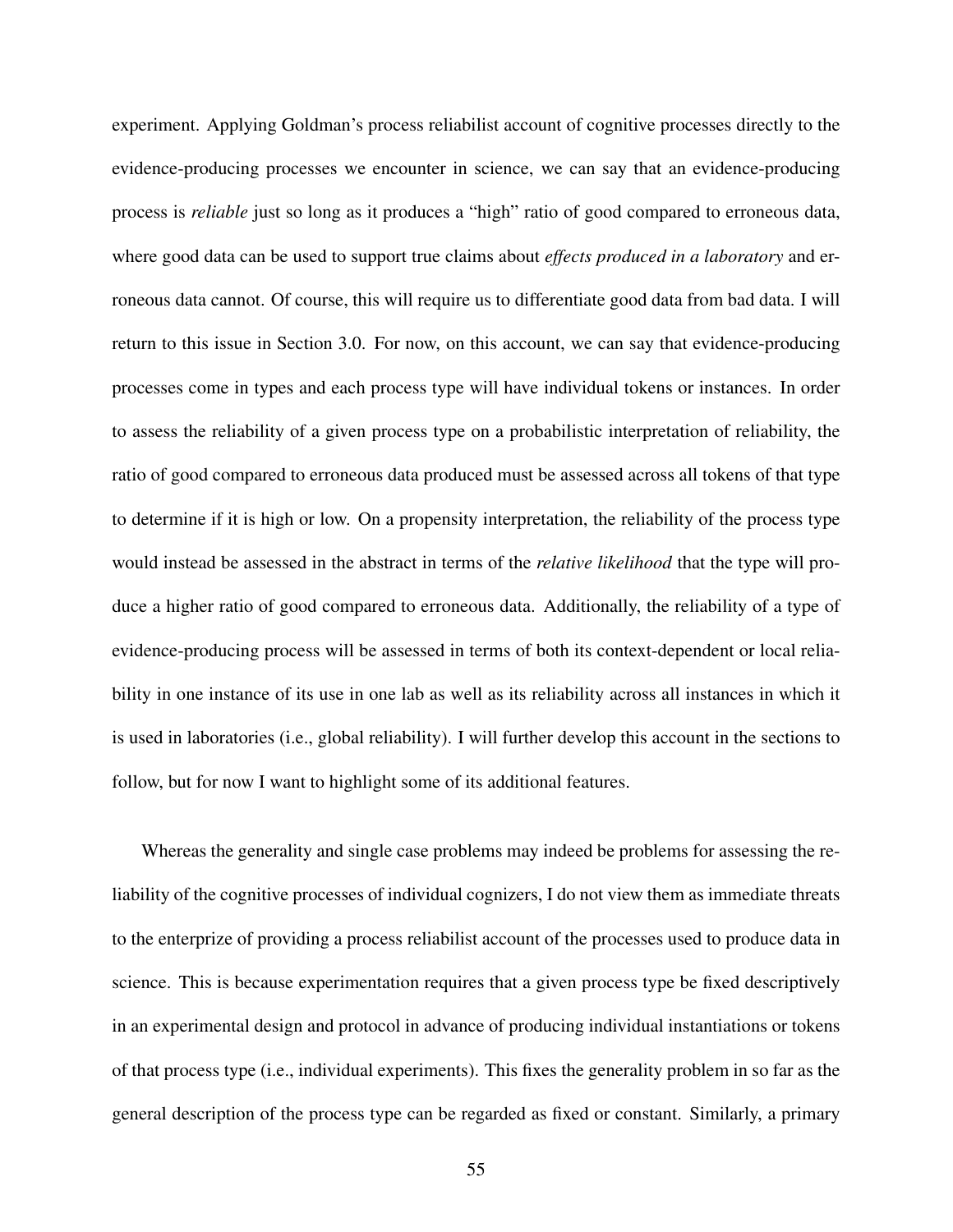way in which scientists attempt to ensure the reliability of the experimental process is by ensuring similarity across individual instantiations of a given experimental design and protocol both in the abstract and across individual uses of that process. This means that each token (i.e. trial) of a given experiment will be similar enough to the process type, that there will be many rather than merely a single instance of the type. So, in science, we rarely encounter situations in which we run into either the single case or generality problems. I further develop this point in Sections 3.2.2 and 3.3.3.

Experimental processes also differ from cognitive processes in so far as scientists believe they can exert control over them. In science we run across strategies for decreasing the error of experimental processes (e.g., Mayo 1996, 2000; Woodward 2000). Some philosophers of experiment have been concerned with characterizing these strategies in the context of developing both descriptive and normative accounts of the reliability of experiment (e.g., Hacking 1983; Mayo 1996, 2000; Woodward 2000). In the next section, I offer a brief description of two primary accounts of reliability on offer in this literature.

## 3.2.2 Reliability and the Philosophy of Experiment

The term "reliable" is applied to several different aspects of science and its activities by philosophers of science. Some authors have applied the term to data, evidence (Bogen and Woodward 1988; Hacking 1983; Mayo 2000), data interpretation (Woodward 2000) and knowledge claims. Others have used the term to refer to instruments, methods, estimates, measurement procedures, detection techniques and experimental arrangements (Bogen and Woodward 1988; Delahanty 2005; Mayo 1996, 2001; Woodward 1989, 2000). Some accounts have been directed at assessing the reliability of specific experimental techniques such as functional and other imaging techniques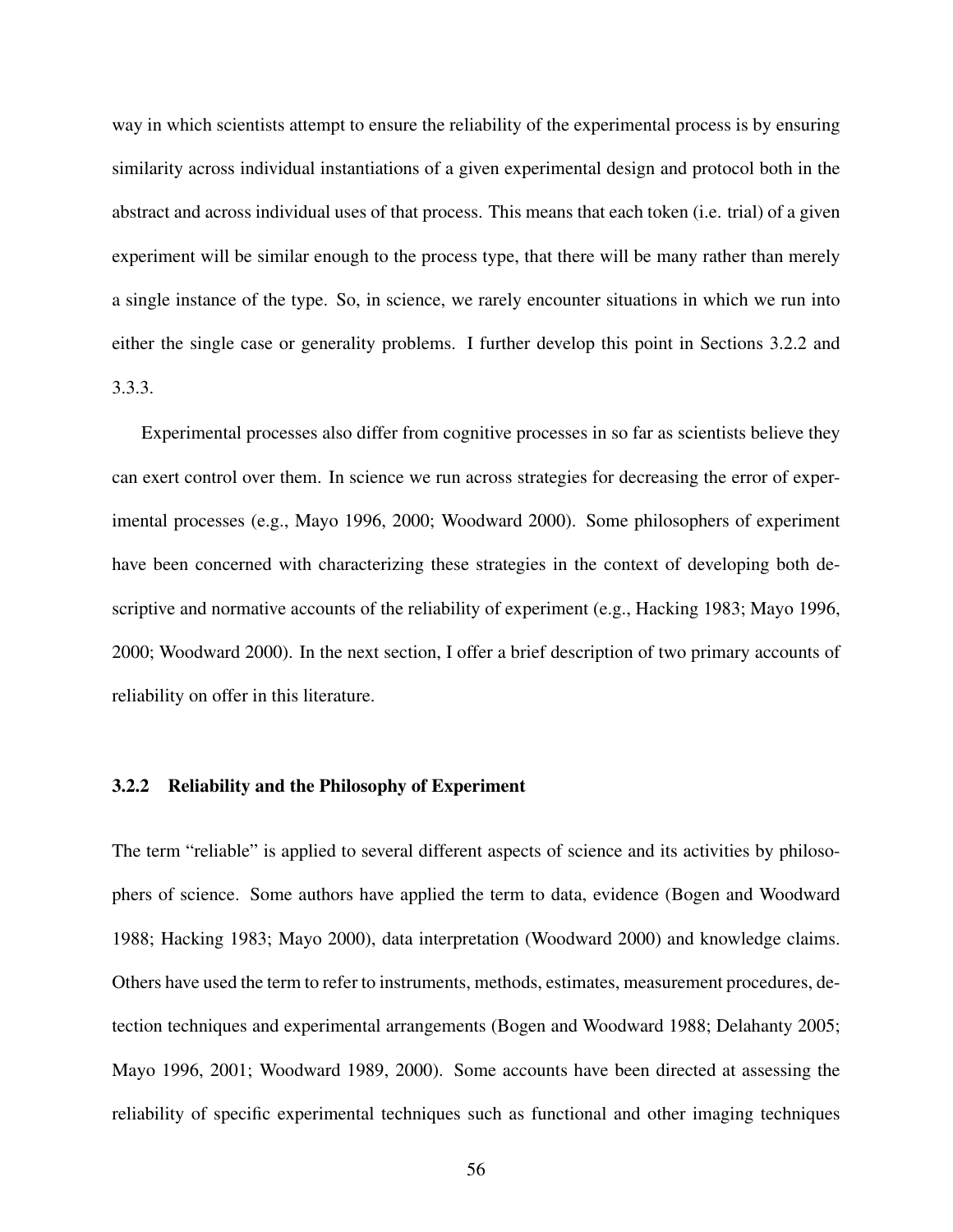(Bogen 2001a, 2001b, 2002a, 2002b; Delahanty 2005). Clearly, not all accounts of reliability will be equally applicable to all areas of science. In what follows, I want to briefly consider two philosophical accounts of reliability offered by Mayo (2000) and Woodward (2000), respectively. My aim here is not to engage in a critique of these accounts, but to provide two accounts of how reliability is achieved in science against which I can contrast my own account.

Mayo can be taken to ascribe reliability to a *complete procedure* for testing a hypothesis. This complete procedure may require a hypothesis to be put through a series of severe tests, from experimental design to data collection to data analysis and error correction. Such a complete testing procedure is *reliable*, on her account, if it satisfies a *criterion of severity*. A testing procedure satisfies the criterion of severity if and only if there is a high probability that a test T will not allow a hypothesis H to pass T with evidence e, if H is false (Mayo 1991, 529). As Mayo suggests, "requiring severity is similar to requiring that a test have a high power to detect the falsity of [a hypothesis] h" (Mayo 1991, 530). The relevant question, then, is how such severity is "built into" experimental testing procedures so as to ensure their reliability, or the likelihood that they will not yield erroneous results.

Mayo's suggestion is that error-statistical methods can be built into an experimental testing procedure at various stages and in various uses of that procedure. The precise details of her account are complex and a complete description of them is not relevant for my purposes here. What is relevant are some of the basic details of the primary case study from the history of science that she uses to illustrate how severe tests are constructed, namely, Eddington's experiment. The aim of Eddington's experiment was to collect data during a total eclipse of the sun in 1919 to discriminate between three competing hypotheses pertaining to how gravitation affects light: Einstein's, Newton's and the null hypothesis, which each contain a predicted estimate of "the deflection of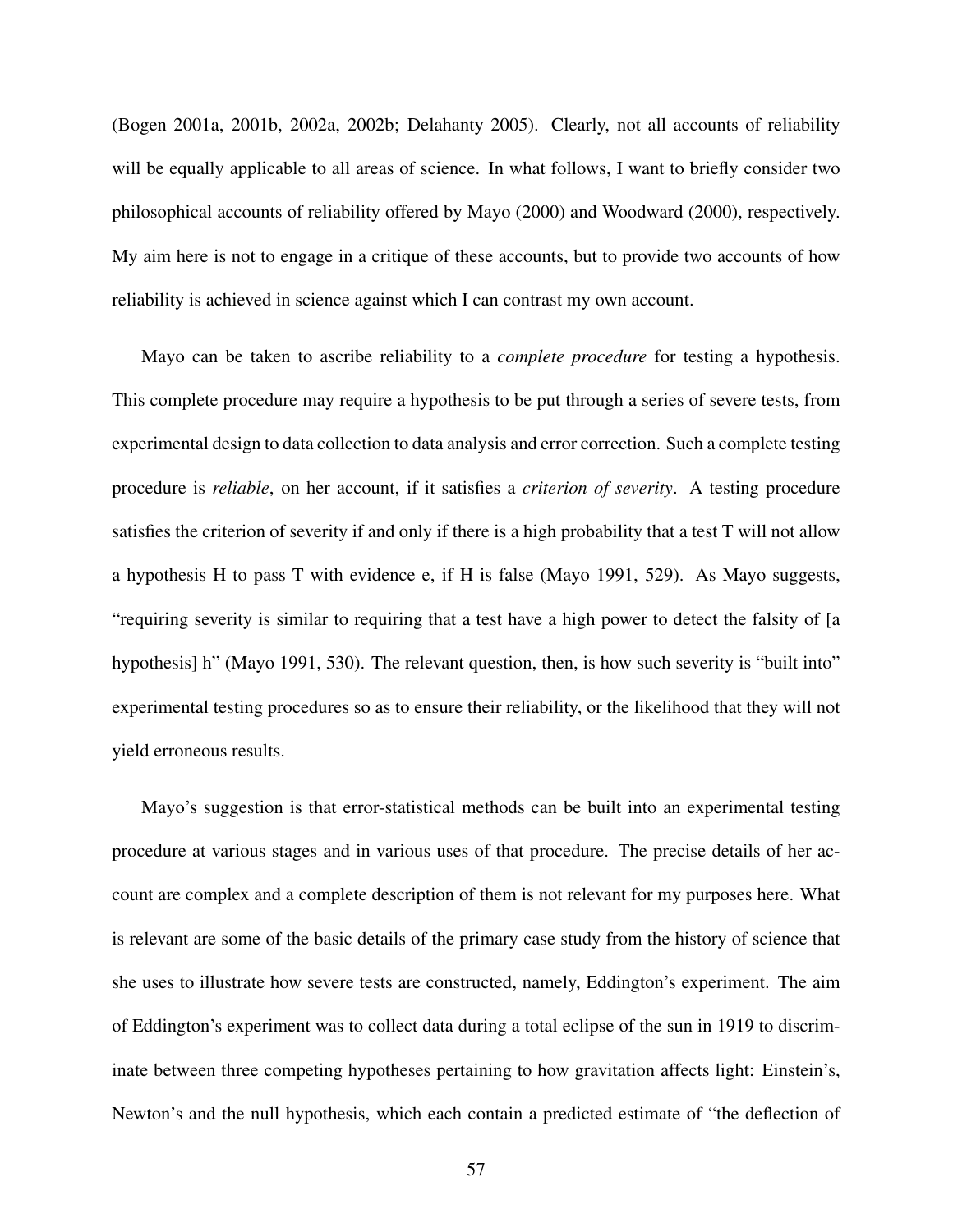light at the limb of the sun" (Mayo 1996, 280). In Mayo's words (Mayo 1996, 278), a total eclipse provided a "highly severe test" of Einstein's hypothesis, originating from the theory of general relativity, because it provided the ideal conditions necessary to obtain the data required to falsify the hypothesis–conditions that did not occur often.

However, as Mayo points out and as physicists at the time acknowledged, the severity of the test itself could not be realized in practice given a variety of confounding variables that prevented the ability to obtain accurate measurements (e.g., bad weather conditions, lack of requisite observations due to technological limitations). Methods for reducing the errors in these measurements– error statistical methods such as the "statistical method of least squares (regression)" were used to overcome the limitations of the "observations", and to assign probabilities to the experimental results predicted by each of the three alternative hypotheses about the deflection of light (Mayo 1996, 282). According to Mayo, "this permit[ted] severity to be calculated" (Mayo 1996, 282), and Einstein's hypothesis passed this and several additional tests of severity.<sup>[3](#page-70-0)</sup> On Mayo's account, then, the reliability or severity of a test is achieved, in part, by means of such error-statistical/errorcorrection methods as those we find in the Eddington's experiment.

While I agree with Mayo that subjecting an experiment to severe testing procedures of the kinds that she itemizes is an important way in which reliability is achieved in science, it is not the only way. While error-statistical methods provide one good way in which reliability can be achieved, as I will show below, they comprise only a subset of the kinds of strategies employed for ensuring the reliability of data production processes; there are other strategies that are equally as important.

<span id="page-70-0"></span>Woodward (2000) also offers an account of the reliability of experiment. In contrast to Mayo,

 $3$ For example, it passed when a rival hypothesis was introduced and when alternative explanations for the observed results were provided.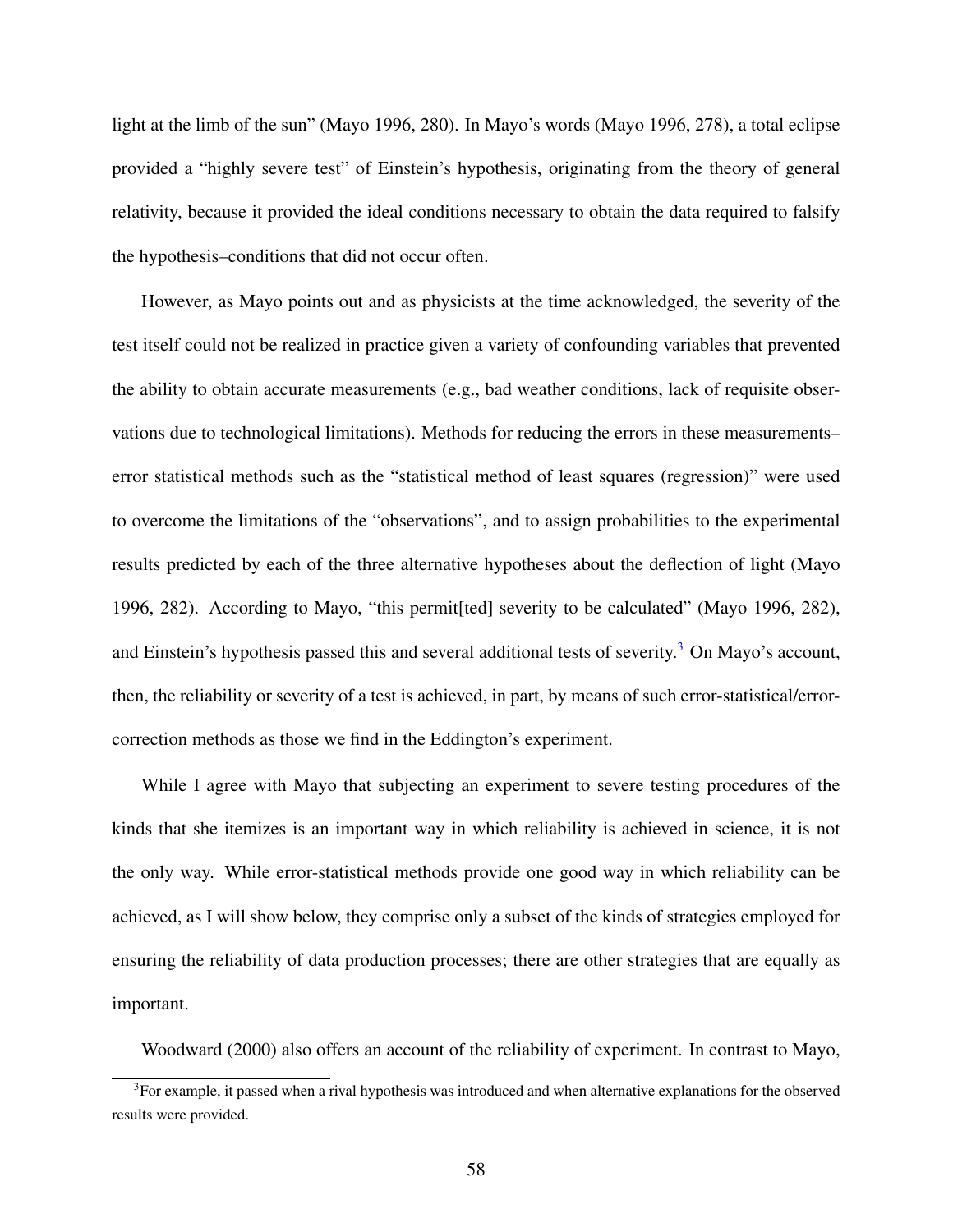he ascribes reliability to measurement or detection procedures. On his account, a measurement or detection procedure is *reliable* if it supports a systematic pattern of counterfactual dependence between "the data and the conclusions investigators reach" about phenomena on the basis of that data (Woodward 2000, S166). As Woodward puts it:

We can think of cases of *detection* as a special case of this pattern in which there are just two possibilities–either the phenomenon is present in the experimental context  $(P_1)$ , or it is not  $(P_2)$ – and two corresponding data outcomes or sets of data outcomes  $D_1$  and  $D_2$ . Associated with these will be conditionals of the form [if  $D_j$  is produced conclude that  $P_i$  is true] telling us whether to infer  $P_1$  or  $P_2$  depending on whether  $D_1$  or  $D_2$  is produced.(Woodward 2000, S167)

Woodward adds that ultimately what we want to hold between individual data points and phenomena is a set of conditionals with the requisite "counterfactual sensitivity in both the production and interpretive phases of the detection and measurement procedure" (Woodward 2000, S167) such that the data produced instructs us to infer a phenomena claim  $P_1$  iff  $P_1$  is correct.<sup>[4](#page-71-0)</sup> Woodward identifies a variety of different strategies for establishing the reliability of an experimental procedure including: (1) learning about "the error characteristics of repeatable methods" (Woodward 2000, S167), both by predicting and determining the kinds of errors to which such methods give rise in various applications (Woodward 2000, S168) and developing strategies (including statistical ones) to correct for them; (2) using repeated applications of an experimental procedure in order to detect enough instances to convince oneself and others that a phenomena claim is indeed genuine (Woodward 2000, S169); (3)"focus[ing] on highly specific local empirical facts about the causal characteristics of [a] detection or measurement process and investigat[ing] these by means of strategies (like calibration [. . .]) that need not involve explicit derivation." (Woodward 2000,

<span id="page-71-0"></span><sup>&</sup>lt;sup>4</sup>The counterfactual condition that Woodward specifies is characteristic of Robert Nozick's (1981) tracking theory of knowledge. Nozick's account is directed exclusively at determining the *local reliability* of a belief producing process, where a reliability assessment is made on the basis of a one-trial use of a belief-producing process relative to a specific context.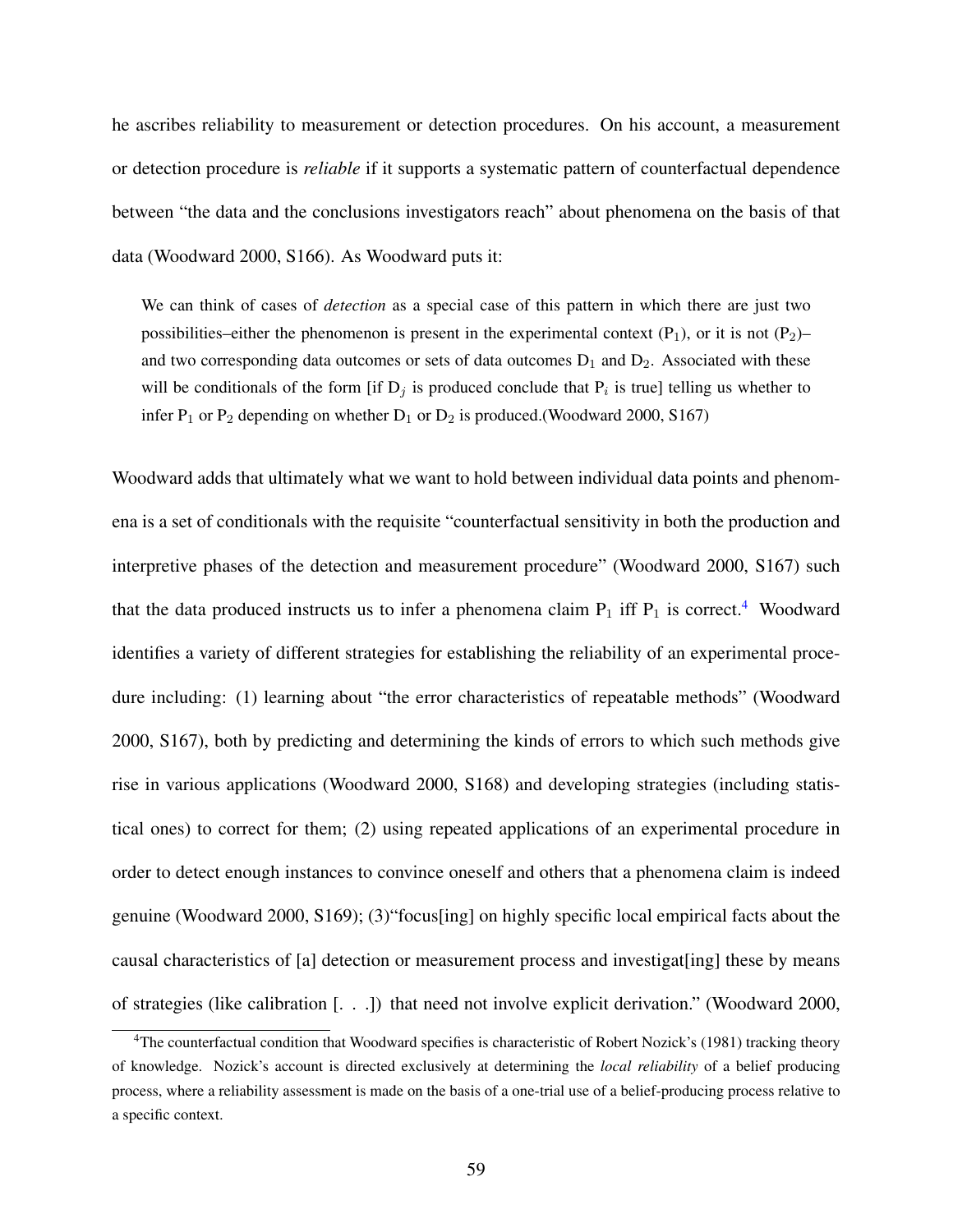S170); (4) determining the error characteristics of a method, and assuming that the method will have the same error characteristics when a novel phenomenon is investigated (Woodward 2000, S171) and (5) discarding data "when one has reason to believe that the process that has generated the data is unreliable" (Woodward 2000, S177).

I take each of the approaches that Woodward introduces to capture the ways in which reliability is achieved in practice in science. Furthermore, Woodward does not take the list that he provides to be an exhaustive one. Where his work on reliability leaves off, additional work on the issue of what makes a data production process reliable may begin. This is my goal in the next section. In what follows, I approach the issue first by means of investigating a case study from the neurobiology of learning and memory in which several important ways in which to insure the reliability of a *complete data production process* emerge. In order to set up this account, I will first begin with a general description of learning experiments in neurobiology in which whole organisms are trained in learning paradigms<sup>[5](#page-72-0)</sup> and used for different types of molecular intervention experiments. Then, in Section 3.4, I will consider the nature of the relationship between reliability and repetition in neurobiological experiments.[6](#page-72-1)

<span id="page-72-1"></span><span id="page-72-0"></span><sup>&</sup>lt;sup>5</sup>I explain what I mean by "learning paradigm" in Section 3.3.

<sup>6</sup>One feature that differentiates my account of the experimental process from that of Mayo and Woodward is that I restrict applications of reliability to data production processes. Both Mayo and Woodward ascribe reliability variously to experimental techniques, procedures and arrangements. On their accounts, these aspects of the experimental process are deemed *reliable* when they yield data that results directly and exclusively from a discrete experimental manipulation. I think this is the essential idea captured when Mayo refers to an experimental arrangement or test as "severe" and when Woodward identifies a detection technique as "reliable". What ensures the direct connection between an experimental manipulation and data is not only, as scientists themselves have claimed, "the degree of exactness with which a measuring device measures a manifest [observable] variable" (Krauth 2000, 258), but also the human element, the scientist, who takes steps to secure and maintain the precision of the measuring devices and the stability of the system from which the measurements are being taken. In the biological sciences experimentalists play a prominent role in designing, implementing and refining experimental systems, arrangements and techniques. The fact that Woodward and Mayo suggest that measurement devices or experimental arrangements come to have precision via methods of error-reduction and error-elimination suggests that they take experimentalists to play a similar role in experimentation in other areas of science. If I am correct about the crucial role that experimentalists play in ensuring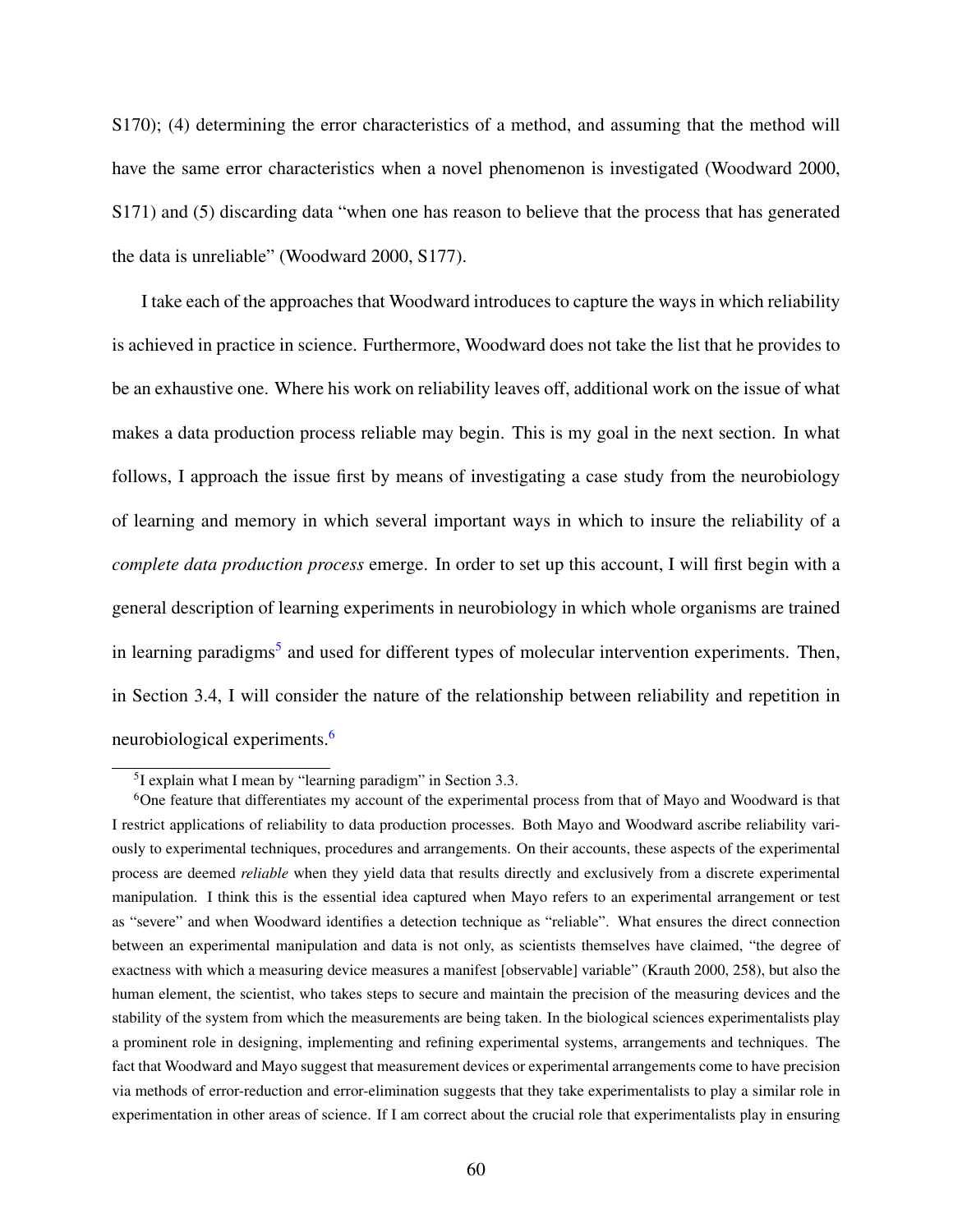# 3.3 DATA PRODUCTION: DESIGN AND IMPLEMENTATION

Many types of experiments undertaken in neurobiology have as their aim the identification of the molecular *mechanisms* of learning and memory.<sup>[7](#page-73-0)</sup> I want to focus on here on one general type of

experiment: (a) organism-level learning experiments.<sup>[8](#page-73-1)</sup> The starting point for these experiments is

the reliability of their experiments and that they play this role in varying degrees at different stages in the process of producing data, then reliability is better ascribed to the *complete process* of producing data rather then to the objects (techniques, experimental arrangements) involved in this process. So what is needed is an account of reliability of experiment that both construes experimentation as a process and adequately appreciates the fundamental role of the experimentalist in this process. In the next two sections, I aim to develop such an account.

<span id="page-73-0"></span> $7$ The primary types of experiments that I am considering in this paper were undertaken in the lab of D.J. Sweatt and colleagues. See Atkins, et al. 1998. However, these experiments are representative experiments for similar types of learning experiments undertaken in neurobiology. I have in mind, in particular, the experimental work of Disterhoft and Thompson (nictitating-membrane response in the rabbit), LeDoux, Nader (fear-conditioning paradigms), Dudai (e.g., taste aversion paradigm), Morris (Morris water maze). My use of Sweatt's work is due primarily to having worked on the hippocampus and the extracellular signal-regulated kinase signaling cascade, the importance of which he established for both hippocampus-dependent learning and hippocampal synaptic plasticity (Sweatt and English 1996).

<span id="page-73-1"></span><sup>8</sup>A second type of experiment that will concern me in the remainder of this dissertation are *in vivo* plasticity experiments. In these experiments, in brief, animals are anesthetized, stimulating and recording electrodes are lowered into their brains to a synaptic location of interest in a brain area of interest *assumed* to be involved in some type of learning. For example, it is common to look at synapses in the hippocampus thought to be involved in associative learning (e.g., area CA1). The stimulating electrodes (1-2) are placed proximal to the presynaptic neurons at the synapse of interest and a recording electrode is placed proximal to the postsynaptic neurons to which the presynaptic neurons project. To take an example from a representative lab, a series (e.g., around 10) of test pulses of 0.1 Hz is delivered in 5 min intervals to pre-synaptic neurons and the average potential evoked in the post-synaptic neurons is recorded for each test pulse. The average response of the 10 test pulses is calculated and recorded. Once a stable response (and how this is defined varies from lab to lab, but in the lab I am considering, a stable response is indicated by an evoked potential that stays constant within a 15-20 percent range over 3 sets of 10 pulses applied in a series with 5 minute intervals in between them.) is achieved, it is taken as the baseline response and recorded by the experimenter. Five minutes elapse and then artificially induced trains or bursts of electrophysiological stimulation are delivered to pre-synaptic neurons. Five minutes after these trains or bursts of stimulation end, the investigator again delivers the same stimulation protocol as was applied prior to the train, namely a series of (10) test pulses of 0.1 Hz at 5 min intervals. This continues for as long as the experimenter decides to look at evoked potentials after the train. In these experiments, an increase a of 20-75 percent in the average amplitude of the evoked response of the post-synaptic neurons from the established pre-train baseline (average) evoked response that lasts for at least 30 minutes is taken to be indicative of LTP. It should be noted that once it has been established that a given stimulation paradigm can produce the desired kind of synaptic plasticity effect, then that paradigm is used to induce effects that are not LTP according to the aforementioned operational definition, but that are assumed to be LTP, even if there is no indication as to how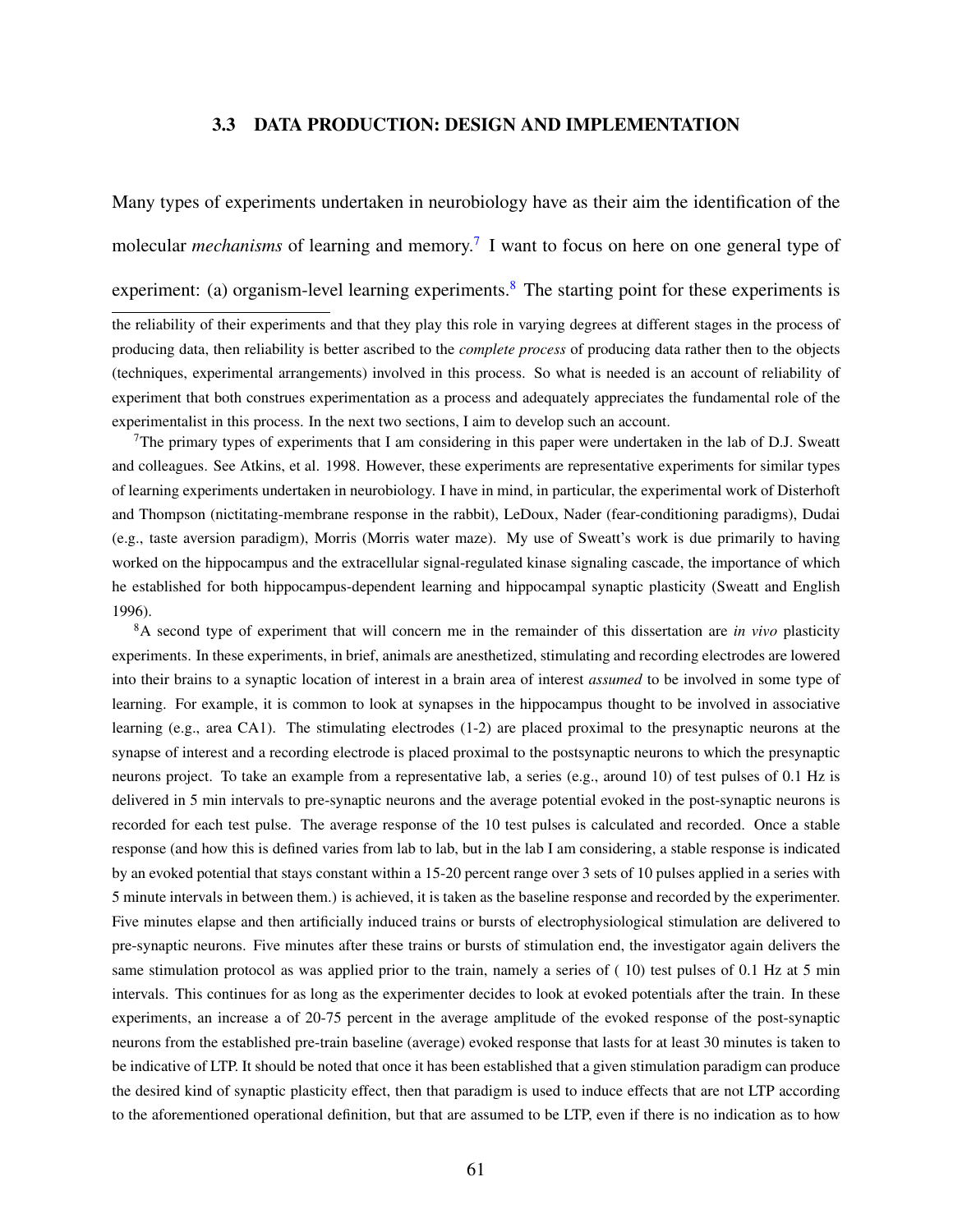to assume, based on previous findings from neuropsychology and cognitive neuroscience, that a particular learning function (e.g., fear conditioning) is localized to a particular brain area (sp., the amygdala). In the type of experiments I am interested in, in basic terms, a group of intact rats (experimental group), is trained in a learning paradigm (e.g., classical or operant conditioning). Learning is defined operationally as a measurable change in a behavior or the frequency of a behavior over a designated baseline response measured prior to training. If a change in the rat's behavior is noted, its brain is removed and that brain area taken to subserve the type of learning long-lasting they are.

Then, in order to get at those molecules that are implicated in the production of LTP, the investigator removes the brains of animals at different time points after the end of the trains or bursts of stimulation, and removes the tissue proximal to the recording electrode (i.e., proximal to the post-synaptic neuron)<sup>[9](#page-0-0)</sup> as well as tissue from the same brain area (i.e., hippocampus) but distal from the location of the recording electrode (control = unanalyzed tissue) and then analyzes the tissue biochemically (e.g., by Western blot) for the molecule(s) of interest. If the molecule is shown to have a change in activity compared to animals that received only sets of test pulses, then another set of experiments is conducted. In these experiments, the experimenter injects the organism with or places in the brain area of interest by means of a cannula, an inhibitor of a molecule or molecule(s) hypothesized to be components of the mechanism productive of LTP. This is done at some time prior to delivering the trains or bursts of artificial stimulation to presynaptic neurons. After delivery of the train the effects of the inhibition on the post-train evoked response compared to the pre-train average evoked response on the production of LTP is recorded. If the potentiated effect is not observed, and biochemical analysis of the relevant tissue of the animal reveals that the activity of the molecule was indeed blocked, then the inhibition of LTP is attributed to the inhibition of the molecule. The combined data from these sets of experiments is used to answer mechanistic questions about LTP or to discriminate between competing mechanistic hypotheses of LTP.

Research studies of the kinds I have described contain several different kinds of experiments. In the first kind of experiment, an effect of interest is produced, a brain area of interest is removed and the activity (phosphorylation state) of some molecule of interest contained in the extracted tissue is investigated biochemically and measured. These experiments establish merely a *correlation* between the effect of interest and the activity of a molecule. Once this correlation has been established, then, the effect of interest is produced again while the investigator intervenes pharmacologically to alter the activity of the molecule of interest and determine the consequences of this intervention on the production of the effect. In conjunction with these experiments, in order to verify that the intervention was successful, tissue from the brain area of interest is removed, the activity of the target molecule is analyzed biochemically and measured to confirm that the pharmacological manipulation did in fact have the desired impact on its activity. The results of each of this second set of experiments in combination with the first are meant to yield data relevant to discriminating *mechanistic* claims about the involvement of the molecule of interest in the production of the effect of interest. When I refer to synaptic plasticity experiments in later sections of this dissertation, it is these experiments that I will have in mind.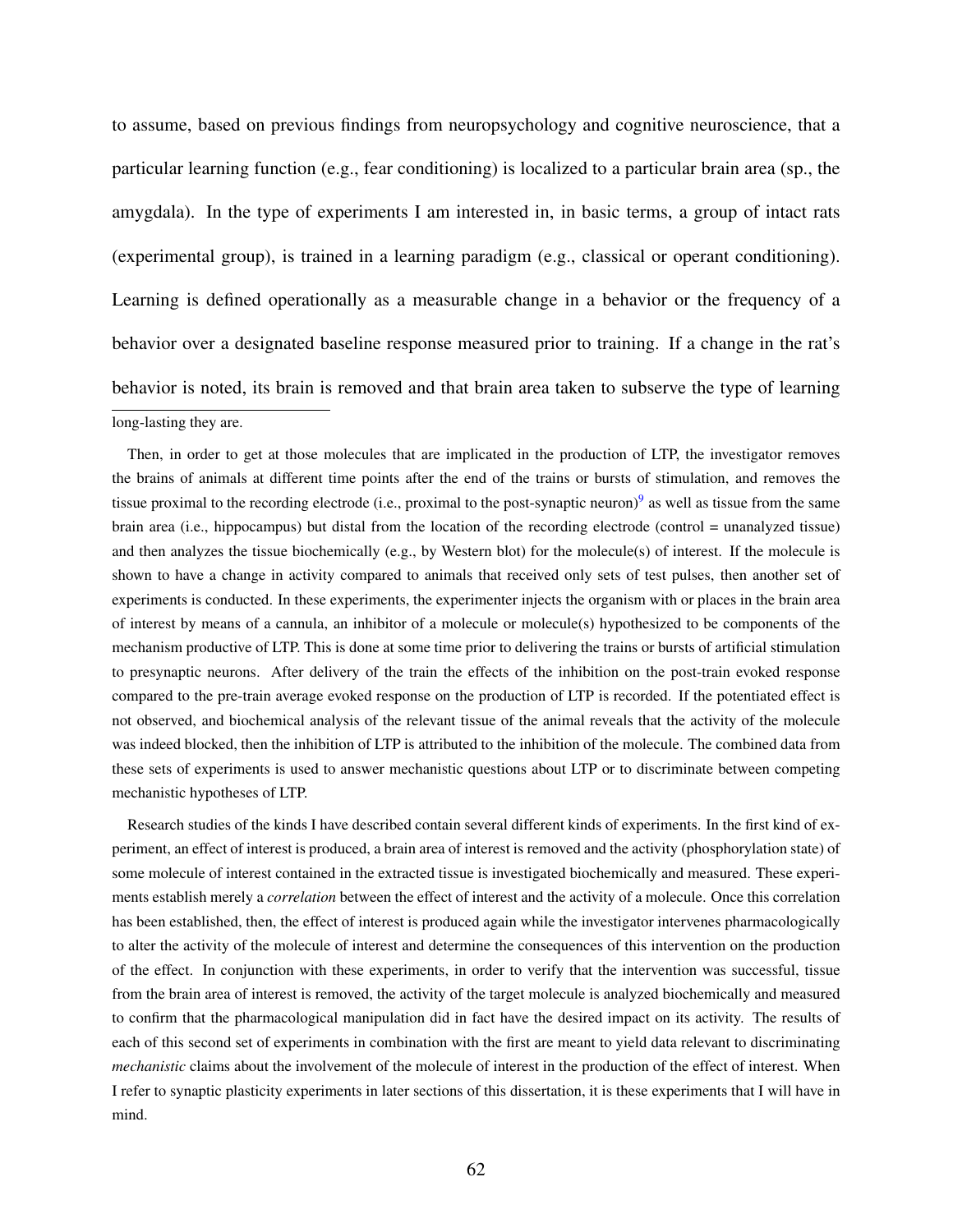the paradigm is supposed to produce is analyzed biochemically for activation and total levels of a molecule of interest, namely, some protein suspected to be one operative variable of the mechanism that produces the learning under study. These results are compared to results obtained from animals not trained in the learning paradigm (control group) or exposed to some condition different from the animals in the experimental group under study.[10](#page-75-0) These experiments establish merely a *correlation* between the effect of interest (the form of learning under study) and the activity of a molecule.

In another set of experiments, a rat is trained in the same learning paradigm, while the activity of some molecule hypothesized to be a component of the mechanism that is productive of the change in behavior compared to baseline (i.e., learning) is blocked pharmacologically. The effects of the inhibition of this molecule on the behavior of the rat are studied. Verification that a molecule was indeed inhibited during training is obtained by decapitating the animal, removing its brain and analyzing the tissue of interest biochemically to verify that the activity of the molecule(s) was indeed blocked. This is achieved typically by comparing activation levels of the molecule to total levels of the molecule in Western blots prepared using brain tissue samples. The Western blots are visualized by means of chemiluminescence techniques that are applied directly to a membrane containing the proteins. The membrane is then exposed to a film, which results in the production of a film containing an image of the bands of protein that the membrane contains. The bands are then measured to determine if the activity of the molecule of interest contained in the brain area assumed to be involved in learning in the animal in which the activity of the molecule of interest was blocked, differs from tissue in the brain area of an animal not trained in the learning paradigm (control). If the activation level is similar in the two cases, then the investigator concludes that the activity of the molecule was indeed blocked and that the activation of the molecule of

<span id="page-75-0"></span> $10$ Depending upon the nature of the experiment and the dimensions of the variables studied, additional control groups may be requisite.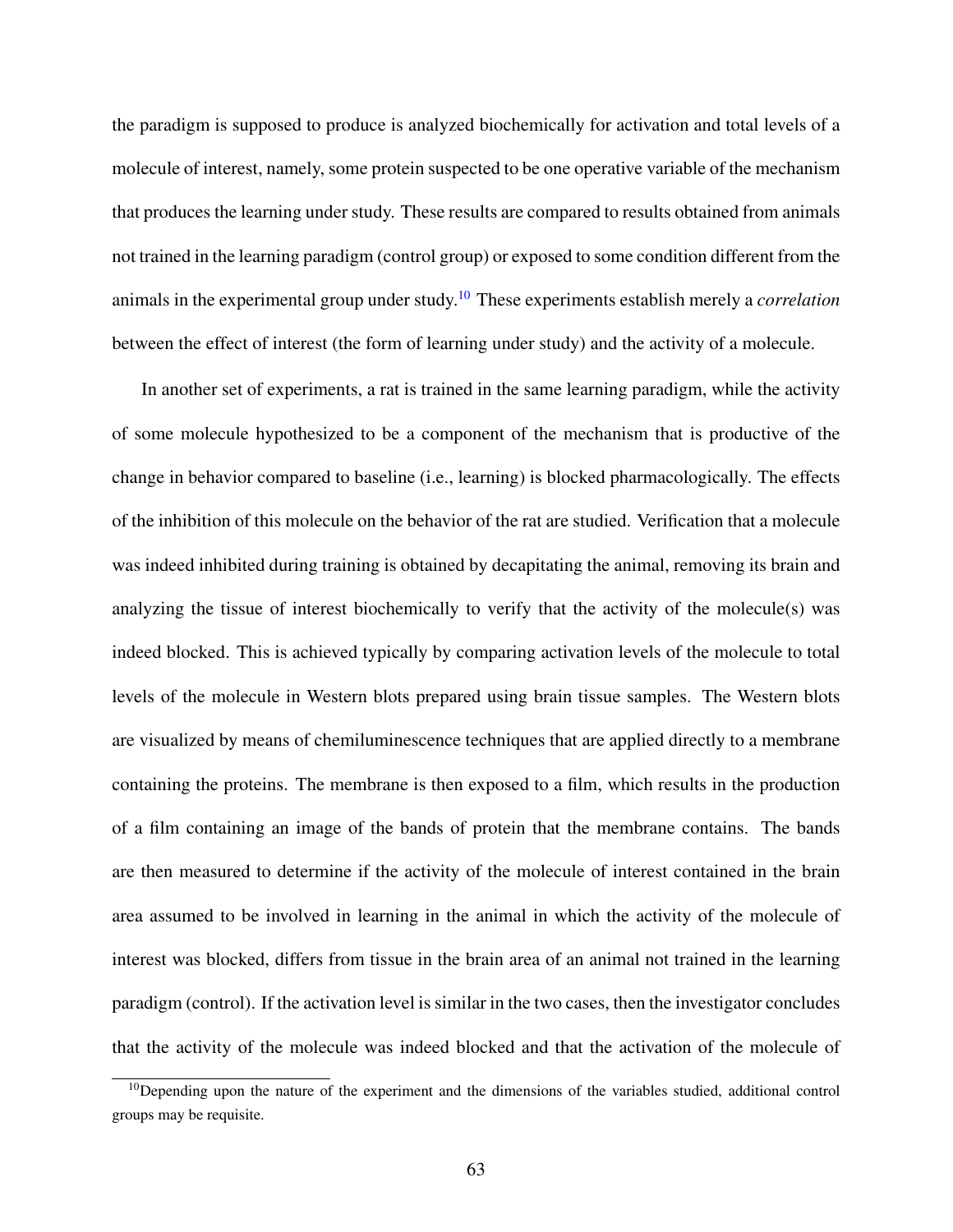interest is "implicated" in the learning. The results of these intervention experiments combined with the results of the first type of experiment are meant to yield data relevant to determining the truth or falsity of *mechanistic* hypotheses about the involvement of the molecule of interest in the production of learning.

With this general understanding of organism-level learning experiments in neurobiology, I want to begin to characterize the process involved in producing data to substantiate mechanistic claims about organism-level learning. I take experimentation to be best construed as a process– the *experimental process*, which is represented in *Figure 7*. To characterize the stages of this process, designated in part by the arrows in the figure, I will borrow and slightly refine Woodward's distinction between *data production* and *data interpretation* and show how the process of data production can be understood in terms of Goldman's description of process types and individual tokens of those types.

On my account, data production may be divided into two discrete stages: (1) design and (2) implementation. The design stage, in basic terms, involves the development of an experimental design and protocol. In organism-level learning experiments, the design stage is set in motion by a question about the mechanisms involved in the production of an effect of interest, namely *learning* (Figure 7). In order to address such questions, an investigator must produce an effect in the laboratory that is similar to the original effect of interest. This requires the development of an experimental design that includes a standardized protocol that is to be implemented in the controlled environment of the laboratory. In conjunction with the development of an experimental design and protocol, a set of competing hypotheses (in *Figure 7* these hypotheses are represented by H1, H2, H3) about the effect of interest are identified. For example, in the experiment that I am considering, one set of preliminary hypotheses included: (H1) Extracellular signal-regulated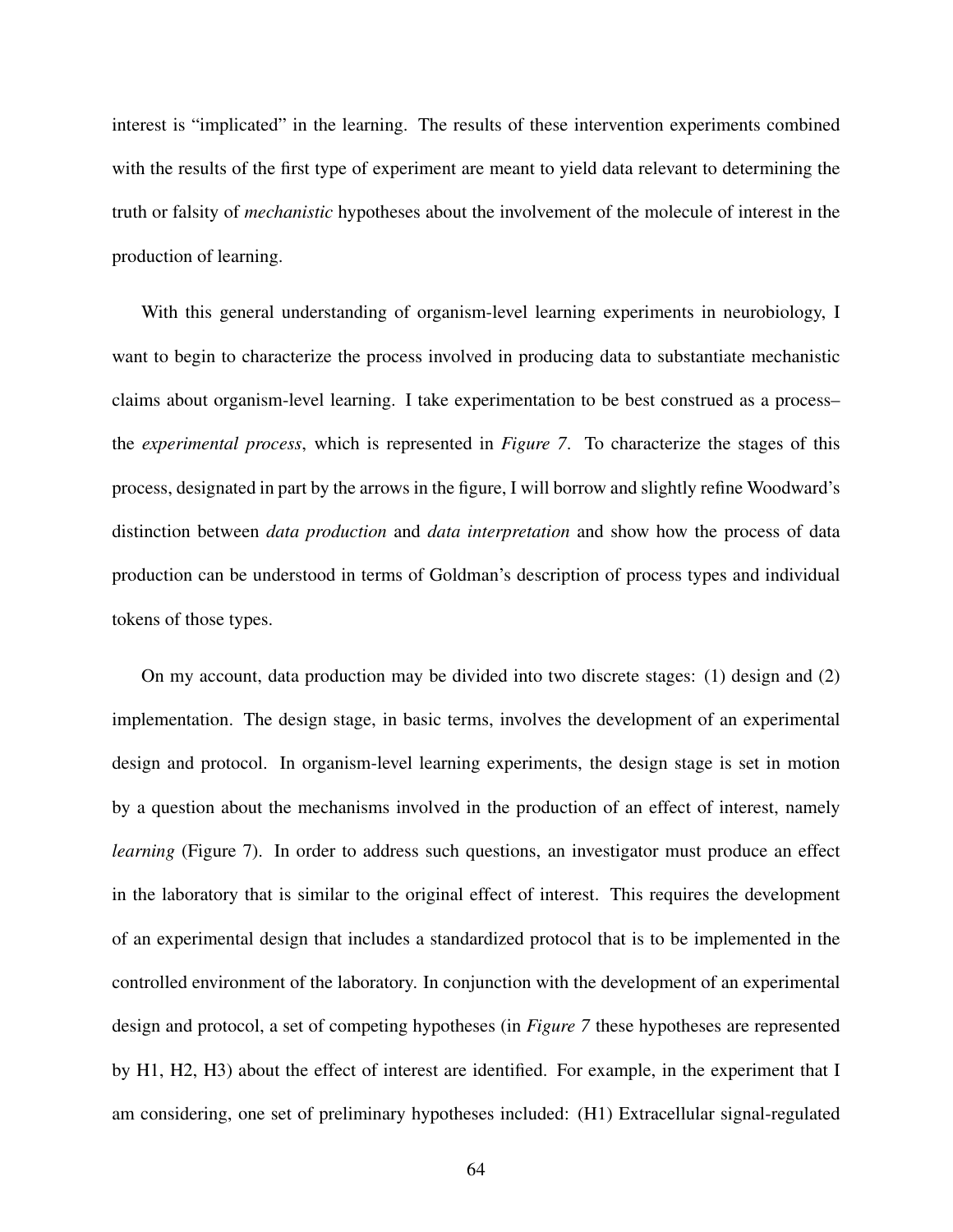kinase/mitogen-activated protein kinase (ERK/MAPK) activation is increased during mammalian associative learning, (H2) activation of ERK/MAPK is decreased during mammalian associative learning and (H3) there is no change in ERK/MAPK activation during learning.

In the design stage, conceptual distinctions are drawn, step-by-step protocols are written up, model organisms, techniques, equipment and methods are selected. In effect, the design stage is the conceptualization stage of data production. It typically proceeds in discrete stages as questions are posed, suggestions about how to address them are provided, projections are made about potential problems that might be encountered in the course of implementing the design, tentative solutions to these problems are offered, and the combined considerations are worked into the design and protocol that contains a set of rules that must be followed to ensure the reliability of each implementation of the design. The design stage may be regarded as descriptively specifying a *process type* that consists of a range of features that must be instantiated in each individual instance of the type. These features are contained in the experimental design and protocol, which are, in essence, the process type. The description of the process type will be specific enough to allow for the identification of individual tokens of the process type, and to exclude those tokens that do not conform to the process type in terms of those features taken to ensure the reliability of the type. Ultimately, a process type will have a built-in propensity to be reliable before it is implemented in the laboratory. Using Woodward's (2000) terminology, an experimentalist wants the likelihood that the type will be reliable when it is implemented in practice to be "high". However, problems pertaining to the reliability of the process type may arise during its implementation in the laboratory. In such cases, changes will be made as needed to the design and protocol in order to re-establish the reliability of the process type.

A complete description of the ways in which concerns about reliability constrain the develop-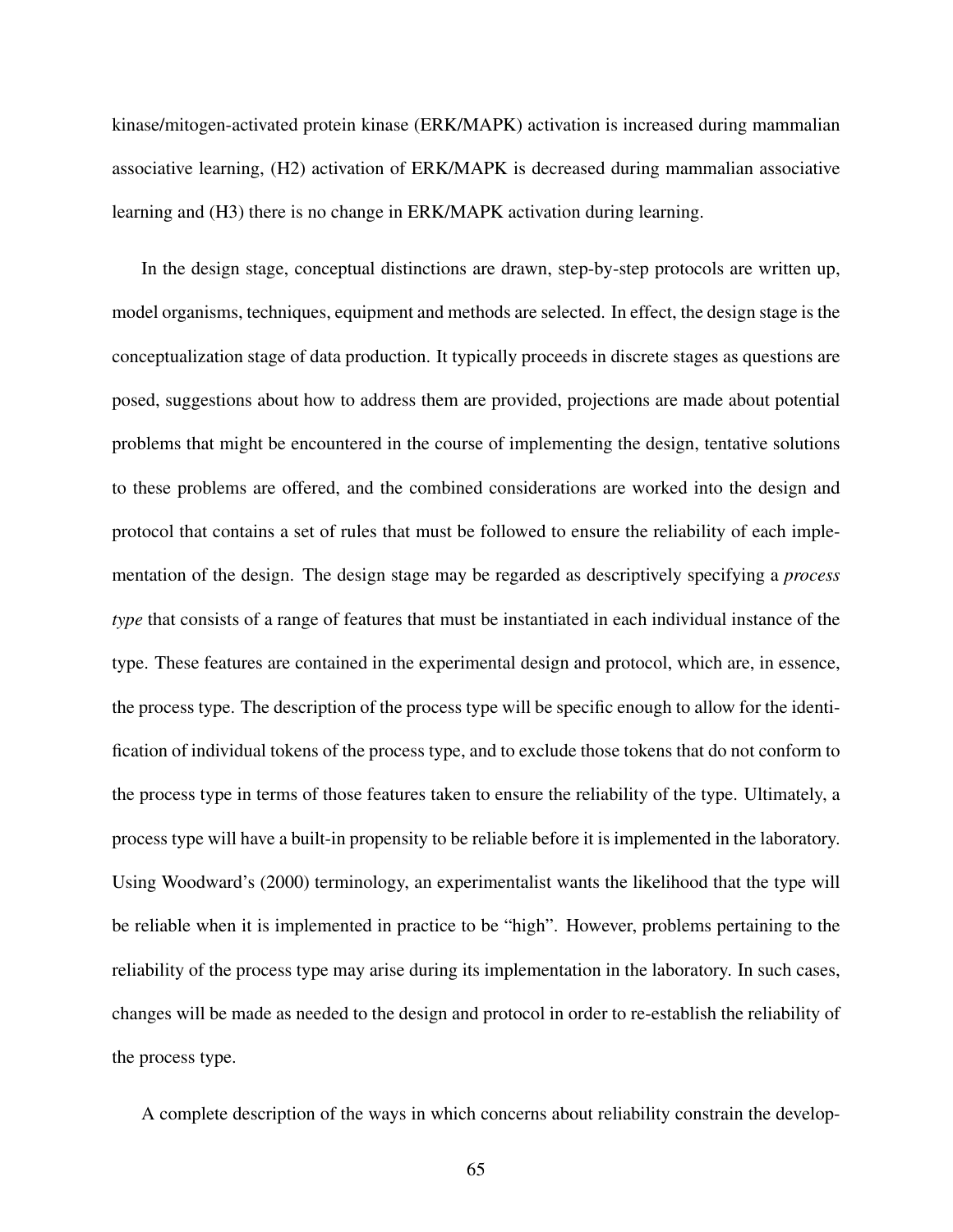

Figure 7: Reliability and Data Production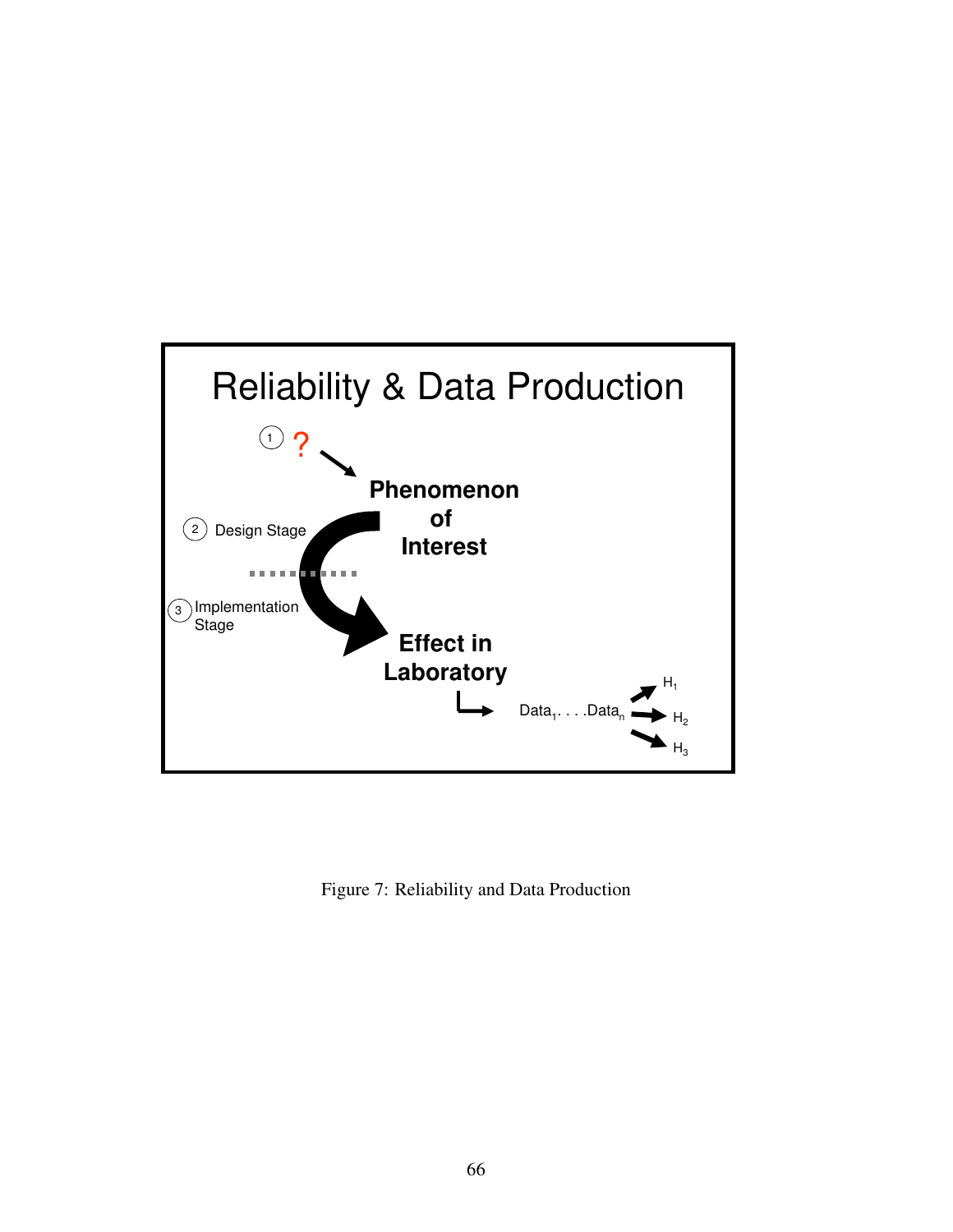ment of experimental designs in the neurobiology of learning and memory is beyond the scope of this dissertation. However, in order to provide the reader with an idea of the kinds of measures taken to ensure reliability at this stage, I want to offer several examples. The primary issue addressed at the outset of the *design stage* in neurobiological organism-level learning experiments is how to produce learning in a way that retains those features that set it apart as a unique phenomenon but eliminates those factors that impede the discovery of the variables that contribute to its production. It is in the move from the world outside to the world inside the laboratory that crucial assumptions are made and where concerns about the reliability of the data production process begin to be operative (*Figure 7*). If an investigator wants to describe some feature of the effect of interest or to isolate what causes it, she necessarily has to direct the question at an effect that can be accompanied feasibly by a definitive set of competing hypotheses or claims about the effect and what produces it. Effects in the world are not like that. So, an investigator must essentially translate the effect into her own lab.[11](#page-79-0) Part of securing reliability in the process of data production involves simplifying the effect of interest just enough to narrow down the range of possible hypothetical claims concerning its features or the candidate mechanisms that produce it. This narrowing down is rarely, if ever exhaustive–some potential hypothetical claims may never be formulated in the itemization process because they the investigator conducting the study may overlook them. An investigator strives in the design stage to be as inclusive as possible, yet (in the ideal case) remains open to the possibility that during the implementation stage, a novel discovery may require the formulation of additional hypotheses to be added to the current list of candidates, and modifications to the experimental design in light of such discoveries might be necessary. In addition, it should

<span id="page-79-0"></span> $11$ I want to add here that my description of how this process unfolds is at best a rational reconstruction. In contemporary neurobiology, I think it is rarely the case that anyone starts with some effect "in the world outside the laboratory".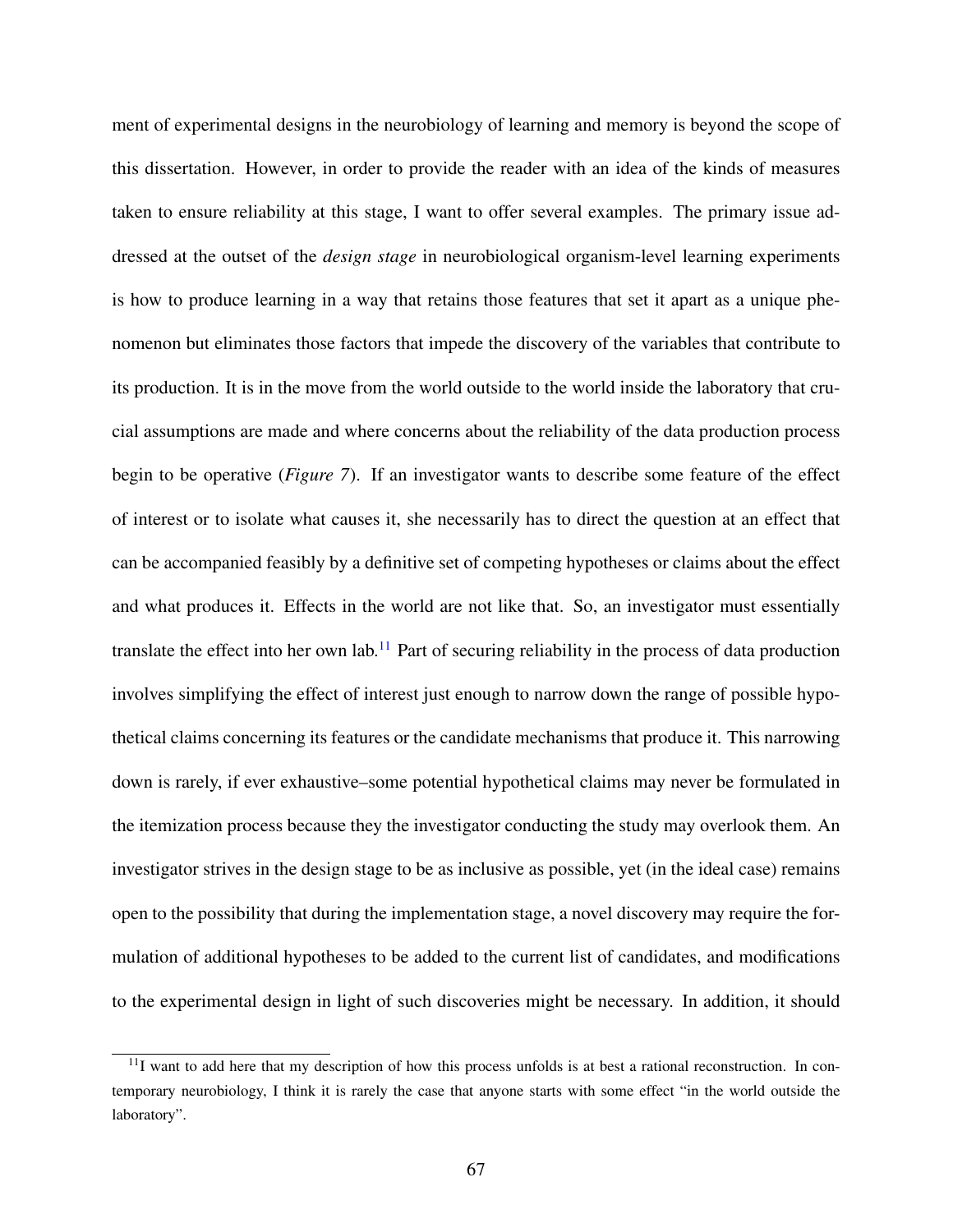be noted that strict adherence to the aim of narrowing down the range of potential hypotheses in the development of the experimental design, which is a normative prescription of reliability, often has negative ramifications relative to extending claims about the form of learning produced in the laboratory back to the original effect of interest outside the laboratory.

The process of narrowing down the range of competing hypotheses is achieved in part by developing and designing a highly controlled set of procedures or testing conditions by which to produce and detect a simplified version of the effect of interest. It is in the process of providing an *operational definition*<sup>[12](#page-80-0)</sup> of the effect, that the effect is simplified. In the neurobiology of learning and memory an operational definition of an effect like learning is built directly into the design of an experimental paradigm. An experimental *paradigm* is *a standard method or procedure for producing an effect of a specific type*. The following features are typically included in the design of a learning paradigm: (1) *production procedures*, namely, a specification of the stimuli (independent or input variables) to be presented to the organism, how those stimuli are to be arranged (e.g., spatially, temporally) and how many times they are to be presented during phases of (a) pre-training (b) training and (c) post-training; (2) *measurement procedures* that specify the response variables to be measured in the (a) pre-training and (b) post-training phases of the experiment and how to measure them using apparati designed for such measurement; (3) *detection procedures* that specify what the comparative measurements of the response variables from the different phases of the experiment must equal in order to be able to ascribe learning to the organism. This detection procedure is simply an operational definition that specifies the measurable"change" in response variables from pre- to post-training as a result of the stimuli presented that must be observed in order to say that learning has been occurred. It is a comparison of the data points produced pre-

<span id="page-80-0"></span><sup>12</sup>I define "operational definition" later in this paragraph.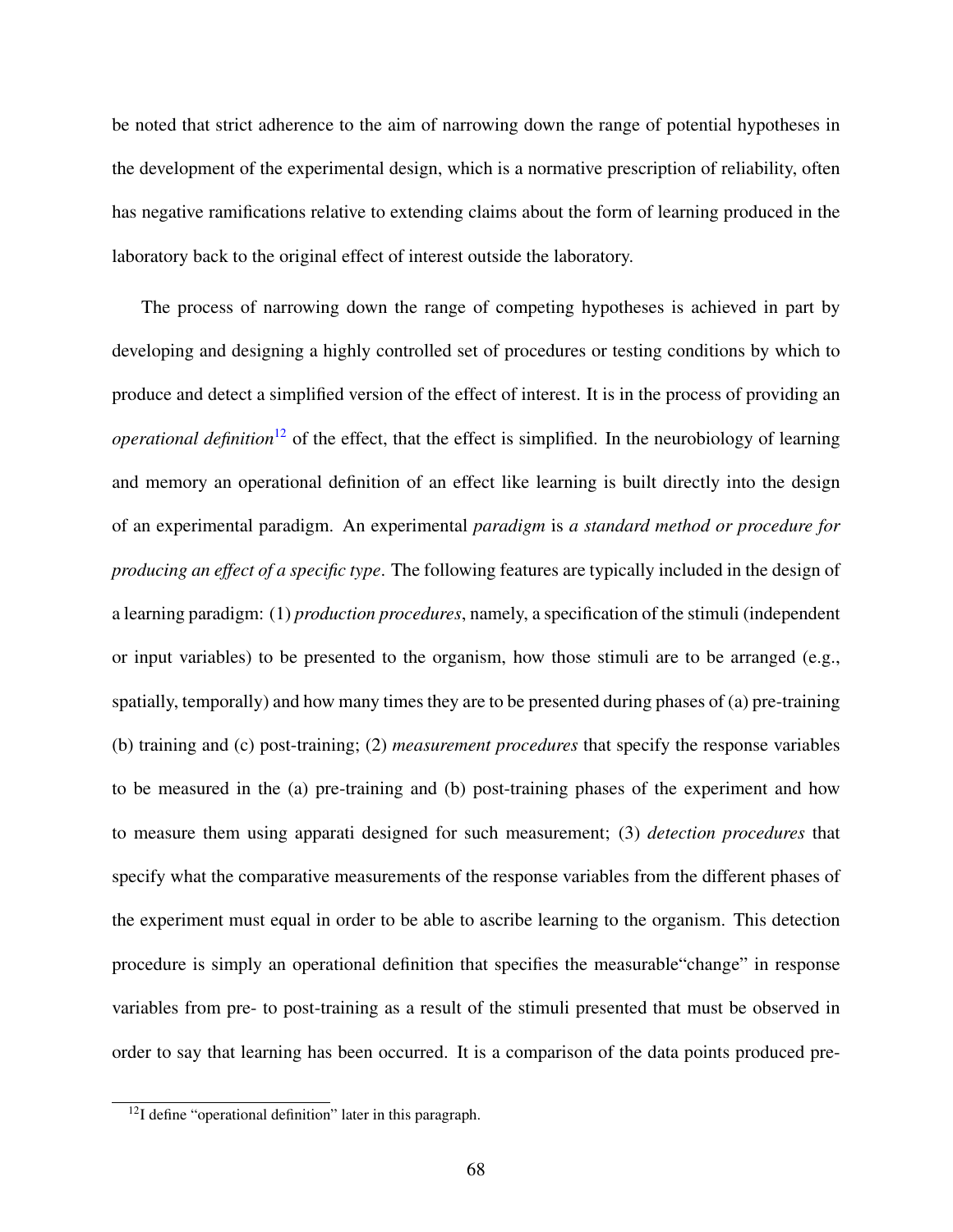and post- training that is used to make such a determination.

A protocol is that part of the production procedures of an experimental paradigm that will specify, for example (1) the duration of time of the presentation of each stimulus to be used in the experiment (2) the duration of time that is to elapse between presentation of the stimuli used in an experiment: inter-stimulus interval (ISI), (4) the amount of time that is to elapse between individual trials (the inter-trial interval (ITI)) and (5) the amount of time that is to elapse after the last trial before the brain is removed. A protocol is selected in the design phase for the express purpose that it can be used to produce the effect of interest and the effect is measurably "marked" or "robust". Sometimes a determination of the effectiveness of a given method for inducing learning will require preliminary trials using different protocols using the same paradigm to determine which protocol is best suited for the purposes of the study. When the aim is to identify the mechanisms of learning, a protocol that produces robust learning always is taken to be superior to one that produces a less marked form, since one can always determine when a robust effect is present. This aides in the operationalization of the effect, as the features will be more easily detectable and measurable, and there will be less error in detecting when the effect occurs.

What an experimental learning paradigm in essence does is describe a controlled context that has attached to it a finite set of possibilities for producing an effect, and hence a finite set of hypotheses that correspond to those possibilities. So, what must be mapped out in the design stage are specific guidelines to guarantee that (1) the paradigm used to produce the effect is exclusively what produces the effect, (2) the procedures for measuring the effect are discrete and appropriate for capturing it, and (3) the methods used for detecting the effect are aptly designed for such detection.

Organism-level learning experiments also require the use of biochemical techniques to deter-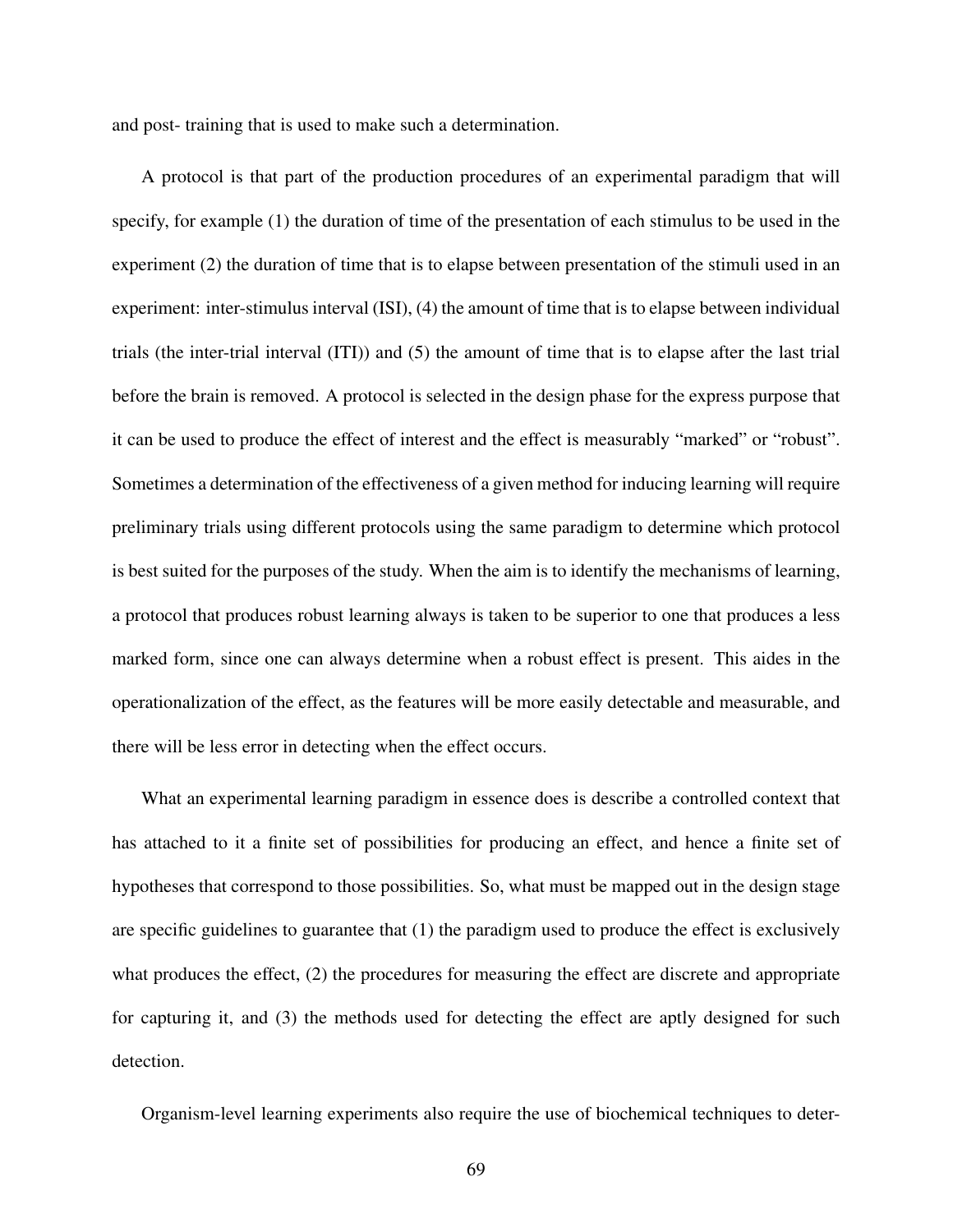mine the activity of molecules at the purported time that learning was produced or its production was interrupted. Time constraints that must be adhered to by an investigator during an experiment are included in the design of a *biochemical protocol*. The protocol specifies that the brain of an animal must be removed and kept cold during dissection and frozen as soon as possible following tissue removal in order to guarantee that the tissue does not degrade and the phosphorylation status of the molecules does not change as a result of a decrease in temperature. If the tissue is compromised as a result of changes in temperature, then it cannot be used to produce data that can be used to make knowledge claims about the molecules that are productive of learning. Ultimately the steps of the biochemical protocol are developed so that the blots produced will capture directly the activity of those molecules at the time that the brain was removed. So the precise timing of steps and the requisite temperature at which to keep samples are specified in the experimental design and are necessary for ensuring the reliability of the process type and its tokens. In addition, the precise concentrations of buffers and antibodies to be used in all biochemical processes are also designated in the experimental design. If any step of a biochemical protocol is overlooked or performed incorrectly, this may result in data that does not accurately reflect the status of the molecules of interest in the brain at either the time of the production of the effect or shortly thereafter.

The implementation stage of data production begins after an experimental design and protocol has been completed. It involves individual instantiations of the experimental design by means of the systematic following of the experimental protocol using the equipment, materials, and techniques laid out during the design stage. At this point an investigator takes individual subjects or groups of subjects/samples/groups of samples at a time, and runs them through the steps of the protocol, following those steps as precisely as possible. The *immediate* output of each individual implementation of the design is a data point or set of data points. A given implementation of the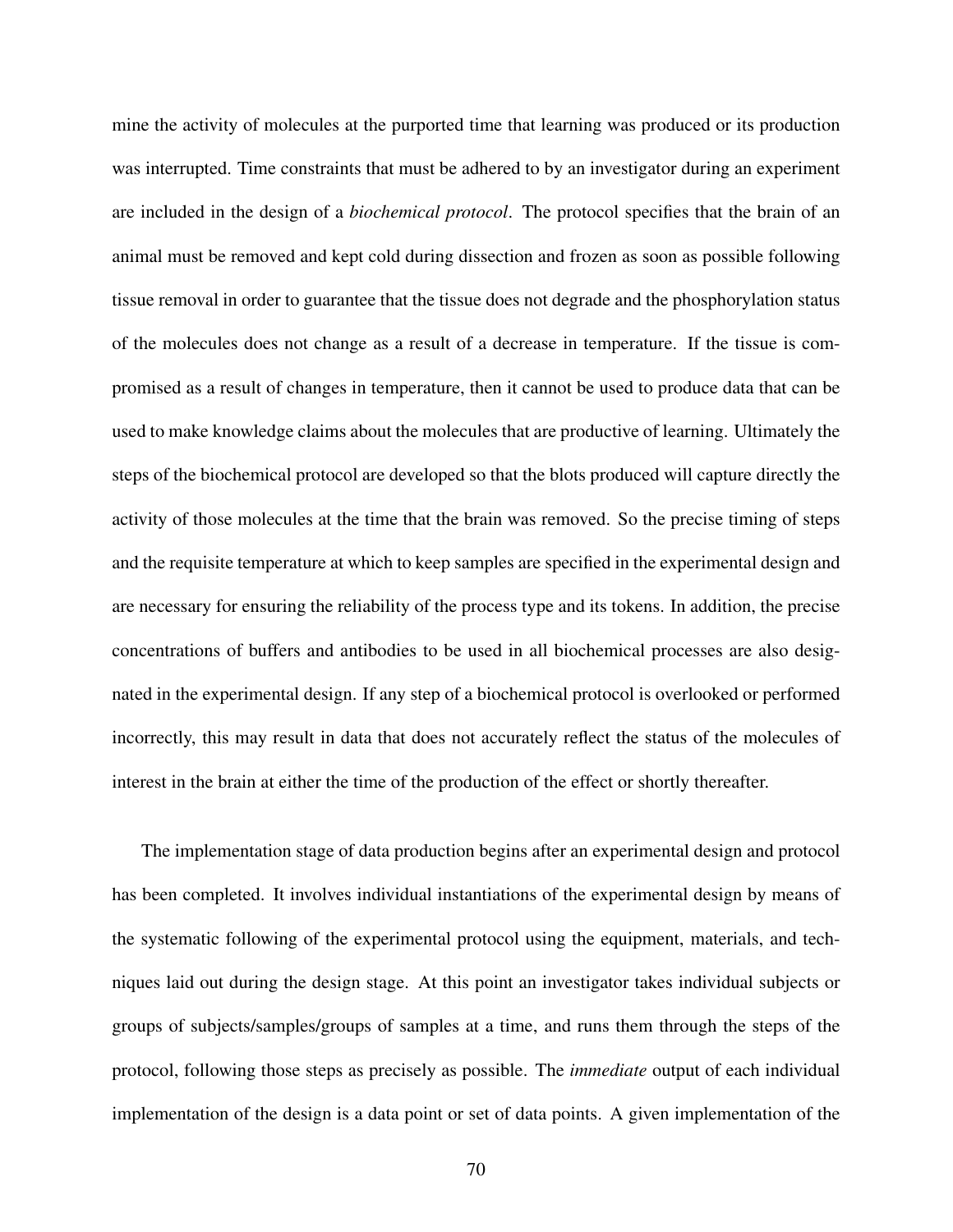design will only be accepted as a token of the process type if it conforms to the type in terms of the relevant range of features. If any of those features are missing data obtained by means of that implementation of the type will be excluded from the data pool.

During the implementation stage in neurobiological experiments an investigator plays an active role in ensuring that each instantiation of the process type conforms to the features relevant for reliability. In implementing the design an investigator must be alert to any extraneous variables that may affect a given instantiation of the design and compromise its reliability. As is often the case with biological organisms, especially in intervention experiments in which pharmacological manipulations are used to block molecular activity, the stability or normal behavioral function of experimental subjects (rodents) is sometimes compromised. Such events are sometimes unforseen and so, measures to address them are not necessarily specified in the experimental protocol. For example, one specific issue that arises in every experiment with an organism is keeping the organism stable, whether it is under anesthesia or has been injected with a drug that compromises its normal functioning. Although rough estimates can be used to gauge the viability of the animal–or the stability of its vital signs, sometimes changes occur for which a reaction must be decided on the spot. To take another example, sometimes the equipment simply will not work and problem solving strategies must come on-line that are not necessarily contained in the protocol. So local concerns about reliability will be present in each instantiation of an experimental design. The aim will be to attain the reliability that was supposed to be guaranteed by the design and protocol. However, as long as these events can be dealt with in a way determined (sometimes post-hoc) not to compromise the overall reliability of the individual implementation of the experiment in which the event has occurred, the data obtained from such experiments is included in the statistical analysis of the data.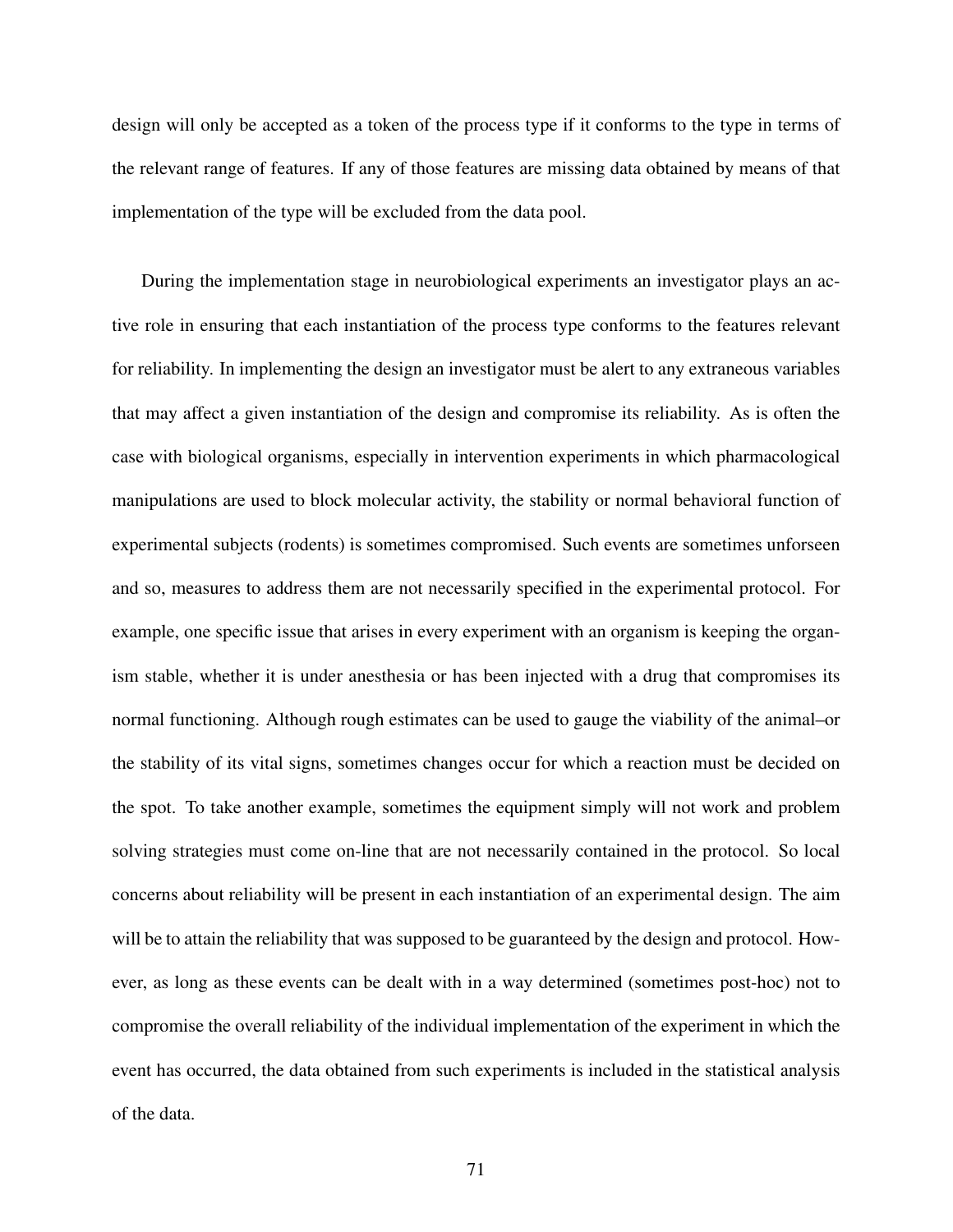With respect to biochemical experiments, both accuracy and timing are crucial to ensuring that a given instantiation of the design and protocol match the process type exactly. For example, a biochemist must continuously maintain the temperature of protein samples produced during the implementation of a biochemical experiment and must monitor each of the processes involved in the production of the membranes to which the proteins are blotted. This includes the careful following of those steps contained in recipes for making fresh solutions and buffers. If any step is skipped or performed incorrectly, the experimentalist will not be able to determine with any degree of precision whether or not the data obtained was the product of a process that was accurate to the process type and therefore, reliable.

Changes to an experimental design and protocol may result for reasons other than a recognition that an experimental method is prone to error. For example, it might be decided that one procedure may be more economical than another (e.g., a type of drug being used) or more easy to perform than another. A change needed in the implementation of the experimental design will typically result in a modification to whatever aspect or component of the design is discovered to be problematic.

Once enough data points for each type of experimental manipulation have been collected the data points taken together form a complete data set and each data set is analyzed statistically. This brings us to the issue of where statistical methods fit into the data production process. Ultimately the aim of selecting a statistical method is to guarantee that the use of the method will accurately reflect actual relationships contained in each data set. The application of a statistical method to a given data set is a one-trial process, so it does not fit neatly into the account of data production that I have provided. However, what can be said about statistical methods is that they do not derive their reliability from their use in analyzing the data produced in the context of one set of experiments. Rather, they attain a public designation of reliability only when they have been shown repeatedly to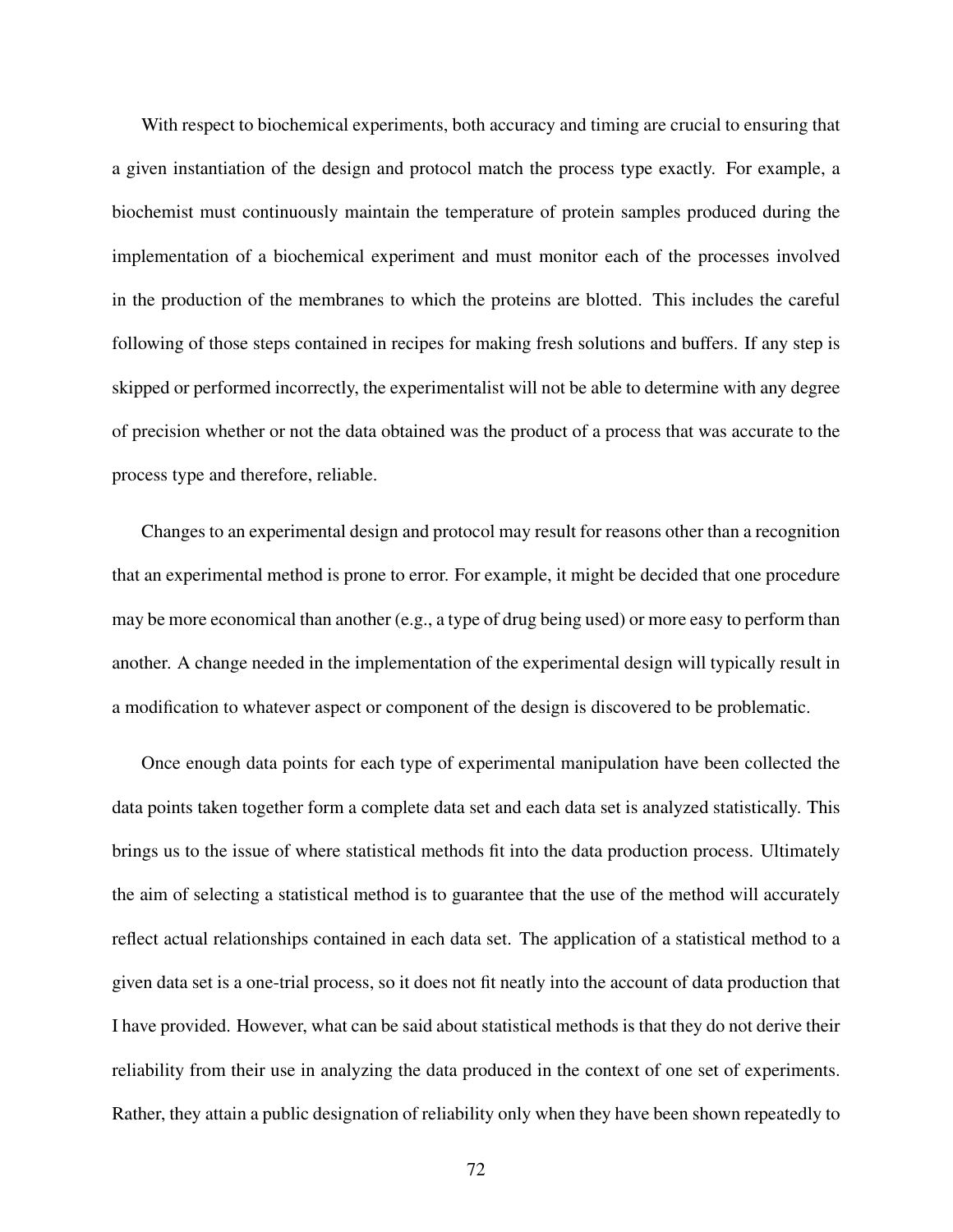have a high probability of accurately capturing information contained in many data sets. This only comes from their repeated successful use in different areas of science or from better theoretical analysis.

In neurobiological learning experiments, typically data collected from six to ten subjects for each manipulation is taken to be sufficient for analyzing the data statistically and determining its statistical significance. The statistical methods will be selected with the aim of maintaining the reliability that has been built into the experimental design and protocol and secured during the implementation stage of data production.

Statistically analyzed data is used to identify a true hypothesis from a set of competing hypotheses about the effect of interest produced in the laboratory. Once a true mechanistic claim has been identified, it is first interpreted as true of the effect produced in the laboratory. This initiates what I identify as the stage of data interpretation. I describe this stage of the experimental process in detail in Chapter 4.0.<sup>[13](#page-85-0)</sup>

# 3.4 WHAT DOES REPETITION DO FOR RELIABILITY?

Some of the claims that I have made up to this point in the chapter suggest that *repetition*, i.e., more than one trial of a given experiment, is important for the reliability of a data production process. The obvious question is, then, what does repetition do for/with respect to reliability? In

<span id="page-85-0"></span> $13$ I describe this stage in detail in Chapter 4.0, with reference to Figure 8. Then, the same mechanistic claim is extended back to the original effect of interest in the world that prompted the empirical question about the mechanisms productive of learning in organisms in the first place. This is represented by arrow (3) in Figure 1. As I mentioned in my critique of Woodward (2000), interpretation is a one-shot process, and so, neither of these interpretive steps can be characterized as reliable or unreliable. Rather, philosophers of science should concern themselves with the *legitimacy* of each interpretive step.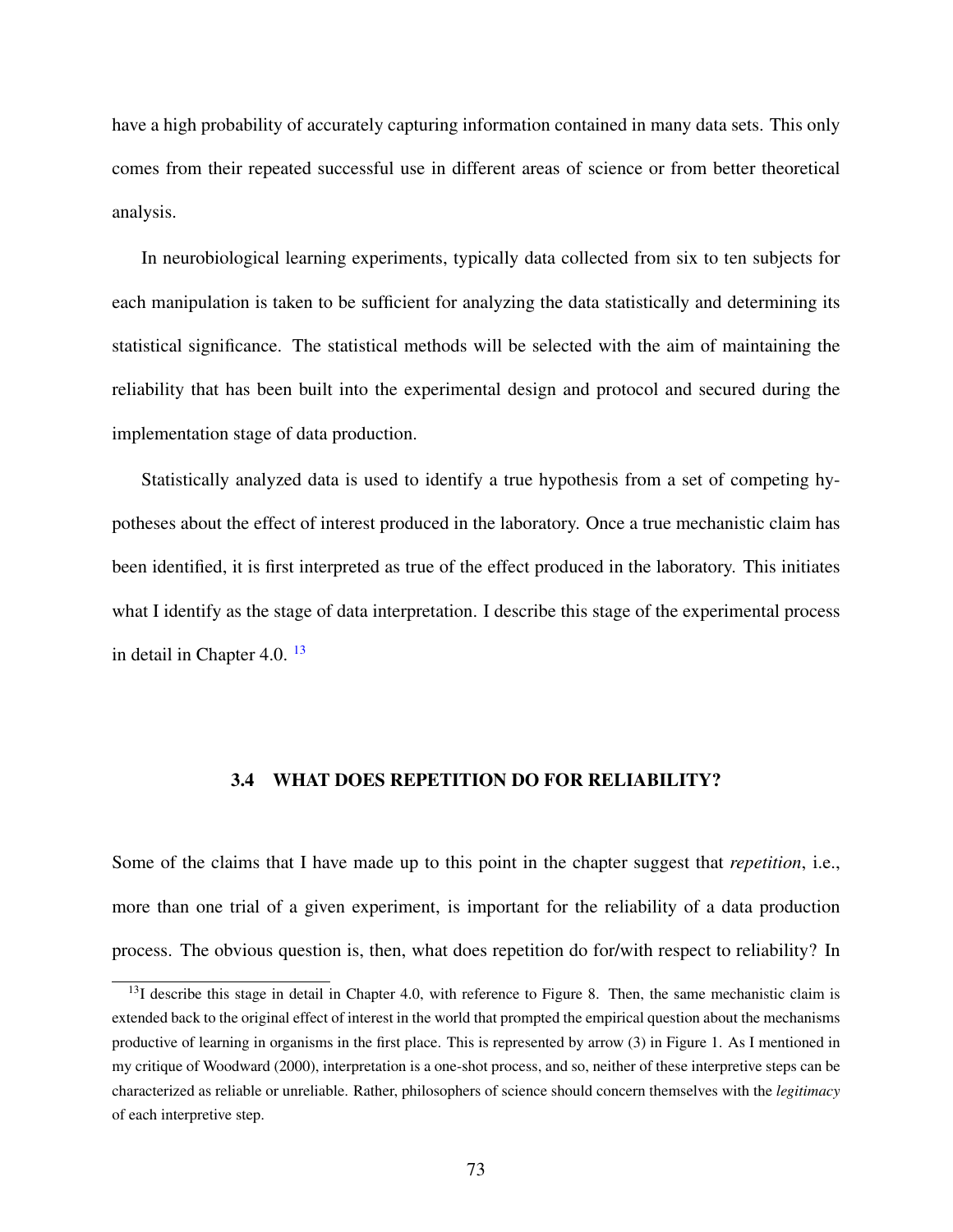this section, I will investigate the relationship between reliability and repetition with respect to neurobiological experiments in order to provide one answer to this question.

A fruitful way to begin to think about the role of repetition with respect to reliability in experimentation is to think about what the consequences for reliability would be in the absence of it. The goal of those organism-level learning experiments that I have described in this chapter is ultimately to establish a causal link between ERK activation and learning, i.e., that a change in ERK activation must occur for learning to occur and if it does not occur, then learning will not oc-cur.<sup>[14](#page-86-0)</sup> One set of experiments is designed to detect changes in ERK activation during learning. A second set of experiments is designed to inhibit ERK activation during a learning event by putting an animal that has been injected with a drug through a learning paradigm to see what effect such inhibition has on learning (i.e., they perform an "intervention" experiment cf. Woodward 2003). In what follows, I want to consider what would be gained if the experiments that comprise these two sets were all single trial experiments.

Suppose an investigator takes 1 laboratory rat and trains it in a cued fear conditioning paradigm, with the aim of determining if the activation of the molecule ERK was increased, decreased or unchanged during learning. These are the three hypotheses. Let us say for the sake of argument that he has followed the directions for running the experiment set out in the experimental design and protocol. He runs the learning experiment and then investigates ERK activation by means of

<span id="page-86-0"></span> $14$ This is why neurobiologists who work on learning and memory typically describe their goals as one of identifying the cellular and molecular mechanisms of learning and memory (e.g., Sweatt 2003). The ultimate conclusion of the Atkins et al. 1998 study is that MAPK/ERK is "required" for mammalian associative learning (Atkins et al. 1998, 602). One aim of recent work in the philosophy of science is to understand the nature of mechanisms and when they are explanatory (e.g. Bectel and Richardson 1993; Machamer, Darden and Craver 2000, 2007). Oftentimes such descriptions of mechanisms are meant to imply causal links between variables even in cases in which the words "implicated" or "involved" are the words employed–in other words, that a molecule plays *some* role in the production of an effect such as learning.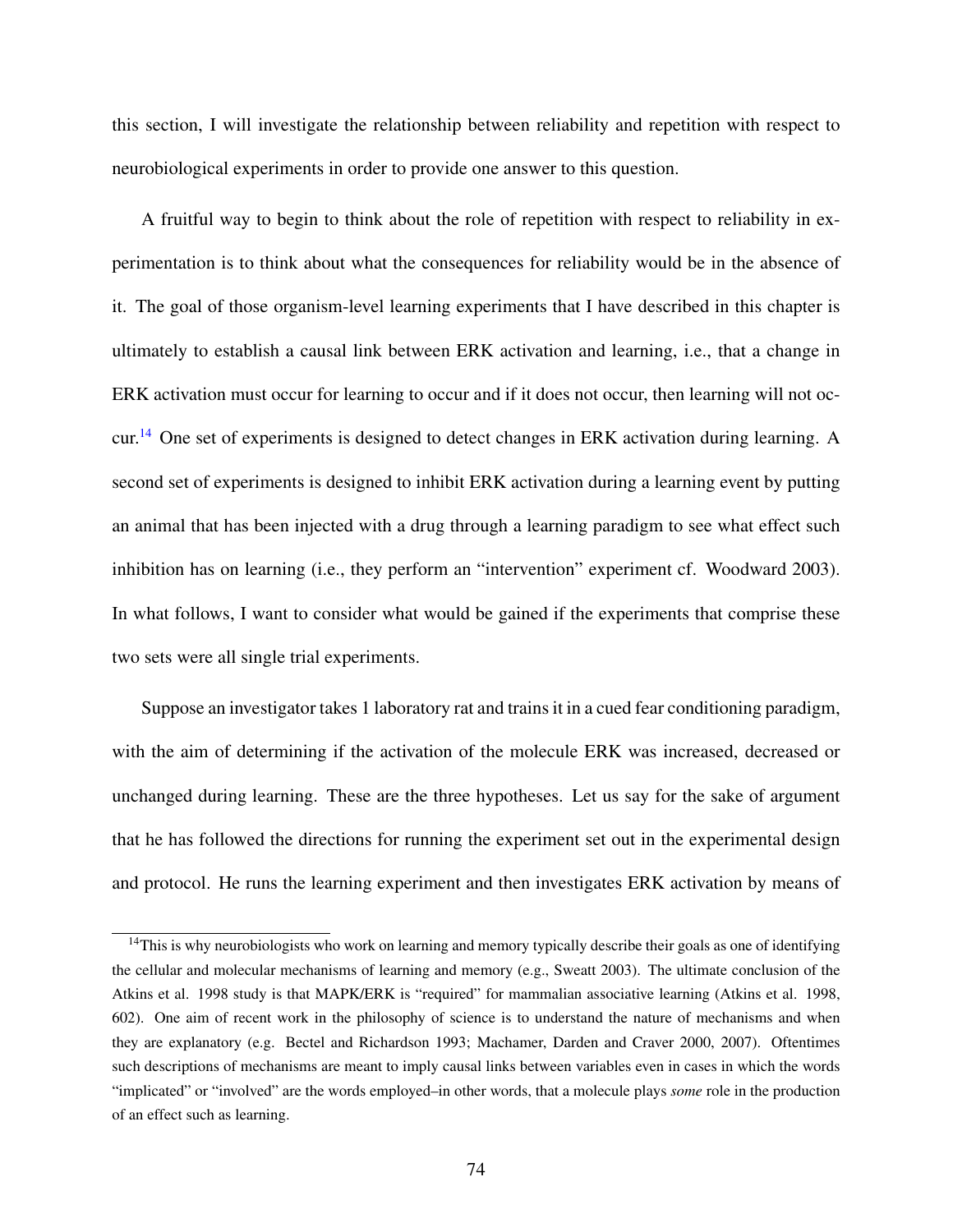biochemical analysis of tissue removed from area CA1 of the hippocampus of the animal's brain. He then runs a second experiment, in which he removes the brain of a laboratory rat that has not been trained in a learning paradigm and he analyzes tissue from area CA1 via biochemical methods (e.g., Western blot). Suppose at the end of these experiments, he arrives at a set of data points<sup>[15](#page-87-0)</sup> and these data points discriminate the hypothesis that ERK activation is increased during learning from the other two competing hypotheses about ERK activation during learning.<sup>[16](#page-87-1)</sup>

In a second set of experiments, which include the "intervention" experiment, the investigator takes another laboratory rat, injects it with an inhibitor of the ERK cascade (sp., a drug, e.g., SL-327), and trains it in the same learning paradigm as the rat that received no such injection. He then compares the data points that he obtains with respect to learning and the ERK signal from these experiments to those data points from the first two experiments mentioned above. Together, the data indicate that the rat does not learn and that ERK activation was blocked in the brain of the rat that received the SL-327 injection. Furthermore, they indicate that ERK activation is increased during learning and that when ERK activation is blocked, learning does not occur.

Given these sets of experiments alone, can we say that this complete data production process was reliable? In other words, can we say that it results in data that can be used to discriminate among competing hypotheses? In one sense, we can say that *some* steps have been taken that establish reliability. For example, even though these were all single trial experiments, the investigator followed those rules of running these types of experiment laid out in the experimental protocol.<sup>[17](#page-87-2)</sup> We can take this rule following as one indicator of the reliability of the data production process.

<span id="page-87-0"></span> $15I$  say "a set of" instead of "two" data points because he is interested in (a) whether the animal learned and (b) whether there is a change in ERK activation

<span id="page-87-1"></span><sup>&</sup>lt;sup>16</sup>In other words, the ERK signal observed with respect to the rat put through the learning paradigm compared to that observed with respect to the animal not but through a learning paradigm is of a greater magnitude.

<span id="page-87-2"></span> $17$ And, I am assuming here, for the sake of argument, that this is an otherwise "good" protocol for the purpose of hypothesis discrimination.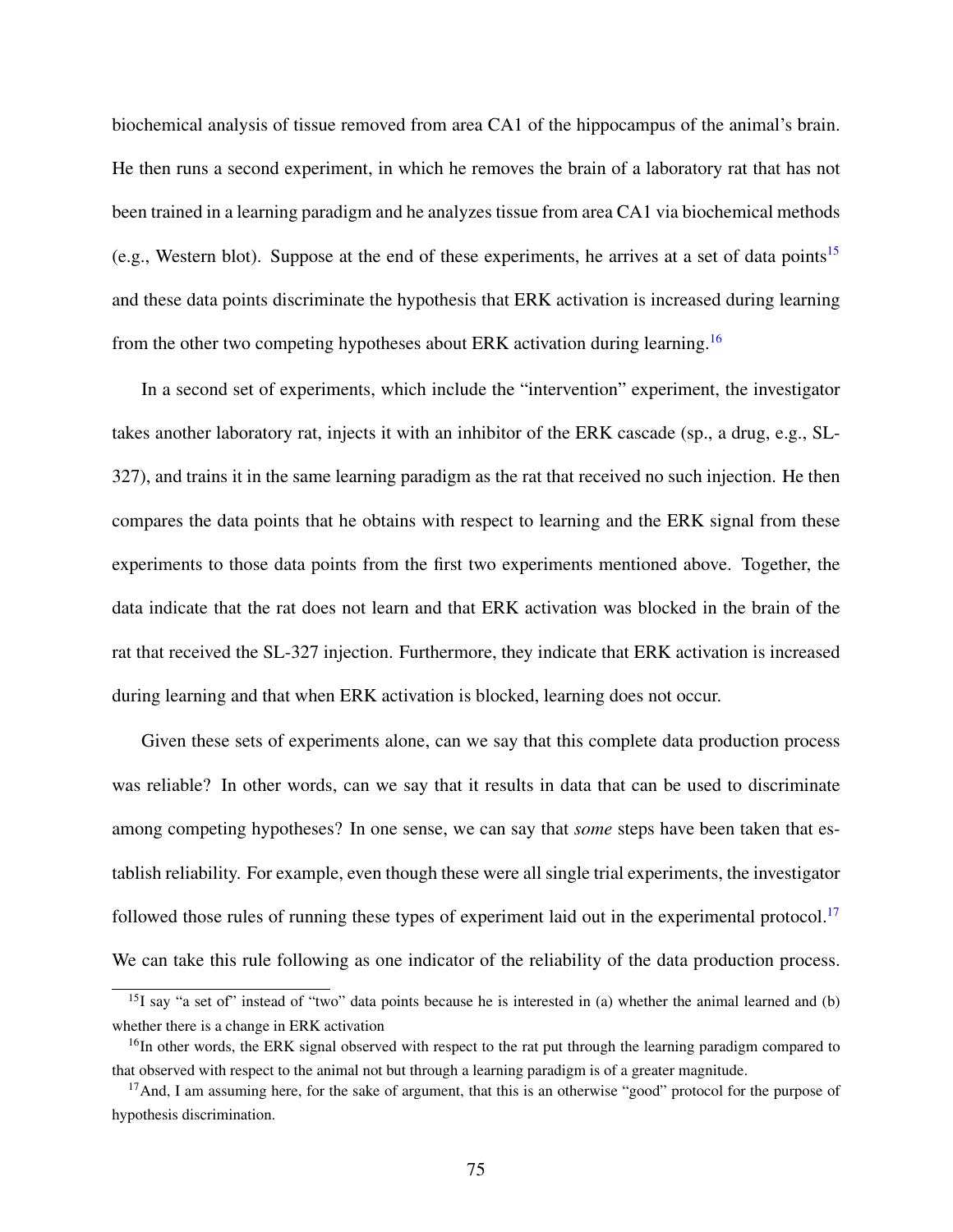The question is, then, is this indicator enough given that the data is supposed to serve the function of discriminating between the three competing hypotheses?

One way to answer this question is to consider the wealth of background information that there is about the behavioral, molecular, and physiological triggers of ERK activation. ERK activation can occur in response to a *stressful stimulus* presented to a behaving organism (Gioia et al. 2001; Shen et al. 2004). It can also result from direct stress to brain tissue. For example, damage to brain tissue during tissue cutting and changes in temperature that may occur as a result of large time lapses from removal of an animal's brain to freezing the relevant brain tissue may also be accompanied by changes in ERK activation (Belelovsky, Maroun and Rosenblum 2007; Ho, Delgado, and ODell 2004).<sup>[18](#page-88-0)</sup> This suggests at the very least that the standard for ERK activation against which all the other experiments in the study are compared, namely, the baseline animal, may not be a good standard, because there is some chance that the ERK activation observed in this animal may be the result of human error. The investigator may have managed to create unnecessarily a stressful situation for the animal. He may have unknowingly "nicked" the brain during its removal from the skull, which may have triggered molecular activity that affected ERK activation (increasing or decreasing it from "basal" levels). He may also have taken just slightly too long to put the tissue samples on ice. Since the ERK signal observed in those "experimental" animals that were trained in a learning paradigm, or injected with a drug and then trained, must be compared to the ERK signal observed in this one "baseline" animal, if the detected signal fails to reflect ERK activation levels under "basal" conditions, this will prevent the detection of changes in ERK activation from baseline. Yet this is ultimately what the investigator needs to know in order to determine

<span id="page-88-0"></span><sup>&</sup>lt;sup>18</sup>Specifically, stress to the tissue, such as oxidative stress or Ca2+ influx can trigger ERK activation. Furthermore, tissue slicing alone leads to ERK activation (Ho, Delgado, and O'Dell 2004). When brain tissue is sliced, it results in cell death, that can trigger, for instance, an increase in Ca2+ and activation of a number of signaling cascades, including the ERK cascade.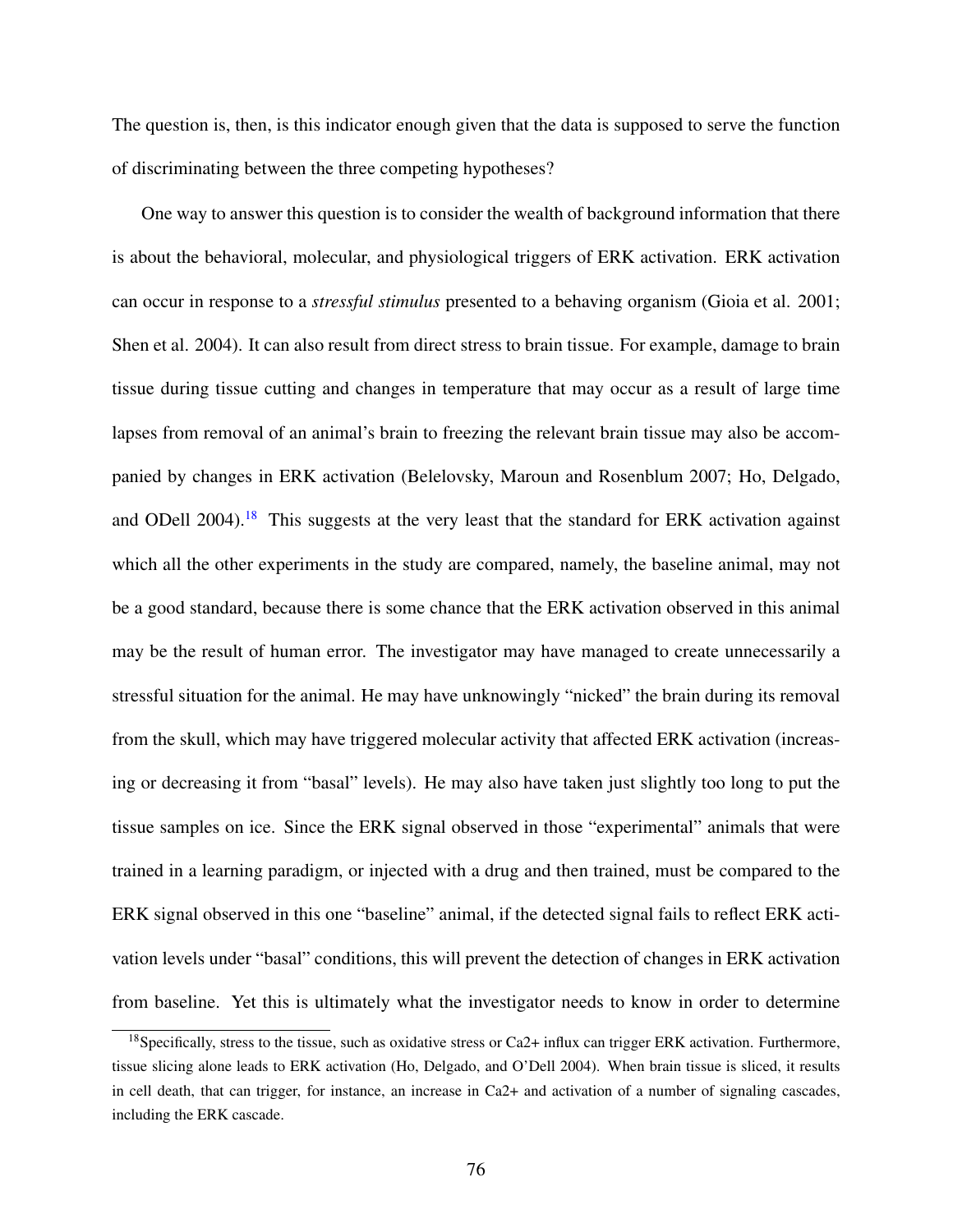if there are actual changes in ERK activation during learning. This means that it will be highly unlikely that the investigator will be able to discriminate between the three competing hypotheses about ERK activation during learning.

A primary option that an investigator has at his disposal for combatting such threats to the reliability of the data production process is to run additional experiments in which the brains of animals not trained in learning paradigms are removed and the relevant tissue is subjected to biochemical analysis. The basic idea is that the investigator must be able to rule out that the observed ERK signal is not the result of any of the identified confounding variables. So he must engage in an effort to eliminate any and all confounding variables not only in the baseline experiments, but across each type of experiment. Consistency with respect to following the rules of the protocol across multiple trials is one way to achieve this. The desired goal is to identify the mean and standard deviation from the mean of ERK activation across animals who have not learned, as a comparative measure for investigations of ERK activation in animals who have learned or who have not learned possibly as a consequence of the actual inhibition of ERK activation. Repetition in such cases, then, may regarded as one important indicator of reliability.

However, repetition alone may not necessarily eliminate systematic human errors, because consistency across trials cannot be taken to mean that no confounding variables were present. Perhaps the investigator follows the same protocol multiple times, but manages to unknowingly damage the brain each time–so that the ERK signal across non-trained animals (i.e. across trials) is taken to be within a particular range, but it fails to be an accurate reflection of basal levels of ERK in rat. Clearly, this is a problem, because we are again left with insufficient grounds for discriminating among the competing hypotheses.

If following the rules of an experimental protocol and repetition of that protocol over multiple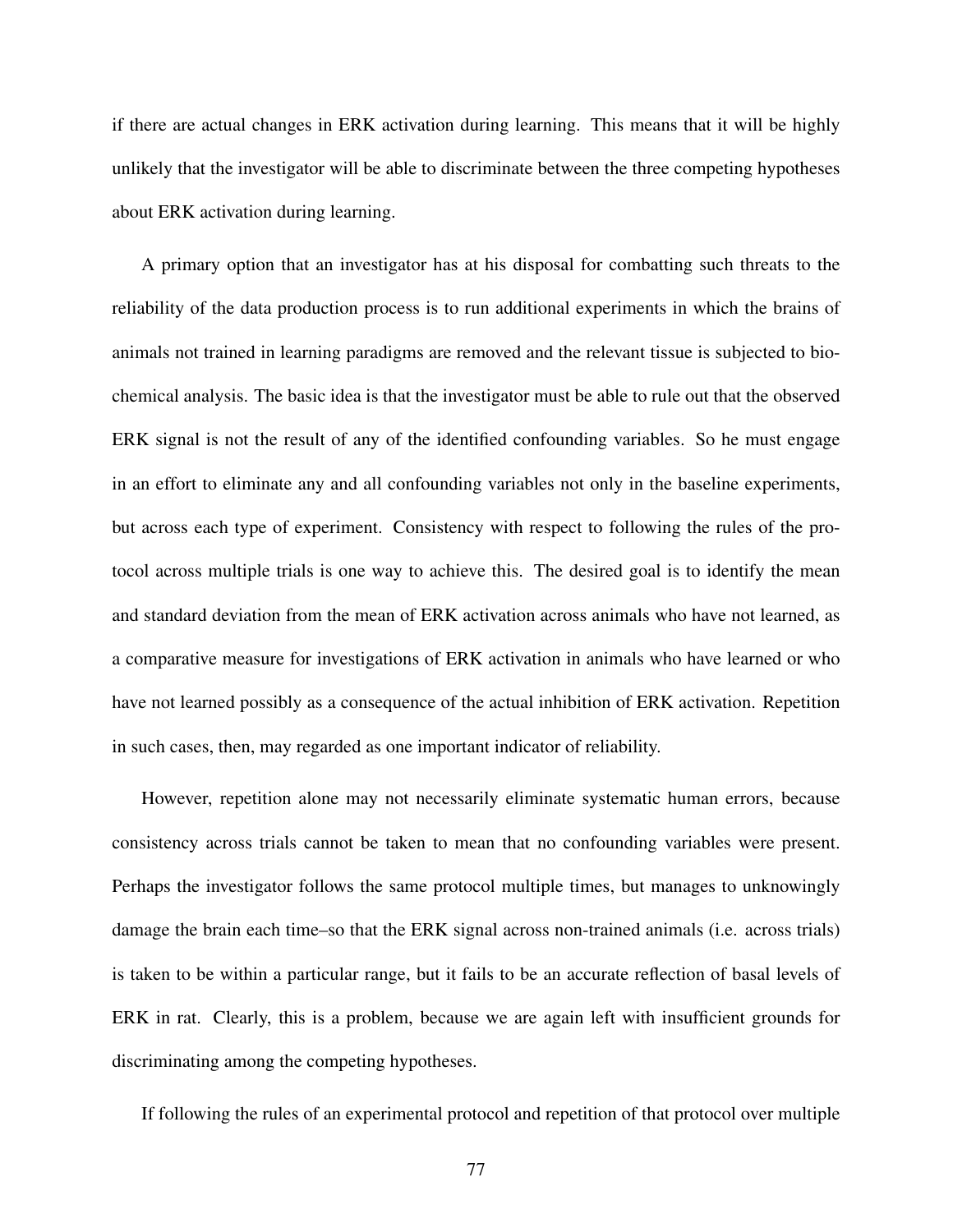trials will not guarantee the reliability of a data production process, what will? This is where additional "data" must come to bear on the data production process. The simple answer is that an investigator will read other research papers and get a sense of what basal levels of ERK activation look like. For the sake of having multiple indicators of reliability, they will get a sense of what ERK activation looks like under many varying kinds of conditions by consulting the available literature in the area–which is considered to be good scholarship and is relevant for publication in reputable journals.<sup>[19](#page-90-0)</sup> If an investigator determines that his results for ERK activation under varying conditions differ from that of other investigators, he will attempt to address what might be going wrong in his experiments by comparing his experimental design and protocol to theirs.<sup>[20](#page-90-1)</sup> In addition, if the investigator moves to submit his paper for publication, the reviewers might arrive at the conclusion that there is a systematic error in his results, given other results in the field and suggest changes to the protocol that might eliminate the error in a way not currently achieved by the protocol. These are other ways in which reliability is achieved.  $21$  Again, repetition is used as just one indicator of the reliability of a data production process. In such contexts, the main aim of repetition is to prevent experimental errors or artifacts. However, there are clearly other indicators of reliability, which are equally as important as repetition, as I have suggested above.

<span id="page-90-0"></span> $19$ It may be possible that there is a lack of consistency with respect to the ERK signal under varying conditions across trials–this, if true, will not be a problem that the investigator himself must solve, but one that the entire community should try to solve.

<span id="page-90-1"></span> $^{20}$ In the design of the experiment, he may have been aiming to replicate the results of another study undertaken previously in another lab, but then found out that there were subtle differences between the published protocol and the actual protocol. For example, that the animals or tissue samples had been handled slightly differently in the that lab than was conveyed in the published protocol.

<span id="page-90-2"></span> $^{21}$ I made this claim earlier in the chapter when I said that a given investigator must pass the community test of reliability–that he must go beyond what he takes to be a reliable process and be judged by what the scientific community at large takes to be a reliable process. Now, it is quite *possible* that an entire scientific community may be in error, but given the potential idiosyncratic nature of the types of human errors (e.g., "nicking" the brain) that may be involved in neurobiological experiments, I think it is unlikely that systematic errors will be established across an entire community of neurobiologists.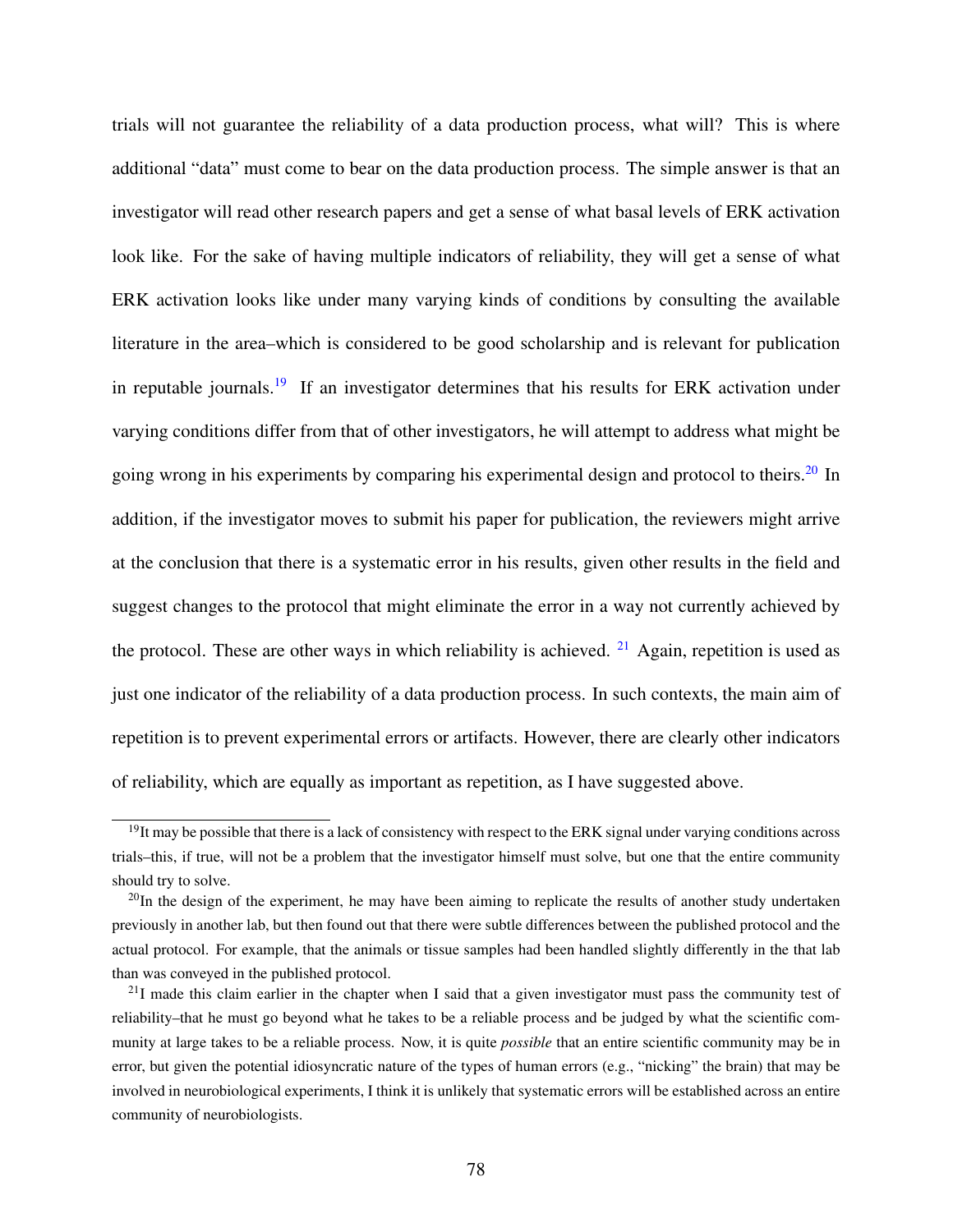#### 3.5 CONCLUSION

In this chapter, I have sought to provide an account of the reliability of experiment that is based on the idea that experimentation is a process. It is also meant to capture the essential role that experimentalists play in ensuring the reliability of this process and to be accurate to the evidenceproducing processes of neurobiology. In order to develop my account, I restricted my application of "reliability" to the process of data production. I described a data production process as reliable insofar as it could provide the data requisite to support knowledge claims about effects like learning that are produced in a laboratory. On my account, the reliability of data production is insured across its two stages: (1) design and (2) implementation. I explained that in the design stage experimentalists take a variety of steps to ensure the reliability of their experimental designs and protocols in the abstract, before they go on to run individual experiments in the laboratory. As I showed with respect to learning experiments undertaken in neurobiology, numerous decisions are made for the sake of reliability in the design stage such as: the development of learning paradigms and protocols, animal models, contexts in which to run experiments, drug concentrations and an experimental protocol with step-by-step instructions for running experiments. Then, in the implementation stage, the reliability of the data production process is achieved by strict adherence to the experimental design and protocol across individual instantiations of that protocol. I suggested, in agreement with Woodward (2000) and Mayo (1996, 2000) that information about errors exhibited across individual instantiations of the design may be eliminated by making modifications to the experimental design and protocol ("the process type") in an effort to reestablish its reliability and the reliability of the complete process of data production.

This conceptual framework also provides a novel way to avoid specific problems for process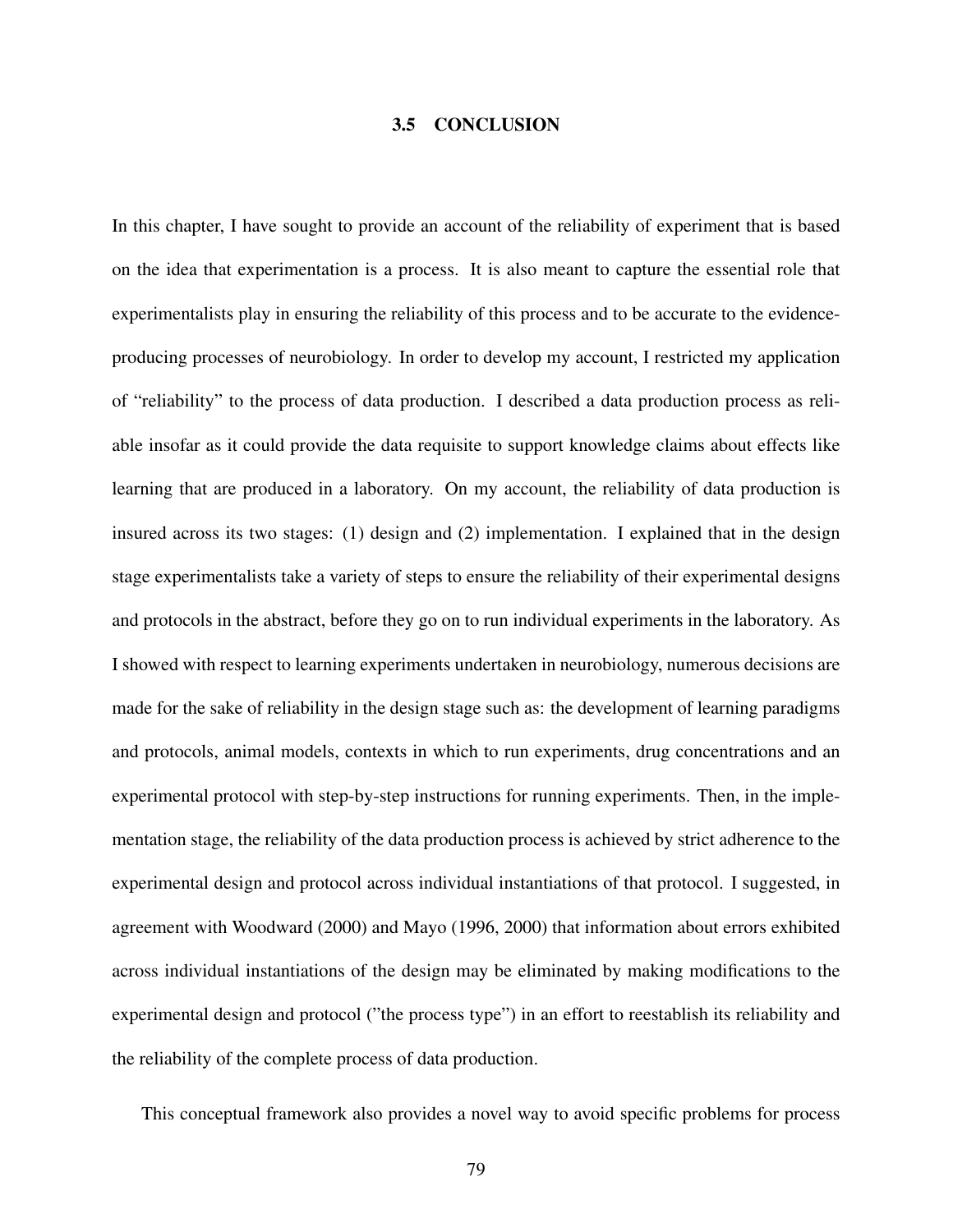reliabilist accounts of cognitive processes. One solution to the generality problem when we consider data production in science is to view experimental designs and their adjoining protocols as types of processes to which we can make reliability ascriptions, with each individual instantiation of the design in the implementation stage comprising an individual token of the type. Since controls on reliability will be operative in the construction of the type (i.e., the experimental design), we can make reliability assessments with respect to the features of the design, and we can compare the individual tokens of the design to the design type in order to determine whether they possess the relevant features that are to make a given implementation of the design reliable. We do not encounter the problem of how to describe or identify tokens of a given type as we can use the type to discriminate the range of features that a token most possess in order for it to qualify as an instance of the type.

Clearly, on my account of reliability, it must be acknowledged that the whole enterprize of ensuring reliability in science is a circular one: one itemizes the features of what one takes to be a reliable process in the abstract and tries to realize them in practice. The type is deemed reliable if individual instantiations of it each point in the same direction when it comes to identifying one claim as true from a set of competing claims. If in the process of instantiating the type, problems such as gross inconsistencies between measured data points arise, then the type is revised and the process begins once again. In this way, the entire enterprize of ensuring the reliability of data production processes in the laboratory sciences is, as Hacking (1992) aptly described it, a *selfvindicating* one.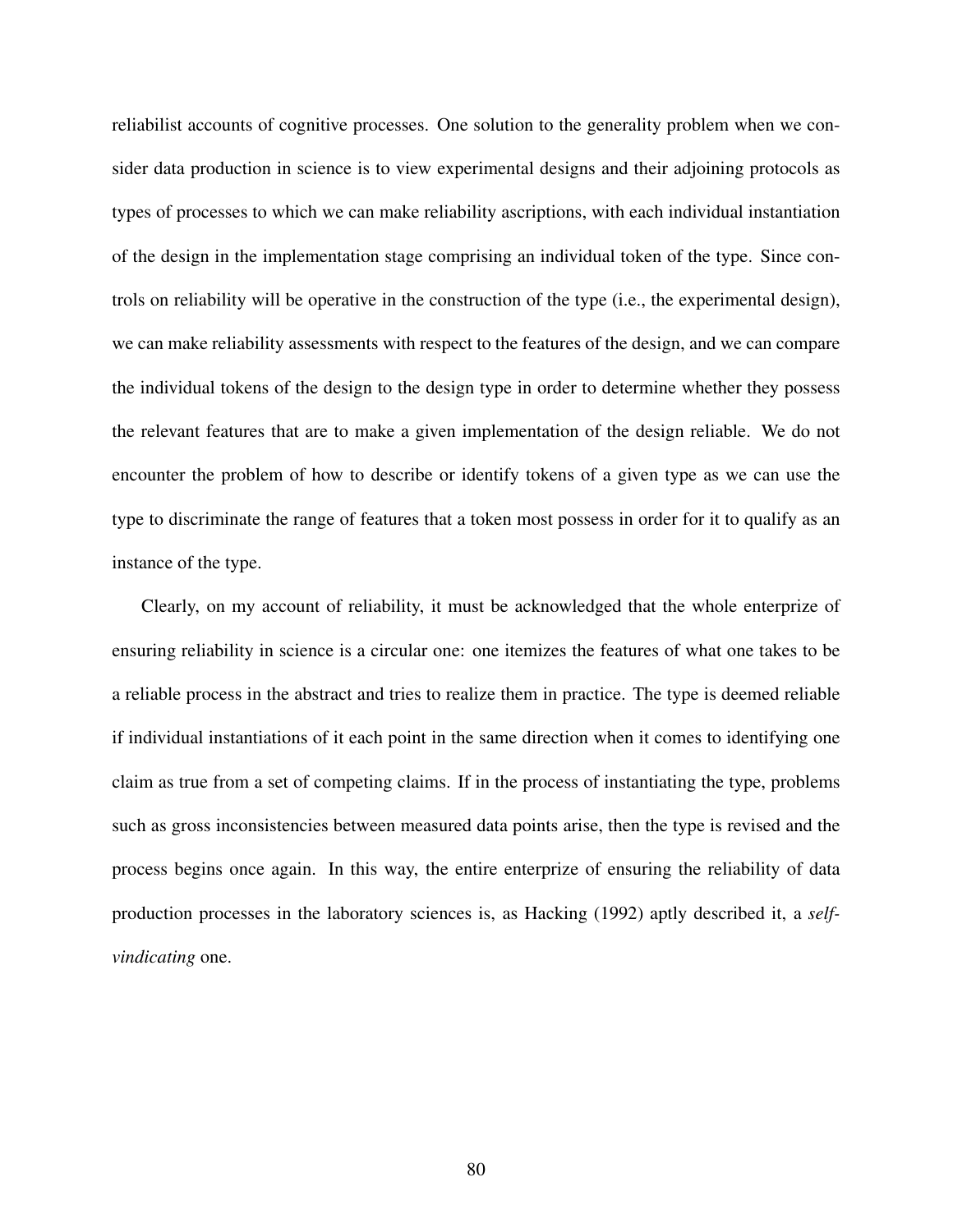# 4.0 VALIDITY OF EXPERIMENT IN THE NEUROBIOLOGY OF LEARNING AND **MEMORY**

#### 4.1 INTRODUCTION

The validity of experiment has not been widely discussed in recent philosophy of science literature. Nor has it been an issue with which contemporary laboratory scientists in various areas of science have been exclusively concerned. This was, however, not always the case. In experimental psychology in the 1940's, 50's, and 60's, the issue of validity received its most extensive treatment. For example, numerous psychologists became concerned with the validity of experimentation and with what they viewed as different discrete types of validity that pervaded the experimental context. Most notably, work in developing intelligence tests and educational tests for the college boards (SATs) directly concerned the issue of validity–the most general issue being the question of whether such tests could be used to assess intelligence across different ethnic populations not exposed to the same overall educations (Messick 1989). Today the issue of validity and the distinction between reliability and validity has been reinvoked to capture discrepancies between psychiatric categories (e.g., schizophrenia, manic depression) and "the natural world"–the worry being that perhaps current taxonomies of mental disorders fail to cut nature at its joints. However, despite this history, and despite current concerns about validity in areas like psychiatry, little has been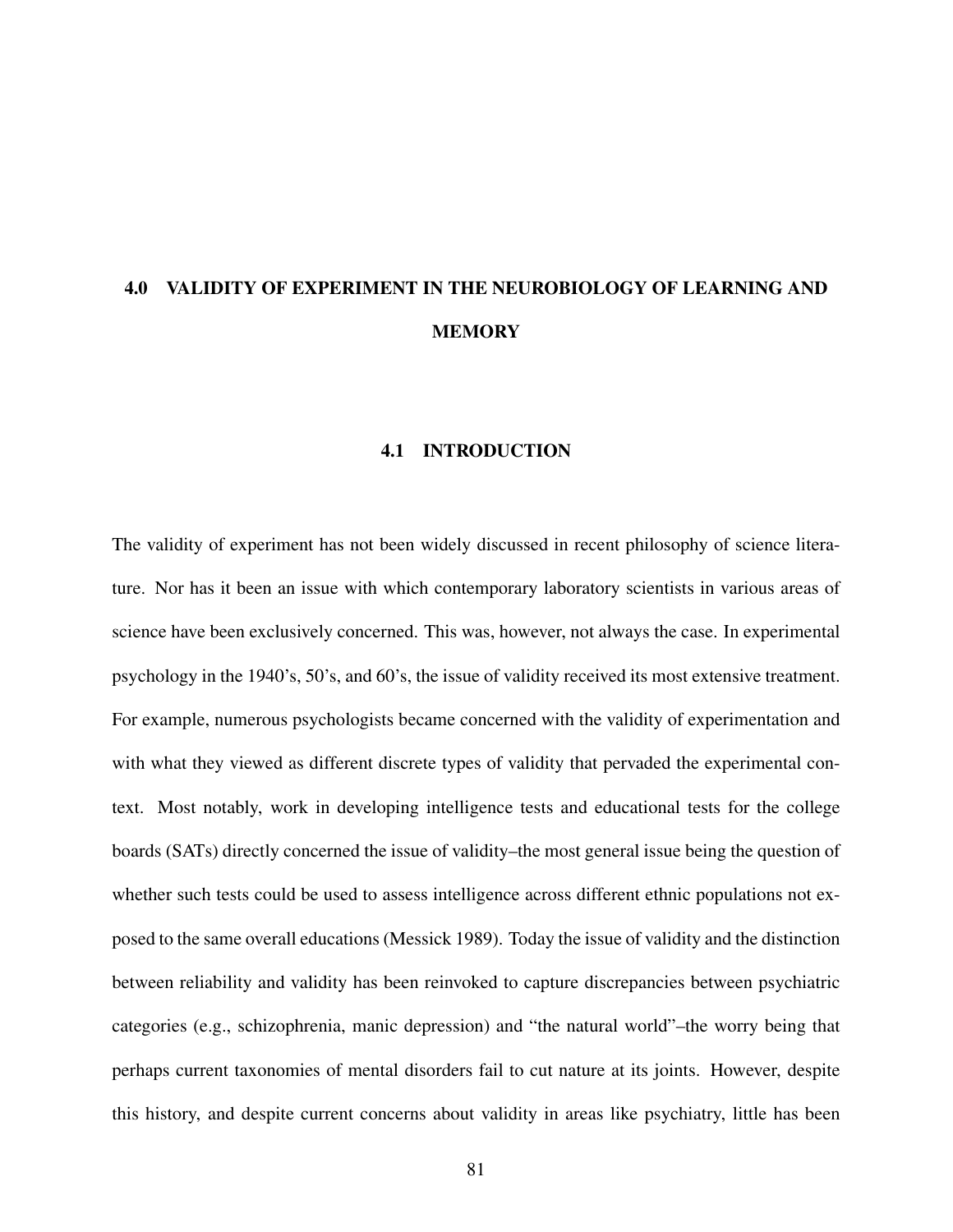said by scientists and philosophers of science with respect to the issue of validity in contemporary laboratory science. The aim of this chapter is to provide a starting point for bringing the issue of validity back to the philosophy of science and placing it on a par with the issue of reliability.

Given how vast the literature on validity is, however, this chapter and my discussion of validity throughout the dissertation can only be considered a first pass to get a handle on the primary issues. To adequately provide an account of validity and its dimensions would involve me in a far larger project than can be accommodated in this dissertation. So, the conclusions at which I arrive with respect to different types of validity in this chapter are tentative; they are meant to serve more as a foundation for future work in the validity of experiment than as the final word on the issue.

I also want to say at the outset that although the structure of this chapter will to some extent parallel that of the preceding one on reliability, concerns about validity do not explicitly emerge during the process of producing data in neurobiological experiments, so they cannot be said to operate as a constraint over data production. Yet, I deduce such constraints from potential assessments of the validity of interpretive claims that we encounter in the context of data interpretation. Using this strategy, I arrive at certain conclusions with respect to those neurobiological experiments with which I am concerned, about what the prescriptions of validity may be when experiments are being designed and implemented.

The structure of this chapter is as follows. In section 4.2, I consider the ordinary language definition of *validity*. I use it as a means to get clear on how we should use the term specifically with respect to the experimental process. I then proceed to an analysis of those definitions of validity and its types that we encounter in experimental and cognitive psychology. Using this analysis as a basis, I attempt to develop a coherent account of validity and its parameters that specifies the dimensions across which the validity of interpretive claims should be assessed and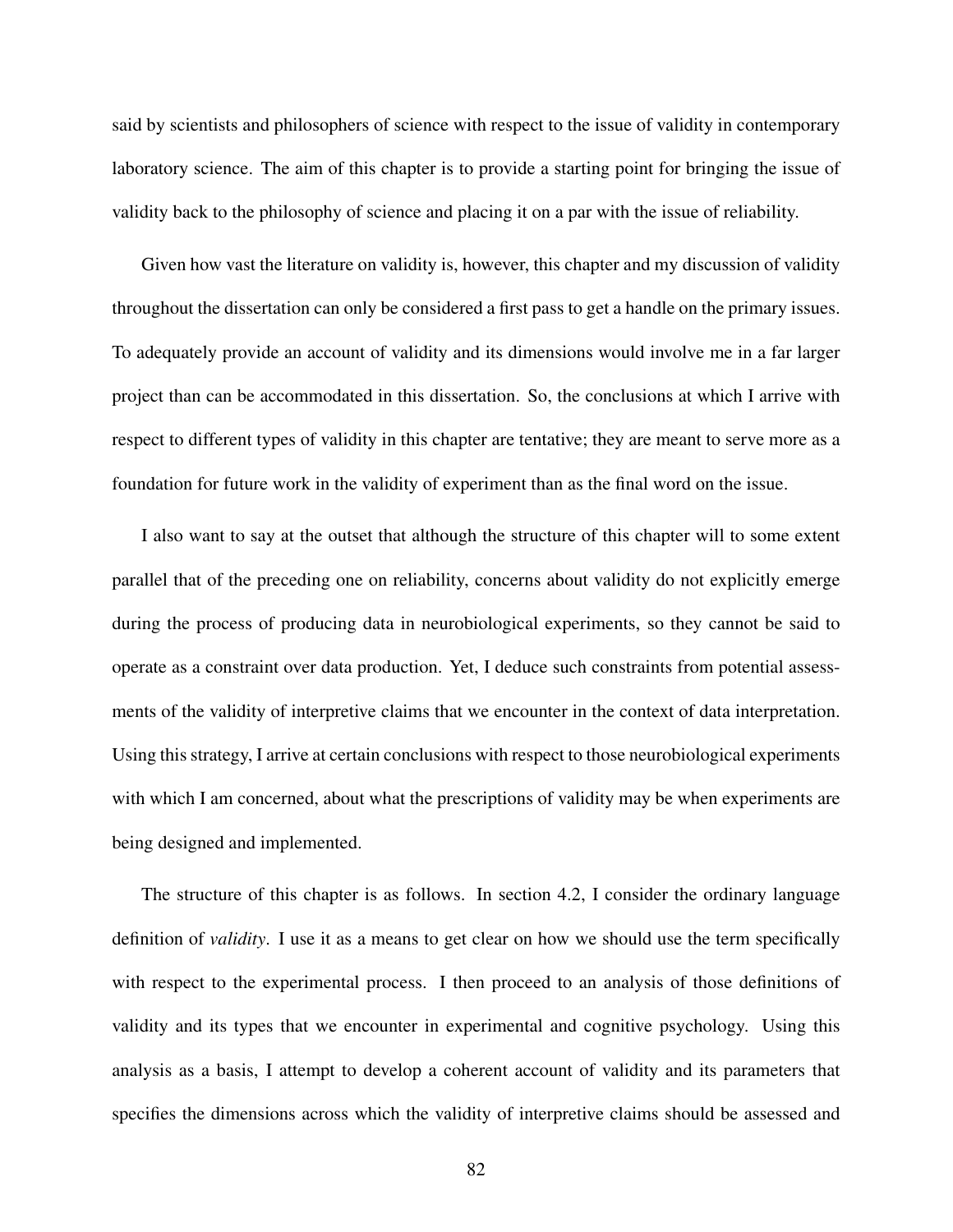how validity ought to operate as a constraint on data production. I end with a consideration of the role of validity in neurobiological learning and memory experiments.

# 4.2 VALIDITY

It is worthwhile given that I am writing in the context of the philosophy of science, to differentiate the type of *validity* with which I will be concerned in this section from that of logical validity that is common in the philosophical literature. In the context of philosophical logic, "validity" is a feature ascribed to arguments that contain conclusions that follow logically from a set of premises. This notion of *logical validity* is indeed related to the kind of validity that will be the focus of this chapter, although I will not spend a lot of time discussing it. I will only say that in the history of science, particularly in the history of psychology, validity can be conceived of as a logical relationship between experimental results and knowledge claims. On this understanding of validity, an experiment or test is valid if it supports the conclusions that are drawn from its results. I will, however, in this chapter, understand the term "validity" as a feature that can be ascribed exclusively to interpretative claims.<sup>[1](#page-95-0)</sup>

To develop a foundation for my own account of validity, I want to begin with the ordinary language definition of validity. On the OED definition, *validity* is ascribed to claims or assertions that are "well-founded on fact or sound principles." An additional qualification is that such assertions are "thoroughly applicable to the case and circumstances" to which they are applied. This definition suggests that validity involves a relationship between two things: a foundation or a basis

<span id="page-95-0"></span><sup>&</sup>lt;sup>1</sup>I include this distinction at the suggestion of John Norton, who rightly pointed out that I should acknowledge common uses of validity in philosophy before introducing my own notion of the concept.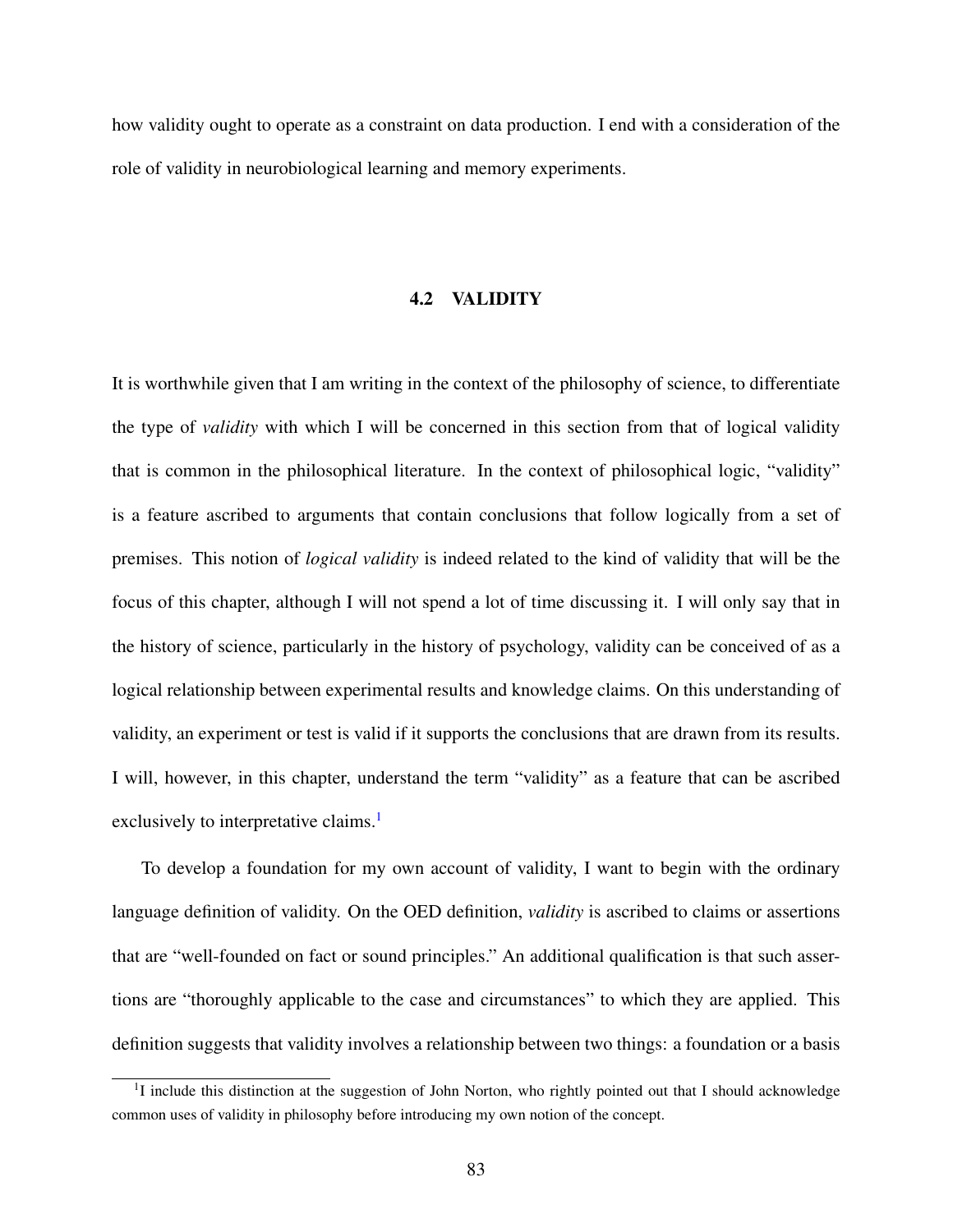("facts"), and that which (e.g., the conclusions) the foundation or basis supports. Second, when we say that a relationship between two things is valid, we are making a judgment as to how well those conclusions based on the facts apply to a given case or circumstances.[2](#page-96-0)

What is worthy of note with respect to this definition of "validity" is how it differs from that of "reliability". With respect to reliability ascriptions our worry is about inconsistency in the future, despite similarities in the past; but with respect to ascriptions of validity, our worry is instead that either we lack a sound foundation for our claims (i.e., if the process by which those facts upon which we ground our claims is unreliable) and are therefore unentitled to lay claim to the validity of our assertions; or our assertions are not applicable given the contexts to which we apply them.

So, on my understanding, the OED definition provides a good starting point for beginning the process of sifting through the philosophical and scientific literature on validity. I want to say at the outset, that on this definition, "validity" will be a term best ascribed to a process such as *data interpretation* where a claim that pertains to an effect produced in a laboratory, which is substantiated by data, is extended and applied somewhere else. A determination of whether or not this extension is valid will require the identification of criteria for assessing the validity of a claim that seeks to conjoin two contexts and their contents.<sup>[3](#page-96-1)</sup>

The term *validity* is rarely mentioned by name in the philosophy of science literature. Instead, focus on the nature of interpretation in science has been on the *generalizability* of scientific claims (e.g., Glymour (1980), Latour (1988), Cartwright (1983, 1999), Hacking (1983)) rather than on

<span id="page-96-0"></span><sup>2</sup> In some systems of philosophical logic, *validity* is defined as a feature of arguments in which the conclusion or set of conclusions follows directly from a set of premises. Note that in neither of these cases is "validity" equated with "truth". Instead, if a claim z follows directly from a set of premises x and y, then that claim may be said to be "wellfounded", on those premises, or to be a direct consequence of them even if neither the premises nor the conclusions are true.

<span id="page-96-1"></span><sup>&</sup>lt;sup>3</sup>This idea is in principle contained in the work of the American psychologist Samuel Messick who worked for the Educational Testing Service in the United States. I encountered his work after I had arrived at my own conclusions about how we ought to understand validity, but my understanding is very similar to his.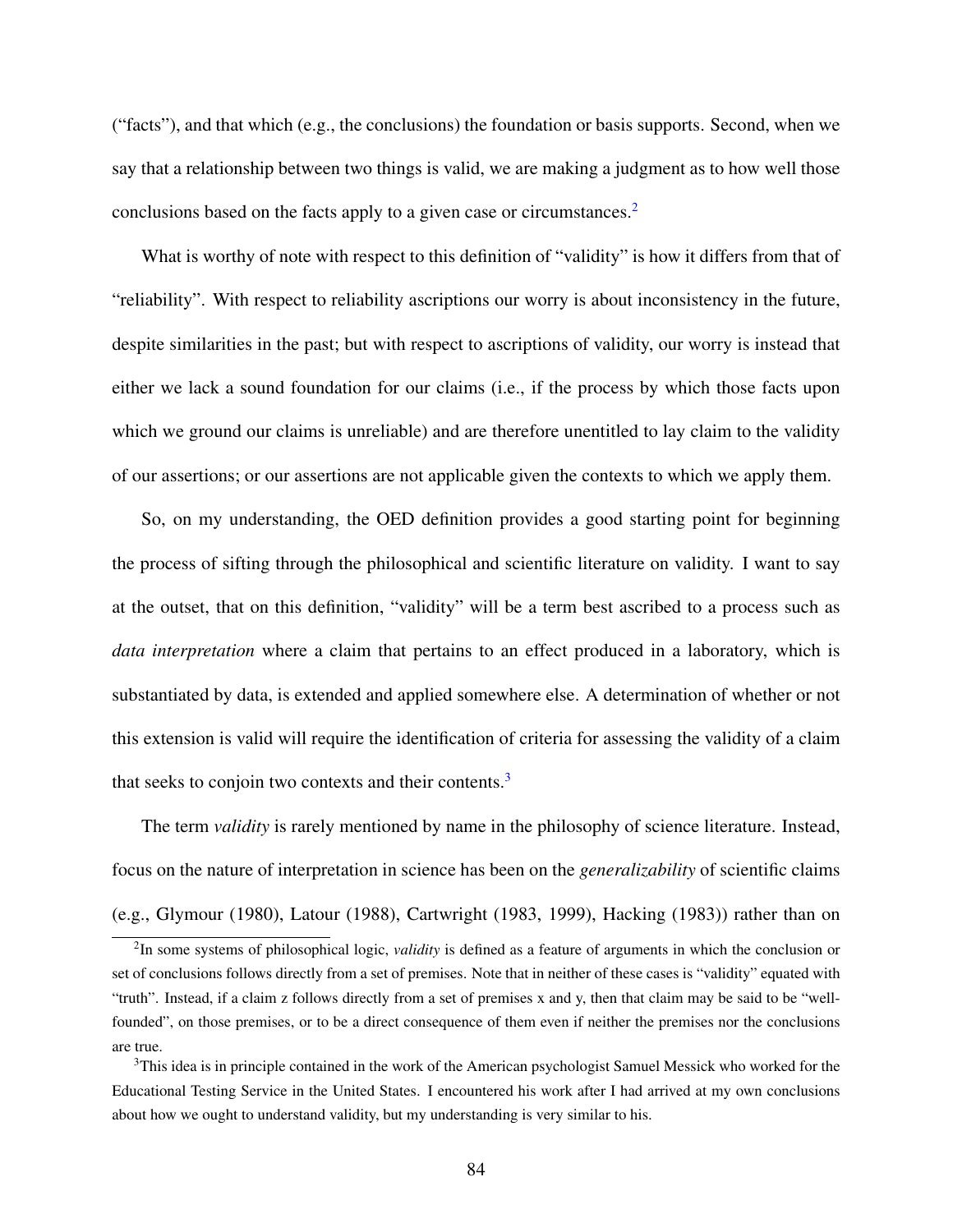the validity of those claims. As Francesco Guala (2003, 2005) has recently pointed out, because philosophers of science generally take science to be in the business of providing nomic generalizations, the issue of validity has been traditionally equated with that of generalizability. Guala (2003, 2005) has recently sought to generate interest in the issue of validity among philosophers of experiment by importing a distinction drawn by experimental psychologists (Campbell and Stanley 1963) between *internal* and *external validity*. While I will not here analyze Guala's account of validity, I take my project of informing analyses of experimentation in philosophy of science with conceptual tools available in the scientific literature to be in the same spirit as his project.

# 4.2.1 Validity in Experimental Psychology

I will begin this section by considering some general definitions of validity that have been offered throughout the history of psychology to determine what features, if any, they have in common and whether they amount to some overarching general conception. The difficulty here is separating out general definitions of validity from notions of validity that are very context specific (e.g., put forward with respect to intelligence testing or perceptual studies). However, definitions of validity have evolved over time and more recent definitions of validity better accomplish this task.<sup>[4](#page-97-0)</sup> I will then go on to consider a subset of the different parameters of validity that have been identified historically by psychologists who have sought to alter the validity of their experiments in the context of experimental design. I will extract from this subset three parameters of validity that I take to comprise a good starting point for evaluating neurobiological experiments.

<span id="page-97-0"></span><sup>&</sup>lt;sup>4</sup>I have in mind here specifically the work of the psychologist Donald Campbell, who, over the years has attempted independently and in collaboration with other scholars to isolate a working notion of validity that is generally applicable to all laboratory sciences.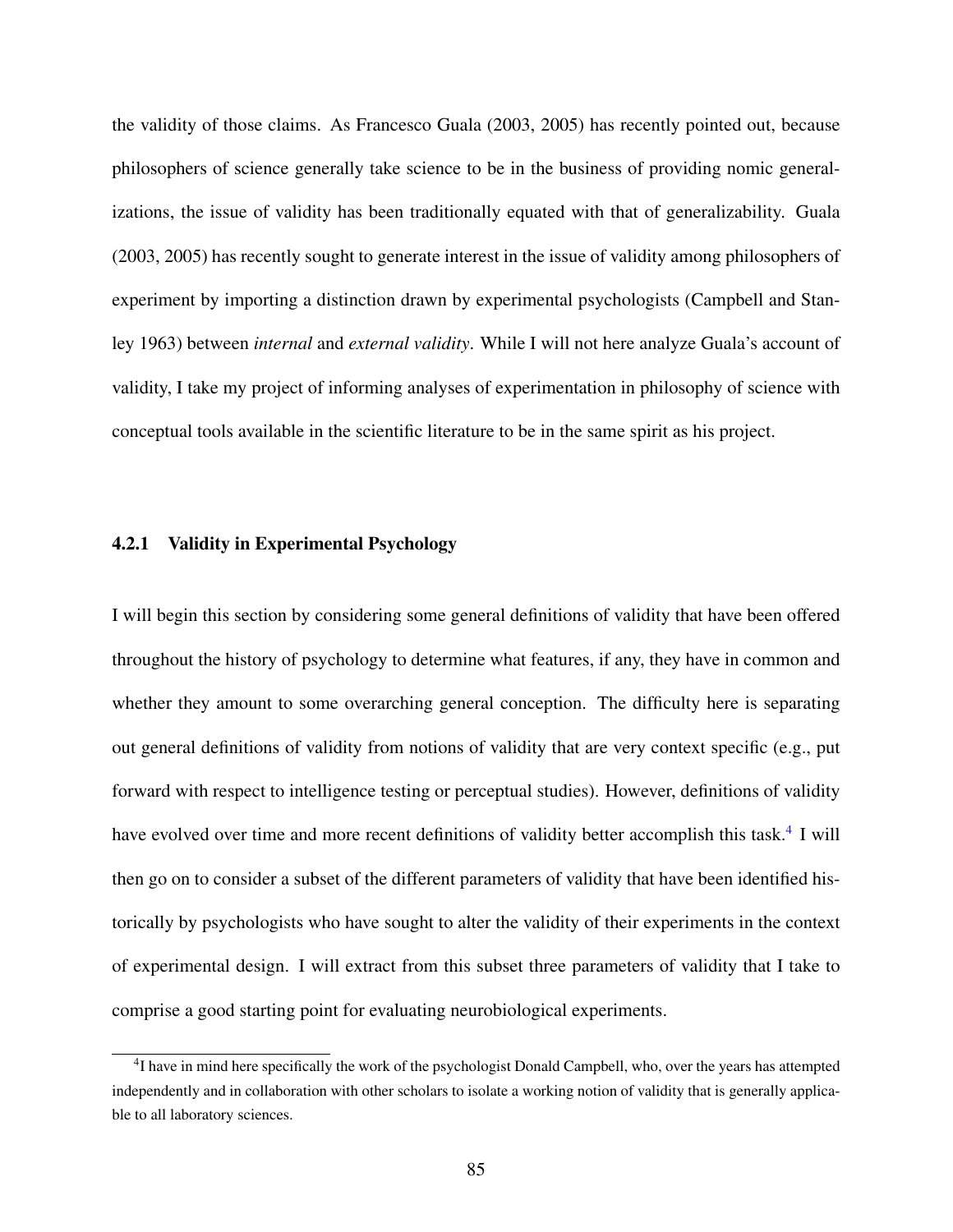#### 4.2.2 Scientific Understandings of Validity

One of the first rigorous discussions of the issue of validity began to emerge in the 1940's in psychology (e.g., Jenkins 1946; Goodenough 1950; Guilford 1946) in the context of educational and intelligence testing in psychology. This discussion culminated in the publication of the American psychologists Lee Cronbach and Paul Meehl's (19[5](#page-98-0)5) paper on "construct validity"<sup>5</sup>, one type of validity that had been identified out of a host of other types, but which prior to this point lacked a rigorous definition. In their paper, Cronbach and Meehl (1955) refer to "the validation" of psychological tests. By this they mean that when an investigator asks whether a test is valid, he is asking a question about the inferences that result from using that test. They claim:

"In one sense it is naive to inquire "Is this test valid?" One does not validate a test, but only a principle for making inferences. If a test yields different types of inferences, some of them can be valid and others invalid." (Cronbach and Meehl 1955, 297)

So, on Cronbach and Meehl's account, validity is a feature that is ascribed to inferences that result from using a particular test. Yet, while Cronbach and Meehl tell us to what validity can be ascribed, they do not say explicitly what it is. On my interpretation they take "valid" to mean something like "true" and invalid to mean "false". This definition lacks a certain degree of precision, but moving forward in the history of psychology, definitions of validity become slightly more clear.

In their book, *Quasi-Experimentation*, Cook and Campbell (1979) "use the concepts of *validity* and *invalidity* to refer to the best available approximation to the truth or falsity of propositions". In so far as they take validity to be a feature best ascribed to propositions that are the result of experimentation, their account of validity does not differ substantially from that of Cronbach and Meehl. Where the two accounts differ is in the types of validity that are the targets of interest. I

<span id="page-98-0"></span><sup>5</sup>As I devote a section to construct validity below, I will not define it here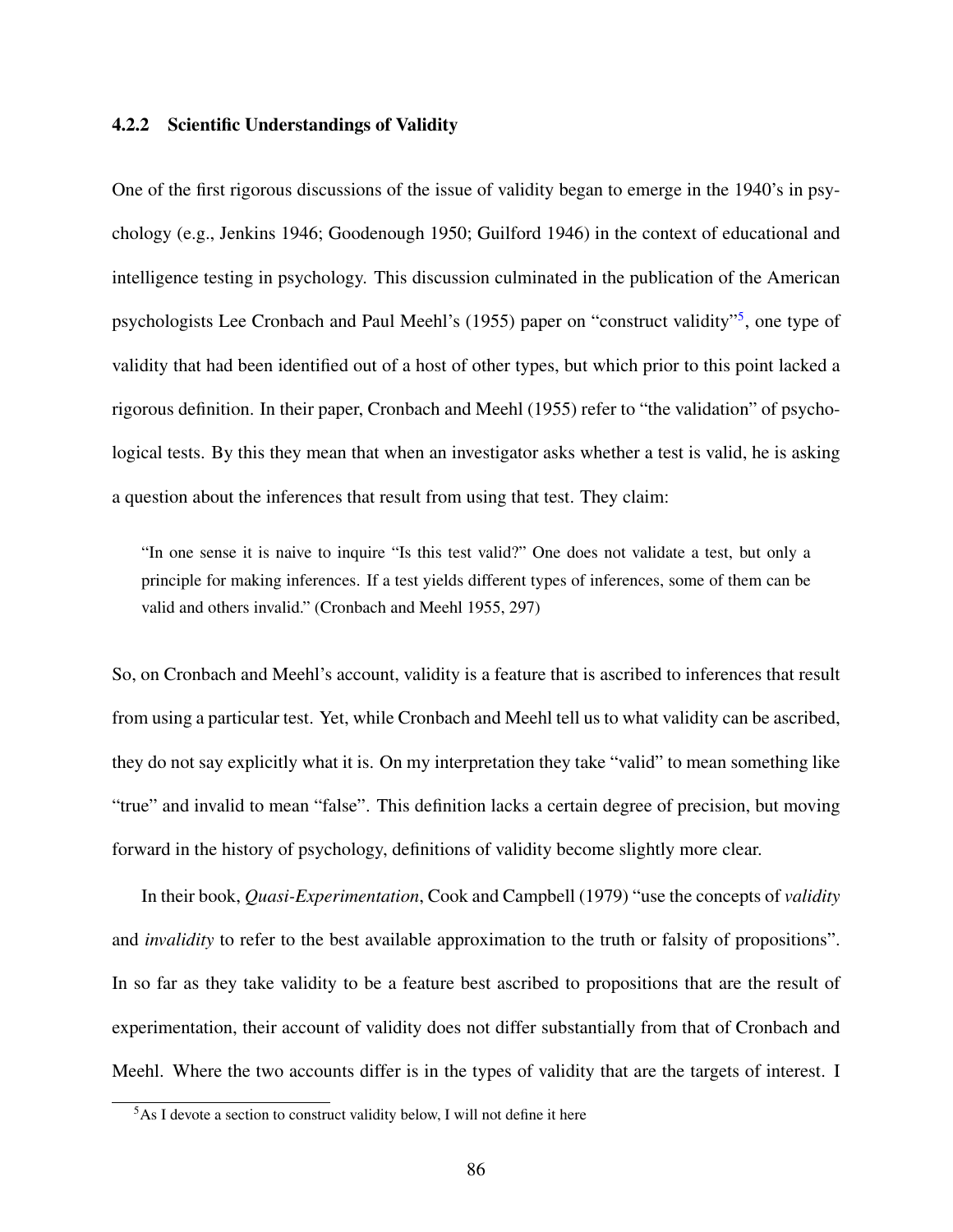discuss these in detail in section 4.5 below.

The American psychologist Samuel Messick (1989) offers a far more detailed and contextspecific definition of "validity" in claiming that it is:

an integrated evaluative judgment of the degree to which empirical evidence and theoretical rationales support the adequacy and appropriateness of inferences and actions based on test scores or other modes of assessment.

Notice that Messick's definition does not deviate far from the ordinary language definition of validity, yet it contains concerns that are relevant specifically to interpretations that are based on measurements undertaken in the context of intelligence testing. It is interpretations about intelligence based on such measurements, which can, according to Messick, be valid or invalid–and according to different degrees or dimensions. As he states:

Validity always refers to the degree to which empirical evidence and theoretical rationales support the adequacy and appropriateness of interpretations and actions based on test scores.<sup>[6](#page-99-0)</sup>

On Messick's account, ascriptions of validity will only be appropriate if they have adequate evidential support.

On a much more recent account of validity, William Shadish, Thomas Cook and Donald Campbell (2002) define validity in a way that closely resembles Messick's definition. They use the term "to refer to the approximate truth of an inference" (Shadish, Cook, Campbell (SCC) 2002, 34). So,

<span id="page-99-0"></span><sup>6</sup>As an aside, clearly assessments of the validity of the interpretations of test scores like the SAT and the GRE have a profound impact on the lives of students who want to get into a good college or go on to graduate school. Test scores dictate the quality of the institutions to which a student can enter. The student not only has to worry about the test designer's assessment of the validity of the inferences based on the test design (those inferences that inform the structure of the test and its contents), but also those assessments of the committees in charge of entrance evaluations. Recently the legitimacy of using test scores to infer aptitude for college entry has been put into question, because the questions are thought not to transcend cultures and educational differences that exist in the United States. As a result, some colleges do not take the scores as seriously as they used to, because of the worry that inferences about scholastic aptitude made on the basis of such scores could be invalid.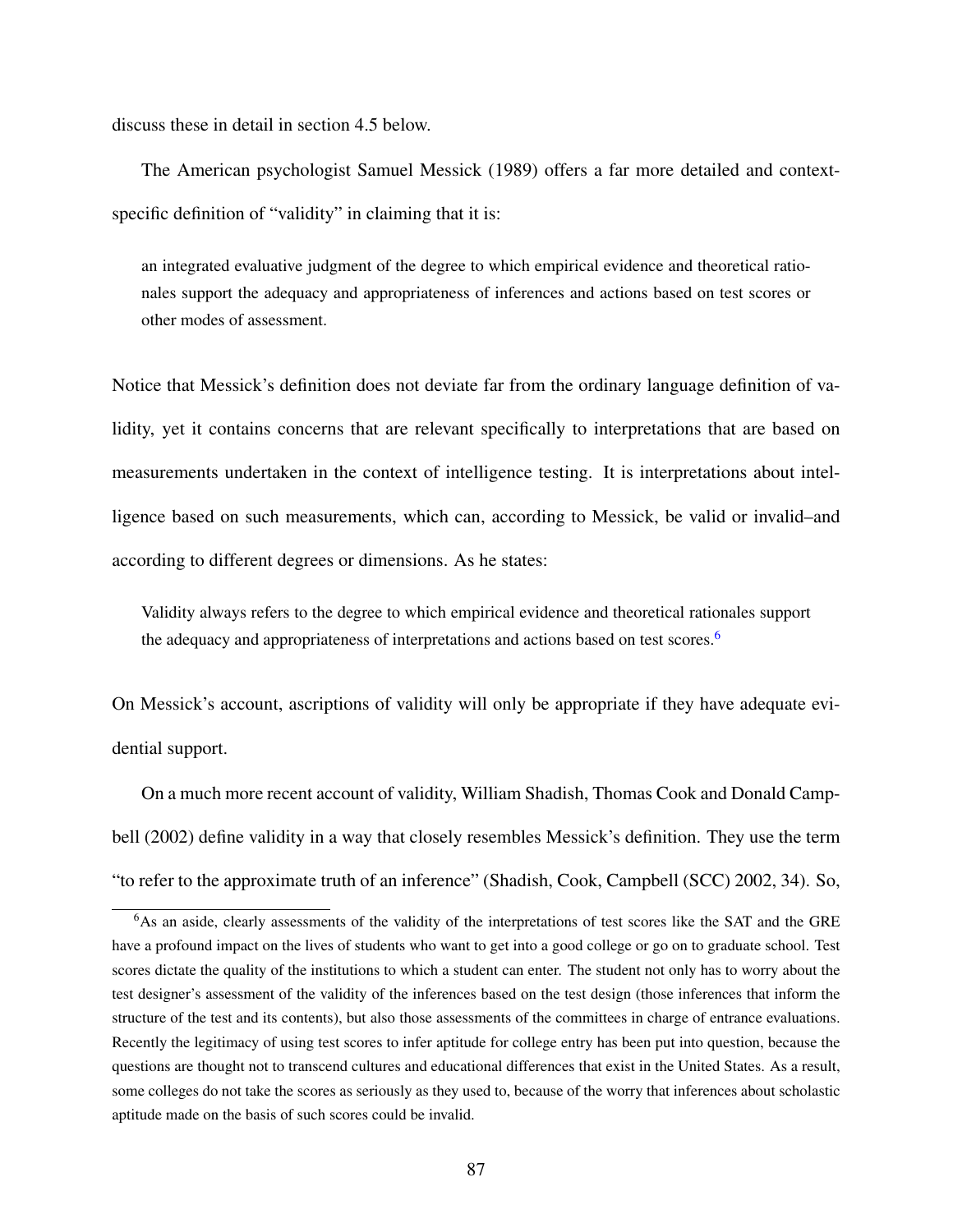they take validity to be "a property of inferences" rather than "a property of designs or methods". More specifically they state:

When we say something is valid, we make a judgment about the extent to which relevant evidence supports that inference being true or correct. [...] validity judgments are not absolute; various degrees of validity can be invoked. (SCC, 2002, 34)

So, similar to Messick, contained in their understanding of validity is the issue of degrees–that inferences can be more or less valid. The interesting question, then, is how assessments of more and less valid can be made, and this brings us to the issue of different types of validity that factor into making such assessments.

Before moving on to identifying and defining several types of validity, I want to criticize a general feature that is common to each of the aforementioned definitions of *validity*. There is a tendency in the scientific literature to fail to keep the concepts of reliability and validity distinct. I think this is due to the shared recognition that validity requires reliability. Yet, I attribute the conflation of the two terms to the result of a failure to acknowledge that assessments of validity require two separate kinds of judgments. The first is a judgment about the reliability of the data production process in general. The second is a judgment about the legitimacy of applying a claim arrived at in one context to another context. Assessments of legitimacy have two parts; we not only require of a claim that it was produced by a reliable process, but we also want to be certain that their is adequate "translatability" between the two contexts, with respect to the claim. Yet, if the context of the lab and the context to which the claim is applied are not identical, wholly dissimilar or even slightly dissimilar, then the second condition required for legitimacy, i.e., similarity or identity between the context (or its aspects) in which a claim is produced and that to which it is applied, is not met. While I think this is implicit in general definitions of validity–or it is at least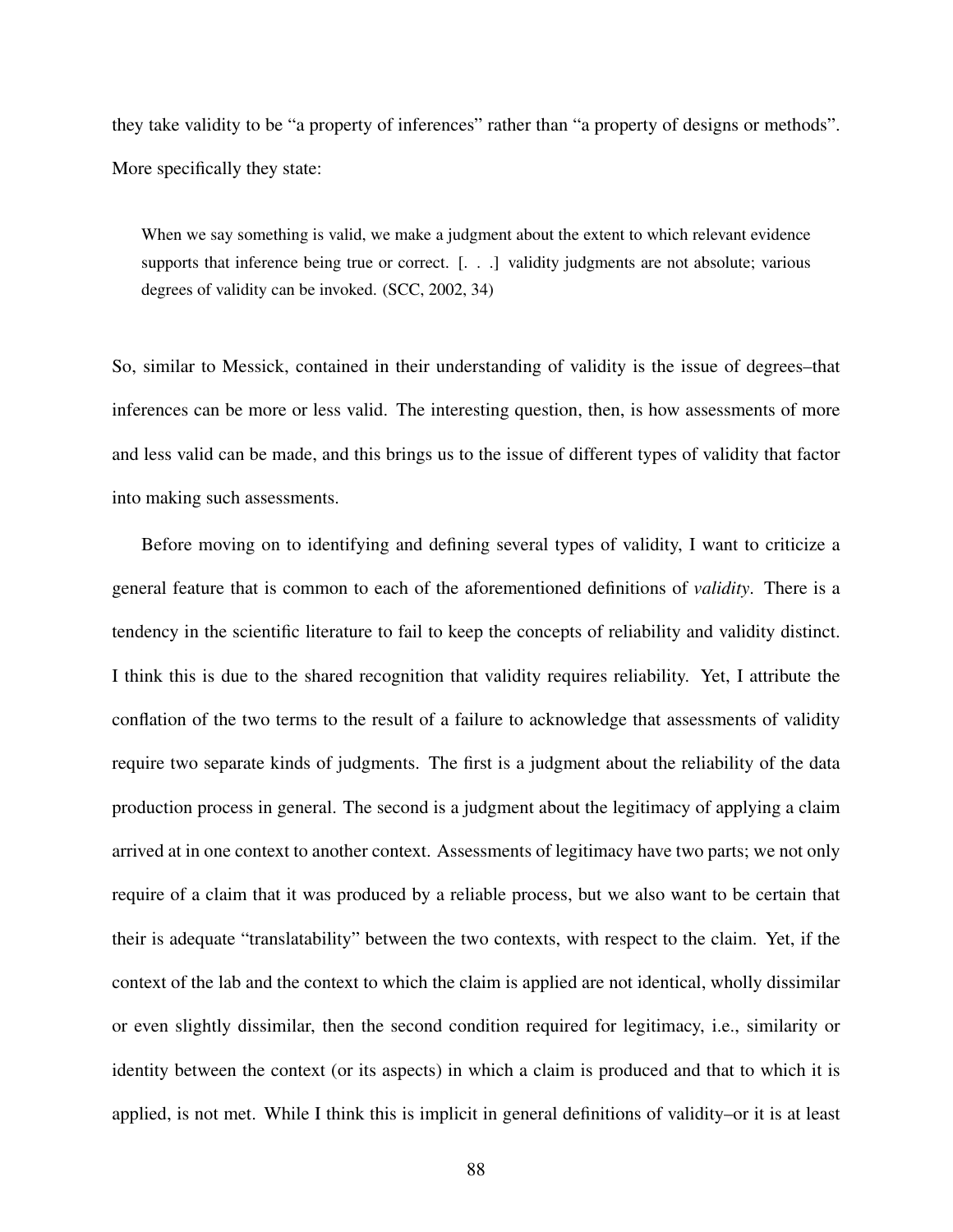what psychologists want to mean, as a result of the emphasis on the importance of reliability in science, I think it is often obscured. One advantage of my general account of validity is that it keeps these two conditions conceptually distinct.

This brings me to the aim of the next section. If we want to determine the similarity between a laboratory and its contents and the world and its contents, or an identity relationship between something under study in the lab and some phenomenon in the world, we have to engage in comparative analysis. Yet each context has complex dimensions, and the assessment of the validity of an interpretive claim that connects the two contexts will require us to engage in analyses across multiple relevant dimensions. It would be helpful to begin with some sort of foundation for such analysis. Such foundations may be located in the history of psychology and contemporary theoretical work on experimental design. In these contexts, different types of validity have been itemized; each type pertaining to a specific set of aspects of experiments. This list includes the following types: "intrinsic validity" (Gulliksen 1950), "content validity", "concurrent validity" (Cronbach and Meehl 1955), "statistical conclusion validity" (Cook and Campbell (1979), "ecological validity" (Brunswick 1956, Lewin 1943, Gibson 1941, 1960), "construct validity" (Cronbach and Meehl 1955), convergent and discriminant validity in addition to "internal" and "external" validity.

# 4.3 THREE TYPES OF VALIDITY

In this section, I will only consider definitions of those types of validity that relate directly to the issues that I am interested in with respect to neurobiological experiments. So, in what follows, I consider only a subset of analyses that have been provided for three types of validity: *ecological validity*, *external validity*, and *construct validity*. One problem with which I am faced here, is that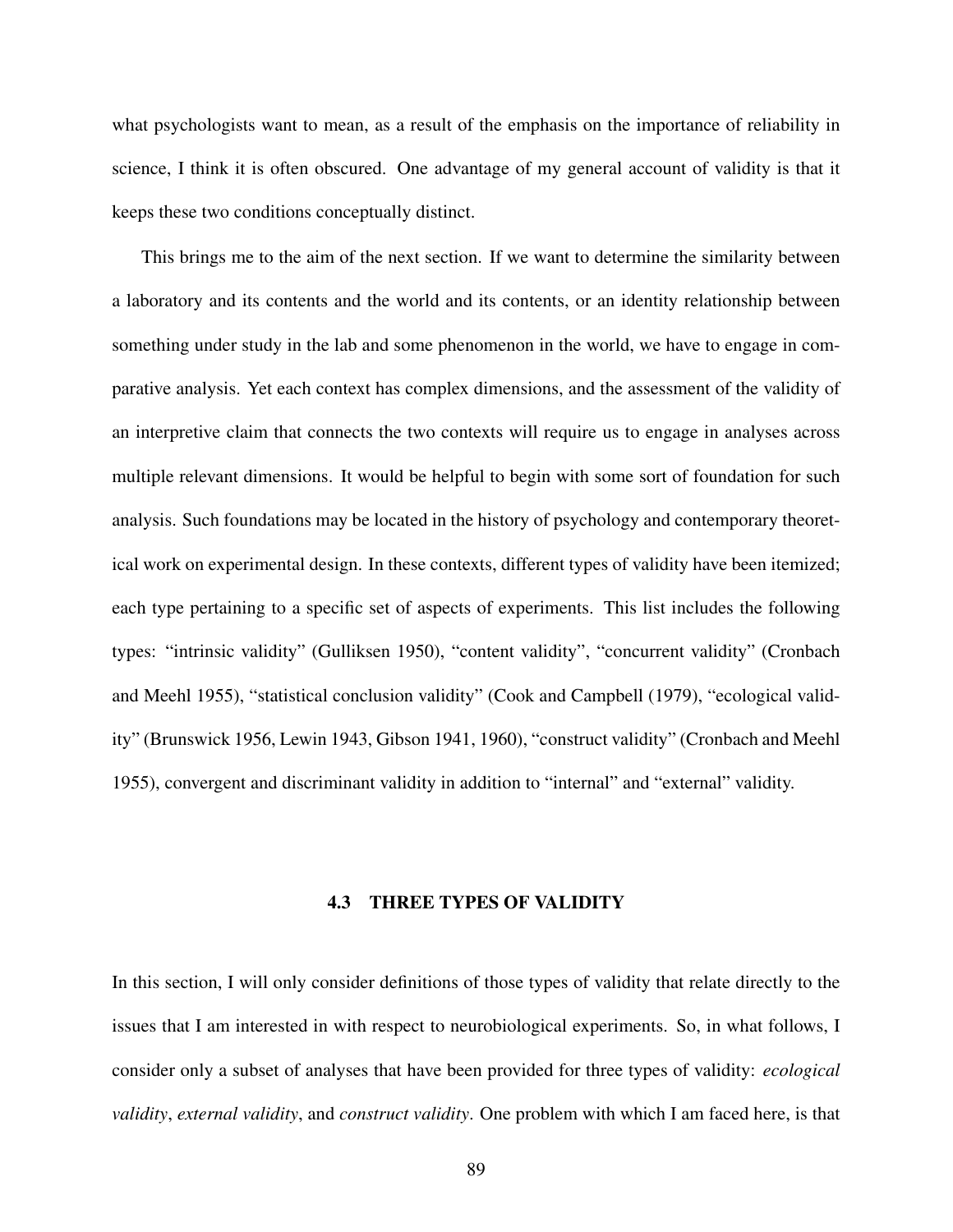these different types of validity do not necessarily map directly onto the neurobiological experiments. This is because the meaning of these concepts has evolved in particular areas of science having experiments that differ from those found in neurobiology. So my additional aim here is to clarify the types of validity with respect to my project and to explain how they are relevant.

#### 4.3.1 Ecological Validity

A primary context in which concerns about *validity* arose historically in experimental psychology was in a debate between the Hungarian-born psychologist Egon Brunswik (1943) and the Germanborn psychologist Kurt Lewin (1943). At issue was the dissimilarity between the environmental context of the laboratory and the world outside the lab and the potential negative impact that studying effects (sp., perception) in isolated contexts had on the scope of psychological explanations. This type of validity came to be known as "ecological validity" (Bronfenbrenner 1979) and it instigated "ecological approaches" to the experimental study of perception in psychology (e.g., Brunswick 1949; Gibson 1960, 1979). Although different authors since this time have provided different interpretations of the concept of ecological validity (e.g., Bronfenbrenner 1977, 1979), some even equating it with "external validity" (e.g., Cook and Campbell 1979), in every treatment it concerns essentially some type of relationship between those artificial experimental contexts and their features (e.g., presented stimulus patterns, size, responses required of an organism) and the natural environments in which those effects typically occur. It may also involve the relationship between how an experimenter himself understands or interprets the relationship between the experimental context and the world.

Lewin and Brunswick were interested in developing methods that were appropriate for the study of perception in psychology. Lewin (1943) defined one such approach, the *field theoretical*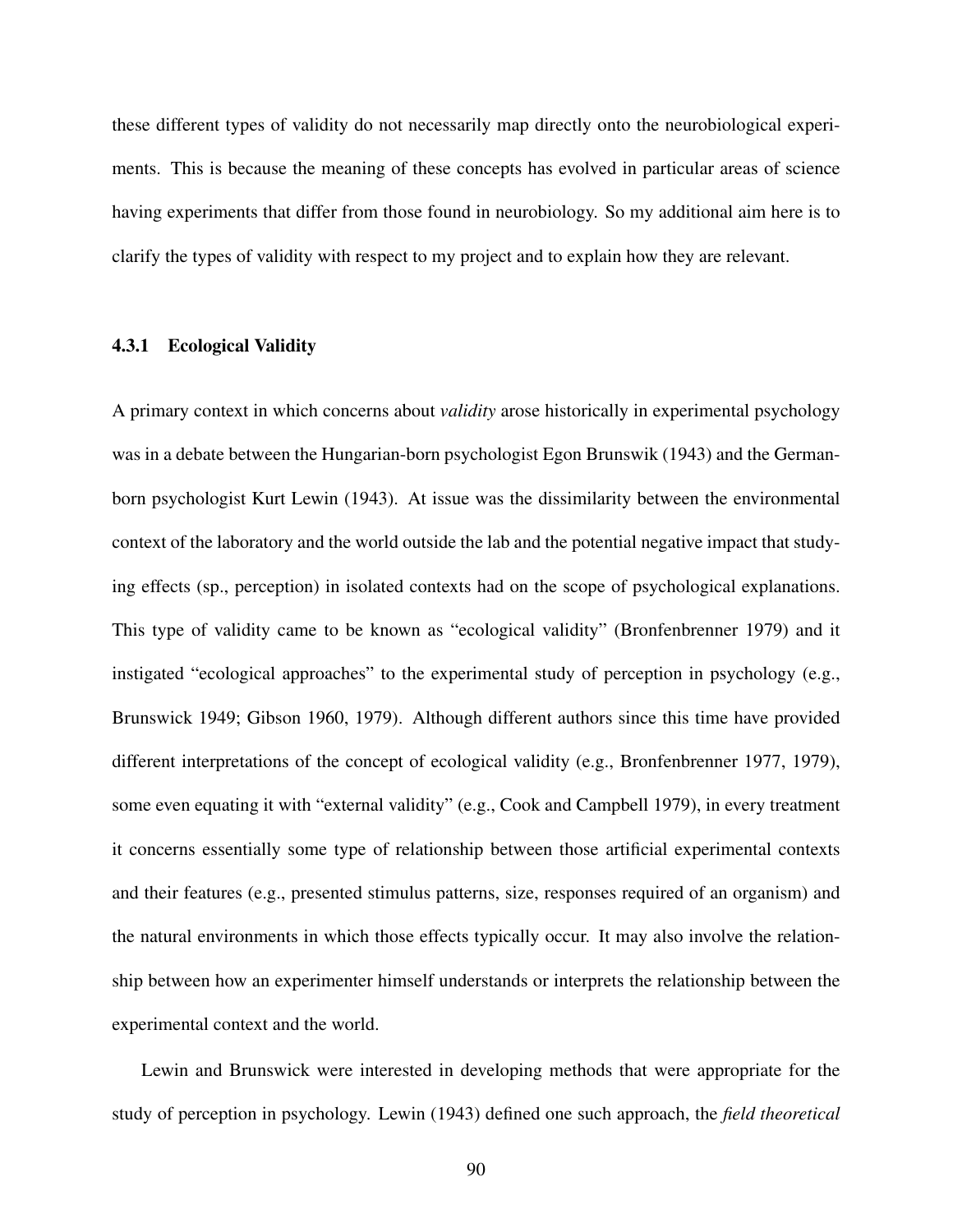*approach*, as: "a method of analyzing causal relations and of building scientific constructs" (Lewin 1943, 294).[7](#page-103-0) He and other field theorists defined a *field* as simply the environment of an organism. However, there are various options for conceptually (sp., temporally and spatially) constraining or widening that environment (or "field"). For example, a field could include the environment proximal to a subject, the environment distal from the subject, or both. Furthermore, that environment could be temporally circumscribed in addition to spatially circumscribed. Lewin, wanting to secure for psychology the kind of rigor of the constructs (the idea of a "field") that he took to be the hallmark of physics, conceived of a field as temporally and spatially isolated vis-a-vis the "life space" of an organism. A life space consisted of the environment proximal to the organism in a situation S at a time t  $\frac{dx}{dt} = F(St)$  (where F= field)). In other words, "a field at a given time" was defined exclusively in the experimental context relative to the immediate and proximal situation in which an experimental subject was placed, without regard for other variables that may impact that subject's perception at that given moment. In essence, the concept of a field excluded "all those processes in the physical and social world" that might effect the life space of an individual at any given time (Lewin 1943, 306). So the concept of a "field at a given time" essentially abstracted away from both (1) the actual complex environment of the laboratory in which an organism was placed and (2) of the actual complex environment of an organism perceiving in the natural world.

Brunswick (1943) took issue with Lewin's, what he termed, "molar approach" (262) to addressing psychological questions (e.g. about perception and intelligence), deeming it restrictive in terms of the environmental setting captured by the "field at a given time" construct. For Brunswick, the natural environmental setting of an organism contains a whole host of variables such as: illumination, background and foreground, object size, color, distal as well as proximal objects–aspects of

<span id="page-103-0"></span> $7By$  "construct" Lewin means simply a theoretical concept. I will come back to this point when I discuss the issue of construct validity, below in Section 4.4.3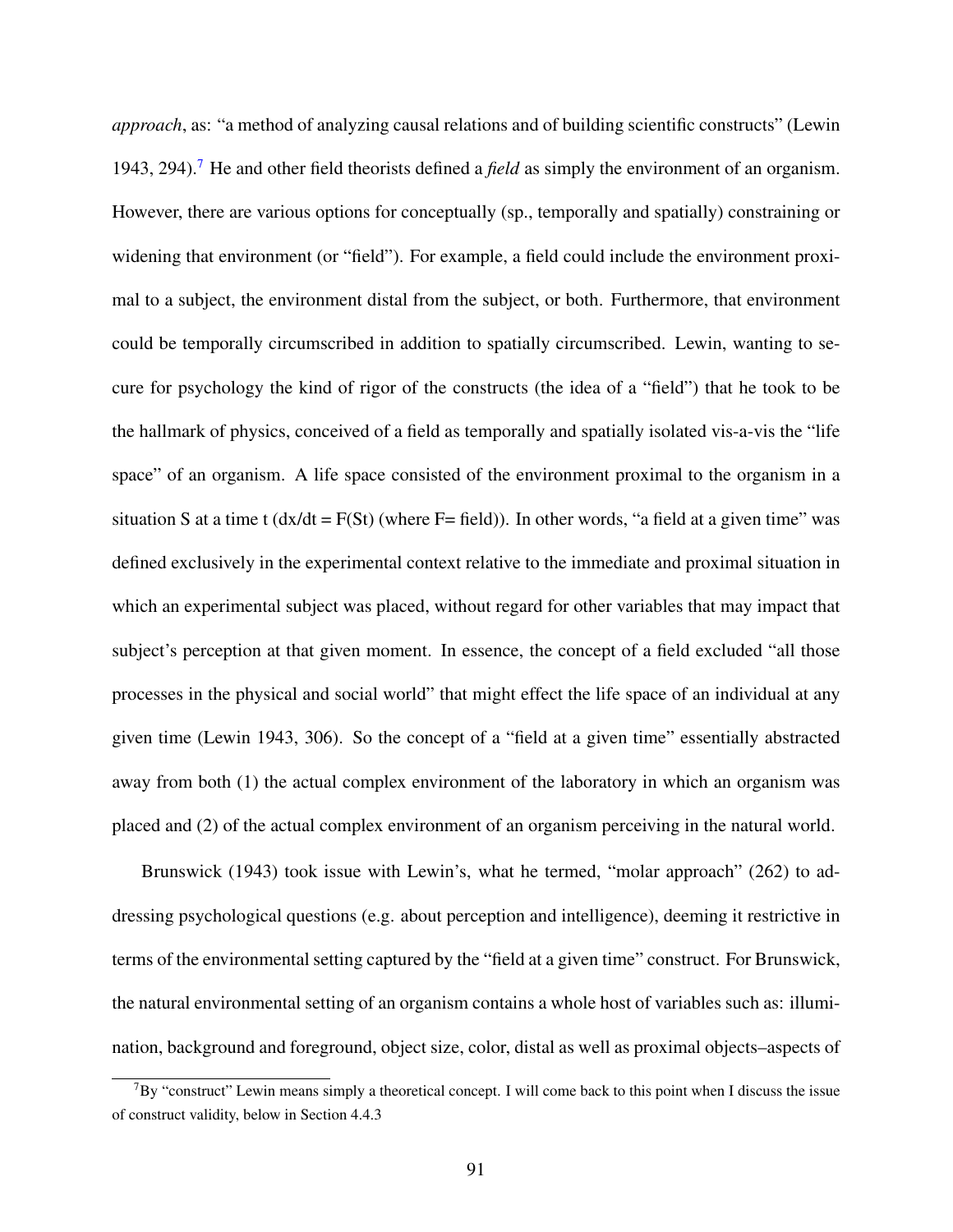an organism's environment not captured by Lewin's "field at a given time" construct. Brunswick took the ramifications of the invalidity of Lewin's construct–i.e., its failure to capture the true ecological circumstance– to be severe with respect to perception experiments. Specifically, he claimed that the construct invalidity that may result from positing a "field" could result in drawing false conclusions about, for example, the causal variables present in the context of an experiment that play a role in the production of the effect under study.[8](#page-104-0) Furthermore, it would leave psychology in the business of solving "narrow-spanning problems of artificially isolated proximal or peripheral technicalities of mediation which are not representative of larger patterns of life" (Brunswick 1943, 262).

So there are two aspects of ecological validity that are apparent in Brunswick's critique of Lewin. First, an investigator should worry about whether or not a construct captures something true vis-á-vis the world outside of the laboratory. Second, an investigator should worry that he/she might fail to represent, as part of their constructs, variables that are relevant to the production of the phenomenon that they are trying to study in the lab. However, this second type of construct failure is secondary and a direct result of an investigator abstracting away from the natural environment in which the organism resides and behaves, neglecting features of that environment to the extent that

<span id="page-104-0"></span><sup>8</sup>Brunswick (1943) proved this point himself by following a human subject around one day and documenting her response to various objects in her environment, which suggested that she paid more attention to distal as opposed to proximal stimuli, which flew in the face of a major assumption upon which both perceptual psychology and stimulusresponse psychology were based. Furthermore, you can find the incorporation of more distal stimuli in more modern psychological and neuroscientific experiments. For example, most of the mazes that are used to study "spatial learning" in the rat capitalize on a rat's perception of distal stimuli (e.g., objects on the wall surrounding the maze) relative to the maze. Also this attention to distal stimuli has resulted in such experiments normally being conducted in environments that are barren except for those distal stimuli, to avoid the possibility that the rat would pay attention to distal stimuli other than those designated by the experimenter. So in some cases, shedding light on the "ecology" of an organism does not lead in the direction of the kind of validity Brunswick wanted to secure for psychology. It merely feeds into how to make experiments more reliable.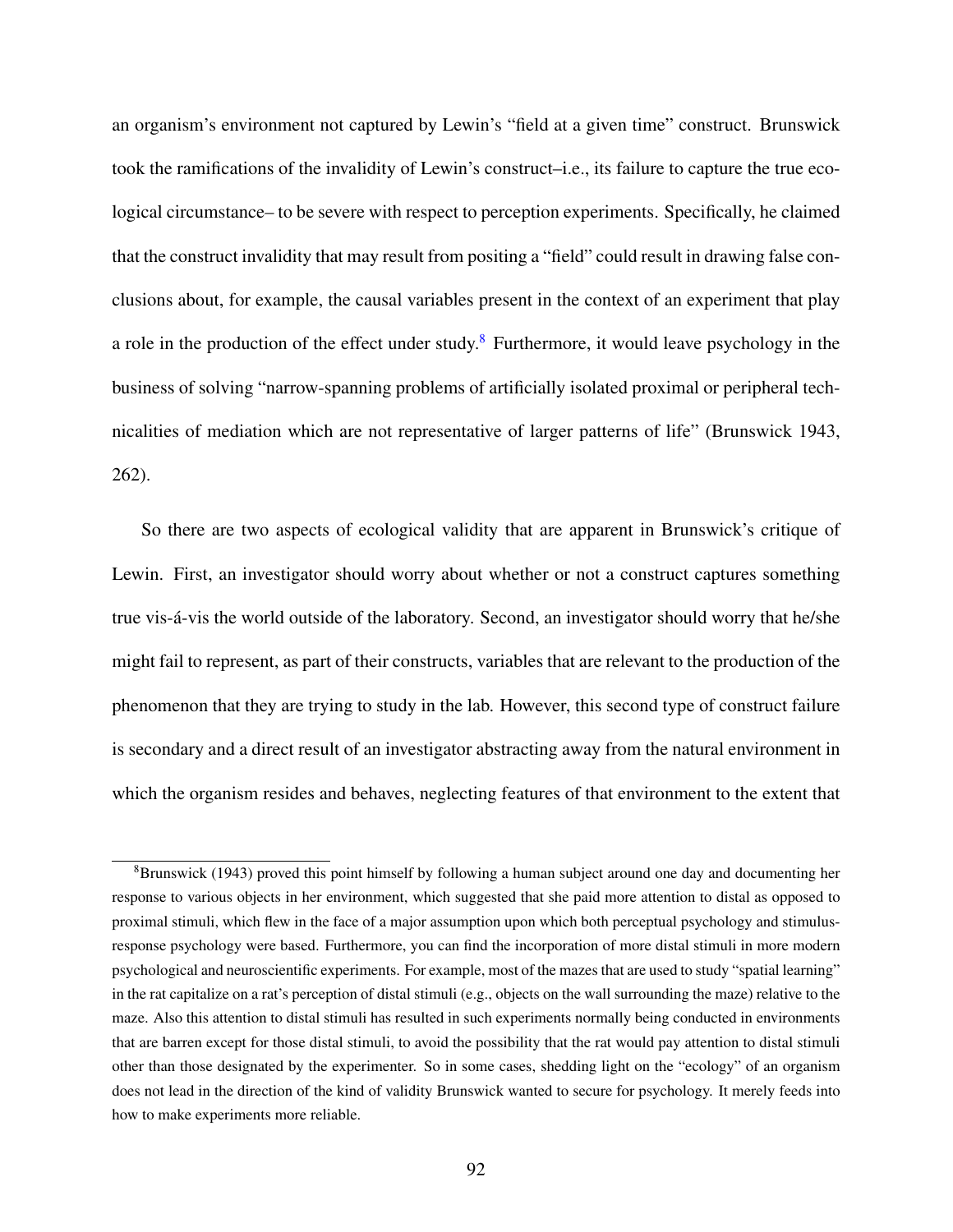they do not factor into the conception of the laboratory environment. <sup>[9](#page-105-0)</sup>

Both Brunswick (1947) and J.J. Gibson (1960, 1979) went on to develop elaborate, what they took to be *ecologically valid* approaches to the study of perception and other psychological phenomena that contained ecologically valid constructs. The strategies that I provide for striking a balance between reliability and validity with respect to neurobiological experiments on learning are in the same spirit as the kinds of solutions that they provided for the study of perception.

I want to consider a more recent treatment of ecological validity in the scientific literature that analyzes the concept into a variety of different dimensions. Schmuckler (2001) provides a brief historical review of the literature on *ecological validity* and indicates that concerns about it remain prevalent in modern cognitive psychology. However, he suggests that over time the meaning of the concept has been lost, primarily because psychological experiments contain different elements (e.g., stimuli, subjects with histories, environments), and psychologists who have been concerned with ecological validity have attended to the issue with respect to different elements of these experiments instead of the whole group at once. Today, Schmuckler claims, ecological validity is a broad category that can be viewed as having multiple dimensions related to the nature of the setting, stimuli and response of an experiment. He itemizes a set of different dimensions with which an investigator must concern himself. These dimensions fall into roughly two distinct categories. First, an experimentalist ought to be privy to differences and similarities between his abstract representation of the laboratory environment and how the organism perceives and experiences it and *actual* way in which the organism perceives that environment, i.e., the organism's representation of that environment. Second, he should understand how the artificial setting and circumstances of the laboratory differ from or are similar to the actual circumstances in the world. If the experi-

<span id="page-105-0"></span><sup>&</sup>lt;sup>9</sup>In other words, there are two contexts, the context of the lab and the context of the natural world, and the complexity of both may be overlooked by the experimentalist.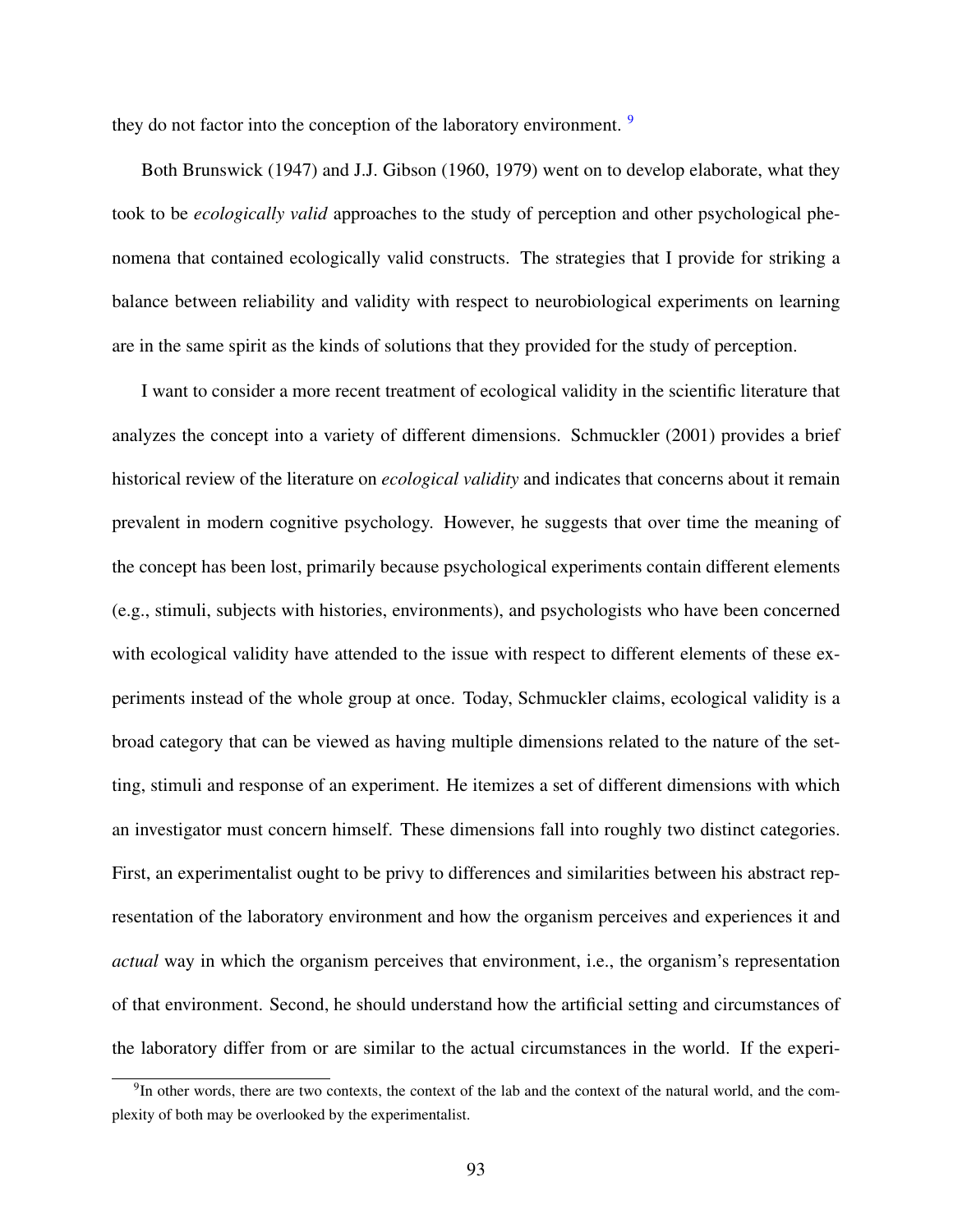menter is truly worried about the validity of his interpretive claims along ecological lines, he will attempt to maintain a balance between replicating the real-life situation in the lab while capturing the nature of the social and cultural context in which that situation is found in the world and ensure that the laboratory environment contains relevant features of naturalistic settings. Furthermore he will attempt to determine whether stimuli used in an experiment "are representative, natural and stable occurrences in the world" and whether they "continue to be relevant when removed from that world and placed into an artificial setting" (Schmuckler 2001 422-423). He should also think about whether a task that an organism engages in the experimental context is natural, and how it compares to other tasks that the organism may engage in, in its natural environment (e.g., lever pressing), and what the implications of such differences are. In addition, he should be conscientious that his description of the variables intervening between stimulus and response may not map directly onto the actual intervening variables present. As Schmuckler rightly points out, given the complex dimensions of ecological validity, one of the most difficult tasks faced by the experimentalist is which dimension should take precedence over the others; on which factor one should focus on first.

I have described validity as a feature of interpretive claims. So when we ask of an interpretive claim whether or not it is ecologically valid, we are asking if the ecological features between the lab and the world are similar such that we can legitimately apply a claim arrived at in one context to the other. A comprehensive analysis of the ecological validity of a claim would include an analysis of all of the aforementioned dimensions. Such a comprehensive analysis of the neurobiological experiments at issue in this dissertation far exceeds its current scope, so I will be forced to focus my attention on a subset of these dimensions.<sup>[10](#page-106-0)</sup> I will engage in such an analysis of interpretive

<span id="page-106-0"></span><sup>10</sup>This is one interesting direction for future research.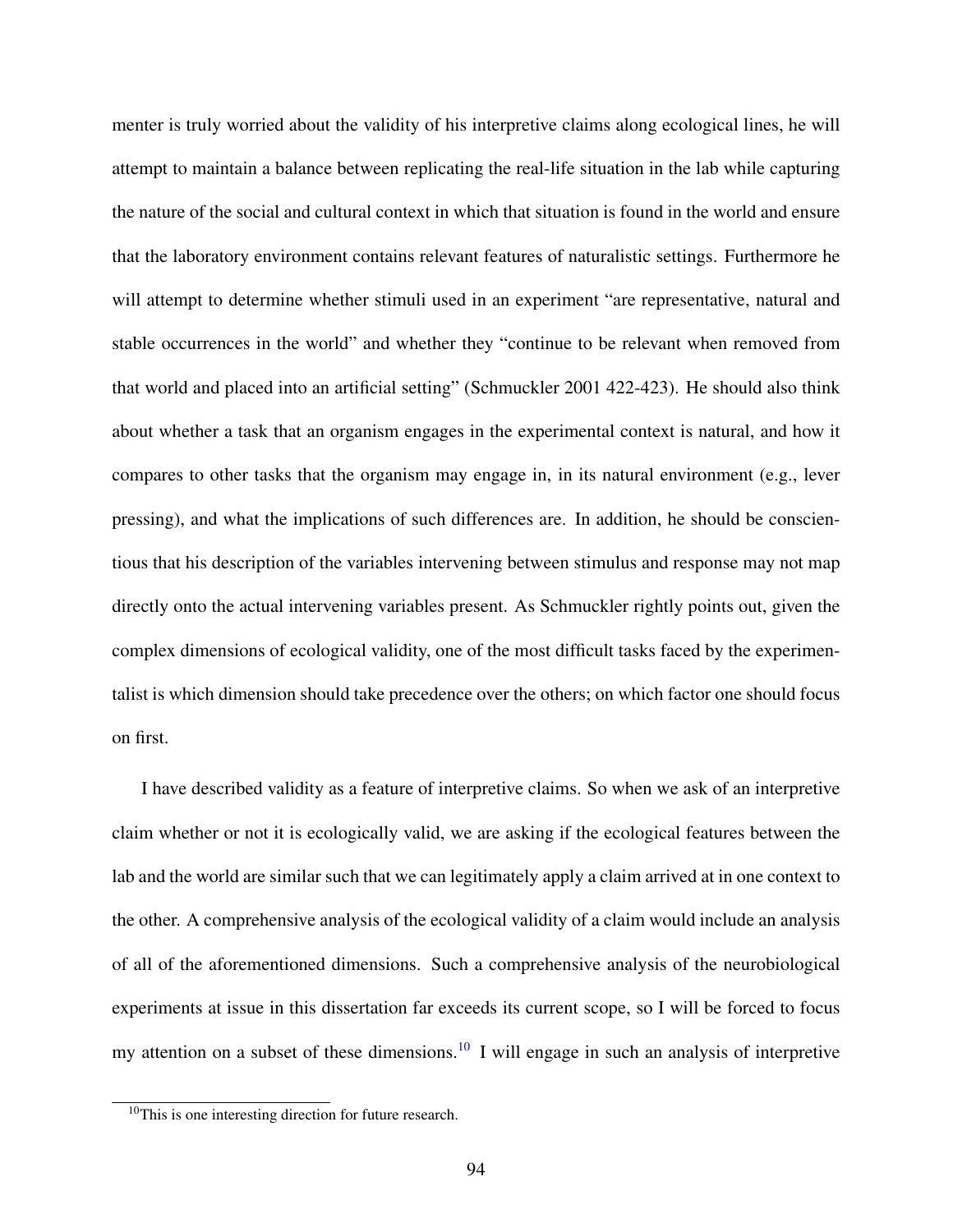claims in neurobiology in Section 4.4.2. First, I want to consider two other parameters of validity that are related to but different from ecological validity.

#### 4.3.2 External Validity

Cook and Campbell (1979) define *external validity* as "the approximate validity with which conclusions are drawn about the generalizability of a causal relationship to and across populations of persons, settings, and times" (Cook and Campbell 1979, 39). This definition is essentially identical to that provided by Shadish, Cook and Campbell, 23 years later (2002, 83). A primary focus of both works is the issue of validity with respect to experiments run in human populations. A classic example that instantiates concerns about external validity is a study published in 1954 aimed at determining a causal link between smoking and lung cancer in middle-aged white men from 9 states (Hammond and Horn 1954). In evaluating the external validity of that study, one is asking whether the causal relationship found to exist in the study group holds true for other populations (e.g., women, adolescents, African Americans, populations in other countries), in other settings (e.g., individual-related contexts–settings in which subjects lived for extended periods (e.g., with heavy air pollution))<sup>[11](#page-107-0)</sup>, and at other times (e.g., will the result be valid with respect to future populations). For this study, and similar types of studies, one can imagine a variety of complex features of persons, environmental settings, and times that could potentially "impact" on the validity of the

<span id="page-107-0"></span> $11$ It should be noted here that there tends to be some overlap between definitions of external validity and definitions of ecological validity, but clearly given the kinds of things itemized in the context of ecological validity it is not identical to the concept of external validity, despite the fact that the extension of a causal claim beyond the laboratory will require that certain conditions of ecological validity be met. But, for example, the experimenter's representation of how an organism perceives a lab environment and how that organism actually perceives that environment is an issue of validity that is with respect to the relationship between the lab environment and an abstract model rather than the lab and the world. So, since there are these kinds of exceptions, I take these categories of validity to be distinct, as experimentalists throughout the history of psychology have.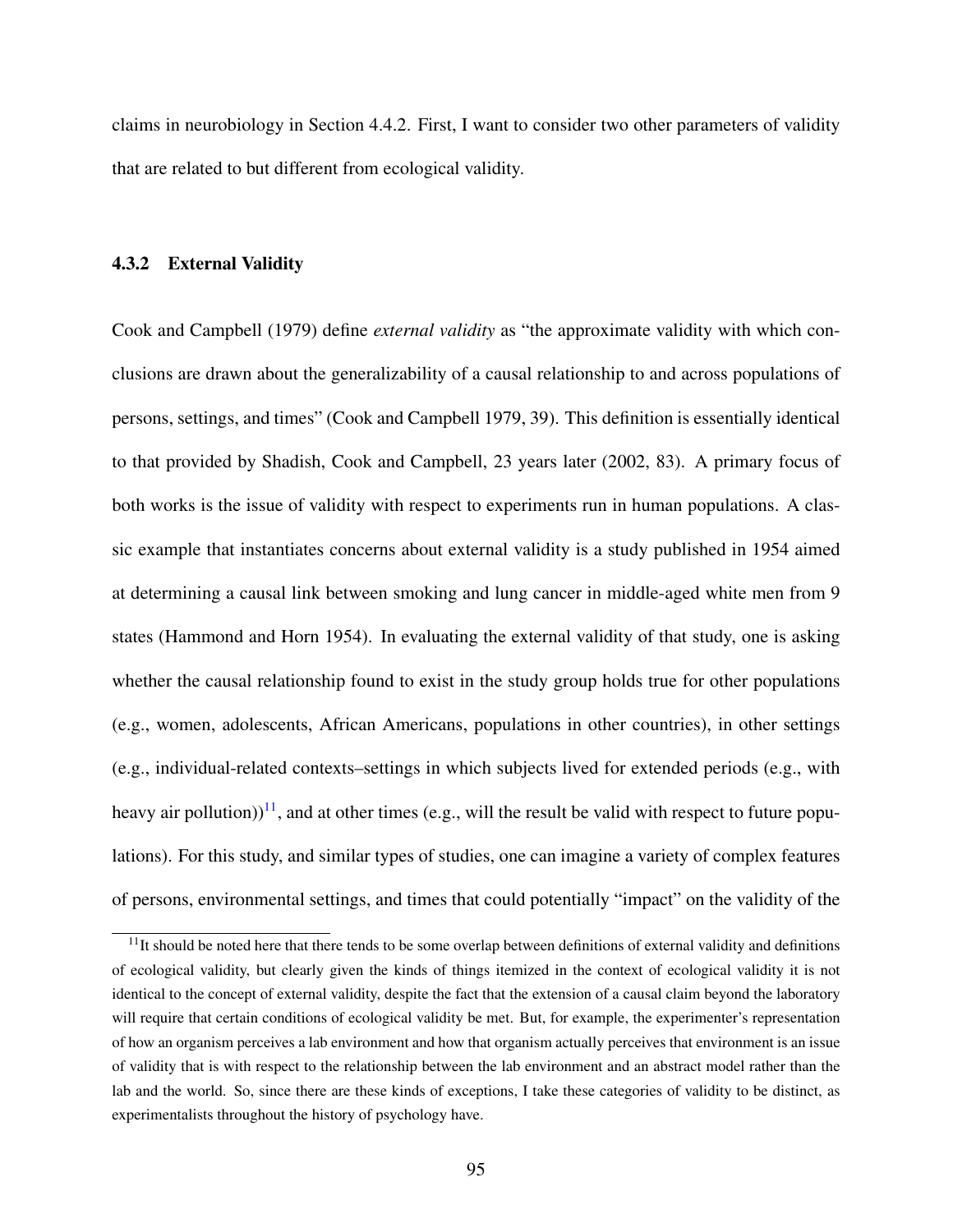extension of a causal claim beyond that experimental context in which it was detected. So, this understanding of external validity in terms of pointing at the dimensions across which we should investigate the generalizability of external claims beyond the laboratory is quite helpful for directing my analysis of neurobiological experiments. Clearly the specific details that will emerge in such analyses will be idiosyncratic to a given study, but Cook and Campbell (1979) and Shadish, Cook and Campbell (2002) provide a good foundation in proposing broad general guidelines. I now want to look at one last type of validity that also has been of interest to psychologists since the 1940's: *construct validity*.

## 4.3.3 Construct Validity

The category of "construct validity" generated interest among American experimental psychologists in the post-WWII era at a time when it became fashionable to scientifically study abstract features of the population, such as *intelligence*, *scholastic aptitude*, *mental depravity* and *mental illness*. As concerns mounted as to whether test designs actually captured the features they were intended to capture, the psychologists Lee Cronbach and Paul Meehl (1955) were called upon to provide an account of the corresponding concept of "construct validity" and the challenges that investigators faced in the so-called "validating" of constructs. As a result, their account is the first and most comprehensive treatment of "construct validity" in the literature. Here, I am interested primarily in how they define "constructs" and their ideas about how constructs come to be, in their words, "validated".

Cronbach and Meehl define a *construct* as "a postulated attribute of people, assumed to be reflected in test performance" or which can "account for" test performance. (Cronbach and Meehl 1955, 283, 282). Such attributes are ascribed to organisms, but cannot be directly measured. How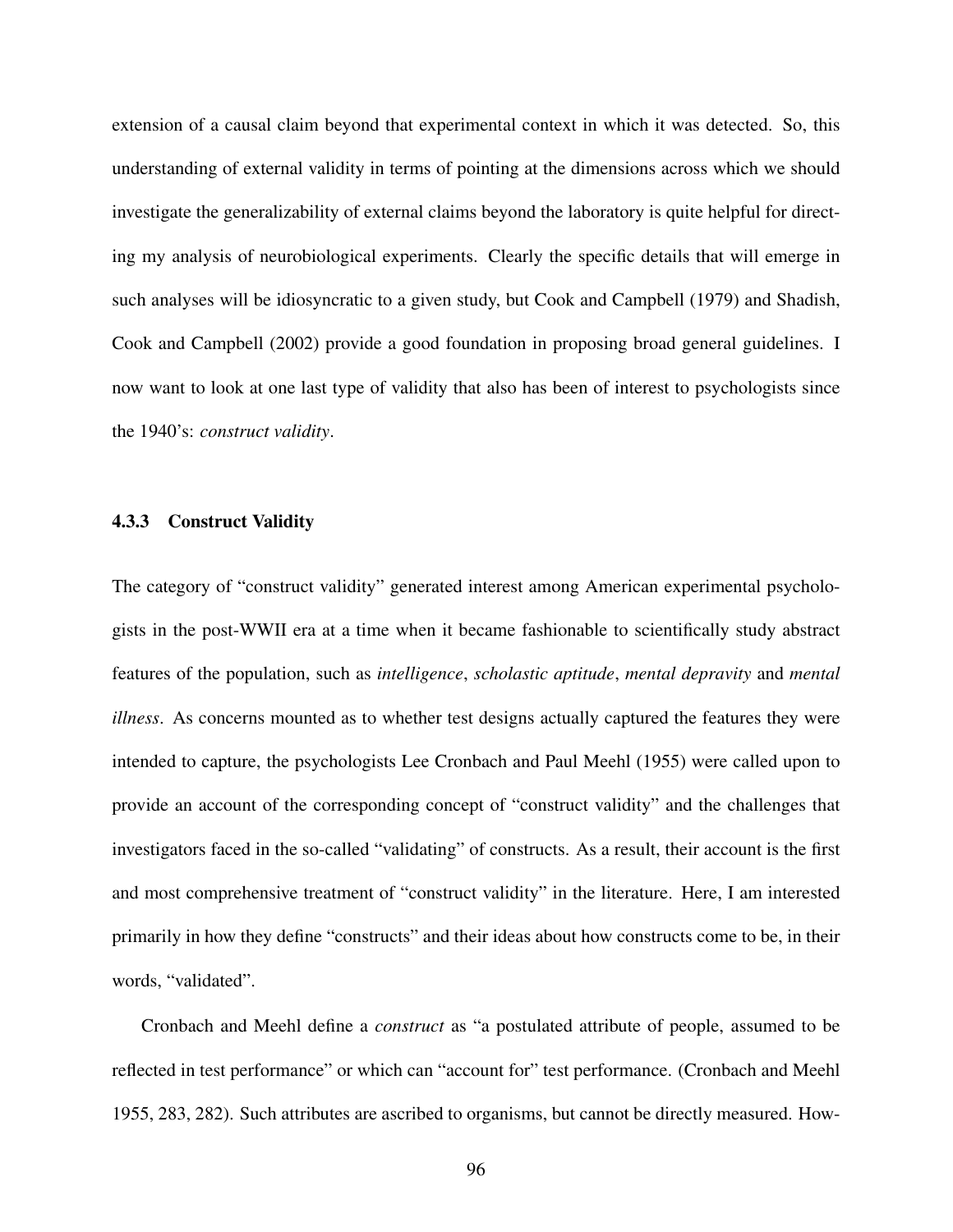ever, an investigator can use indirect measures that he takes to be representative of a construct to "capture" that construct. For example, an investigator may design an IQ test with what she takes to be a representative set of questions that probe a person's general intelligence. She will then assign a point value to each question and then decide on scores that she takes to reflect such categories as "giftedness", "high intelligence", and "low intelligence". In using the test to determine intelligence, she is assuming that test performance *is the result of* a person's intelligence–that intelligence is the causal variable responsible for test performance. The problem of construct validity arises, then, when the assumption is shown to be problematic. It may be problematic for two reasons. First, the variable that the test actually measures may not be intelligence but some other feature.[12](#page-109-0) Second, intelligence itself may not be causally responsible for performance on the test.

One aim of Cronbach and Meehl's (1955) article is to explain why the problem of construct validity arises at all. They claim that it results primarily from the fact that constructs are vaguely defined theoretical categories. They are theoretical postulates that are supposed to causally account for a set of data and to be "reasonably" related to a 'real world' concept (e.g., intelligence). When an attribute cannot be measured directly, an investigator first will attempt to define it generally and then will try to identify the conglomeration of features or behavioral traits that they take to comprise it (e.g., anxiety may include increased heart rate or blood pressure, proneness to ulcers). They point out that this results in two distinct kinds of problems. First, a construct when it is defined generally might miss certain features that ought to be included in the construct category and investigators are typically not in agreement about what features should be included, nor is there an objective way of resolving such disagreements. Secondly, it may be that the suggested means of measurement may not be an *adequate* measure of construct at all–it may only capture

<span id="page-109-0"></span> $12$ This interpretation would ultimately be linked to "test" validity–namely, does the test measure what it is supposed to measure.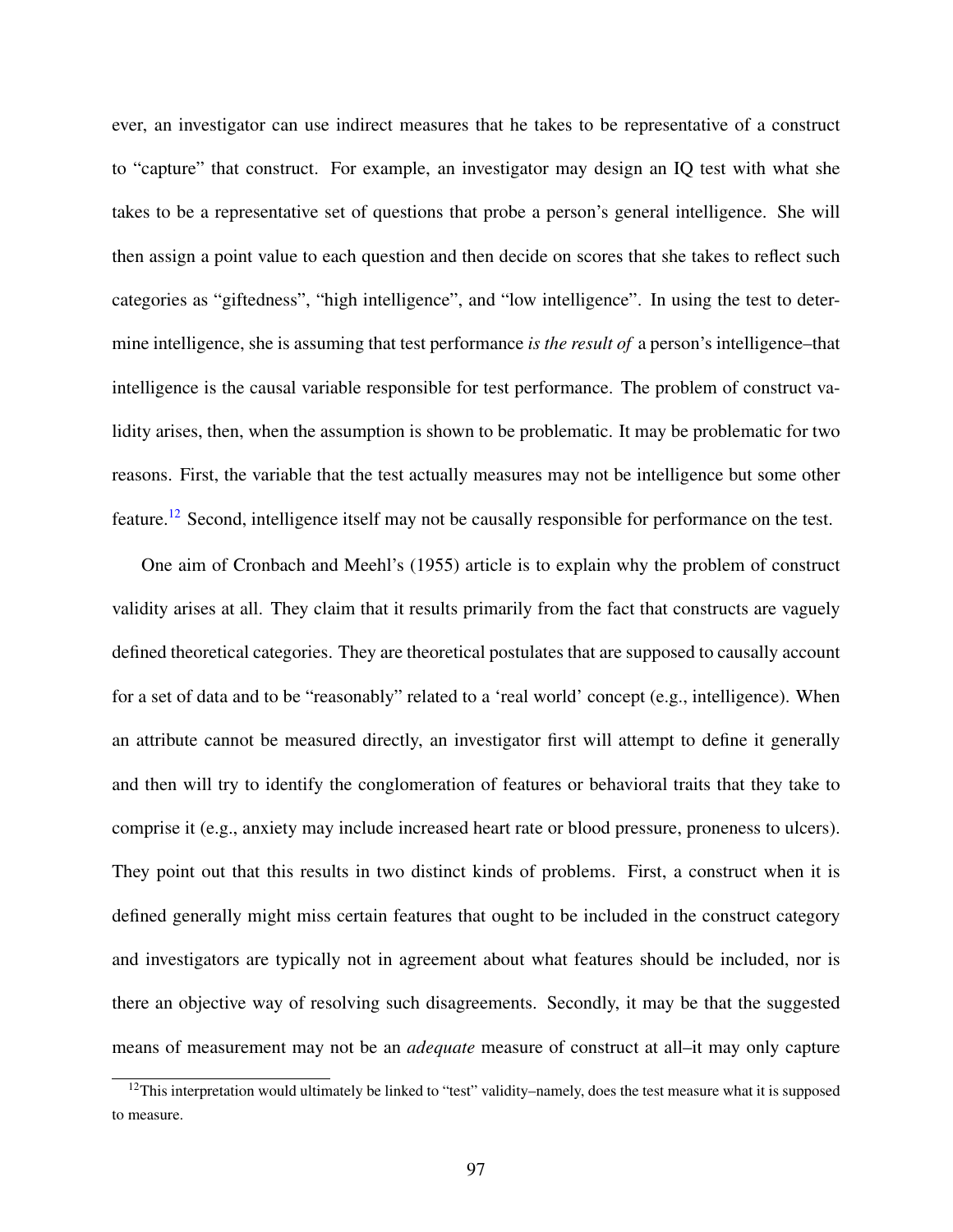certain features rather than all of the features that have been ascribed by the experimenter herself to the construct. One example that Cronbach and Meehl provide to illustrate this latter problem is the instance in which an intelligence test reveals intelligence differences that appear to correspond to cultural differences rather than to some "culture-free" construct of intelligence. This raises the question of whether such tests are valid with respect to intelligence generally or are measuring cultural differences in education levels. "Construct validity", when ascribed to tests, then, is taken to mean something like "accuracy to the construct" on Cronbach and Meehl's account.

Given how vague constructs in general are, Cronbach and Meehl admit that a variety of variables may impact the assessment of the validity of a test for accurately capturing a construct. They point out that when the Binet intelligence scale came out, it was determined valid in part because the results coincided with teacher's assessments of student's intelligence. However, by the 1950's, the Binet test was taken as the only valid indication of intelligence. One sees this in other contexts as well, that confidence in the validity of one test may alter views about the validity of another if their assessments do or do not coincide.<sup>[13](#page-110-0)</sup>

Another problem that results from the fact that constructs are "open-ended" concepts is that they are, in the context of the broader theoretical networks of concepts in a given area of science, always in the process of validation:

if the network [of concepts] is very incomplete, having many strands missing entirely and some constructs tied in only by tenuous threads, then the "implicit definition" of these constructs is disturbingly loose; one might say that the meaning of the constructs is *underdetermined*. Since the meaning of theoretical constructs is set forth by stating the laws in which they occur, our incomplete knowledge of the laws of nature produces a vagueness in our constructs. And if it is the case that we are still in the process of discovering the laws that involve a given construct, then we do not

<span id="page-110-0"></span><sup>&</sup>lt;sup>13</sup>This pertains to the issues of "concurrent validity" and "discriminant validity". An example of concurrent validity on Cronbach and Meehl's account would be two tests converging on the same construct, whereas discriminant validity would be the opposite idea–that two tests diverge. Both types of assessments could impact views about the construct validity of the other test.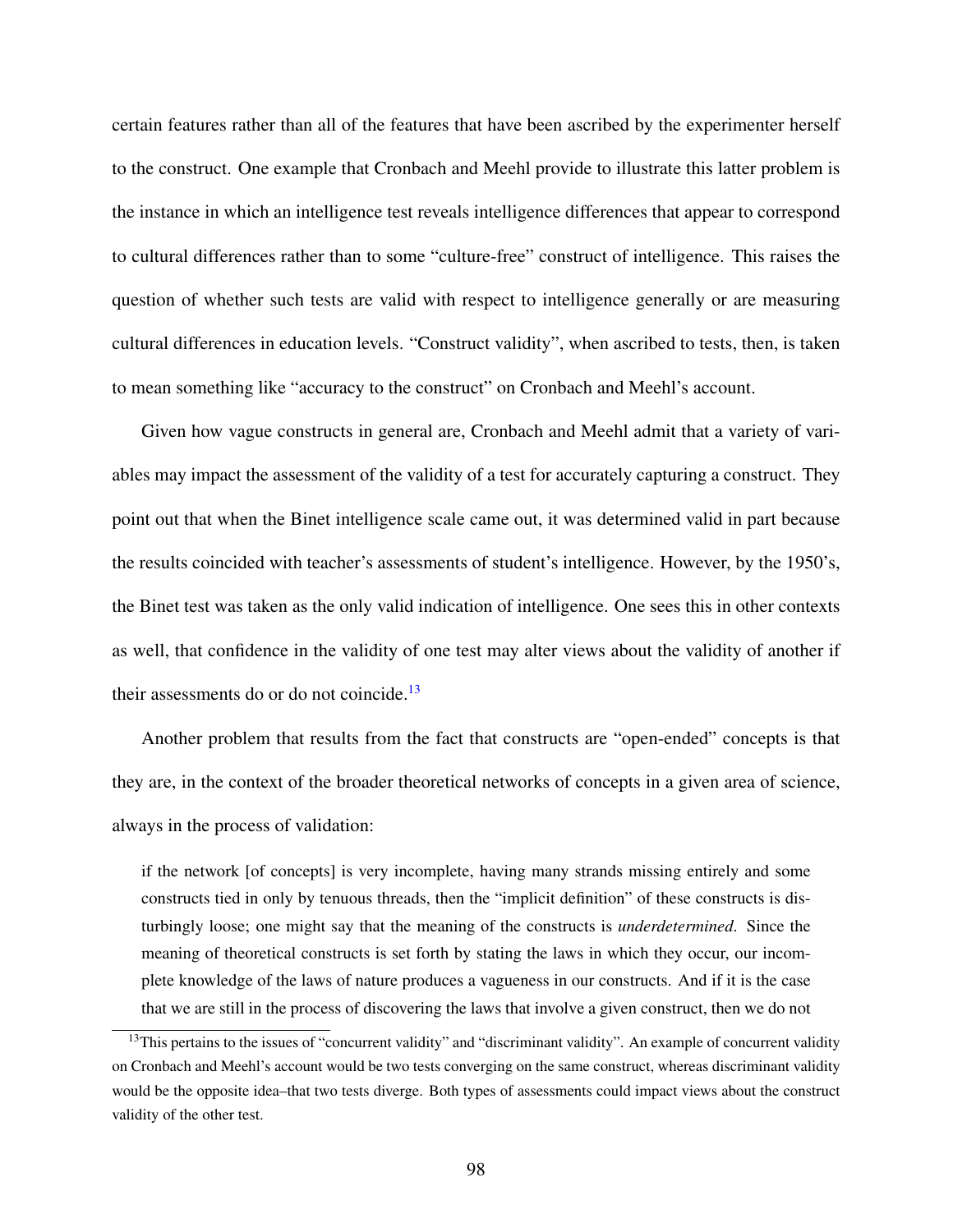yet know precisely what that construct is. (Cronbach and Meehl, 1955, 294)

A final feature of Cronbach and Meehl's account is that they take assessments of construct validity to apply variously to such things as tests, measurements themselves as well as interpretations of data. I, on the other hand think that we must investigate features of tests and measurements when we are assessing the validity of interpretive claims that are made on the basis of data obtained from these tests. Clearly, we do not want to say of an interpretive claim that it can be construct valid. However, when we ask whether an interpretive claim is valid, we are concerned whether there is an identity relationship or not between what is purportedly measured by a test and that abstract feature of a person that the test is supposed to capture. Similarly, we want to know if the causal variable taken to be responsible for test performance is the actual causal variable that is responsible. Such assessments will necessarily be problematic given the vagueness of the construct category and disagreements across researchers in terms of how to measure abstract features of persons like intelligence.

I want to consider another notion of construct validity that extends the concept in a way relevant for my aims with respect to understanding neurobiological experiments. Shadish, Campbell and Cook (2002) claim that constructs can be any kind of category or concept that refers to some unit included in an experiment, such as "people", "treatments", "outcomes", and "settings" (SCC 2002, 69). In addition, there may also be a construct–a theoretical representation of the relationships that bear between all of these elements of the laboratory (SCC 2002, 72). Then, on their account, construct validity will "involve making inferences from the sampling particulars of a study to the higher-order constructs they represent (SCC 2002, 65, 70)." As an example they point out that a study that includes schizophrenic subjects may include subjects who were diagnosed by a psychiatrist referencing the *Diagnostic and Statistical Manual of Mental Disorders* (1994) or a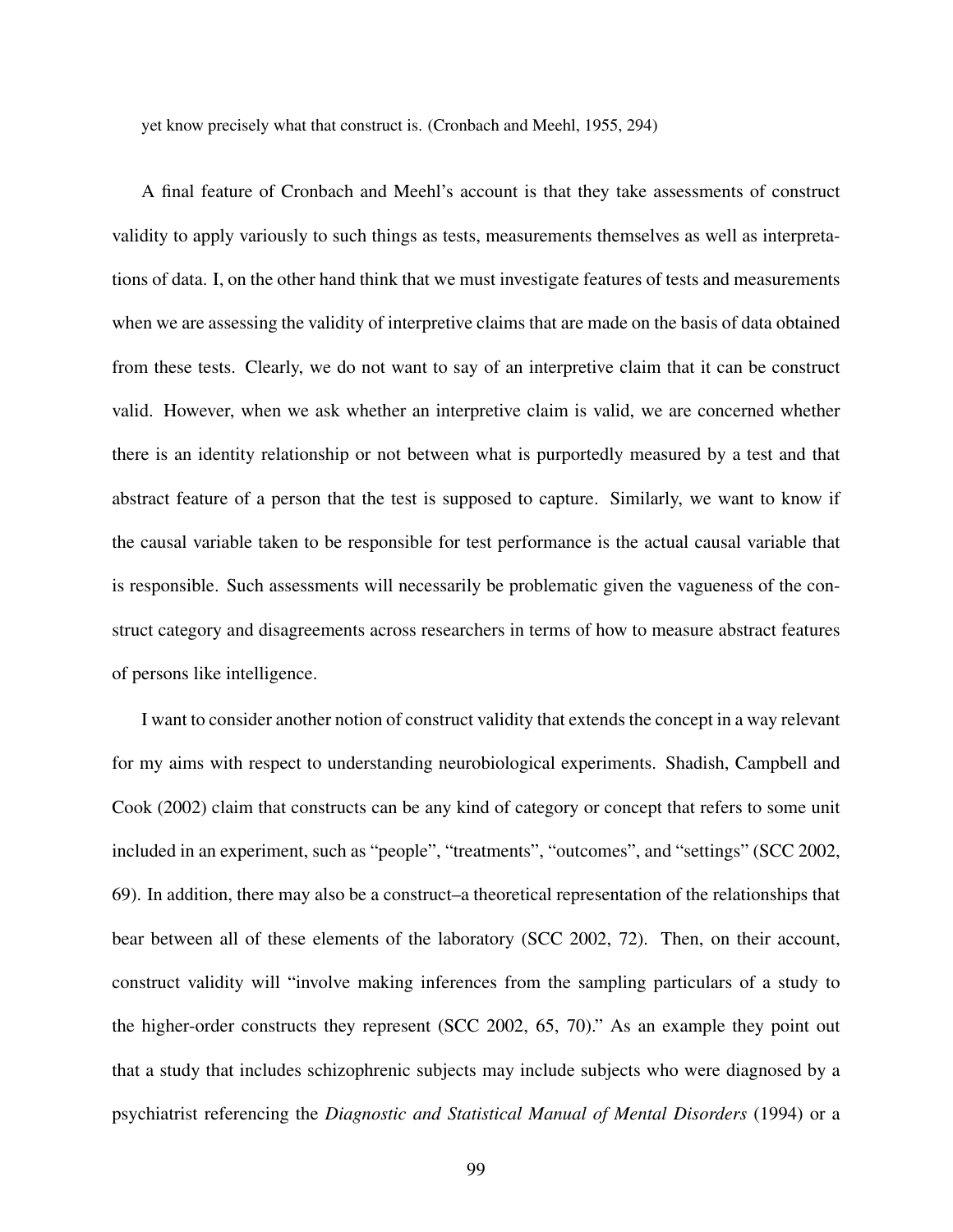Schizophrenia subscale. These subjects would be considered different types of schizophrenics, which may impede extending claims about them to the schizophrenic population generally, when that population may be comprised of both types of subjects. The types of settings investigated in a study, may also not map onto the concept of those settings outside the laboratory.<sup>[14](#page-112-0)</sup>

Shadish, Cook and Campbell's treatment of construct validity obscures the original understanding provided by Cronbach and Meehl. Yet, there is something interesting in their notion that I would like, for the purposes of the subsequent discussion, to develop. If in our analyses of the validity of an interpretive claim we could investigate the relationships between the elements of an experiment (organisms, effect under study) and the actual models or concepts of those elements, then assessments of construct validity will be far more complex than what Cronbach and Meehl suggest. The category will capture relationships between the laboratory and what is outside it, including the theoretical concepts and models that drive research, in a way that none of the aforementioned types of validity that I mentioned captures. Either we should broaden the notion of construct validity in the way suggested by Shadish, Cook and Campbell or we should develop a new category of validity entirely. Here, I will do the former. From hereon in, when I use the term "construct validity" I will have the broader notion in mind.<sup>[15](#page-112-1)</sup>

<span id="page-112-0"></span><sup>&</sup>lt;sup>14</sup>While this differs from what was originally meant by Lewin (1943) with respect to "ecological validity", it is clearly related.

<span id="page-112-1"></span><sup>&</sup>lt;sup>15</sup>One aim of this dissertation is to get a handle on what validity is and what some of its dimensions are–those dimensions that correspond to those aspects of experiments with which I am most interested. However, this means that what I offer in this dissertation is clearly only a first pass. These issues deserve a far more detailed treatment, and that will be the aim of a future project.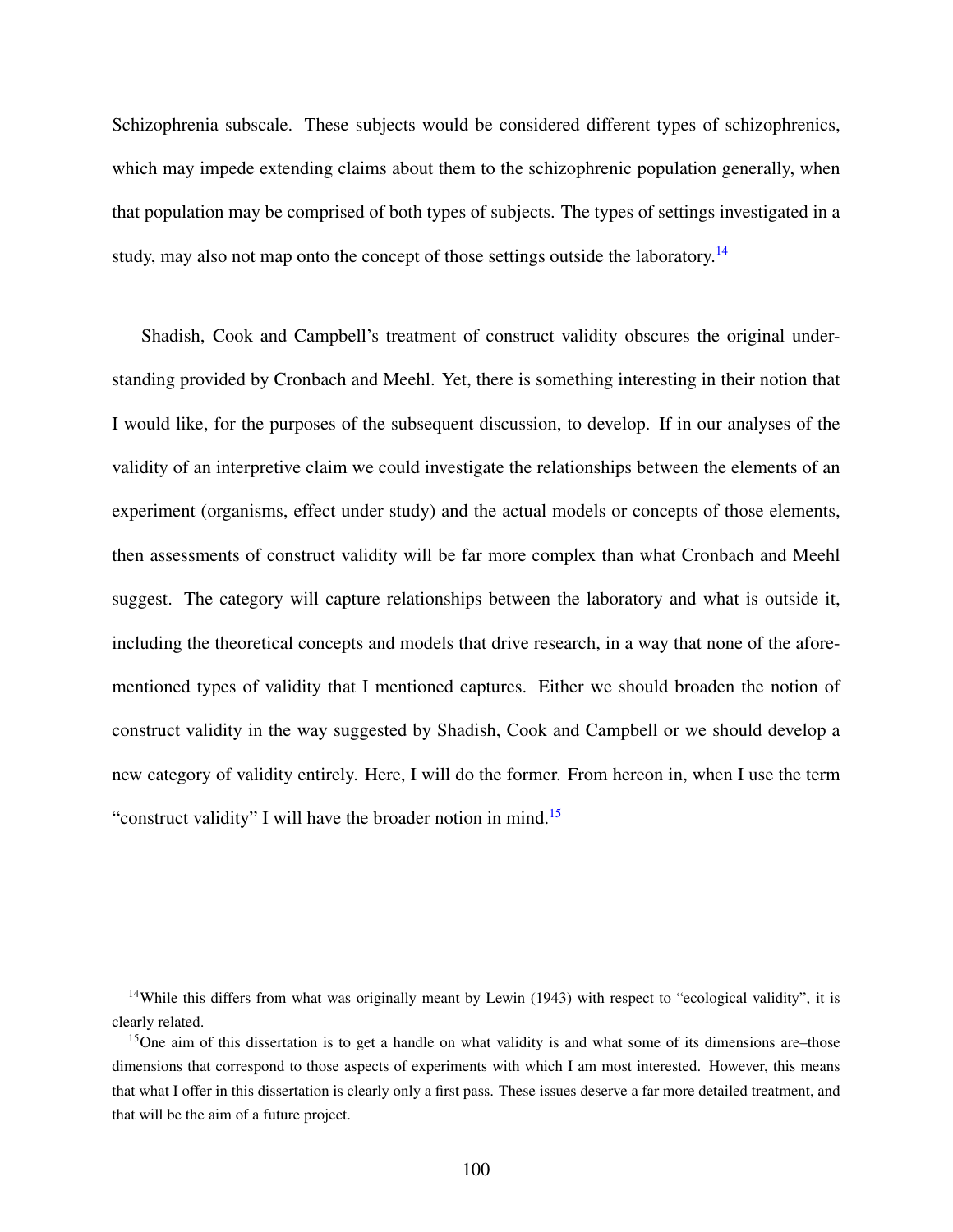## 4.4 VALIDITY: A PARAMETRIC ACCOUNT

Based on the aforementioned section, there are at least three types of validity with which an investigator should be concerned in the data interpretation stage of the experimental process: (1) ecological, (2) external and (3) construct validity. These three types of validity are represented in *Figure 8*. Underneath each type of validity, I have itemized a subset of those questions that capture what I will refer to as the *parameters of validity*, which will be assessed during data interpretation. In order to explain how such parameters come to bear on the experimental process with respect to analyzing the validity of interpretative claims, I turn now to the task of presenting my account of the data interpretation process, which is represented in *Figure 10*.

## 4.4.1 Validity and Data Interpretation: General Account

On the account of the data production process that I provided in the previous chapter, if that process is reliable overall, it enables the discrimination of one claim from a set of competing claims about an effect produced in the laboratory. According to my account, the data interpretation stage of the experimental process involves two discrete steps. The first step is simply a reflexive step, namely, to take that claim that has been indicated as true of the effect produced in the lab via the data production process and to *interpret* it as true of that effect as it is produced in the lab. The second step is to extend the claim beyond the context of the laboratory, to apply it to the original phenomenon of interest in the natural world, and to take it as true of that phenomenon.

As I mentioned briefly at an earlier point in this chapter, two conditions must be met in order for an interpretive claim to be deemed valid. First, that claim must be the outcome of a reliable data production process. Second, since interpretive claims in science often relate two contexts, namely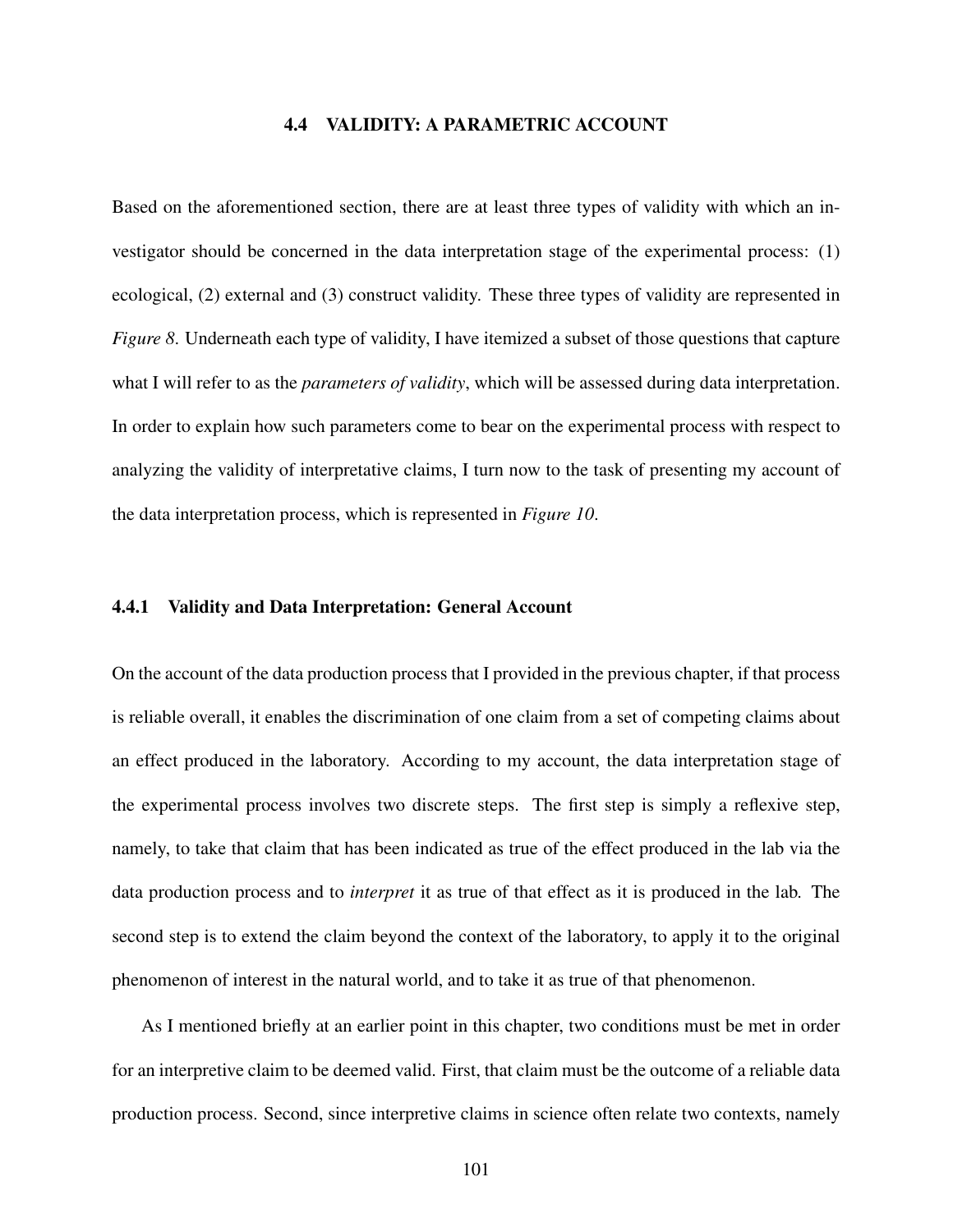

Figure 8: Validity: Taxonomy of Partial Types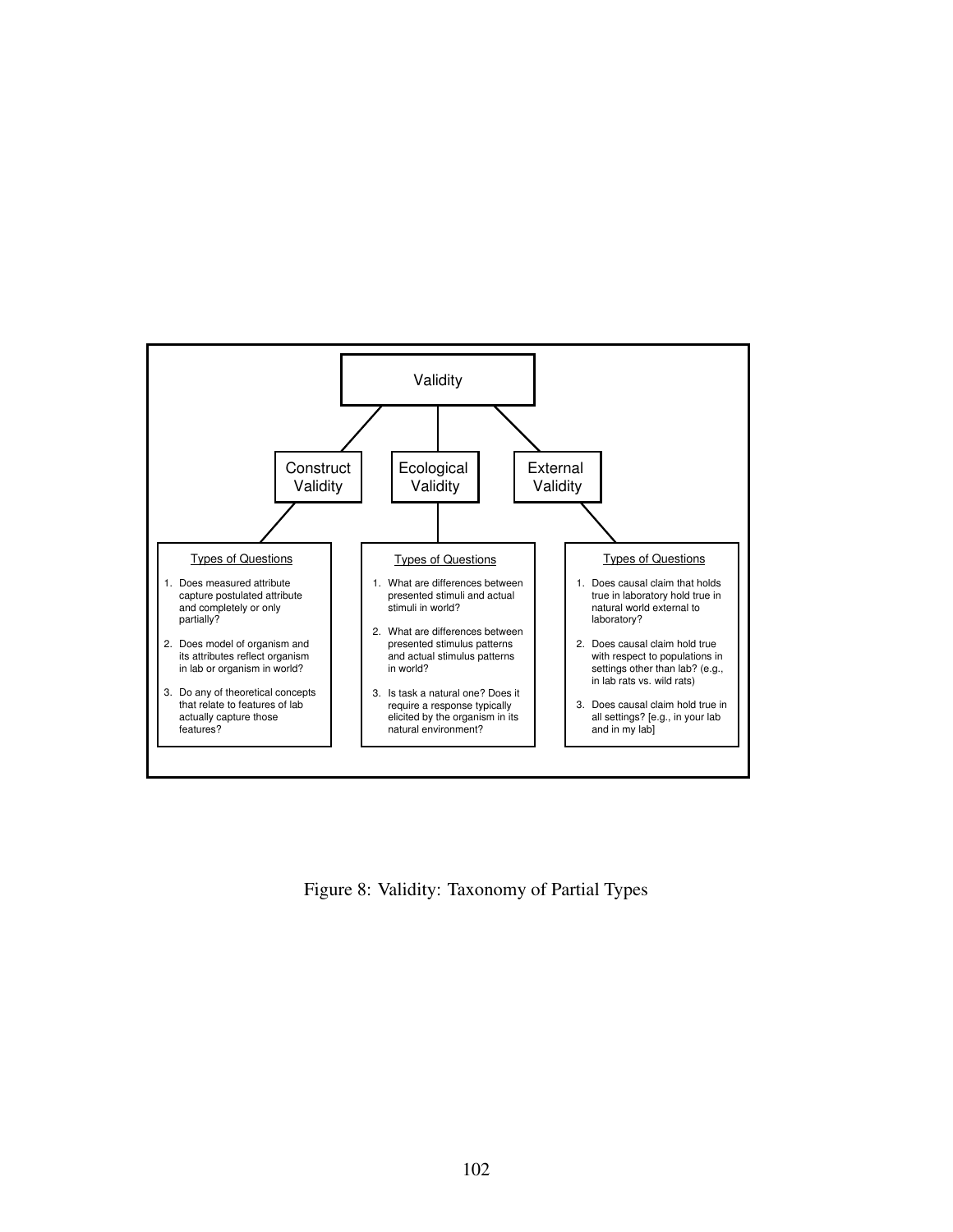the context out of which a claim is produced and that context to which it is applied, the extension of the claim from the one context to the other must be *appropriate*. Assessments of "appropriateness" hinge on the two contexts and their aspects being *sufficiently* similar (ecological, external validity) or identical (construct validity). The sufficiency of the similarity or identity is to be determined by comparing the two contexts or the variable measured in the laboratory to one in the world across relevant *parameters of validity*. The more similar the contexts are across the various identified parameters, then the more likely it is that the interpretive claim will be valid, or valid across some parameters and not others.

What these conditions entail is that reliability can occur without validity, but not vice versa. Validity is contingent on both the reliability of the data production process and a tight similarity between the two contexts brought together by means of an interpretive claim. Or it is contingent on the identity between what a test measures and what it is supposed to measure; whether the proposed variable is the cause of the observed effect or not in the lab and in the world. With respect to the application of interpretive claims beyond the context of the laboratory, the condition of reliability may be met, but the dissimilarity between the lab and its elements and the world and its components may make the extension of the interpretive claim inappropriate or illegitimate. I will discuss the relationship between reliability and validity in more detail in the next chapter.

## 4.4.2 Application of Conceptual Framework to Case Study

With respect to the Atkins et al. (1998) study that was the focus of the last chapter, the primary claim is that "mitogen-activated protein kinase (MAPK) activation is necessary for contextual and cue fear conditioning" (Atkins et al. 1998, 606) and the broader claim is that "MAPK is necessary for the consolidation of associative memories in the mammalian nervous system" (Atkins et al.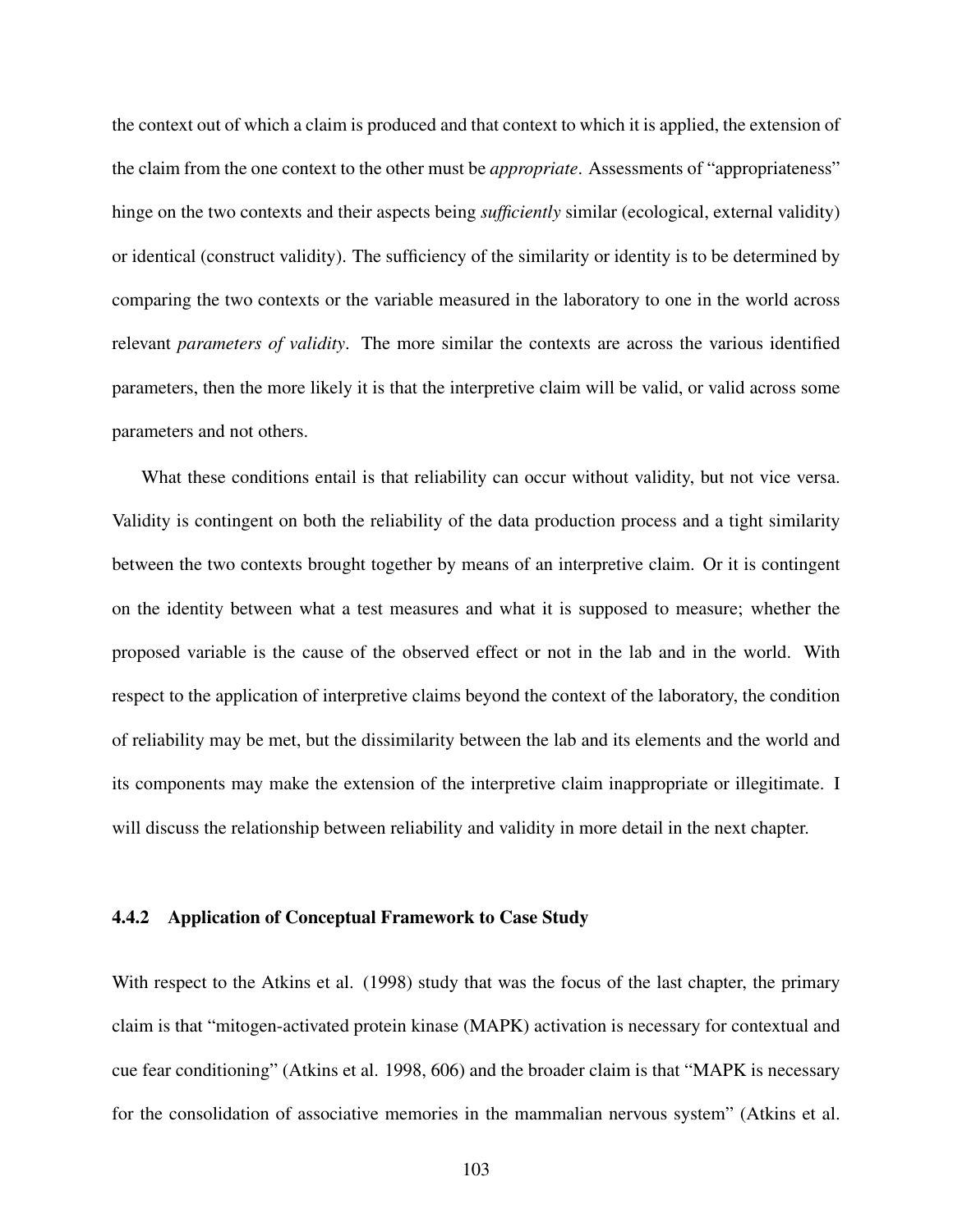

Figure 9: Validity and Data Interpretation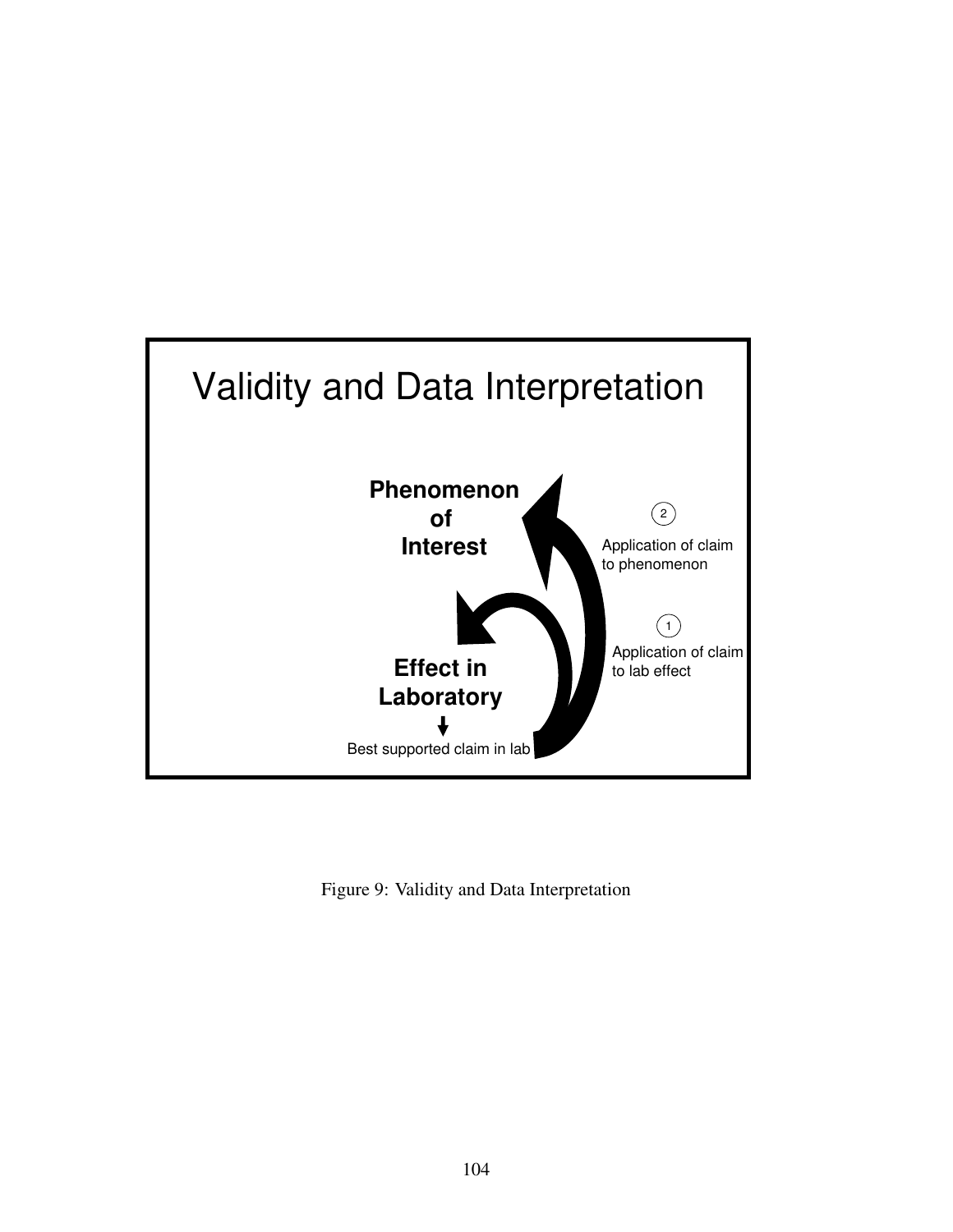1998, 607).

The general structure and presentation of these claims about the role of the MAPK molecule in learning instantiates what I take to be the steps involved in the data interpretation stage of the experimental process (please refer to *Figure 9* and *Figure 10*). First, the claim arrived at via a (presumed) reliable data production process is applied to the effect produced in the laboratory. So, in this case, the claim is that the molecule of interest, MAPK, is involved in the forms of learning under study in the laboratory, namely contextual and cue fear conditioning, in the rat subjects used in the study.[16](#page-117-0) Next, that same claim is *extended beyond* the context of the laboratory to what I take to be the original phenomenon of interest in the natural world–namely: *mammalian associative learning.*[17](#page-117-1) This claim can be interpreted to have at least two distinct meanings (captured in *Figure 10*). First, activation of MAPK is requisite for associative learning in rats generally. Second, activation of MAPK is requisite for associative learning in all *mammals*, including human beings. We can assess the validity of each of these claims with respect to the two conditions I have specified for validity and those parameters of validity that I have identified (*Figure 8*). This is my aim in the next section.

## 4.4.3 Investigating Validity Across Multiple Parameters

To assess the validity of the first interpretive claim arising out of the Atkins et al. (1998) study, namely the reflexive extension of the claim to the effect produced in the laboratory, we need to first ask whether the data production process was indeed reliable. The immediate aim of the study was

<span id="page-117-0"></span><sup>&</sup>lt;sup>16</sup>I just want to assume for the sake of argument here that this is the basic claim, even though the claim lacks a precise referent and thus could be taken to mean that *all* forms of contextual and cued fear conditioning in *all* mammals require activation of MAPK.

<span id="page-117-1"></span><sup>&</sup>lt;sup>17</sup>This is what I take them to mean by "consolidation of associative memories in the mammalian system", given the title of their paper, which is "The MAPK cascade is required for mammalian associative learning" (Atkins et al. 1998, 602).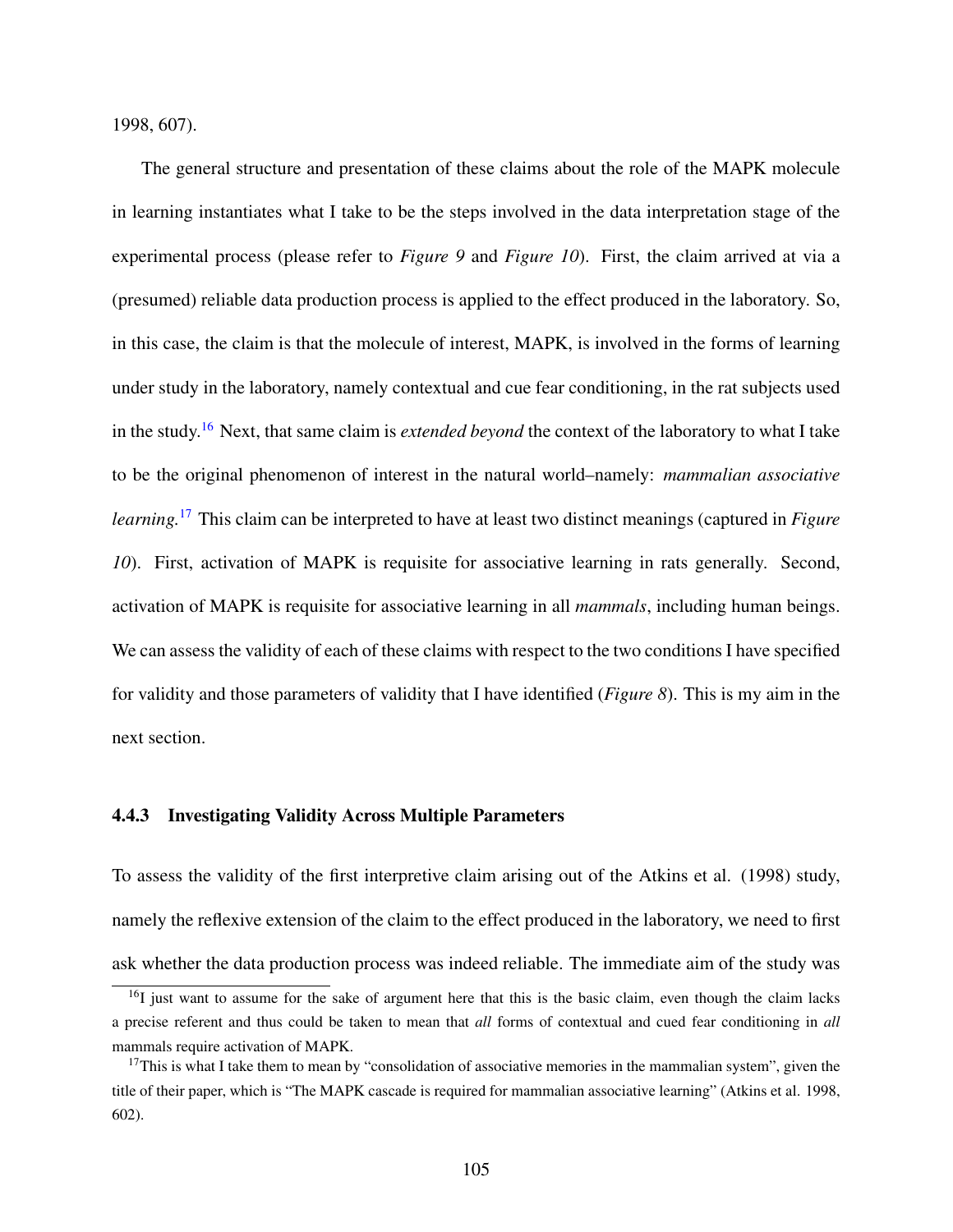

Figure 10: Validity and Extrapolation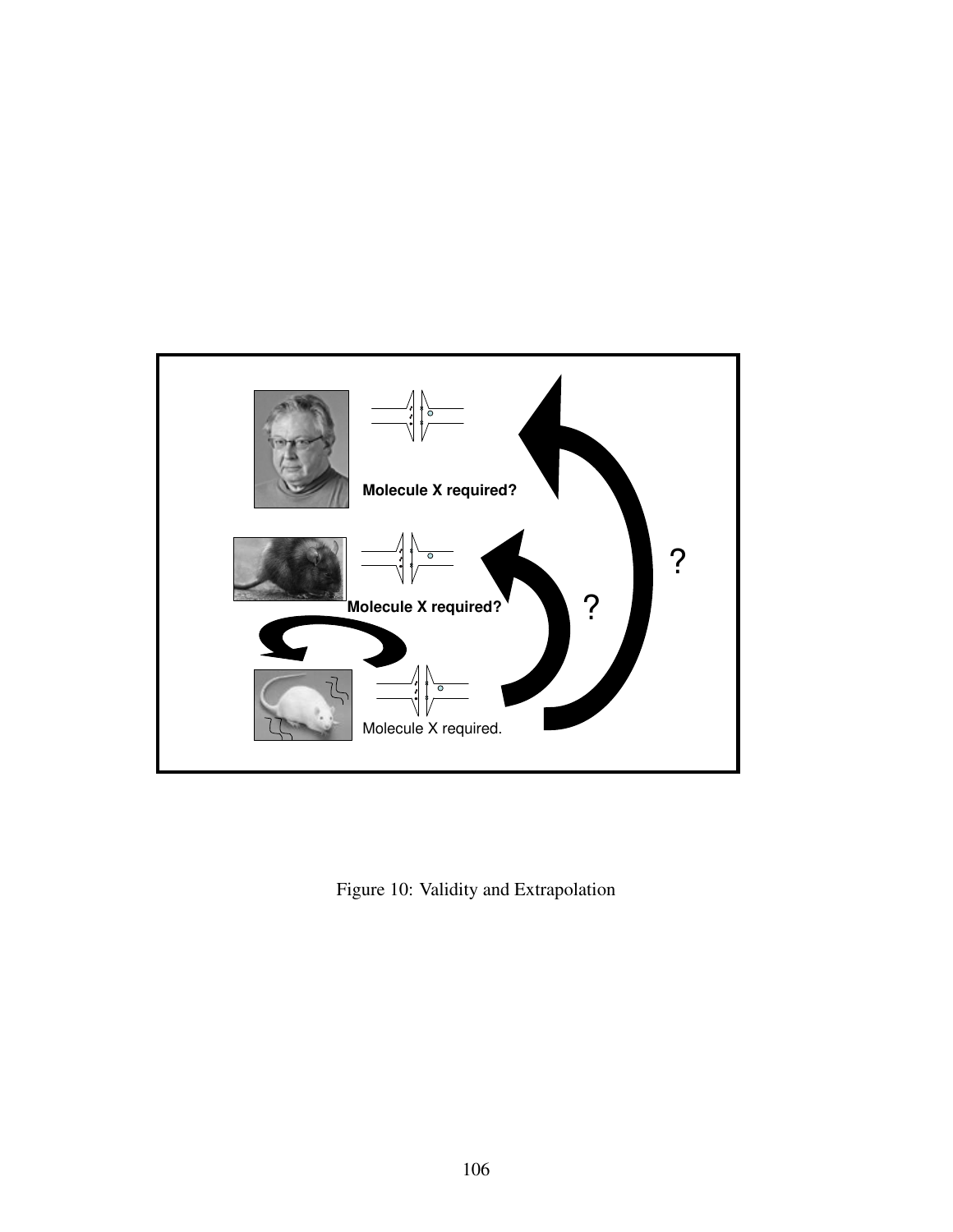to determine whether activation of MAPK was necessary for contextual and cued fear conditioning in laboratory rats. In Chapter 3.0, I identified each measure taken in both the design and implementation stages to ensure the reliability of the data production process in cued fear conditioning experiments. I want to assume for the sake of argument that the entire data production process was reliable and indicated a causal role for activation of MAPK in cued fear conditioning in rat subjects.[18](#page-119-0) The first question then is: (1) Is the extension of the causal claim to populations of *rats* in the natural world *valid*?

Providing an answer to this question in part requires that we engage in a similarity/identity analysis of the two contexts and their features across the suggested parameters identified in *Figure 8*. I only want to consider a subset of these parameters. The first question I want to ask pertains to construct validity. Does the measured form of learning, namely, cued fear conditioning, capture the postulated attribute of associative learning completely or only partially? To this question, I think we are forced to answer that whatever associative learning is in the broad sense, cued fear conditioning is only one type of that broader category, and the cellular and molecular mechanisms that are likely to be involved in one form of associative learning, are probably unlikely to be the same ones involved in all forms.<sup>[19](#page-119-1)</sup>. A second question pertains to differences between laboratory rats and rats in the world. Laboratory rats lack a rich behavioral history. A rich behavioral history might indicate experiential differences that may contribute to learning. Freezing responses may be a byproduct of the closed environment of the laboratory. A third question pertains to stimulus patterns in the world, which do not necessarily reflect those patterns of stimuli that are presented in the context of classical conditioning paradigms. So, there might not be any real-world correlate to

<span id="page-119-0"></span><sup>&</sup>lt;sup>18</sup>The only reason to doubt the *internal validity* of the interpretive claim is if there is a discrepancy in the way that the investigator understands the causal relationships holding between elements in the laboratory and what the relationships between those elements actually are. (Schmuckler takes this to be one dimension of ecological validity.)

<span id="page-119-1"></span><sup>19</sup>That this is acknowledged to be true by some neurobiologists is captured in Sweatt's taxonomy in *Figure 11*.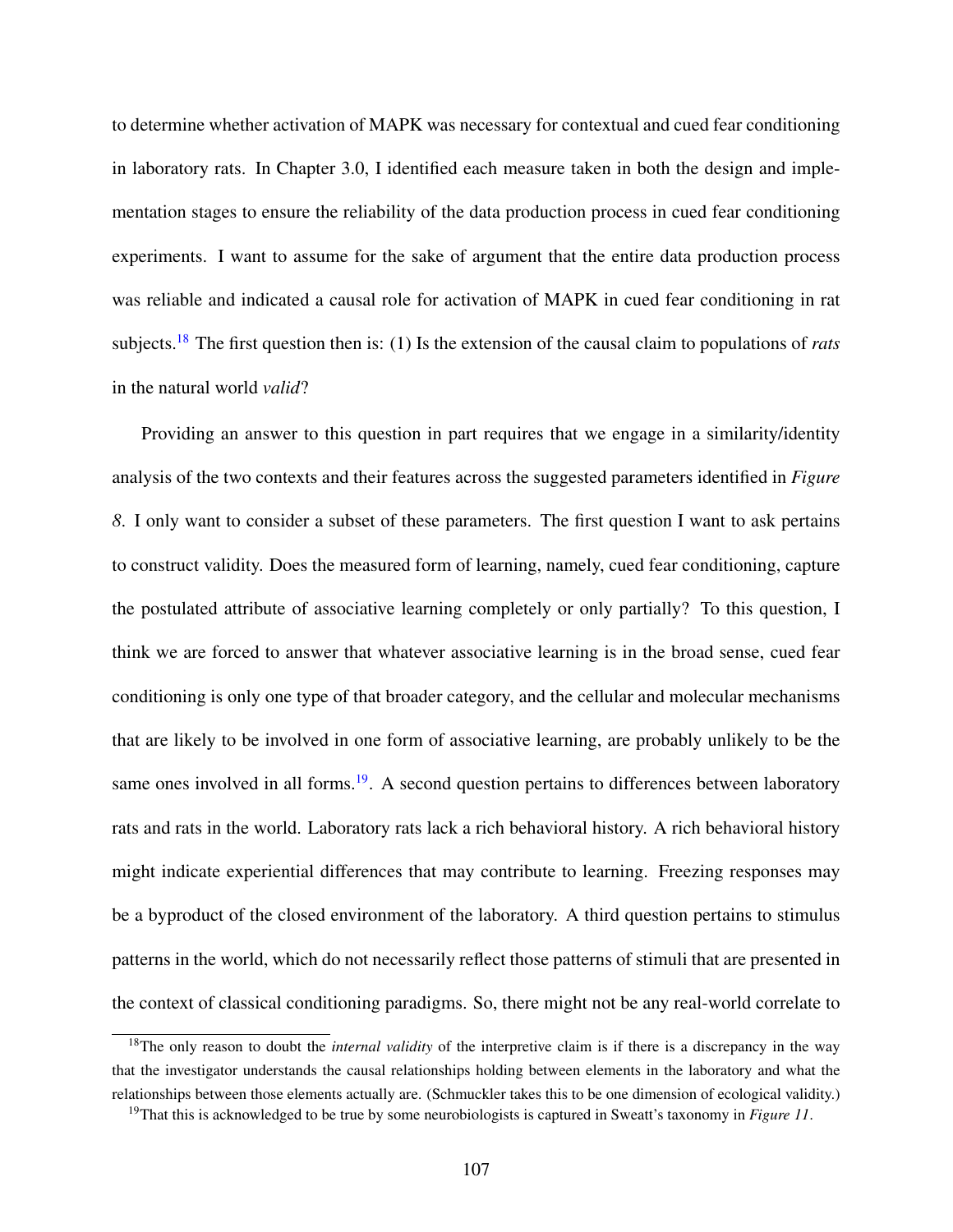which such changes pertain.<sup>[20](#page-120-0)</sup> Also, it is probably an infrequent occurrence that rats get shocked in the world.

A fourth question we may ask pertains to the pattern of stimuli used to produce learning in laboratory rats and the pattern of stimuli that a rat may encounter in the natural world. There is an artificiality to the stimulus patterns in the cued-fear conditioning paradigm in part because the aim is to produce a measurable increase in MAPK. However, it is unlikely that natural stimulus patterns in the world would occur at the same rate and have the same duration in such a limited time frame. We might anticipate, in light of such differences that there would be molecular differences between the two cases as well. A final related point pertains to whether there is anything like cued fear conditioning in the world and if there is, whether the form of it studied in the laboratory is at all similar to the phenomenon as it occurs in the world.

If there are such differences between the case of the lab rat and a rat born and raised in a natural environment, then one can anticipate the extreme difficulty that we confront when we ask about the validity of the second and stronger claim made by Atkins et al.: Activation of MAPK is necessary for mammalian associative learning more generally. Yet, the way that some neurobiologists speak about the ease of using model systems to understand the molecular mechanisms of learning and memory in human beings leads one to think that the validity of such claims is not at stake. Yet, we may ask the same kind of questions as those identified above with respect to the lab rat and the human being. Is there something like cued conditioning in human beings? Does it require similar stimulus patterns in order for it to occur? Will the same brain structures be involved, and the same molecules? Will it present in the same way that it presents in laboratory rats or will the types of responses elicited differ? (For additional problems that arise at the molecular level with respect to

<span id="page-120-0"></span> $^{20}$ A neurobiologist might admit this, but then, how would the causal claim be tailored to accommodate such differences?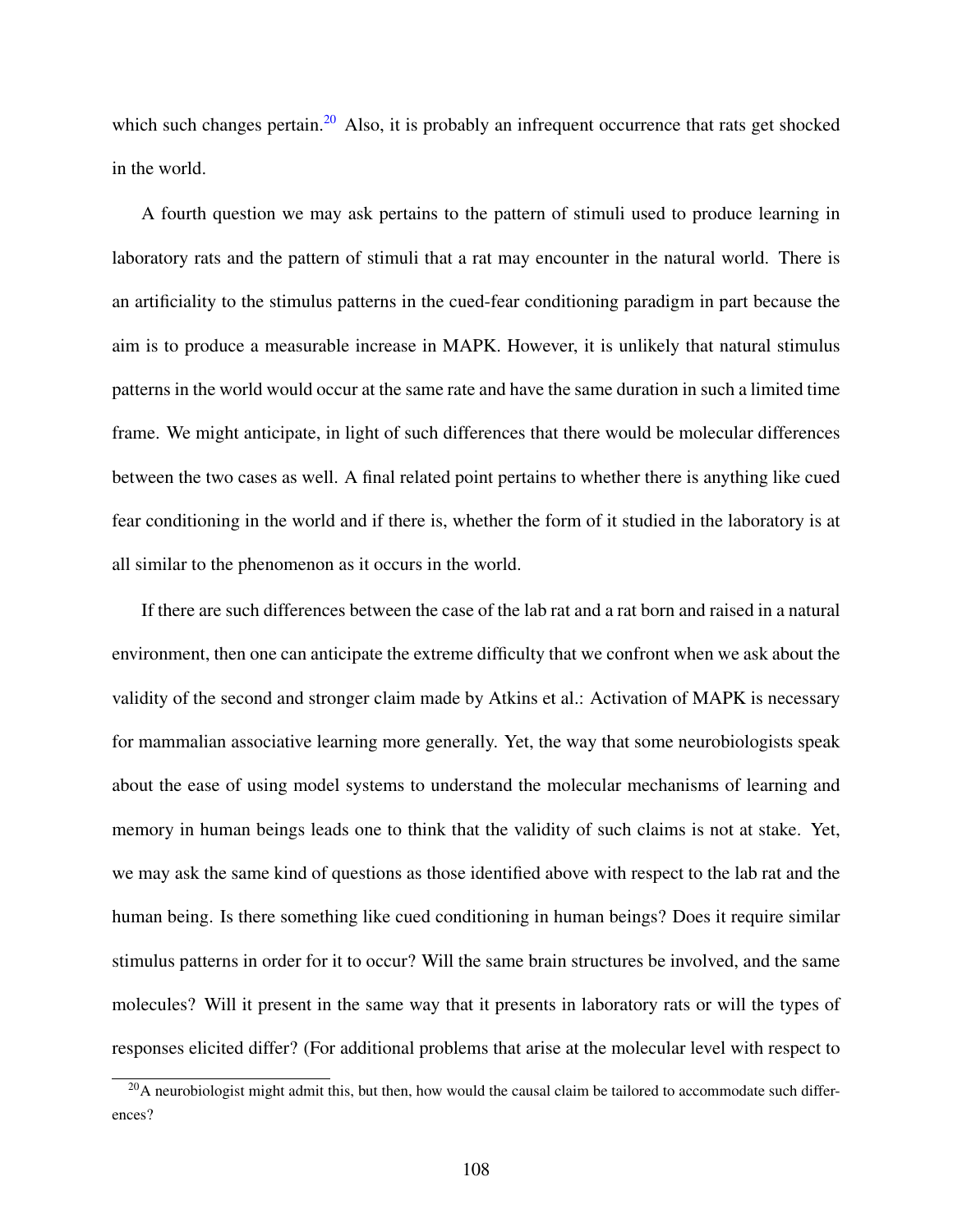extrapolation from model systems to human beings see Ankeny 2000 and Schaffner 2001. For an alternative view see Weber 2001). [21](#page-121-0)

## 4.4.4 Building Models for Validity Assessments

Notice that in essence what we have to do to answer questions about the validity of interpretive claims that connect two different contexts is develop working models of the two contexts and their various elements. In other words, we have to build a model of an organism in its natural environment, the features of that environment, how the organism behaves in that environment, what happens at the various levels of organization in response to environmental stimuli, what form learning takes. To some extent these are the questions that are asked prior to running an experiment. But they reemerge when we attempt to take claims arrived at in the laboratory back to the world. Whereas when an experiment is being run these questions are asked for the sake of designing an experiment, in the interpretive stage the aim is a critical one. That is the prescription of validity at the stage of data interpretation: be critical about the relationship between the lab and the world when extending an interpretive claim.

The fact that the assessments of the validity of interpretive claims require model building is in essence why I want to keep some notion of construct validity distinct from ecological validity. I discuss in detail what I mean by "model building" in Chapter 6.0. It may be that in our models we miss certain features of the world or certain features of the lab and this can disrupt our ability to

<span id="page-121-0"></span> $2<sup>1</sup>$ Notice that the types of validity and the questions that represent different parameters may either guide an analysis of validity or be used to situate questions that arise as an investigator engages in the analytic process of itemizing the parameters of validity assessed when considering the validity of an interpretive claim. I think that this taxonomy will constantly be revised in light of the different kinds of questions that each individual study will present for an investigator. So I look at the taxonomy that I have extracted from experimental and cognitive psychology as a rough guide. It does not have to be a starting point, but some such sort of taxonomy and itemization of parameters should emerge when an investigator adequately engages in this process. I will return to this point in Chapter 6.0.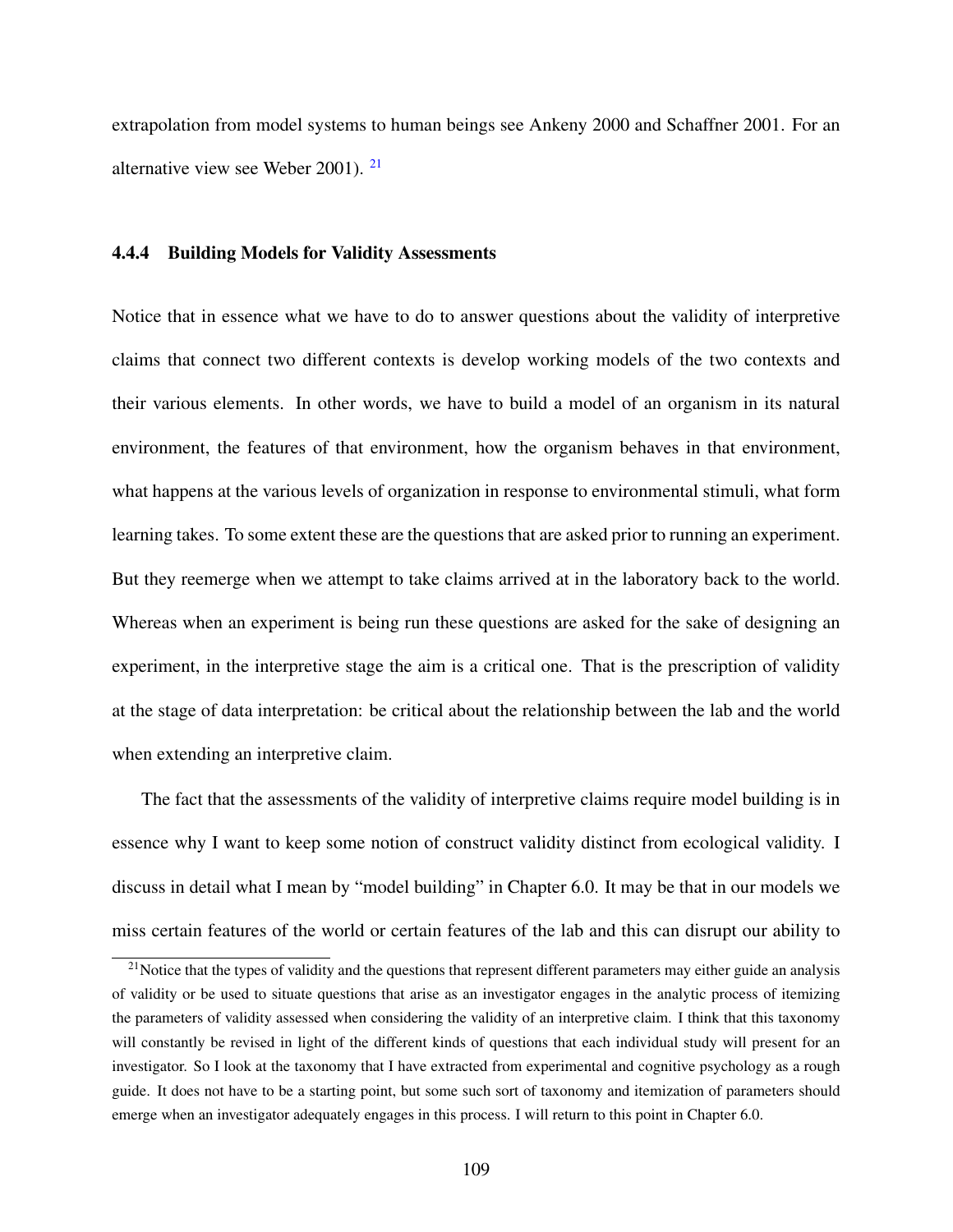make objective validity assessments, which is something an experimentalist needs to be conscious of, too. In particular if our models are informed by our pre-experimental commitments we may "misrepresent" the lab and/or the world.

On a final note, I want to point out that the claims I have made with respect to the Atkins et al. (1998) study are not unique to that study. This is the common form in which interpretive claims are formulated in the neurobiological literature. I have focused on this study in particular because it is one with which I am familiar, it combines the methods of both synapse-level plasticity experiments and organism-level learning experiments and the principal investigator, J.D. Sweatt, is concerned in his more theoretical work with broader issues about experimentation on learning in contemporary neurobiology. For a lot of reasons, it made good sense to analyze this study. I want to add that neurobiology is certainly not the only field in which the issues of validity have not received adequate treatment, it is a common feature of other areas of science as well. It is in part because neurobiology is a newer field, that discussions of the validity of experiment have not yet emerged. $^{22}$  $^{22}$  $^{22}$ 

## 4.5 CONCLUSION

In this chapter, I have suggested that two specific conditions must be met in order for an interpretive claim to be determined valid. First, the claim must have arisen from a reliable data production process. Second, the context out of which the claim originates must be *sufficiently similar* to the context to which it is applied in order to be deemed *legitimately applicable* to that other context.

<span id="page-122-0"></span> $^{22}$ But I take this to be surprising, given the critical history of classical and operant conditioning in experimental psychology in the latter part of the 20th century.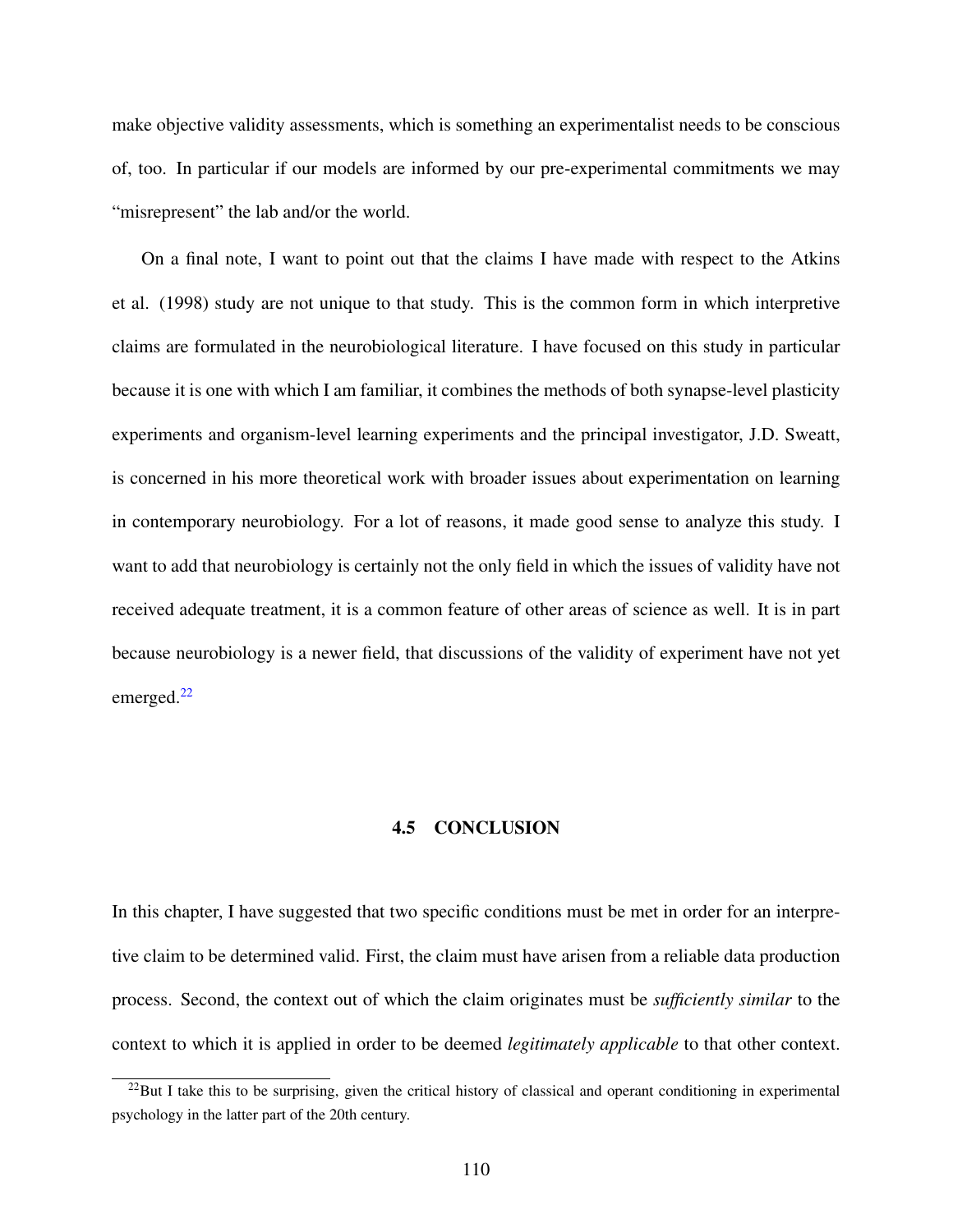If the two contexts are significantly dissimilar then it is unlikely that the claim will satisfy the second condition of validity. The prescription of validity then, which I will consider in the subsequent chapters, is to increase the similarity between the two contexts: namely the context of the laboratory and that of the natural world. In the case of construct validity, the prescription is to be certain that the postulated causal variable is actually responsible for the observed effect in both the laboratory context and the external world.

With respect to the second condition of validity, I identified a simple taxonomy of different types of validity. Within each category I identified a set of questions that I took to correspond to different parameters of validity. This taxonomy is at best a first approximation to a broader taxonomy with more refined kinds. Each parameter corresponds to features of the laboratory and features of the natural world, or representations of the features of the two contexts. I claimed that assessments of the validity of interpretive claims should proceed across these different parameters of validity, and that if at any point the differences between the two contexts was determined to be significant with respect to one of the parameters, then the interpretive claim should be deemed invalid. Finally, I suggested that adequate and detailed parametric analyses of those contexts that interpretive claims bring together involve the building of models of those contexts and their features.

Up to this point in the dissertation I have claimed that reliability constrains data production processes whereas concerns about validity often do not arise until the stage of data interpretation. Yet, what I have suggested with respect to neurobiology is that concerns about validity with respect to applicability of interpretive claims to contexts outside the laboratory do not arise in either stage of the experimental process. In the next chapter, I will consider what I take to be the serious and negative implications of this lack of concern for validity for the entire field of the contemporary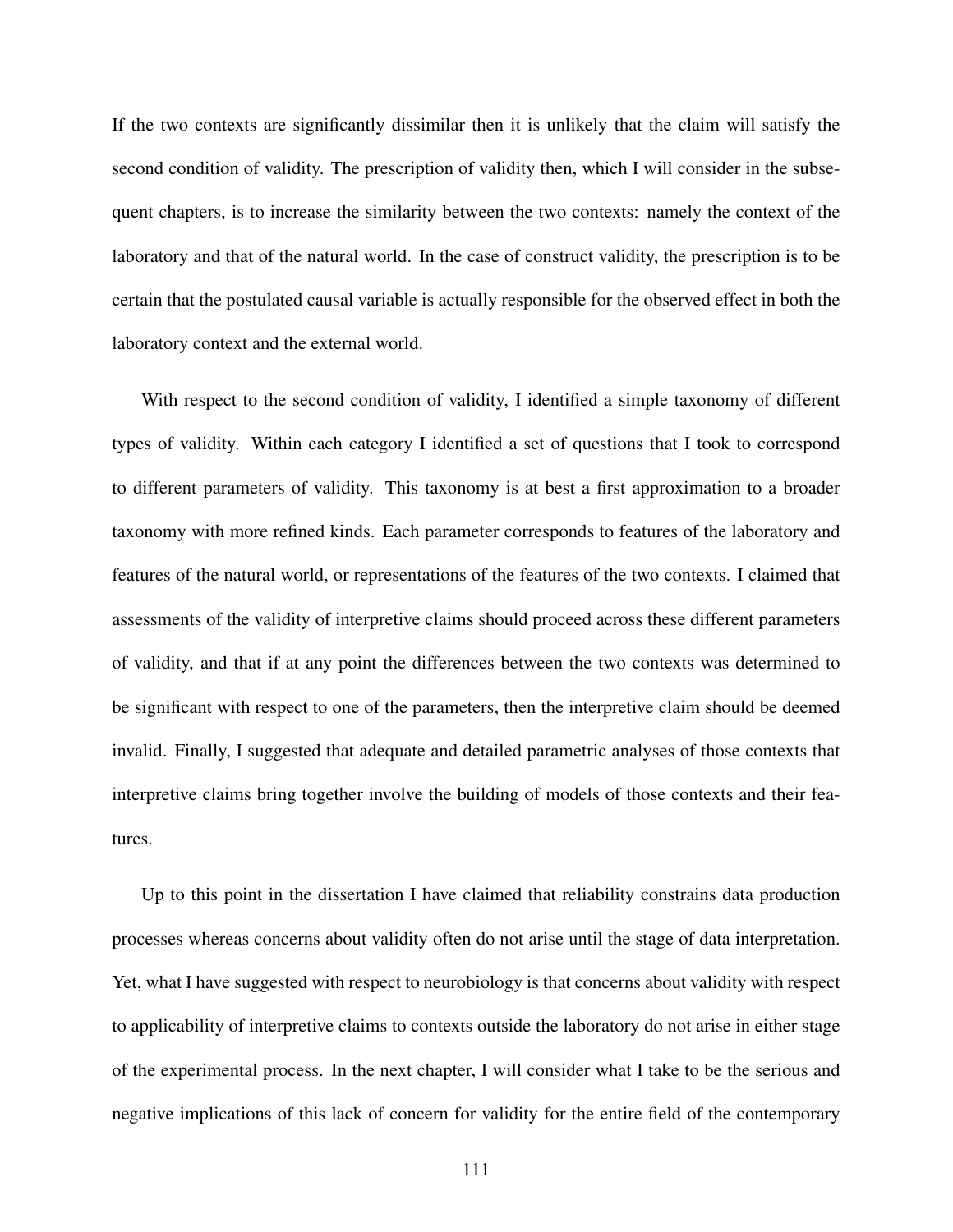neurobiology of learning and memory. Specifically, I will show how ensuring reliability may only lead to very uninteresting claims about learning and its mechanisms. The aim of the penultimate chapter, then, will be to use the parametric analysis of validity offered in this chapter to bring back validity to neurobiological experiments on learning.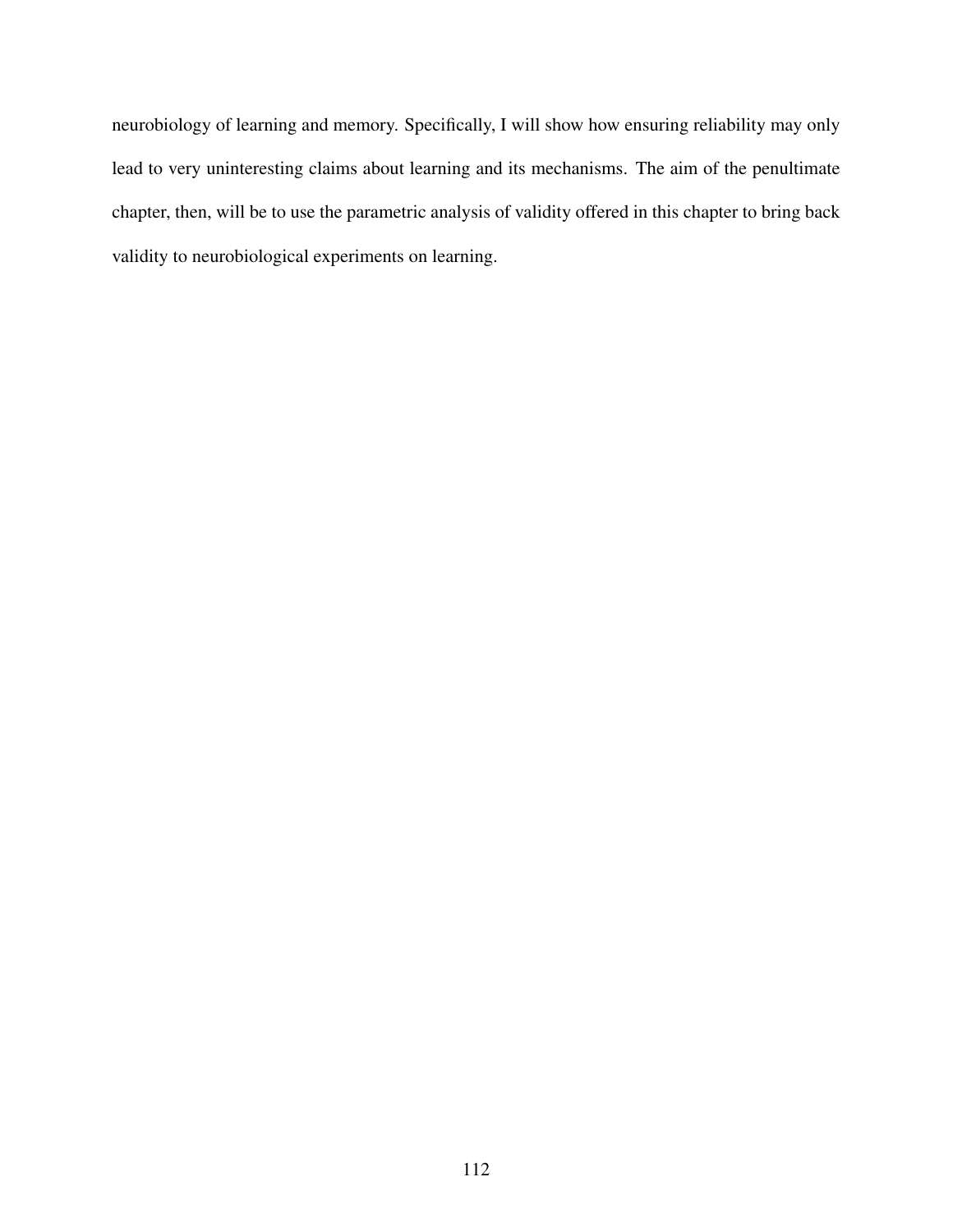## 5.0 CONFLICT BETWEEN RELIABILITY AND VALIDITY OF EXPERIMENT

## 5.1 INTRODUCTION

In Chapters 3.0 and 4.0 I claimed that the experimental process can be divided into two stages: (1) a data production stage and (2) a data interpretation stage. The data production stage consists of both (a) a design stage, in which all features of the sets of experiments that comprise a research study (e.g., operationalized concepts, models, techniques, methods, protocol) are articulated and (b) an implementation stage in which those steps laid out in the design stages are instantiated in individual experiments. The data production stage is followed by the *data interpretation* stage, which consists of two steps (a) the application of a claim arrived at via the data production process to the effect produced in a laboratory and (b) the application of that same claim to the original effect of interest, which is located somewhere outside of the laboratory. Despite the fact that data production is (or ought to be) temporally prior to data interpretation, it is not uncommon for concerns about data interpretation to influence the development of experimental designs, and so play a role in the design stage.

In Chapter 3.0, I claimed that *reliability* is a feature best ascribed to the process of data production; that in science investigators aim to ensure the reliability of the designs and implementation of their experiments, primarily because only a reliable data production process will yield data suf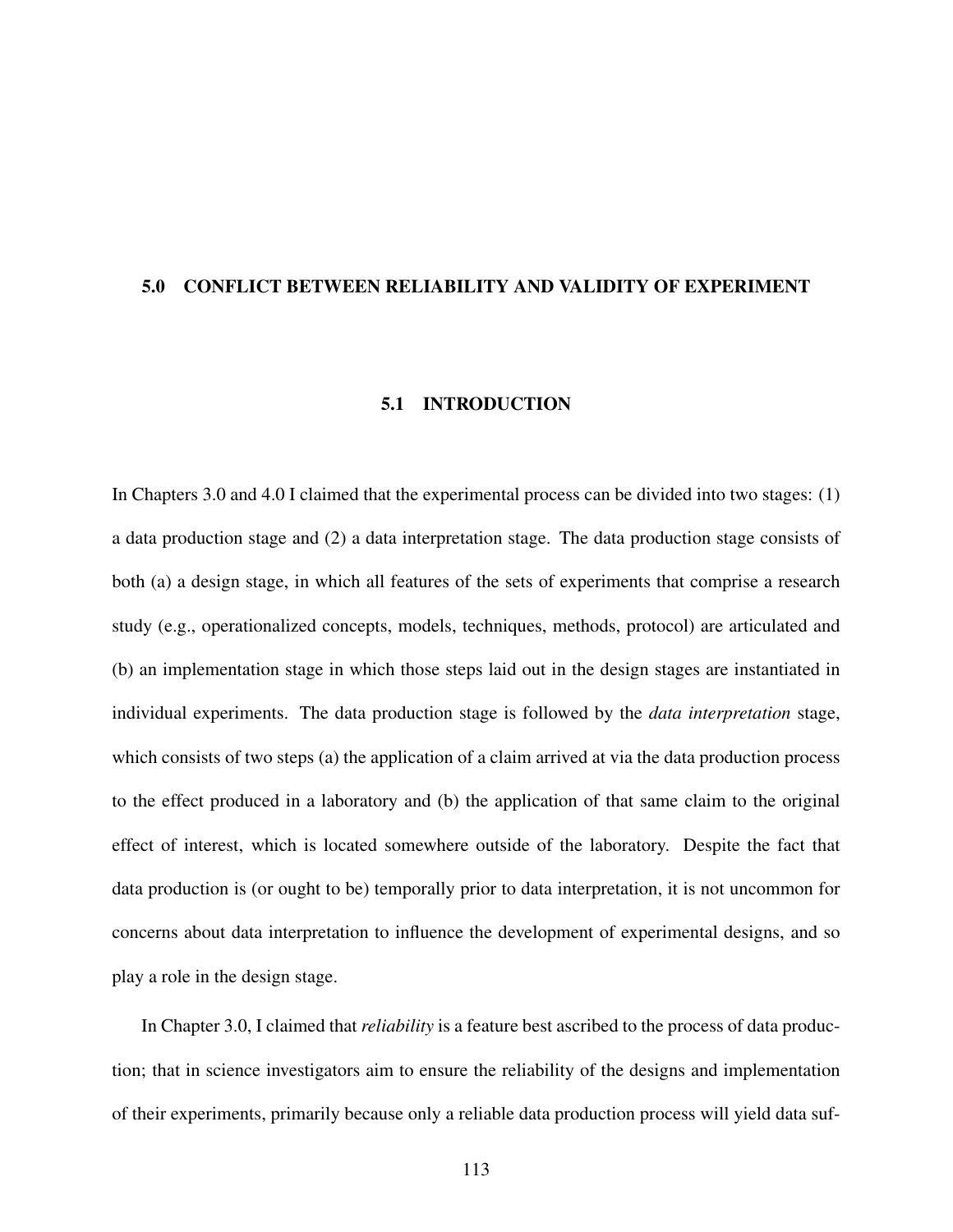ficient to discriminate a true claim from a set of competing claims about an effect produced in the laboratory. I considered two types of neurobiological experiments: organism-level learning and synaptic-level plasticity experiments, and I provided concrete examples from these experiments in which a given investigator typically takes steps to ensure the reliability of the data production process. I suggested that concerns about reliability in such neurobiological experiments began and ended with the data production process. And, whereas the data production process instantiates those features necessary for ascriptions of reliability (e.g., one being "repeatability of the process"), the process of data interpretation does not. In turn, reliability will be silent with respect to the process of data interpretation–it is not operative in this process, nor should it be ascribed there.

However, in light of the fact that I had divided the experimental process into two stages, the second stage being data interpretation, I suggested that some criterion must be operative in this process–some criterion other than reliability. I pointed out that I was not alone in thinking so, that in the history of experimental psychology various experimentalists (e.g., Brunswick 1943; Lewin 1943; Cook and Campbell 1979) have been concerned with another feature of experimentation in science that differs from reliability, seems to be (at least for some) equally as important, and is discussed most commonly in contexts concerning how far beyond the laboratory scientific claims extend, namely, *validity*.

In Chapter 4.0, I suggested that ascriptions of validity are most appropriately made to claims that attempt to establish a relationship between a foundation (e.g., one or more substantiated claims) and the context or circumstances to which that claim is applied. Interpretations exhibit these features in so far as they are used to establish such relationships between a claim discriminated as true by data obtained from a data production process and effects that occur in specific contexts. Since, data interpretation involves two steps as I described above, validity can be as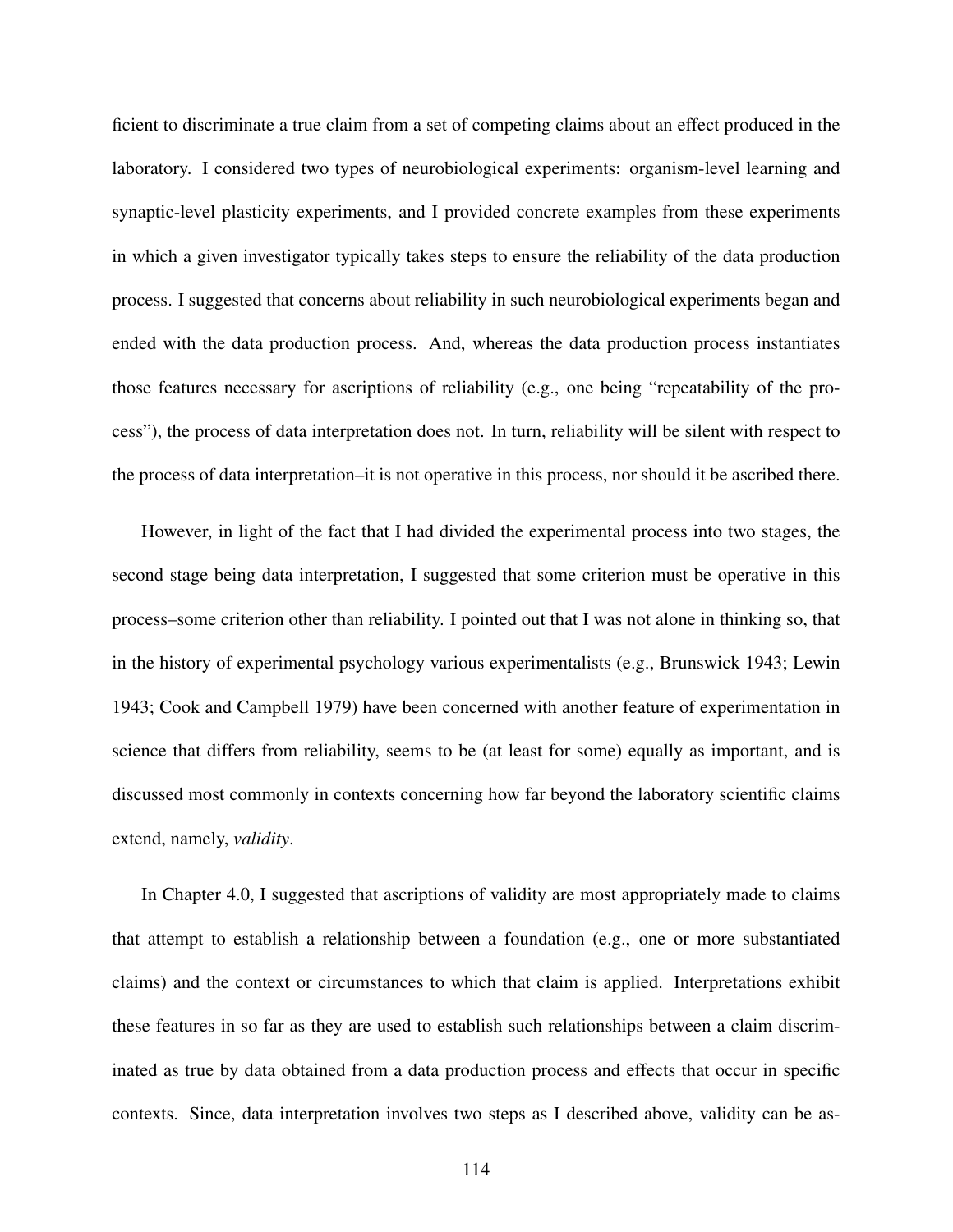cribed at either step: an interpretation may be valid or invalid with respect to the effect produced in the laboratory, or valid or invalid with respect to the original effect of interest. The first type of validity best correlates with what I take experimentalists to mean when they talk about "internal validity". The second type is clearly what is meant by "external validity".

In Chapter 4.0, I identified three types of validity that have been identified in the literature: (1) *construct*, (2) *ecological*, and (3) *external* validity. I suggested, in agreement with Cook and Campbell (1979) that concerns about these three types of validity, if they are operative at all in the experimental process, ought to be operative in the design stage of data production when empirical questions and explanatory goals are conceptualized. However, the role of each type of validity was difficult to establish with respect to those organism-level learning and synaptic-level plasticity experiments that are my target case studies, primarily because none of the measures taken in the design stage were ones that satisfied the prescriptions attached to these three types of validity. In fact, even if some of the measures taken to ensure the reliability of these experiments suggested an awareness and appreciation of these validity types, that the prescriptions of these three types of validity were taken seriously in the data production process was not apparent in these experiments.

This leaves me now with several questions to answer: Why do concerns about reliability play such a prominent role in experimentation in neurobiology, whereas concerns about validity play such a limited role? Are they not both equally important to neurobiologists? Yet, based on the explanatory goals of neurobiologists should they not be equally as important? If reliability is taken to be more important, are there any specific consequences of this nearly exclusive commitment to reliability? What are they? The aim of this chapter is to provide answers to these questions.

Specifically, I aim to show by means of the same case studies that when reliability is pursued at all costs, or to a significant degree, *validity*, is sacrificed. In such cases, though the data production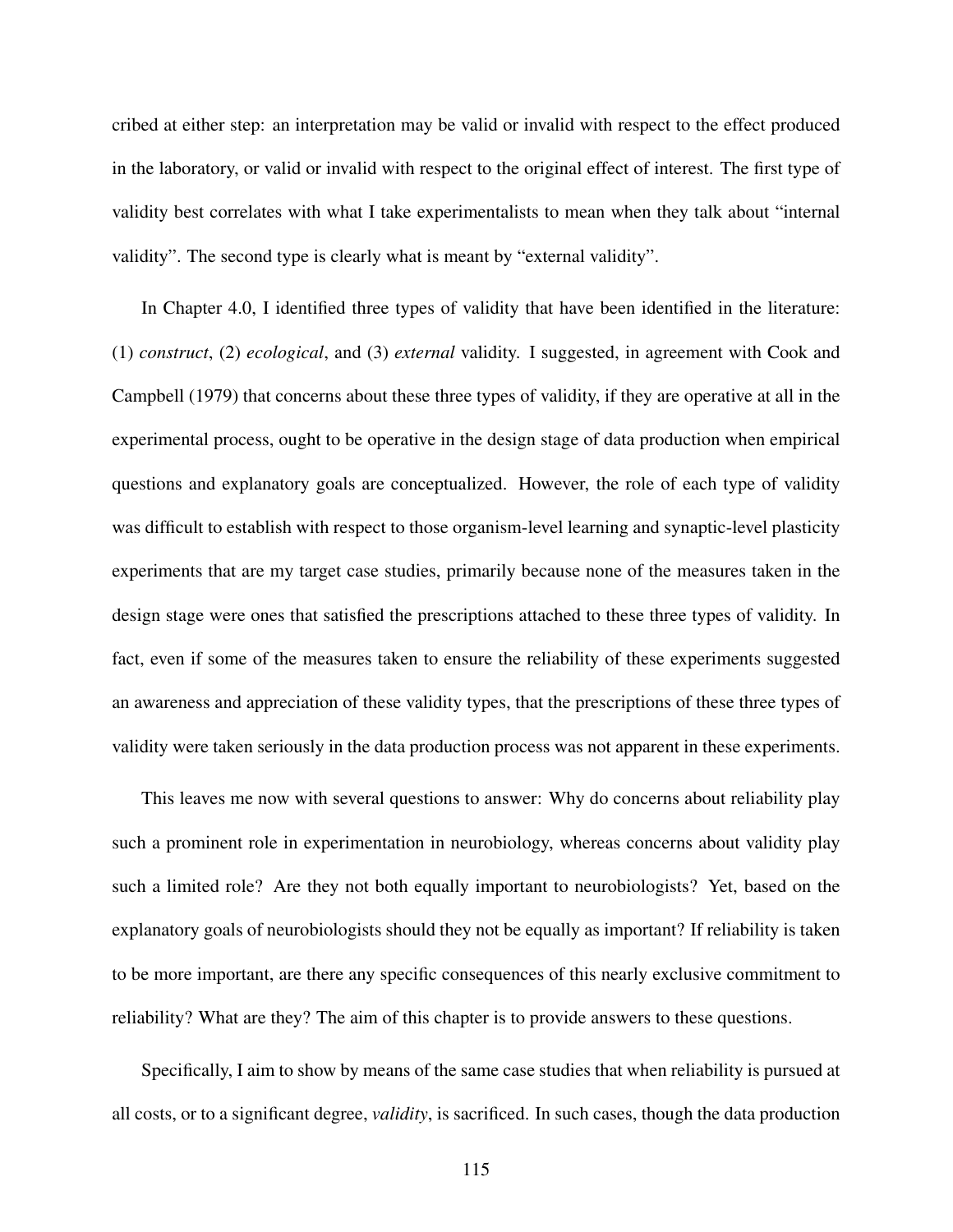process is constrained so as to guarantee that the one true or *most* true hypothetical mechanistic claim is discriminated, the generality of that claim, i.e., its application to the original effect of interest, is severely limited. It is not merely that these claims are not generalizable outside the laboratory; rather, it is not a legitimate move to try to apply them outside the laboratory.

An acknowledgement of the limited generality of claims emanating from the laboratory sciences is not novel in the philosophy of science. For example, both Cartwright (1983, 1999) and Hacking (1983, 1992) have emphasized this lack of generality, and have sought to pinpoint its source(s). Latour  $(1988)$  takes an even more radical stance on the generalizability of scientific claims, in suggesting that it is an irremediable predicament of science that it arrives at *local* as opposed to *global* truths. More recently, Guala (2003) has focused on a distinction between what he terms the *local* and *global* validity of scientific claims in order to determine whether the situation of laboratory science is really as bleak as Latour and others have suggested.

In this chapter I will focus on two consequences of insuring reliability. The first concerns those taxonomies of learning that we find in neurobiology and how they compare to other taxonomies of learning in neuroscience and in general to those types of learning captured by other experimental methods. The second and what I take to be more pressing issue is whether the causal mechanisms that are arrived at in the context of such experiments can be generalized to cases beyond the laboratory. I think the answer to both of these questions is no, and I will show it in this chapter.

#### 5.2 CONFLICTING PRESCRIPTIONS OF RELIABILITY AND VALIDITY

Before proceeding to the case studies I want to consider the prescriptions of reliability and validity in the abstract with respect to the framework for experimentation that I have provided. A relia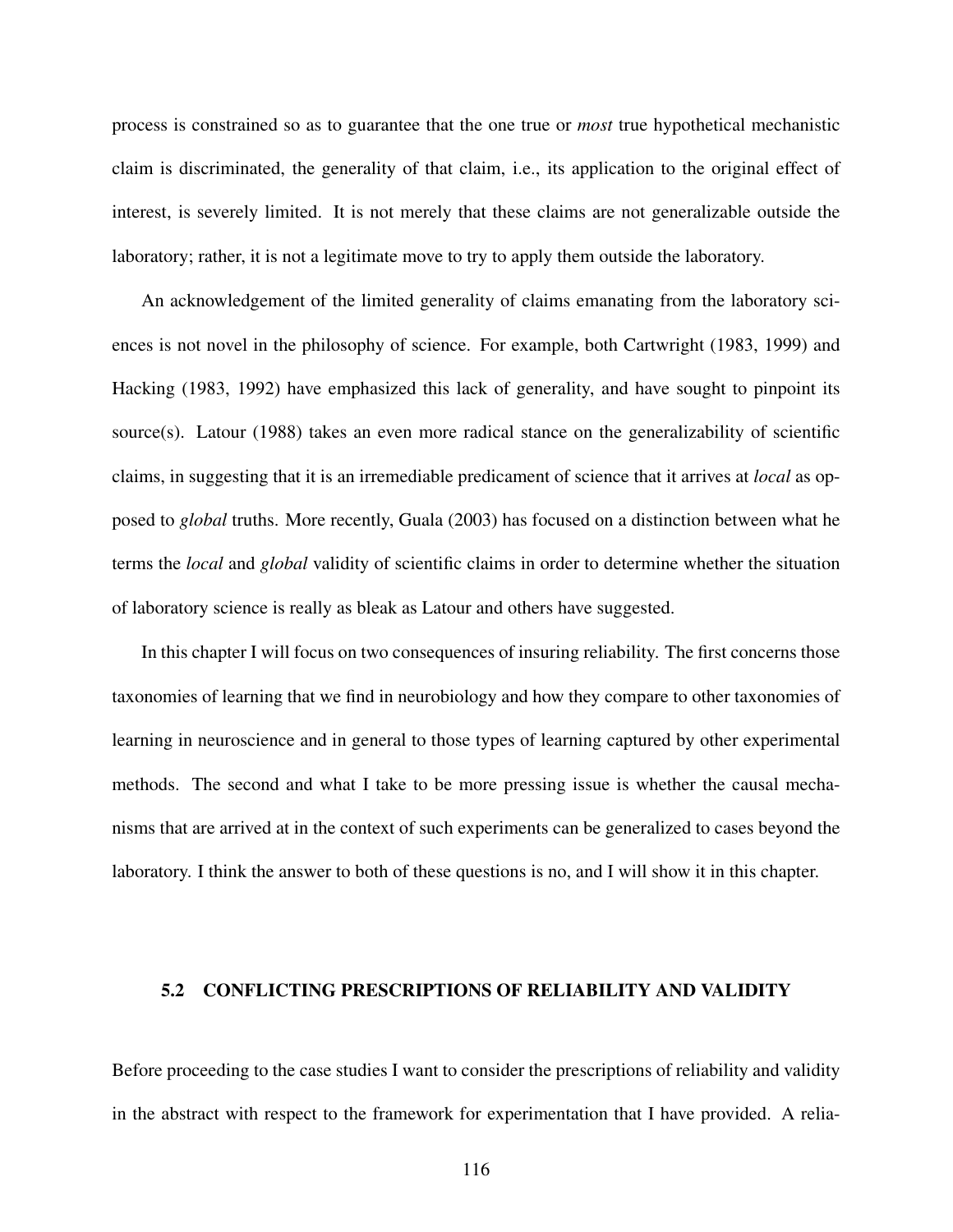bility criterion is used primarily during the design and implementation stages of data production. It prescribes that an experimentalist take simplifying steps in the move from asking an empirical question about an effect of interest, to translating that question into the context of the laboratory so that the empirical question is *redirected* at an effect to be produced in the laboratory. Reliability is not concerned with how well the match is between the original effect of interest and the effect produced in the laboratory. Instead, it prescribes simplifying measures in order to constrain or narrow the range and number of competing hypotheses pertaining to the causal mechanisms that are productive of an effect of interest–measures that will most likely result, at the end of the data production process, in the discrimination of one claim from of a set of competing claims (mechanistic or descriptive) about the effect produced in the laboratory. Reliability concerns the immediacy of the lab and how to produce an effect in this artificial context and get results–data that can be used to discriminate knowledge claims. It is not concerned with the legitimacy of extending these knowledge claims beyond the context of the laboratory. As it operates to constrain the process of data production, the consequence is often a limiting of the scope of data interpretation.

If concerns about validity are operative at all at this stage it may enable an investigator to appreciate the complexity of an organism and its environment and how it responds to that environment, but I will show that when such information is known, it is used typically for the purposes of increasing reliability by taking measures to control these complex factors. In cases in which validity is operative and taken seriously during the design stage of data production, its prescriptions are dictated with respect to the *goals* of data interpretation, which are essentially *explanatory goals*. Validity is forward-looking; the prescriptions that it makes in the context of the design stage of data production are with an eye towards the legitimacy of applying the claims discriminated by the data production process both to the (a) effect produced in the laboratory and (b) the original effect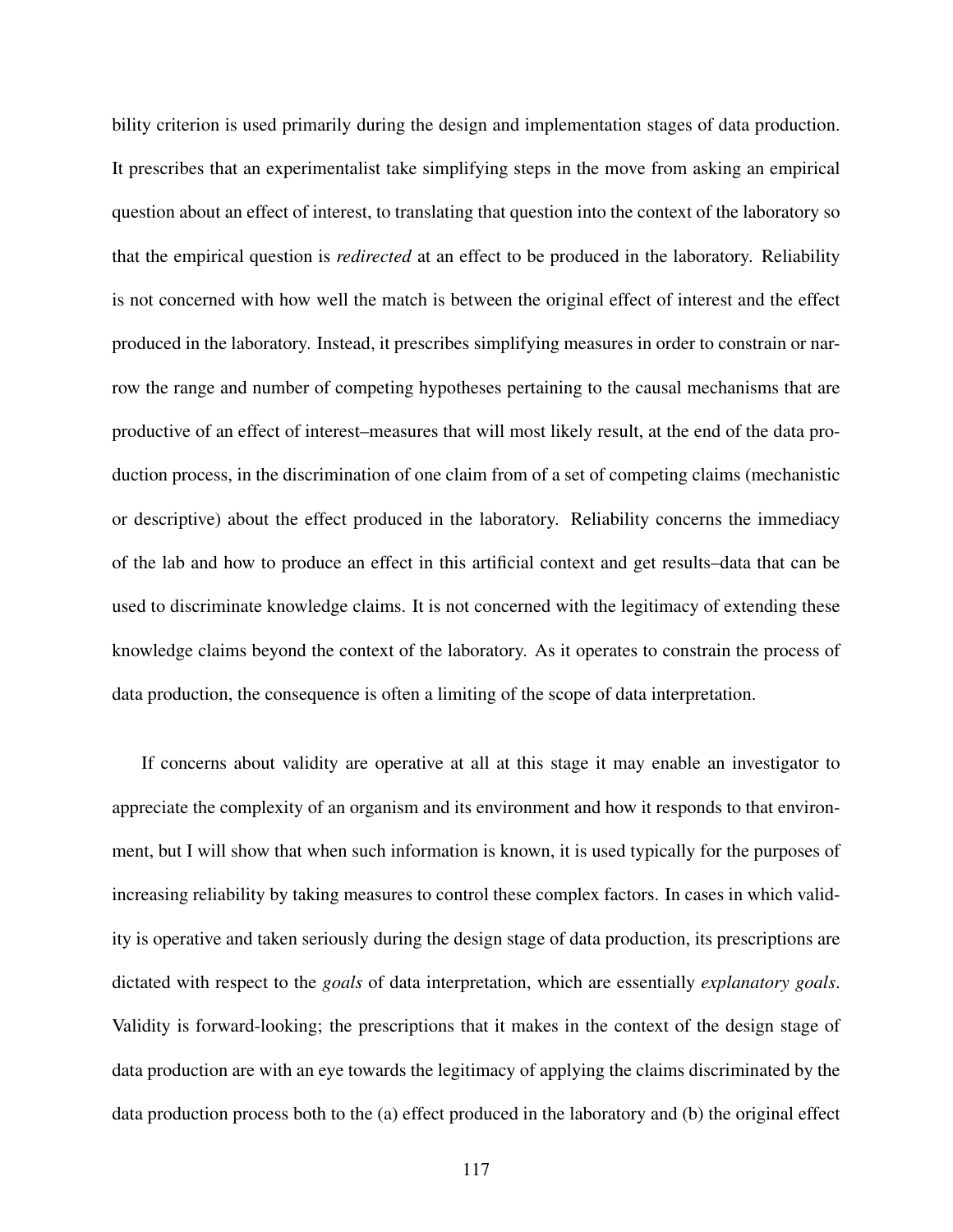of interest. Ensuring the validity of the move from a true claim about the effect produced in the laboratory to a claim about the original effect of interest requires, in part, a mapping between the original effect and its context and the effect produced in the laboratory in an artificial setting.

# 5.3 TENSION BETWEEN RELIABILITY AND VALIDITY: EXPERIMENTATION AND MAKING THE LTP-LEARNING LINK

Since my aim is to understand the nature of the link between synaptic plasticity and learning by analyzing the relationships between the two primary types of experiments that have been used to make the case for such a link, I want to propose the following set of steps for this analysis. First, I will consider reliability and validity in the context of those synapse-level LTP experiments in which the first explanatory aim is to test a hypotheses and discriminate a true claim about the molecular mechanisms of LTP generally. Then, I will consider the issues of reliability and validity with respect to extending such claims beyond the laboratory to: (1) LTP as those effects that are produced in all laboratories that study it–(i.e., those phenomena combined that neurobiological investigators all classify as LTP), (2) learning as an effect that is produced in neurobiological laboratories and (3) learning as an effect that occurs in the world. Third, I will consider reliability and validity in the context of those learning experiments in which the aim is to discriminate a true claim about the molecular mechanisms of organism-level learning. Then I will consider the issues of reliability and validity with respect to extending such claims beyond the laboratory to (1) learning as an effect that is studied in other laboratories and (2) learning as an effect that occurs in the world.

Despite the fact that most neurobiologists will claim that LTP is simply a model of learning,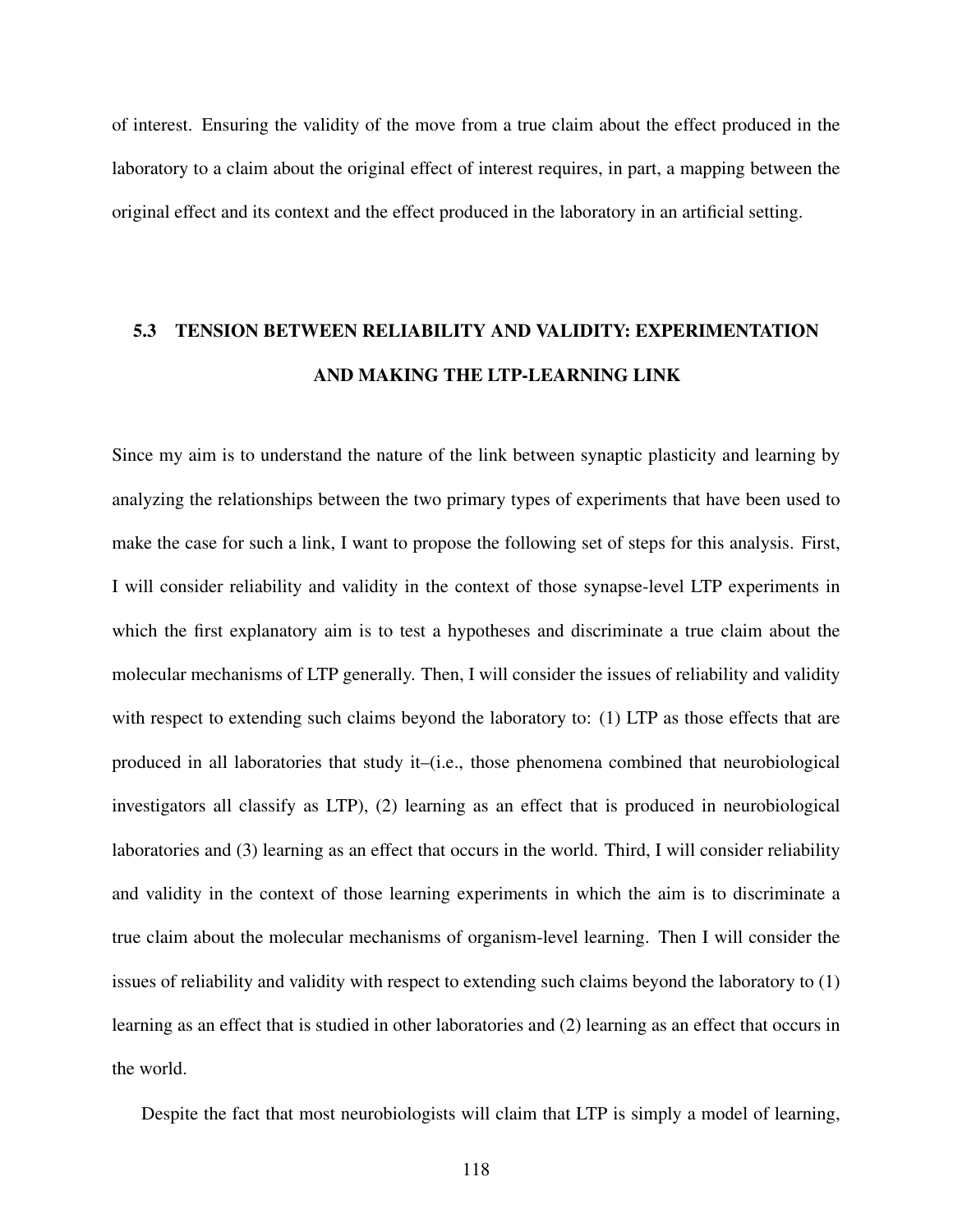and that studying LTP as well as other forms of synaptic plasticity (e.g., LTD) is undertaken only to provide us with insight into the mechanisms of learning, these studies are intimately linked and they have been so historically. It was a particular conception of learning, namely Donald Hebb's conception, that learning involved primarily associations between stimuli and responses (S-R learning) or between two or more stimuli (S-S learning) that informed his thinking about the neural (i.e., synaptic) mechanism that must underlie learning:

When an axon of cell A is near enough to excite a cell B and repeatedly or persistently takes part in firing it, some growth process or metabolic change takes place in one or both cells such that As efficiency, as one of the cells firing B, is increased (Hebb 1949, 62).

And, what informed Hebb's postulate was in part the Pavlovian idea that repetition and contiguity of stimuli are sufficient for learning to take place–so, too, Hebb assumed that the contiguous presentation of stimuli in proximity to an organism would result in the repetitive and contiguous firing of the two cells carrying information about the stimuli, and if these cells were near enough to each other, they would fire together repeated and contiguously and so their connections would be strengthened. That it was a growth process that was involved in such strengthening was suggested by the anatomical findings of Santiago Ramón y Cajal and Lorente de No. So, associative learning, as it had been studied in classical and operant conditioning laboratories was Hebb's model for a neural mechanism of all learning.

For years (nearly 25) neurophysiologists wondered if neurons were capable of exhibiting the kind of effect that Hebb postulated, so there were a variety of attempts to stimulate cells artificially, causing them to fire repeatedly and simultaneously without success until in (1973) Bliss and Lomo produced the effect, namely a long-lasting potentiation in the perforant pathway of the hippocampus of an adult anesthetized rabbit that later became known as LTP. Although I do not want to go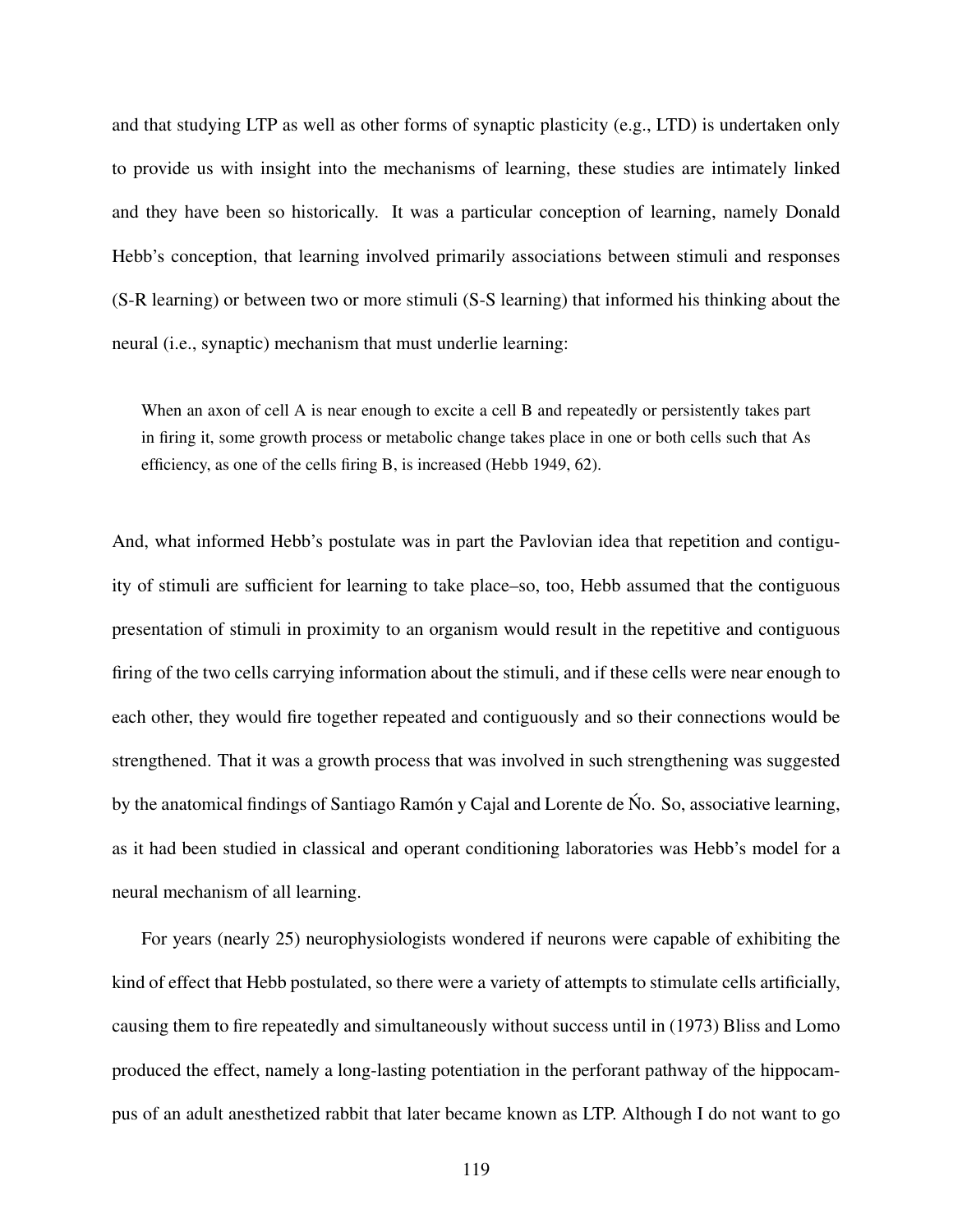into the history of experiments that led up to modern day research on the molecular mechanisms of  $LTP<sup>1</sup>$  $LTP<sup>1</sup>$  $LTP<sup>1</sup>$ , this digression into the history of LTP is in part to suggest, that synaptic plasticity research has been from the start constrained by a particular theory of organism-level learning–how it is produced, those features it exhibits as an effect–namely a theory that grew up and was shaped in an experimental context that was itself very much removed from learning as an effect in the world–a theory and an experimental approach that were criticized for their lack of *validity*. [2](#page-132-1)

## 5.3.1 Synapse-Level Plasticity Experiments

In Chapter 3, I gave a brief description of *in vivo synapse-level plasticity experiments* undertaken in the rat hippocampus. I selected to highlight this type of plasticity experiment because I am most familiar with the stages of data production (design and implementation) and data interpretation with respect to these experiments (cf. Sullivan, Kanterwicz, Thiels (in prep)). However, these experiments are representative types of plasticity experiment, sharing some general features in common with plasticity experiments undertaken in other areas of the brain (e.g., the amygdala, cerebellum) in the anesthetized and awake behaving rat. The aspects of these experiments that I will highlight also hold true for *in vitro* electrophysiological plasticity experiments undertaken in the rat hippocampus and the rat amygdala *in vitro* (i.e., in hippocampal or amygdala slices).

<span id="page-132-0"></span>Synaptic-level plasticity experiments begin with an empirical question about an effect of in-

<sup>&</sup>lt;sup>1</sup>I refer the reader to my M.S. Master's Thesis, in which I provide such an historical account, which is available through the Pitt ETD website.

<span id="page-132-1"></span> $2$ To date, while LTP is assumed to be the neural correlate of learning and memory, no conclusive evidence has been produced to substantiate that when an organism learns LTP occurs in that organism's brain or brain correlate.However, artificially induced synaptic plasticity experiments offer some of our best insights into the cellular and molecular mechanisms of organism-level learning experiments–so much so that it is what we know about the molecular mechanisms of plasticity that drive our ideas about what mechanisms of learning to search for in organism-level learning experiments as well as the designs of these experiments, as is exemplified in recent work (Whitlock et al. 2006). Typically synaptic plasticity experiments are included in research studies in which learning is also studied.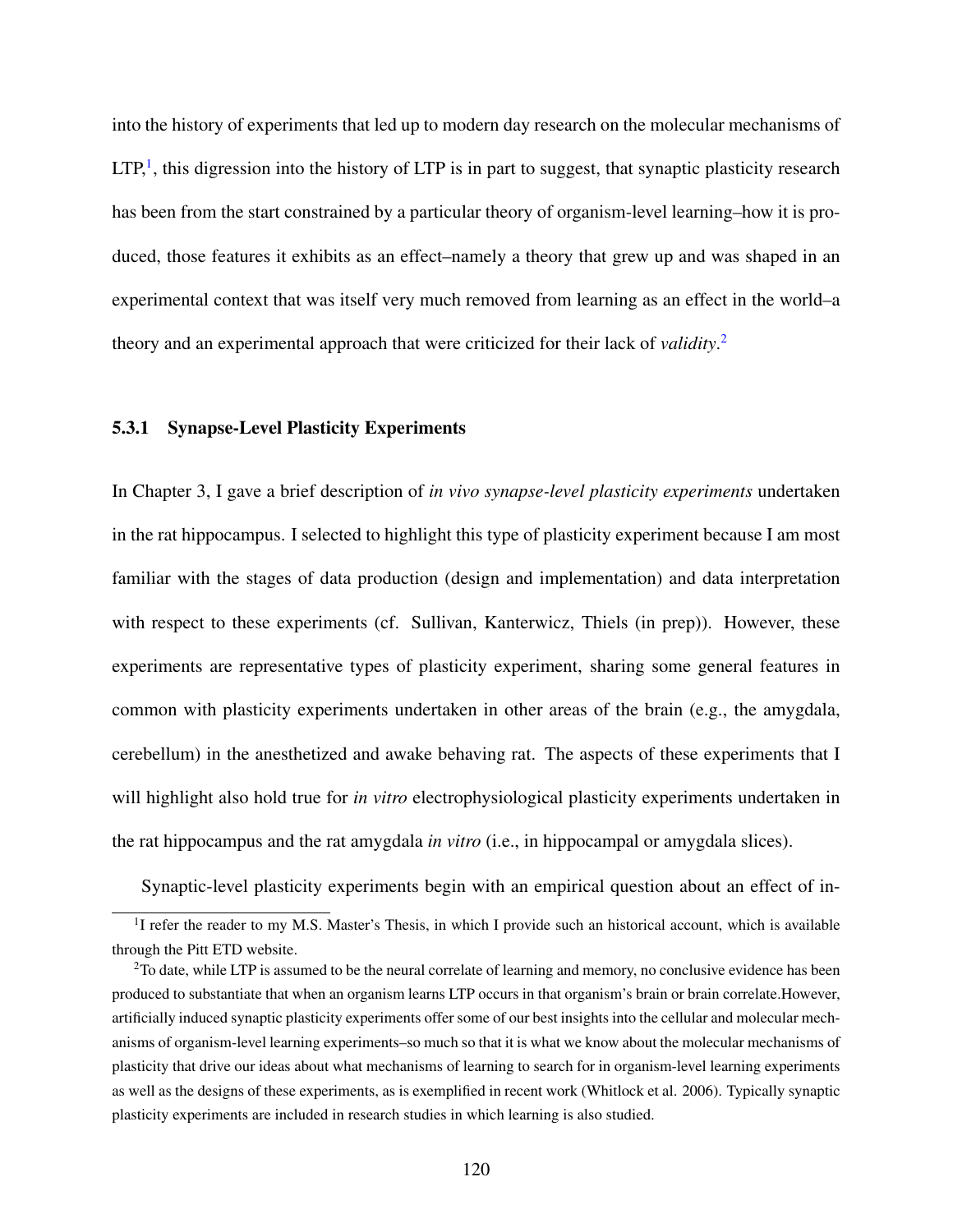terest. This is a general question typically formulated as: What is the role of molecule x (e.g., ERK) in the production of effect of interest y (e.g., LTP) in area z (e.g., the hippocampus)?<sup>[3](#page-133-0)</sup> This question is then translated into a question about the role of that molecule x in the production of the effect to be produced in the laboratory. It is at this stage of the experimental design that an investigator can select from a whole host of different methods for producing LTP as an effect in the laboratory. In Chapter 2.0, I identified these methods as *stimulation paradigms*. One can use a stimulation paradigm with differences with respect to any of following parameters: the stimuli could be delivered at high-frequency (HFS) or at the frequency of theta rhythms: theta-burst stimulation (TBS), with different numbers of pulses, different frequencies at which these pulses are delivered, different numbers of trains of HFS or bursts of theta stimulation, different duration of stimuli, different inter-pulse and inter-train intervals, essentially any number of protocols.[4](#page-133-1)

Different types of considerations may inform the selection of the electrophysiological stimulus/stimuli to be used in such experiments. An investigator may be concerned with how the form of LTP that she is studying in the laboratory relates to other forms of LTP being studied in other laboratories. She may be concerned instead with how the form of LTP under study is related to a form of learning under study in her laboratory or another laboratory. She may also (although this would be rare with respect to plasticity experiments) be concerned with how the form of LTP under study relates to learning as an effect in the world.<sup>[5](#page-133-2)</sup> Clearly, she probably will not be able to answer

<span id="page-133-1"></span><span id="page-133-0"></span><sup>&</sup>lt;sup>3</sup>A variety of molecules/brain areas could be substituted in for the first and last variable.

<sup>&</sup>lt;sup>4</sup>And, I am only considering electrophysiological stimulation paradigms here, but there are pharmacological manipulations that can alter the activity of protein kinases (e.g., protein kinase A) and others that can alter the activity of ion channels and receptors (e.g., NMDA, TrkB) that may also produce a change that looks like LTP, without direct stimulation. In some cases we may be hard pressed to want to identify all of these as instances of LTP, because if we admit so many varying cases, the meaning of LTP as it is captured in Hebb's postulate is lost.

<span id="page-133-2"></span><sup>5</sup>Although instances of this last concern driving LTP experiments may be rare, typically in the introduction and discussion sections of published research studies, the term "learning" is used generally–that LTP is thought to underlie "learning", not just one form, but all forms. Although this might not be the meaning that the authors intend, if we were to interpret what is written literally, everyone seems to be claiming that LTP underlies learning generally.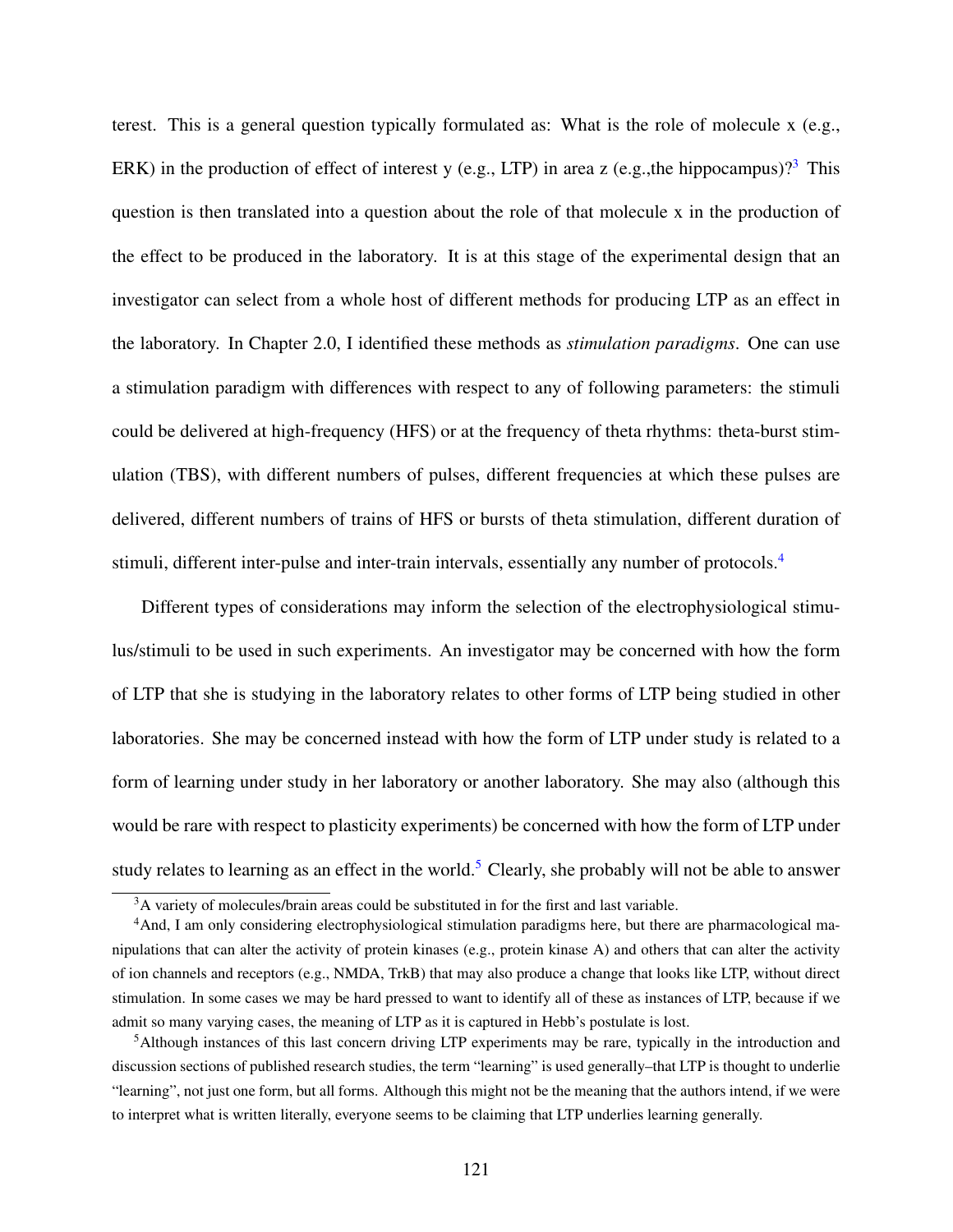all of these questions simultaneously, but concerns about extending the claims that she arrives at in the laboratory to any one of these three other types of effects prescribe that she at least try to answer one of them, it is at her discretion to decide which question is most important, that is, if she takes any one of them to be important. And, even if she may take one to be important, this might not be reflected in the choices that she makes during the design stage of data production, even if it is reflected with respect to how she interprets her claim in relationship to these other effects. If she addresses none of these questions, then the extension of that claim she arrives at in the lab about the role of a molecule of interest in the effect that she has produced in the lab to these other effects will be essentially invalid (since, as I have said previously, an extension is an interpretation, and interpretations can be valid or invalid).

In the design stage of data production, given an investigator's interpretive/explanatory interests, various options exist for producing the effect of interest. An investigator can select that stimulation paradigm with parameters that she deems best able to produce a robust change in synaptic potential that is long-lasting, or long-lasting enough to study the activity of a molecule over an extended period of time (at least up to 1.5 hours) after the end of the application of the LTP-inducing stimulus. The longer an effect is studied the more readily the precise role of a given molecule in the production of an effect can be investigated, because the temporal profile of the activity of a molecule compared with the temporal profile of the produced effect, i.e., LTP, may yield clues as to during which phase of LTP out of the three that have been identified, induction, maintenance or expression<sup>[6](#page-134-0)</sup>, the molecule is operative. This also holds true for intervention experiments–if a

<span id="page-134-0"></span><sup>6</sup>LTP induction essentially pertains to those molecular events at the synapse that are requisite for LTP to occur; LTP expression is thought to be underlied by a different set of molecular events that result in the sustained potentiation; and LTP maintenance is thought to include all of the downstream changes that subserve the effect long-after induction. These phases have been teased out by pharmacological methods that suggest the activity of certain molecules is necessary at specific times following stimulation.(Sweatt et al. 1998)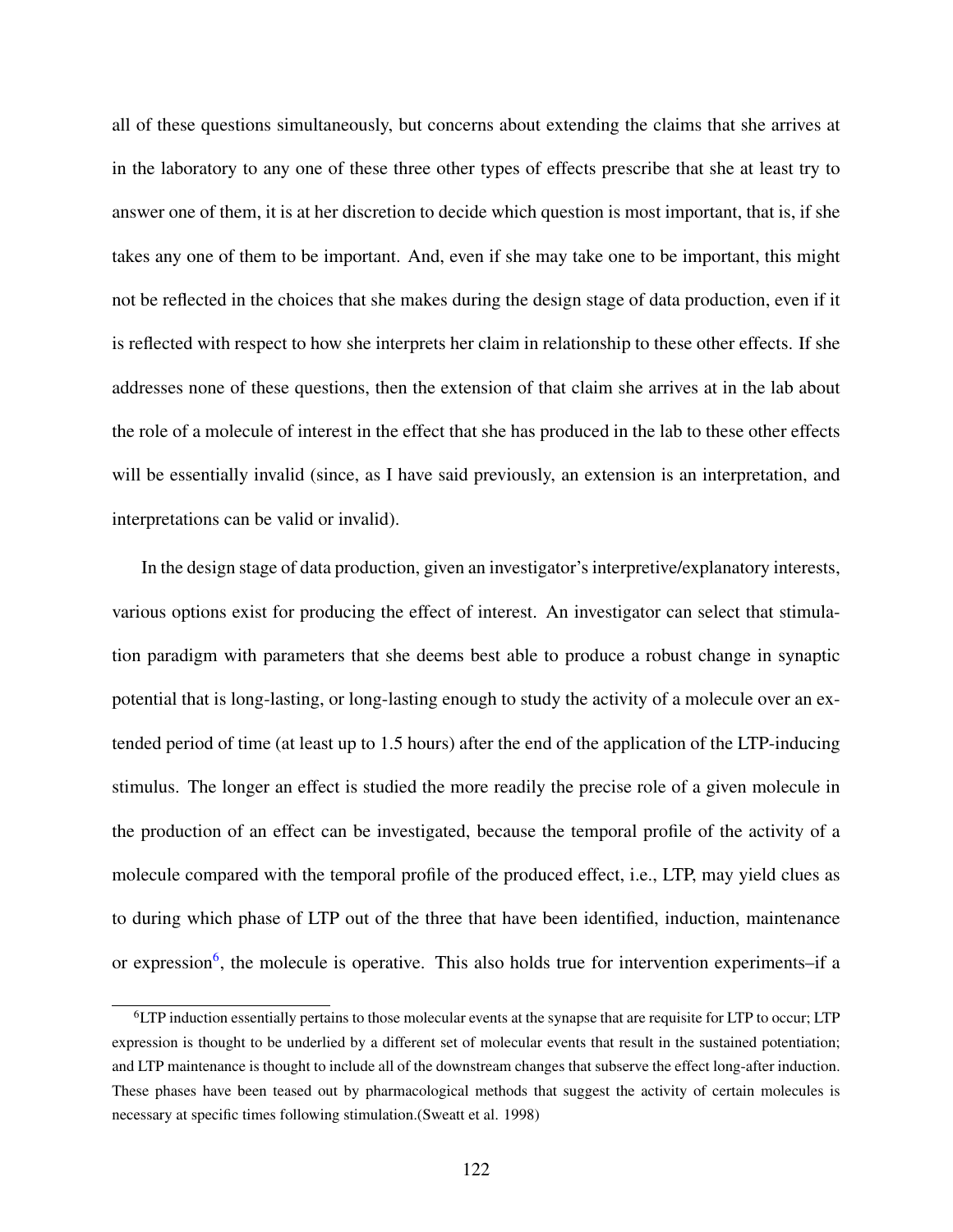long effect is observed without pharmacological manipulation, but with it, the effect cannot be induced at all, or it can be induced but it lasts only for 15 minutes–these can provide clues as to whether the molecule is necessary for the induction, expression or maintenance of LTP. Clearly the prescriptions of reliability are operative in the choice to use such stimulation paradigms, because it increases the likelihood of addressing the empirical question about the effect produced in the laboratory: what is the *role* of ERK in the production of LTP?

However, once a stimulation paradigm has been selected, the empirical question is transformed into: What is the role of ERK in the production of *high-frequency induced long-term potentiation* (not just any LTP, but HFS-LTP–and not just any HFS-LTP, but HFS-LTP with the HFS having these specific parameters and the LTP having this specific electrophysiological profile)? In other words, once the investigator moves to study LTP in the laboratory, and picks a stimulation paradigm that gives her a form of LTP to study. If that stimulation paradigm that she selects for the sake of reliability bears no resemblance to stimulation paradigms used to induce LTP in other labs, even if the effect in principle does bear such a resemblance, can she be said to be studying the same effect that investigators in other labs who also claim to be studying LTP, or even LTP in area CA1 of the hippocampus are studying?

I think the answer to this question is no, and so I think that any claims that are discriminated in this laboratory and that may be taken as valid with respect to the form of HFS-LTP in area CA1 of the hippocampus under study in this laboratory, so long as the overall data production process was reliable, will not be valid with respect to other forms of LTP under study in other labs. This is so because the causal variables used to produce the effect of interest in the one case, do not map onto those causal variables used to produce the effect of interest in another case, and this leaves open the possibility that the variables that intervene between one form of LTP-inducing stimulation and the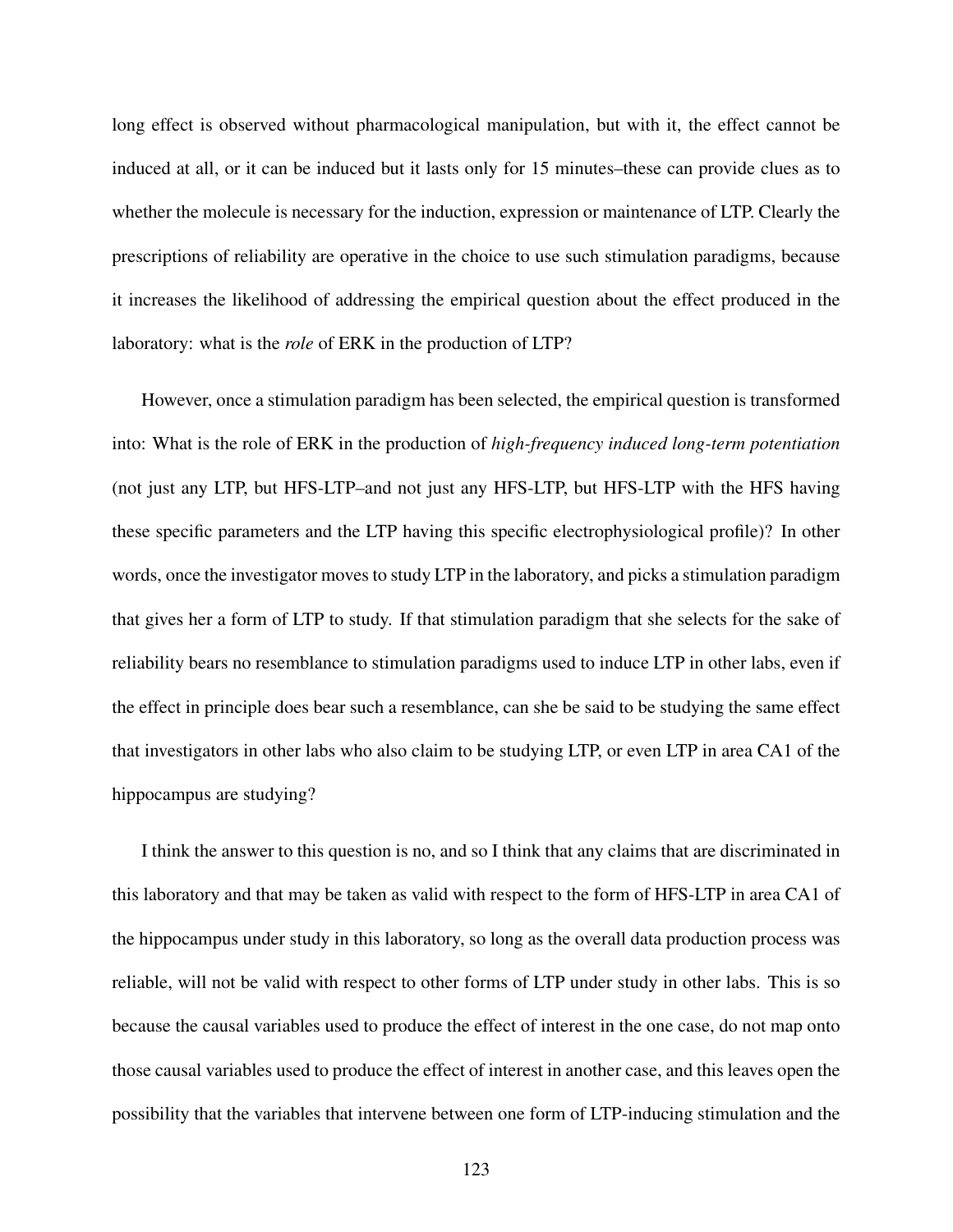effect produced by it may differ from another form.<sup>[7](#page-136-0)</sup> This may explain why different laboratories have obtained different findings with respect to the roles of different molecules in the production of LTP. For example, Eric Kandel and colleagues have suggested that CAMKII is necessary for LTP, Sweatt and colleagues that ERK is necessary, other labs have suggested it is PKA (e.g., Winder) that is necessary. If the causal variables used to produce LTP in these labs differ, then this might account for the differences in claims from one lab to another about which molecules are essential for the production of LTP and what role they play.

That those neurobiologists who study LTP have very little concern with validity when it comes to the issue of whether the form of LTP that they are studying is valid with respect to any other form that has been studied is suggested by the fact that it is common to find any number of stimulation paradigms described in the LTP literature that are being used to produce LTP in various regions of the brain or in brain slices. This is because the selection of stimulation paradigms is often driven by idiosyncratic views about which stimulation paradigm will ensure that the data production process will be most reliable<sup>[8](#page-136-1)</sup>–and there seem to be many options for this purpose. This is clearly a problematic situation. If one explanatory goal of neurobiologists who work on LTP is to understand the mechanisms of LTP, then it would seem that LTP can be produced in many ways, not just one way, and maybe not every form of LTP is equal to another. If that is true, then just what are neurobiologists identifying the molecular mechanisms of? LTP generally, or a multitude of different types of LTP? The fact that there are so many different ways to produce LTP

<span id="page-136-0"></span> $<sup>7</sup>$ Note, the only way to determine if there are similarities or differences between these different forms would be to</sup> undertake parametric studies. Yet given that there are so many different stimulation paradigms with different protocols attached to them in existence, it may be more appropriate at this point to try to coordinate efforts across labs instead of continuing to produce more and more different forms of LTP. It is not clear what the benefits will be if research continues on its current course.

<span id="page-136-1"></span> ${}^{8}$ I do not want to exclude the possibility of other motivating factors, however, reliability does seem to be fundamental.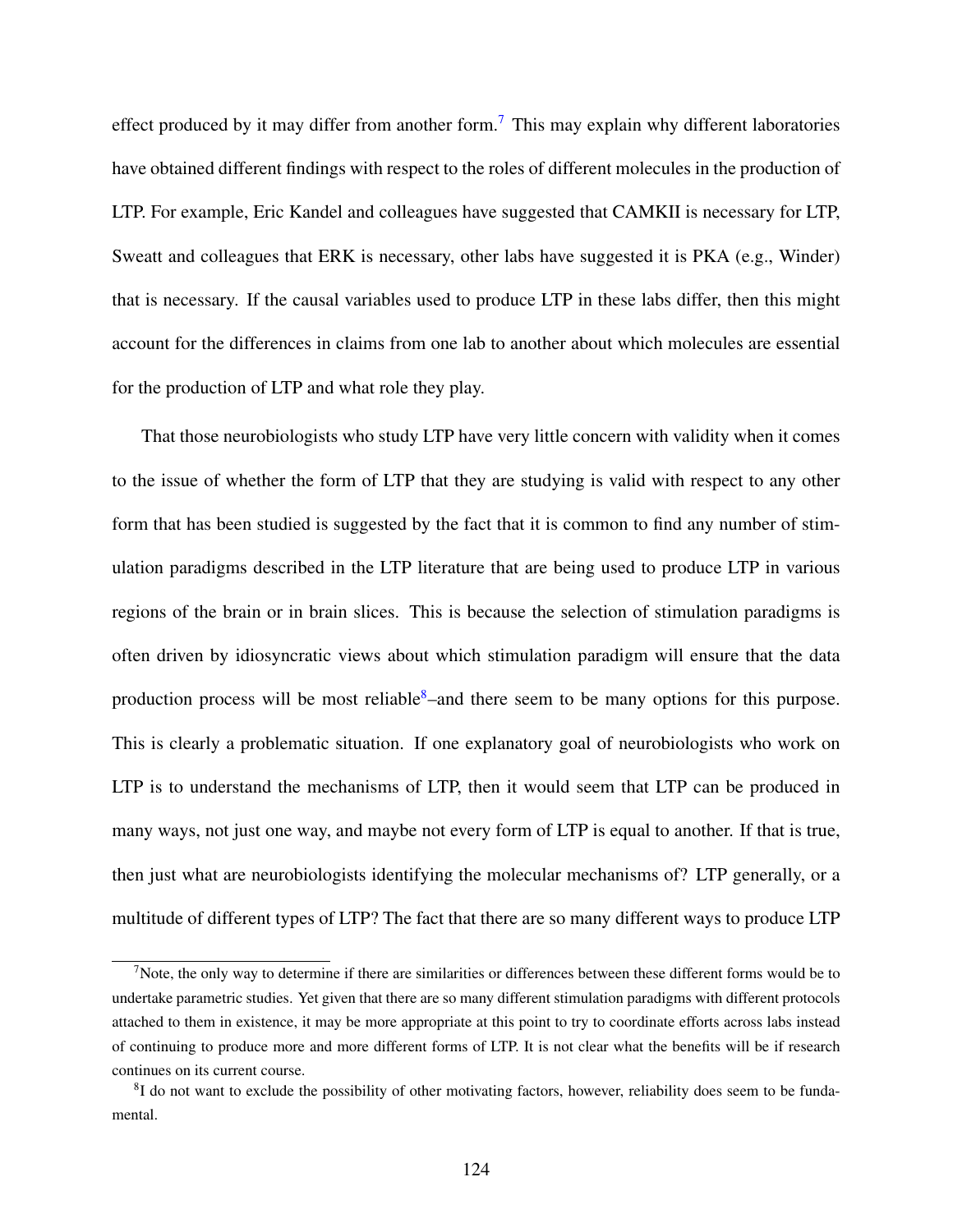and different identified types of LTP (e.g., HFS-LTP, TBS-LTP) will clearly make the second aim of synaptic plasticity experiments, namely identifying the cellular and molecular mechanisms of learning and memory, even more difficult. And right now we do not have a clear division of labor with respect to different forms of synaptic plasticity, just a mishmash of different effects all placed under the same heading, with any host of molecules differentially activated and implicated in their production.[9](#page-137-0)

The second explanatory aim of synapse-level plasticity experiments is to understand the cellular and molecular mechanisms productive of *organism-level learning*. As I mentioned above, we can divide this into two separate empirical questions: How do claims arrived at in the laboratory about a form of LTP relate to (1) a form of learning produced in the laboratory (2) learning generally as an effect in the world or even (3) the same form of learning in the world? The desire to make the link between the mechanisms of synaptic plasticity and the mechanisms of organismlevel learning is at least implicit in published research papers in the synaptic plasticity field. In addition, it has become commonplace for research studies to contain both organism-level learning studies and synaptic plasticity studies (typically LTP studies) both involving biochemical investigations of the same brain area, in which the findings of the two studies are compared to lend credence to the idea that the same molecular mechanisms are operative in both types of effects (e.g., Liu et al., 2007; Grenado et al., 2007; Atkins et al., 1998). So, a second tension between reliability and validity arises with respect to the primary goal of synaptic plasticity experiments that has to do primarily with the relationship between LTP and learning.

If there are a variety of stimulation paradigms that can be used to induce LTP in the brain, some

<span id="page-137-0"></span><sup>&</sup>lt;sup>9</sup>It seems as though some neurobiologists and philosophers regard this "multiple realization" status of LTP as compatible with the "reductionist" or "mechanistic" goals that have been attributed to neurobiology. (e.g., Bickle 2003)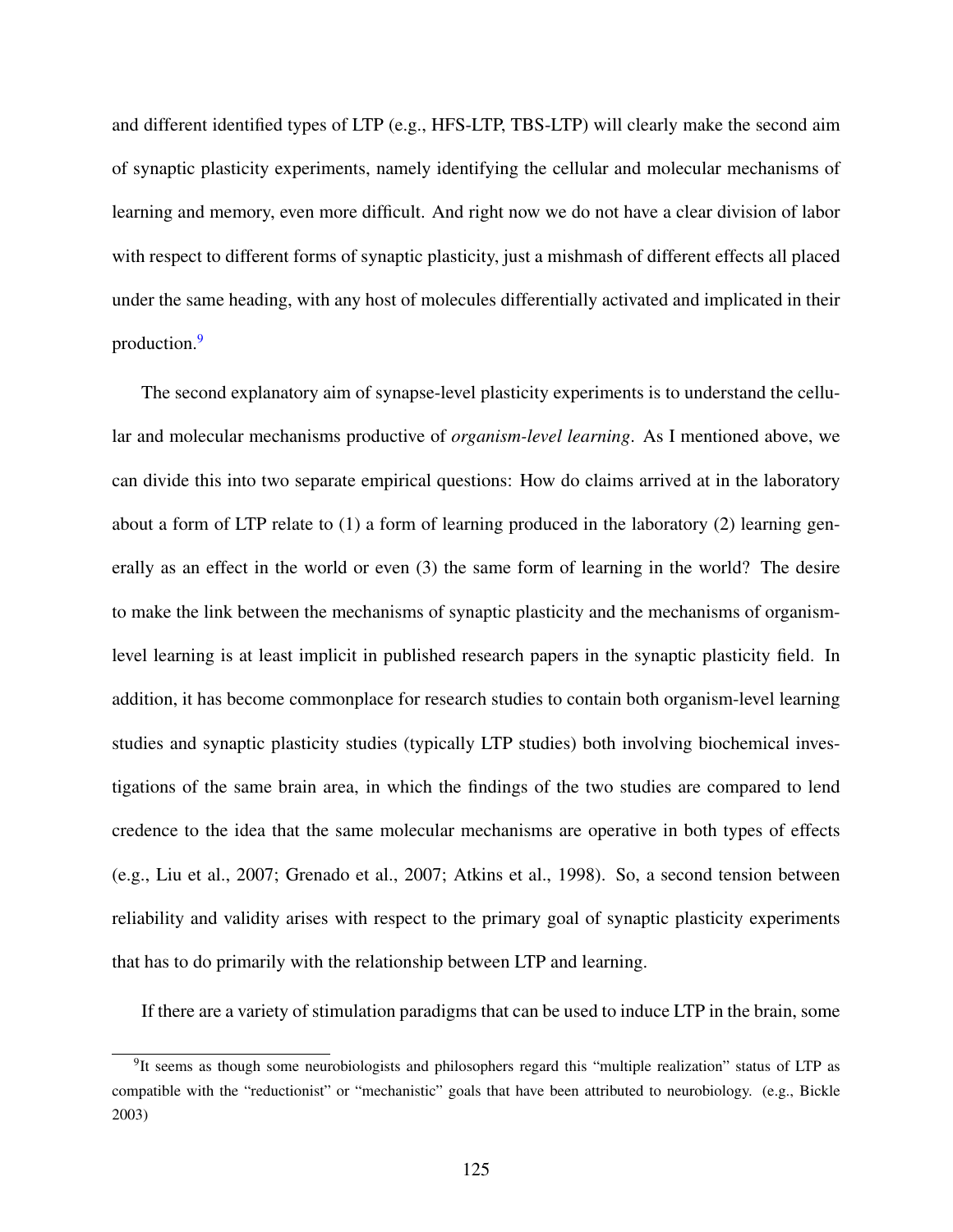of these paradigms must bear a closer resemblance to those stimuli that the cells being stimulated would be most like when a whole intact organism is presented with a stimulus, or rather multiple stimuli, or simply a learning situation. In fact in the early 1980's investigators interested in inducing LTP did have concerns about how closely the stimuli used to induce LTP ought to resemble the electrophysiological activity invoked by natural environmental stimuli. The stimulus paradigm taken to bear the closest resemblance to such natural stimulation is theta-burst stimulation (TBS). However, HFS is the more widely employed stimulation paradigm, suggesting that many investigators are not concerned with whether the stimuli used in LTP experiments bear any similarity to natural stimuli.

There are several additional and important features of synaptic plasticity experiments that are relevant to my analysis. First, the model of the organism that is used in LTP experiments is an simple reduced model compared to the input-output model of the organism (Figure 1, Chapter 1) that may be drawn based on what is known about the relay of information from sensory inputs to motor outputs in an intact whole mammalian organism. Investigators that work on LTP treat the synapses at which they produce the effect as deserted islands in the brain–they do not consider events upstream from the location at which they are attempting to produce the effect, nor do they consider the consequences downstream. The input-output model that is employed typically includes only the pre-synaptic neurons to which stimulation (input) is applied to the post-synaptic neurons from which recordings are taken (output). The intervening variables of interest are selected events (depending on one's interest) that take place in either the pre- or post-synaptic neurons. The reason such a simplified model can be used in *in vivo* plasticity experiments of the type I am considering is that the rats are anesthetized, and under anesthesia, the assumption is that since there are no sensory inputs and no behavioral outputs, the brain is essentially silent; the synapse under study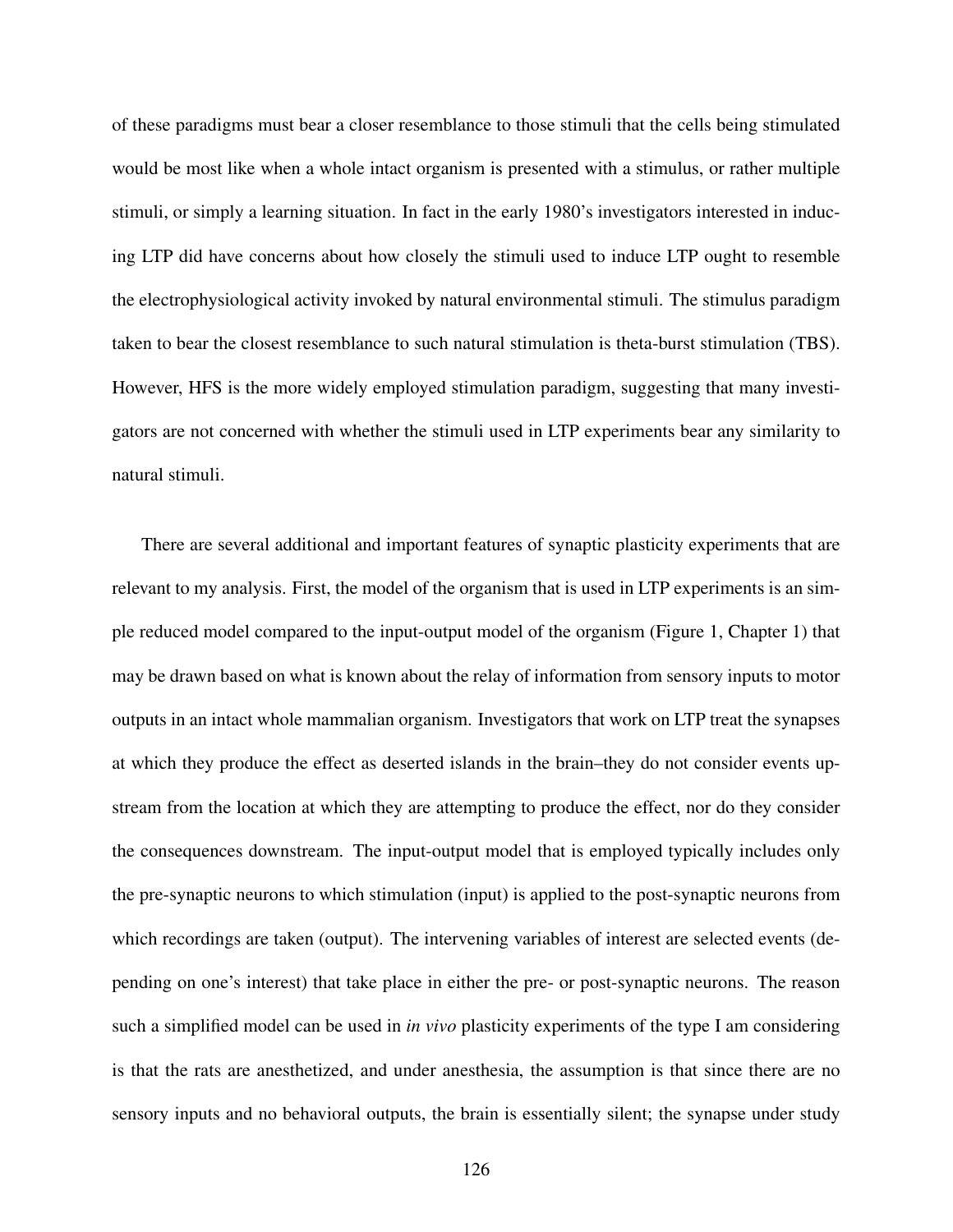"naive". Of course, the obvious differences between these two models suggest that any claims about the molecular mechanisms arrived at in an experiment with an anesthetized rat will be incredibly difficult to relate to learning in awake behaving rats. In this case, the measures taken to isolate the synapse in the rat's brain are in part undertaken to simplify the model of the organism to insure that the effect produced is actually the result of the experimental manipulation and that a true claim is discriminated with respect to the role of a molecule of interest in the production of the effect. So, again, concerns about reliability are operative in these experiments rather than concerns about the possibility of extending the claim to organism-level learning.

A related issue is how claims about the molecular mechanisms of LTP arrived at in LTP experiments can be extended to all the common forms of learning under study in neurobiological laboratories, such as fear-conditioning, classical conditioning of the eye-blink reflex (rabbit) and spatial learning in the Morris water maze to name a few. It may be claimed that LTP is most similar to specific forms of associative learning than non-associative forms of learning that we might identify (e.g., even conditioned taste aversion). As I mentioned before, the use of different stimulation paradigms for inducing plasticity makes it difficult to know how to relate findings from one lab about the molecular mechanisms of LTP to findings from another. Even if the same lab (as was the case in the research study I consider in the next section) conducts LTP and organism-level learning experiments, studies the activity of the molecule of interest in the same brain area in both types of experiments, the stimulation in the two cases in not identical, the input-output models are not identical, and the correlational claims that are made on the basis of the same molecule being operative in both cases seem to invoke an extension of the results of one study to the other, which is not a valid interpretation given how truly different the two produced effects are.

Just so long as a stimulation paradigm results in the contiguous and repetitive firing of pre- and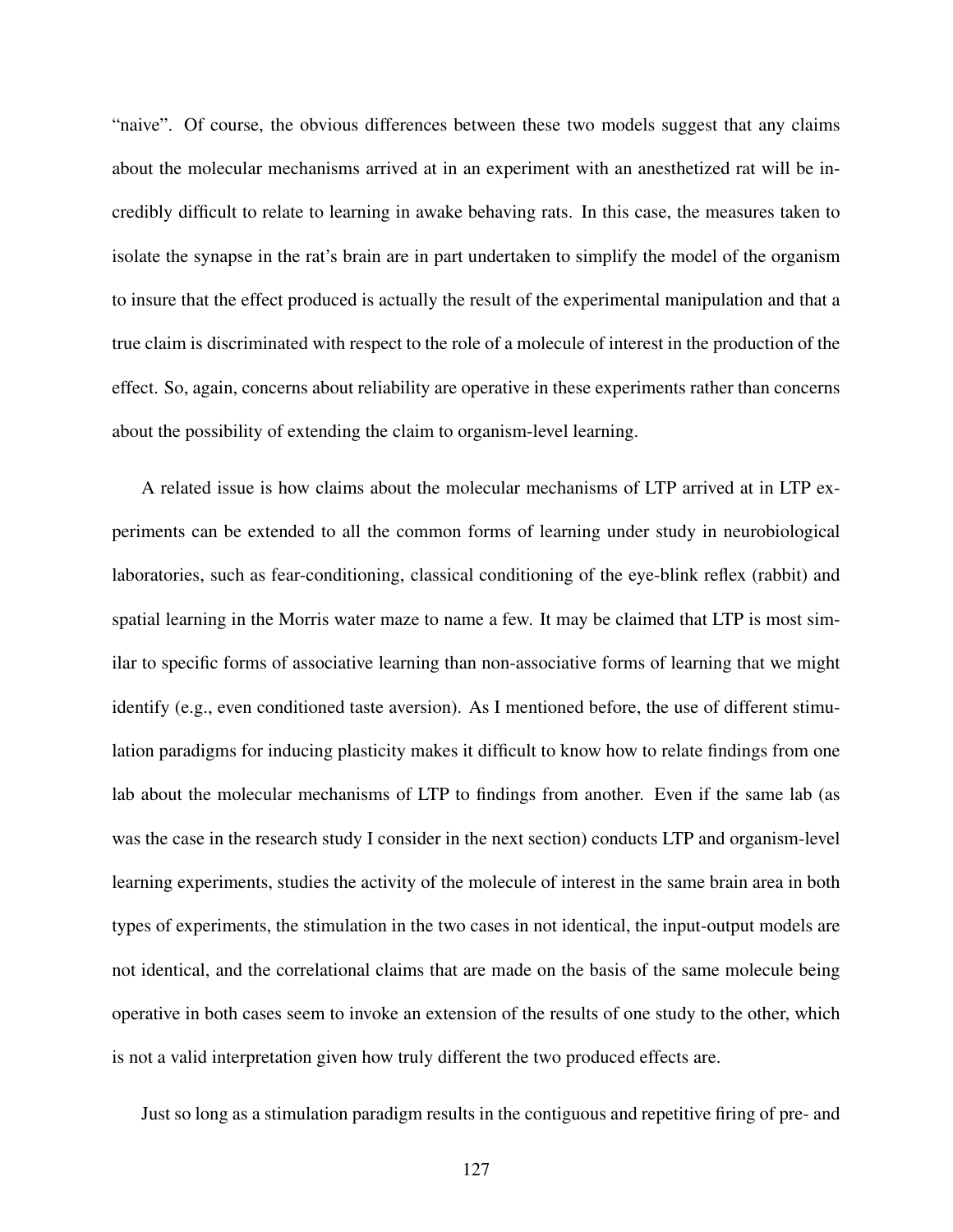post-synaptic neurons at the synapse under study, much like how associative learning is assumed to require such contiguity and repetition, and just so long as the observed effect is as a long-lasting behavioral change in response to a stimulus–which at brain synapses is simply a change in synaptic response, then this is taken to be sufficient for the LTP-learning link–or at least is used in support of the idea that LTP is a likely candidate for learning. However, I do not think that a satisfaction of these conditions alone could ever be enough to even get at the mechanisms of *associative learning*. That it is not enough has been suggested by cognitive and neuroscientists (e.g., Shors and Matzel 1998).

Yet another tension between reliability and validity that emerges with respect to synaptic plasticity experiments concerns the choice of stimulation paradigms. Reliability prescribes selecting a paradigm with stimulation parameters that produces data that can be used to discriminate between competing hypotheses about the role of the molecule of interest in the effect. Validity with respect to LTP experiments would prescribe utilizing stimuli that more appropriately matched those electrical stimuli that would be produced in the brain when an organism learns, if it is indeed the case that one wants to make specific claims about the molecular mechanisms involved in learning. This is in fact the specific prescription of ecological validity, if we are to take seriously either the immediate environment (i.e., the brain region) or the global environment (the brain) in which the synapses that are under study in plasticity experiments exist. However, neurobiologists would claim that our knowledge of the brain is too limited to undertake such studies, that the benefits of changing current approaches do not outweigh the costs, and that even if the claims arrived at are not applicable beyond the lab, it is better for our data production processes with respect to LTP to be reliable and yield some insight into general plasticity and learning mechanisms, rather than make a move to increase validity, which would result in the data production process being less reliable and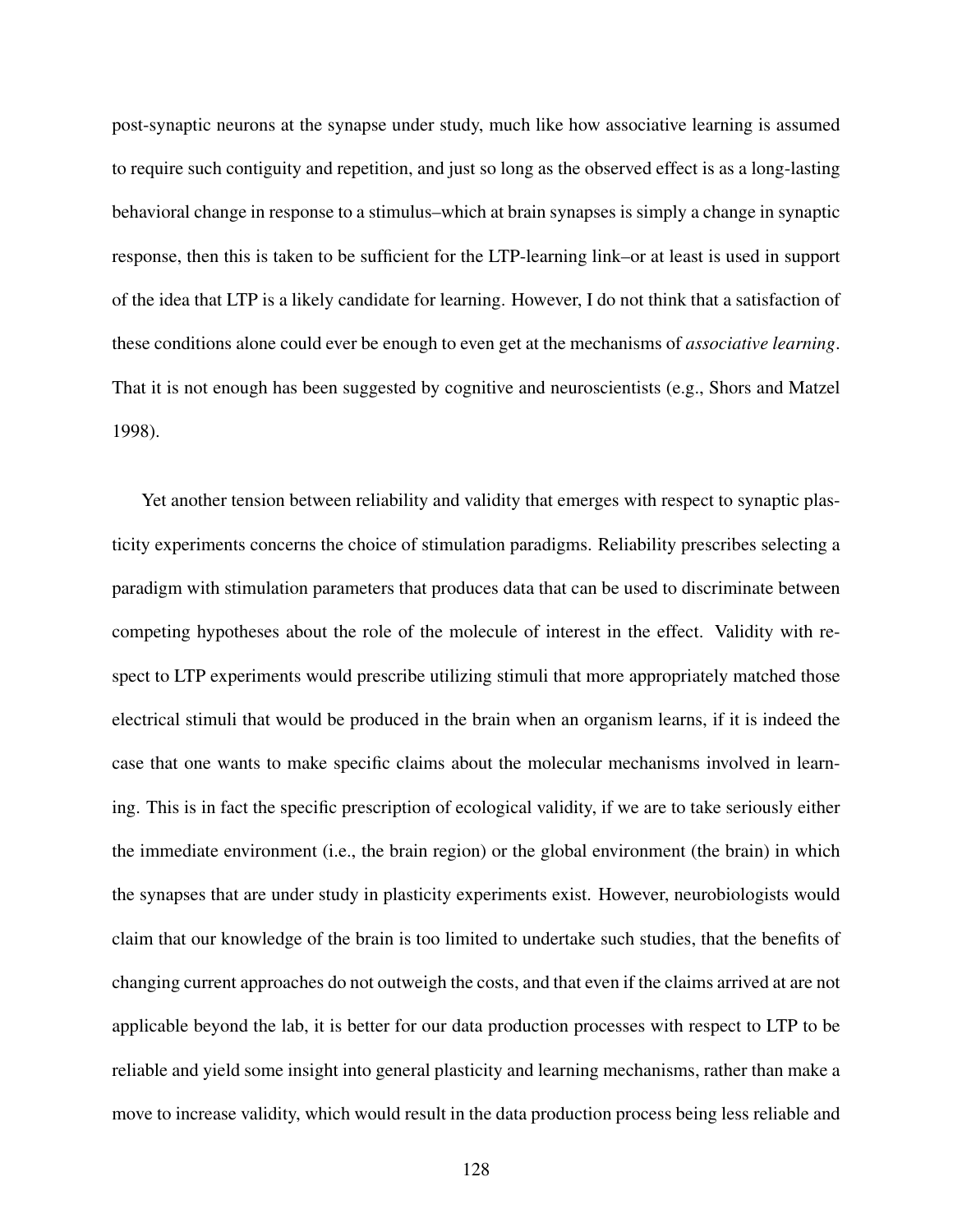not yielding a clear benefit. For, if stimulation parameters are used in such experiments that resemble more closely organism-level learning, there are too many additional variables that would need to be considered, and in turn, more control that would need to exerted in the experimental context over all of these additional variables. Validity would prescribe incorporating such complexity into the experimental design. Reliability prescribes simplification. In general investigators go the route of reliability. Of course, the trade-off is an inability to extend the claims that they arrive at in the lab to learning.

In summary, in LTP experiments, what is clear is a commitment to the reliability of the data production process even at the cost of sacrificing (a) construct validity (with respect to both the model of the organism, and the match between the construct of LTP in one laboratory compared to the effect as it occurs in various laboratories, and the match between the construct and learning as it is studied in laboratories or as it occurs as an effect in the world); (b) ecological validity in so far as it does not take into consideration the variables in the local and global environment in which a synapse resides and (c) external validity, which would prescribe taking measures in the experimental design that would guarantee the legitimate application of the claims that are arrived at via the data production process at least to LTP generally.

## 5.3.2 Organism-level learning experiments

The second types of experiment that I introduced in Chapter 2, Section 2.3.1. are organism-level learning experiments. The aim of these experiments is broadly to identify the cellular and molecular mechanisms of learning and memory. A handful of experimental paradigms currently exist for studying learning in the rat<sup>[10](#page-141-0)</sup>, the five that are used most widely are (1) cued fear-conditioning,

<span id="page-141-0"></span> $10$ I identified several of these by name in Chapter 1 and have included a descriptive list in the appendices.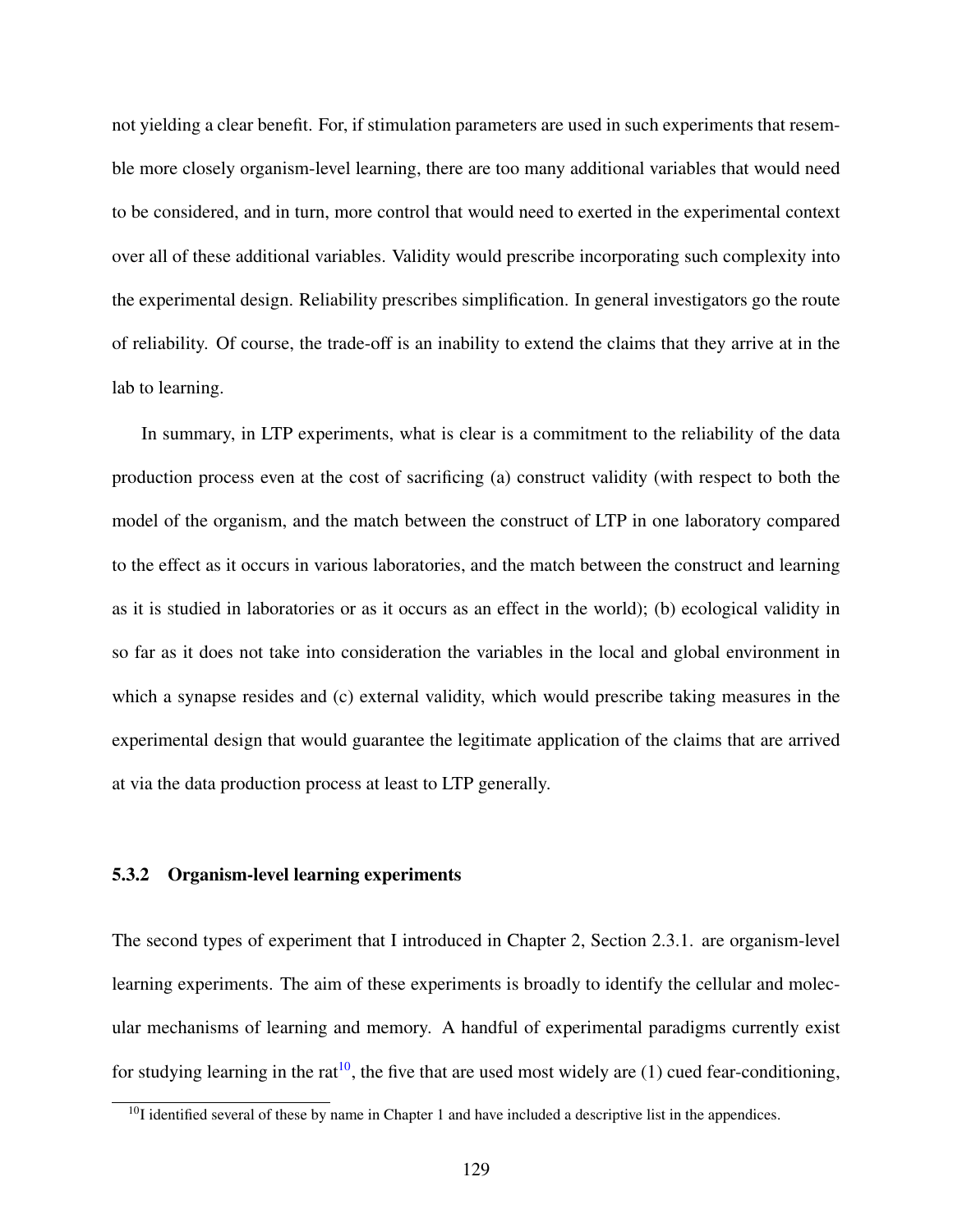(2) contextual fear conditioning, (3) cue and contextual fear conditioning, (4) the Morris water maze and (5) conditioned taste aversion. Here I only want to consider a neurobiological study (Atkins et al. 1998) in which the effect that was produced in the laboratory was fear-conditioning and the paradigm used was one type of cued and contextual fear-conditioning paradigm. While the study contains additional experiments, including contextual fear conditioning experiments and LTP experiments undertaken in slices of the hippocampus of the rat in which LTP was produced in area CA1, I will not here consider these other experiments. The claims that I have already made with respect to synaptic plasticity experiments are applicable to the experiments contained in this study, and the claims that I will make about the relationship between reliability and validity in the organism-level learning experiment that I will consider will hold for the other organism-level learning experiments contained in the study as well.

In these experiments the effect of interest produced is a form of learning, sp., a form of mammalian associative learning and the aim was determine if a protein kinase, the extracellular signalregulated kinase (ERK), plays a role in this type of learning. I am selecting this study for several reasons. First, the lab in which the study was conducted is one of the most prominent neurobiological labs in the country studying the role of a variety of protein molecules in both learning and synaptic plasticity events. Second, the study has been widely cited in those research studies and review papers that are concerned with the role of molecular signaling cascades in learning and synaptic plasticity. Third, it is representative of experiments that are still being undertaken currently in cellular and molecular neurobiology. Fourth, the primary investigator, David Sweatt, has done extensive theoretical as well as experimental work in the area of learning and synaptic plasticity–in addition to review papers, he has published the current state of the art textbook in cellular and molecular neurobiology: *Mechanisms of Memory* (2004). So what we can obtain looking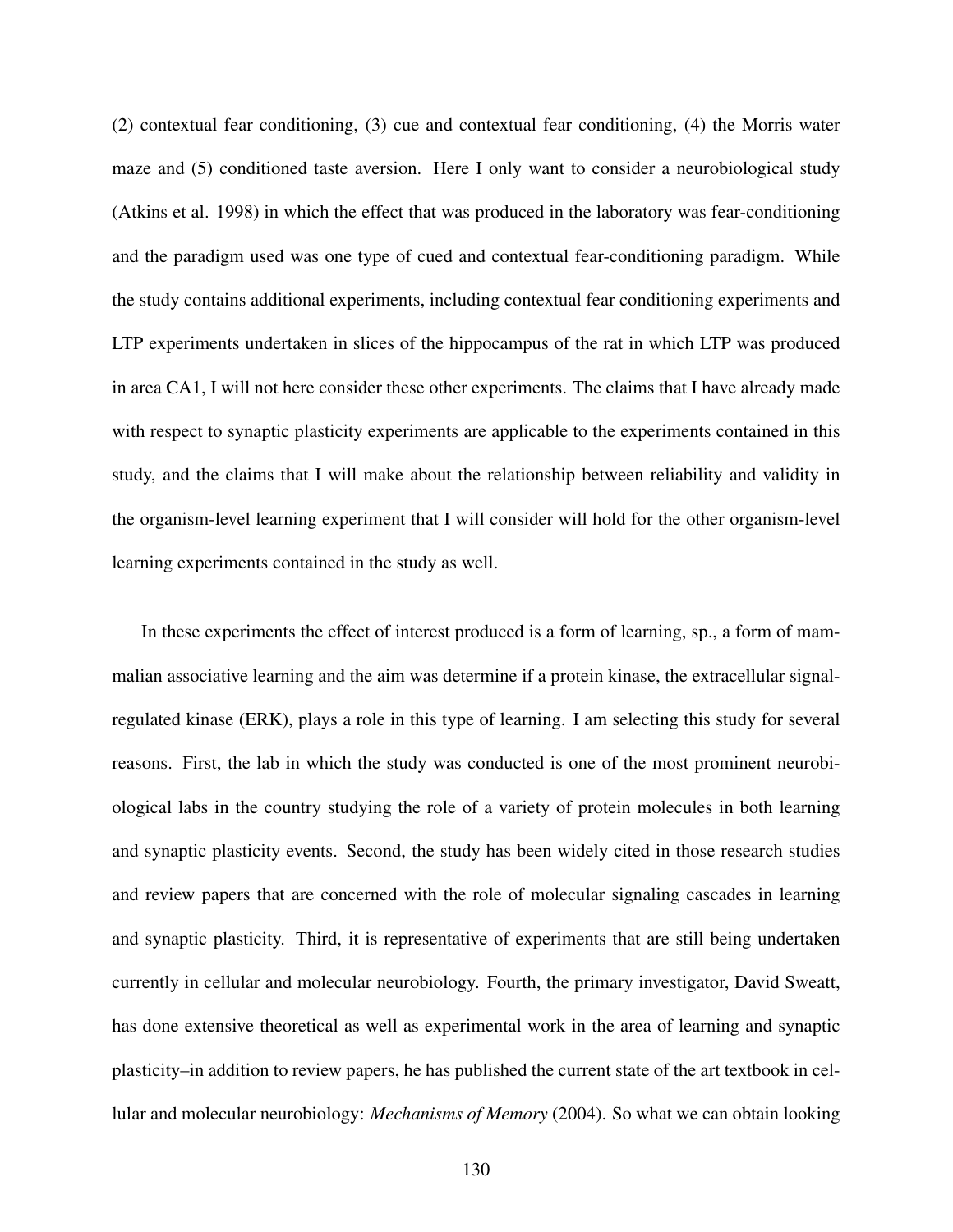at the corpus of Sweatt's theoretical work in addition to his experimental work is the different roles that reliability and validity can and often do play in the experimental study of learning and synaptic plasticity.

The published research paper (Atkins et al. 1998), contains descriptions of several types of organism-level learning experiments that instantiate those features that I described for such experiments in Chapter 2.0. The research study begins with a question about an effect of interest, namely: What is the role of mitogen-activated kinase (MAPK)/extracellular signal-regulated kinase (ERK) in *mammalian associative learning*? Associative learning can be construed as both an effect in the world and a pre-operationalized concept. Clearly we can detect instances of this in the world: for example, when a child learns that an object with four legs that barks in the world and the word "dog" somehow go together–we say that the child has learned to *associate* the word with the object.<sup>[11](#page-143-0)</sup> This would fit the general definition that neuroscientists have given associative learning: when an organism learns a relationship between two or more stimuli, or a stimulus and a response. However, associative learning cannot be measured directly in the world, and in order to study it in the experimental context it must be defined operationally.

In the Atkins et al. 1998 study, the effects to be produced in the lab that are taken both to be operationalizations of associative learning, which are supposed to be produced in the context of two different experimental learning paradigms and measured indirectly by means of a comparison of measures taken pre- and post-training are two instances of *fear conditioning*, (which is itself identified as an associative form of learning): (1) *cued-fear conditioning* and (2) *cued-and-contextual fear conditioning*. Although I am not opposed to the idea that fear conditioning may occur in the world all of the time<sup>[12](#page-143-1)</sup>, it is not clear in what ways that phenomenon will be similar to the effect

<span id="page-143-1"></span><span id="page-143-0"></span> $11$ I do not mean to say, however, that language learning can be understood purely in terms of associative learning.

 $12$ As Floh Thiels pointed out during my defense, a lot of fear conditioning similar to the kind studied in the labora-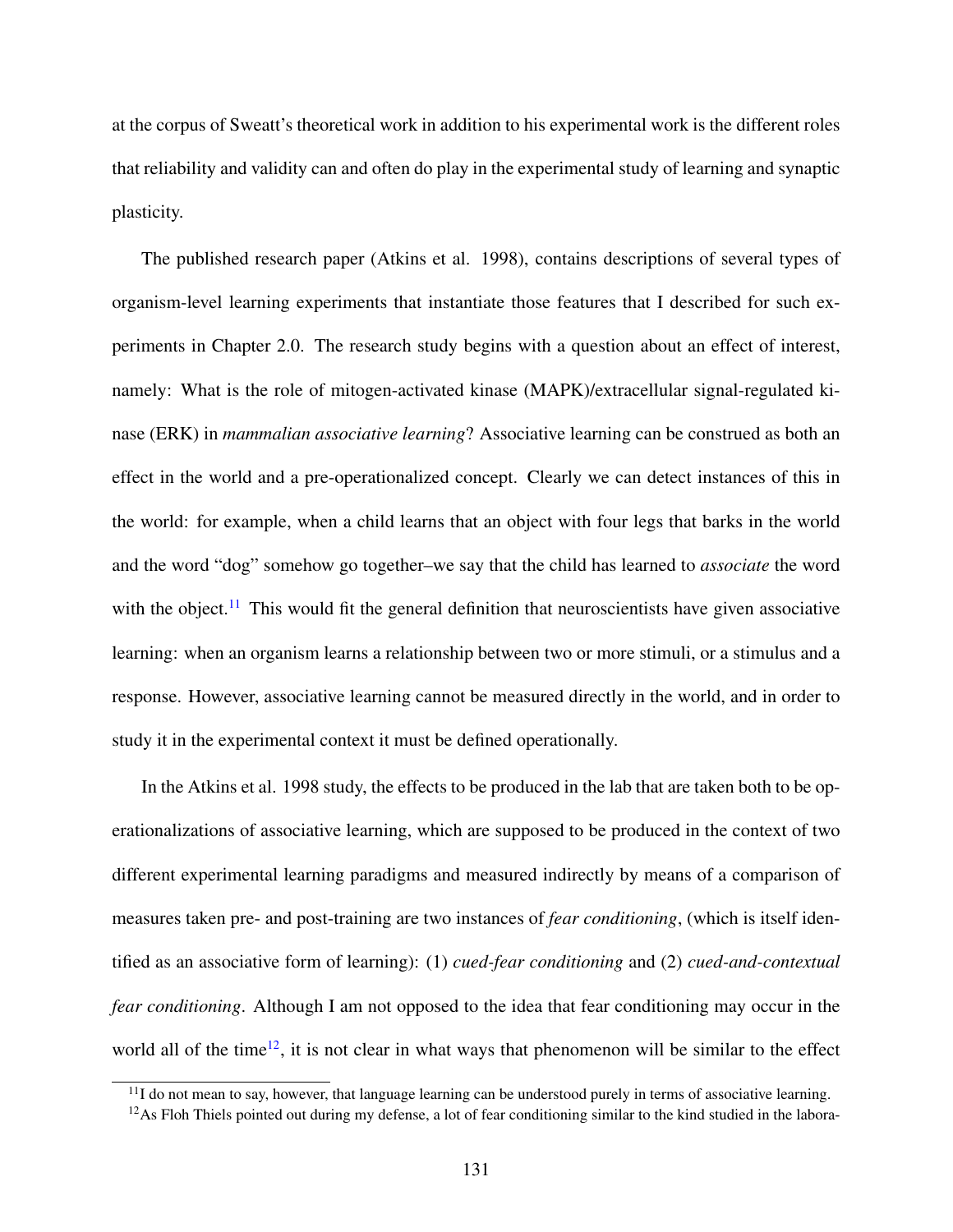produced in Atkins and colleagues' lab (i.e., whether it will have the same features or be produced by similar mechanisms) or will bear resemblance to associative learning construed more generally.

The protocol for producing contextual fear conditioning consists of the following steps:

The animal was placed in the fear conditioning apparatus for 2 min and then a 1-second shock (1 milliampere) was delivered to the floor grid. The animal remained in the apparatus for 10 s, then was removed for 45 seconds into a neutral holding box. The animal was placed back into the fear conditioning apparatus, then shocked again after 2 min. This protocol was repeated for a total of 5 shocks. [. . .] The stimulus strength and number of training pairs were chosen based on pilot experiments to optimize learning. To assess contextual learning, the animals were placed back into the training context 24 hours post-training and scored for freezing for 5 minutes. (Atkins et al. 1998, 608)

As Atkins and colleagues claim, this protocol for contextual conditioning was selected strictly to "optimize learning", a prescription of reliability. Reliability urges that measures be selected to produce robust effects, because robust behavioral effects are more easily detectable and more easily attributable to the learning situation. Such measures also have the potential to produce robust molecular effects that can be used to discriminate between competing causal hypotheses about the role of MAPK/ERK in the production of the effect. An alternative protocol with different parameters may not result in the production of as robust behavioral and molecular effects, and would thereby make it difficult to arrive at a conclusion about competing hypotheses as to the role of the molecule in the effect.

Learning is operationalized with respect to the contextual conditioning paradigm as an increase in freezing to context after training compared to freezing response to context alone prior to training. So, fear, which also cannot be studied directly in the rat, is operationalized by means of measuring extent and duration of freezing for 5 minutes after training. There may be other ways to assess fear,

tory is probably occurring today in Iraq.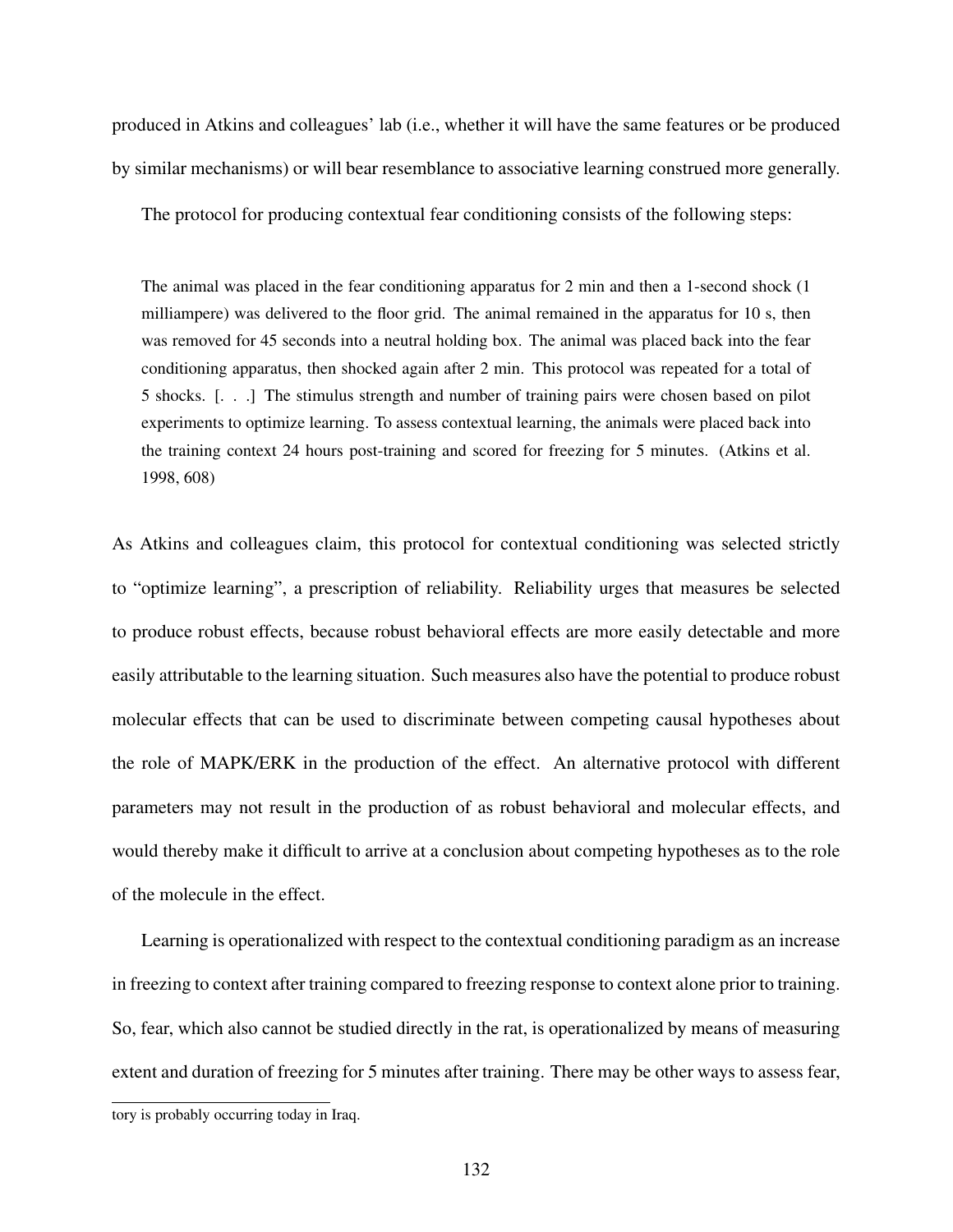in fact, paradigms that provide a more reliable assessment of fear in the rat are being developed, which suggests that current methods of detecting fear are not necessarily comprehensive. Again the operationalization of learning is contingent upon reliable assessments of fear.

In addition to selecting a learning paradigm attached to a protocol that produces a robust effect, the model of the organism that informed these studies was extremely simplified compared to that input-output model of the organism represented in *Figure 1*. The investigators assume no intervening variables to be operative between the stimuli presented to rat subjects and their behavioral outputs. Rat subjects are raised in impoverished environments in the laboratory in order to increase the reliability of the learning paradigm and its protocol to be the exclusive causal variables operative in the production of learning as an effect in the laboratory. So animals are assumed to be naive coming into these experiments. On their model, the stimulus inputs (context+shock) presented to the organism are assumed to be followed by ERK activation in the hippocampus and the downstream consequence of this activation is the behavioral response.

Using this contextual conditioning paradigm, Atkins and colleagues found that activation of the p42 isoform of ERK was increased significantly in the hippocampus of animals 1 hr after they were trained in the contextual fear conditioning paradigm compared to naive animals. This increase correlated with learning, i.e., freezing or fear conditioning to context, taken to be indicative of the animal forming a predictive association between the context and shock (or that the context predicts a forthcoming shock), which was determined by assessing the duration and extent of the rat's freezing to the context after being trained in the learning paradigm. In addition, in experiments in which an inhibitor of ERK activation, SL327 was used to block activation of ERK by injecting this drug into animals at least 90 minutes prior to training, this blockade was correlated with a lack of freezing to context following training.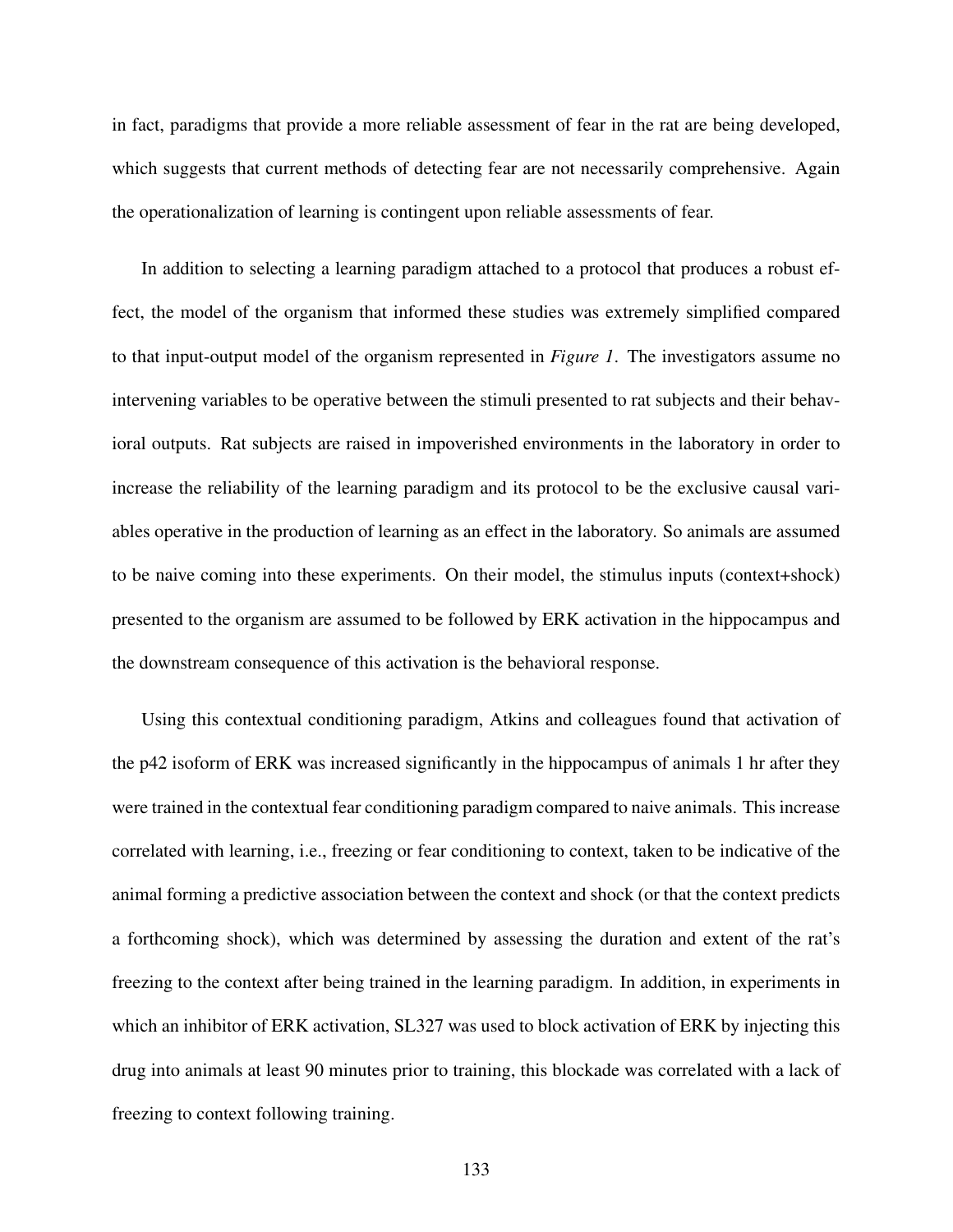Atkins and colleagues' (1998) study is motivated primarily by concerns about the reliability of the data production process rather than by concerns about the validity of data interpretation. This is apparent with respect to the choices made in the design stage of data production, but it is precisely these choices that affect the validity of data interpretation. First, Atkins and colleagues use a protocol to induce fear conditioning that is particular to their laboratory, which means that the causal variables operative in the production of the effect may be different from those contained in fear conditioning paradigms employed in other laboratories. This raises the question of whether the claim about the role of ERK in the form of fear conditioning under study in that laboratory can be extended to contextual fear conditioning studies undertaken in other laboratories. Furthermore, the claim that Atkins and colleagues (1998) make in the title and in the discussion section of their paper is that the profile of ERK activation that they show to be required for contextual fear conditioning (as well as cued and contextual fear conditioning) provides adequate evidential support for the claim that ERK activation plays this same role in all "associative learning". Here we might ask many questions, the primary one being is this what this study actually demonstrates?

I think that the claim arrived at with respect to the role of ERK in contextual fear conditioning begins and ends with the data production process that uses this paradigm. However, I do think Atkins and colleagues want to extend the claim to all forms of associative learning–not merely those forms of learning studied in conditioning experiments, but any learning that involves the establishment of associations (which for Sweatt appears to be all of it). This is evident in Sweatt's (2004) textbook in which he claims:

It is likely that most declarative learning occurs as learning something within a variety of contexts: other facts or places with which the fact is associated. I stress this point because it is important to keep it in mind as we begin to explore the molecular basis for declarative learning. It is certainly possible that many of the molecular mechanisms that are discovered as subserving what we have defined as associative conditioning may translate directly as mechanisms for declarative learn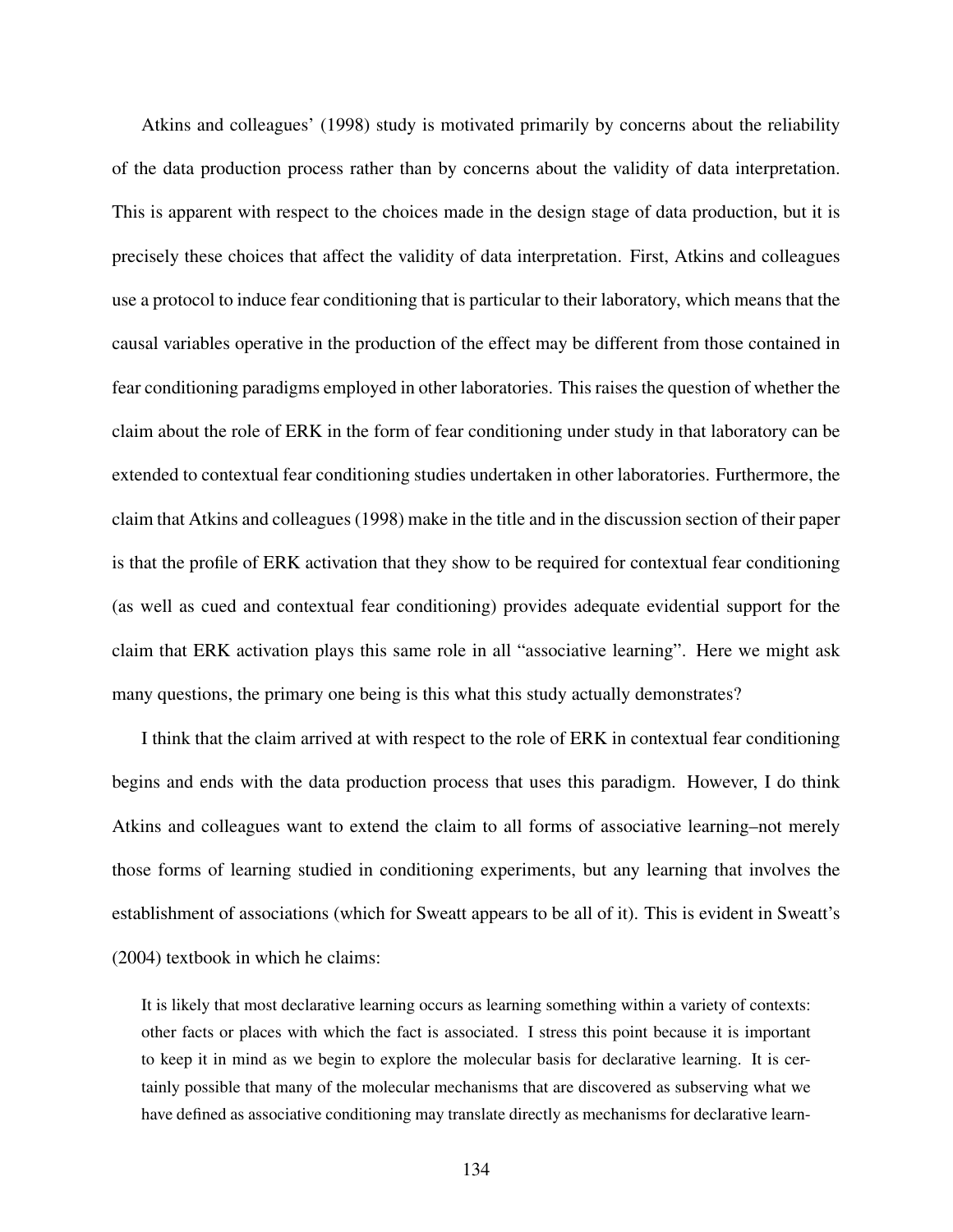ing. Stated more strongly, at this point it is appropriate to hypothesize that associative molecular mechanisms will be part of the molecular infrastructure of declarative learning. (Sweatt 2003, )

This is indeed a strong claim, but based on how many different forms of associative learning Sweatt himself identifies in *Figure 6*, the likelihood that these different forms of learning share molecules in common may be true, but that the mechanisms are conserved across all types seems implausible given how many different options there are for producing associative learning. Furthermore, if we compare the taxonomy of learning arising from neurobiology and compare it to a taxonomy that is more theoretically driven, as Squire's model in *Figure 2* is, then what becomes clear is that out of neurobiology there are as many different learning types as there are experimental paradigms for its study, and the fact that these types of learning are themselves differentiated operationally suggests that they are different types and current molecular analyses may lack the sophistication to get at what mechanistically differentiates these different types. In addition, I think we might expect a much more cumbersome taxonomic scheme than that provided by Squire and it may become increasingly unclear, how to relate the one taxonomy to the other.

# 5.4 CONCLUSION: CAN WE GET RELIABILITY WITHOUT VALIDITY AND VICE VERSA?

In *Figure 12*, I have attempted to pictorially represent the relationship between reliability and the 2nd condition of validity, namely the condition pertaining to the idea that the context to which an interpretive claim is applied must be similar to that context in which the claim is produced. In this graph, the line for validity is designated with a "V" and the line for reliability is designated with an "R". Interpreting the graph from left to right, we can anticipate that when the overall reliability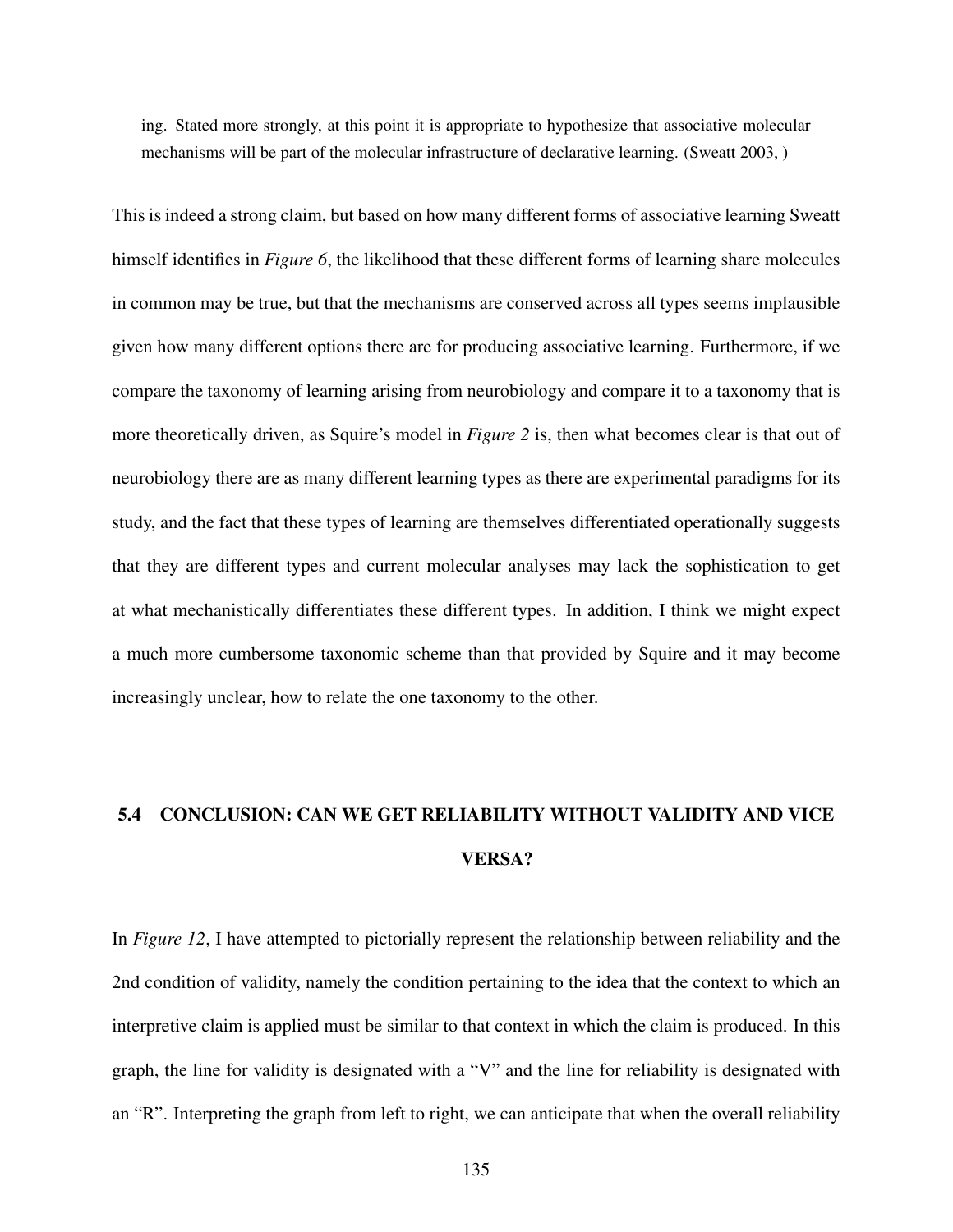

Figure 11: Sweatt's Taxonomy (Adapted from Sweatt 2004)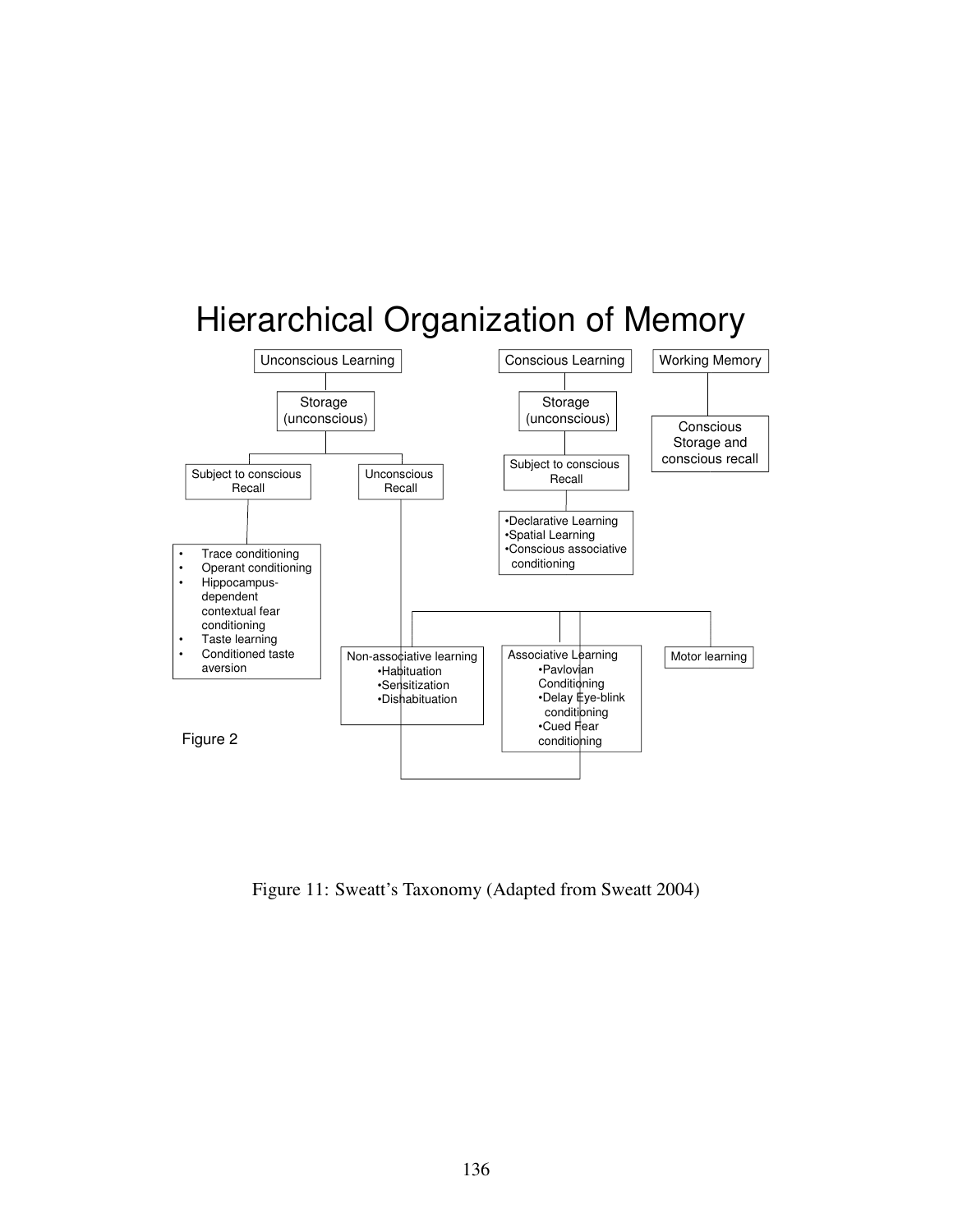

Figure 12: Validity-Reliability Graph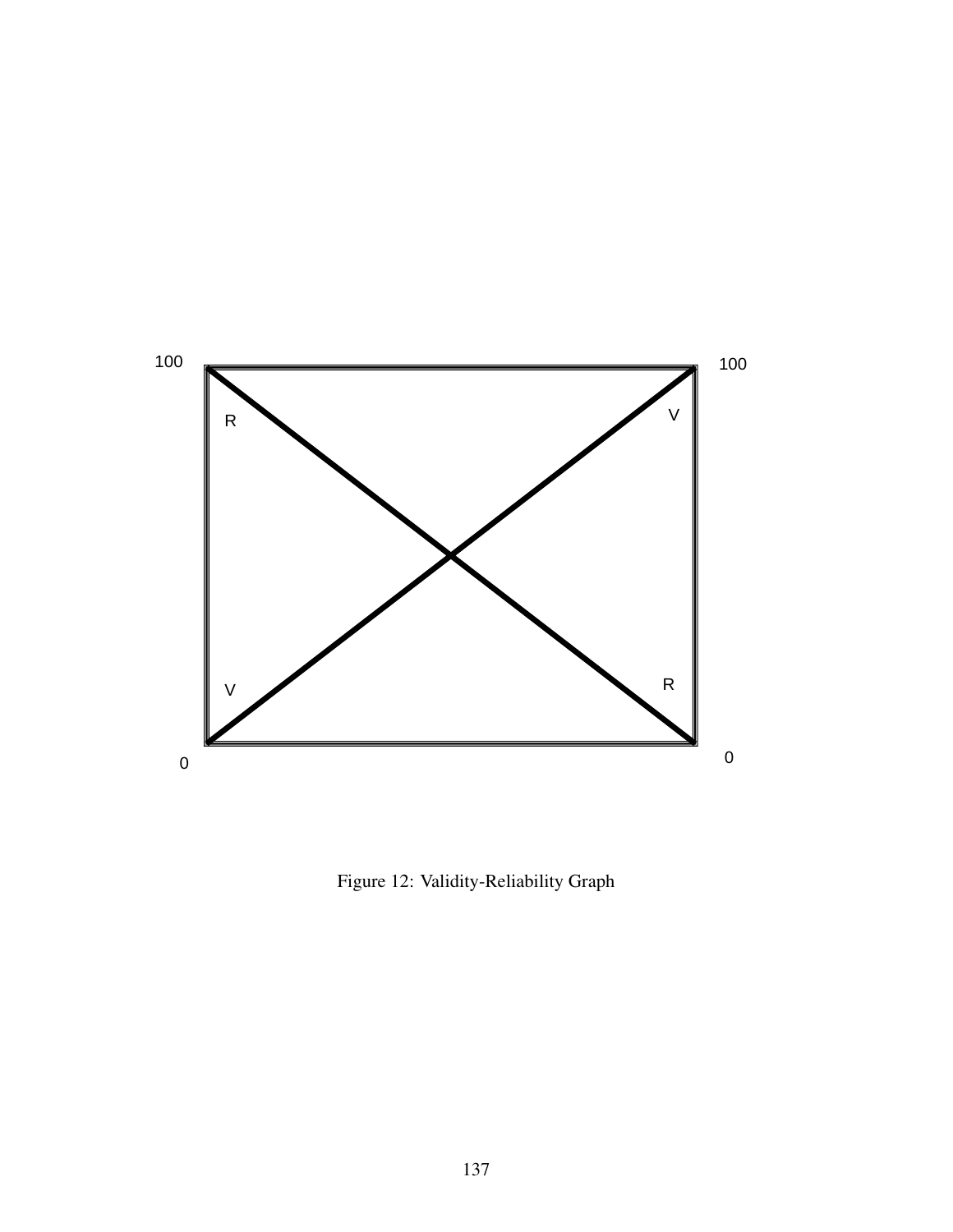of a data production process is high, it corresponds directly to the low validity of the interpretive claims with respect to their possible extension beyond the context of the laboratory. However, when the similarity between the world and the lab is high, we can expect that the reliability of the data production process will be low.

This graph is clearly an idealized representation of the relationship between reliability and validity. The relationship between the two is not likely to be linear.<sup>[13](#page-150-0)</sup> However, this graph is just meant to conceptually distinguish the 2nd condition of validity from reliability. It is the second condition that prescribes in the context of data production to increase the similarity between the lab and the world, but the consequences will clearly be negative for reliability. They will also be negative with respect to the first condition of validity, reliability. For, when we aim to meet the 2nd condition of validity, and increase the similarity between the lab and the world, we introduce too much complexity–too many variables, into the experimental context. The likely result is that neither reliability nor validity is achieved.

If considering the parameters of validity during the design stage of data production would increase the scope of our knowledge of possible variables that may confound our experiments, and as a result, point us in the direction of where we need to exert more control in order to ensure the reliability of the data production process, can we then construe validity as a prerequisite for reliability? Yes and No. It would appear that concern about controlling confounding variables that may jeopardize the reliability of the data production process might prompt an investigator to itemize a list of possible confounding variables, but a knowledge of these variables could either be used to increase the validity of the data interpretation, which may or may not decrease reliability, or it could be used to increase reliability by exerting more control over the experimental system

<span id="page-150-0"></span> $13$ Paolo Palmieri correctly pointed this out.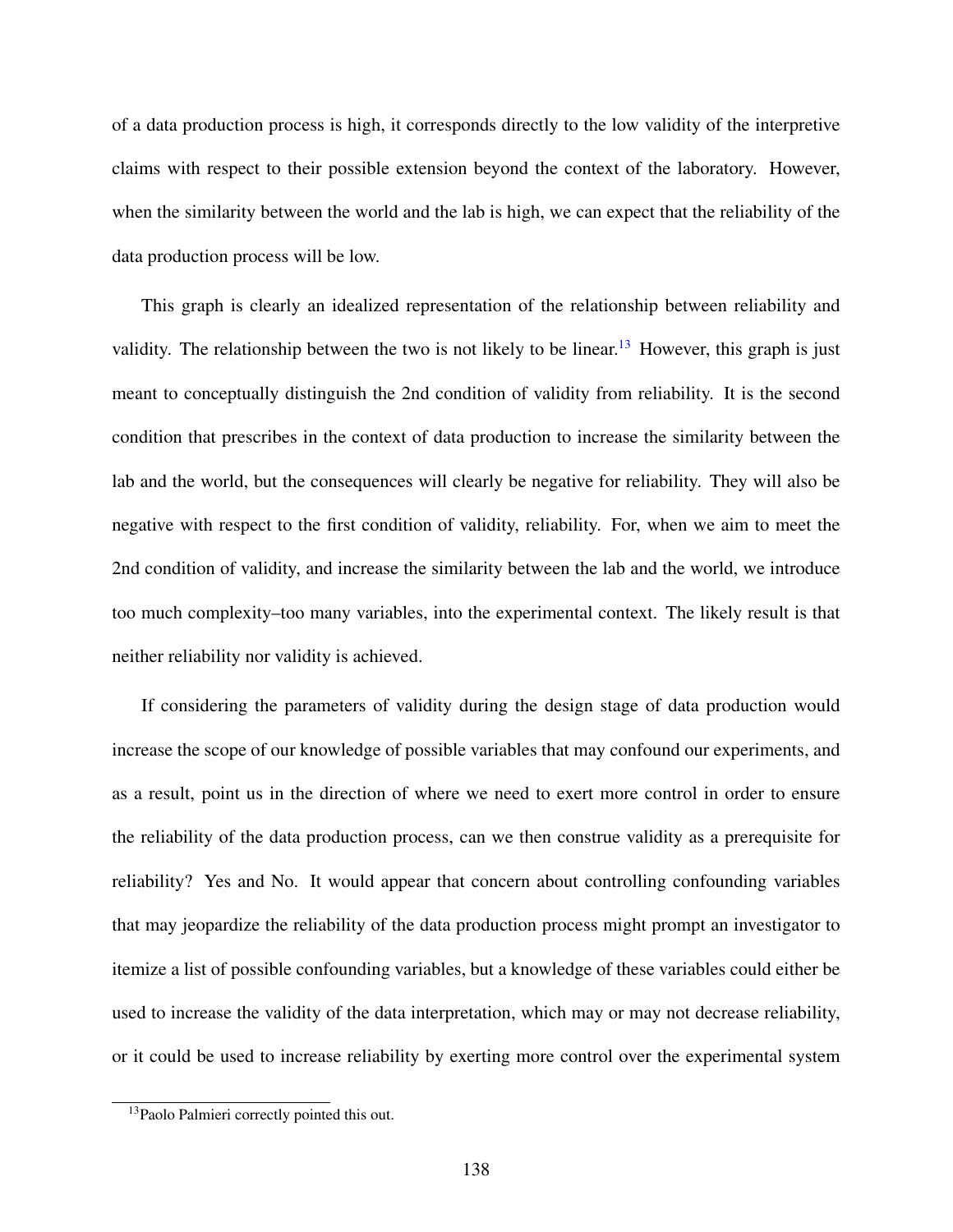and the data production process.

If validity ascriptions are best made to data interpretation, and such ascriptions require that the claims that are part and parcel of data interpretation have a solid foundation and this solid foundation is (essentially) the reliability of the data production process, then can we construe reliability as prerequisite for validity? I think we can, but clearly, if pursuing reliability at all costs negatively impacts the validity of our experiments, we have to inquire if there is some way to preserve the reliability of the data production process while at the same time increasing the validity of the claims that arise from this process with respect to the world outside of the laboratory. I present one possible way in the next chapter.

The predicament in contemporary neurobiology may be explained by several factors. First, the neurobiology of learning and memory research is still a field in its infancy and the neurobiological study of learning and memory has exploded over the past 30 years in various labs all over the world. A concerted effort to appreciate the complexity of learning has only just begun over the past 5 years, with a publication of two lexicons of learning and memory (Dudai 2002; Roediger, Dudai, Fitzpatrick 2007) and with meetings (e.g. two, James S. McDowell sponsored meetings on learning and memory in January of 2004 (La Jolla, CA, organized by philosopher Carl Craver) and November of 2005 (NYU, organized by neurobiologists LeDoux and Dudai)) that have brought together experts in the field to identify those fundamental challenges for the neurobiological study of learning and memory.[14](#page-151-0) Second, as my characterization of the relationship between reliability and validity suggests, reliability should be a goal of data production and it is rational that investigators should aspire to promote the reliability of their experiments, since if a claim discriminated in the process of data production is shown to be false, in part because the process used to produce

<span id="page-151-0"></span> $14$ Of course, this does not mean that neurobiologists have addressed explicitly the conflict between reliability and validity with respect to their experiments or the specific drawbacks of their near exclusive commitment to reliability.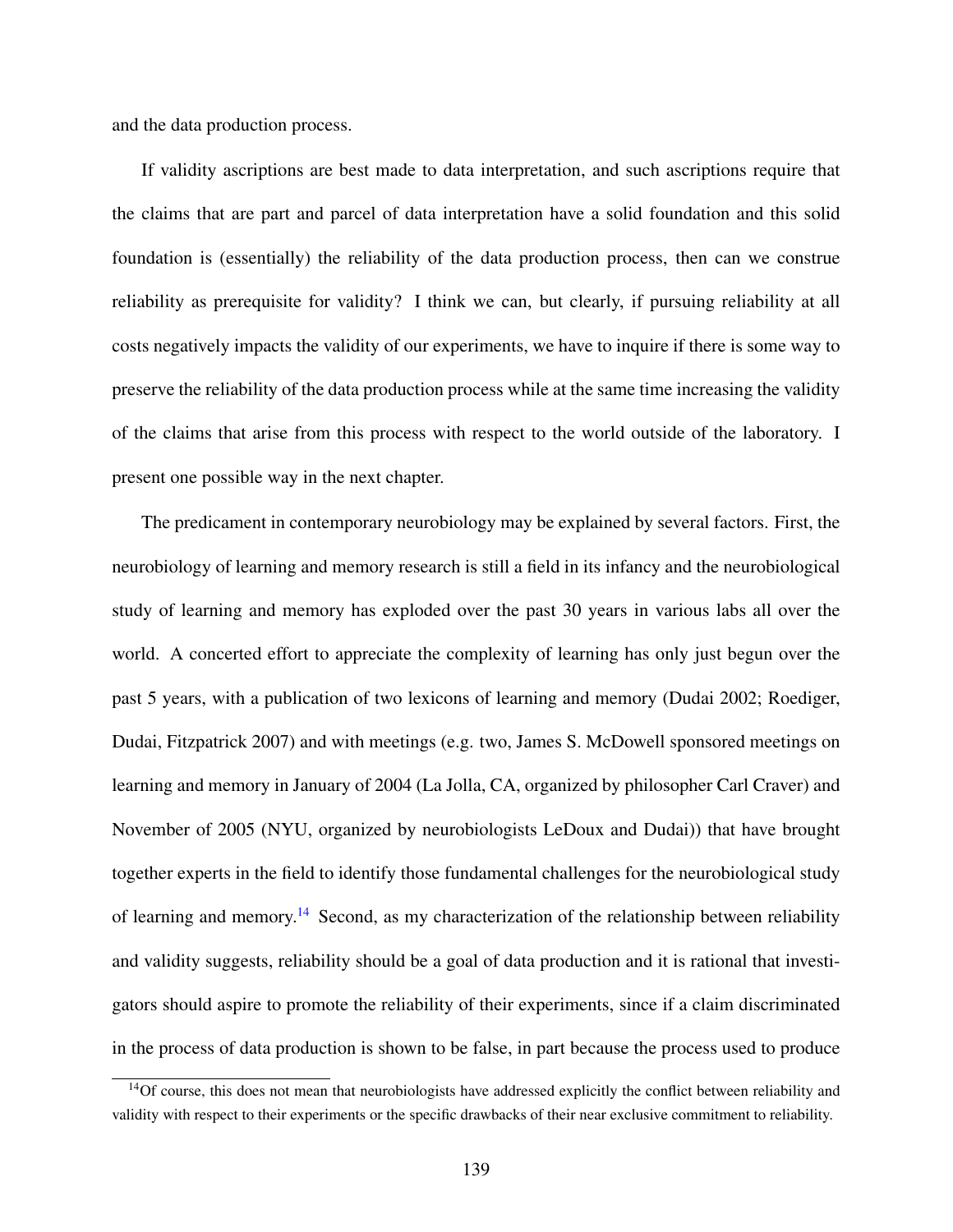it was unreliable, extending a false claim to other contexts will trump validity as well. Third, in general in the laboratory sciences, the designated hallmark of good research is the reliability of data production. The general community, including peer reviewers of the top ranked journals in the field, seems to be less concerned with how interpretations of results are framed. This is evident especially in neurobiology, since in the methods section, researchers tend to make it a point to emphasize the reliability of those experimental arrangements that they use to produce data, but in the titles and discussion sections, the interpretative claims made are bold, often extending far beyond what is substantiated by the data. Fourth, there is an additional possibility that neurobiologists who study learning and memory do not want their experiments to be valid–that they do not take the application of their results outside the lab to be their ultimate goal. For example, Mook (1983) suggests of psychological experiments, that sometimes external validity is not a goal of scientific research, that sometimes it has a more modest aim:

But even where findings cannot possibly generalize and are not supposed to, they can contribute to an understanding of the processes going on. Once again, it is that understanding which has external validity (if it does)–not the findings themselves, much less the setting and the sample. And this implies in turn that we cannot assess that kind of validity by examining the experiment itself. (Mook 1983, 382)

If neurobiologists want to make the same kind of claim with respect to their experimental findings, then I would only suggest that they change how they frame their claims and be realistic in print about how far the claims about the cellular and molecular mechanisms of learning and memory can be extended beyond laboratory produced effects.<sup>[15](#page-152-0)</sup> However, even if this is true, then neurobiology

<span id="page-152-0"></span><sup>&</sup>lt;sup>15</sup>I want to add here that Mook (1983) suggested in response to Campbell and Stanley's (1967) paper, which suggested that both external and internal validity should be goals of experiments in the social sciences, that, afterall, psychologists are not really after external validity construed as generalization–that many psychological experiments are not designed to be generalizable, and even if it is the case that sometimes sweeping generalizations are made based on experimental results, this is typically just to stress the importance of the research, rather than lay specific claim to external validity.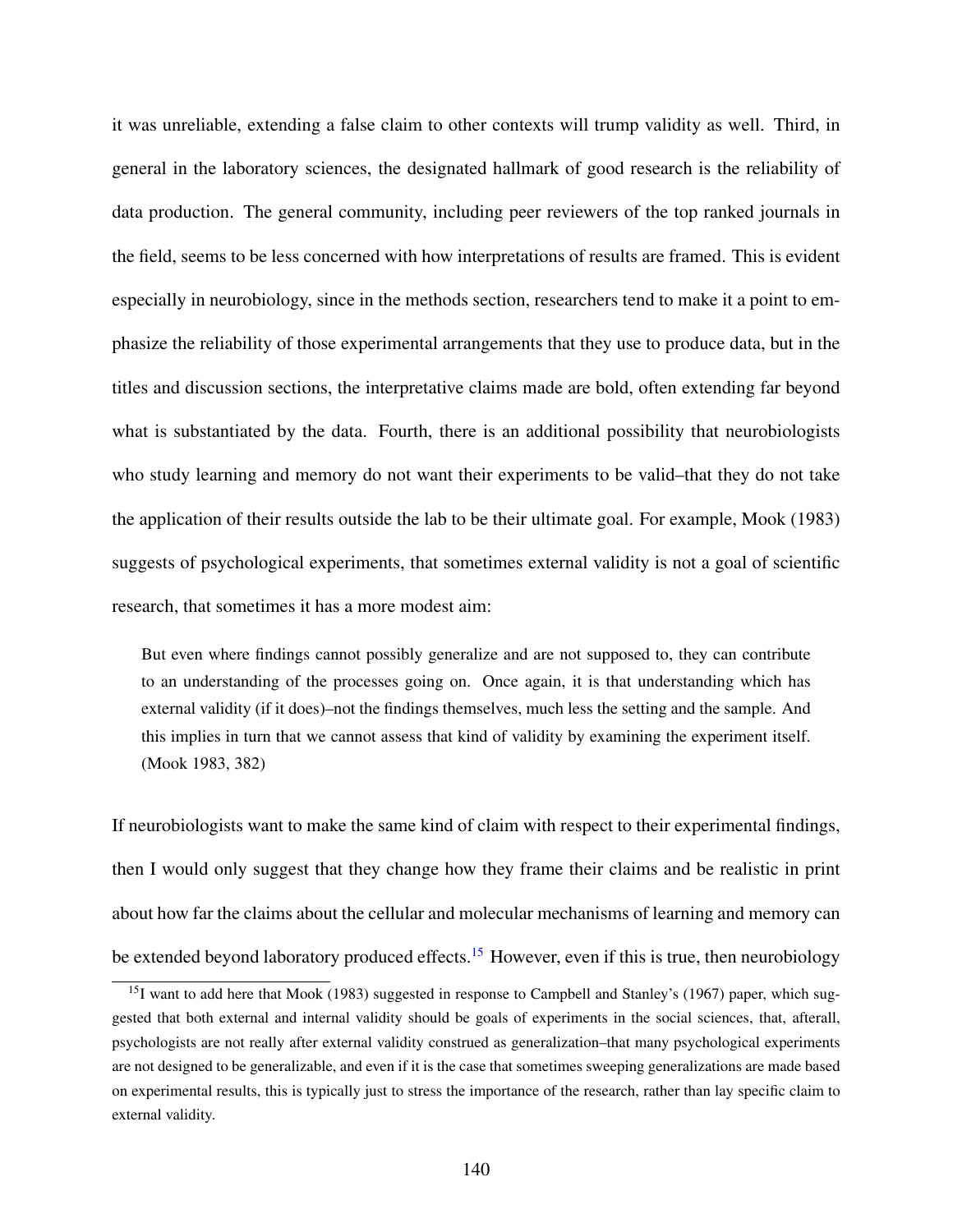is not really addressing those interesting empirical questions about plasticity and learning that they claim to be addressing–and then maybe the findings should not be construed as having the impact that they have been purported to have. Yet, then the question is, what IS really gained as to our understandings of learning and memory by the undertaking of such research?

Based on the purported goals of neurobiologists with respect to explaining the mechanisms of learning and memory, I see two options for the future direction of neurobiological research. Either neurobiologists can continue in the direction that they are headed, and continue to produce reliable findings about effects produced in laboratories that result in claims that extend no further than the laboratory effects that they produce, or they can take specific steps to increase validity when it comes to extending these claims beyond the laboratory context. As a proponent of the second option, in the next chapter, I want to sketch a set of rough guidelines for achieving this goal.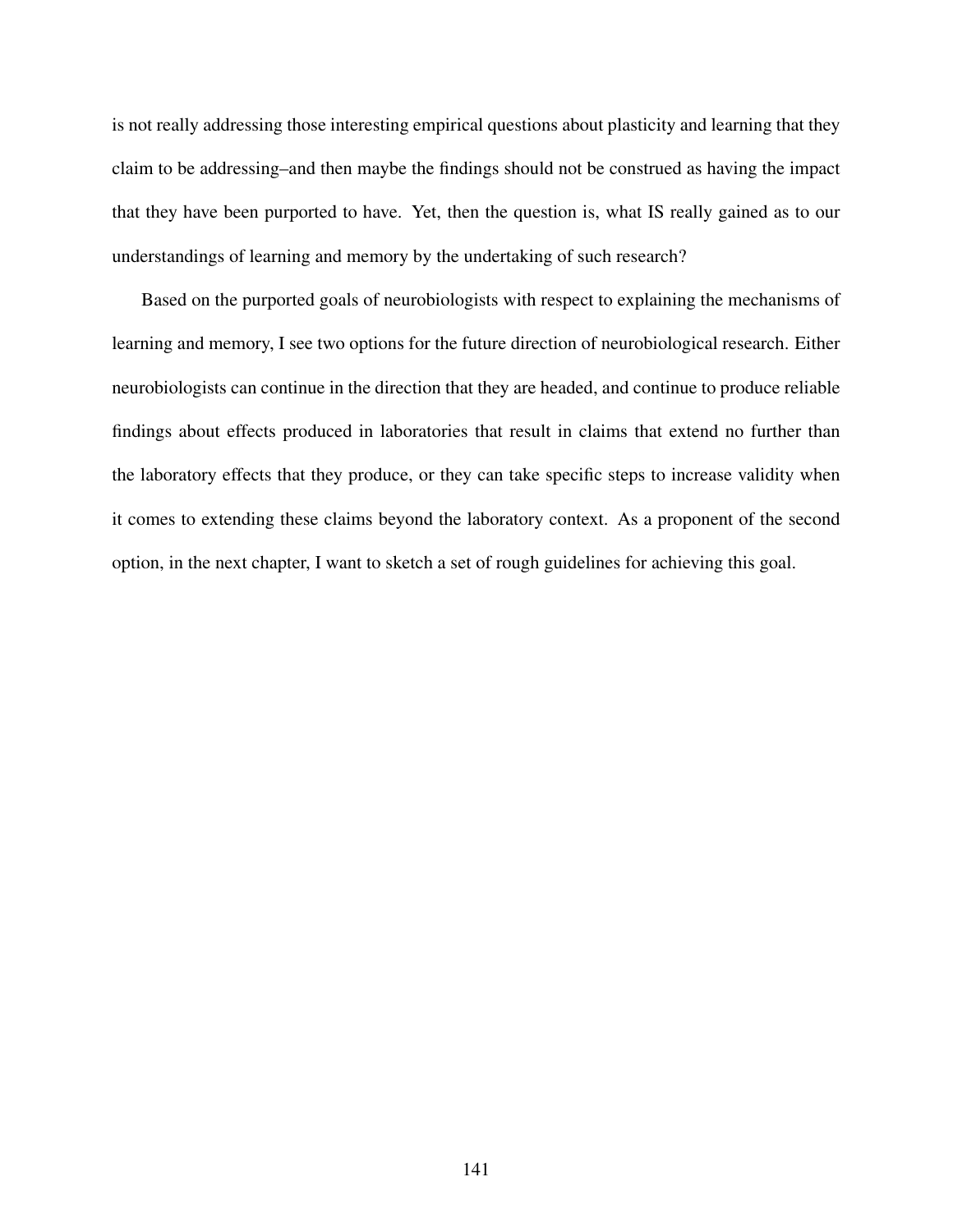## 6.0 STRATEGIES FOR ENHANCING VALIDITY WITH RESPECT TO NEUROBIOLOGICAL EXPERIMENTS

#### 6.1 INTRODUCTION

The previous chapters have culminated in the final project of this dissertation. What I have shown up to this point is that neurobiologists often make global claims about the cellular and molecular mechanisms of learning and memory. Yet, in most if not all cases of experimentation in this area, these interpretive claims are at best only *internally valid* claims–i.e., not extendable beyond the context of that laboratory that gave rise to them. This is because experimentalists in cellular and molecular neurobiology are more concerned with securing the reliability of their experiments than ensuring their validity. This aim makes sense, given the complexity of the brain and the complexity of learning phenomena. It is also rational, given that reliability is requisite for validity. And yet, the global explanatory aims of neurobiology, namely, to understand the cellular and molecular mechanisms of learning and memory across organisms, are not being realized. I take this to be the explanatory crisis in neurobiology. The question then, is, how do we overcome the limitations of current experimental approaches in neurobiology? Laying the groundwork for a solution is the primary aim of this chapter.

The basic idea behind the solution that I provide is to increase the similarity between the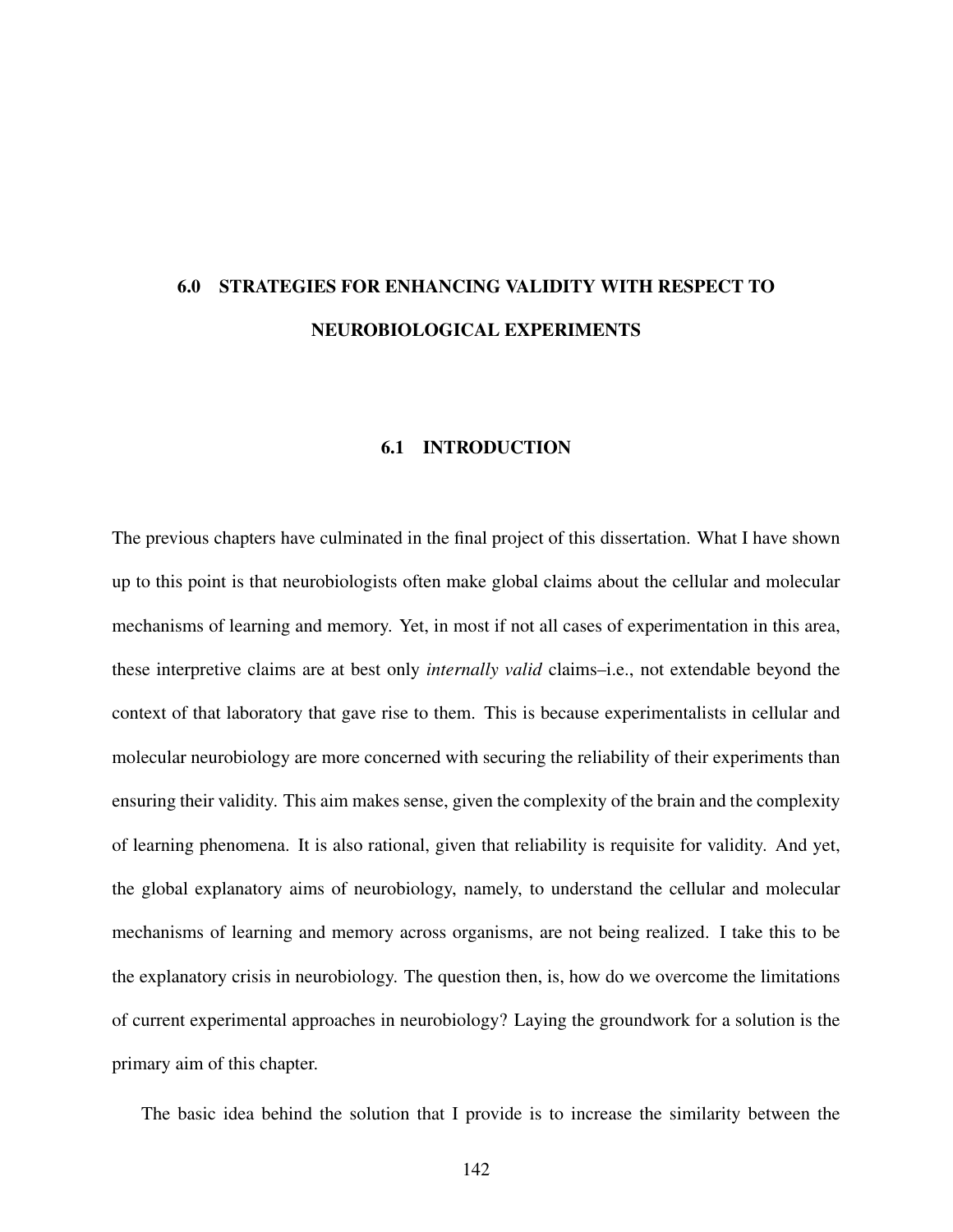learning situations in neurobiological laboratories and learning situations *broadly construed* in the world. Up until now, I have not said anything explicit about how we come to isolate learning situations when we step outside the laboratory. Nor have I provided an account of what the features of those situations are. This is in part due to the fact that throughout the dissertation I have sought to track the experimental process as it occurs in neurobiology. Although I claimed that the experimental process begins with an empirical question about a phenomenon in the world, in neurobiology this process moves swiftly away from the world. But that is where we need to return to in the context of interpretation. The question is, then, what are the features of those learning situations that we want to get back to and how can we come to *build* those features into the lab to make the move from lab to world more tenable? I provide one answer to this question in this chapter.

A primary problem that needs to be overcome is that making the neurobiological laboratory more similar to the world will most likely negatively impact the ability to detect molecular effects and to attribute their causes to actual learning situations. The proposal that I offer in this chapter is based on the assumption that this is not an insurmountable problem. I think it is important to entertain this assumption in order to move the field towards talking explicitly about how to overcome the limitations of current experimental approaches. It is an open question whether the strategy I am proposing will have a definite pay-off down the road. However, as I will show, very recent work on learning and synaptic plasticity suggests that it could. And I take that as enough of an indication that the direction I am suggesting for neurobiology is a viable path to explore.

The structure of this chapter is as follows. Since the solution that I provide is based in part on the idea that experiments can be understood as physical models<sup>[1](#page-155-0)</sup>, in Section 6.2, I try to relate

<span id="page-155-0"></span><sup>&</sup>lt;sup>1</sup>I will explain "of what" in the next section.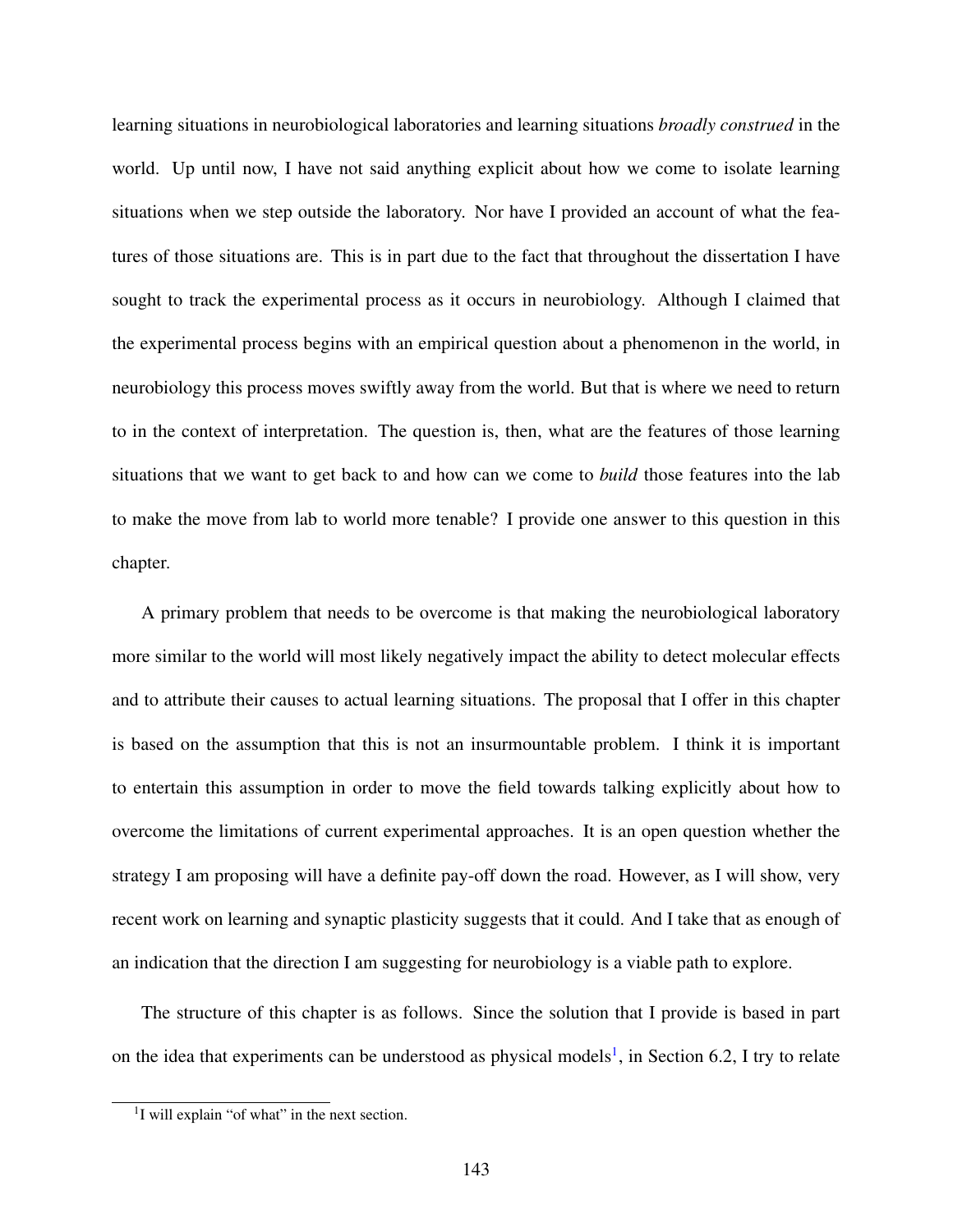the experimental process in neurobiology to a small framework of models. I then attempt to get a handle on precisely how learning situations in the world may differ from learning situations in the lab and the "hard problem" –the challenges that confront us in trying to extrapolate from learning in model systems (sp. rodent) to learning in human beings. In Section 6.3, I propose a framework for building worldly learning situations gradually into the neurobiological laboratory. In Section 6.4, I go on to consider some recent attempts in neurobiology to increase the validity of interpretive explanatory claims about learning and synaptic plasticity that instantiate part of the proposal that I outline. I conclude by considering problems with the proposed framework and the potential negative implications for reliability and whether these problems have a solution.

#### 6.2 MODELS AND THE EXPERIMENTAL PROCESS

Hacking (1983; 1992) emphasizes the idea that scientific practice involves not only intervention, but also *representation*. In science, *models* represent. I take a model simply to be something that represents an idea, an entity (e.g., a thing, a phenomenon or system (organism, synapse, neuron, brain, hippocampus)), an activity (e.g., transmitter release) or a process (e.g., learning) and that may or may not be similarity to that idea, entity, activity or process that it represents. Although this definition is very general, it suffices for my purposes here.

A number of different kinds of scientific models have been identified in the philosophical literature (e.g., Duhem 1954, Hesse 1962, Cartwright 1983, 1999; Harré 1998; Aronson, Harré, Way 2000; Morgan 1999). I will treat exclusively here of two kinds of general types of models: (1) *descriptive* models and (2) *physical* models. To further restrict my focus, I only want to consider 2 subtypes of each type of model (sp., those that are relevant to my analysis of neurobiological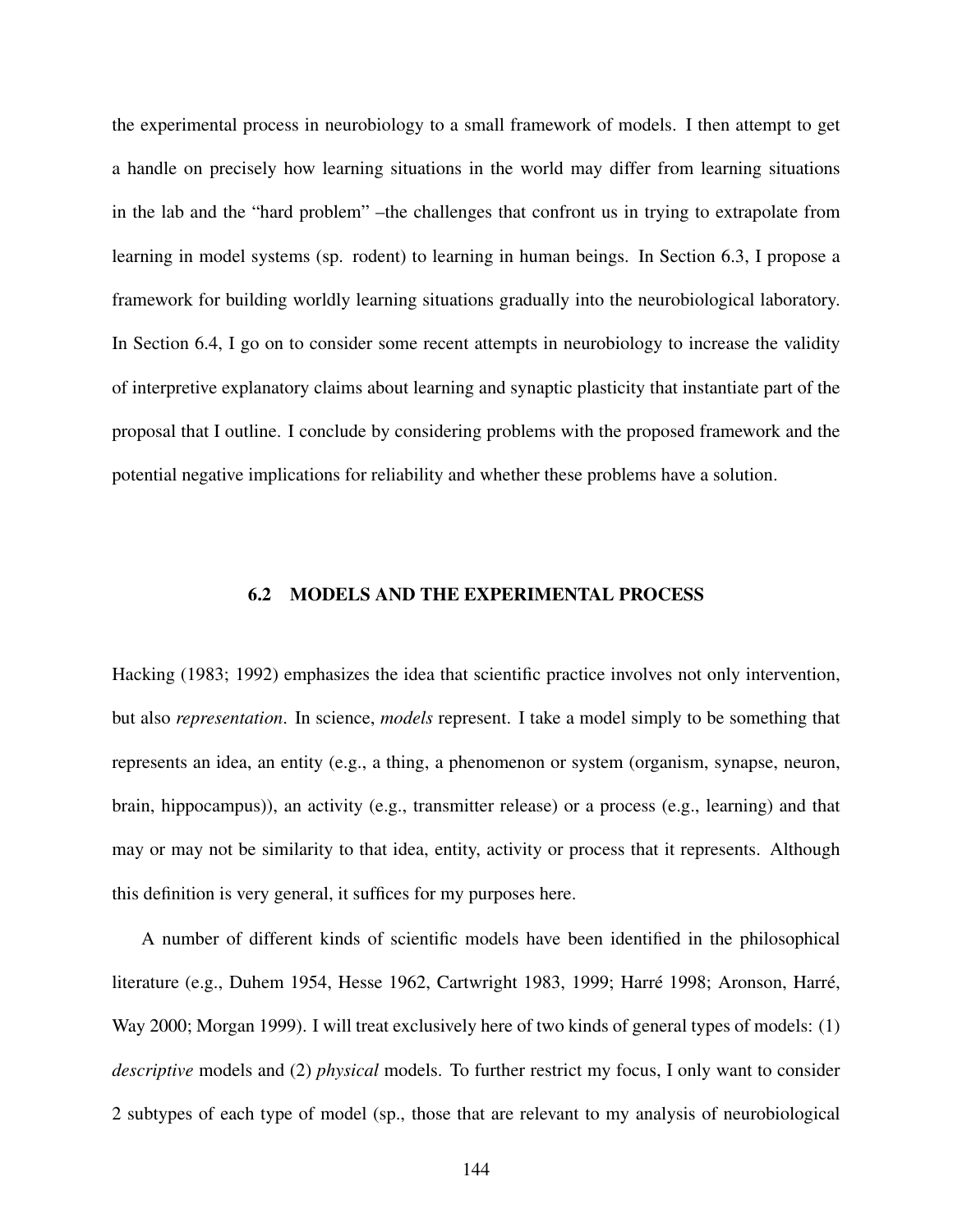experiments). I take a *descriptive* model to represent an idea, entity or process either by means of a description or a pictorial representation. Often descriptive models are idealized models that are designed to represent something complex in a simplified way. There are two types of descriptive models that I have in mind. The first type of model is a description of an entity or process that is contained in a scientific theory. For example, the description of learning as requiring the repetition and contiguity of stimuli is essentially the general model of learning at the heart of neurobiological learning theory. I suggested in Chapter 2.0, that the theoretical framework in neurobiology consists of a set of different models: of learning, the organism, the synapse and synaptic change. These are all descriptive models.

The second type of descriptive model that I have in mind is that captured in an experimental design and protocol, which is essentially a description of the experimental situation and its overall features from the beginning to completion of data production. I will refer to this type of descriptive model simply as an "experimental model".

In contrast to descriptive models, a *physical* model is constructed out of material components, and is often intended to look similar to the situation, entity, process or activity that it is intended to represent, or to the situation, entity, process or activity itself. A primary feature of a physical model is that its material components can be physically manipulated or altered. There are two types of physical models that I am interested in with respect to neurobiological experiments. The first type of model instantiates a descriptive model in physical components. I will refer to this type of model simply as an "instantiated experimental model". On my view, an experiment is simply an instantiation of an experimental model in material components. For example, in neurobiological experiments the experimental design and protocol, which I am claiming comprise an experimental model, are physically instantiated in the overall "learning situation" in the lab. A learning situation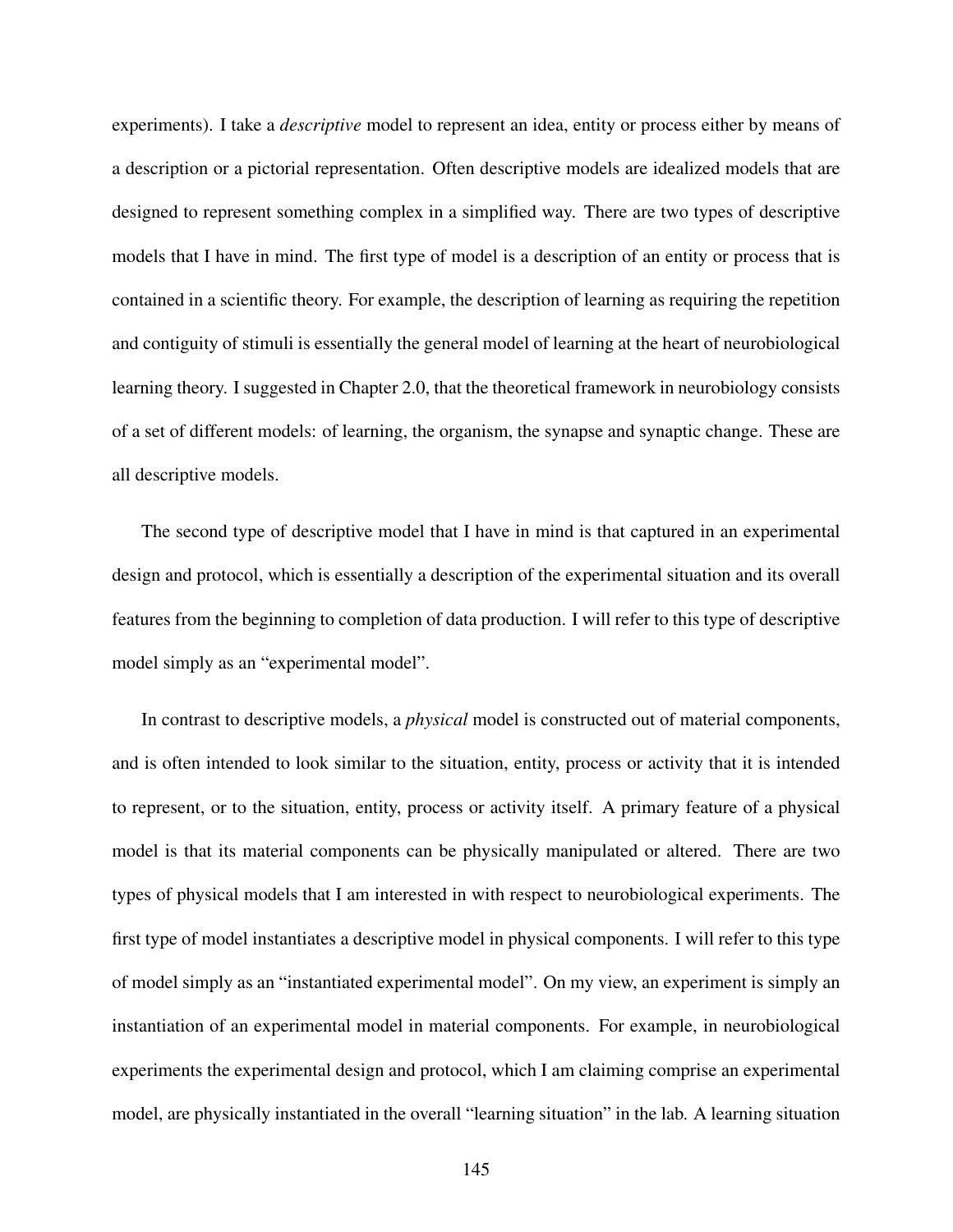includes the entire set of components relevant to that "learning situation" including: the experimental subject or "model system" (e.g., a rat or mouse), the different contexts to which the subject is exposed (e.g., the colony room, lab, Skinner box), the stimuli and stimulus patterns occurring within those contexts (e.g., other rats, tone, shock), and the behavioral responses of an organism. These can all be understood as features of a learning situation.

The descriptive model that is contained in the experimental design and protocol of a synapselevel plasticity experiment essentially describes what I will refer to as a "plasticity situation", which is instantiated in the physical model. A plasticity situation includes all the material components of the experiment including: the rat, the brain, a synapse in that brain, the electrophysiological stimuli and stimulus patterns. In part, when we think of plasticity situations, the synapse itself can be regarded as in the context of the brain–the cells that surround it, the environment, and that environment can change in light of rat-level experiences or internal changes, such as increased hormone levels, oxidation or ischemia.

An instantiated model is judged not only in terms of how closely it conforms to the details of an experimental model. $2$  In validity assessments, it is also judged with respect to the likeness that it bears to that system, entity, activity or process *in the world* that it is supposed to be "standing in for" (e.g., Morgan 1999, Guala 2005). I want to use a small-scale example as starting point for making a broader claim about the nature of the physical model at the heart of neurobiological learning experiments. "Model systems" of the type we find in neurobiology: rats, sea mollusks and fruit flies, may be viewed, in the first place, as "standing in for" rats, sea mollusks and fruit flies in the natural world. However, more importantly, they are supposed to be "standing in for" the human population. They are meant to be physical models of human beings. Neurobiologists who

<span id="page-158-0"></span><sup>&</sup>lt;sup>2</sup>And I take this to correspond to reliability.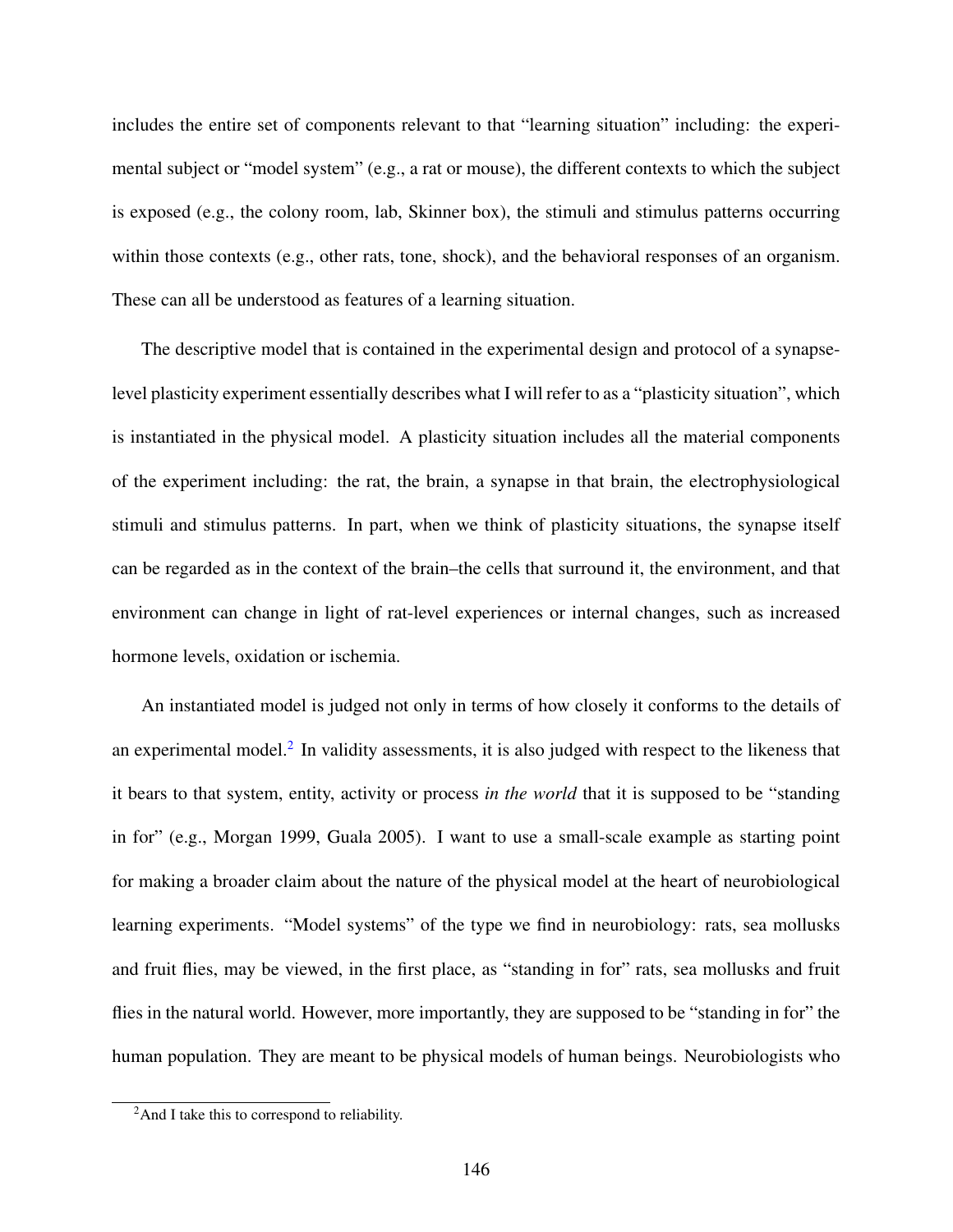work on learning are not really interested in rat learning per se, they are interested in rat learning as a model of human learning. [3](#page-159-0)

When model systems like rats are used in experiments in order to gain information about human learning, we can think of the instantiated experimental model as containing all of the material components specified in the experimental design and protocol: the environment of the rat pre- and post- experiment and all of those features of the artificially produced learning situation, which I will consider in the next section. In this way we can say that it is the entire model that is "standing-in for" learning in the human case. So, in validity assessments with respect to the interpretive mechanistic claims arising from neurobiological experiments, we should be concerned with a comparative analysis of all of these features of the learning situation and their counterparts in the world.<sup>[4](#page-159-1)</sup> My aim in the next section is to get a handle on these features.

#### 6.2.1 Differences in Learning: Between the Lab and the World

Learning situations in the world do not come as neatly packaged as we find them in the neurobiological laboratory. Even if we consider a relatively circumscribed example, that of students in the educational context of a classroom, the context has multiple stimuli (the subject matter, the instructor, other students, the world outside the classroom), with multiple different stimulus parameters

<span id="page-159-0"></span><sup>&</sup>lt;sup>3</sup>Yet, you would not guess this given Sweatt's taxonomy of learning (*Figure 10*), which looks more like a taxonomy of learning in the rat.

<span id="page-159-1"></span><sup>4</sup>A similar claim can be made with respect to plasticity experiments. Those plasticity situations and their material contents that we encounter in the neurobiology laboratory function as "stand-ins" for plasticity as it occurs in the human brain during learning. As Hesse (1962) has claimed, models can also be simulations of natural processes. There is a sense in which learning experiments are supposed to be simulations of learning in the world and plasticity experiments are simulations of a natural plasticity processes that result from experience. However, for the sake of restricting the focus of this chapter, I will not address this sense of model here. Neurobiologists are interested in the features of synaptic plasticity in the rat brain, because they want to know something about synaptic plasticity in the human brain.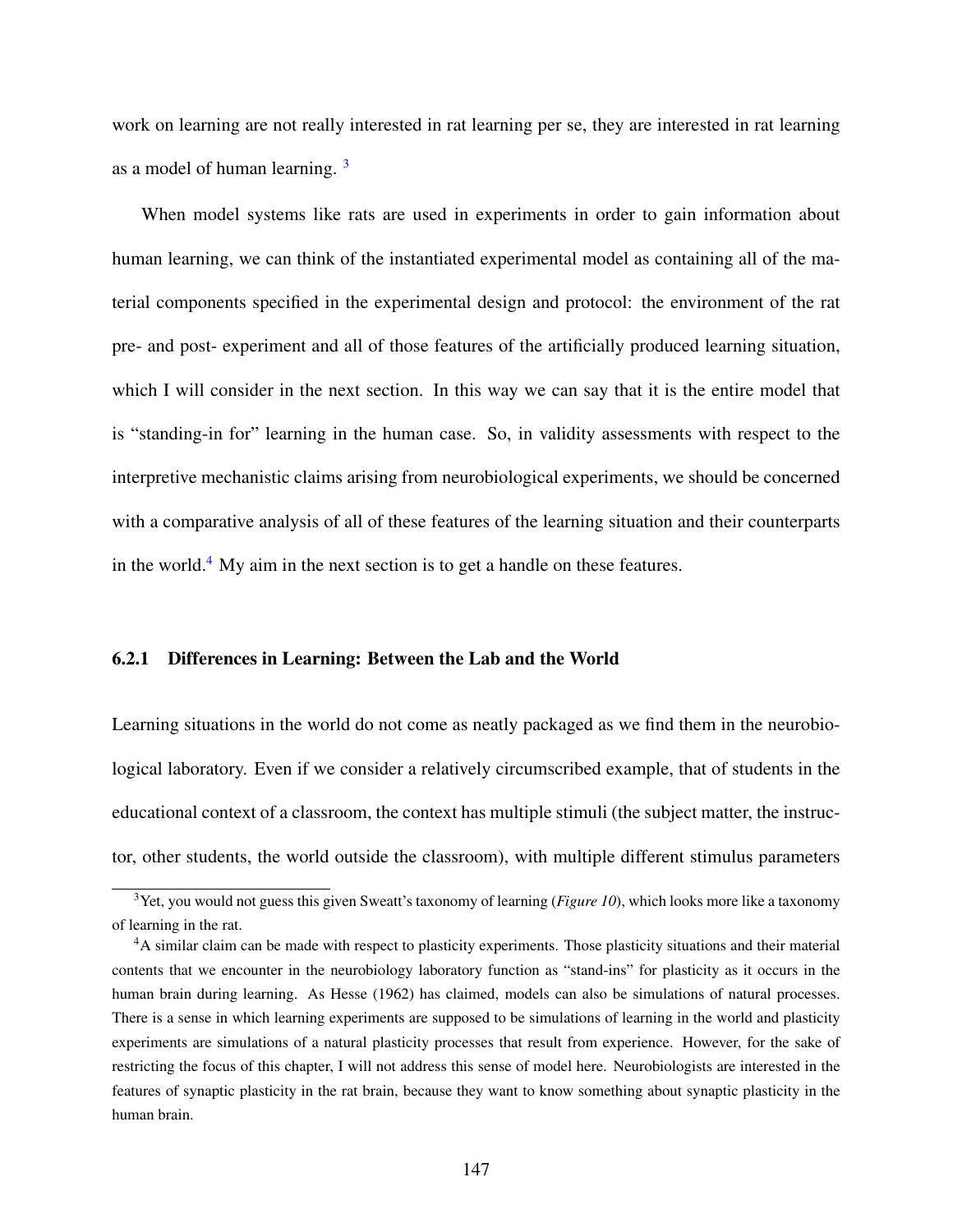(e.g., auditory, visual; e.g., differences in frequency of light or intensity of sound). If the learning stimuli proper can be discretely identified at all, they do not unfold over an obviously specified range of time; learning of the subject matter most likely occurs across different contexts in light of different experiences with the subject matter (e.g., reading the texts outside of class, talking to friends about the material). In addition, we have to consider all of those factors that an individual student brings to a given learning situation–including his/her experiential history, attention, motivation and purpose to learn. It is a daunting task to begin even with this case of a human learning situation with which we are familiar, to get a handle on its specific features.

In light of the problems that will immediately greet us if we try to get a handle on human learning in the world, I want to begin in a different place. It is far easier to look first at an experimental system: a rat learning situation in a laboratory, and to itemize those features that human learning situations do not have, than to begin with human learning situations and move in the other direction. I have been engaged in this project to some extent throughout the dissertation with respect to neurobiology experiments, but I want to engage more systematically in an itemization of those features characteristic of rat learning and plasticity situations in neurobiological laboratories here.[5](#page-160-0) In what follows, I will itemize a general set of features that I take to comprise the instantiated experimental models of rat learning situations and to identify those features we either do not or are unlikely to find with respect to *rat learning situations* in the natural world. I also itemize those features of the models of synaptic plasticity situations that we encounter in the lab. I identify those features that will most likely not be characteristic of plasticity situations with respect to rats in the

<span id="page-160-0"></span><sup>5</sup>A second, indirect way, which was part of the original formulation of this document was to look at criticisms of the learning paradigms of classical and operant conditioning arising in the history of science in the areas of gestalt psychology (Kohler 1947), ecological psychology (Gibson 1960, 1961; Brunswick) and ethology (Breland and Breland 1961; Hinde 1973; Lorenz 1965; Shettleworth, 1972 ). This remains the aim of a future project, but one that I will not engage in here.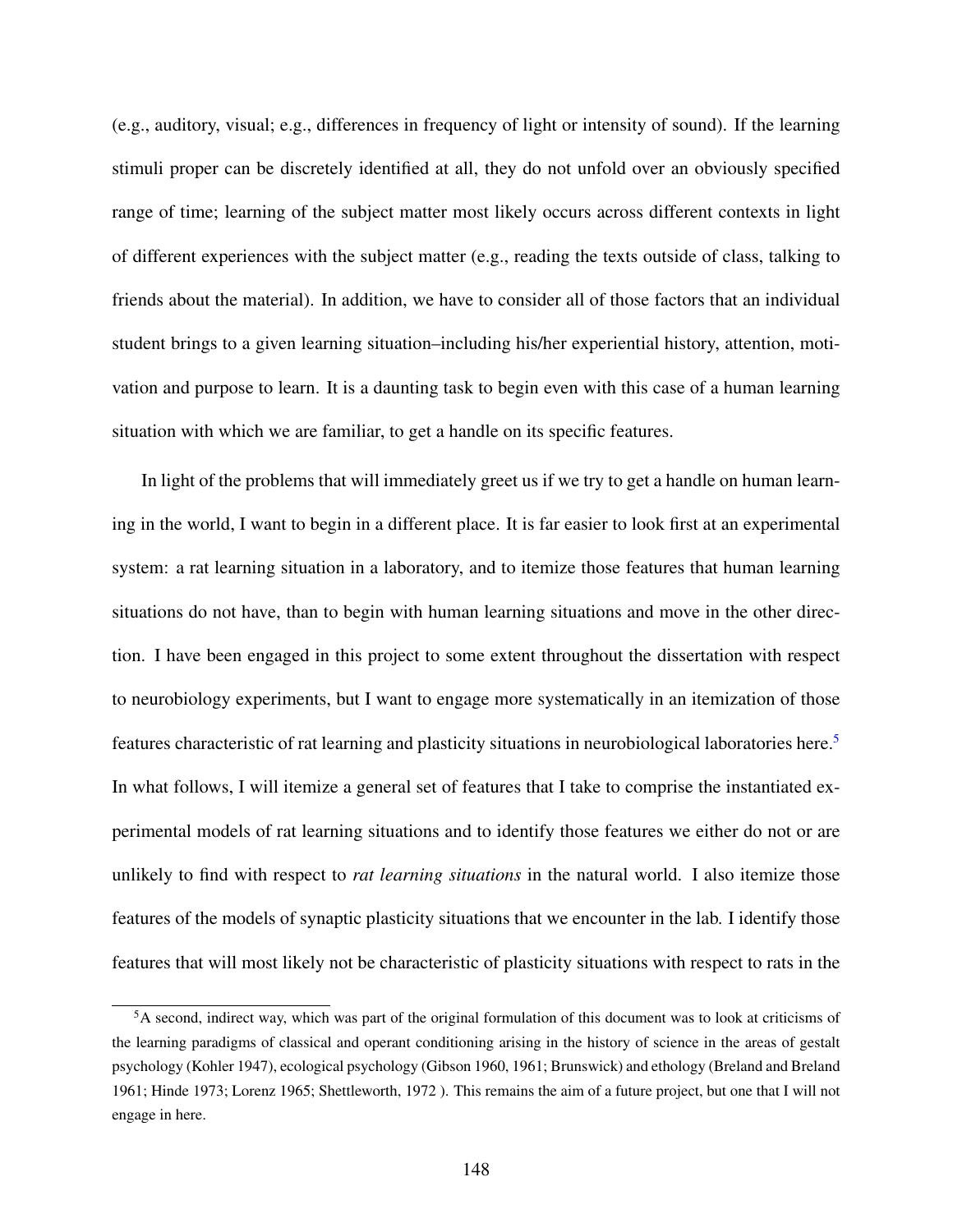natural world. So, I will begin by comparing learning and plasticity situations with respect to the lab rat and the wild rat first and will identify the challenges in extending claims arrived at in the one context to the other. Then, I will consider problems with extending the same claims to human learning situations.

The first features that I want to consider in combination are the environment of the laboratory rat and its experiences prior to a learning situation. Rats used in laboratory experiments are raised in a highly controlled and compared to the world, highly impoverished environment. Colony rooms consist typically of multiple cages in which individual rats are housed alone prior to being "run" in an experiment. It is unlikely that they engage in social interactions with other rats. They are raised on a light-dark cycle to mimic a natural circadian rhythm. They receive daily rat chow and water and are visited by veterinary staff who clean their cages. Every now and then there is the semirandom (for rat) event of a human being coming in and taking other rats away for an experiment. Then there is the event of a human being coming in and taking them away in a cage-like container for an experiment, and all the subsequent events that unfold before their being used in either a learning or plasticity experiment (e.g., anesthetization).

While a lab rat is not completely devoid of experiences, given the types of experiences that it may have, it has qualitatively different and quantitatively fewer than that corresponding organism of a similar age raised in the natural world.<sup>[6](#page-161-0)</sup> Rats in the natural world are free. They burrow and forage. They live in social colonies in burrow systems. The males of the species have a polygamous mating system. Many rats in the wild live in large metropolitan areas and encounter a wide range of different stimuli in such contexts including auditory, visual, tactile, olfactory and gustatory stimuli (e.g., see Barnett 1975; Calhoun 1963 on behavior of Norway rat in the wild; Galef 1985 on social

<span id="page-161-0"></span> $6$ One issue for the reliability of the data production process is that even laboratory rats have had some experiences prior to training in a learning paradigm or being used for a synaptic plasticity experiment.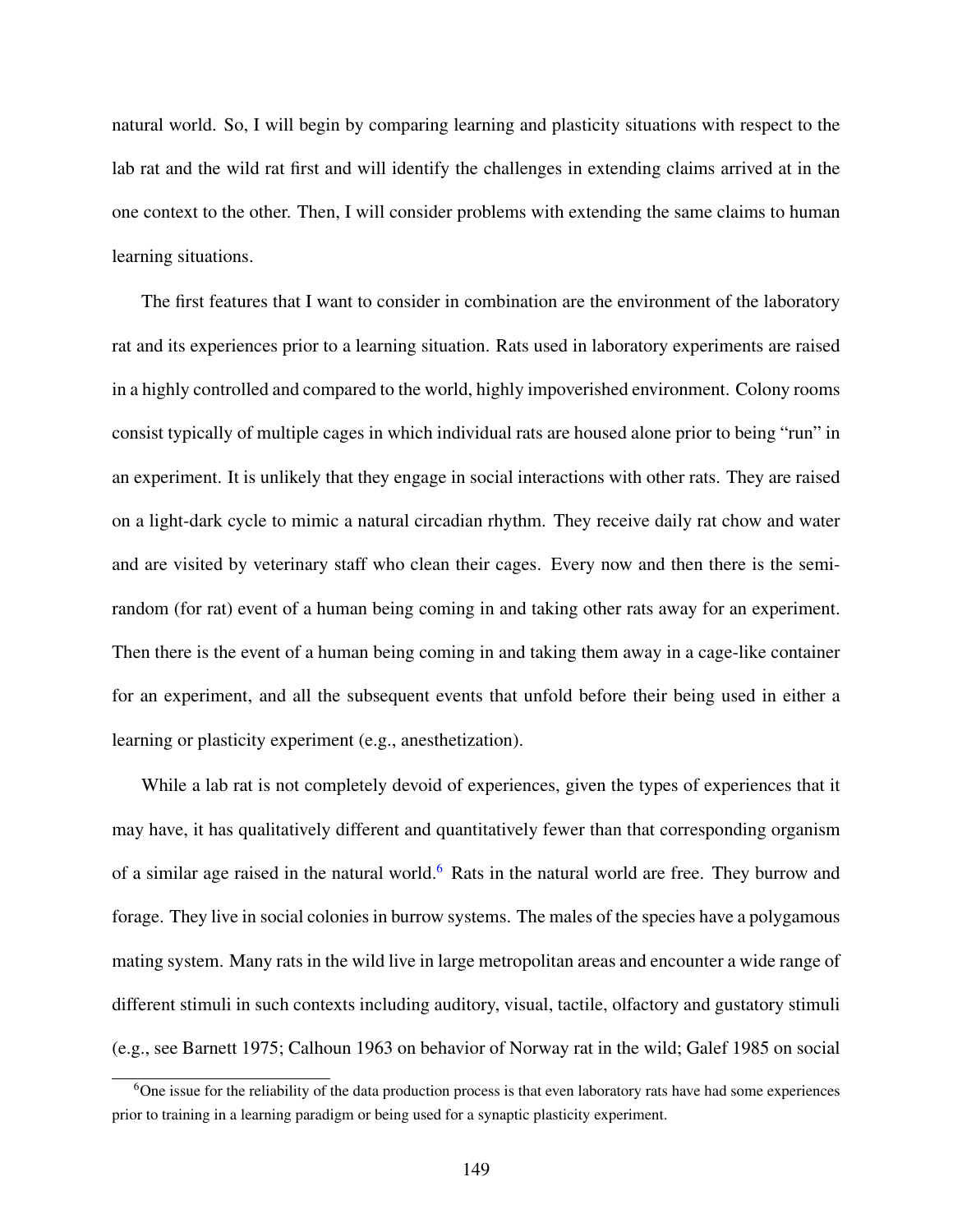learning in wild Norway rats). In light of differences in the environment resulting in differences in the overall experiences of the rat, we can say that rats in the wild have the potential to bring a history of experience to bear in each individual learning situation.

What does this mean for extending an interpretive claim about a molecule of interest and its role in learning from the learning situation of the lab rat to those learning situations of rats in the wild? If brains are plastic and undergo experience-dependent modifications of some kind is true, then we can anticipate that the brains of laboratory rats are significantly different from the brains of animals that grow up in the wild. After all, this is the aim of impoverishment for the neurobiological laboratory–to ensure that any observed electrophysiological or molecular changes are the exclusive result of the experimental manipulations. Because animals in the wild have a broader range of different types of experiences, it is quite possible that their synapses are different from those of the lab rat. We could speculate on the differences – perhaps different molecules are operative in learning in rats in the wild, or the activation profiles of those molecules differ. Perhaps the electrophysiological changes in synaptic strength during a single learning event are not displayed in as marked an increase or decrease, given previous alterations at a given synapse. Most likely in the laboratory we are studying an extremely unnatural case of plasticity.<sup>[7](#page-162-0)</sup>

Another feature of the learning situations contained in instantiated experimental models in neurobiology is that the forms of learning are primarily if not exclusively Hebbian. The learning paradigms that are used are primarily classical and operant conditioning. The assumption that learning requires the repetition and contiguity of stimuli presented within a narrowly circumscribed temporal window and spatial location is physically "built into" the learning situation in the

<span id="page-162-0"></span> $<sup>7</sup>$ And we can say this, even if it is the case that the learning paradigm used in the lab is similar to some form of</sup> learning in the world (e.g., that fear conditioning in rats is like fear conditioning in human soldiers in combat). And I do not mean to suggest here that these synapses are actually "naive", because laboratory organisms do have some experiences. Yet, we can still imagine that synapses in the brains of organisms in the world are far less naive.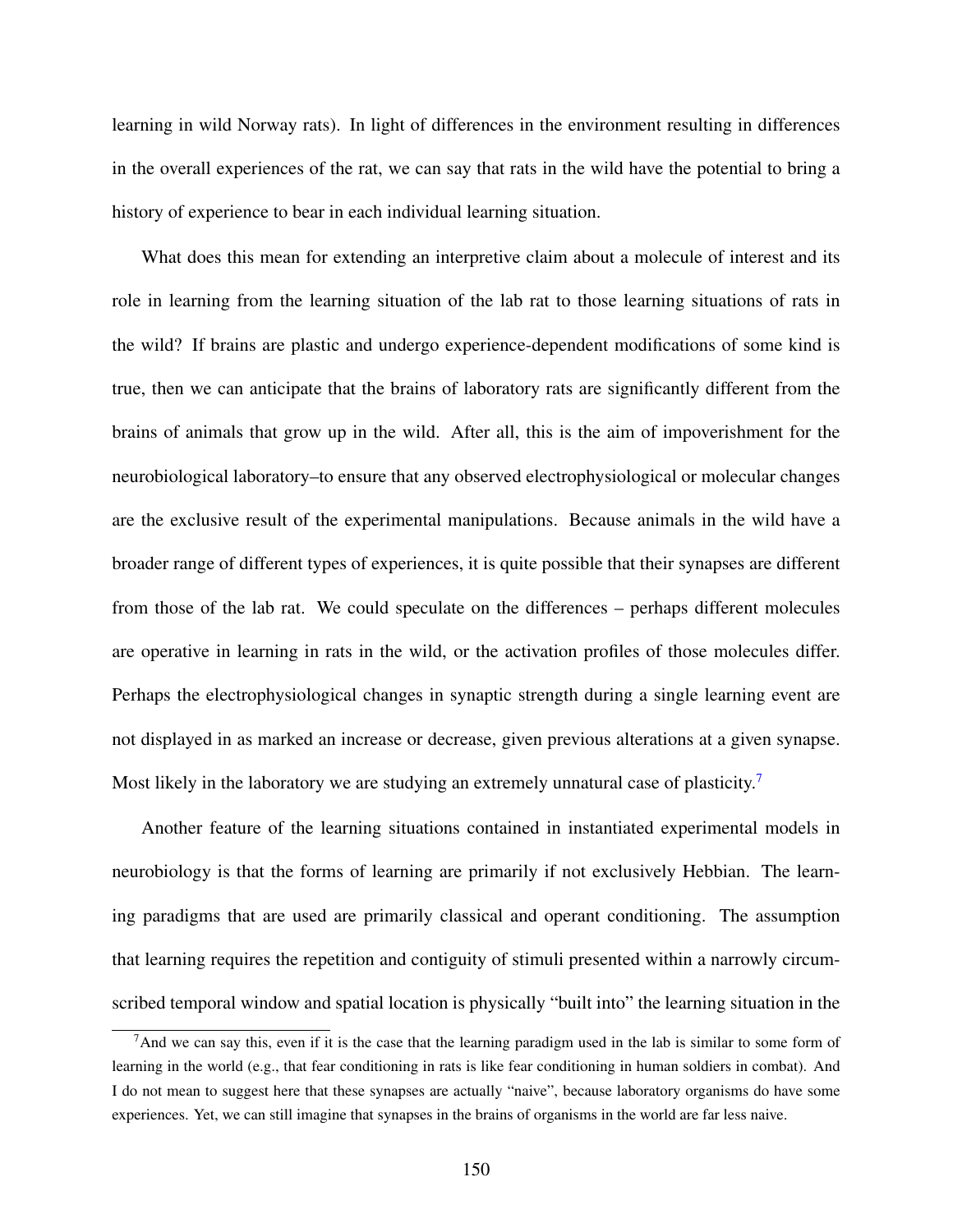instantiated experimental model.

Here, too, with respect to this feature of the learning environment, there are differences between the experimental model and the world. First, stimuli having the exact spatial and temporal parameters found in these learning experiments simply do not occur in the world or occur very infrequently. This does not mean that classical and operant conditioning do not occur outside the laboratory at all. In fact, one of the primary challenges to Pavlov's study of conditioned reflexes consisted in developing methods to prevent his canine subjects from becoming conditioned to the "wrong" stimuli (e.g., the presence of the experimenter could elicit a salivation response, or other features of the environment proximal to the delivery of a food stimulus). Even if we grant that the temporal and spatial parameters of stimuli occurring in the world are different than those that we find in the laboratory, I think it is unlikely that repetition and contiguity alone is always necessary for learning even in the case of the rat. Even in the lab rat we encounter instances of one-trial learning (e.g., rats trained in a taste-aversion paradigm will avoid the stimulus that they believe made them ill).

That repetition and contiguity would be necessary for learning in lab rats may simply be a by-product of their being dull.<sup>[8](#page-163-0)</sup> First of all, lab rats have a limited range of learning experiences, so it may be that in order to produce learning they require repetition and contiguity that may not be required with respect to organisms in the world. To put it another way, rats in the wild are probably more "advanced" than rats in the laboratory, and they may not need repetition and contiguity of stimuli every time they learn that a context is harmful or that running across glass hurts. We may

<span id="page-163-0"></span><sup>&</sup>lt;sup>8</sup>However, as Whitlock et al. 2006 claim, a primary reason that iterative paradigms are used in neurobiology is to produce a detectable molecular effect, so it may not be the case that all neurobiologists take learning to require repetition and contiguity of stimuli. Still, either they need to recast their interpretive claims about the mechanisms of learning so that they are not invalid, or they need to enhance the validity of such claims by making changes to current learning paradigms or developing new ones.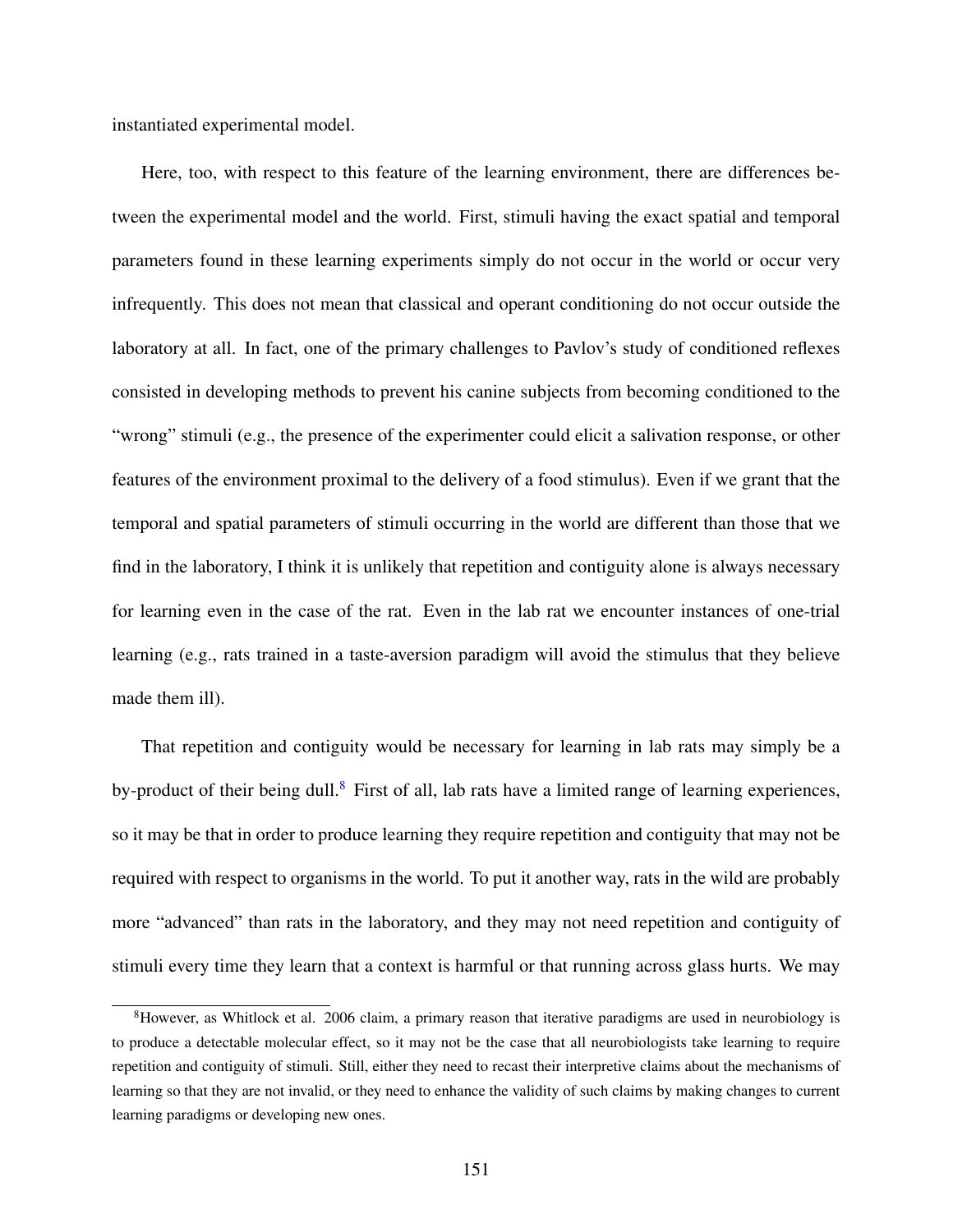anticipate that given these differences, the profile of the activation of molecular signaling cascades in such cases will not be identical to those we observe in the lab (e.g., they may be different in so far as where they occur in the brain, the magnitude of the activation, the targets downstream of such activation). And plastic changes, if they do coincide with a learning event, may also be dissimilar.

The instantiated experimental models in synaptic plasticity experiments are based on a similar assumption at a different level; namely, that changes in synaptic strength, like learning, require the repetitive and contiguous delivery of electrophysiological stimuli to neuronal synapses. If it is correct, as I am arguing, that learning situations in the natural world can occur in the absence of the such stimulus patterns, and if synaptic plasticity actually underlies or is responsible for learning, then it may be the case that changes in synaptic strength can occur in the absence of the repetition and contiguity of electrophysiological stimuli.

Another aspect that is built into the instantiated model of "learning situations" is that neurobiological experiments involve the use of stimuli that an organism is not likely to encounter in the wild. Rats in the wild probably rarely have the experience of being shocked on the foot or tail–so these noxious stimuli used in the laboratory environment are not identical or even similar to noxious stimuli common in the natural world. Nor is the overall context of a Skinner box anything like a natural environment–so learning in such cases is not taking place in a natural setting with everyday stimuli as it does when organisms in the world, learn.

A fourth feature of the laboratory "learning situation" is the kind of behavioral responses that are taken as indicative of learning in the lab rat. One may imagine that animals raised in natural environments that have had a history of learning experiences have developed a complex repertoire of behaviors. This is in part because animals raised in confinement have behaviors that are in part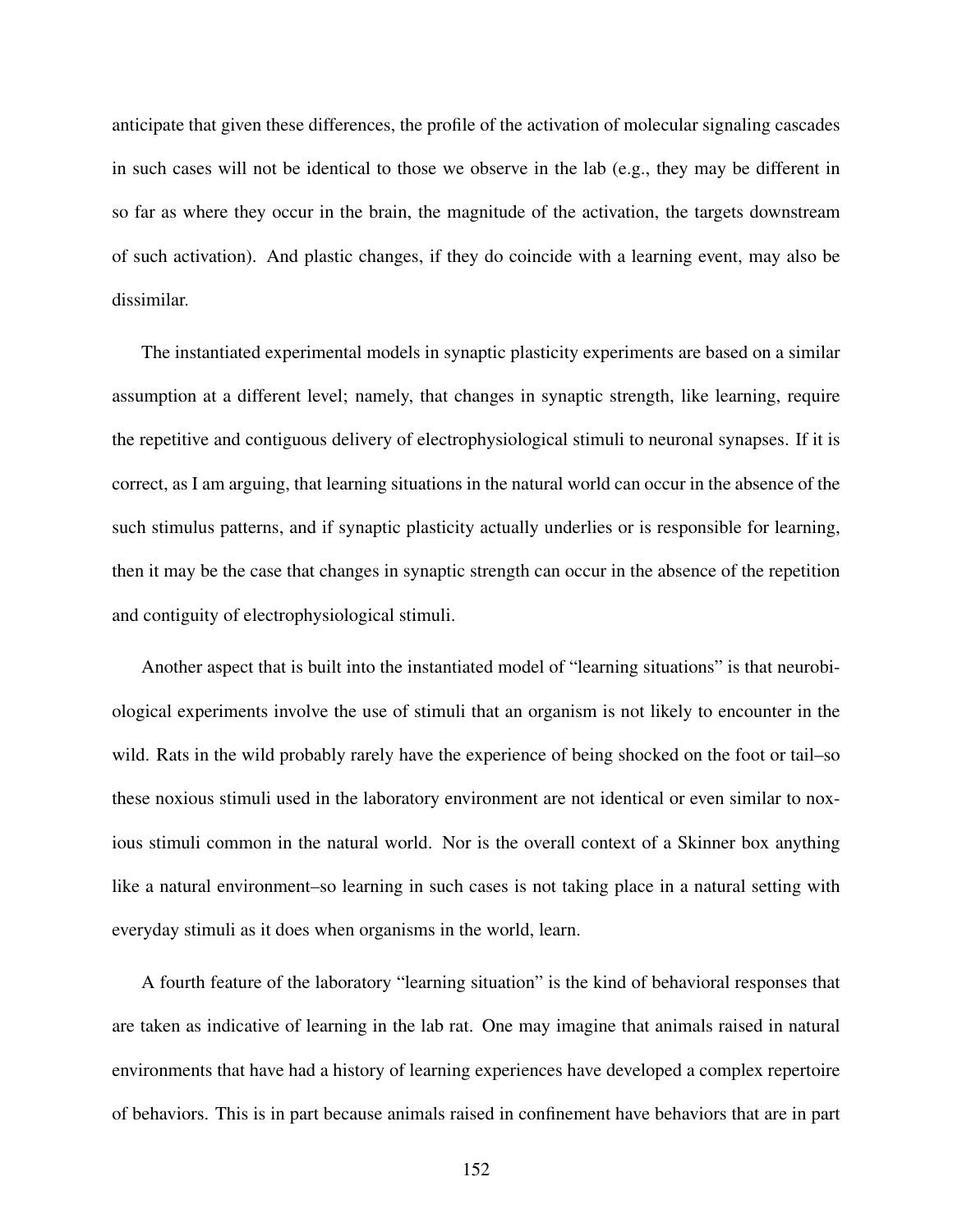by-products of their environments. Wild rats may or may not exhibit freezing behavior when they encounter a noxious stimulus in the world. Because they are in an open space they can flee rather than freeze. Neurobiologists in general, study behavior to get at molecular changes that intervene between stimuli and responses. But clearly given the repertoire of behaviors that we encounter with respect to rats in the wild, we can imagine that there are interesting differences downstream of molecular changes between laboratory and wild rats.<sup>[9](#page-165-0)</sup>

This issue is similar in "synaptic plasticity situations" in the laboratory where an increase in synaptic strength at the synapse that was stimulated is what is investigated, rather than changes in synaptic strength downstream of that synapse. Clearly, the relevant changes would have to be exhibited downstream of that synapse on the Pavlovian model–there would have to be a change in the behavior of the series of synapses from stimulus to response. However, investigators do not look downstream from the one synapse.

#### 6.2.2 The Issue of Extrapolation to the Human Case

Philosophers of science have become increasingly concerned with the specific epistemological problems that arise in extrapolating from model organisms ("model systems") to human beings (e.g., Ankeny 2000; Schaffner 2001). For example, Schaffner (2001) has argued that problems with extrapolation from model systems will greet us at every level of analysis from the gene to behavior, particularly if *behavior*, *learning* or consciousness are our explanatory targets. Other philosophers have expressed a less pessimistic view in light of the conservation of low-level molecular mechanisms across different species (Weber 2001). In the case of learning, I agree with Schaffner (2001).

<span id="page-165-0"></span><sup>9</sup>And, with all of this said, it is quite possible that learning has taken place in the absence of a behavioral response, which is captured in the idea that there may be a "potential" for behavior but no elicited behavior (e.g., Dudai [1989] 1994])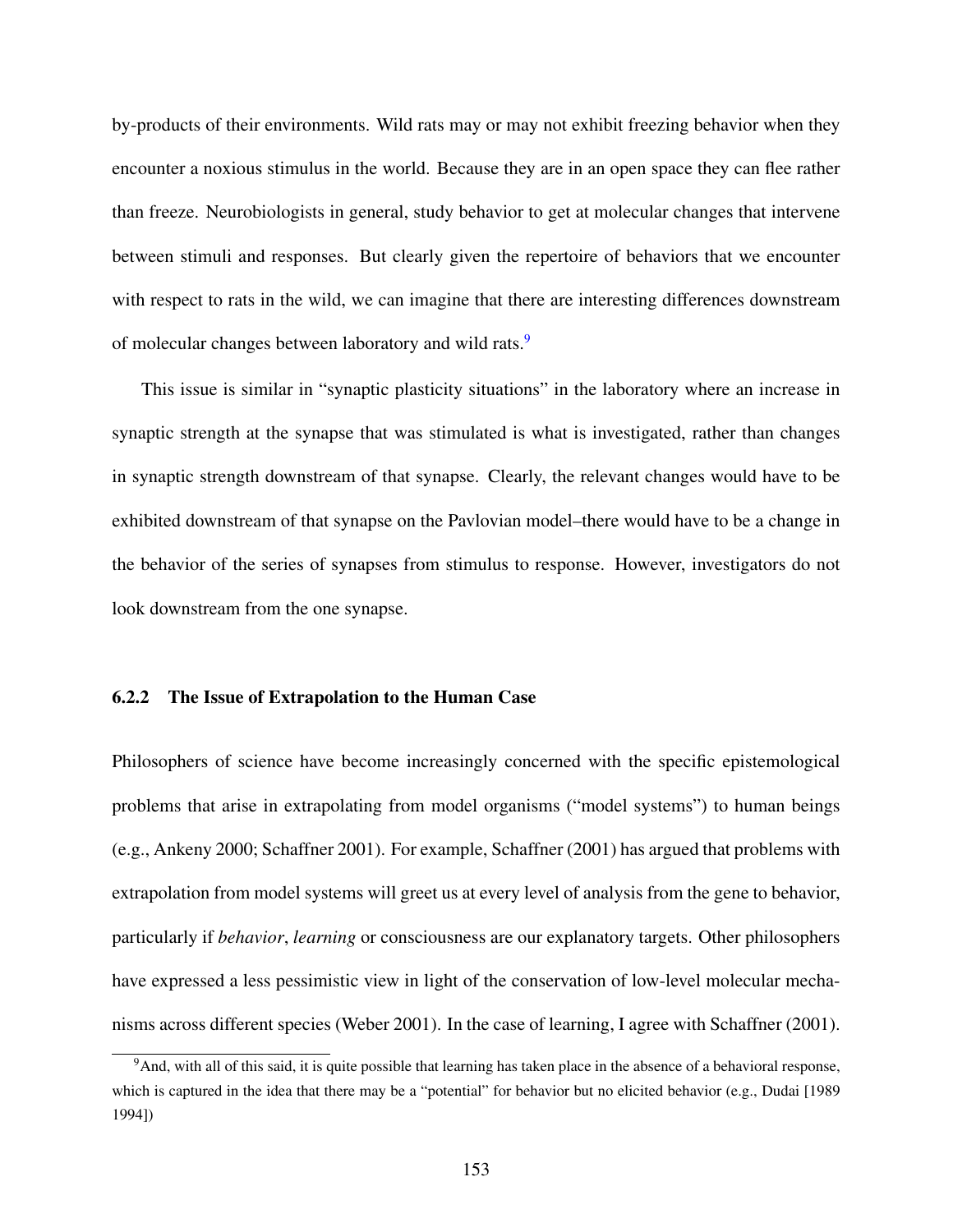The issue of extrapolation appears nigh intractable when we realize that model systems are situated in experimental contexts. It is not just that neurobiologists want to extrapolate from one organism to another organism; they want to extrapolate from an entire experimental system to a target system in the world.

I have essentially shown that we have good reason to believe that the interpretive claims about the cellular and molecular mechanisms of learning and memory based on the experimental study of learning in rats are unlikely to be valid with respect to rats in the wild. Neurobiologists are not interested in this type of extension. They want their claims to be applicable to learning in human beings. Yet, when we realize that the interpretive claims arrived at on the basis of neurobiological learning and plasticity experiments are not readily extendable to rats in the wild, which are closer to lab rats biologically than we are, this extension to the human case seems illegitimate and misplaced. This is the *hard problem* of extrapolation. What is the solution?

There is a two-fold answer. First, if you want an organism to be a true model system of another more complex organism, you should make the model look similar to the organism it is supposed to be a model of. Human beings (in the civilized world) are not raised in cages, they are exposed to stimuli from fetal development to death, they exhibit complex behaviors and are capable of higherorder forms of reasoning and different cognitive processes including all those that we classify as learning. This is not only the result of biology; on a very basic level it is the result of biological and environment interactions. This is why I take it to be important that we regard model systems as physically situated in the environment of an experiment. It is the whole thing that functions as the model, not just the organism.

It is probably the case that we can learn very little about ourselves by studying organisms that are lower than us on the totem pole. But it seems to be true that we should be more inclined to want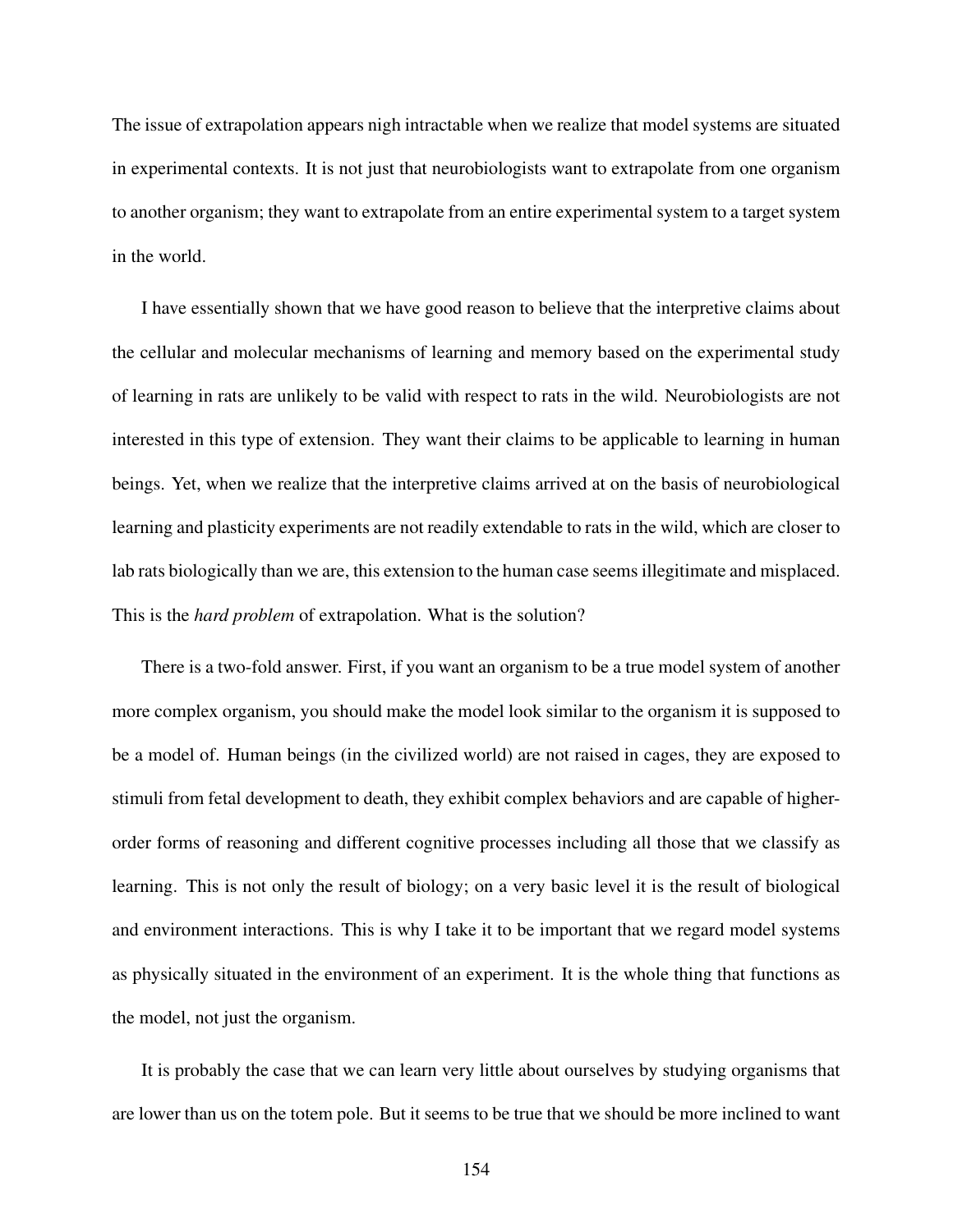to extrapolate from instances of lower-level organisms that have learning and plasticity situations similar to our own, than from organisms that in the end bear little likeness to members of their own species. Wild rats do more so than laboratory rats. Yet, neurobiologists cannot import rats from the world into the laboratory and run experiments on them. Even if they could, the brains of these organisms would be *terra incognita*– they probably would not know what to look for at the cellular and molecular levels–because what they would be looking for would be shaped exclusively by what they now know. But clearly more importantly, they would not be able to exert the control over such systems necessary for detecting the cellular and molecular mechanisms of learning and memory.

There seems to be only one option then to improve validity in neurobiology: to increase the similarity between the entire learning or plasticity situation in the laboratory by making the instantiated physical models of which they are a part *more similar* to those learning and plasticity situations that organisms encounter in the world. After all, the target system to which neurobiology wishes to extend its claims is not just the human organism, but a target process with respect to a target system, namely human learning. So, neurobiologists need to increase the similarity between the entire experimental system and the target system. They should not only want a better model organism–one that more closely approximates human beings–but also a better experimental model that is similar to those learning or plasticity situations in the world.

By conceptually differentiating the aforementioned basic set of features–the environment, experiential history, stimulus types, stimulus parameters, stimulus presentations/occurrances, history of experiences–that are part and parcel of those physically instantiated models of learning and plasticity situations, we arrive at a general framework of manipulable (or in the worldly case mutable) parameters that we can modify to make those learning and plasticity situations in the lab more like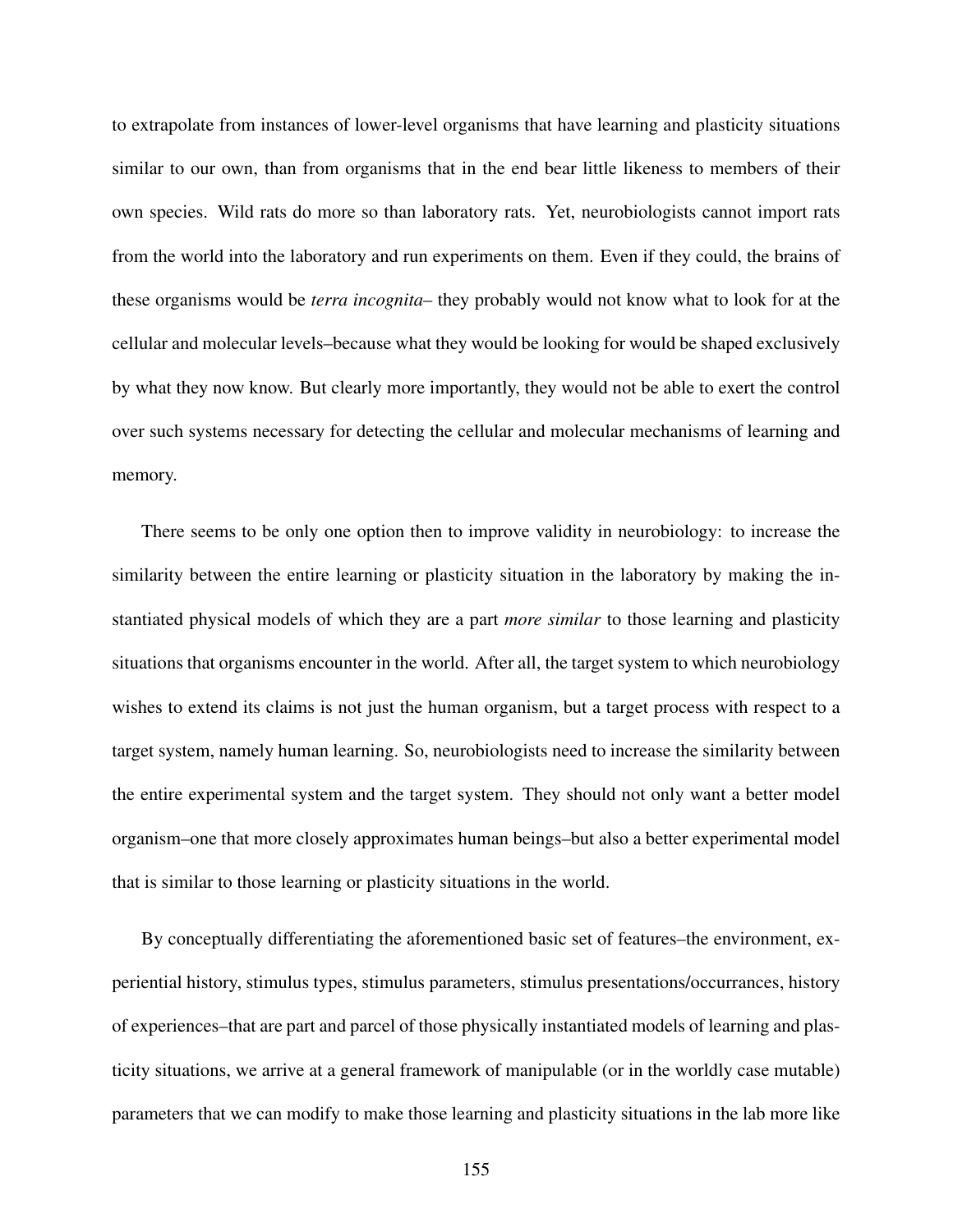those in the real world. These parameters can be fit into the classification of types of validity that I identified in Chapter 4.0. The general prescription then, for neurobiology, is to manipulate these parameters in ways so as to increase the structural similarity between the experimental and world models. The primary challenge then, is to introduce these parameters to increase validity while striking a balance with reliability.

I want to end this section by pointing out that the aforementioned general features of learning and plasticity situations in the laboratory, i.e., those features of the instantiated experimental model, correspond roughly to the parameters of validity that I identified in Chapter 4.0. What I have done is a general assessment of the very basic differences that we will find between the lab and the world with respect to learning and plasticity experiments. Yet, any one of the given general features that I have identified can be further divided into sub-features and even a single stimulus can have complex dimensions (cf. Gibson 1960). For the moment, given those features of learning situations that I have treated of in this section, I want to go forward with a positive proposal for increasing validity in the future in neurobiology. In the remainder of this chapter, I will present a case study from contemporary neurobiology that instantiates the basic idea of the proposal I have in mind. I will then conclude by articulating the basic framework of my proposal.

### 6.3 A RECENT ATTEMPT TO INCREASE VALIDITY IN NEUROBIOLOGY

As I mentioned in Chapter 5.0, concerns about validity particularly with respect to synaptic plas-ticity experiments have been surfacing in neurobiology over the past 15 years.<sup>[10](#page-168-0)</sup> Yet only several

<span id="page-168-0"></span> $10I$  want to qualify this statement. I think that initially when approaches to the neurobiological and neurophysiological studies of learning and memory were first being developed, investigators were interested in more complex questions about learning, which involved the use of more complex learning paradigms (e.g., Sharp, McNaughton and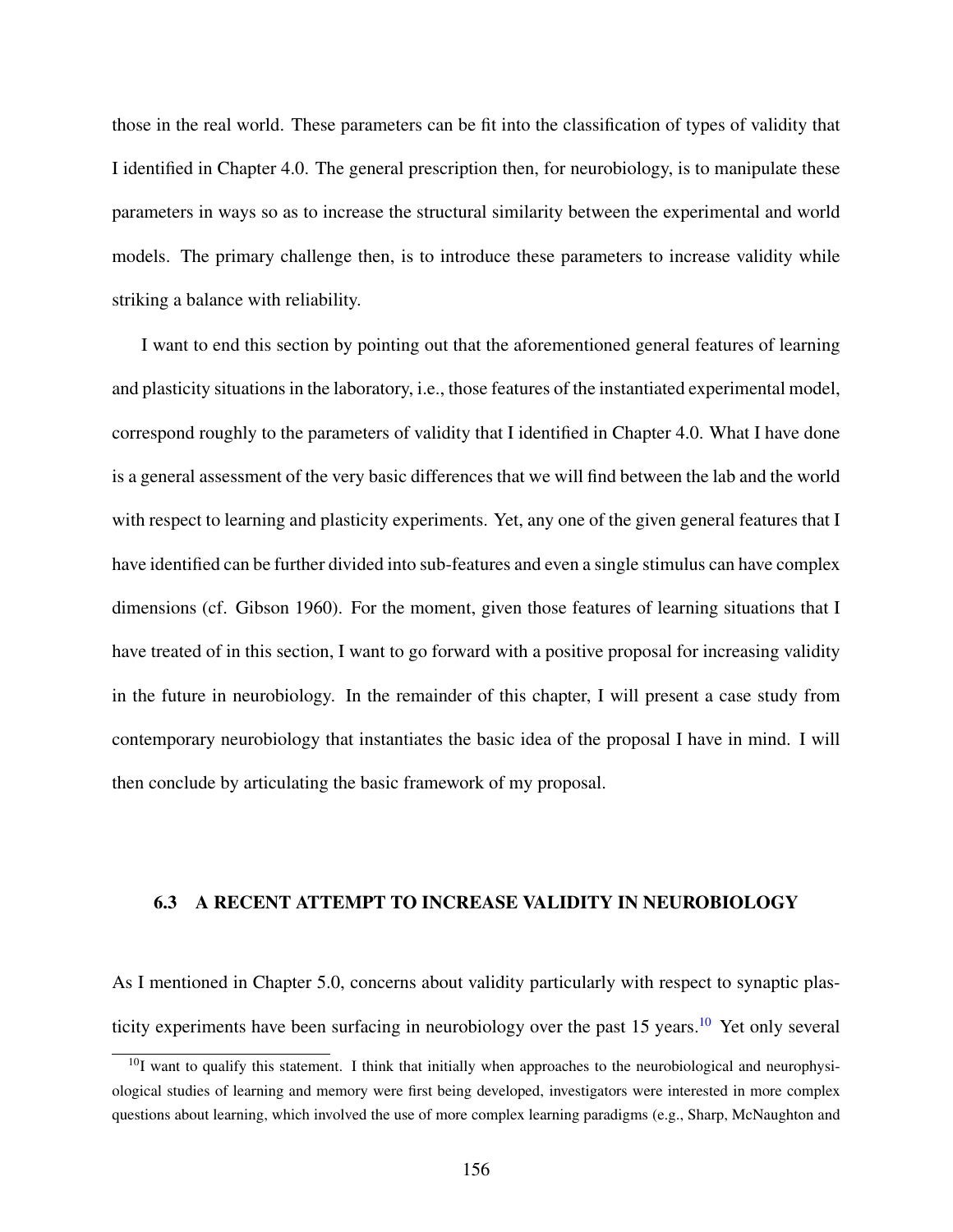studies in the field (e.g., Sharp, McNaughton and Barnes 1985; Moser 1993; Whitlock et al., 2006) have sought to establish what is to date the best evidence that a causal relationship between a learning event and LTP exists. I want to consider some relevant features of one of these studies, that of Whitlock and colleagues (2006), because they correspond to the idea I put forward that increases in validity may occur as a result of a "radical change" from a current learning paradigm.<sup>[11](#page-169-0)</sup>

In the experiments undertaken by Whitlock and colleagues (2007), male rats were implanted with a multi-electrode recording array positioned in area CA1 of the hippocampus. This position was selected, because the form of learning investigated was inhibitory avoidance learning, which "depends on the hippocampus" (Whitlock et al. 2006, 1083) . The rats were then trained in an inhibitory avoidance (IA) paradigm. In this paradigm a rat is placed on the illuminated side of a 2-compartment chamber. When the rat crosses over to the unilluminated side of the chamber it receives a foot-shock. If the rat has learned the association between the dark context and the foot shock, it will subsequently avoid entering the dark part of the chamber. Immediately following training in this paradigm recordings of extracellular field potentials of hippocampal CA1 pyramidal neurons were recorded in order to determine if training in the learning paradigm induced LTP.

Whitlock and colleagues used the IA paradigm for several reasons that corresponded directly to concerns about reliability. First, they wanted to overcome the challenges faced by using iterative

Barnes 1985 and Morris (review 2003). However, I think such studies had a tendency to lead investigators to appreciate the challenges to studying learning and arriving at definitive claims about its mechanisms. So, I take the neurobiology of learning and memory as it currently stands to be a response to problems of complexity–namely, a shift in the field away from complex to more simple experimental approaches of the kind that Eric Kandel has advocated.

<span id="page-169-0"></span> $11$ I want to note that the Whitlock et al. study, while it may have some problems of reliability is at least an attempt to move in the direction of a satisfaction of the 2nd condition of validity–that is, making the lab more similar to the world. In turn, I will not be concerned with the methodological limitations of problems with this study. In addition, there is reason to believe that despite the fact that Whitlock and colleagues (2007) claim to be offering a "one-trial" learning paradigm, it may not be physiologically different from a fear-conditioning paradigm. Yet, it is true that when cue and conditioning paradigms are used for molecular studies, they always involve multiple trials of running an experimental subject through a paradigm.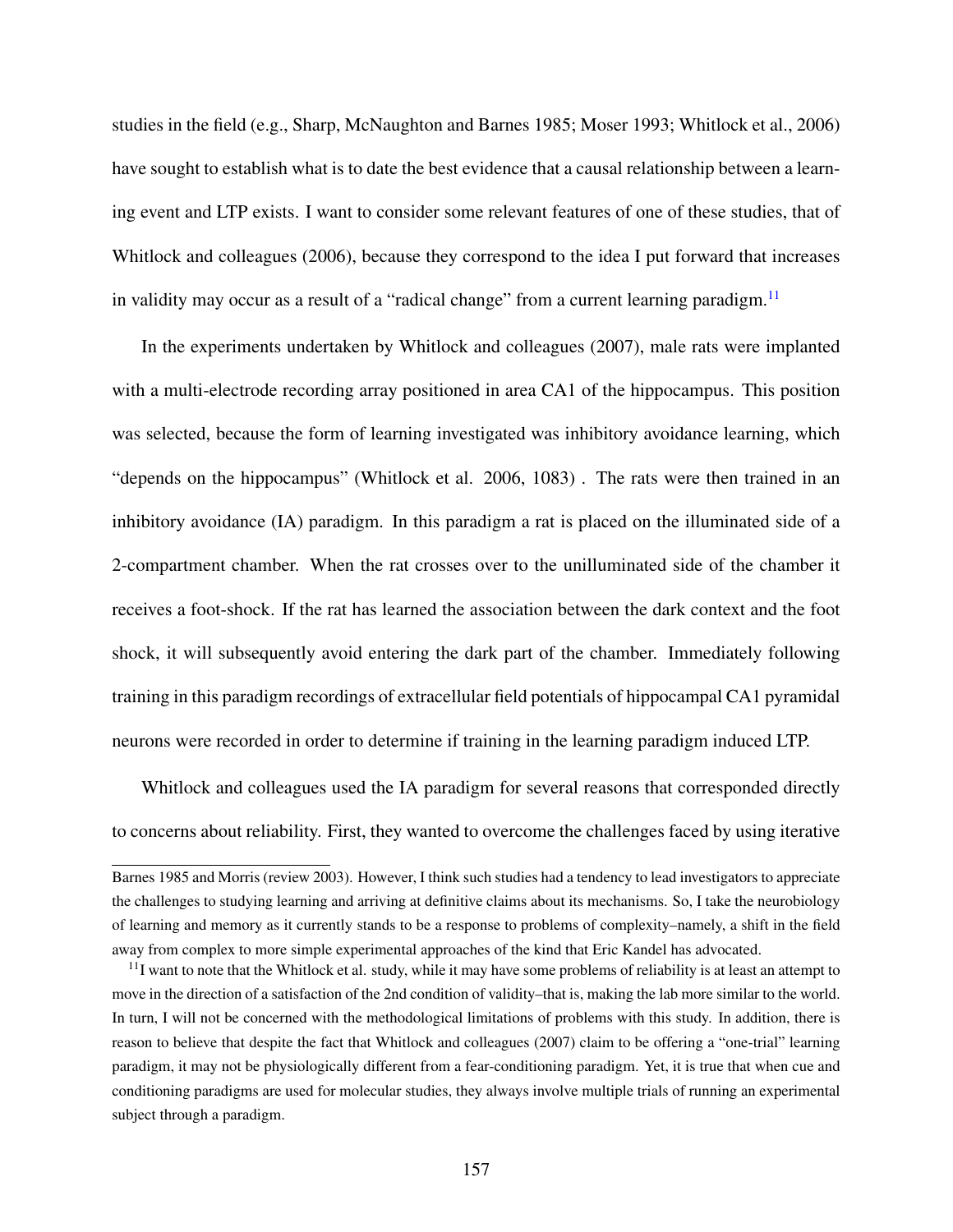paradigms like classical conditioning "that require many trials to form a memory" (1093) because differences in the rate of learning across rat subjects might disrupt the ability to detect LTP. So, one reason why the IA paradigm was selected was to increase the likelihood of obtaining a detectable, measurable result. However, selecting to use a one-trial stimulus as opposed to a set of repetitive stimuli was a move that also enhanced validity in so far as it corresponds to the idea that both learning and long-term potentiation could result from a one-trial learning situation rather than a multi-trial one. One-trial learning (e.g., Guthrie 1935), is not captured by current iterative paradigms, so the findings from these experiments are not readily extendable to instances of onetrial learning in the world. So, with respect to this experiment, it is not an "incremental change" that has been made with respect to the experimental model but a substantial change that increases the representation of different forms of learning across neurobiological experiments in a way that better reflects the *general* kinds of learning that we encounter in the world.

One of the biggest challenges to establishing a link between learning and LTP in the mammalian brain is showing that LTP is the result of an organism's experience in an actual learning situation rather than that of artificial stimulation applied directly to neurons. Whitlock and colleagues found that training in the IA learning paradigm not only elicits inhibitory avoidance at the level of the behaving organism, but it also elicits a form of LTP that more closely approximates what it might look like when it is generated in the brain of a behaving organism by natural stimulus patterns (one-shot patterns). So, we can say at the very least that the validity of the overarching interpretive claim that LTP is the neural correlate of learning and memory is increased in light of the findings of the Whitlock study.

A complementary approach with respect to increasing the learning-LTP link would be to develop LTP stimulation paradigms that more closely mimicked the patterns of activity present in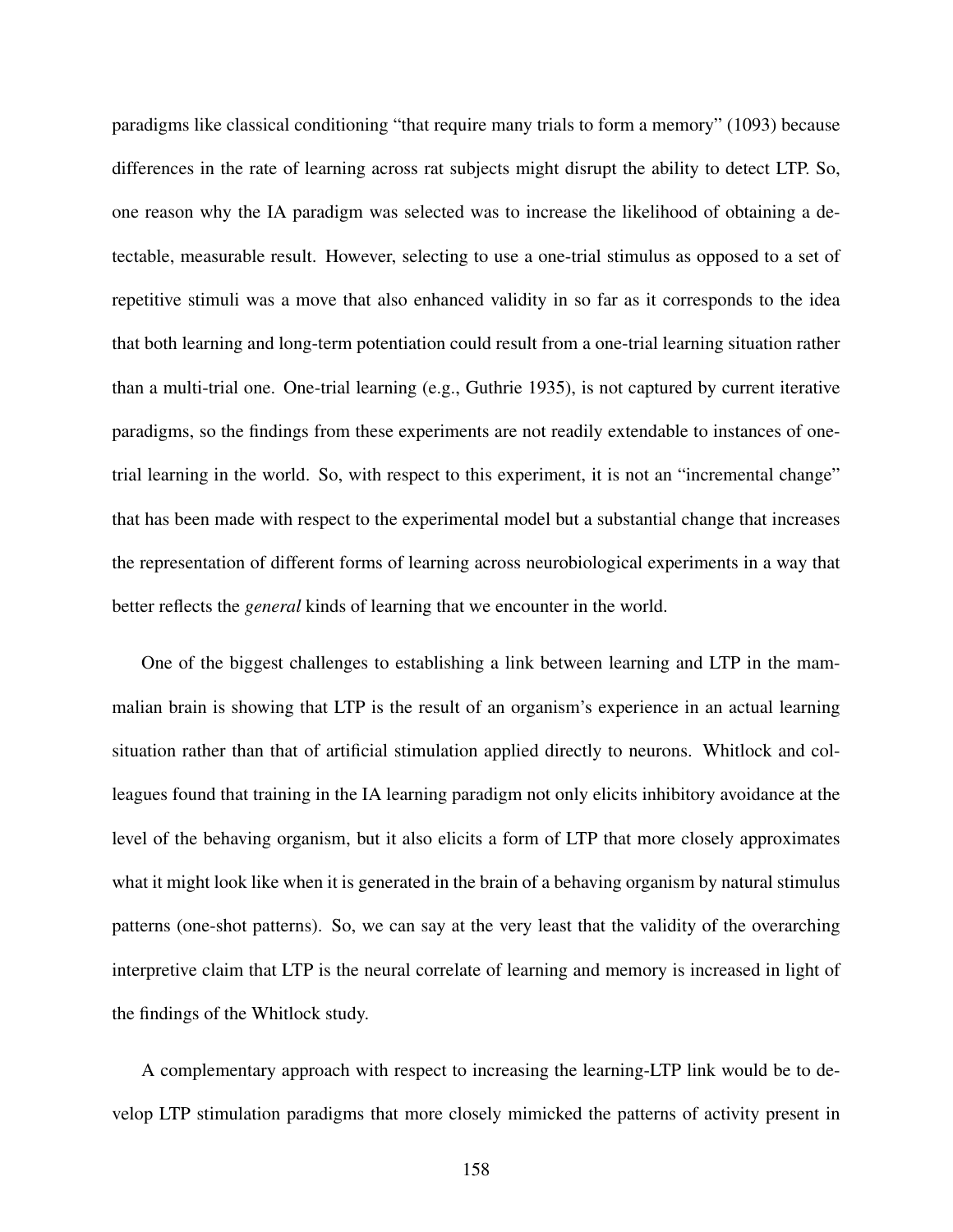learning paradigms such as the IA paradigm. Historically, neurobiologists did try to develop such stimulation paradigms. An alternative stimulation paradigm, theta-burst stimulation, was developed by Larson and Lynch (1986; 2003) to reflect the naturalistic stimulation of "electric odors" at the level of the behaving organism. However, the inability to detect measurable synaptic changes has lead to the use of more reliable as opposed to more naturalistic stimulation patterns. Perhaps efforts could be focused in the direction of overcoming such challenges, even by making a stimulation paradigm look more like the IA learning paradigm.

In light of my proposal, a prescription to increase the validity of this study could take the following form. An investigator runs a second experiment in which the IA paradigm is used and recordings are taken from area CA1. Yet, in this experiment, the rat could be raised in an environment in which it is exposed to a condition that a natural rat may experience in the world. For example, living in a social group with other rats. A third experiment could be undertaken in which individual rats were exposed to an at least minimally enriched environment prior to training in the IA paradigm. In a fourth experiment a rat would be raised in an enriched environment with a social group.

Now, it may be that negative results will be obtained. That once the experiences of a rat are modified in any way above those experiences that a normal lab rat encounters, suddenly no LTP will be detected in area CA1 following IA training. However, such negative results could be interesting in so far as they may lead us in the direction of where to look next to get a grasp on what the neural correlates of learning look like in organisms in the world. Another set of experiments could have as a goal the detection of differences between the brains of rats raised in social groups and rats raised in a more isolated state (with fewer rats proximal to it). Another set could be used to detect differences between the brains of rats raised in enriched compared to impoverished environments.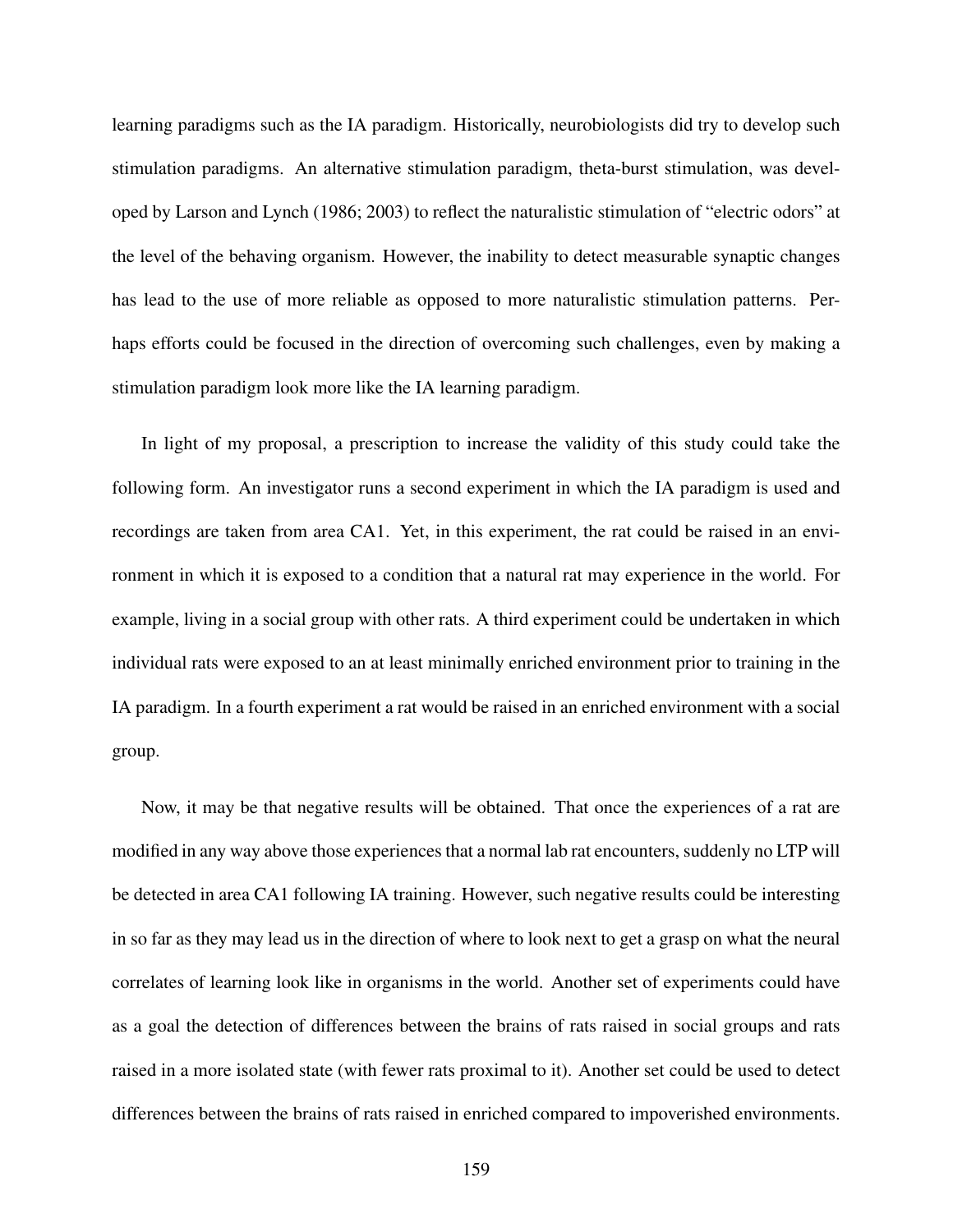A third set of studies could combine both approaches and investigate the differences. Clearly with respect to any of these studies, it would be at the discretion of the investigator to weigh the pros and cons of which investigatory avenues with respect to validity to explore first. This is in part why I think that the collaboration across neurobiological laboratories and different areas of neuroscience (anatomy, physiology, behavior) will be essential to determining the order in which such experiments should be pursued and what features they should have. For example, how should we understand what it means for something to be an "enriched" environment? Is it an environment that is more like the natural circumstance of a rat in the world or is it simply enough to provide a rat with toys and a running wheel?

#### 6.4 PROPOSED FRAMEWORK

I conceive of the proposal that I provide for increasing validity in neurobiological experiments within the context of a framework of descriptive and physical models (*Figure 13*). I want to go through the steps of this model with respect to the case that I have been considering throughout the dissertation, namely extending an interpretive claim from a learning situation in the lab to a learning situation in the world with respect to the rat.

In brief, in *Figure 13*, a working descriptive model ("Learning Situation in the World") is developed to capture those general features of learning situations in the world. I have attempted to lay the foundation for one such model in this chapter, by considering several features that differentiate experimental systems in the laboratory from learning situations in the world. I conceive of this as a working model that ultimately will become more detailed in light of taking into account findings about rat behavior from a wide range of areas of science, including other areas of neuroscience,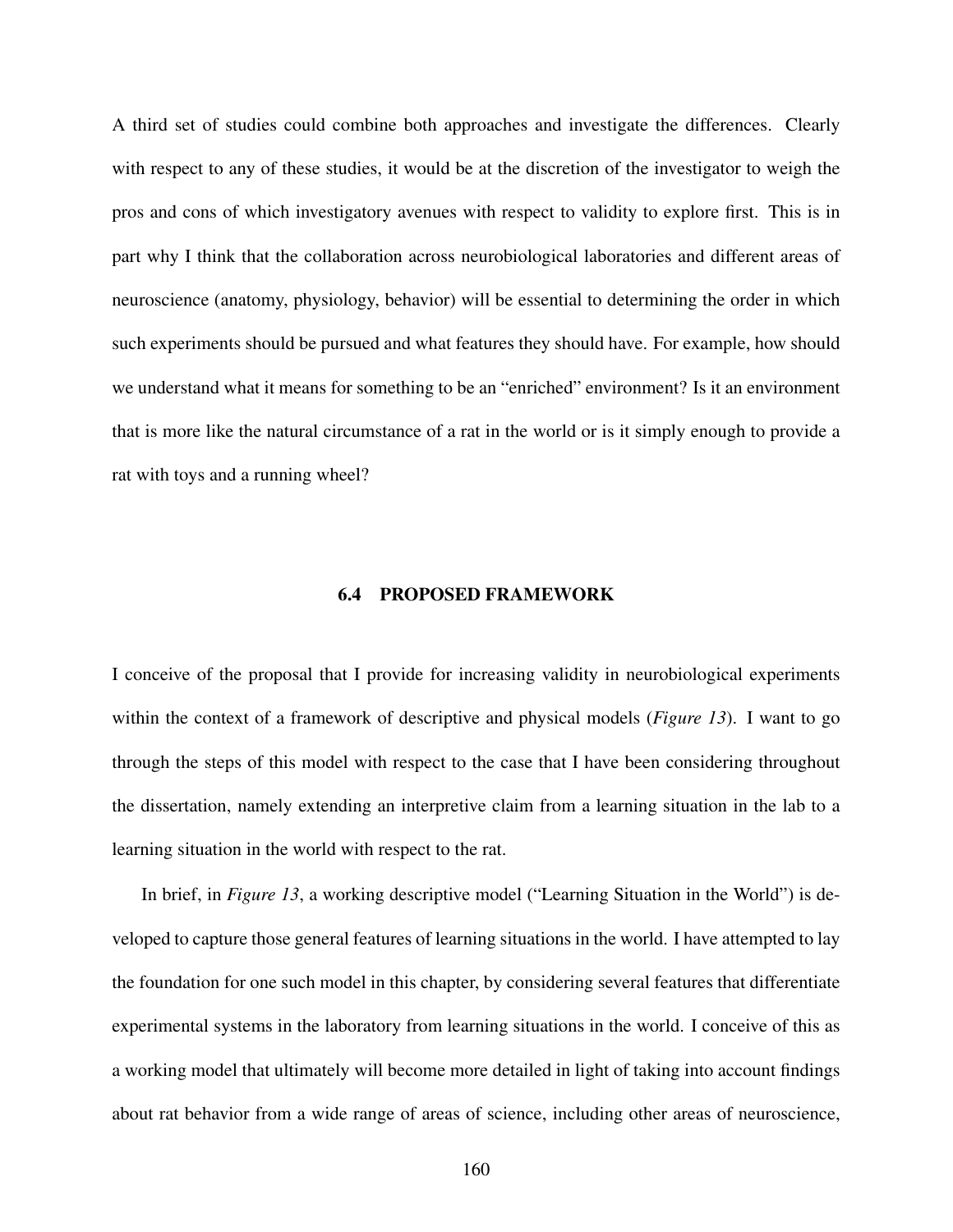neuroethology, cognitive ethology, cognitive psychology, behavioral ethology, and critical work done in the history of psychology on learning. Ultimately, neurobiologists cannot go out into the field, they can simply partake in the lessons obtained from those who have.

The "Learning Situation in the World" working model is supposed to inform decisions made about what features of the world should be included in an experimental design and protocol. The basic idea is that an investigator will identify a feature of the learning situation in the world that could be included in the laboratory to increase validity. Then, the investigator will translate that feature into the context of an experimental design and protocol. The experimental design and protocol will then be physically instantiated in an "Experimental Model". The experimenter will then go through the data production process, and, if it is reliable, she will arrive at a claim about the role of the molecule of interest in the effect under study in the laboratory. She can juxtapose this interpretive claim with that of an interpretive claim arrived at using the experimental model before the feature was added. She can then integrate the findings from these two results to say something broader about the role of the molecule of interest in learning situations in the world.<sup>[12](#page-173-0)</sup>

To give an example, one option would be to alter the housing in which the rat is raised in a way to make it more closely resemble a wild rat's natural environment prior to the learning situation. Then in these rats, if this is taken to be a partially "enriched environment", the activation profile of a particular molecule could be investigated and compared against what is already known about that molecule in lab rats raised in unenriched environments. Another option may be for a neurobiologist to begin with a fear-conditioning paradigm but to alter the noxious stimulus in such a way as to make it more like a noxious stimulus that a rat would encounter in the natural world. Then, findings with respect to molecular activity in the two cases could be compared. A third experiment could

<span id="page-173-0"></span><sup>&</sup>lt;sup>12</sup>David Danks (2005) provides an account of strategies that might be employed to integrate or "stitch together" results across experiments.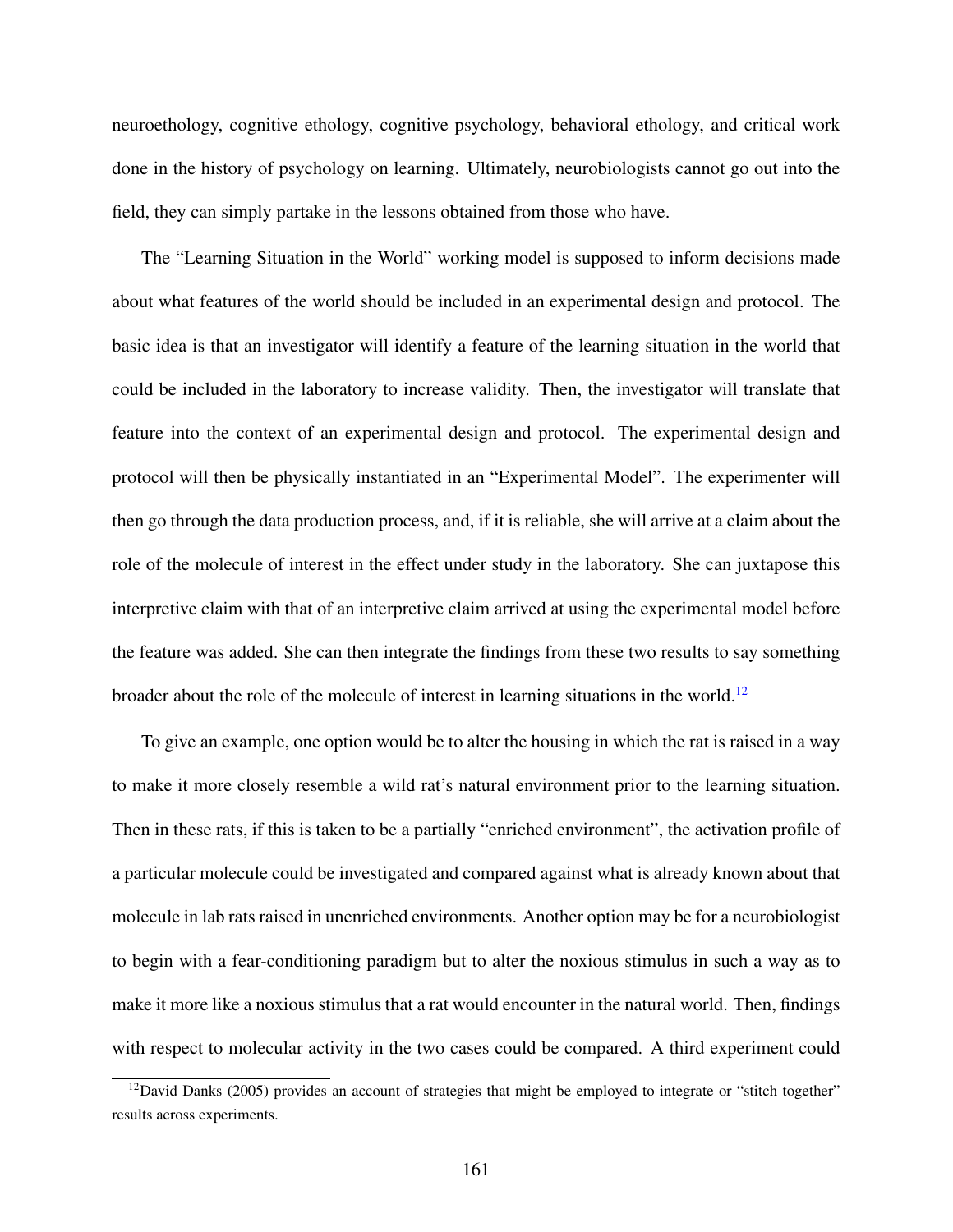involve training the rat in an area less restricted than a Skinner box, which will permit it to exhibit different types of natural responses–e.g., a fleeing response as opposed to a freezing response–and to then investigate changes with respect to a molecule of interest. These simple parametric analyses are in essence "incremental experiments"–incremental primarily because what is achieved with respect to interpretive claims is an incremental increase in validity. This is of course necessary in order to achieve reliability. Parametric analyses are commonplace in neurobiology, but they have not necessarily been used to consider importing features of the world into the lab to determine whether specific molecules are operative in learning under more natural conditions or what their activation profiles look like, or whether there are differences in where they act in a cell.

There may also be more *radical* types of experiments, for example, in which an entirely new learning paradigm is developed that more closely resembles a learning situation that the rat encounters in the natural world. I have no examples in mind of this kind of change for the future. Yet, we find examples in the history of neuroscience of the development of new learning paradigms. For example, in 1973, Richard Morris developed the water maze model for studying learning in rats, which opened up a new field of research of "spatial learning" in rodents. Yet, the learning situation is not one that resembles a natural learning situation that a rat might encounter in the world. Still, this experimental paradigm opened up an interesting new area of research (Please see Appendix for a description of this paradigm)<sup>[13](#page-174-0)</sup>. Yet, if new kinds of learning or stimulation paradigms are developed that more closely approximate natural learning situations in the rat, then incremental changes of the kind that I have described above could be used to make the entire experimental model more like that of the world.

There is a second approach that I have in mind that achieves the goal of increasing validity

<span id="page-174-0"></span><sup>&</sup>lt;sup>13</sup>As an aside, Morris (2003) claims: "I carried out my last behavioural experiment in an operant chamber in 1972 and have never been tempted back into the world of response rates and schedules of reward and punishment."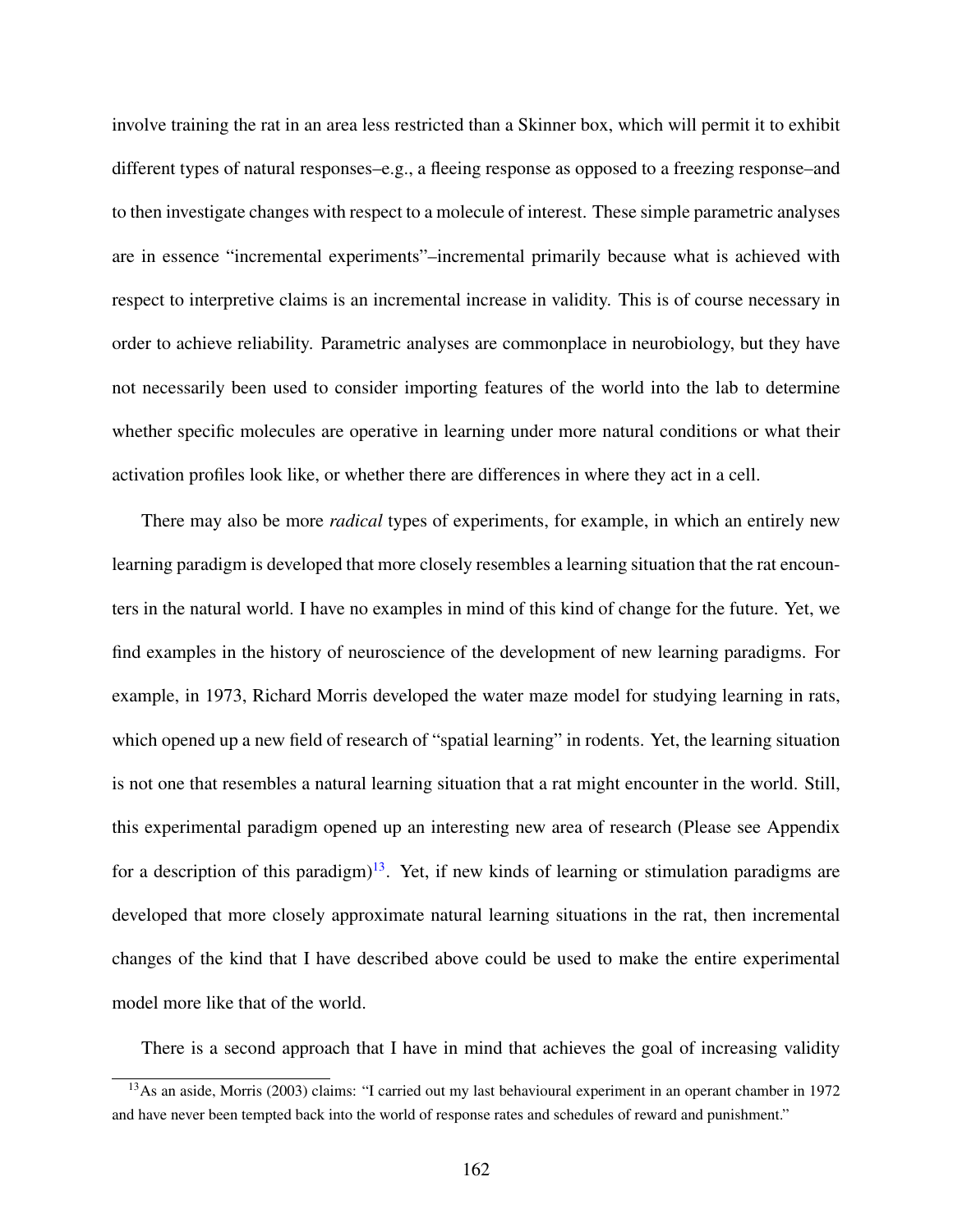

Figure 13: Framework for Increasing Validity: Integrative Model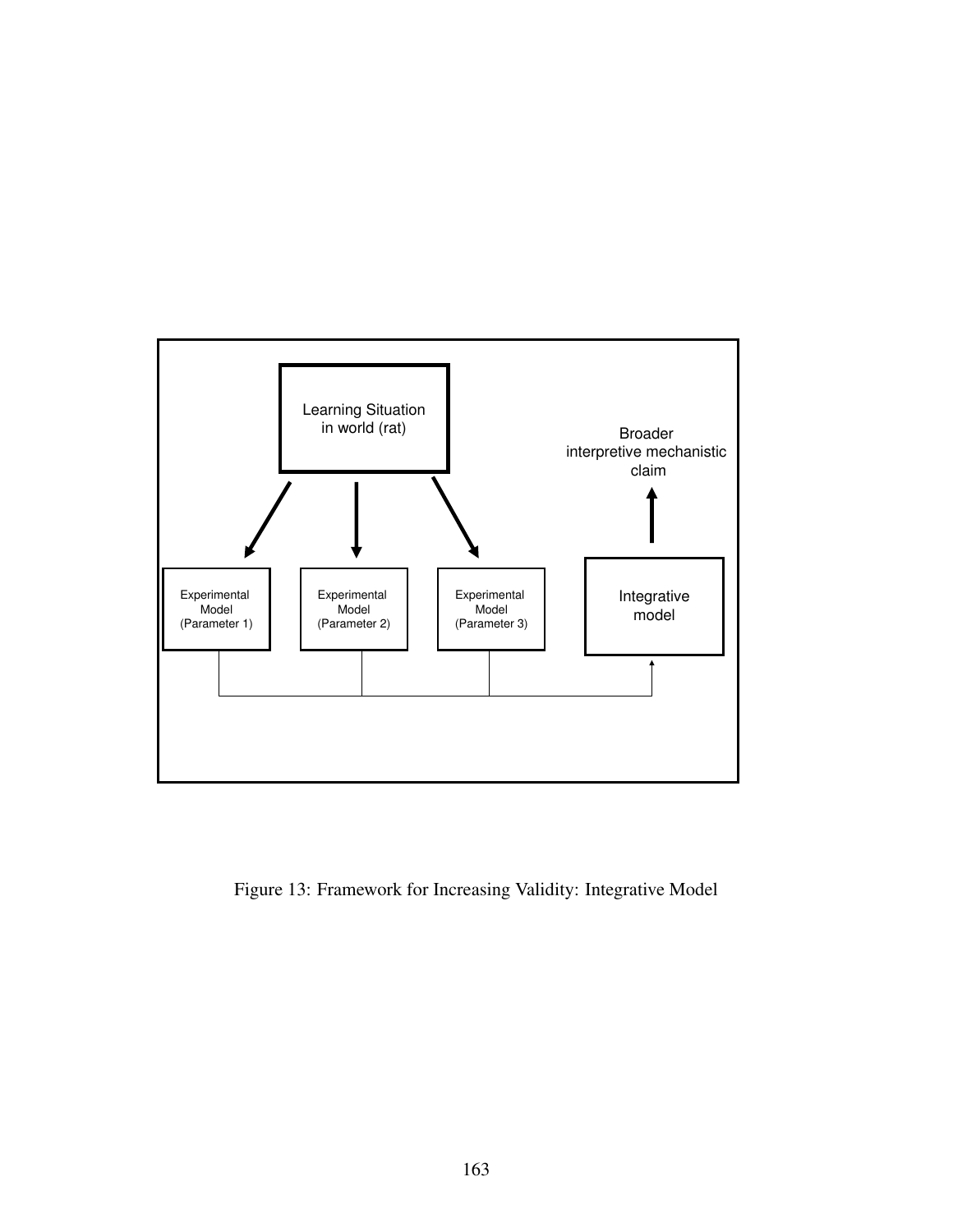

Figure 14: Framework for Increasing Validity: Additive Model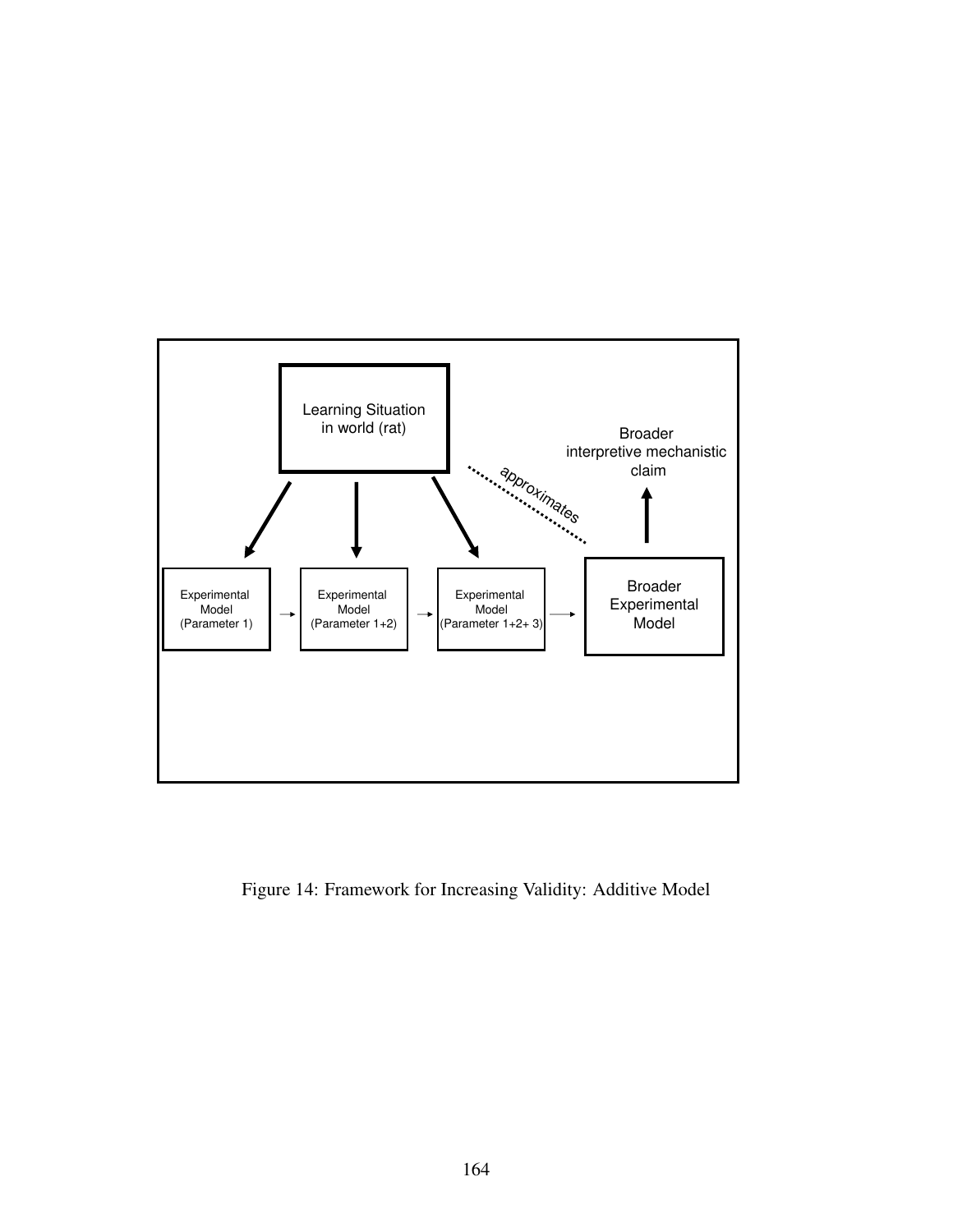while striking a balance between reliability and validity *Figure 14*). This second approach involves the gradual building of new features into an experimental model across experiments, so that the learning situations contained in the models gradually come to resemble those real-world learning situations of the rat. In this framework, the reliability of the data production process of each individual experiment will be maintained by virtue of the relationship that it bears to all those experiments that have preceded it. The idea is that reliability can be in a sense "monitored" across data production processes, while validity can gradually be built in. If reliability appears at some point to be minimal or completely lost, the experimenter might have to make a change in how a feature of the learning situation in the world has been physically represented in the laboratory, in order to keep reliability fairly stable. Although this may result in a partial loss of validity, the investigator will be further towards achieving her interpretive and explanatory goals by making such moves.

I take this basic strategy that I have outlined to be applicable to plasticity experiments as well. I suggested in section 6.3 above, how changes in the features of the world of the lab rat may result in changes in the brain that will make the plastic features of synapses more similar to those of a rat in the world. Clearly what is problematic in plasticity experiments is the artificiality of the stimulation paradigms being used. Developing new paradigms that better mimic how neurons are activated during learning events by "natural" stimuli would be ideal. But, barring that, there are other avenues that can be explored.

But this brings us back to the question of extrapolation from the rat to the human case. Ultimately I am claiming that by making the lab look more like the world, neurobiology will more closely approximate the mechanisms of learning and memory as they are in the world, rather than as they are in the laboratory. Investigations in model systems like the rat will only bring us closer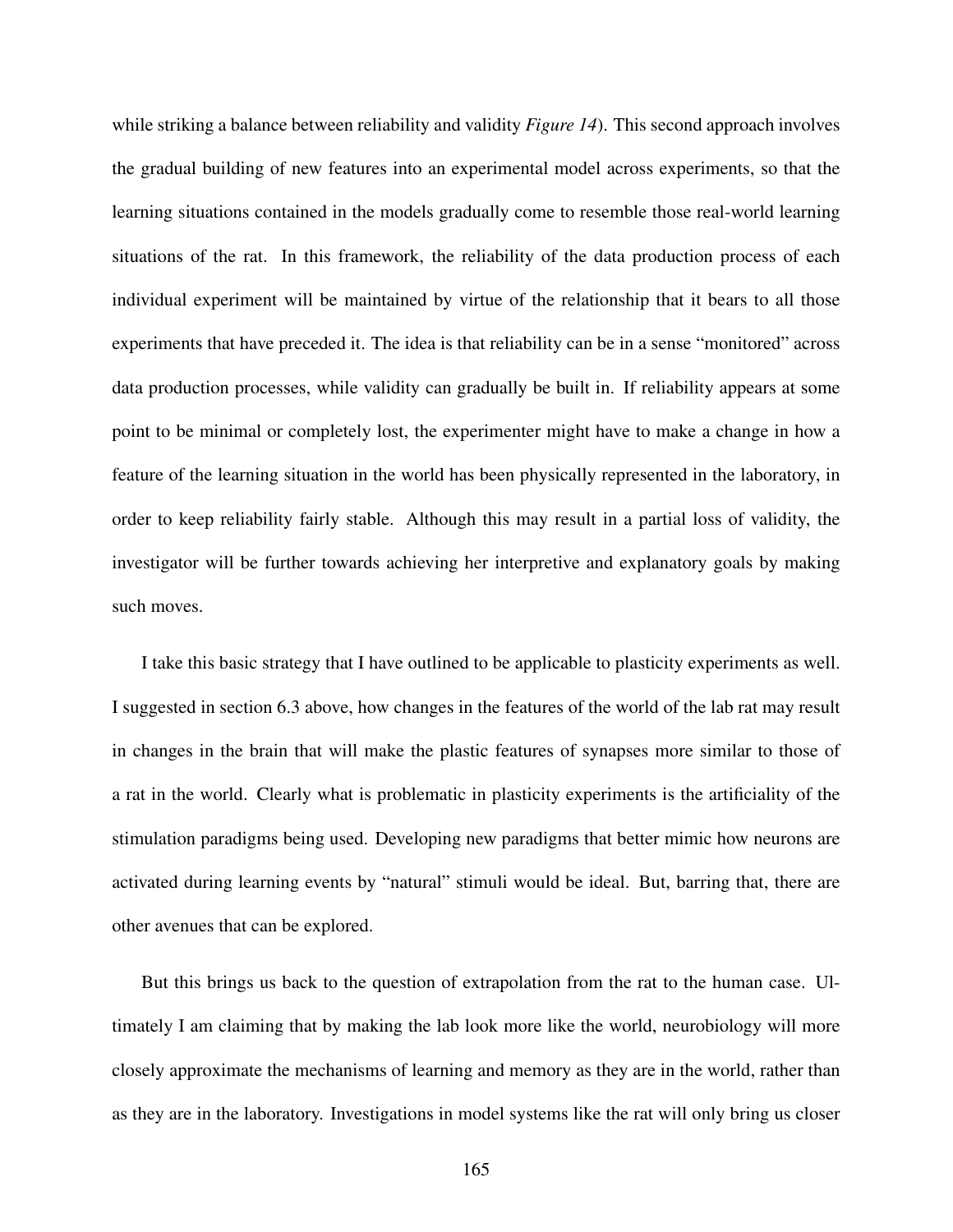to our goals if they look more like us. $14$  The point is that they can look more like us than current neurobiology suggests, but of course they will never be perfect models. There are most likely other options for making them look more like us than those that I have identified here. Another possibility for example, would be try to develop learning paradigms that are better correlates of human learning. I cannot say what the features of such paradigms will have to look like, but most likely they will be more complicated than current learning paradigms used in neurobiology. And most likely such experiments will be more interesting in a laboratory context that better approximates the world.

#### 6.5 CONCLUSION

Descriptive models of humans or rodents, human and rodent learning, and the environment as humans and rodents encounter it in *the natural world* are not the starting points for neurobiological experiments. The starting point is rather a set of descriptively simple models of the laboratory organism, the environment, and learning (that might be taken to form a "theoretical core" of neurobiology) that either do not correspond at all to the world (i.e., they are not, what Cartwright refers to as "representative models" (Cartwright 1999, 180)) or correspond to it only very roughly. Such models leave a vast number of details of environments, organisms, and learning as we encounter them in the world out of the picture.

Yet, this starting point is not exclusive to neurobiology–it puts it on a par with other areas of science that begin their experiments with very idealized models that bear little to no resemblance

<span id="page-178-0"></span><sup>&</sup>lt;sup>14</sup>What I mean by "look like us" is more than mere "face validity". The idea is that there will be complex internal changes in these organisms as a result of altering certain features in their environments.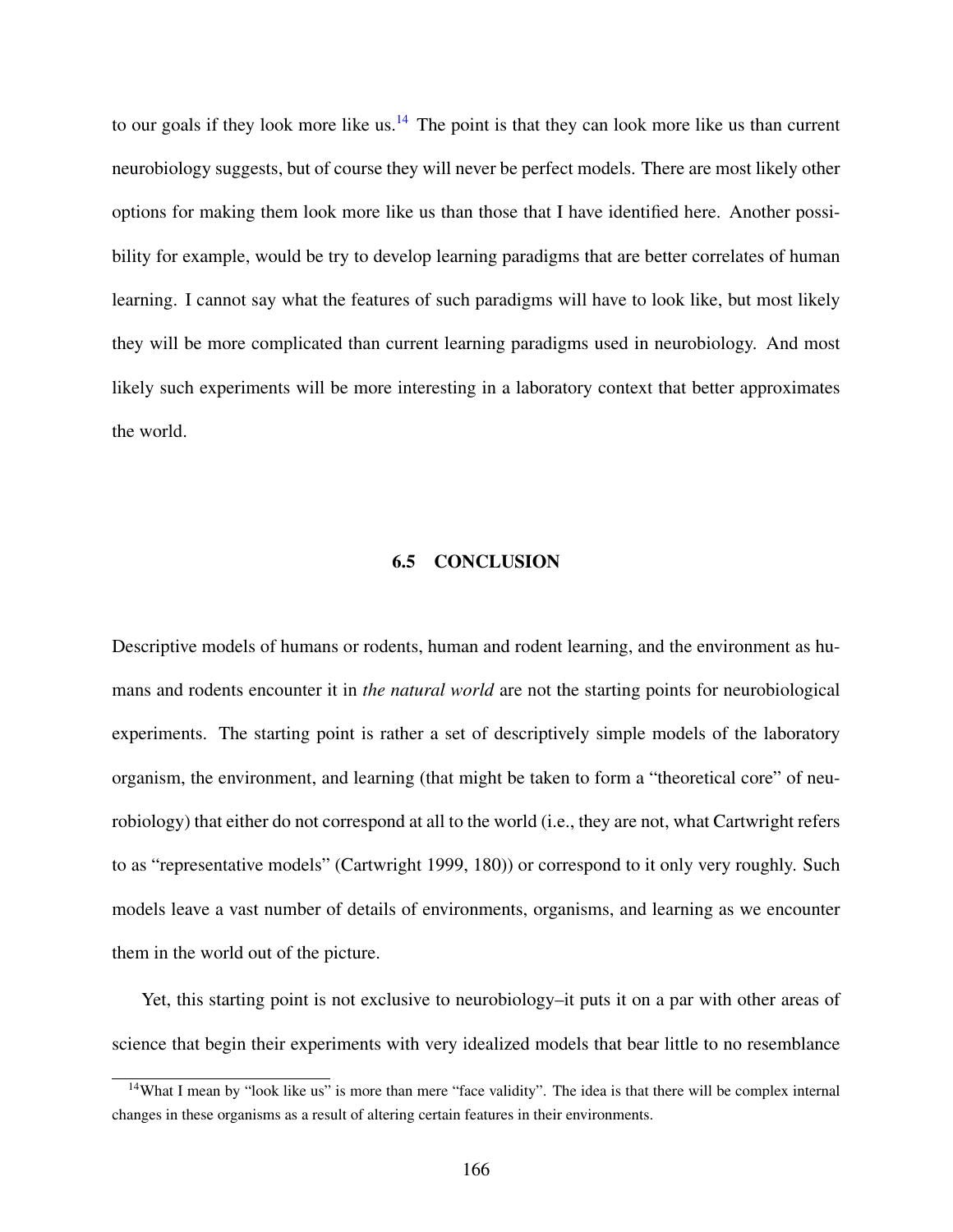with the natural world that is the target of interest (including physics, economics, and evolutionary biology). Second, given the complexity of the subject matter, namely, learning in organisms in environments, we can anticipate that some degree of idealization will always be necessary in neurobiology, with respect both to models of experimental and natural systems. What is implicit in criticisms of areas of science that make *global claims* about phenomena is that these areas of science could better approximate a more accurate representation of reality, i.e., achieve their global aims, if they took more of the world on board in experimentation. In this chapter, I have sketched one proposal for neurobiologists to move in this general direction.

The solutions that I have proposed in this chapter for increasing the validity of experiments in neurobiology have obvious drawbacks. First, the piecemeal process of adding in parameters in experiments will be extremely time consuming and require far more resources (money, organisms, techniques and methods, apparati) than current neurobiological experiments on learning do, which makes what I am suggesting a very unattractive option. Furthermore, in order to achieve success with respect to this new overarching goal of experimentation, to cut-time and cut-costs, neurobiologists most likely will be required to engage in collaborations across the community–something that will take an element of individuality away from science that is very important. In my opinion, however, resolving what I have identified as the current crisis in neurobiology should encourage neurobiologists to join in a concerted effort to increase the validity of their interpretive claims.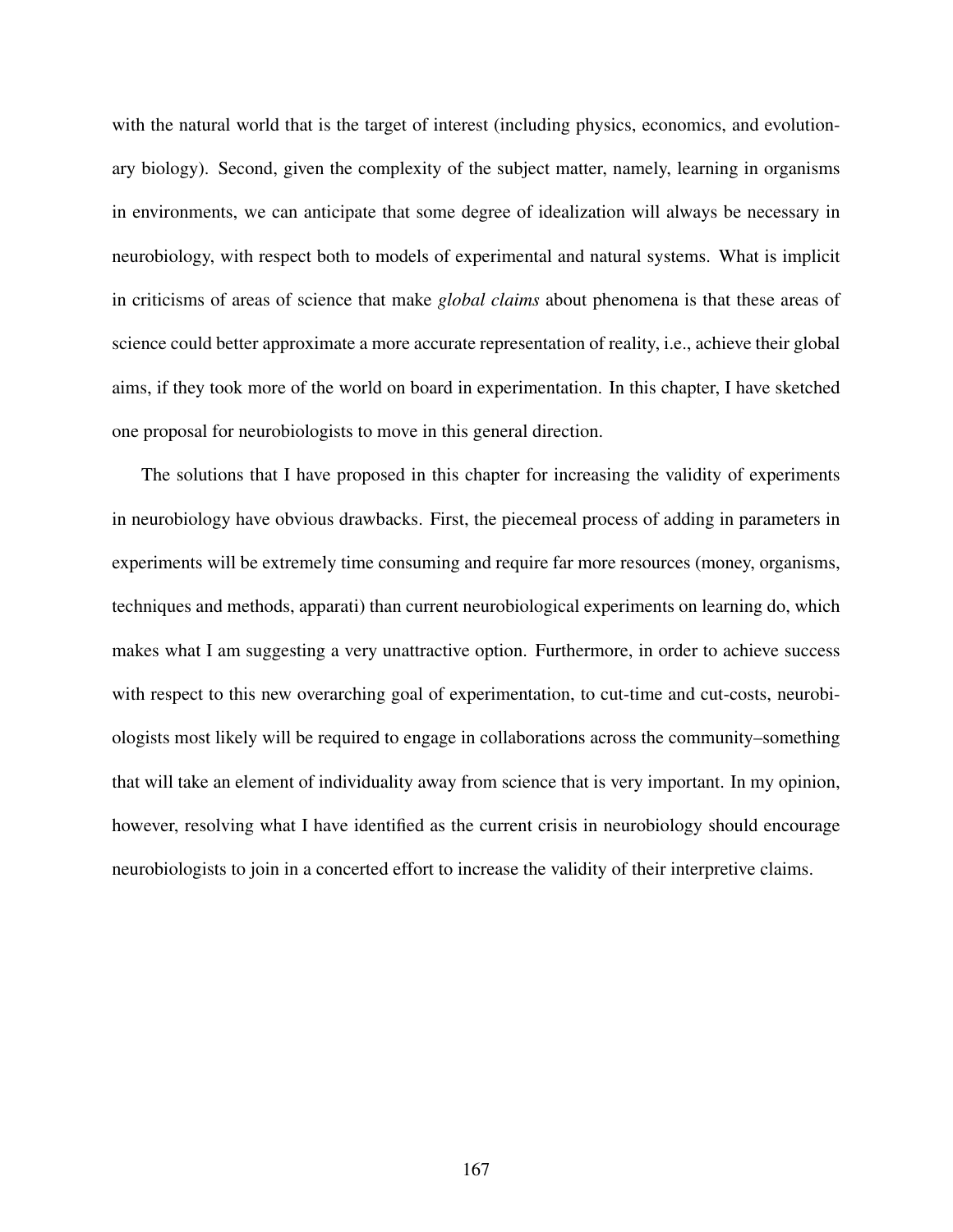## 7.0 CONCLUDING DISCUSSION

The generating circumstance of this dissertation was to understand the nature of what I took to be the primary "crisis" in the contemporary neurobiology of learning and memory–namely, that the cellular and molecular mechanisms currently on offer for explaining organism-level learning were insufficient given the simplicity of the learning paradigms and concepts of learning used in experimental neurobiology in contrast to the complexity of the learning phenomena of interest. Essentially, the aim of the dissertation was to get a handle on the foundations of experimentation in neurobiology, in order to provide solutions to the current crisis.

My way of approaching this problem was to characterize the experimental process and identify its specific features and then to assess at every step of the way in neurobiological experiments, what constrained it. What I found was that in neurobiology the desire for the production of data to be reliable far outweighed the desire to be able to legitimately extend causal claims beyond the context of the laboratory. Two options were available for addressing this problem: (1) allow neurobiology to persist as is or (2) characterize the problem in a way that afforded the development of solutions.

To attack the problem head-on is to call into question the very assumptions that drive research in the neurobiology of learning and memory. In this dissertation, I took a less direct approach and what I conceived to be a more constructive one, by pointing out that given the relationship between reliability and validity, while achieving the goal of reliability in scientific experiments is a rational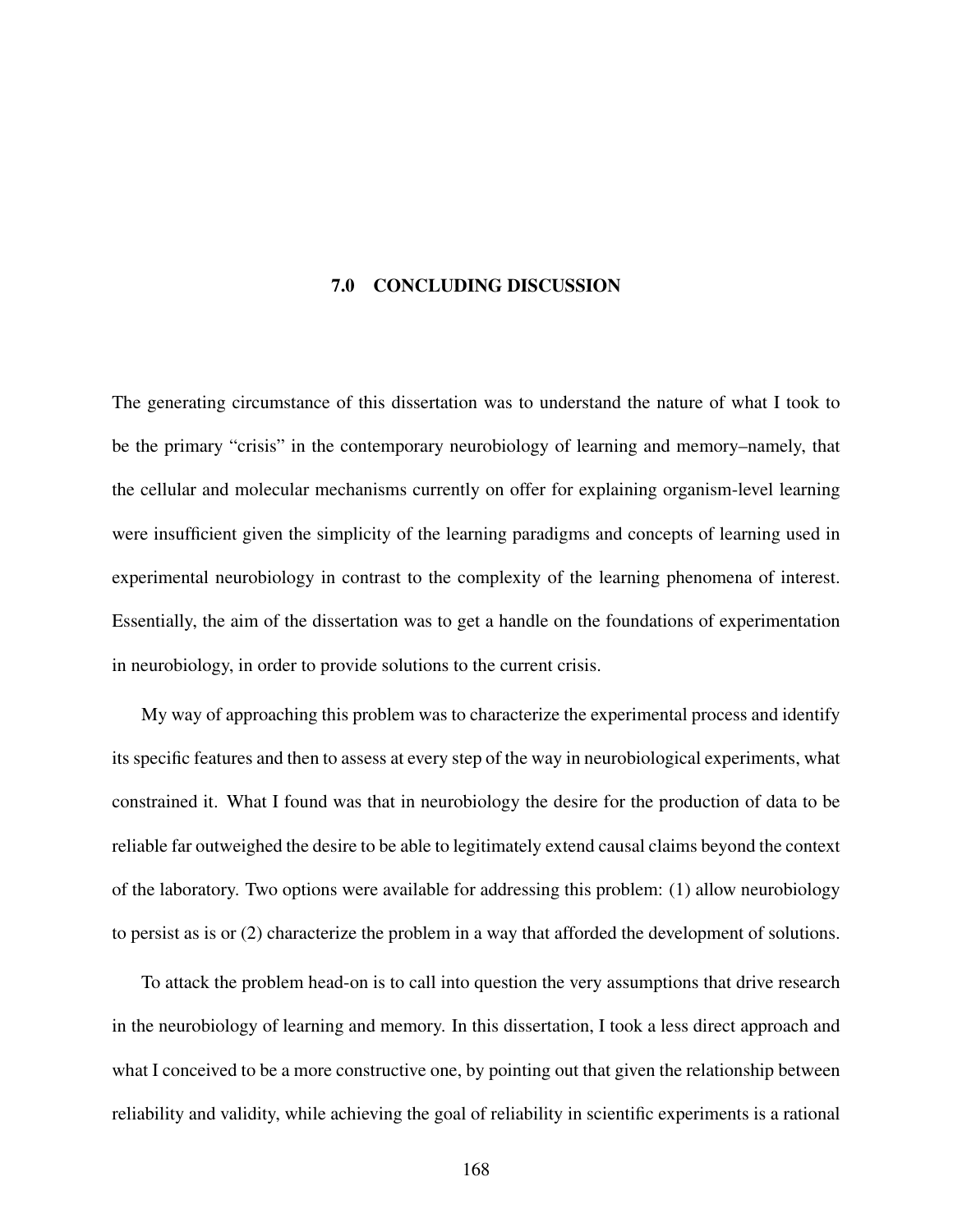goal, when it becomes the exclusive goal, it threatens the possibility of neurobiology arriving at interpretive mechanistic claims that will be applicable beyond laboratory circumstances.

The solution as I outlined it, is essentially as follows. To achieve the goal of validity across experiments on learning, neurobiologists must engage in parametric analysis across experiments for example, on the role of a specific molecule or signaling cascade in learning, by varying individual parameters across experiments and then combining the experimental results in an integrated model. This model will better capture the world than any model that accompanies the individual experiments in which one parameter is varied. Reliability is essentially maintained with respect to each individual experiment, and the validity of interpretive claims is achieved gradually across experiments.

## 7.1 PRIMARY CONTRIBUTIONS

I see this dissertation as making two primary contributions: one to the philosophy of experiment and the other to the philosophy of neuroscience. First, the issue of how reliability and validity are related in the context of experimentation has not been explicitly addressed in detail in the literature and I offer a conceptual framework for understanding the experimental process and the relationship between reliability and validity that can be readily applied to experiments in other areas of science.

With respect to the philosophy of neuroscience, to date, no one has considered in detail the epistemological problems that arise with respect to experimentation in neurobiology. I fill in this gap in the literature. My primary hope is that this dissertation may serve as a starting point for engaging in discourse with experimentalists in neurobiology about the epistemological problems that arise in the context of experimentation and how those problems may be solved.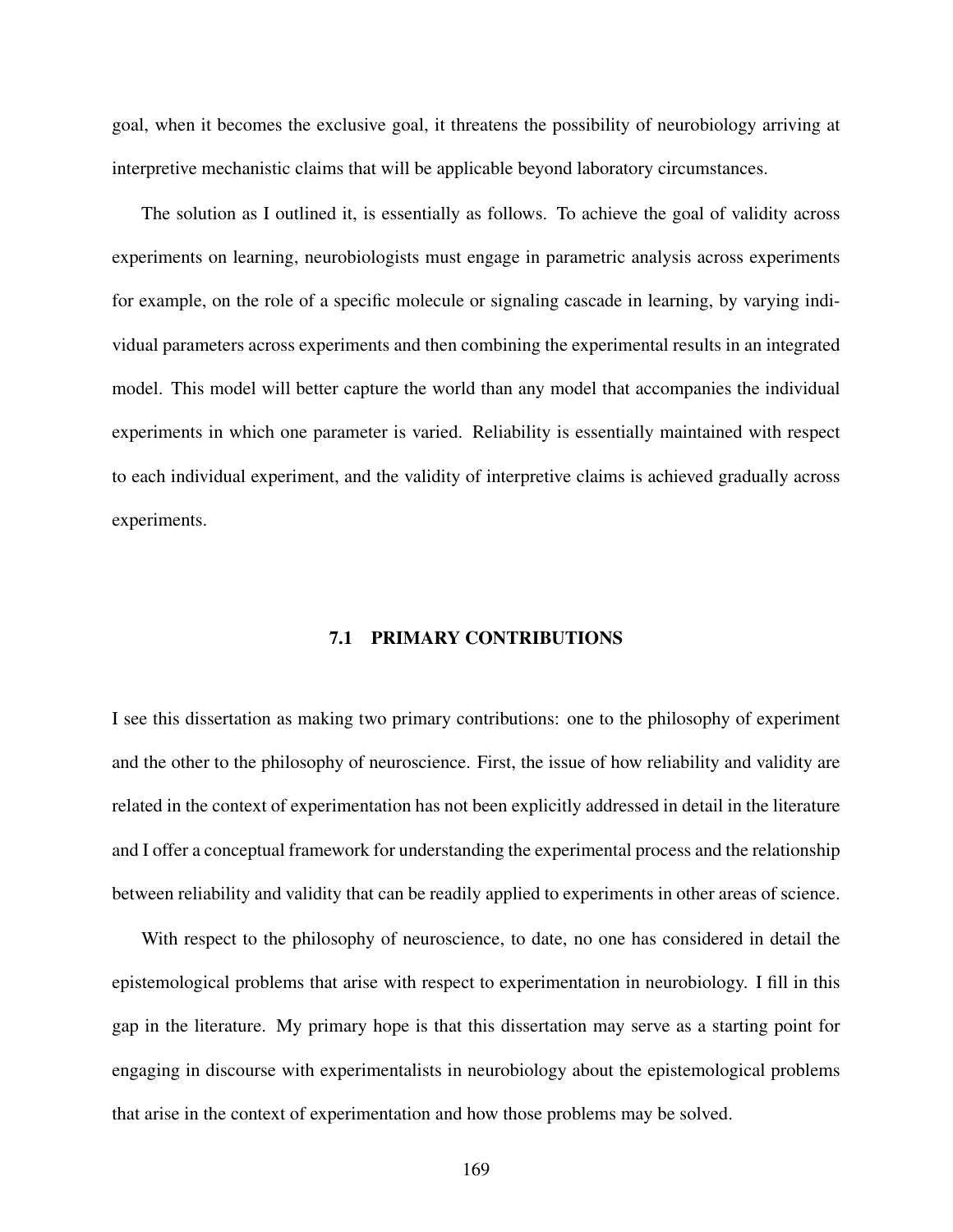There are a lot of aspects of this dissertation that require further development. First, my analysis of validity, its types and parameters is superficial at best. It served the purpose here of illuminating some of the differences that we encounter when we compare a model of the world and its contents to the features of the world that are actually captured in the physical context of the laboratory. But the context of the laboratory can itself be represented in a model, and clearly when we integrate experimental results, we do not do this in any physical sense, we do it in the context of a broader model, which requires us to think of each individual experiment in which a new parameter is introduced as a local causal model. But clearly the relationship between models, experiments and the world requires an analysis more detailed that I have given it in this dissertation. What I have done is laid the groundwork for the development of such a project in the future.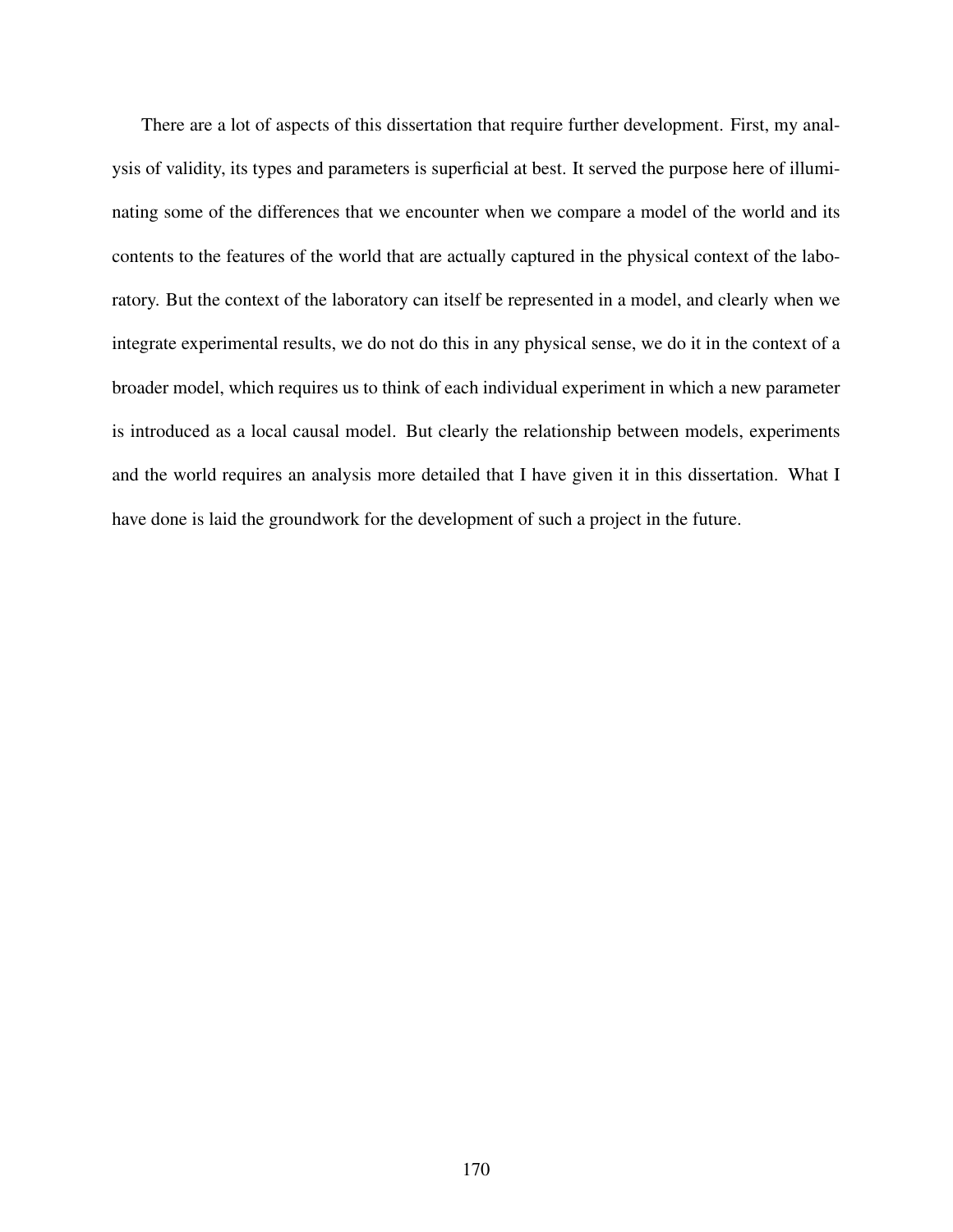## 8.0 APPENDIX

On Squire and Kandel's ([1999] 2003) definition, *non-declarative* memory is taken to be "revealed through unconscious performance", "inaccessible to conscious awareness", and "inflexible". It is divided into four different subtypes, which I will consider in the following order: (1) *nonassociative learning*, (2) *simple classical conditioning*, (2) *priming and perceptual learning*, (3) *procedural* (skills and habits). If these categories are taken to be both mutually exclusive and exhaustive with respect to what is known currently, presumably all forms of *nondeclarative* learning not classified under *nonassociative* learning are taken to be *associative* forms of learning.

In *non-associative* learning, an organism learns about the properties of a single type of stimulus (in contrast to associative learning, in which a relationship is taken to be established between at least two stimuli). At least three types of nonassociative learning have been identified. The first type, *habituation* is defined as "learning to recognize and ignore as familiar, unimportant stimuli that are monotonously repetitive"(Squire and Kandel [1999] 2003, 26) and as "a type of learning that operates to eliminate inappropriate or exaggerated responses". *Sensitization*, on the other hand is defined as an altered response to a (one) stimulus as a consequence of exposure to some other, usually noxious stimulus. *Dishabituation* is not discussed by Squire and Kandel ([1999] 2003), so I will leave out a detailed discussion of it here. It essentially involves the termination of a habituated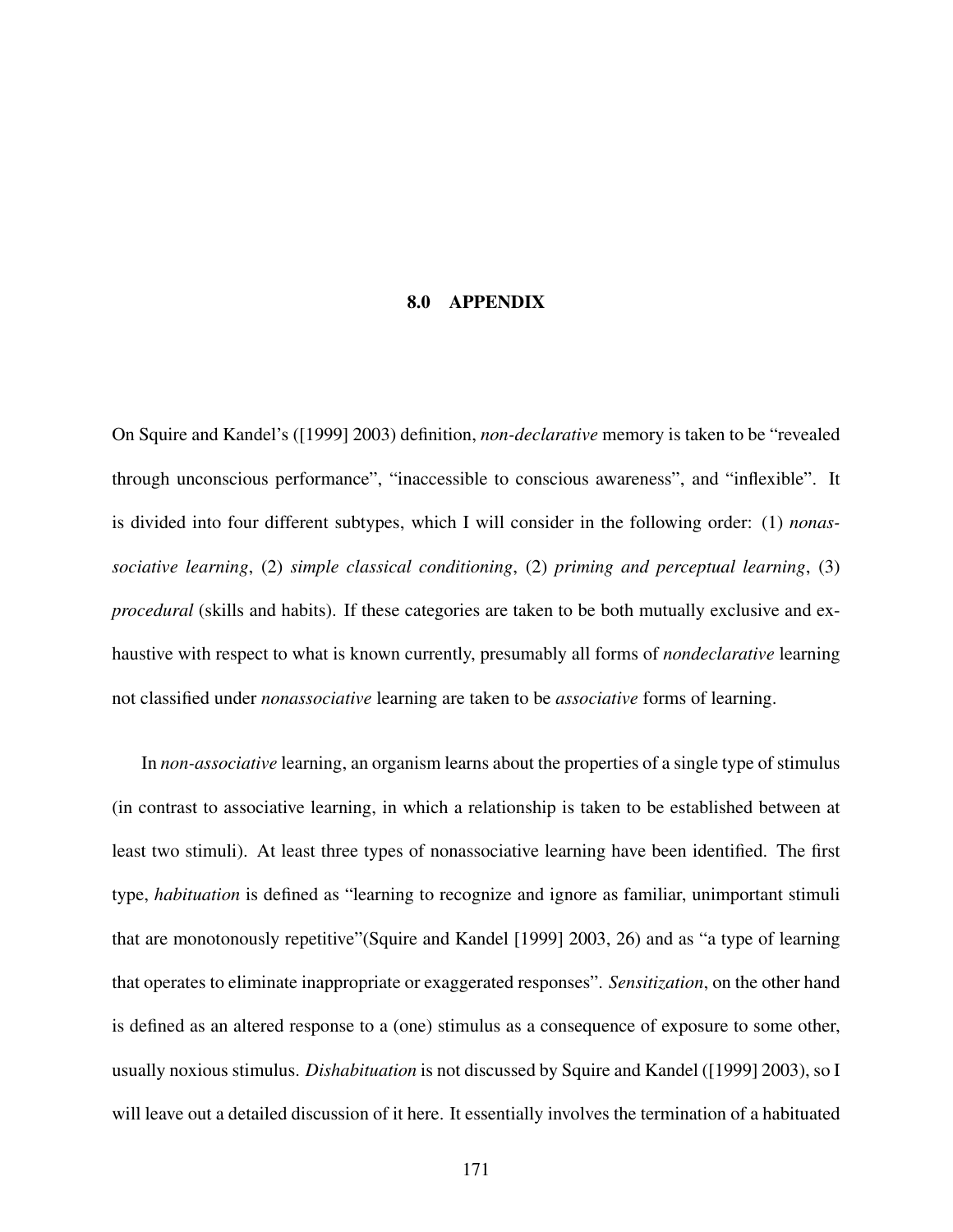state as the result of a sensitizing stimulus.<sup>[1](#page-184-0)</sup>

Habituation and sensitization have been studied most extensively in simple reflex pathways in invertebrate model systems. The most celebrated cases are habituation and sensitization studies of the gill-siphon withdrawal reflex in *Aplysia Californicum*, the sea mollusk.(See Schaffner (1993) for a philosophical analysis of this case study.). Typical habituation studies involve repeated application of a tactile stimulus to the organism's tail, which results in retraction of the gill and siphon into the mantle shelf, underneath the organism. The defensive reflex begins strong to the first application of the tactile stimulus, but the response decrements after repeated presentations to the point at which the measured extent of the actual reflex is negligible. In sensitization studies, baseline response to the tactile stimulus is first established and a tail shock is later introduced. After this sensitizing stimulus, the animal shows an increased reflexive response to the tactile stimulus that lasts over multiple trials, and gradually decrements towards baseline response after repeated trials in which the tactile stimulus is applied.

How might these types of non-associative learning be extended? Often times terms like "habituate" and "desensitize" are employed rather loosely. For example, we might say that one can habituate to the sound of a lawn mower running across the front lawn while one is reading a book in the sunroom. However, the similarity between what the term captures in the controlled environment of the laboratory and what it captures with respect to the everyday experiences of more

<span id="page-184-0"></span><sup>&</sup>lt;sup>1</sup>One thing that is of interesting note with respect to these two learning types is that while habituation seems to fit the profile of nonassociative learning, sensitization, in contrast, involves learning some kind of temporal relationship between two discrete stimuli as opposed to one discrete stimulus. So, it is not obvious why it should be considered as involving learning about a single stimulus when two different stimuli are relevant for the type of alteration in response that is said to constitute this type of learning. The fact that it is not classified as an instance of *associative learning* raises the interesting question of what kinds of conditions a given scientist believes must be satisfied in order for a type of learning to count as associative, or as involving the learning of a relationship between two stimuli. And an interesting question is, even if these conditions are met, does the type of learning in the two cases amount to basically the same type of thing?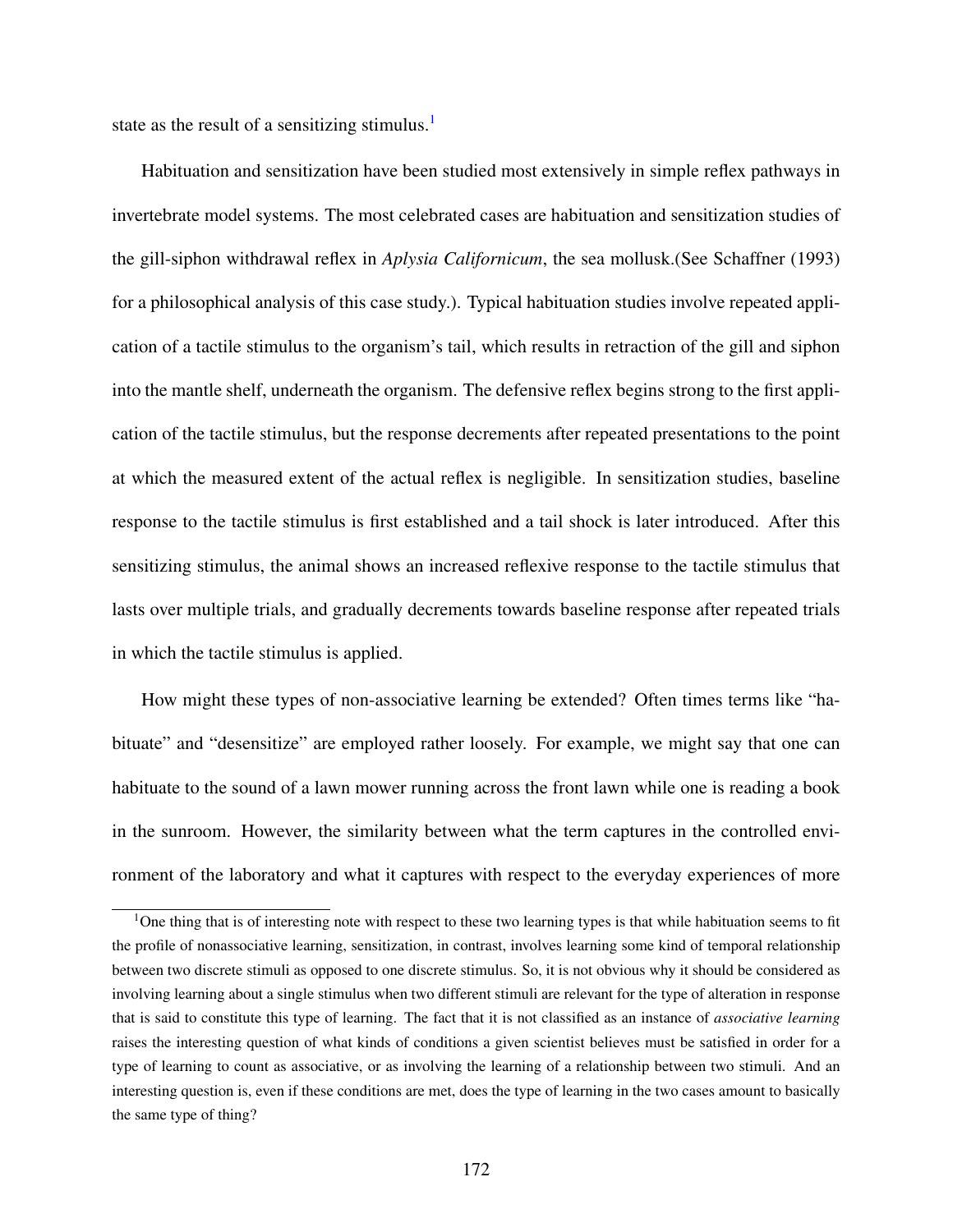complex organisms appear to be radically different things.<sup>[2](#page-185-0)</sup>

The second type of nondeclarative learning that Squire considers is "simple" classical conditioning. In this paradigm animals are assumed to learn a predictive relationship between two stimuli or the predictive value of one stimulus for another; or, under another description, animals learn to associate two stimuli. This type of learning can be studied in any animal just so long as they elicit a simple measurable reflex that may be subject to conditioning.

Squire most likely places classical conditioning in the category of non-declarative learning because the original reflex that is conditioned in a classical conditioning experiment is not under conscious control (e.g., salivation, startle or reflexive fear response: reflex, eye-blink reflex)–and since this reflex is not under conscious control, then the assumption is that if it is conditioned to another stimulus, its elicitation in response to that stimulus cannot be brought under conscious control–so this type of learning is thought to be unconscious and the elicitation of what is learned is thought to be unconscious as well (or not under conscious control).

Squire subdivides this classical conditioning category into emotional responses and skeletal responses, which correspond to two subsets of experiments undertaken in rodents (fear-conditioning paradigm), rabbits (eye-blink/nictitating membrane reflex) and humans (eye-blink). In both types of experiments variations on the traditional Pavlovian model of classical conditioning are employed.

What is simple classical conditioning? According to the traditional model, classical conditioning paradigms begin with a simple innate reflex (an unconditioned response or UCR) that is elicited

<span id="page-185-0"></span> ${}^{2}$ For one, it does not seem like we are dealing only with a simple reflex in this case. Two, one cannot exert the same kind of control in the world outside of the laboratory, and so, extension of these terms to other than simple reflex pathways will be more complicated, and will most likely involve more than just simple mechanisms–simple sensorymotor circuits or reflex pathways. [If this criticism is true of the most simple forms of learning, one can imagine the kinds of difficulties that we will encounter when we try to approach more complex forms of learning. [In turn, it will most likely be difficult to isolate as pure a form of non-associative learning in more complex organisms.]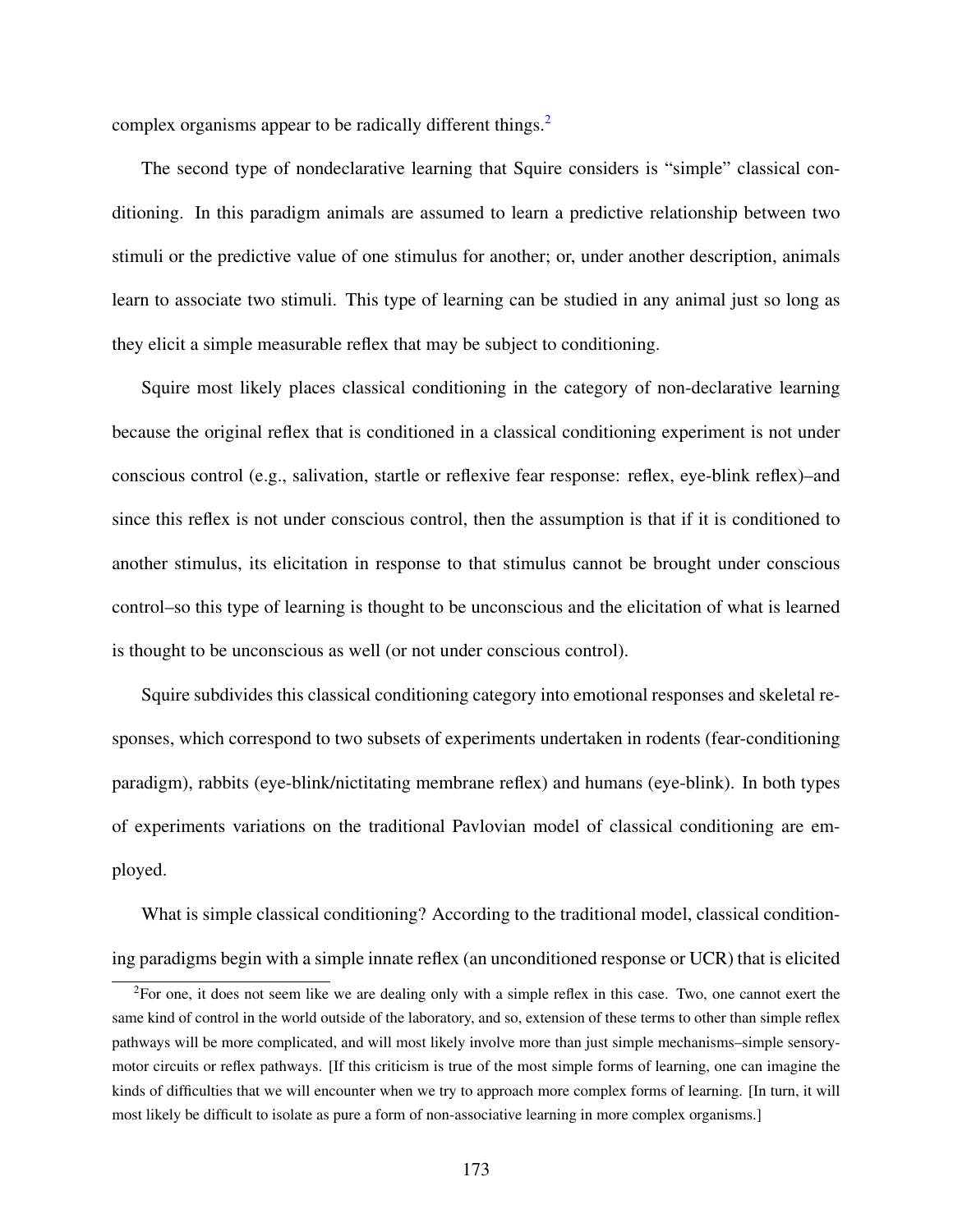by an animal in response to a stimulus (an unconditioned stimulus (UCS)). The stimulus that will elicit the reflex is then paired concurrently and repeatedly with another stimulus (conditioned stimulus CS) that would not elicit the reflex under normal conditions (e.g, salivation does not usually happen when a bell rings). In a successful classical conditioning experiment, after concurrent and repeated pairings of the UCS and CS, the CS, when presented alone, is found to elicit the reflex (conditioned response CR).

So, on the traditional model, there will be several things at issue. First, a simple measurable reflex must be selected for experimental study. Second a simple stimulus that elicits it must be identified and a stimulus that does not elicit it under normal conditions must be identified. Third, the induction paradigm has to satisfy the conditions of  $(1)$  contiguity and  $(2)$  repetition. Fourth, the reflex response measured after training must be equal than or greater to that measured in response to the stimulus that elicited it in the first place.

If we consider the experimental paradigms that are all thought to qualify as examples of classical conditioning, only some of these paradigms will fit this model. Examples that do not fit the model will fail to fit it with respect to one or more of these four conditions. Although the last two conditions are seemingly unproblematic, the first two are clearly less so, both taken independently and taken together. It is not clear what it means for something to be a "simple stimulus", since most stimuli are complex in so far as they may possess properties that act on multiple sensory receptors for different modalities simultaneously. Similarly, they may be complex even with respect to only one sensory modality, acting on different receptors each associated with that modality but which each carry different sensory information. It is extremely difficult to design controlled experiments that contain stimuli that only operate with respect to one sensory modality or one sensory-motor pathway. So, it will be particularly difficult for certain experiments to fit the traditional model of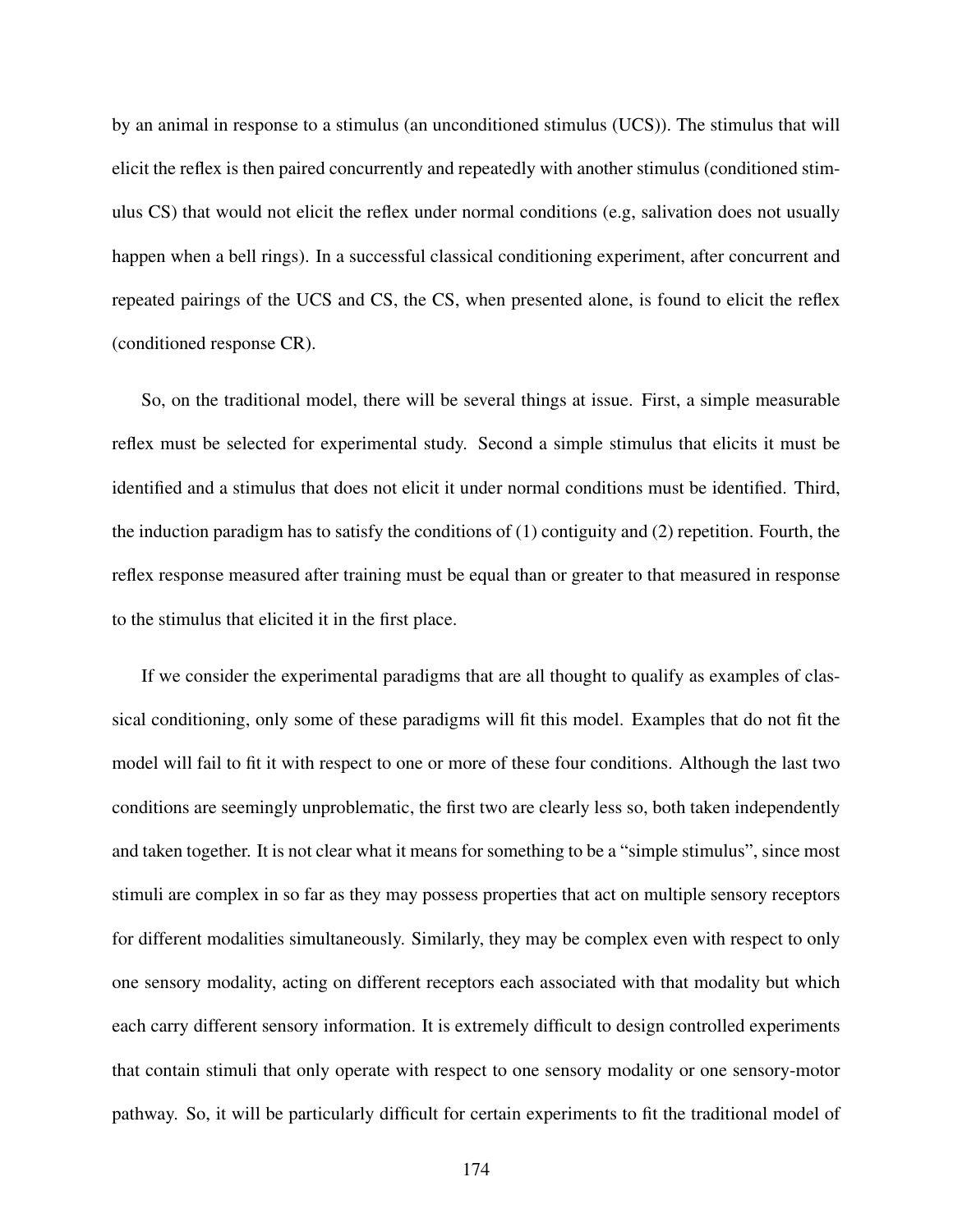classical conditioning with respect to the choice of unconditioned and conditioned stimuli. Second, some experiments will fail to fit the model due to the fact that the type of response under study does not appear to be a simple innate reflex. We run into problems here, precisely because it is not clear how we should specify what it means for something to be a reflex.<sup>[3](#page-187-0)</sup>

The next category that Squire places under nondeclarative memory is a combination of two learning types: *priming* and *perceptual* learning. These two forms of learning appear to be grouped together primarily because they are thought to take place in the neocortex during the early stages of perceptual processing, immediately downstream of sensory receptors in early cortical areas prior to "higher-order" processing. Otherwise these two forms of learning have very little in common.

Priming is essentially the ability to recover recently studied visual information, without awareness of previous or recent exposure to such information. So, one is not aware of having learned anything, nor can one consciously recall what has been learned. Rather, what has been learned can be shown to be elicited, but unconsciously. In a classic example of a priming experiment, subjects are presented with a set of words (e.g., Motel), and are later exposed to parts of those same words (e.g. "mot") and are asked to name the first word that comes to mind. Typically subjects will elicit those words to which they have been recently exposed. In another task, a picture/word-naming task, a subject is shown a picture of an object (e.g., an airplane) and asked to name the object in

<span id="page-187-0"></span><sup>3</sup>Pavlov himself proceeded with some difficulty with respect to the notion of *reflex*, at least theoretically. In his theoretical work he claimed that *all* behavior (behavioral phenomena) is comprised exclusively of reflexes, some simple and some more complex. He attempted to provide a taxonomy of different reflexes in much the same way that contemporary neuroscientists classify different types of learning. If it is true that all behaviors are reflexes, then it would make sense that all reflexes could be subject in principle to classical conditioning. However, in practice Pavlov thought that only "pure" and measurable reflexes could be subject to experimentation, and of these he identified relatively few, in fact, his more celebrated experimental work concentrated on only one: the alimentary reflex in dogs. He took it to be a simple, innate, measurable reflex capable of being elicited in response to definite application of food to the taste receptors in the mouth. A little less celebrated was his work on the defensive reflex in dogs, which is, like fear-conditioning paradigms, still employed today.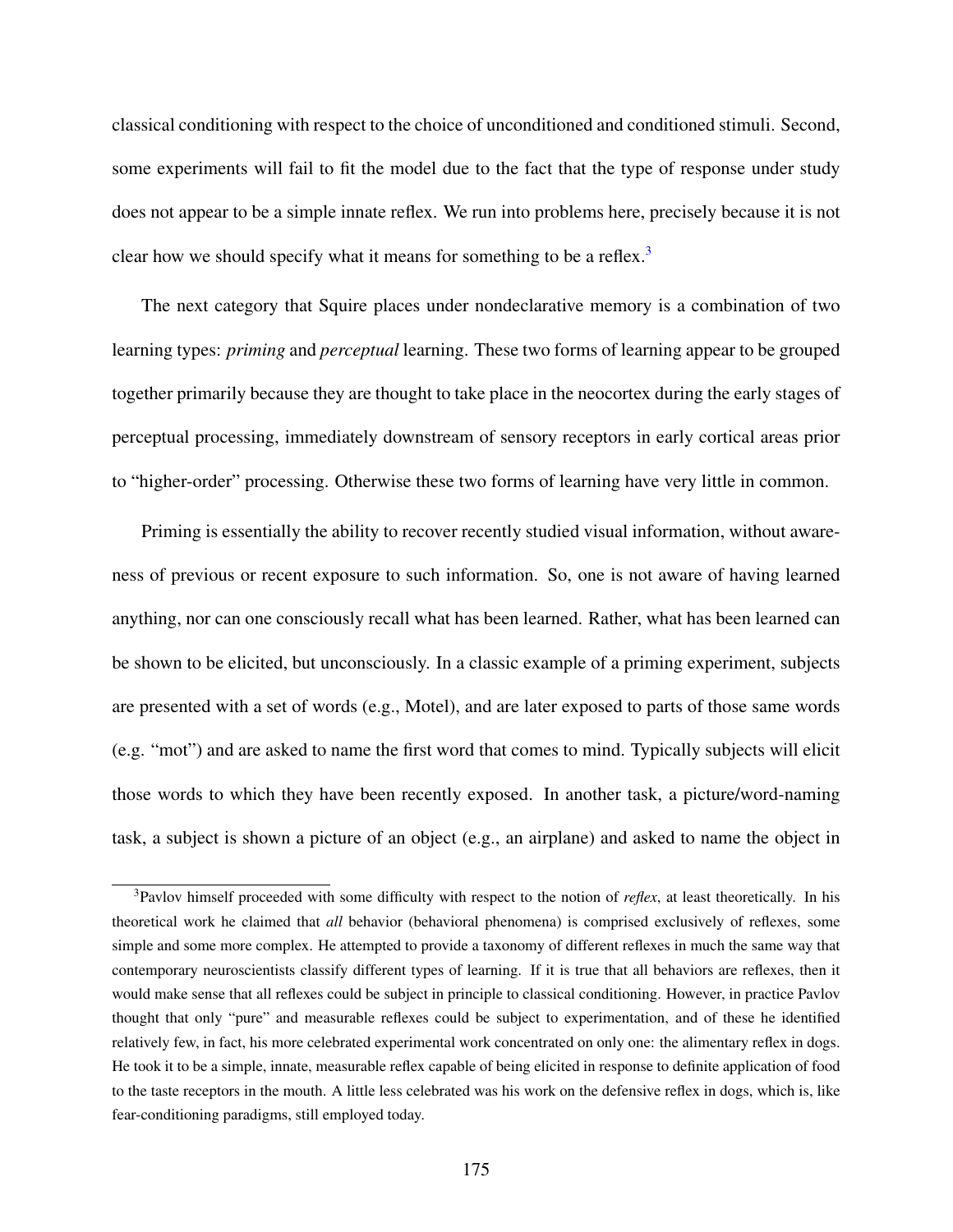the picture. The delay in answering is measured and compared to the delay in naming the object in the picture each time the subject is presented with the same picture later during the same task.

Although it may be wrong to call priming a form of learning (it seems more like an immediate and perhaps momentary retainment of information in the visual system), it would seem as if the mapping between the experimental paradigms used to study priming, and the definition and position in the taxonomy all appear to be on target. In other words, if priming has any place in Squire's taxonomy, if it is indeed an unconscious phenomenon, then it is rightly placed under the nondeclarative category.

*Perceptual learning*, on the other hand, is defined as an "improvement in the ability to discriminate simple perceptual attributes, such as tones or line orientations, simply as the result of performing the discrimination repeatedly." (Squire and Kandel 2003 [1999], 164) It is considered to be a form of nondeclarative learning because it involves changes that "accrue gradually over time in the machinery of perception" that are not accessible to conscious awareness (Squire and Kandel 2003 [1999], 164). Like priming, such changes are thought to accrue in the early stages of perceptual processing in cortical structures that first receive information about the external world (Squire and Kandel 2003 [1999], 164).

A typical paradigm for testing perceptual learning is the "circles illusion", in which subjects are presented with two different arrangements of objects side-by-side. One side contains an arrangement with a flat disk surrounded by a circle of smaller flat disks. The other contains a central disk of the same size that is surrounded by a circle of larger disks. Which side a given arrangement is on varies from trial to trial. Although both center disks are the same size, when surrounded by smaller disks, the center disk looks larger than when it is surrounded by larger disks. Subjects are asked to pick up the central disk from one side when the two disks appear to be the same size,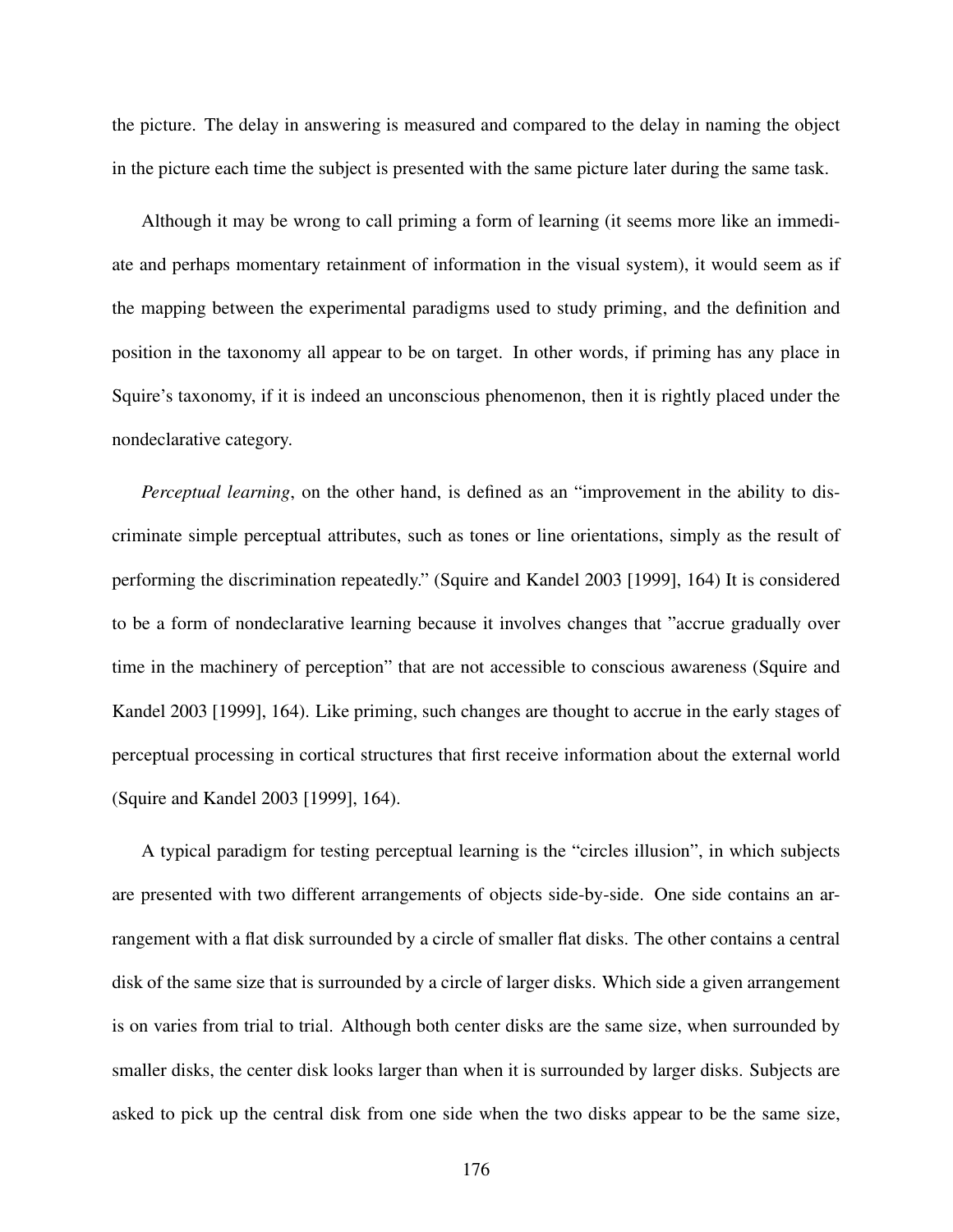and to pick up the center disks from the opposite side when the two circles appear to differ in size. Subjects are required to use their thumb and forefinger to pick up the central disk and the distance between the forefinger and thumb (the grip aperture) was recorded and measured. Results obtained from this paradigm suggest that subjects succumb to the illusion in so far as their grip aperture corresponds directly with whether they take the center disk to be larger (when the surrounding disks are smaller) or smaller (in the reverse case).

There are a variety of aspects of this and other perceptual tasks that involve discrimination that would seem to make it presumably difficult to categorize this task as a pure perceptual task that involves only cortical areas involved in the earliest stages of visual processing. The task engages both the perceptual and motor systems, it requires subjects to make a finger-eye coordinated judgment about disk sizes. Even though subjects appear unable to master the illusion because of the perceptual information coming in and updated feedback from the motor system, it does not provide grounds upon which to ascribe learning in this case exclusively to the perceptual system. This task raises the issue of the "credit assignment problem", that is, to which brain area are we entitled to ascribe the learning when a task seems to involve aspects that tax *at least* two different brain systems simultaneously. It would seem that the lack of rigor that can be achieved with respect to such tasks that are purely *perceptual* in nature makes it difficult to isolate this as a pure learning category. Furthermore, it is not clear that this task does not involve any degree of conscious awareness of the properties of the stimuli that are the objects of the tasks. Although I do not want to go into further detail about this here, it may at least be said that this task clearly differs from the priming task where we may be more tempted to say that subjects are not "aware" of what has been primed. The interesting question, then, is: if perceptual learning is truly different than priming, should it be in its own proper category under nondeclarative learning, should it be in another available category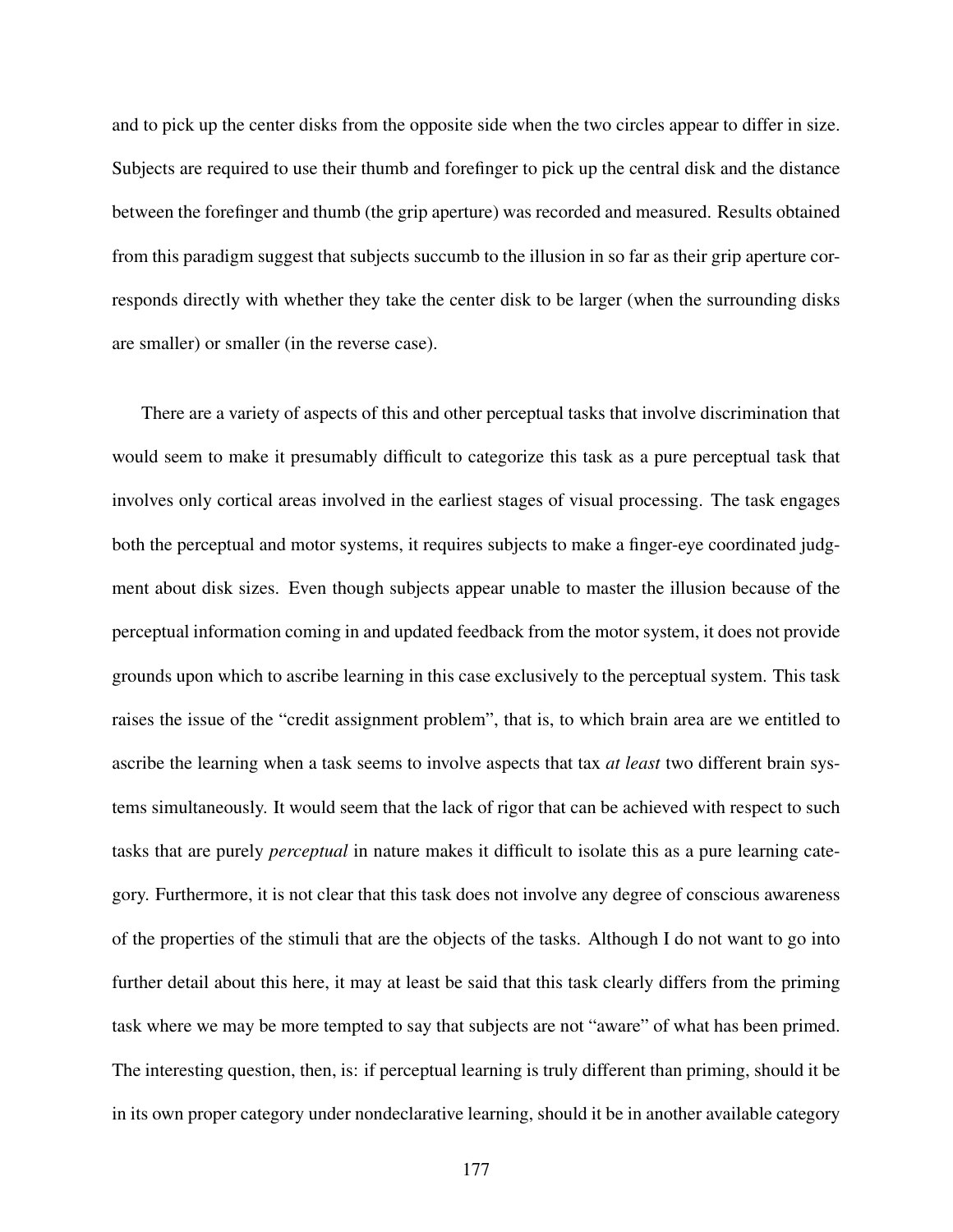or should it not be classified as a form of nondeclarative learning at all? (For example, maybe learning how to discriminate is an example of procedural rather than perceptual learning; maybe there is no purely perceptual learning.)

It is interesting that Squire only identifies priming and perceptual learning as part of an independent category in the taxonomy when in his written work (e.g. Kandel and Squire [1999] 2003) he mentions at least one other type of learning that is not obviously a case of either priming or perceptual learning and yet, based on the description of the type of learning that is taking place, the kind of structural changes in the brain that are supposed to accompany it are identical to those thought to accompany priming and perceptual learning. This type of learning is *emotional learning*, but clearly, the conditioning paradigms that are used to induce emotional learning have a different structure than those that are used to prime or induce perceptual learning.

The final type of learning that Squire places in the non-declarative learning category is *procedural learning*. It was initially the case that declarative learning was directly contrasted with procedural learning as the difference between *knowing that* and *knowing how*. Yet, as more learning types emerged in the literature that were considered to fall under the category of "non-declarative" memory, procedural learning became just one special instance of nondeclarative memory.

Procedural learning is perhaps best construed as learning how to perform a procedure. The resulting "know-how" is thought to be capable of unconscious expression, through doing, and is oftentimes characterized as unavailable for declaration. As a category of learning it is supposed to include any type of skill that might be learned primarily through repetition or repeated performance of an action to the point at which it achieves the status of a skill. Yet, Squire also lumps "habits" into this category, as if he takes learning how to engage in repetitive activities to be an instance of learning how to perform a procedure. So, the procedural category is taken to include: (1) motor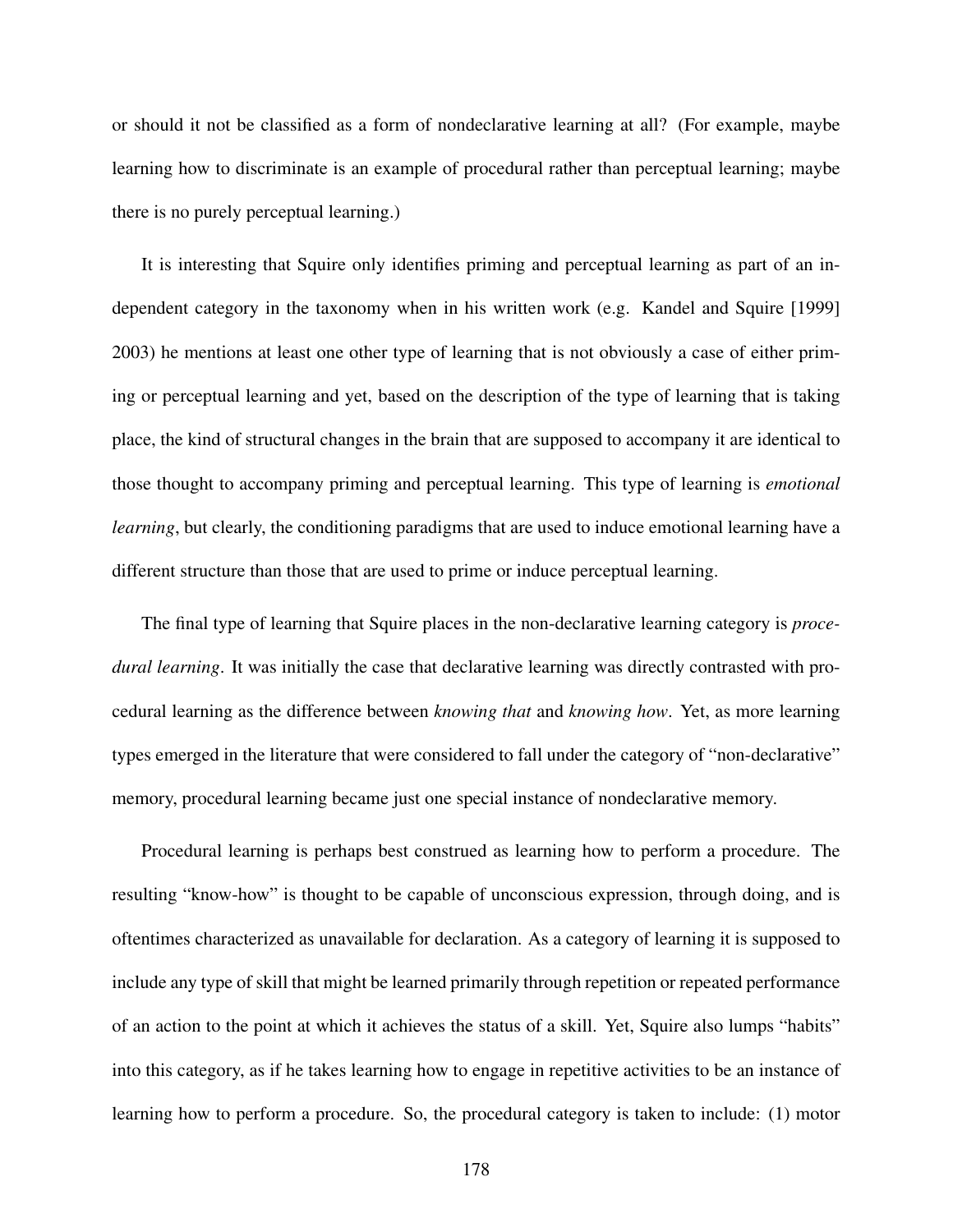skills, (2) perceptuo-motor skills, (3) skills (general) and (4) habits. There are specific experimental learning paradigms that correspond to each category. In what follows, I want to consider each of these categories and the tasks with which they are associated.

Motor skill learning is defined by Squire and Kandel ([1999] 2003) as learning "to acquire a procedure for operating in the world" or "learning to perform coordinated movements". One can think of commonplace examples of the kinds of things we have in mind when we talk about motor skills: things like playing tennis, flying a kite or riding a bike. A common experimental paradigm used to study motor skills is the reverse mirror drawing task in which subjects must trace two outlines of a star while viewing their hand in the mirror as they draw the star. The task is thought to induce learning by means of repetition; if subjects, over repeated trials improve in accuracy in tracing the star and the amount of time taken to trace the star decreases, then they are said to have learned a new motor skill.

It is rare that tasks designed to teach subjects a specific type of motor skill involve exclusively the motor cortices that comprise the motor system in the mammalian brain. Even a simple task such as learning how to trace a star in a mirror involves both the sensory and motor cortices. So it is not clear that it is right to call a skill exclusively "motor" when all skills seem to involve both sensation or perception and motor action, and it would seem that the learning will be happening within a sensory-motor circuit rather than just in the motor system. [In fact, it does not seem like there could be such "purely" motor tasks.]

The definition of perceptuo-motor skill learning is identical to that of motor skill learning, however there are specific tasks that are designated as "perceptuo-motor tasks" rather than just simply "motor" tasks. As I mentioned above, it seems more likely that most of the tasks used to test skills will be accompanied by learning that involves the integrated activities of the perceptual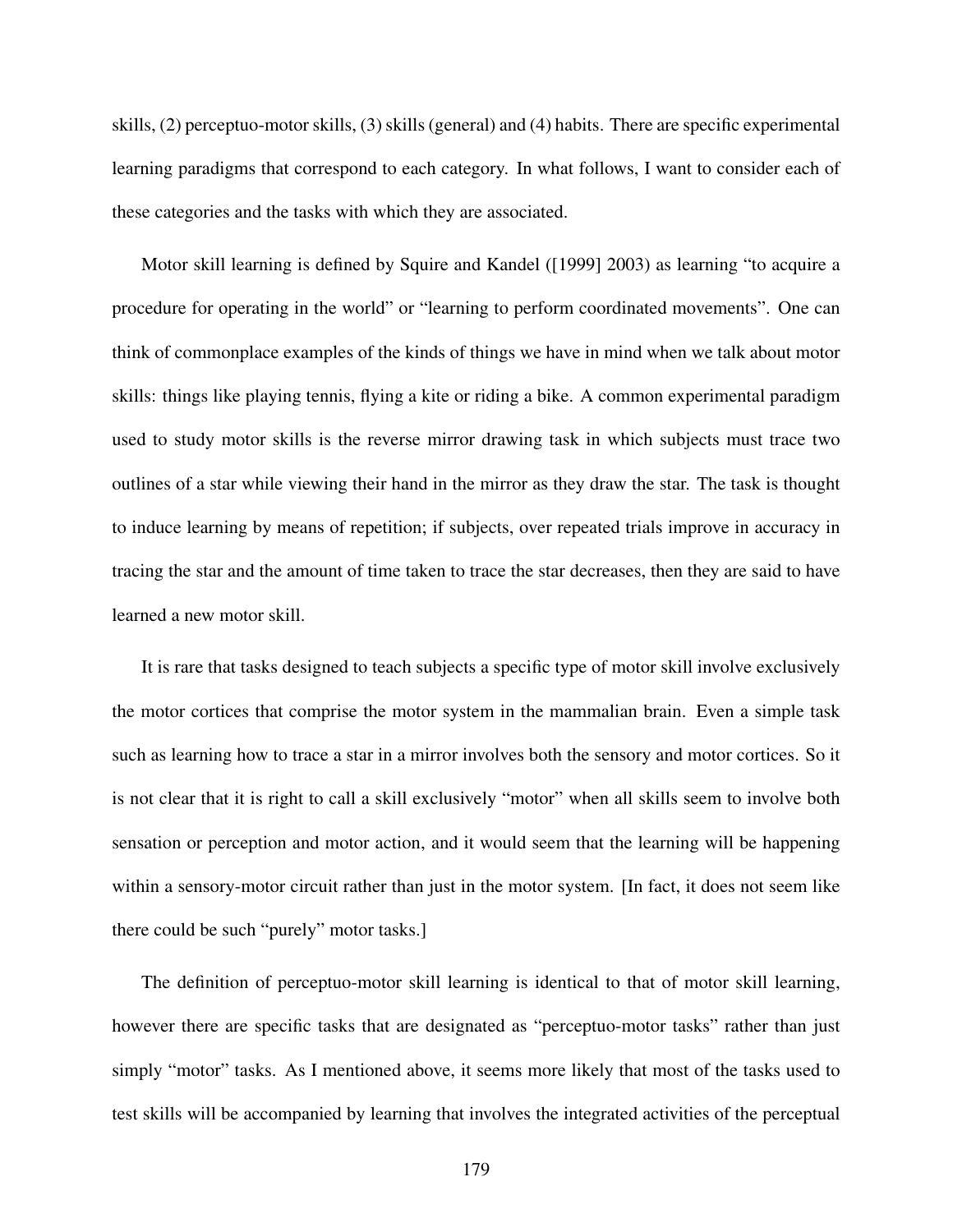and motor systems. So it just might be the case that there is a certain degree of sloppiness and inconsistency in how these different terms are applied and maybe that term that better captures the nature of the learning under study ought to be employed and the other terms discarded.

One example of a perceptuo-motor skill paradigm is the sequence learning task. In this task, subjects are presented with a visual signal: an asterisk on a computer screen. The screen contains 4 blank dashes at the bottom that correspond to 4 possible locations in which the asterisk may appear. Subjects must press lettered keys that correspond to each of the four locations (A,B,C,D). Subjects are trained over up to 400 trials, which means that they repeat the same sequence of 10 key presses 40 times. The speed with which the subjects press the keys is compared across training trials. Improvement in the speed with which the keys are pressed accurately in response to the cues is taken as indicative of perceptuo-motor skill learning.

Perhaps there is nothing problematic about claiming that this task induces perceptuo-motor skills in subjects. Yet, the description of this learning paradigm does not differ substantially from at least one of those used to study what Squire identifies as "habit learning", causing one to wonder why he attempts to draw a terminological distinction between the two forms of learning. I will consider this issue in the context of looking at habit learning.

On a final note about skill learning, Squire and Kandel identify a subset of other skills which Squire wants to classify as neither motor or perceptuo-motor skills. These types of skills are more cognitive tasks, such as learning a language or learning how to read text on a page. He also claims that these kinds of skills, perhaps in contrast to other kinds of skills, "involve the development of a general sense or intuition about how to proceed on a task".

Whereas the above types of learning are all classified as "skills", there is another type of learning that Squire and Kandel identify as "habit learning", which they claim is "different from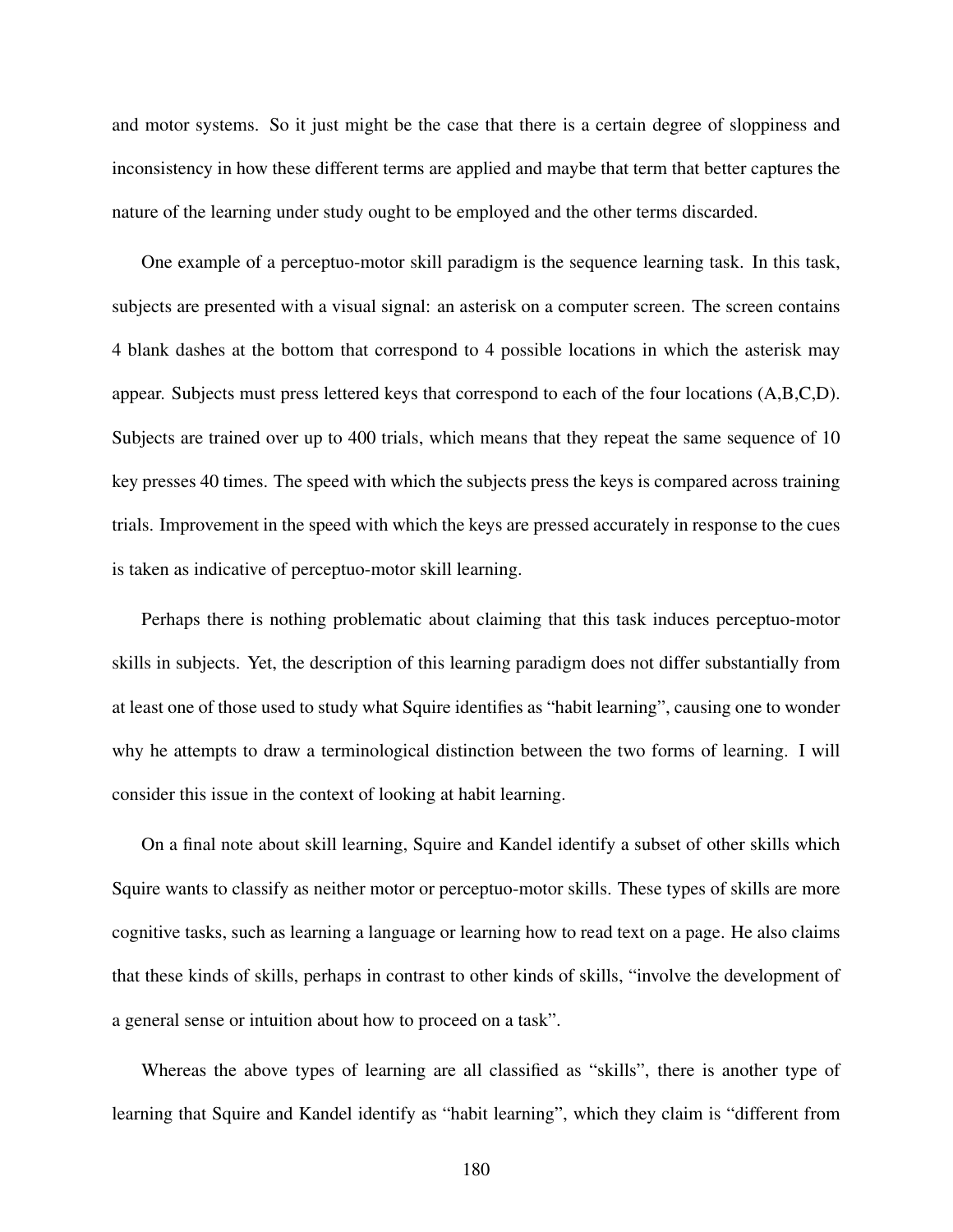remembering the experience in which a particular type of skill was learned". Furthermore, they claim that "it does not require obvious effort and does not require us to notice that the learning is taking place", which may differentiate it from some of the above types of skills, which presumably require some concentration for learning to occur.

There are experimental paradigms that are used in humans, monkeys and rodents to induce habit learning. I here want to concentrate on the task that was used by Squire and colleagues (Knowlton, et al. 1996) to dissociate the declarative memory system from the procedural memory system. The task is called the "Weather-prediction game", and as it is fairly involved, certainly more involved than the other tasks that fall into the procedural memory category. I want to describe it in detail here. In it, an experimenter attempts to demonstrate that subjects with brain damage restricted to a given brain area fail on one aspect of a task while they are successful on another aspect, whereas subjects with brain damage to a different brain area exhibit the opposite type of performance. One task that has been used to affect a double dissociation between the declarative/explicit memory and procedural/implicit memory systems is this "weather-prediction task" (Knowlton, et al. 1996). In this computer-based learning task, subjects are presented with four tarot cards. Each card contains a unique pattern of a particular geometric shape. On each trial, subjects are presented with a stimulus that consists of 1, 2 or 3 of the 4 cards presented in a specific spatial order (14 different card patterns in total), and subjects must press one of two buttons designating (1) sun or (2) rain, to signal their answer that the cues are predictive of either sun or rain. Correct responses result in feedback in the form of a high-pitched tone that is accompanied by a bar on the left-hand side of the screen that increases by one unit. Incorrect responses are followed by a low-pitched tone and a decrease in the bar of one unit. Each tarot card is probabilistically associated with the two weather patterns and these probability relations are worked out over 50 trials. For example, the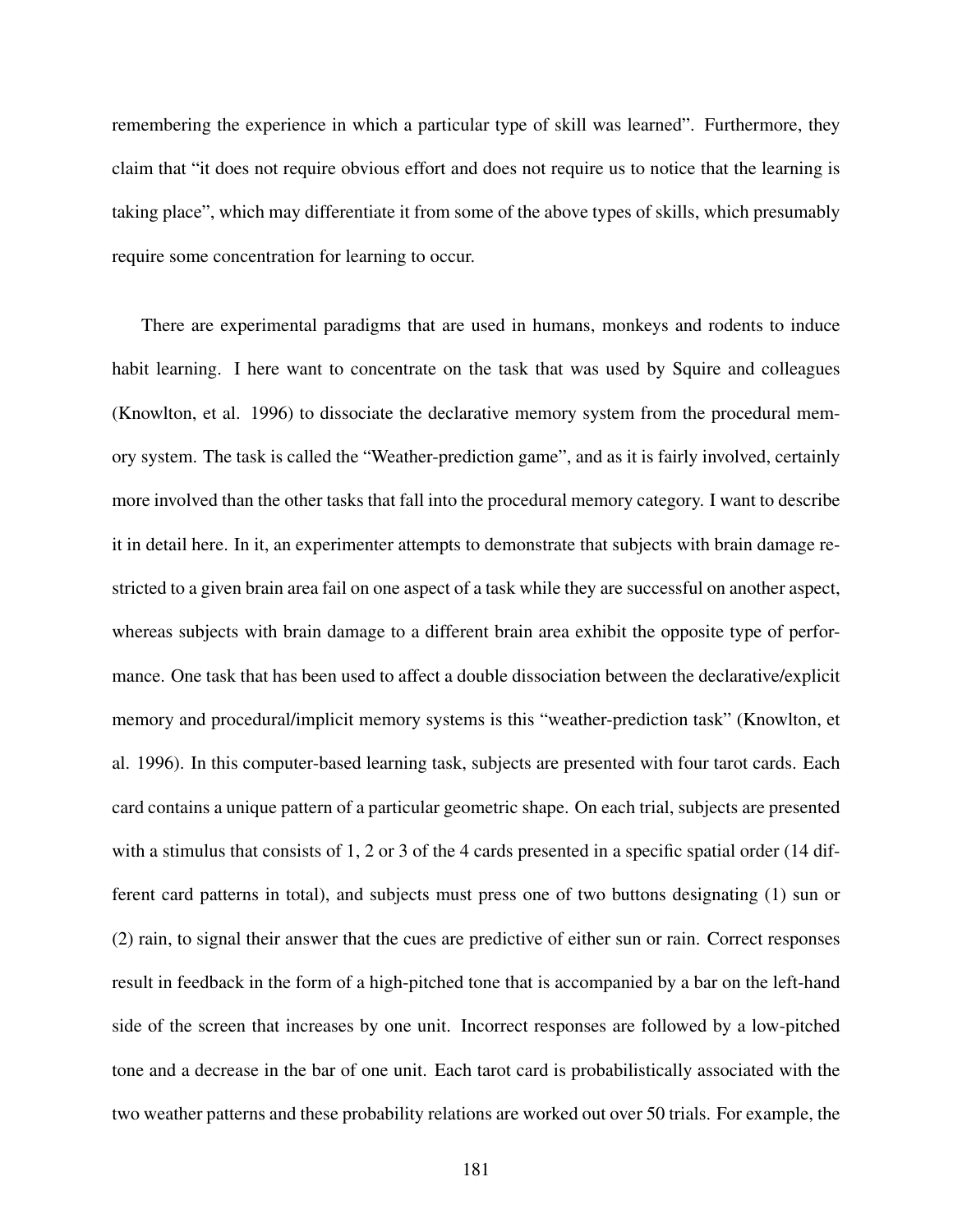probability relationships used in the Knowlton study and in the current study were: squares (sun: 77%; rain: 23%), triangles (sun 58%; rain: 42%), circles (sun 42%; rain: 58%) and diamonds (sun: 23%; rain 77%). Subjects begin naive to the probability relationships of the task and they begin by making guesses. The task is thought to "defeat the normal tendency to try to memorize a solution, and individuals can learn without being aware of the information they have acquired" (Knowlton, et al. 1996). In turn, the task is taken to be an implicit learning task. In support of this claim is the fact that normal subjects cannot achieve a performance of more than 20% above chance levels on the task. One might reason that with memorization, performance levels in normal subjects would be higher, and since they are not, memorization must not be involved. Subject performance is evaluated over 50 trials, and, after the task, an eight-item multiple-choice questionnaire, taken to be indicative of declarative memory, is distributed to subjects. The test contains questions about the layout of the computer display, the cues, and the testing procedure. If, over time, subjects become better able to predict the weather using the visual cues by performing significantly above chance in so far as they make fewer errors, then they are said to have learned implicitly the probabilistic relationships between the cues and the weather–they are said to have successful habit/implicit learning. If subjects do not improve, then they have not learned how to perform the task and most likely their ability to learn implicitly is impaired. If subjects when queried about features of the training episode can answer those questions correctly, then they have intact episodic memory, if they cannot, then they are said not to have intact episodic memory.

It seems likely that Squire and Kandel ([1999] 2003) lump skill learning and habit learning together under the blanket of procedural memory because these types of learning are all thought to involve the striatum. Yet, processing in the striatum is a stage in the processing between perception and action and so, it seems we once again run up against the credit assignment problem and in part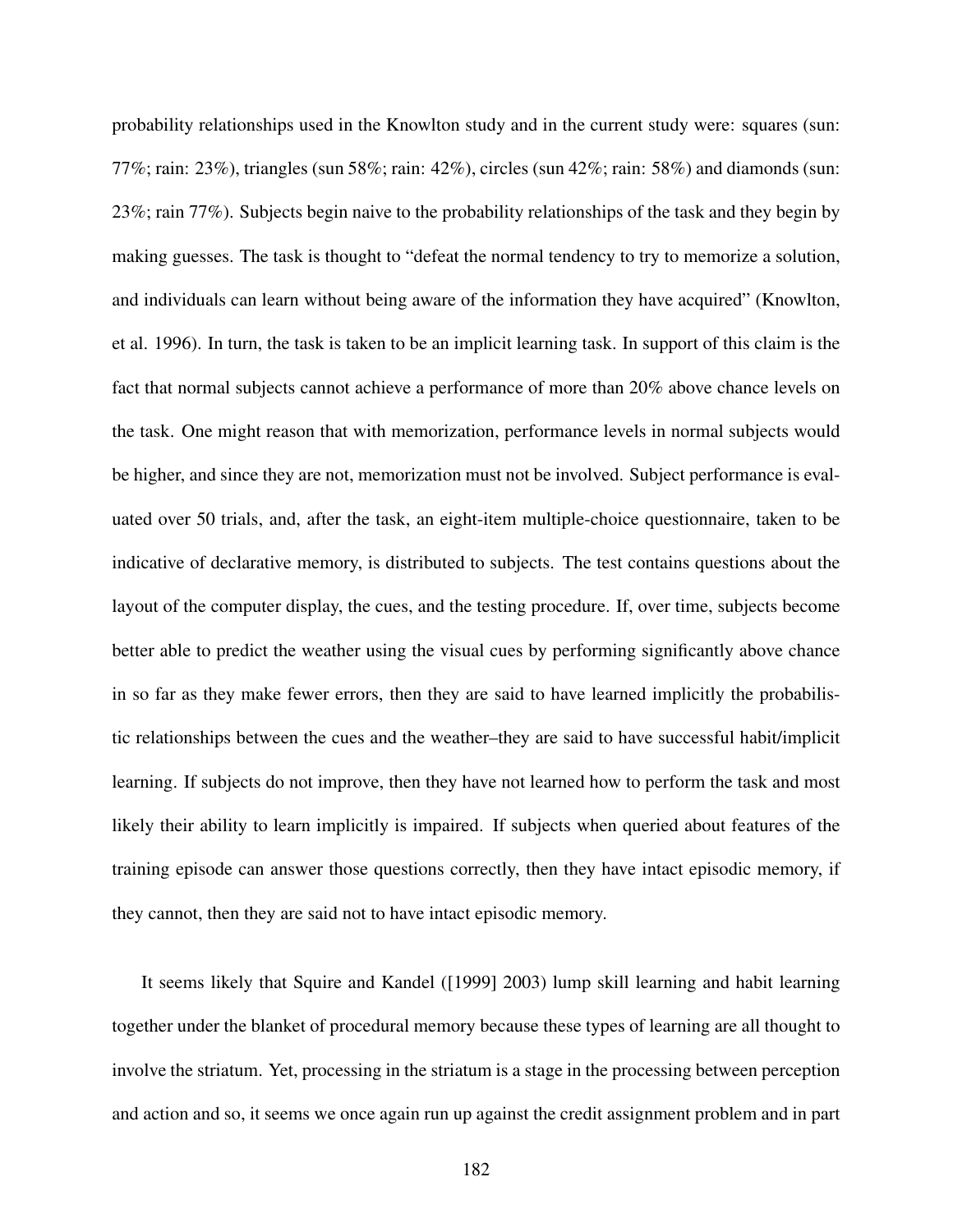primarily because of findings from subjects who have damage to the striatum who fail to be able to successfully perform these tasks.

The contrast of non-declarative memory is declarative memory. Squire and Kandel (2003) define *declarative memory* as "memory for events, facts, words, faces, music–all various pieces of knowledge that we have acquired during a lifetime of experience and learning; knowledge that can potentially be declared that is, brought to mind as a verbal proposition or as a mental image" (Squire and Kandel 1999] 2003, 70-71). They emphasize the fact that this memory can be consciously recalled, but no emphasis is placed on whether so-called declarative learning (i.e., encoding as compared to recall) is conscious or not. Declarative memory is typically divided into two subtypes: (1) memory for facts, sp., *semantic memory* and (2) memory for events, sp., *episodic memory*. Both forms of learning are declarative, because the information learned can be made conscious and somehow declared (i.e. verbally or in written form). However, they differ in so far as in the case of episodic memory, a subject is required to remember particular past events. Squire and Kandel describe both types of declarative memory as essentially associative, although the types of associations forged in each case differ. In some ways these types of learning are considered to be more conceptual in terms of the fact that what is being associated are comprised of "stimulusstimulus" associations as opposed to the kind of associations that appear to occur with respect to those experimental paradigms that are used to study non-declarative memory. It appears that when the motor system is involved in a learning event, it will most likely be a non-declarative memory, but when it comes to the formation of concepts or thoughts, the associations are thought to be purely between stimuli.

The common paradigms used to study semantic memory in monkeys are the "delayed nonmatching to sample" and the "delayed matching to sample" paradigms. The aim of these paradigms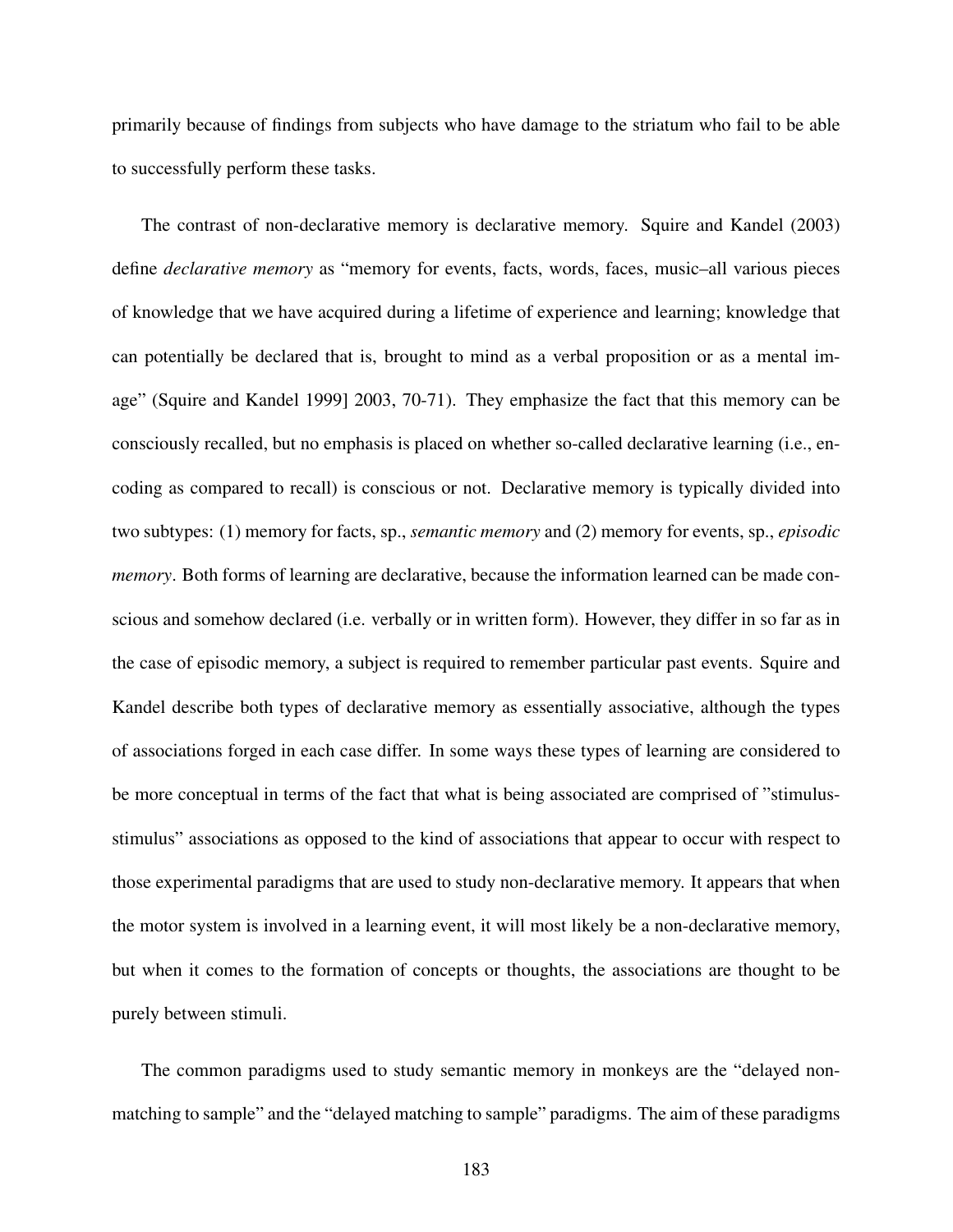is to induce specific kinds of associations between stimuli in monkeys, so that when prompted, they can exhibit whether or not they have formed these associations. Both are typically thought of as working memory tasks, although they are often used in monkeys with hippocampal lesions. They require that a monkey subject hold in "working memory" a memory of a stimulus during a delay period between stimulus presentations and to differentiate it from ("non-match") or match it to ("match") another stimulus in order to receive a food reward. Since the animal clearly has to learn what is requisite of it on the task during the training session and prior to the testing session, it is difficult to say exactly what is being learned.

In one example of a non-matching task, a monkey is presented with an object. Then a screen is lowered, and when it is raised, two objects are visible: the one previously presented and a new one. The monkey has to choose which one is novel in order to receive a food/juice reward. In one example of a matching task, a monkey is presented with a color sample (flash), then a brief delay occurs and the monkey has to pick which of 2 sample colors is the same as the one shown previously. If it selects correctly, it receives a food reward. If the monkey guesses correctly in either case, then it is said to have learned an association between the reward and the novel object or to have learned the prediction that picking the novel object will result in a reward.

A variety of other tasks are also taken to test declarative semantic memory. The first I want to consider is the Morris water maze. In this *spatial learning* task, mice or rats are placed into a circular shallow pool of opaque water and are required to swim in order to learn to locate an escape platform hidden just below the surface of the water. The pool is typically placed in a room with distal spatial cues (e.g., pictures on the surface of the walls of the room) or local spatial cues (such as pictures of objects on the wall of the pool). Since rats prefer to be on a stable platform out of the water, they are motivated to find a way out of the water (i.e. to find the platform). A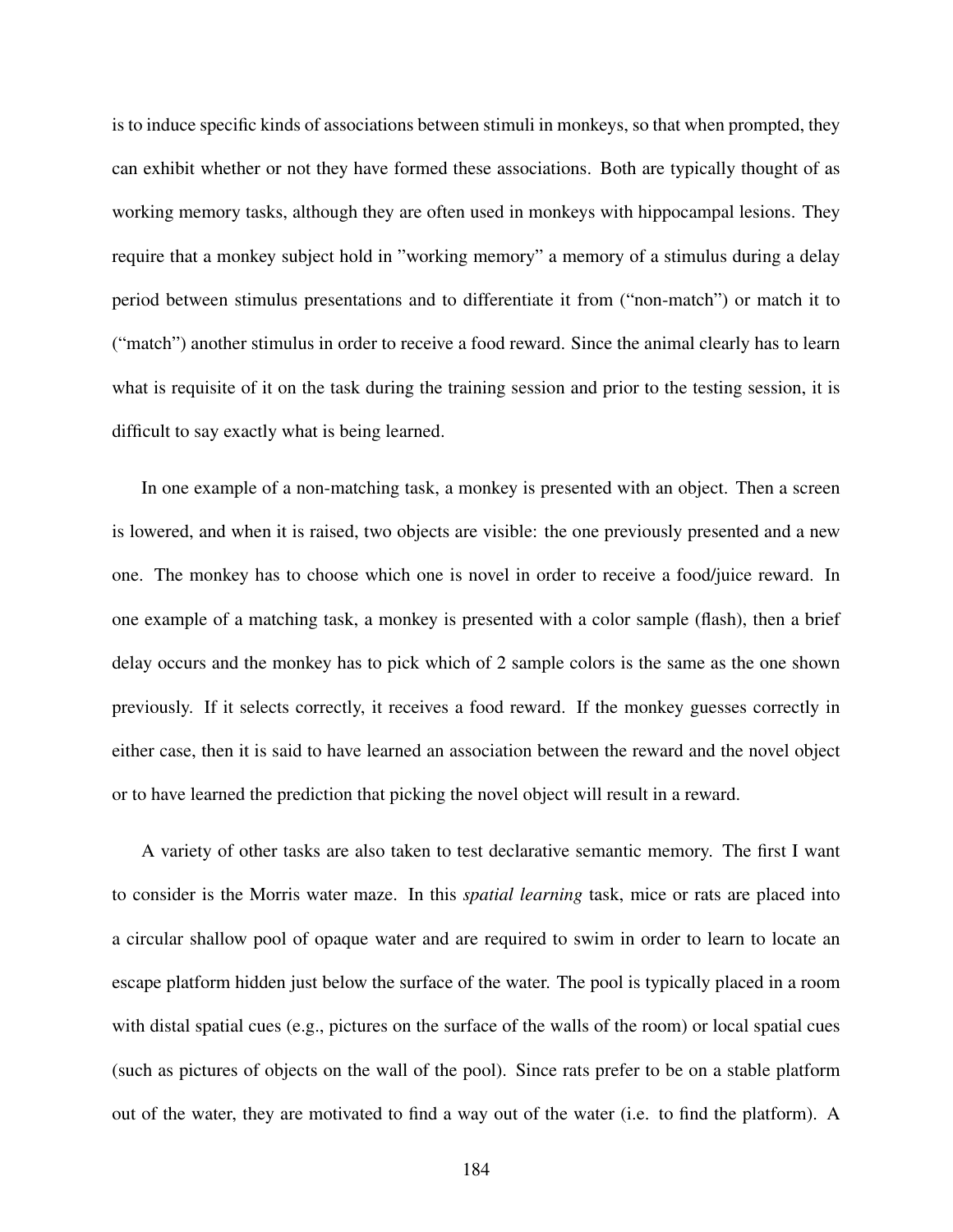typical training protocol generally consists of 2 blocks of 4 training trials a day with an inter-block interval of approximately 1 hour. Subjects are released into the pool from 1 of 4 starting positions, and the location of the platform remains constant throughout training. The training is given for about 6 consecutive days. Time taken to find the escape platform is measured. To determine if the rat is actively using the available spatial cues (which is said to amount to "using a spatial learning strategy"), probe trials are later undertaken in which the platform is removed and the rat is placed in the pool for 60 sec to search for it; the amount of time spent in each of the four quadrants of the pool is calculated and crossing the exact position where the platform was during training is also quantified. Amount of time spent in each quadrant is compared. It is supposed that more time spent in the quadrant in which the platform was during training have learned the location of the platform (by the use of the spatial cues). In addition, the swimming behavior of a rat or mouse during the probe trials can also be assessed using devices that allow the measurement of total path length and swim velocity for individual mouse or rat.

Mice and rats that display significant improvement in their performance in locating the hidden platform over several blocks of training trials, as assessed by the animals' escape latencies, i.e. the time taken to locate the escape platform, are identified as having learned the location of the platform. However, on probe trials, correct search for a longer period of time in the quadrant in which the platform was during training is taken as the best indication overall of the use of spatial cues to learn the location of the platform. Richard Morris himself has demonstrated that the task overall is cognitively quite complex and can be experimentally dissociated into at least two components. One component is learning the task, i.e. that there is a platform, that spatial cues are relevant, etc. A second component is learning the specific location of the escape platform. Some types of lesions can lead to a loss in an animal's ability to learn the task, while not affecting the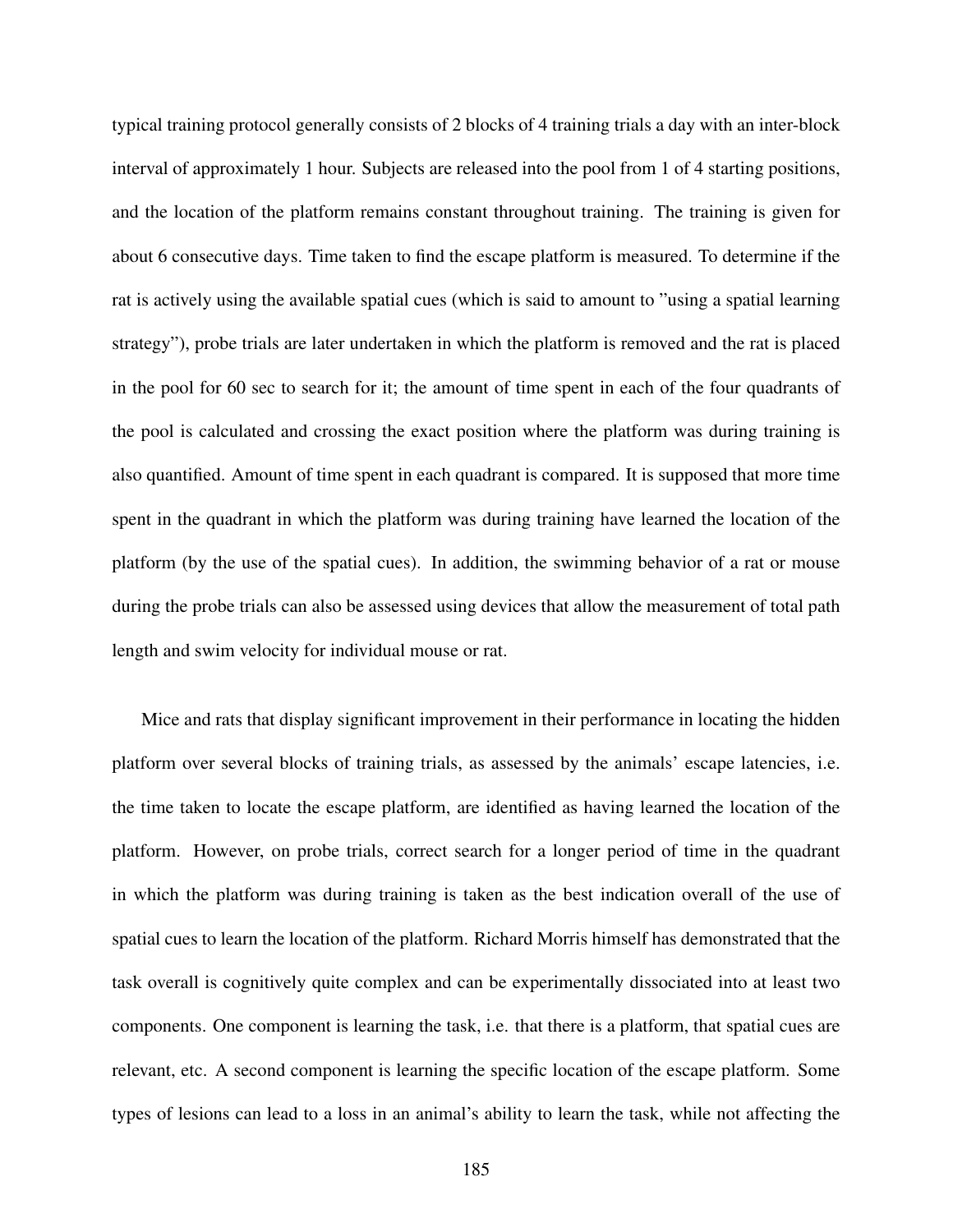ability of the animal to learn a specific platform location, for example.

Another spatial learning task, the Barnes maze, consists of a thick well-lit round circular table with small holes punched out all around the periphery. Rodents are placed in the open well-lit space, which they find aversive since they prefer dark spaces, which forces them to run around on the platform looking for a way out of the light. All of the holes lead to the floor except 1 that leads to a darkened chamber into which the rats/mice will escape from the light. There are visual spatial cues on the walls surrounding the maze, and the location of the escape hole is constant with respect to these spatial cues. An animal is said to have learned the location of the escape hole the fewer errors it makes before finally reaching the hole, or the more rapidly it navigates to the hole.

Typically the Barnes maze is used to establish hippocampal dependent spatial learning and is used in conjunction with or as an alternative to the Morris water maze in adult rodents that are not fit enough to swim or to rule out that mobility impairments are the reason for a lack of spatial learning.

Two other kinds of spatial learning connected with reward are the 4- and 8-arm radial mazes with distal cues. In either of these 2 types of mazes, rats or mice have to learn to locate food rewards in various limbs of the maze that is set up on a platform. Each maze has a set of 4- or 8-arms and is placed in a room with 1 unique distal visual cue on each wall. A food reward is placed at the end of one or more of the arms of the maze. The animal is meant to learn to use the spatial cues to navigate to food rewards. Errors that the animal makes in locating the food rewards are counted over trials. Also, delays between training trials are used to differentiate short-term from long-term memory. When an animal makes few errors in locating food rewards, or shows a reduced latency in locating food rewards, then the rat is described as having learned to use spatial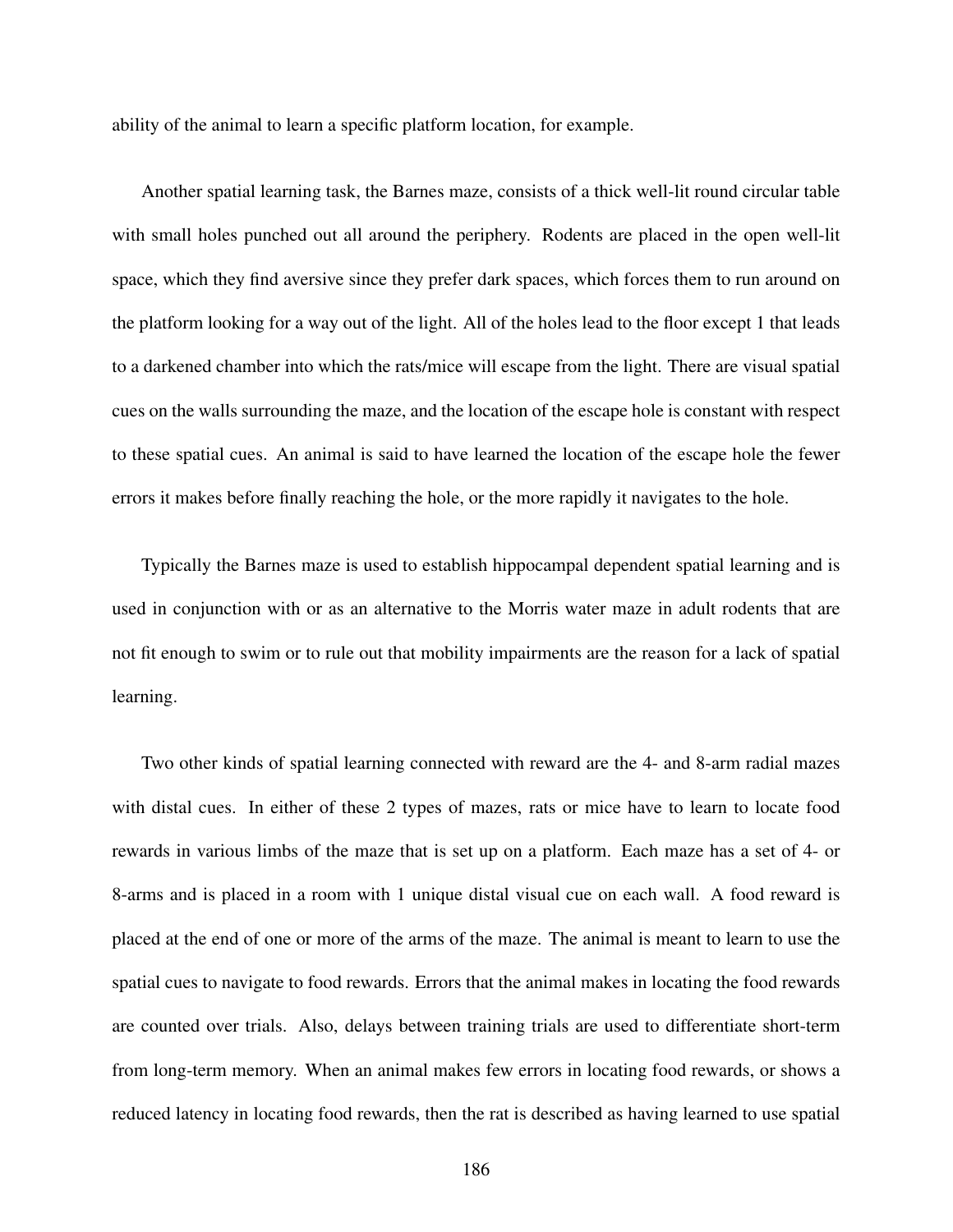cues to navigate the maze.<sup>[4](#page-199-0)</sup> Findings from these paradigms are used essentially to substantiate claims about the role of the hippocampus in spatial learning; claims about the type of information that hippocampal cells encode.

Another maze, the 4-arm radial Maze, contains local (proximal) cues and ix used to train animals in order to determine what kind of information hippocampal "place cells" encode or what type of information is processed by the hippocampus. This paradigm consists of a 4-arm radial maze with distinct (1) visual, (2) tactile or (3) olfactory cues placed in each of the 4 arms, in addition to distal cues placed on the wall. Additionally, rotation of the maze experiments are used to determine how this will affect the firing of cells in the hippocampus. In rotation experiment, animals are trained in a multi-cue maze that contains both local and distal visual cues first, and then the maze is rotated such that the visual cues are then located 90 degrees counter-clockwise and the local cues 90 degrees clockwise to the original position in order determine effects of the firing of cells in the hippocampus. $\frac{5}{5}$  $\frac{5}{5}$  $\frac{5}{5}$ 

Another task that falls into the declarative learning category is the odor-association task: variously referred to as "contingency learning" or the "learning of transitivity over paired associates". The task is thought to build on associative learning and still be a form of declarative learning. The task consists of small cups of sand. During preliminary training, rats learn to dig into the sand

<span id="page-199-0"></span><sup>&</sup>lt;sup>4</sup>If hippocampal place cells fire dependent upon the animal's location in space relative to the distal visual cues, then that means that they are coding information about spatial location relative to these cues. In addition, if they fire selectively when the animal is moving either outward into an arm or inward back toward the center of the maze, they are encoding the animal's position in space relative to the ends of the arms of the maze, which is again associative.

<span id="page-199-1"></span><sup>&</sup>lt;sup>5</sup>If the cell fires when an animal is in a select position with respect to any of the 4 different kinds of cues, that neuron is said to code for that type of cue. If a cell fires when the animal passes a tactile surface, then it is a texture encoding cell. If it responds with respect to a distal cue or a local visual cue, then perhaps it is a cell that fires to distal cues. Some fire only when all modalities of information are present: or an aggregate representation combining all of the cues. This data has been interpreted as supporting the idea that hippocampal pyramidal neurons are place cells, but they also can be texture cells and olfactory cells, and they also can be place + texture + olfactory cells–they are multi-modal association cells that are involved in encoding a wide variety of contingencies and relationships.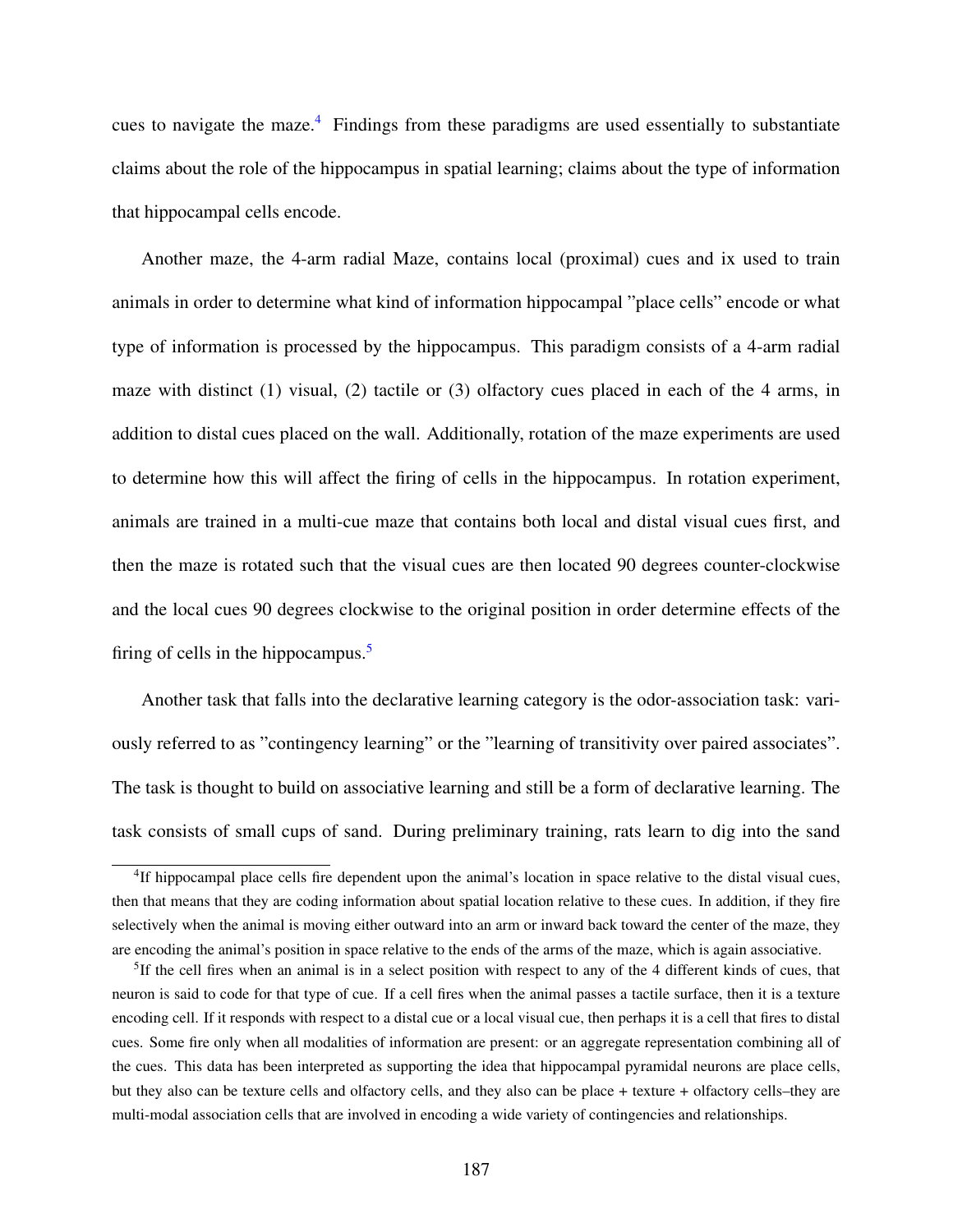cups in order to obtain food rewards. Later, rats are exposed to sand cups with up to 9 different odors mixed into the sand (like thyme, cumin, cinnamon). On each trial the rat is presented with a sand cup with a different odor (odors are presented in sequential order). It will only encounter a sand cup that contains a food reward if that sand cup has an odor that differs from the odor of the sand cup presented on the previous trial. So it is supposed to learn to dig only when the smell is different. Later, it is presented with one sand cup (the sample) that has an odor, and on the subsequent trial, with two sand cups with different odors and it has to learn to dig in that sand cup that has an odor that it is supposed to learn to associate with the sample. So, for example, it may learn that if the sample has the smell of cinnamon, then, when it is presented with the odor of cumin and thyme, it should always dig in the sand cup that smells like thyme in order to obtain a food reward (presumably this requires trial and error learning). They are trained on 3 problems of this type (e.g., if A then B, if B then C, if X then Y, if Y, then Z). Once learning is established, they are then tested for flexibility and they are presented with an odor such as cinnamon (A) and then asked to select between C or Z (e.g., if A then C or Z?; or if X then C or Z?). In this task, if the rat learns to dig in the appropriate cups, then it is said to have learned the requisite associations, and if it exhibits transitive learning by digging in the appropriate cup, then it has learned how to flexibly use associations it has made.

In contrast to semantic memory, episodic memory is difficult to study in non-human animals because they lack language and there is no easy way to test whether they have memories for where and when information was acquired, which is typically referred to as "source memory". In turn the best paradigms that we have to test episodic memory involve human subjects. A typical case of such a paradigm is reflected in the "Weather Prediction Game" (mentioned above; the Knowlton et al. 1996 study) in which subjects are asked specific questions about the testing episode during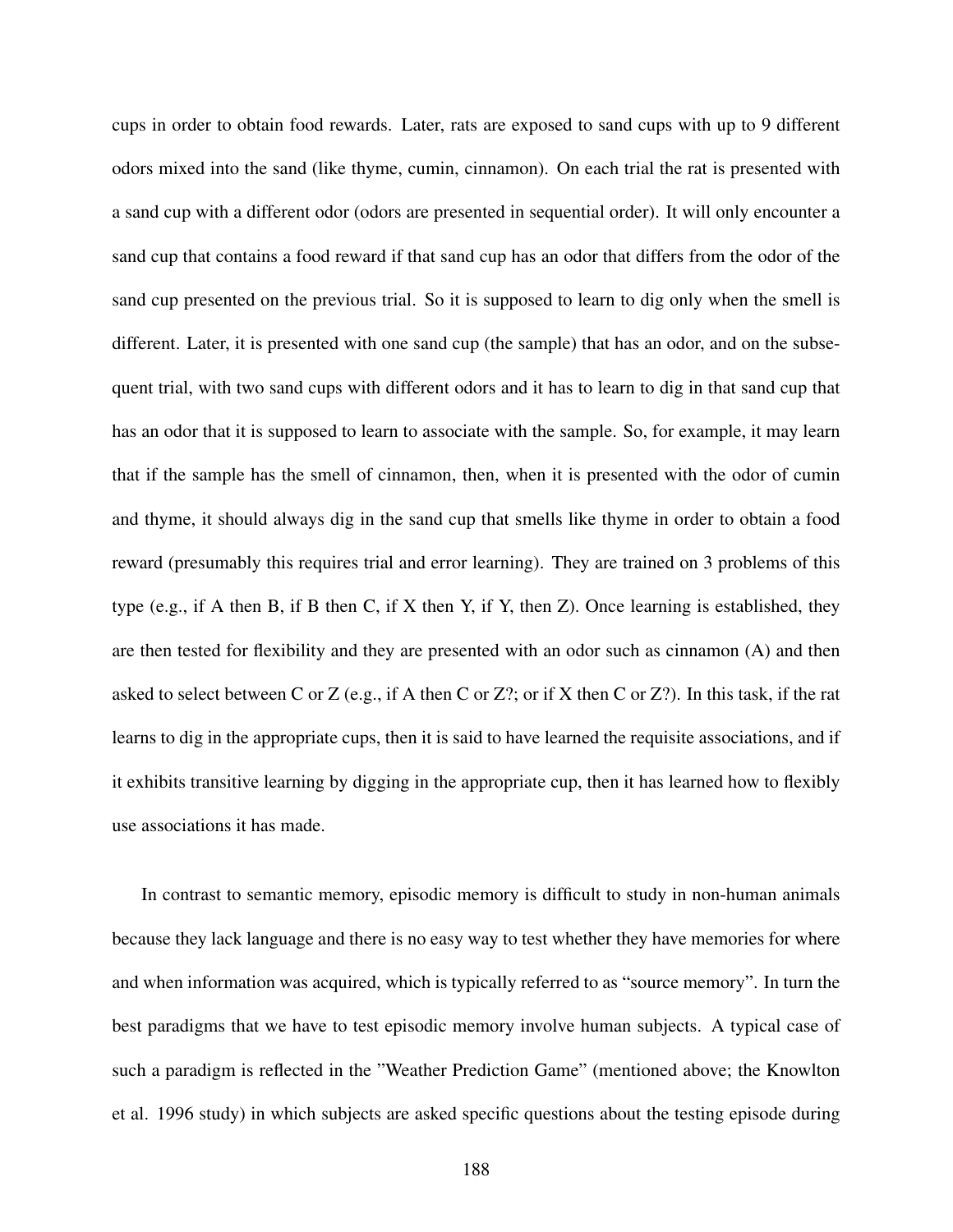which they learned how to perform the task. Most episodic learning tasks contain questions asking subjects about their memory for a particular episode or event.

*Episodic memory*, the other form of declarative memory identified in the taxonomy is characteristically taken to be a type of memory unique to humans that plays a role in identity formation and in the maintenance of a coherent notion of the self. It is memory. Because it is supposed to be uniquely human, and even if not unique, characteristically difficult to study in non-human animals, few experimental paradigms exist for its study.

Of the aforementioned paradigms, only a subset of them are used in modern neurobiology of learning and memory.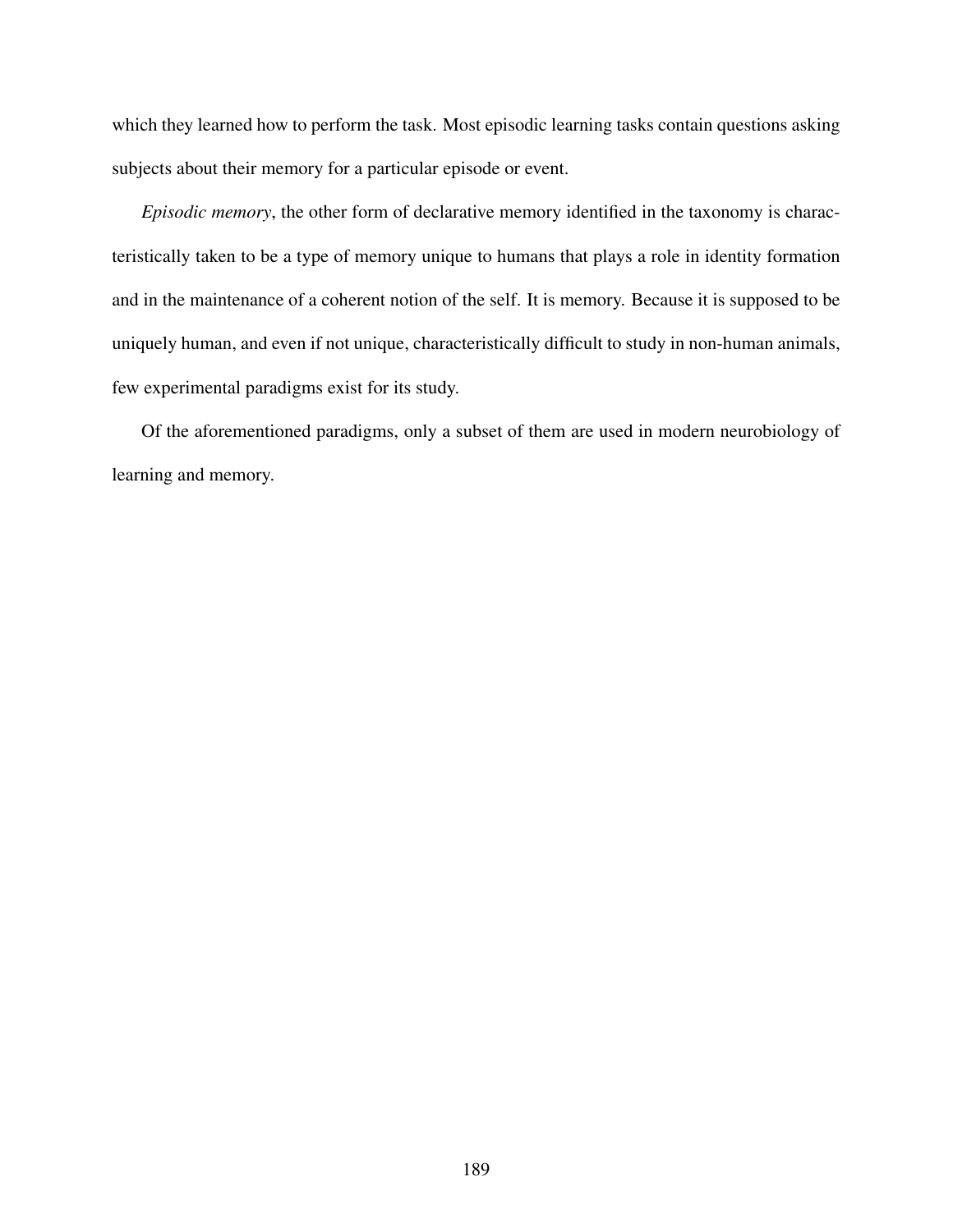## BIBLIOGRAPHY

- Achinstein, P. (2001) *The Book of Evidence*. New York: Oxford University Press.
- Achinstein, P. (2000) "Why Philosophical Theories of Evidence Are (and Ought to Be) Ignored by Scientists", *Philosophy of Science* 67:3 (*Supplement*): S180-S192.
- Achinstein, P. (1983) *The Concept of Evidence.* New York: Oxford University Press.
- Ankeny, R (2001) "Model Organisms as Models: Understanding the 'Lingua Franca' of the Human Genome Project", *Philosophy of Science* 68: 3 (*Supplement*): S251-S261.
- Ankeny, R. (2000) "Fashioning Descriptive Models in Biology: Of Worms and Wiring Diagrams", *Philosophy of Science* 67: S260-S272.
- Aronson, J., Harre, R. and E. Cornell Way. (1995) *Realism Rescued*. Chicago: Open Court.
- Atkins, C.M., Selcher, J.C., Petraitis, J. J., Trzaskos, J.M., Sweatt, J.D. (1998) "The MAPK cascade is required for mammalian associate learning." *Nature Neuroscience* 1: 602-609.
- Azarashvili, A.A. (1999) "The Complex Perception of Stimuli during the Acquisition of Conditioned Reflexes", *Neuroscience and Behavioral Physiology* 32 (3): 247-254.
- Baerends GP, Kruijt, J.P. (1973) *Stimulus Selection*. London: Academic Press.
- Barco A, Bailey CH, Kandel ER. (2006) "Common molecular mechanisms in explicit and implicit memory." *Journal of Neurochemistry* 97(6): 1520-33.
- Barnett, S. A. (1975) *The Rat: A Study in Behavior*. Chicago: University of Chicago Press.
- Bechtel, W. (2005) *Discovering Cell Mechanisms: The Creation of Modern Cell Biology*. Cambridge: Cambridge University Press.
- Bechtel, W. (2000) "From imaging to believing: Epistemic issue in generating biological data" in R. Creath and J. Maienschein (Eds.), *Epistemology and Biology*, 138-163. Cambridge: Cambridge University Press.
- Bechtel, W. (1994) "Deciding on the data. Epistemological Problems Surrounding Instruments and Research Techniques in Cell Biology", *Philosophy of Science* (*Supplement*) v.2.
- Bechtel, W. and Richardson, R. (1993) *Discovering Complexity: Decomposition and Localization as Strategies in Scientific Research*. Princeton: Princeton University Press.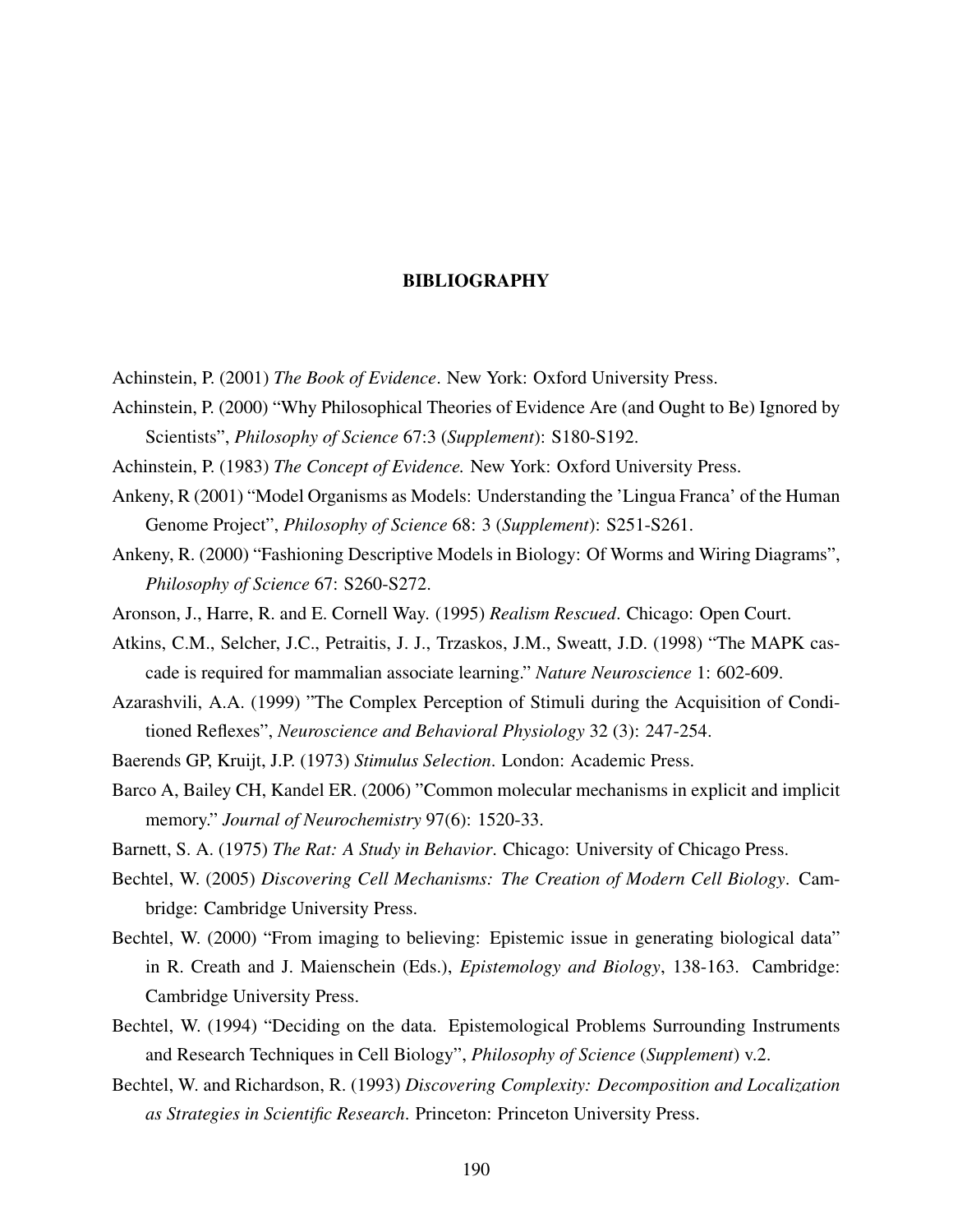- Bechtel W. & Stufflebeam, R. S. (2001) "Epistemic Issues in Procuring Evidence about the Brain: The Importance of Research Instruments and Techniques", in Bechtel, P. Mandik, Jennifer Mundale and R. S. Stufflebeam (eds.), *Philosophy and the Neurosciences: A Reader*. Oxford: Basil Blackwell.
- Belelovsky K., Maroun M., Rosenblum K. (2007) "MAPK activation in the hippocampus *in vivo* is correlated with experimental setting", *Neurobiology of Learning and Memory* 88 (1):58-64.
- Bennett, M.R. and P.M.S. Hacker. (2003) *Philosophical Foundations of Neuroscience.* Malden, MA: Blackwell Publishing.
- Berger, T.W., Rinaldi, P.C., Weisz, D.J., and Thompson, R.F. (1983) "Single-unit analysis of different hippocampal cell types during classical conditioning of rabbit nictitating membrane response", *Journal of Neurophysiology* 50: 1197-1219.
- Berger, T.W., Laham, R.I., and Thompson, R.F. (1980) "Hippocampal unit-behavior correlations during classical conditioning", *Brain Research* 193: 229-48.
- Berger, T.W. and Thompson R.F. (1978) "Neuronal plasticity in the limbic system during classical conditioning of the rabbit nictitating membrane response. I. The hippocampus", *Brain Research* 145: 323-46.
- Blacker, D. and Endicott, J. (2000) "Psychometric Properties: Concepts of Reliability and Validity", in *Handbook of Psychiatric Measures*, pp. 7-14.
- Bliss, T.V., Lomo, T. (1973) "Long-lasting potentiation of synaptic transmission in the dentate area of the anaesthetized rabbit following stimulation of the perforant path", *Journal of Physiology* 232:331-356.
- Bliss TV, Collingridge GL, Morris RG. (2003) "Long-term potentiation: Enhancing Neuroscience for 30 Years", *Philosophical Transaction of the Royal Society London B Biological Sciences* 358(1432): 607-11.
- Bogen, J. (2002a) "Epistemological Custard Pies from Functional Brain Imaging." *Philosophy-of-Science* 69(3) (*Supplement*): S59-S71.
- Bogen, J. (2002b) "Experiment and Observation" in *The Blackwell Guide to the Philosophy of Science*, P. Machamer (ed.), Cambridge: Blackwell, 128-148.
- Bogen, J. (2001a) "'Two As Good As a Hundred': Poorly Replicated Evidence in Some Nineteenth Century Neuroscientific Research", *Studies in the History and Philosophy of Modern Physics* 32C(3): 491-533.
- Bogen, J. (2001b) "Functional Imaging Evidence: Some Epistemic Hot Spots" in *Theory and Method in the Neurosciences*, P. Machamer, R. Grush, and R. McLaughlin (eds.). Pittsburgh: University of Pittsburgh Press.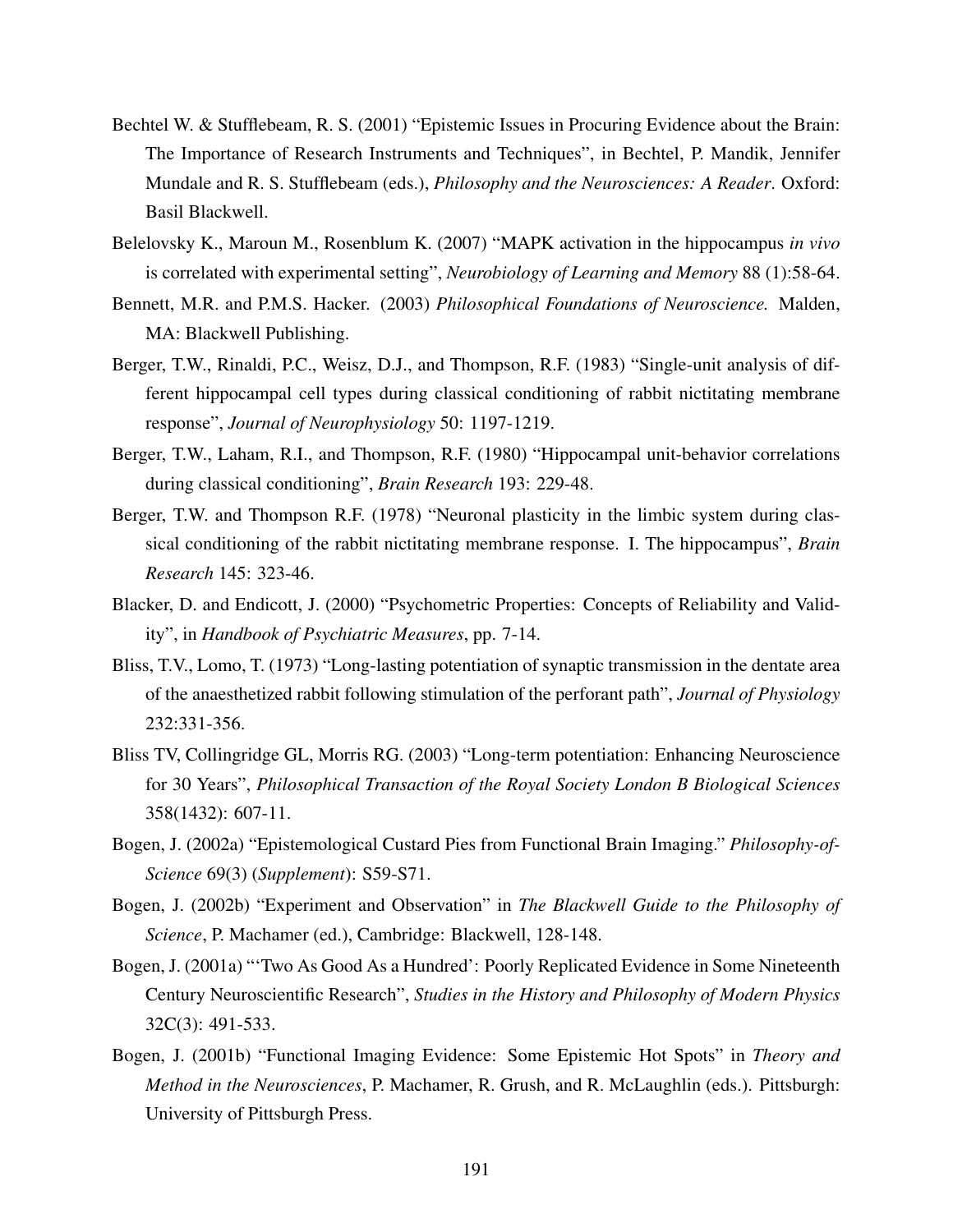- Bogen, J. and Woodward, J. (1992) "Observations, Theories and the Evolution of the Human Spirit", *Philosophy of Science* 59: 590-611.
- Bogen, J. and Woodward, J. (1988) "Saving the Phenomena", *The Philosophical Review* 97:303- 352.
- Breland, K. and Breland, M. (1961) "The misbehavior of organisms", *American Psychologist* 16: 681-684.
- Brewer, W.F. (1974) "There is no Convincing Evidence for Operant or Classical Conditioning in Adult Humans" in W.B. Weimer and D.S. Palermo (eds.), *Cognition and the symbolic processes*. Hillsdale, NJ: Erlbaum, 1-42.
- Bronfenbrenner, U. (1979) *The ecology of human development: Experiments by nature and design*. Cambridge: Harvard University Press.
- Brunswick, E. (1947) *Systematic and the representative design of psychological experiments*. Berkeley: University of California Press.
- Brunswick, E. (1943) "Organismic Achievement and Environmental Probability", *The Psychological Review* 50: 255-272.
- Calhoun, J. B. (1963) "The ecology and sociology of the Norway rat", *U.S. Public Health Service Publication* No. 1008. Washington, D.C.: U.S. Government Printing Office.
- Campbell, D.T. (1957) "Factors Relevant to the Validity of Experiments in Social Settings", *Psychological Bulletin* 54: 297-312.
- Campbell, D.T. and Stanley, J.C. (1963) *Experimental and Quasi-experimental Designs for Research.* Chicago: Rand-McNally.
- Campbell, D.T. and D. Fiske (1959) "Convergent and Discriminant Validation by Multi-trait-Multimethod matrix", *Psychological Bulletin* 56: 81-105.
- Cartwright, N. (1999) *The Dappled World*. Cambridge: Cambridge University Press.
- Cartwright, N. (1983) *How The Laws of Physics Lie*. Oxford University Press.
- Cook, T.D. and Campbell, D.D. (1979) *Quasi-experimentation: Design and Analysis Issues for Field Settings*. Chicago: Rand-McNally.
- Craver, C. (2007) *Explaining the Brain: Mechanisms and the Mosaic Unity of Neuroscience*. New York: Oxford University Press.
- Cronbach L. (1960) *Essentials of Psychological Testing*. New York: Harper.
- Cronbach L. and P. Meehl (1955) "Construct Validity in Psychological Tests". *Psychological Bulletin* 52: 281-302.
- Danzinger, K. (1990) *Constructing the Subject: Historical Origins of Psychological Research*. Cambridge: Cambridge University Press.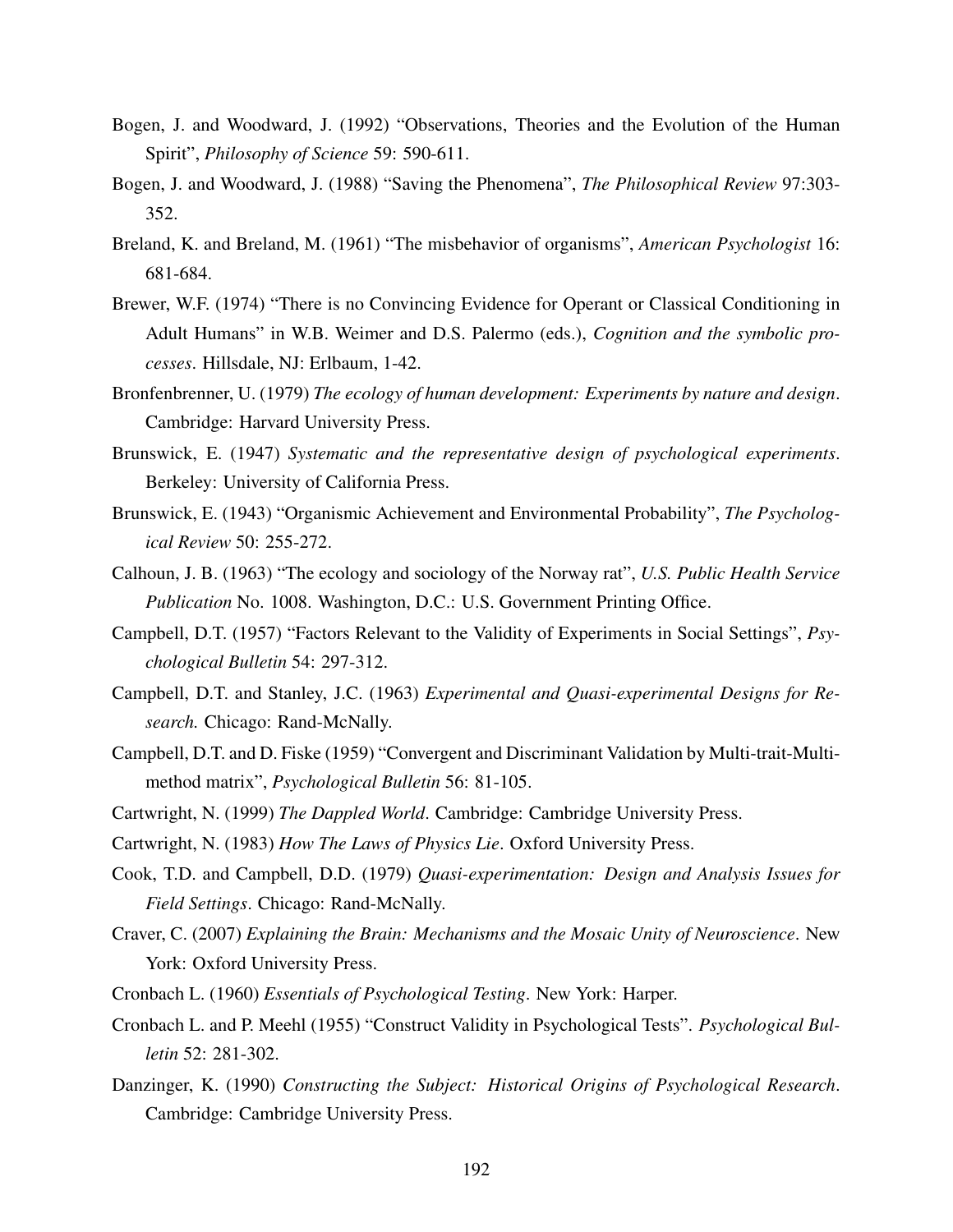- Delehanty, M. (2005) *Empiricism and the Epistemic Status of Imaging Technologies*. Doctoral Dissertation, University of Pittsburgh.
- Dennett, D. (1978) "Why the Law of Effect Will Not Go Away" in *Brainstorms: Philosophical Essays on Mind and Psychology*. Cambridge: MIT Press.
- Dennett, D. (1978) "Skinner Skinned" in B*rainstorms: Philosophical Essays on Mind and Psychology*. Cambridge: MIT Press.
- Disterhoft, J.F., Kwan, H.H., and Lo, W.D. (1977) "Nictitating membrane conditioning to tone in the immobilized albino rabbit", *Brain Research* 137: 127-43.
- Disterhoft, J.F., Quinn, K.J., Weiss, C. and Shipley, M.T. (1985) "Accessory abducens nucleus and conditioned eye retraction/nictitating membrane extension in rabbit", *Journal of Neuroscience* 5: 941-950.
- Dudai, Y.(2002) *Memory from A to Z Keywords, Concepts, and Beyond*. Oxford: Oxford University Press.
- Dudai, Y. ([1989] 1994) *The Neurobiology of Learning and Memory*. Oxford: Oxford University Press.
- Duhem, P. (1954) *The Aim and Structure of Physical Theory*. Princeton: Princeton University Press.
- Eichenbaum, H. and Cohen, N.J. (2001) *From conditioning to conscious recollection: memory systems of the brain*. New York: Oxford University Press.
- English J.D., Sweatt, J.D. (1997) "A requirement for the mitogen-activated protein kinase cascade in hippocampal long term potentiation". *Journal of Biology Chemistry* 272:19103-19106.
- English J.D., Sweatt, J.D. (1996) "Activation of p42 mitogen-activated protein kinase in hippocampal long-term potentiation". *Journal of Biology Chemistry* 271: 24329-24332.
- Feest, U. (Doctoral Dissertation 2003, unpublished) *Operationism, Experimentation, and Concept Formation*. University of Pittsburgh.
- Fodor, J.(1968) *Psychological Explanation*. New York: Ramdom House.
- Franklin, A. (2005) *No easy answers: science and the pursuit of knowledge*. Pittsburgh: University of Pittsburgh Press.
- Franklin, A. (2002) *Selectivity and discord : two problems of experiment*. Pittsburgh: University of Pittsburgh Press.
- Franklin, A. (1999) *Can that be right?: essays on experiment, evidence, and science*. Boston: Kluwer.
- Franklin, A. (1986) *The neglect of experiment*. New York : Cambridge University Press.
- Galef, B. (1985) "Social learning in wild Norway rats", in T. D. Johnston and A. T. Pietrewicz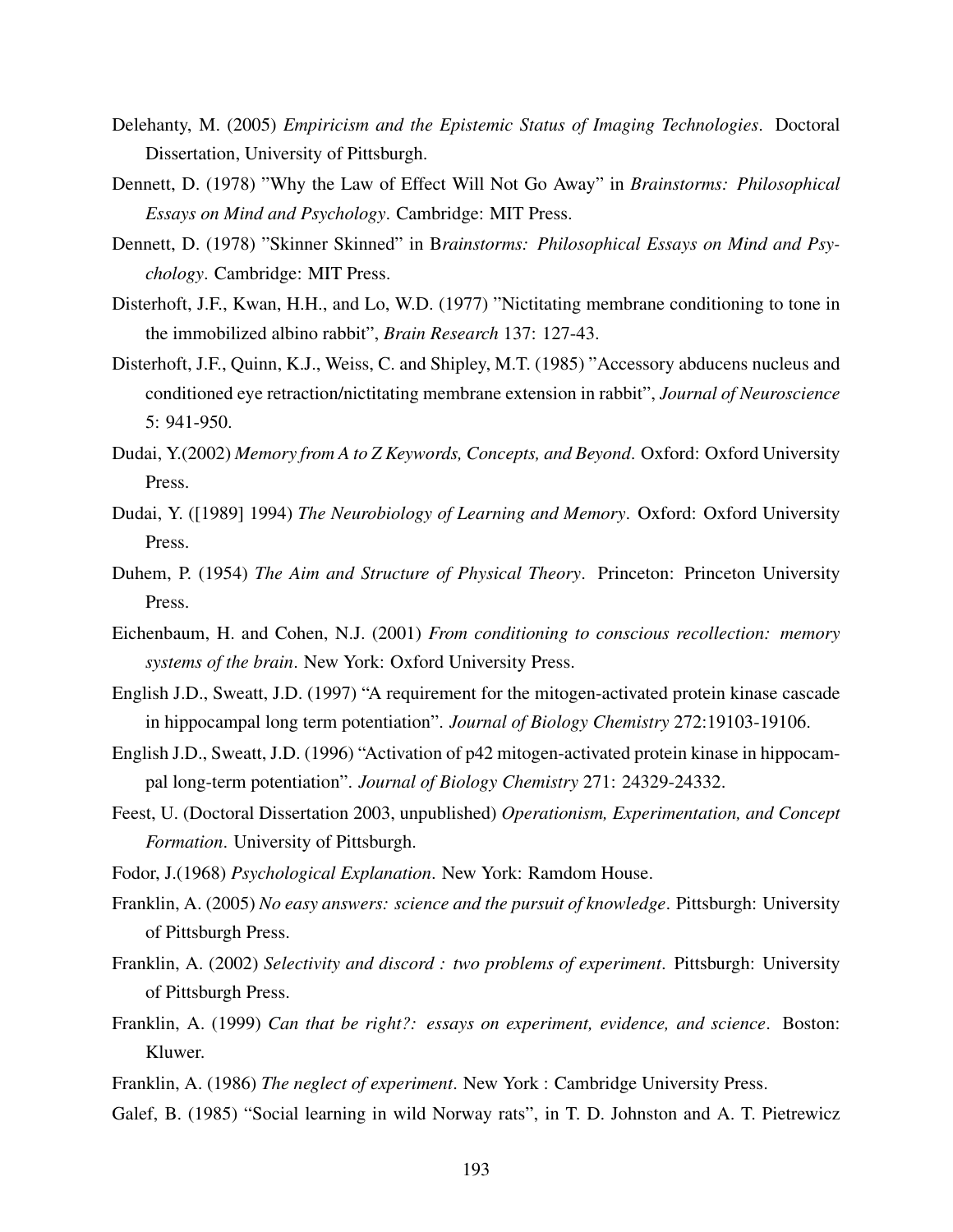(eds.). *Issues in the ecology of learning*, Hillsdale, NJ: Erlbaum, 143-165.

- Galison, P. (1987) *How Experiments End*. Chicago: University of Chicago Press.
- Gibson, J.J. (1960) "The concept of the stimulus in psychology." *American Psychologist* 15:694- 703.
- Gibson, J.J. (1941) "A critical review of the concept of set in contemporary experimental psychology". *Psychological Bulletin* 38: 781-817.
- Gioia M., Galbiati S., Rigamonti L., Moscheni C. and Gagliano N. (2001) "Extracellular signalregulated kinases 1 and 2 phosphorylated neurons in the tele- and diencephalon of rat after visceral pain stimulation: an immunocytochemical study", *Neuroscience Letters* 308: 177- 180.
- Glymour, C. (1980) *Theory and Evidence*. Princeton: Princeton University Press.
- Goldman, A. (2004) *Pathways to Knowledge: Public and Private*. Oxford: Oxford University Press.
- Goldman, A. (1986) *Epistemology and Cognition*. Harvard: Harvard University Press.
- Goldman, A. (1979) "What is Justified Belief?" in *Justification and Knowledge*, George Pappas, (ed.), Dordrecht: D. Reidel.
- Goodenough, F.L. (1950) *Mental Testing*. New York: Rinehart.
- Granado N., Ortiz O., Surez. LM, Martn E., Cea V., Sols J., Moratalla R. (2007) "D1 but not D5 Dopamine Receptors Are Critical for LTP, Spatial Learning, and LTP-Induced arc and zif268 Expression in the Hippocampus", *Cerebral Cortex*: EPUB.
- Guala, F. (2003) "Experimental Localism and External Validity", *Philosophy of Science Supplement* (70): 1195-1205.
- Guilford, J.P. (1946) "New Standards for Test Evaluation", *Educational Psychological Measurement*6: 427-439.
- Gulliksen, H. "Intrinsic validity" *American Psychologist* 5: 511-517.
- Guthrie, E. (1935) *Psychology of Learning*. New York: Peter Smith Pub Inc.
- Hacking, I. (1992) "The Self-Vindication of the Laboratory Sciences" in A. Pickering (ed.), *Science as Practice and Culture*. Chicago: University of Chicago Press.
- Hacking, I. (1983) *Representing and Intervening*. Cambridge: Cambridge University Press.
- Hammond, E. and D. Horn ([1958] 1984) "Smoking and death rates–report on forty-four months of follow-up of 187,783 men", JAMA 251(21):2840-53.
- Hárre, R. (1998) "Recovering the Experiment", *Philosophy*, Vol. 73, No. 285, pp. 353-377.
- Hárre, R., Aronson, J.L. and E.C. Way. (2000) "Apparatus as Models of Nature" in *Metaphor and Analogy in the Sciences*, F. Hallyn (ed.), pp. 1-16.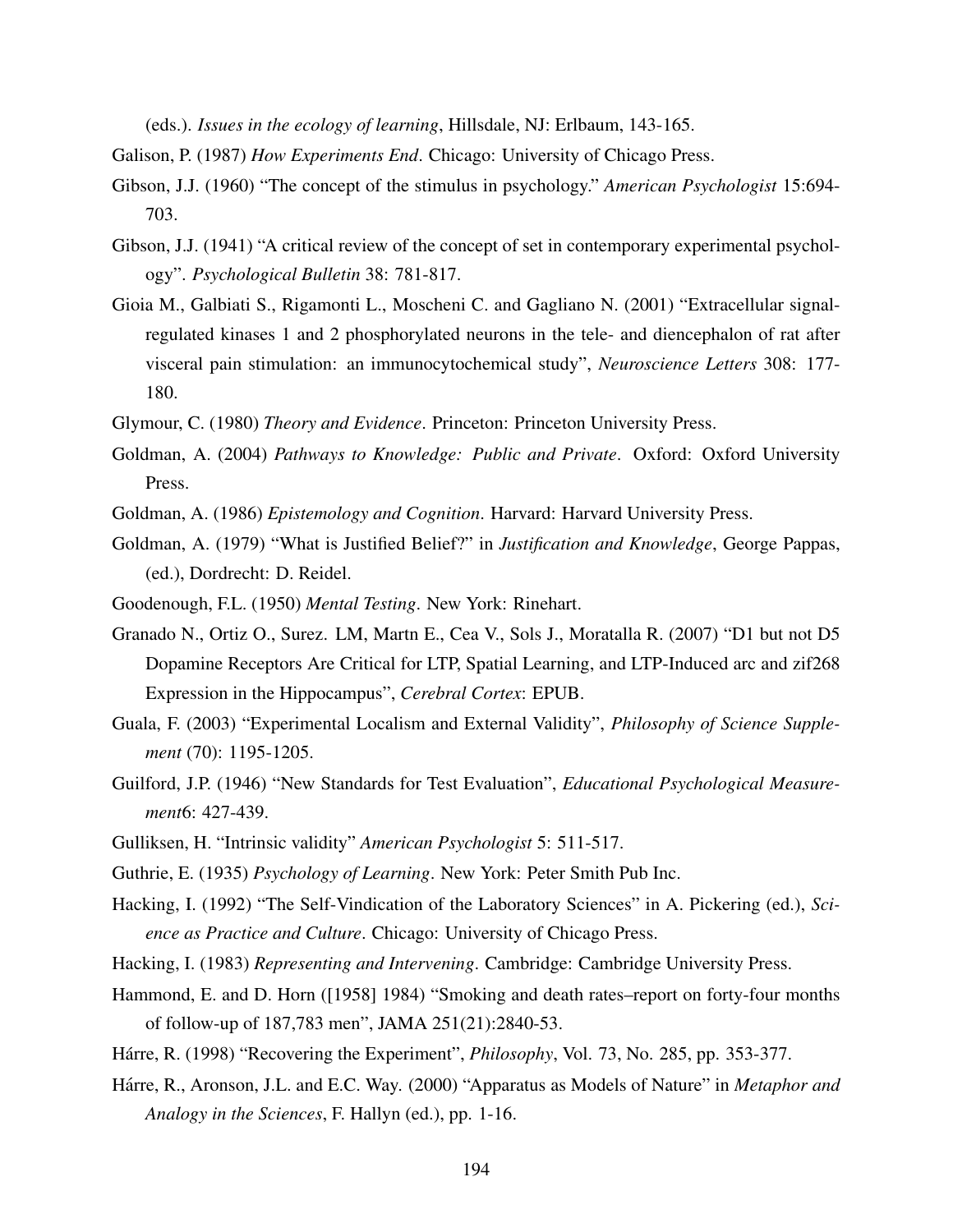Hebb D.O. (1949) *The organization of behavior; a neuropsychological theory*. New York:Wiley.

- Hebb D.O. (1932) "Conditioned and Unconditioned Reflexes and Inhibition", Unpublished MA Thesis, McGill University, Montreal, Quebec, April 1932 (excerpts supplied by Richard E. Brown, Dalhousie University)
- Hempel, C.G. (1954)"A Logical Appraisal of Operationism", *Scientific Monthly* 79, pp. 215-20.
- Herrnstein, R.J. (1970) "On the Law of Effect", *Journal of the Experimental Analysis of Behavior*13: 243-266.
- Hesse, M. (1962) 'Models and Matter' in *Quanta and Reality*, S. E. Toulmin (ed.), pp. 49-57.
- Hinde, R.A. (1973) *Constraints on Learning–An Introduction to the Problems*. London: Academic Press.
- Ho O., Delgado J., O'Dell T. (2004) "Phosphorylation of proteins involved in activity-dependent forms of synaptic plasticity is altered in hippocampal slices maintained in vitro", *Journal of Neurochemistry* 91(6):1344-57.
- Jenkins, J.G. (1946) "Validity for What?" *Journal of Consultational Psychology* 10: 93-96.
- Kandel, E.R., Spencer, W. A. (1968) "Cellular Neurophysiological Approaches in the Study of Learning", *Journal of Physiology* 48:65-134.
- Kandel, E.R., Jessell, T.M. and Schwartz (2000) *Principles of Neural Science*, *Fourth Edition*. New York: McGraw-Hill.
- Kelly, K. (1996) *The Logic of Reliable Inquiry*. Oxford: Oxford University Press.
- Klein, R.M. (1999) "The Hebb Legacy", *Canadian Journal of Experimental Psychology* 53: 1-3.
- Knowlton, B.J., Mangles, J.A., Squire, L. R. (1996) "A Neostriatal Habit Learning System in Humans", *Science* 273:199-1402.
- Krauth, J. (2000) *Experimental Design: A Handbook and Dictionary for Medical and Behavioral Research*. Amsterdam: Elsevier.
- Kuhn, T. (1962) *The Structure of Scientific Revolutions*. Chicago: University of Chicago Press.
- LaBar, K.S. and Disterhoft, J.F. (1998) "Conditioning, Awareness, and the Hippocampus", *Hippocampus* 8: 620-626
- Lamprecht, R. and LeDoux, J. (2004) "Structural Plasticity and Memory", *Nature Reviews Neuroscience* 5: 45-54.
- Latour, Bruno (1988) *The Pateurization of France*. Cambridge: Harvard University Press.
- Ledoux, J.E., Iwata, J., Cicchetti, P., and Reis, D.J. (1988) "Different projections of the central amygdaloid nucleus mediate autonomic and behavioral correlates of conditioned fear", *Journal of Neuroscience* 8: 2517-2529.
- Ledoux, J.E., Sakaguchi, A., Iwata, J. and D.J. Reis. (1986) "Interruption of projections for the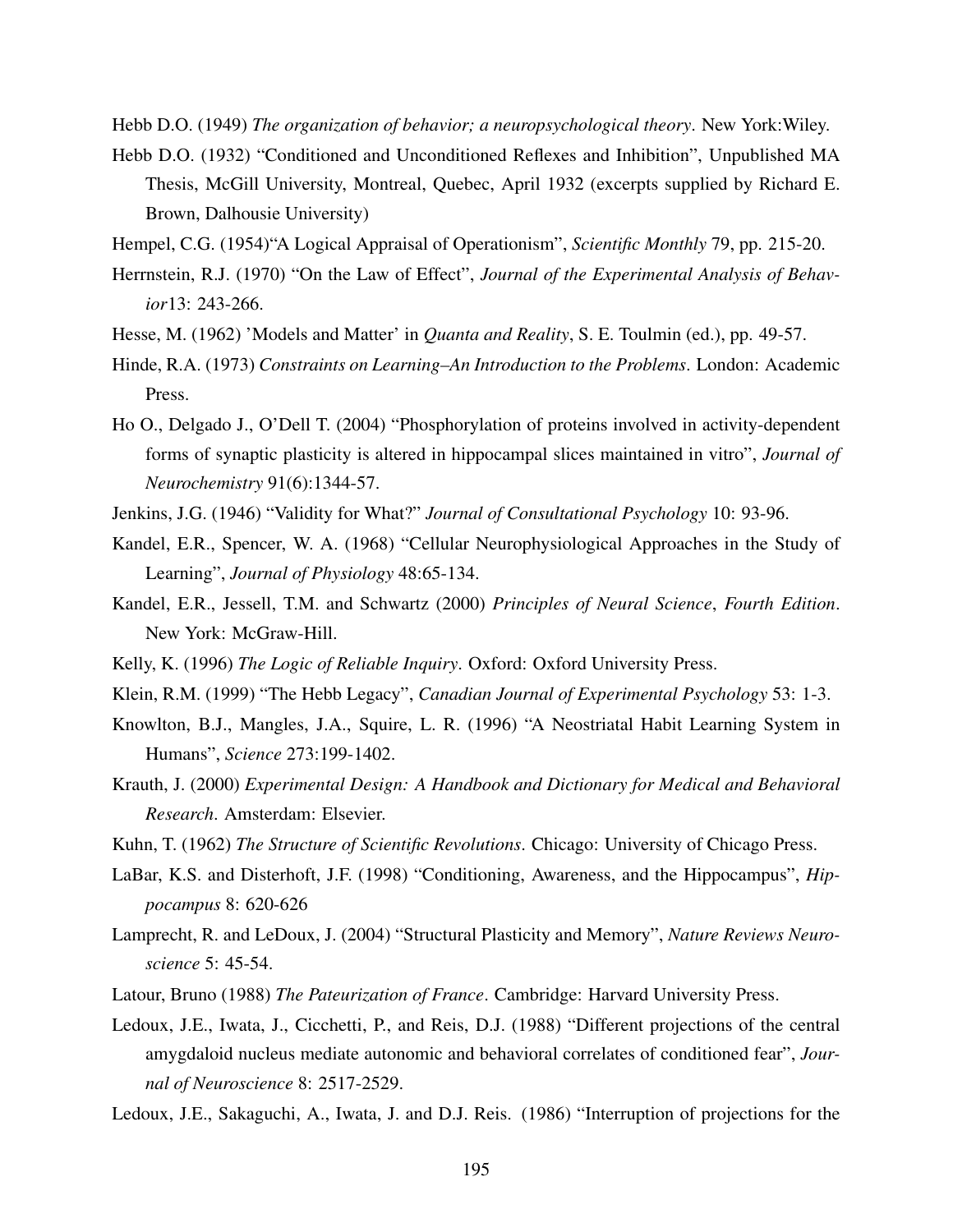medial geniculate body to an archi-neostriatal field disrupts the classical conditioning of emotional responses to acoustic stimuli in the rat", *Neuroscience* 17: 612-627.

- Ledoux, J.E., Sakaguchi, A. and D. J. Reis. (1984) "Subcortical efferent projections of the medial geniculate nucleus mediate emotional responses conditioned by acoustic stimuli", *Journal of Neuroscience* 4(3): 683-698.
- LeFrancois, G. (2000) *Theories of Human Learning: What the Old Man Said* (Fourth Edition). Belmont: Wadsworth.
- Lewin, K. (1943) "Defining the Field at a Given Time", *The Psychological Review* 40: 292-310.
- Liu L, Zhang S, Zhu Y, Fu Q, Zhu Y, Gong Y, Ohtsu H, Luo J, Wei E, Chen Z. (2007) "Improved learning and memory of contextual fear conditioning and hippocampal CA1 long-term potentiation in histidine decarboxylase knock-out mice", *Hippocampus*: EPUB.
- Lomo, T. (2003) "The discovery of long-term potentiation". *Philosophical Transactions of the Royal Society of London B Biological Sciences* 358:617-620.
- Lorente de No (1938) "Synaptic stimulation of motoneurons as a local process", *Journal of Neurophysiology* 1: 195-206.
- Lorenz, K. (1965) *Evolution and Modification of Behavior*. Chicago: University of Chicago Press.
- Machamer, P., Darden, L. and Craver, C. (2000) "Thinking About Mechanisms", *Philosophy of Science* 67(1): 1-25.
- Machamer, P., R. Grush, and P. McLaughlin. (2001) *Theory and Method in the Neurosciences*. Pittsburgh: University of Pittsburgh Press.
- Mapel, B.M. (1977) "Philosophical Criticism of Behaviorism: An Analysis" in *Behaviorism* 5:17- 32.
- Martin, S., Grimwood, P. and Morris, R. (2000) "Synaptic Plasticity and Memory: An Evaluation of a Hypothesis", *Annual Review of Neuroscience* 23: 649-711.
- Mauk, M.D., and Thompson, R.F. (1987) "Retention of classically conditioned eyelid responses following acute decerebration", *Brain Research* 403: 89-95.
- Mayo, D. (2000) "Experimental Practice and an Error Statistical Account of Evidence", *Philosophy of Science* 67(3): S193-S207.
- Mayo, D. (1996) *Error and the Growth of Experimental Knowledge*. Chicago: University of Chicago Press.
- Mayo, D. (1991) "Novel Evidence and Severe Tests", *Philosophy of Science* 58:523-52.
- Messick, S. (1989) "Validity" in *Educational Measurement 3rd Ed.*, R.L. Linn (Ed.). New York: Macmillan, 13-103.
- Milner, B. Squire, L.R., Kandel, E.R. (1998) "Cognitive Neuroscience and the Study of Memory",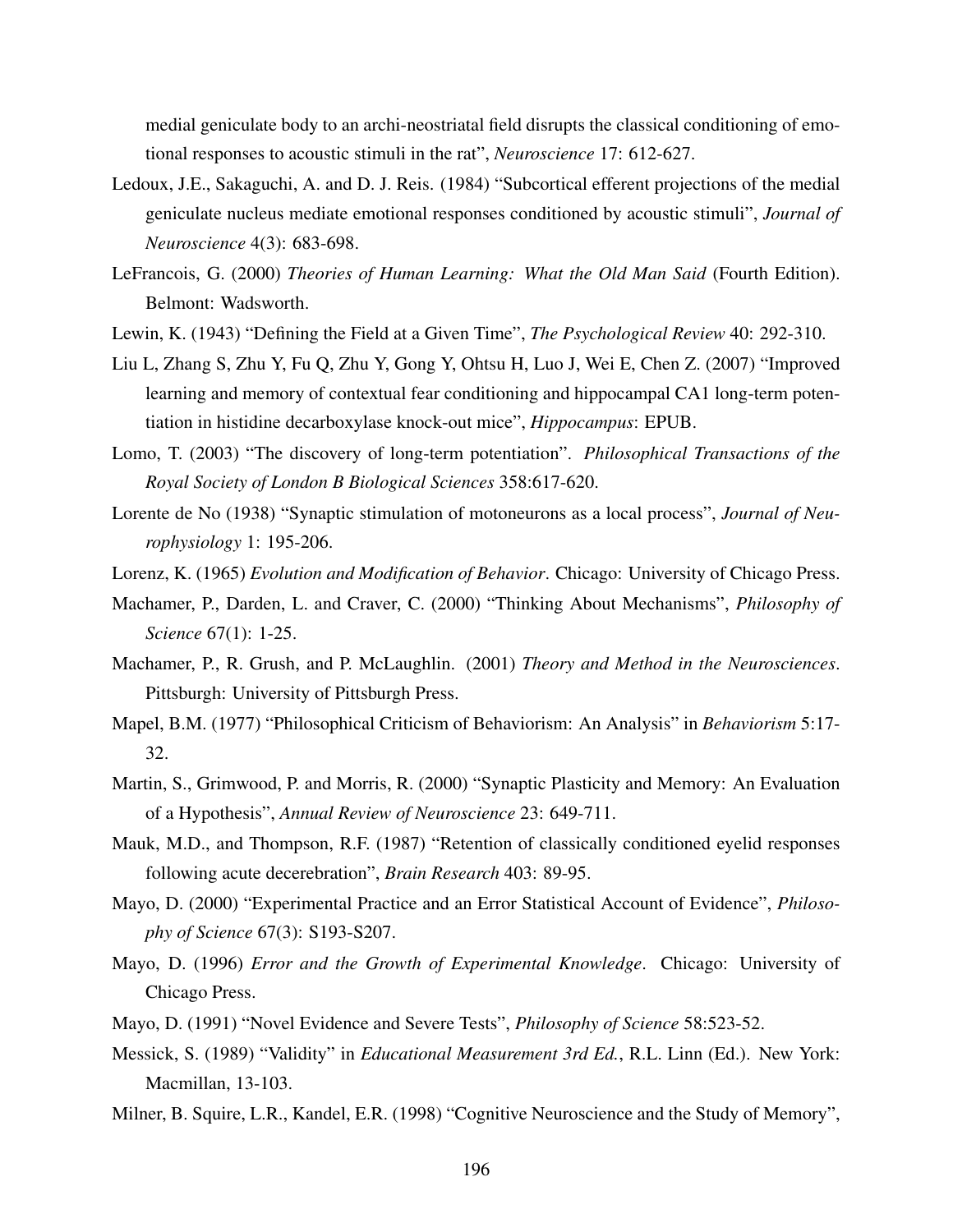*Neuron* 20: 445-468.

- Mitchell, S. (2003) *Biological Complexity and Integrative Pluralism*. Cambridge: Cambridge University Press.
- Monfils M., Teskey G. (2004) "Skilled-learning-induced potentiation in rat sensorimotor cortex: a transient form of behavioural long-term potentiation", *Neuroscience* 125(2):329-36.
- Monfort P, Felipo V. (2007) "Hippocampal long-term potentiation is reduced in mature compared to young male rats but not in female rats." *Neuroscience* 11; 146(2):504-8.
- Morgan, M. and Morrison, M.(1999)"Models as Mediating Instruments", in *Models as Mediators: Perspectives on Natural and Social Science*, Morgan and Morrison (eds.), Cambridge: Cambridge University Press.
- Morris, R.G. (2003) "LTP and Memory" in Long-Term Potentiation: enhancing neuroscience for 30 years, *Philosophical Transactions of the Royal Society of London, Biological Sciences*: 643-648.
- Morris, R.G., Frey, U. (1997)"Hippocampal synaptic plasticity: role in spatial learning or the automatic recording of attended experience?", *Philosophical Transactions of the Royal Society of London Biological Science* 352(1360): 1489-1503.
- Nozick, R. (1981) *Philosophical Explanations*. Cambridge: Harvard University Press.
- Pantev, C., B. Ross, T. Fujioka, L.J. Trainor, M. Schulte and M. Schulz. "Music and Learning-Induced Cortical Plasticity" in *The Neurosciences and Music*. New York: *Annals of the New York Academy of Sciences*, 438-450.
- Pare, D. (2002) "Mechanisms of Pavlovian fear conditioning: has the engram been located?" *Trends in Neuroscience* 25:436-438.
- Pavlov, I.P.P. (1927) *Conditioned Reflexes: An Investigation of the Physiological Activity of the Cerebral Cortex*. Oxford: Oxford University Press.
- Pavlov, I.P.P. (1906) "The scientific investigation of the physical faculties or processes in the higher animals". *Science* 24: 613-619.
- Quaranta A, Siniscalchi M, Vallortigara G.(2007) "Asymmetric tail-wagging responses by dogs to different emotive stimuli", *Current Biology*, Vol. 17(6): R199-R201.
- Rescorla, R.A. (1980) *Pavlovian second-order conditioning: studies in associative learning*. New York: Halsted Press.
- Rescorla, R.A.(1976) "Stimulus generalization: some predictions from a model of Pavlovian conditioning". *Journal of Experimental Psychology and Animal Behavior Process*, 88-96.
- (1967) Rescorla, R.A. "Pavlovian conditioning and its proper control procedures". *Psychological Review* 74(1): 71-80.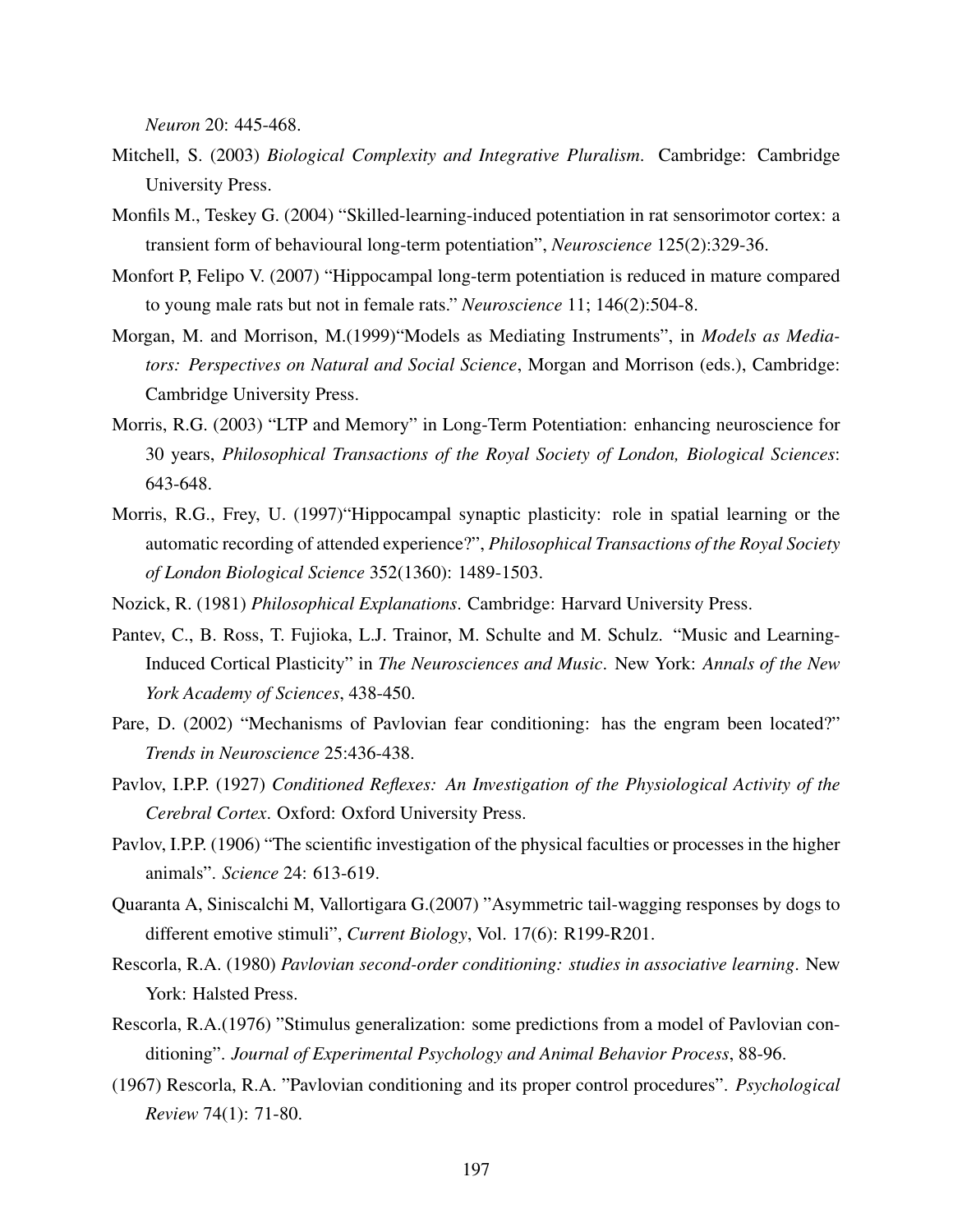- Rescorla, R.A. and Solomon, R.L. (1967)"Two-process learning theory: Relationships between Pavlovian conditioning and instrumental learning", *Psychological Review* 74(3): 151-182.
- Belelovsky K, Maroun M, Rosenblum K. (2007) "MAPK activation in the hippocampus in vivo is correlated with experimental setting", *Neurobiology of Learning and Memory* 88(1):58-64.
- Roush, S. (2005) *Tracking Truth: Knowledge, Evidence, and Science*. Oxford: Clarendon Press.
- Salmon. W. (1967[1966]) *The Foundations of Scientific Inference*. Pittsburgh: University of Pittsburgh Press.
- Schaffner, K.(2001) "Extrapolation from Animal Models: Social Life, Sex, and Super Models" in *Theory and Method in the Neurosciences*, P. Machamer, R. Grush, and P. MacLaughlin (eds.), 200-230. Schaffner, K. (1998) "Model Organisms and Behavioral Genetics: A Rejoinder", *Philosophy of Science* 65: 276-288.
- Schaffner, K.(1994) "Interactions Among Theory, Experiment, and Technology in Molecular Biology", *Proceedings of the Biennial Meetings of the Philosophy of Science Association* 2: 192-205.
- Schors T. and Matzel, L. (1997) "Long-term Potentiation: What's Learning Got to Do with It?", *Behavioral and Brain Sciences* 20: 597-655.
- Schmuckler, M. (2001) "What is Ecological Validity? A Dimensional Analysis", *Infancy* v. 2, No. 4: 419-436.
- Seligman, M.E.P. (1970) "On the generality of the laws of learning", *Psychological Review* 77: 406-418.
- Shadish, W., Cook T. and Campbell, D. (2002) *Experimental and Quasi-experimental Designs for Generalized Causal Inference*. Boston: Houghton Mifflin Company.
- Sharp, P., McNaughton, B., and Barnes, C. (1985) "Enhancement of hippocampal field potentials in rats exposed to a novel, complex environment", *Brain Research*, Vol. 339, Issue 2: 361-365.
- Shen C., Tsimberg Y., Salvadore C., Meller E. (2004) "Activation of Erk and JNK MAPK pathways by acute swim stress in rat brain regions", *BMC Neuroscience* 5(1):36.
- Sherrington, C.S. (1941) *Man on His Nature*. New York: MacMillan.
- Sherrington, Charles. (1941) *Man on His Nature*. New York: The Macmillan Company.
- Shettleworth, S.J. (1972) "Constraints on learning" in *Advances in the study of Behavior*, v. 4, (D.S. Lehrman, R.A. Hinde and E. Shaw, eds.). New York: Academic Press.
- Skinner, B.F. (1969) *Contingencies of reinforcement; a theoretical analysis*. New York: Appleton-Century-Crofts.
- Skinner, B.F. (1938) *The behavior of organisms; an experimental analysis*. New York: D. Appleton Century Company Inc.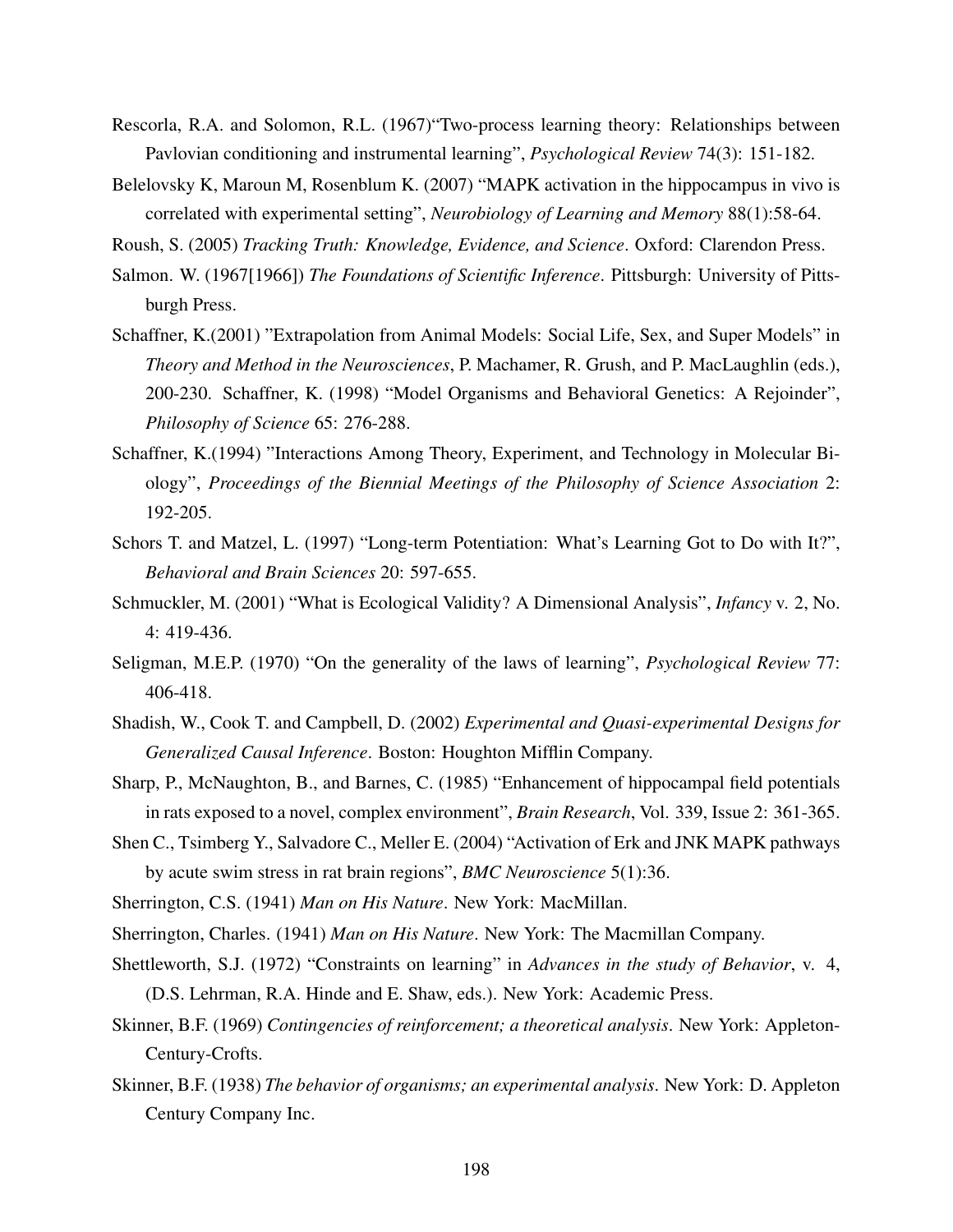- Spence, K. "The Postulates and Methods of Behaviorism". *Psychological Review* LV: 67-78.
- Squire, L.R. (2004)"Memory systems of the brain: a brief history and current perspective", *Neurobiology of Learning and Memory* 82(3):171-7.
- Squire, L.R. (1996) "Mechanisms of Memory". *Science* 22:1612-1619.
- Squire, L.R. and Kandel E.R. ([1999] 2003) *Memory: From Mind to Molecules*. New York: W.H. Freeman.
- Squire, L.R. (1987) *Memory and the Brain*. Oxford: Oxford University Press.
- Stevenson-Hinde, J. (1973) *Constraints on Reinforcement*. London: Academic Press.
- Suppes, P. (1975) "From Behaviorism to Neobehaviorism". *Theory and Decision* 6: 269-285.
- Sweatt, J.D. (2003) *Mechanisms of Memory.* San Diego: Elsevier.
- Sweatt, J.D. (1999) "Toward a molecular explanation for long-term potentiation", *Learning and Memory* 6: 399-416.
- Taylor, C. (1970) *The Explanation of Behavior*. London: Routledge and Kegan.
- Thompson, R.F., Barchas, J.D., Clark, G.A., Donegan, N., Kettner, R.E., Lavond, D.G., Madden, J., Mauk, M.D., and McCormick, D.A. (1984) "Neuronal substrates of associative learning in the mammalian brain" in *Primary Neural Substrates of Learning and Behavioural Change*, D.L. Alkon and J. Farley, eds., pp. 71-99.
- Thompson, R.F. (1976) "The search for the engram" *American Psychology* 31: 209-217.
- Thorndike, E.L. (1911) *Animal Intelligence; Experimental Studies*. New York: The Macmillan company.
- Thorndike, E.L.(1898) "Animal intelligence: An experimental study of the associative processes in animals", *Psychological Review* 5, No. 5: 551-553.
- Tinbergen, N. (1951) *The Study of Instinct*. Oxford: Claredon Press.
- Waelti, P., Dickinson, A. & Schulz, W. (2001) "Dopamine responses comply with basic assumptions of formal learning theory", *Nature* 412: 43-48.
- Weber, M. (2005) *Philosophy of Experimental Biology*. Cambridge: Cambridge University Press.
- Weber, M. (2001) "Under the Lamppost: Commentary on Schaffner" in *Theory and Method in the Neurosciences*, P. Machamer, R. Grush, and P. McLaughlin (eds.), pp. 231-249.
- Whitlock, J.R., Heynan, A.J., Shuler, M., Bear, M.F. (2006) "Learning Induces Long-Term Potentiation in the Hippocampus", *Science* 25, v. 313: 1093-1097.
- Wimsatt, W. (1981)"Robustness, Reliability, and Overdetermination" in *Scientific Inquiry and the Social Sciences*, M.B. Brewer and B.E. Collins (eds.). San Francisco: Jossey-Bass Inc.
- Woodward, J. (2003) *Making Things Happen: A Theory of Causal Explanation*. New York: Oxford University Press.